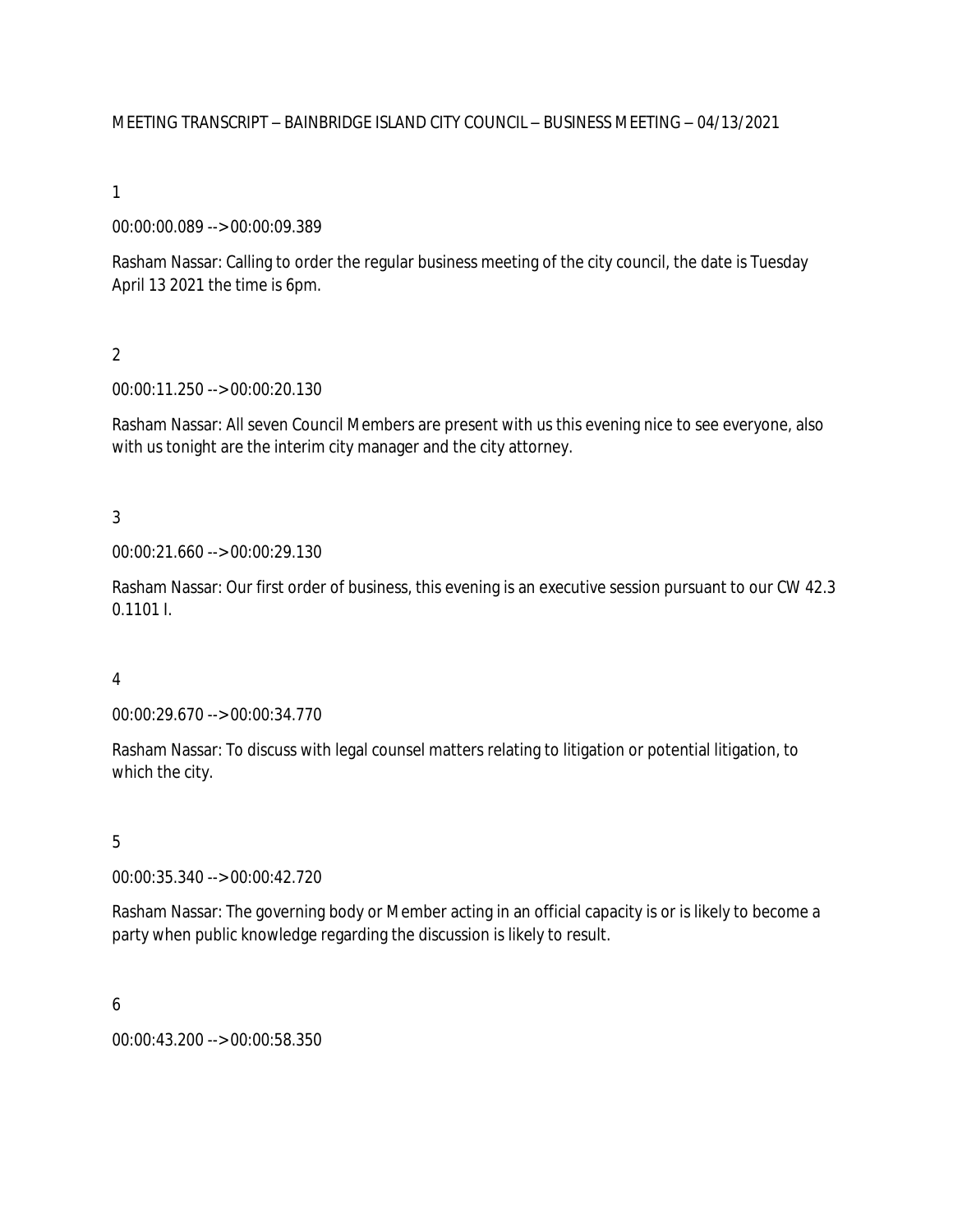Rasham Nassar: In an average legal or financial consequence to the Agency scheduled time for that executive session is 20 minutes so Council anticipates returning back to business meeting at 6:21pm we will now recess to executive session city attorney.

7

00:00:58.890 --> 00:01:04.170

Joe Levan: Yes, I will send everyone an invite and we'll tweet this mean and join the exact sessions through that invite.

8

00:01:05.550 --> 00:01:05.940

Joe Levan: Thank you.

## 9

00:22:34.500 --> 00:22:37.560

Christine Brown: Council has extended the executive session by 10 minutes.

10

00:32:27.900 --> 00:32:31.680

Christine Brown: Council has extended the executive session by an additional 10 minutes.

11

00:43:02.880 --> 00:43:06.810

Christine Brown: Council has extended the executive session by an additional 10 minutes.

### 12

00:54:14.850 --> 00:54:18.150

Christine Brown: Council has extended the executive session by five minutes.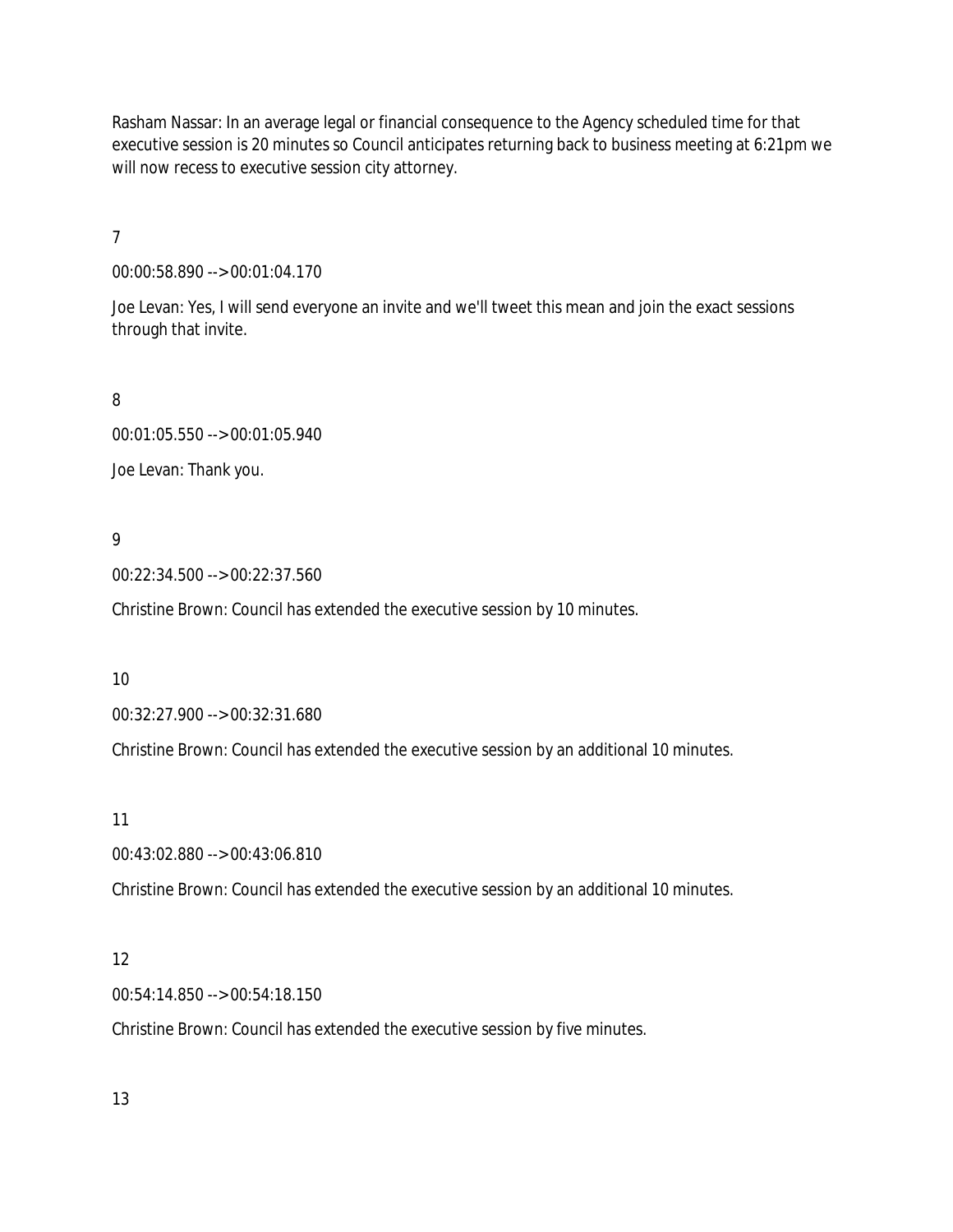00:56:28.650 --> 00:56:32.340

Rasham Nassar: waiting on one Council member 2345.

14

00:56:43.980 --> 00:56:46.770

Rasham Nassar: Council pollock looks like he's left the room okay.

15

00:56:48.480 --> 00:56:59.040

Rasham Nassar: Okay Council has returned from its executive session we will not reconvene the regular business meeting of the city council, the time is 6:57pm.

## 16

## 00:56:59.880 --> 00:57:11.910

Rasham Nassar: We are on item three, and our agenda approval of the agenda Council members would anyone like to suggest any changes or modifications tonight's agenda can I have a motion on the floor, please councilmember deeds.

### 17

00:57:12.030 --> 00:57:16.680

Joe Deets: yeah Thank you Mary yes, I moved to approve the agenda as presented.

18

00:57:18.330 --> 00:57:21.450

Rasham Nassar: councilmember car seconds that motions or any discussion on that motion.

19

00:57:23.280 --> 00:57:35.550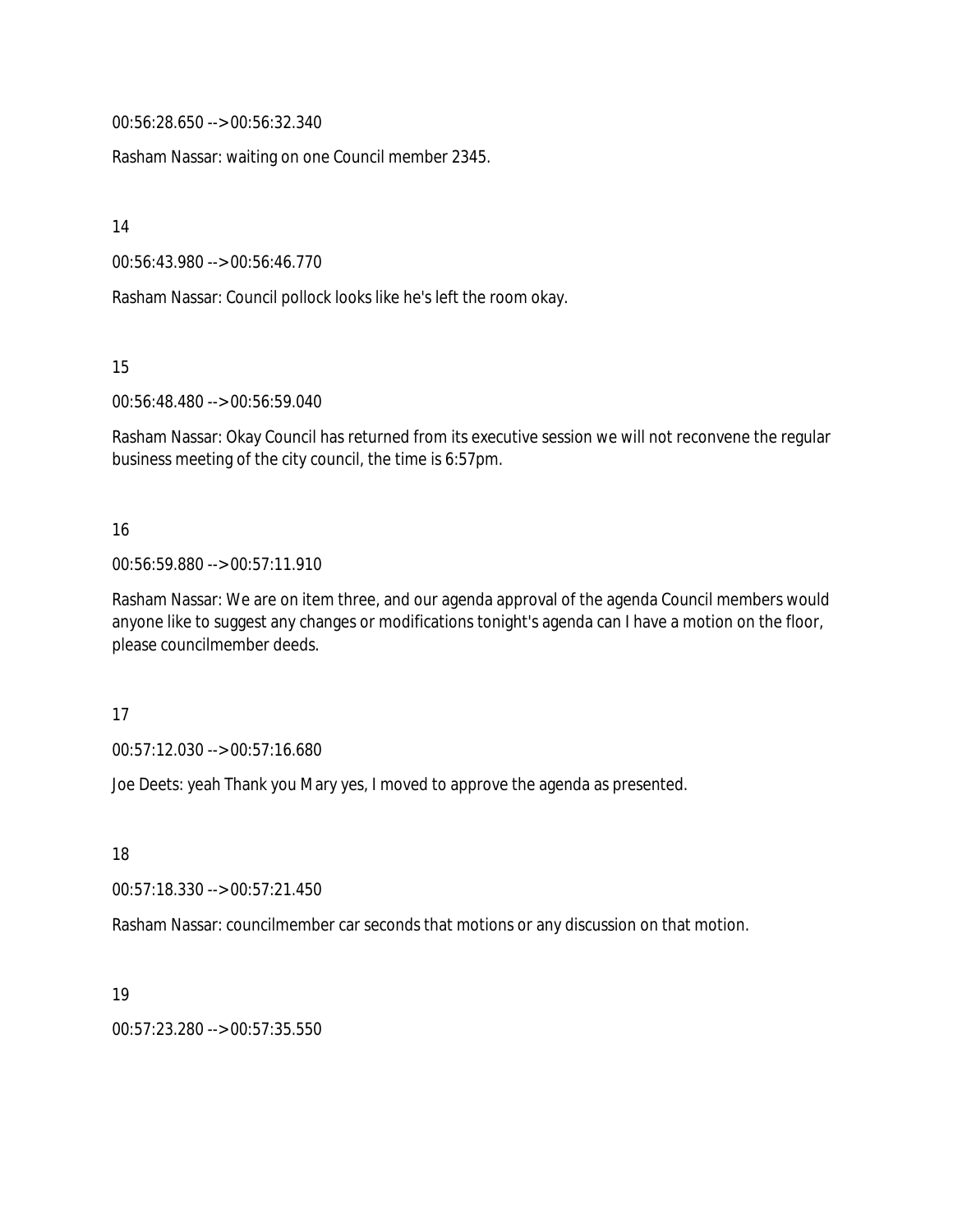Rasham Nassar: All those in favor please say Aye Aye any opposed that motion passes unanimously moving on to conflict of interest disclosure do any Council members have any conflicts of interest to disclose tonight.

20

00:57:38.640 --> 00:57:43.320

Rasham Nassar: Okay, seeing none We will now move on to item for in our agenda, which is public comment.

## 21

00:57:44.490 --> 00:57:53.220

Rasham Nassar: For those members of the public that would like to provide public comment tonight instructions for providing public comment or provided in the agenda packet next to this agenda item.

## 22

00:57:53.970 --> 00:58:03.930

Rasham Nassar: i'm real quickly if you would like to speak, you could find the raise hand feature at the bottom of your screen, I will then call your name in the order that you appear.

### 23

00:58:04.320 --> 00:58:13.860

Rasham Nassar: And the city clerk will facilitate your entry into our room, at which point you can unmute yourself and begin your public comment period which is limited to three minutes.

24

00:58:15.630 --> 00:58:16.710

Rasham Nassar: Okay, with that.

# 25

00:58:18.690 --> 00:58:20.430

Rasham Nassar: We will begin with Aaron Phillips.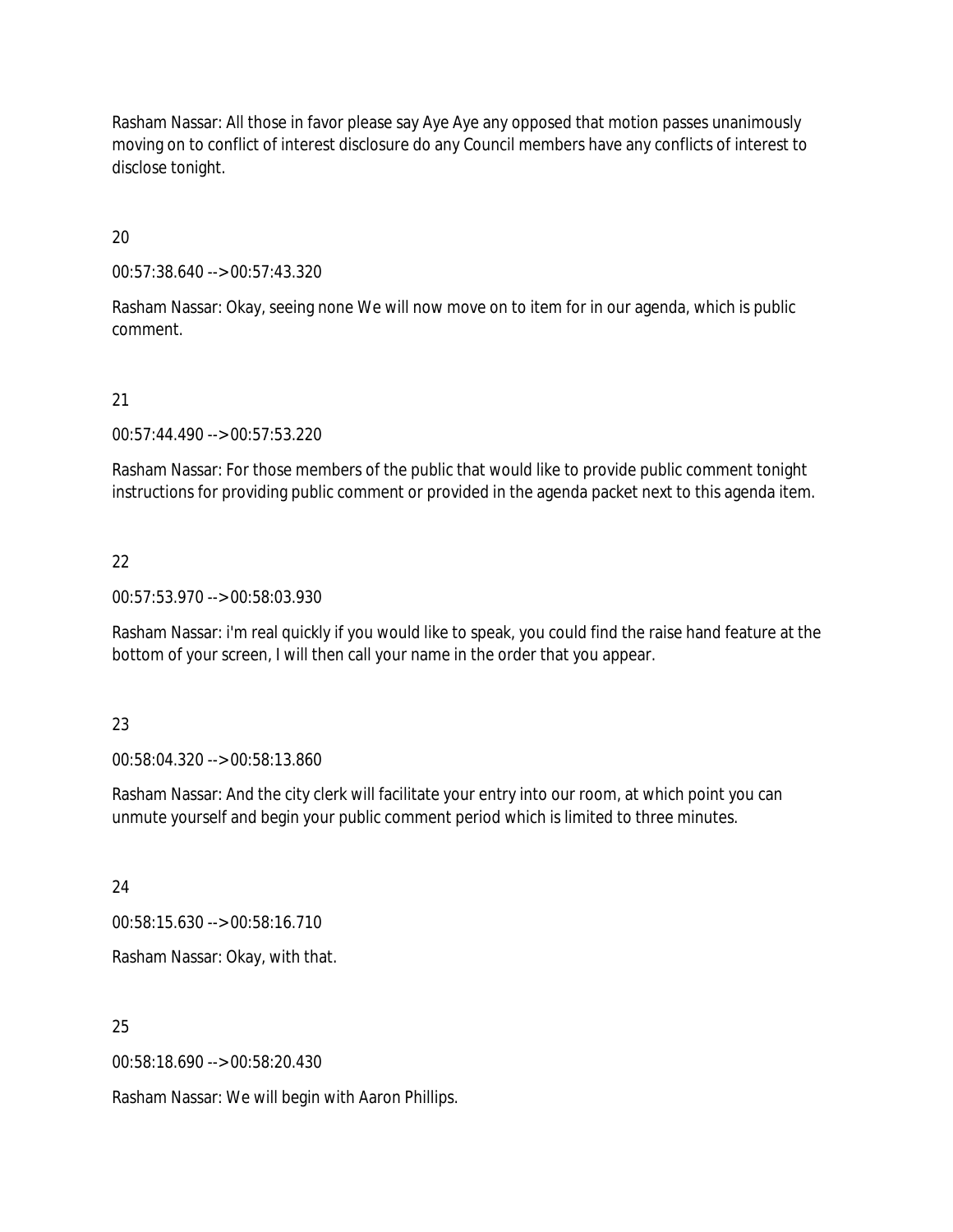00:58:24.480 --> 00:58:26.460

Erin Phillips: hi everyone can you hear me.

27

00:58:27.630 --> 00:58:28.290

Rasham Nassar: Yes, Aaron.

# 28

00:58:29.160 --> 00:58:47.400

Erin Phillips: Great Aaron Phillips, I live on Miller road, and I know you all just had executive session about this issue, hopefully, so to speak, maybe just one more person saying the same thing, but um I would, I hope that.

# 29

00:58:49.530 --> 00:58:57.840

Erin Phillips: For a practical and legal reason that we not change a law or policy that was in place.

# 30

00:58:59.880 --> 00:59:11.040

Erin Phillips: In order to address a different problem which, which is you know the environmental on the Community desire to not have the hotel development.

# 31

00:59:12.330 --> 00:59:26.130

Erin Phillips: By way of example I just finished, a campaign with terrorists simmons last year and prior to a change in law, anyone who was it had done their time in prison.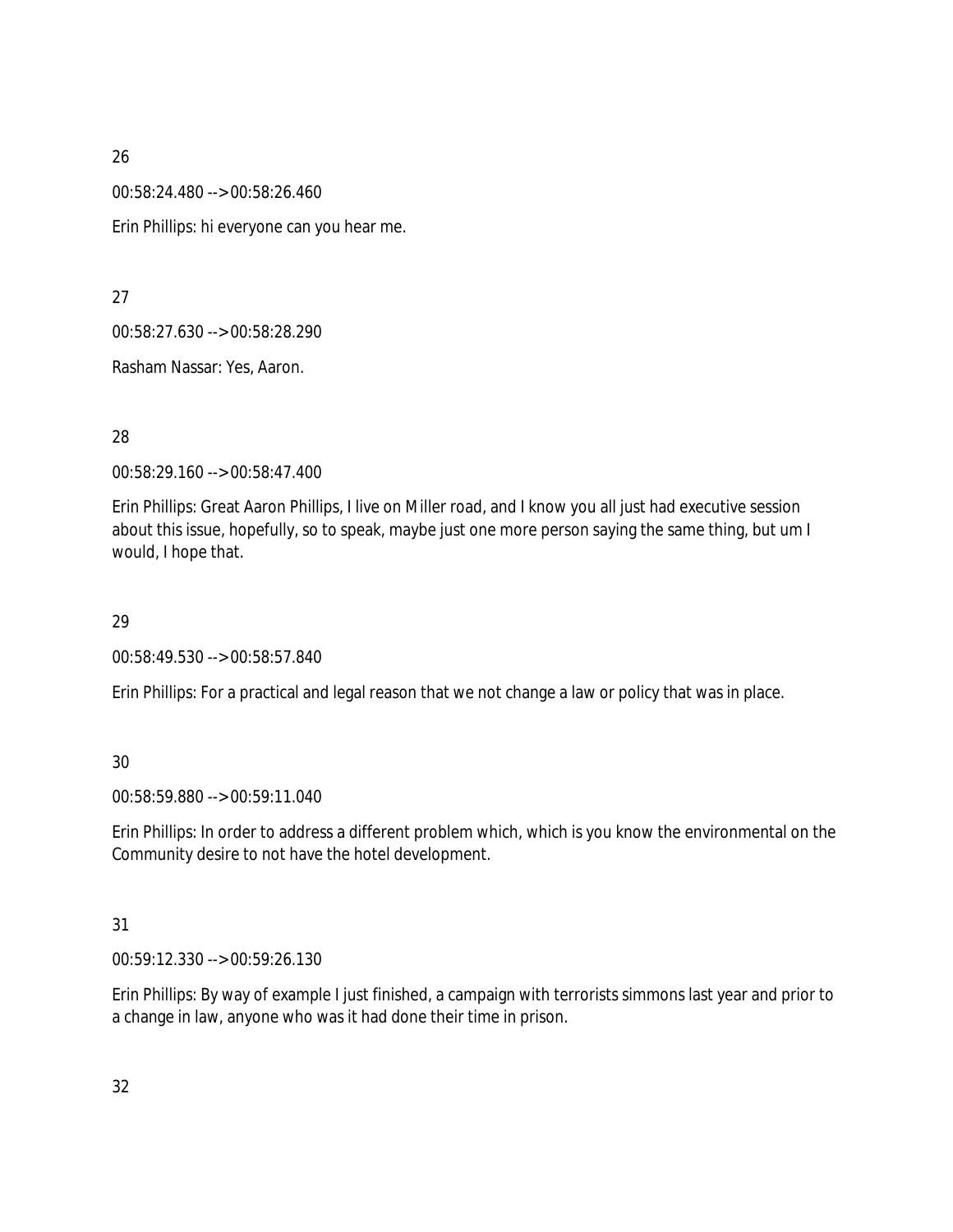00:59:27.240 --> 00:59:33.960

Erin Phillips: But was still on parole could not vote so voter disenfranchisement.

33

00:59:35.040 --> 00:59:50.880

Erin Phillips: Tara became a legislator and with the coalition of people passed a law where by those people can vote yay very good legislation now, the people who.

34

00:59:51.600 --> 01:00:02.310

Erin Phillips: Were on for all part of this law which they shouldn't have been, but it was part of the law couldn't vote and there's really nothing to do about it, we can do is correct, the law moving forward.

35 01:00:03.540 --> 01:00:06.360 Erin Phillips: For reasons of fairness.

36

01:00:07.440 --> 01:00:09.750

Erin Phillips: I think it'd be very shaky.

37 01:00:10.920 --> 01:00:12.060 Erin Phillips: legal ground.

38

01:00:13.080 --> 01:00:17.040

Erin Phillips: In the area of democracy that talks about fairness and due process.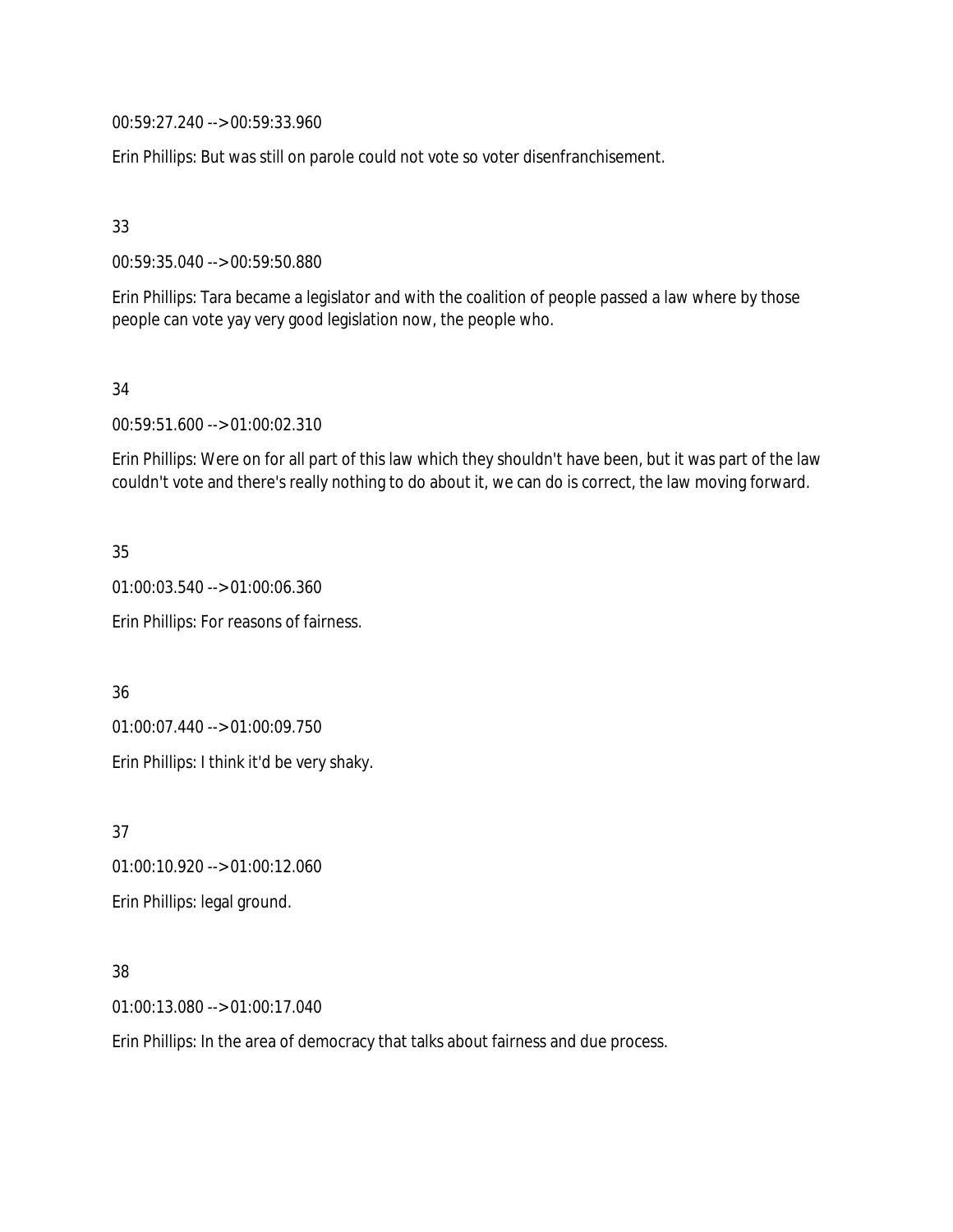01:00:19.530 --> 01:00:43.530

Erin Phillips: Of the developer and question paid money in good faith, based on the green light of doing this development, now I don't necessarily want the development but that's not the issue at hand at this point, we need to be fair, so I would just ask that we do that, and then correct the problem.

40 01:00:44.640 --> 01:00:45.960 Erin Phillips: Moving forward thanks.

41 01:00:48.720 --> 01:00:51.000 Rasham Nassar: Thank you and carrie.

42 01:00:59.550 --> 01:01:01.230 Jack Sheridan: This is jack sheridan.

43

01:01:03.240 --> 01:01:08.520

Rasham Nassar: Oh hi i'm there seems to be a little blip I called carrie, but I see that she's.

44 01:01:08.670 --> 01:01:09.870 Rasham Nassar: Not here so.

45 01:01:10.320 --> 01:01:12.060

Rasham Nassar: Okay, go ahead, go ahead jack you're here.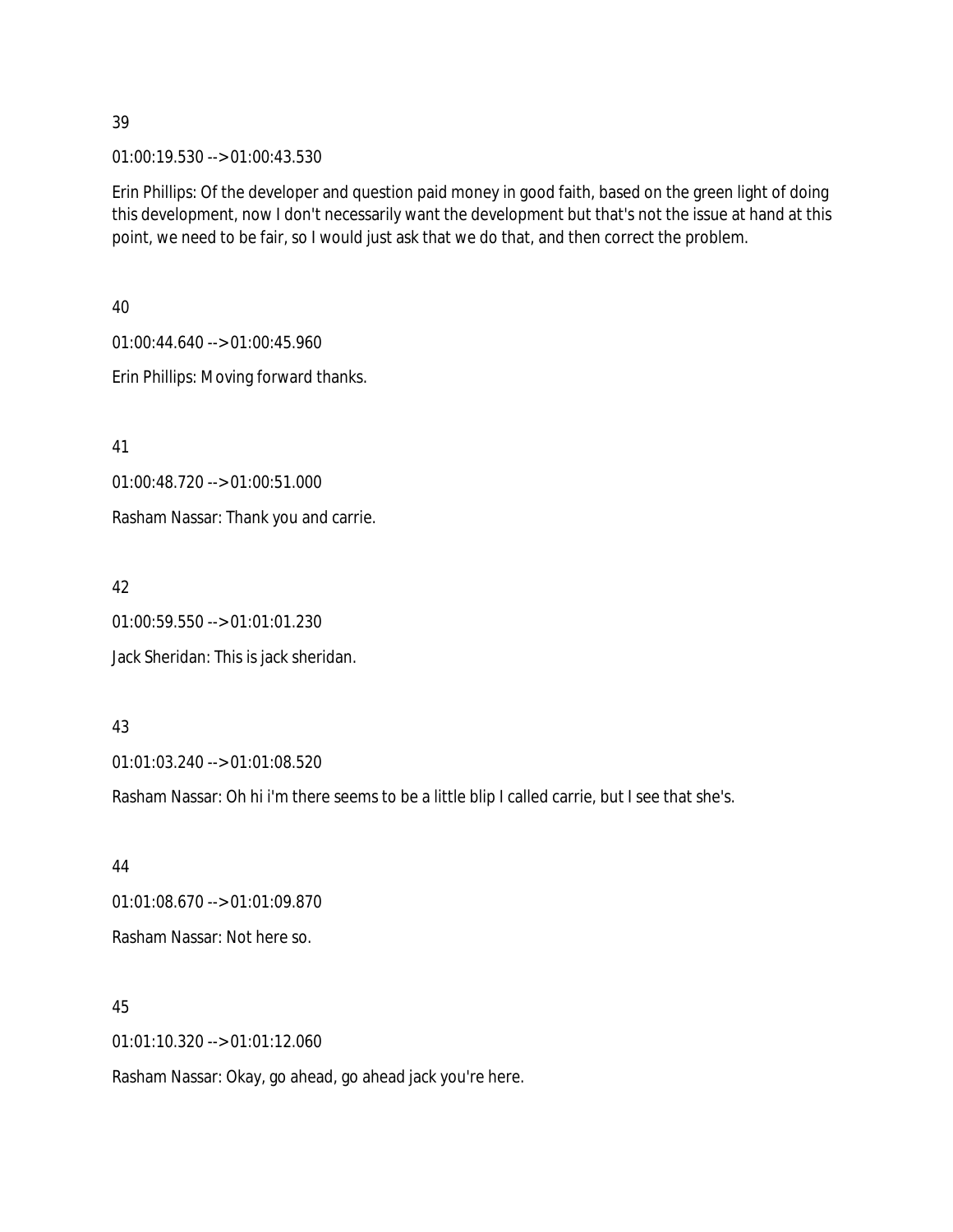### 01:01:12.300 --> 01:01:22.830

Jack Sheridan: Alright, thanks, very much my name is jack shared and I live on would have a new, I want to go on record in supporting the ordinance I think we have seen the consequences of having power.

47

01:01:23.400 --> 01:01:32.370

Jack Sheridan: concentrated in one person and on issues pertaining to the growth of bainbridge island it's not a good way to govern it leads to favoritism.

### 48

01:01:32.880 --> 01:01:43.260

Jack Sheridan: And my experience has been that the louder voices with money and power like having only one person to convince we are better off and safer putting our trust in the group.

# 49

01:01:43.800 --> 01:01:50.100

Jack Sheridan: Who are the members of the planning Commission there is safety in numbers and influence and pressure from money and power.

# 50

01:01:50.490 --> 01:02:01.620

Jack Sheridan: may be diluted in the group so that the best interests of the people of bainbridge island are protected, it will not be perfect, but it will be an improvement, thank you.

# 51

01:02:03.330 --> 01:02:07.020

Rasham Nassar: Thank you next step is Robin simmons.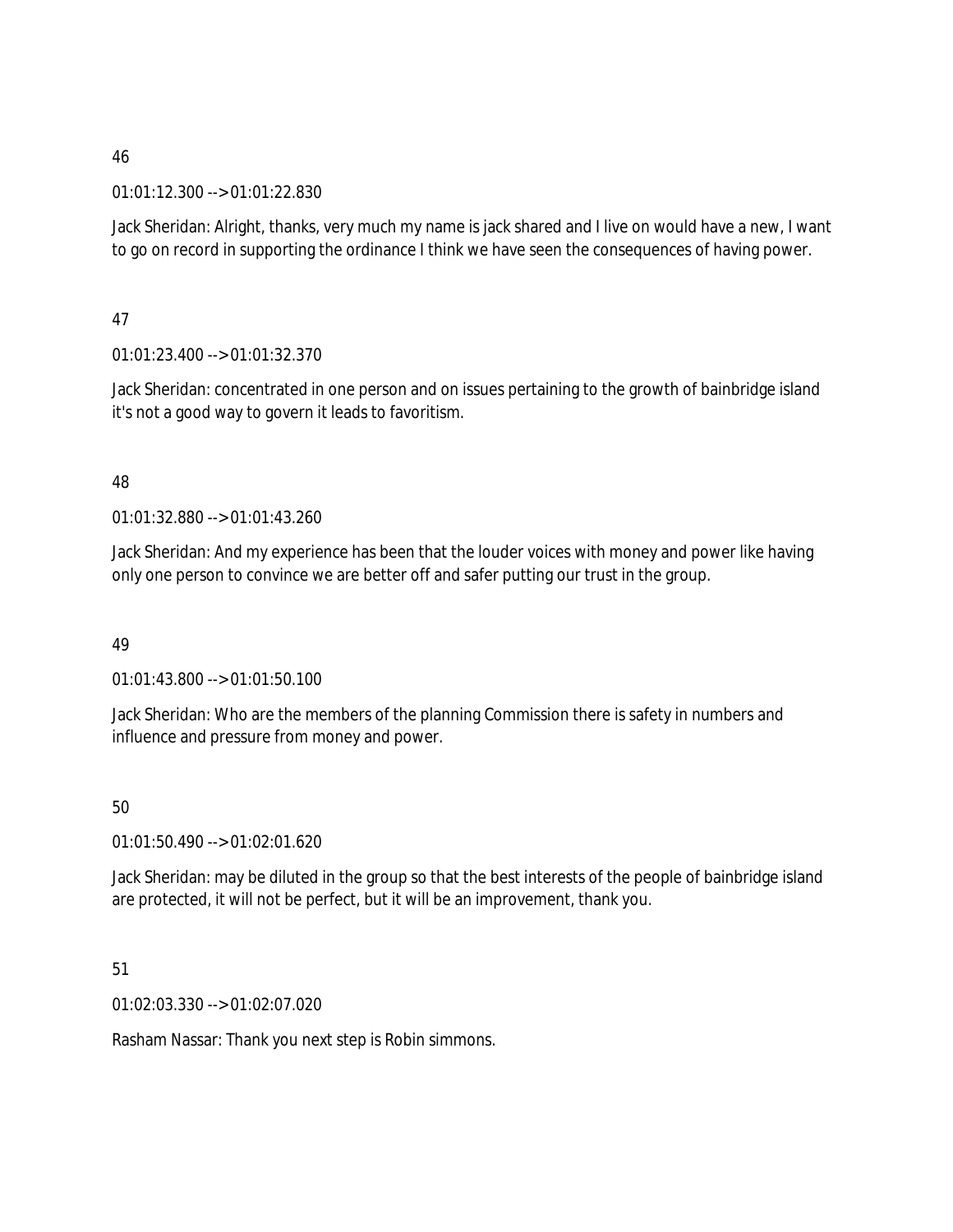01:02:14.760 --> 01:02:15.240

Robin Simons: Can you hear me.

53

01:02:15.840 --> 01:02:16.710

Rasham Nassar: Yes, we can hear you.

54

01:02:17.580 --> 01:02:27.180

Robin Simons: And i'm Robin simon's I live at 34312 away West, and I am here to ask you to vote to approve ordinance 2021 or three.

## 55

01:02:28.020 --> 01:02:39.210

Robin Simons: Last year after the winds on hotel was approved, there was a real sense of demoralisation in this Community people felt like the process that had enabled that approval was really broken.

### 56

01:02:39.630 --> 01:02:48.270

Robin Simons: It made people feel like we have spoken out in force, we had raised \$70,000 to oppose that project we took it all the way to superior court.

### 57

01:02:48.600 --> 01:02:57.570

Robin Simons: Because we found it was really bad for bainbridge and none of that mattered the city was going to do whatever it wanted to do, regardless of how citizens feel.

58

01:02:58.170 --> 01:03:07.680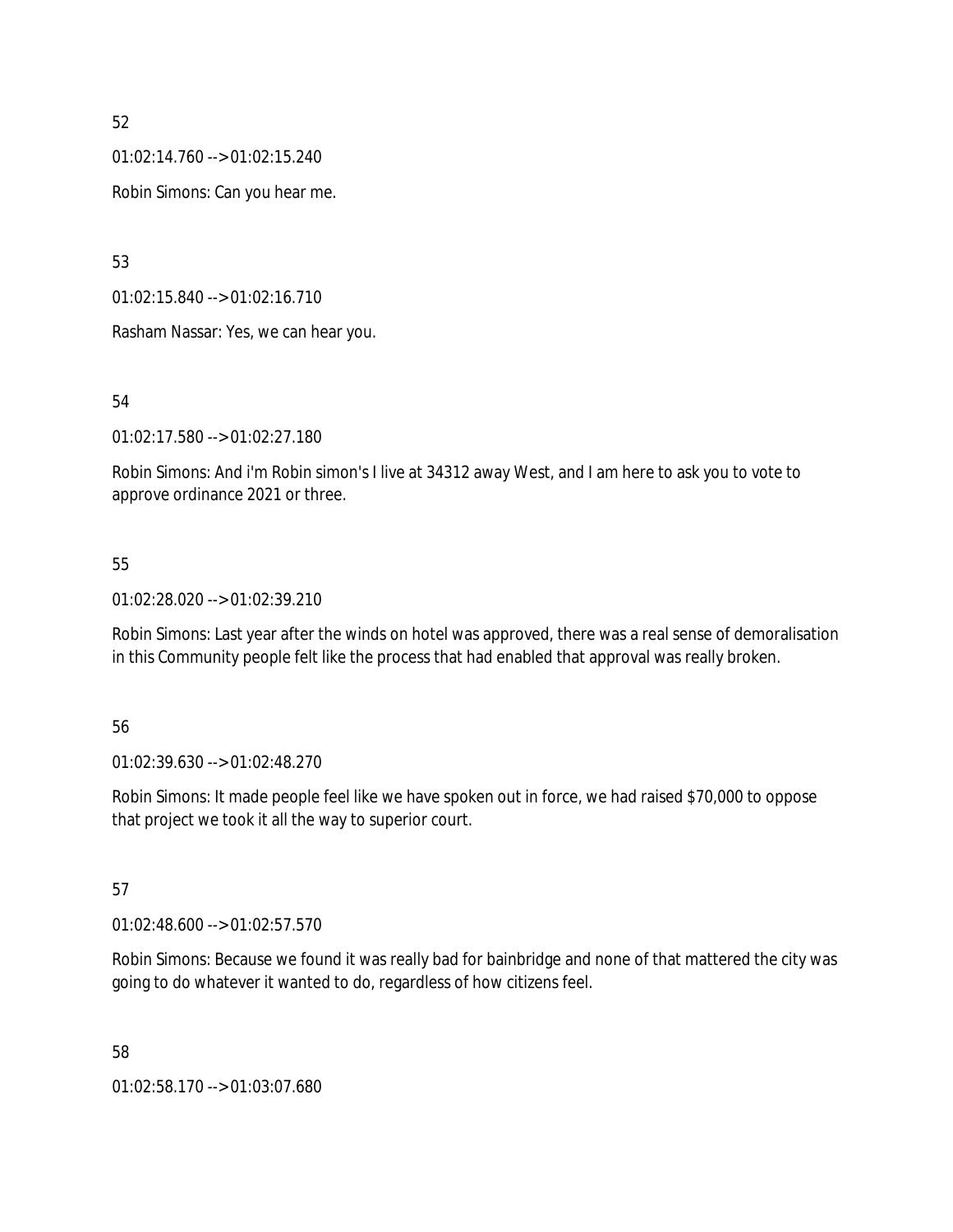Robin Simons: But then, but then you all acknowledge that the approval process had problems and created the joint task force to study that and make recommendations.

# 59

01:03:08.010 --> 01:03:18.720

Robin Simons: That was so heartening to people, we felt like wow you listen you're taking the concerns we raised seriously, it was a wonderful thing to feel like our government was being responsive.

# 60

01:03:19.560 --> 01:03:28.920

Robin Simons: we've seen a lot of instances across the country recently where democracy has been threatened, but here on bainbridge it felt like it was really working.

# 61

01:03:30.330 --> 01:03:37.620

Robin Simons: The task force worked for close to a year on this ordinance it was a careful thorough process with a lot of citizen input.

# 62

01:03:38.760 --> 01:03:48.300

Robin Simons: I really hope that you will approve the ordinance tonight, partly because it makes important changes to the land use code that will result in better development on bainbridge.

# 63

01:03:48.720 --> 01:03:58.530

Robin Simons: but also because this is the way we want our government to work here, we want this kind of collaboration between citizens and our representatives.

# 64

01:03:59.370 --> 01:04:16.170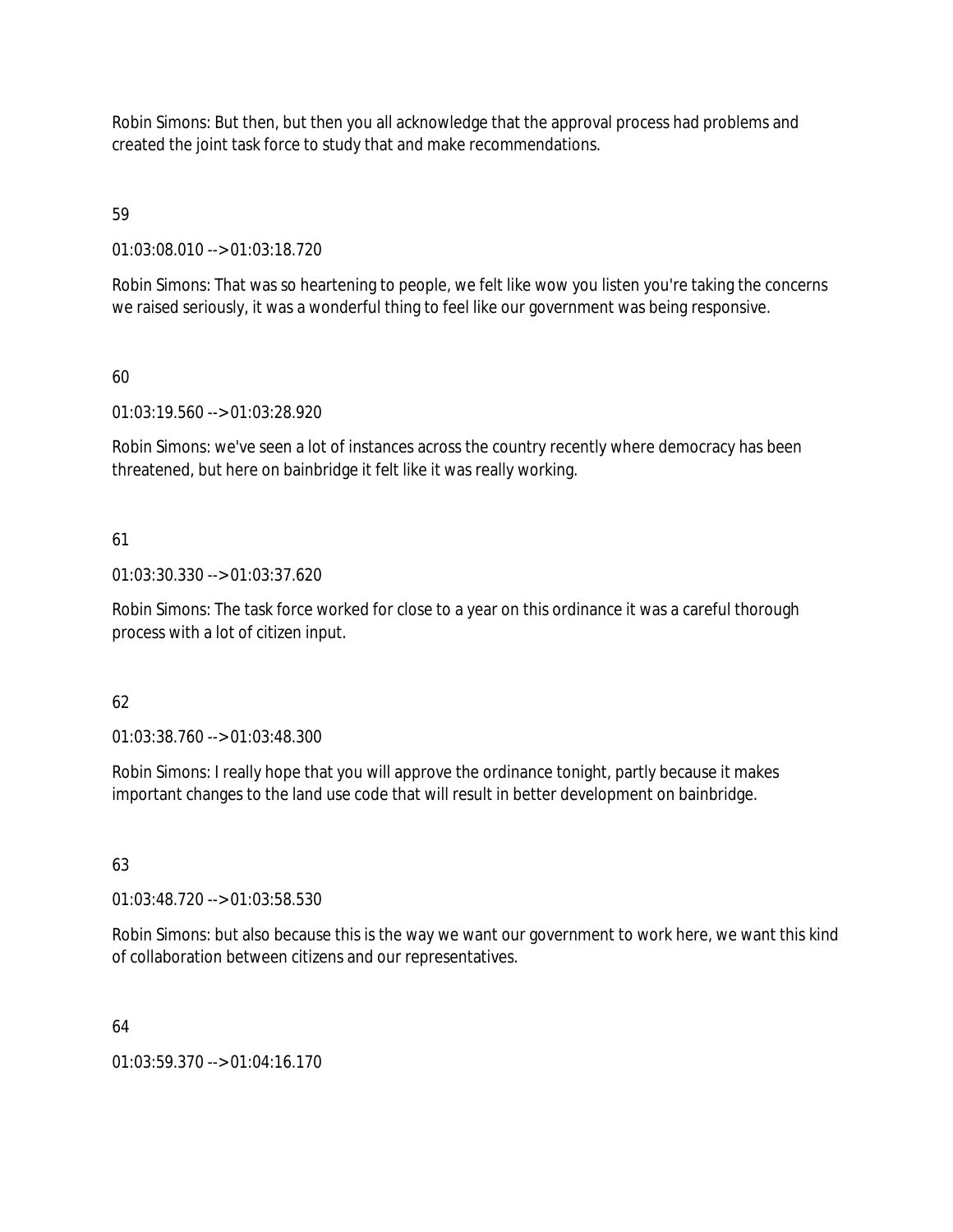Robin Simons: If you vote no on this ordinance tonight after everything we've gone through to get here, it will be seriously demoralizing to this community and will make people question how responsive you're willing to be to citizen concerns, so please, yes, thank you.

65

01:04:19.350 --> 01:04:21.900

Rasham Nassar: Thank you i'm Diana.

66

01:04:27.990 --> 01:04:34.500

Diana Cohen-Bon Bon Candies: hi i'm a business owner on winslow way and i'm very disappointed that the city is changing that hotel zoning on winslow.

# 67

01:04:35.100 --> 01:04:42.480

Diana Cohen-Bon Bon Candies: It seems that the existing zoning is in keeping with a walkable business core which the city council has historically been very supportive of.

# 68

01:04:43.470 --> 01:04:53.970

Diana Cohen-Bon Bon Candies: i'm even more concerned on many levels, as both the business owner and a bainbridge bainbridge island resident at the city is considering the reversal of an already approved hotel on winslow way.

# 69

01:04:55.500 --> 01:05:04.620

Diana Cohen-Bon Bon Candies: I support the comments made by the Chamber bainbridge island downtown association bainbridge island lodging and hospitality and visit bainbridge island.

# 70

01:05:06.570 --> 01:05:12.870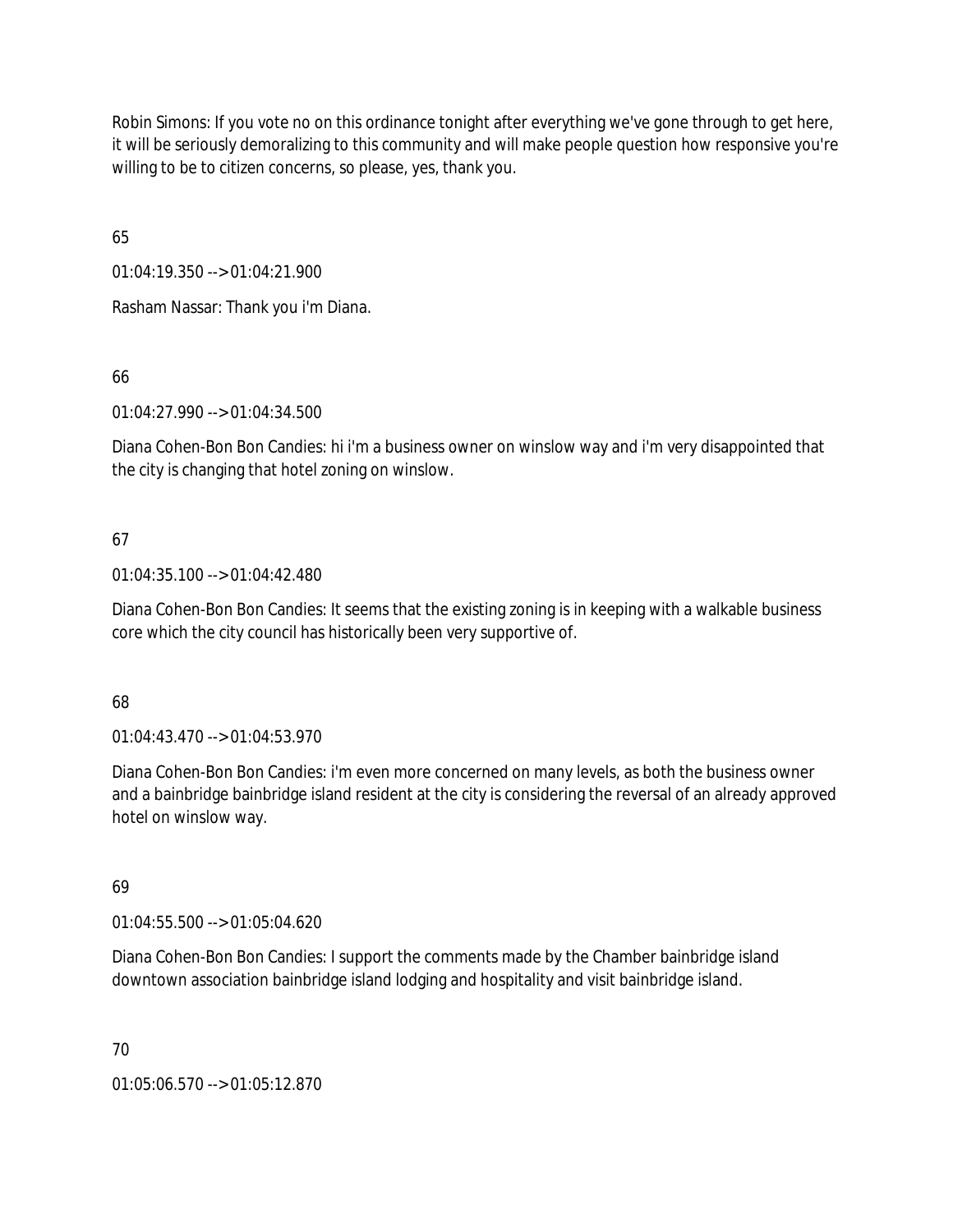Diana Cohen-Bon Bon Candies: My business partner, and I also sent you an email with more detail, I would appreciate your review of our email, thank you.

71

01:05:14.610 --> 01:05:15.240

Rasham Nassar: Thank you.

72

01:05:17.430 --> 01:05:18.780

Rasham Nassar: i'm Bob Russell.

73

01:05:26.400 --> 01:05:36.810

Bob Russell: yeah i'm Bob Russell on Skinner road northeast that battle point and that Americans city council members it's a very nice day to day and.

74

01:05:37.920 --> 01:05:48.360

Bob Russell: i'm very opposed to the City Council striking section 11 of the proposed ordinance of 2021 hyphen three.

75

01:05:50.010 --> 01:05:51.060

Bob Russell: And this is why.

76

01:05:52.140 --> 01:05:55.200

Bob Russell: i'm a city resident and i'm a simple person.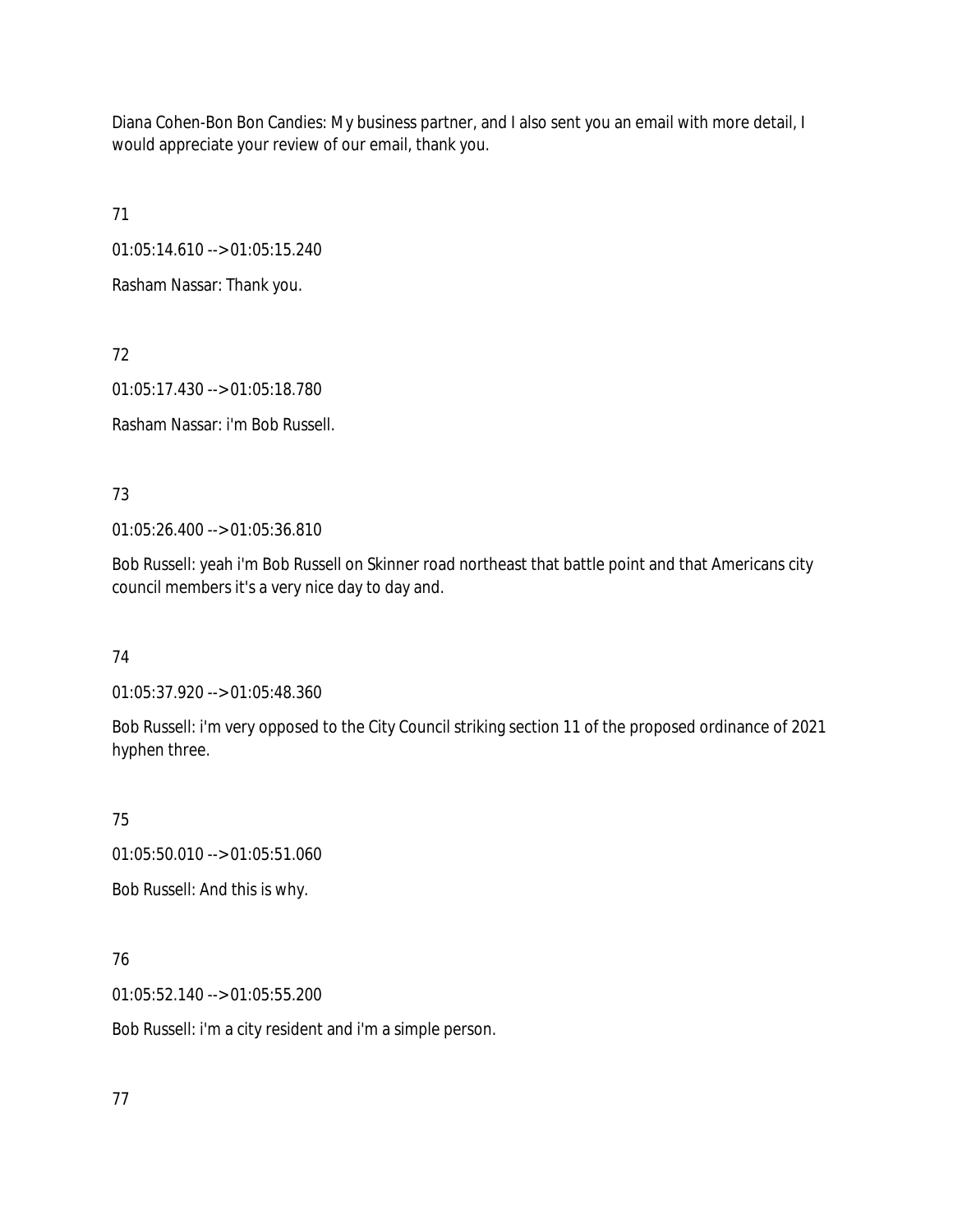01:05:56.880 --> 01:06:16.860

Bob Russell: The city code is a law and it must be approved by the City Council i'm not sure what the earlier person was talking about about the power concentrated in one person at the city yet makes no sense to me and I really suggest that these people be a little more complete in their explanations.

## 78

01:06:17.880 --> 01:06:32.370

Bob Russell: But the code is supposed to outline or it does outline a simple understandable process that must be followed by anyone wishing to spend money on design and building something on the island.

# 79

01:06:33.420 --> 01:06:44.610

Bob Russell: and obviously that something's expected to benefit the applicant and island residents, even if it's for only property tax benefits from the residents.

# 80

01:06:45.780 --> 01:06:55.320

Bob Russell: And it's really important that the city codes intended to provide a clear and predictable process for anyone to fall.

# 81

01:06:56.550 --> 01:07:16.380

Bob Russell: In order to obtain a city permits, such as you know, a land use permit or a building permit and this process reduces the risk of anything happening unexpectedly after the applicant has paid money to start their permit process and this proposed ordinance.

# 82

01:07:17.910 --> 01:07:22.830

Bob Russell: Is you know it's one example of a piece of code related to the permit process but.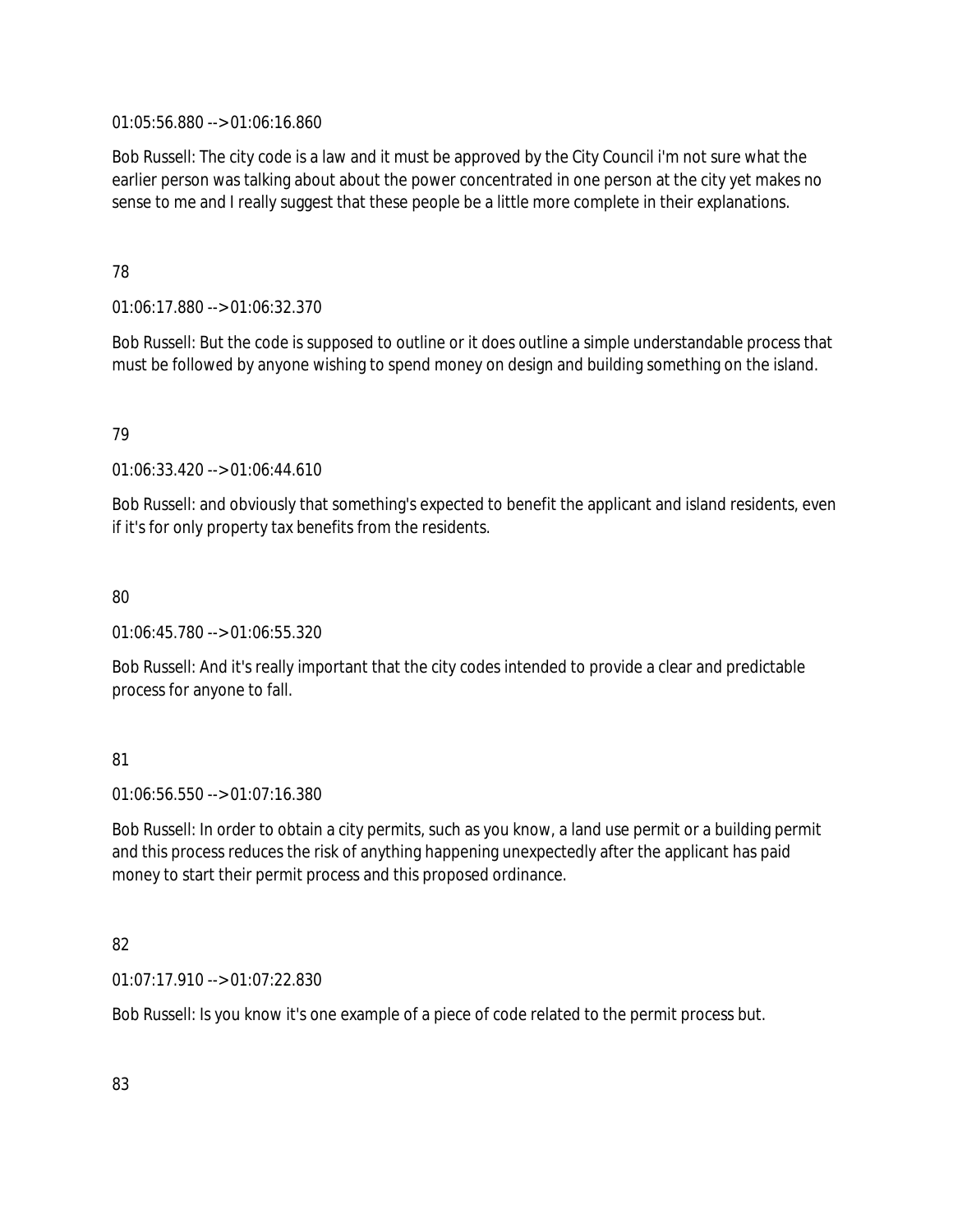01:07:24.240 --> 01:07:28.260

Bob Russell: Section 11 is a clarification, this is.

84

01:07:29.430 --> 01:07:49.650

Bob Russell: This is odd, this really got my attention and it's most concerning to me as a simple person we don't need clarification that tells me that there's some code issues, some kind of interpretation or conflicts in some existing code that is not clear and predictable.

85

01:07:50.730 --> 01:07:54.420

Bob Russell: As as expected by any applicant.

## 86

01:07:55.950 --> 01:08:10.020

Bob Russell: And you know when an applicant starts a permit process it's so that they'll spend money for the permit, but that they know the permit will be approved as long as they follow the steps outlined obviously here's a lot of steps sometimes they don't get approved.

### 87

01:08:11.280 --> 01:08:14.070

Bob Russell: But I strongly opposed striking section 11.

88

01:08:15.120 --> 01:08:26.820

Bob Russell: Because if it's deleted the applicant will probably sue the city everyone on the Council knows that they'll see the city is it taking the fifth amendment frowns heavily on.

89

01:08:29.160 --> 01:08:31.590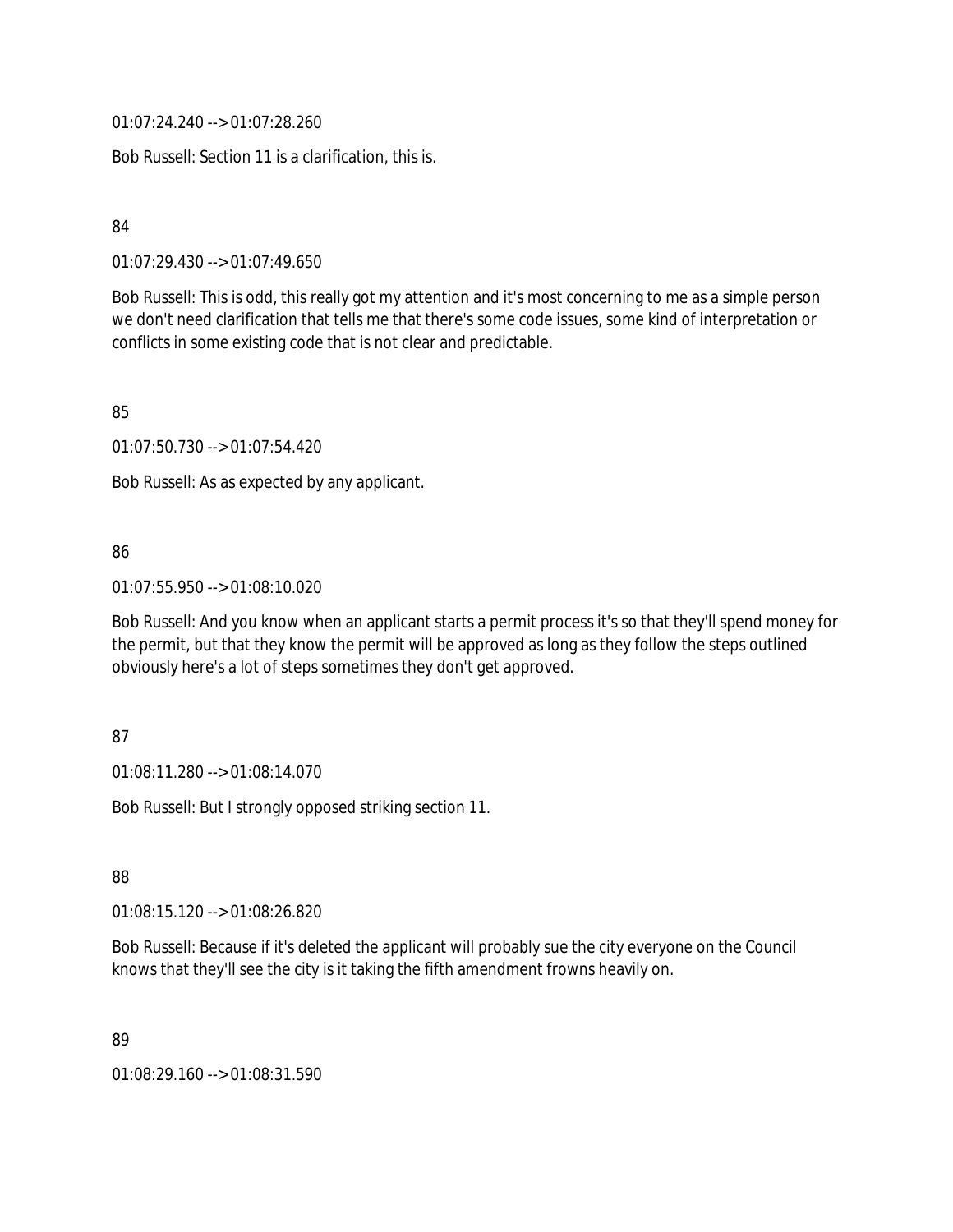Bob Russell: You know, costly and arbitrary action.

## 90

01:08:33.240 --> 01:08:38.310

Bob Russell: So I know the city, the city will i'm sorry the city will lose the applicant when.

# 91

01:08:40.380 --> 01:08:47.640

Bob Russell: I don't know who the applicant is at all, but I assume they've spent a great deal of money over the past three years to gain their permit approvals.

# 92

01:08:48.360 --> 01:09:00.870

Bob Russell: In fact, I think the applicants paid around 150 \$2,000 as a backup for for a floor area ratio bonus and i'm sure much other money, I will assume for design and permit approvals.

# 93

01:09:01.830 --> 01:09:13.380

Bob Russell: And i'm assuming the city will probably have to spend maybe 125 grand to defend the striking a section 11 if it struck on the city again a little loss of.

# 94

01:09:13.740 --> 01:09:26.280

Rasham Nassar: i'm sorry I hate to interrupt you, I really do, but we have a three minute limit on public comment and we're almost for right now, do you want to just say one lag sentence wrap up and.

# 95

01:09:26.310 --> 01:09:38.730

Bob Russell: Well, as as somebody else said, Madam air it's really important i'm opposed to striking the the section 11, of course, but it's really important to fix the code that's unclear.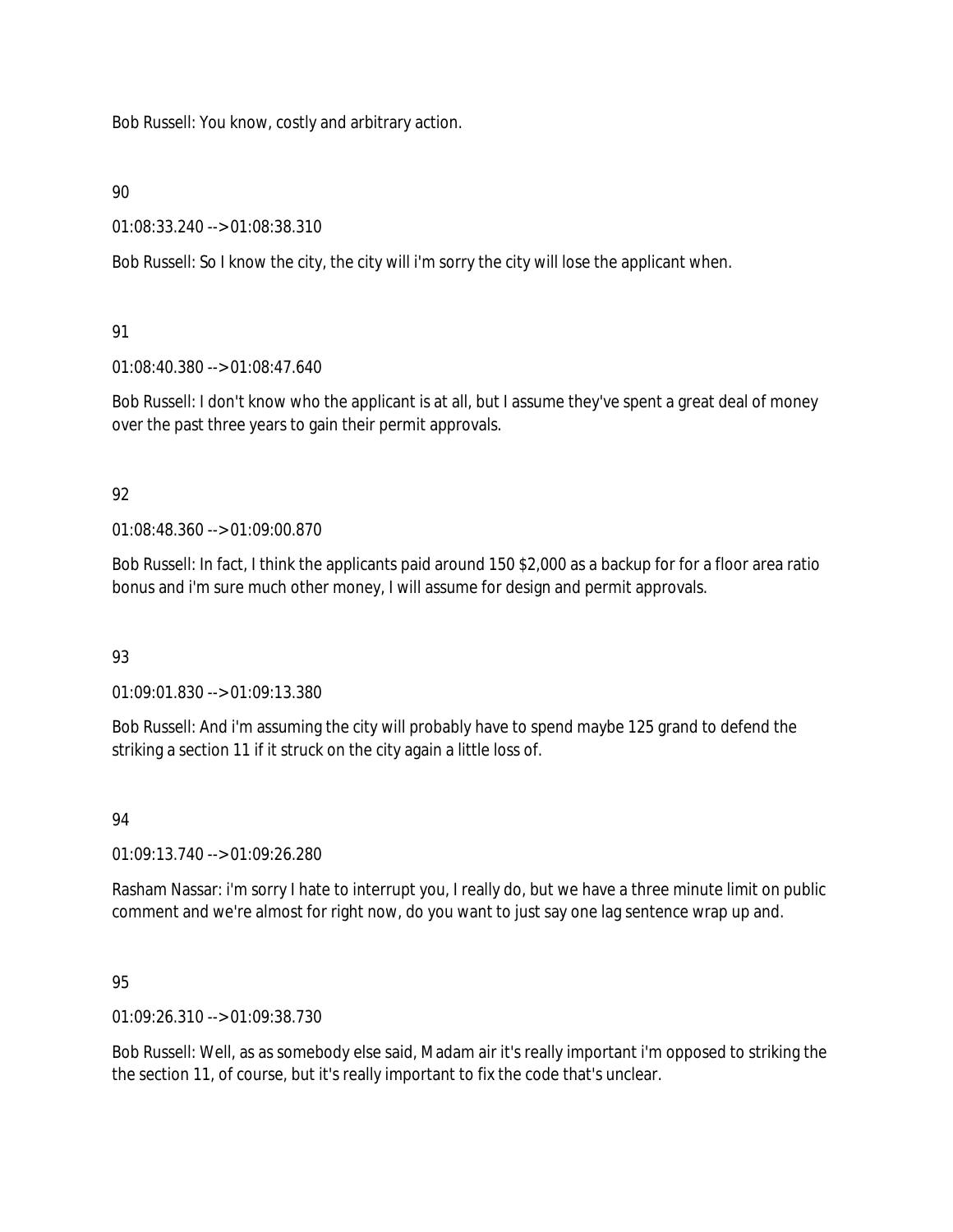01:09:39.150 --> 01:09:48.390

Bob Russell: I assume it has something to do with it applicant rice, whether they're invested or not, so thank you very much matt American city council and thank you for your service next.

97

01:09:50.310 --> 01:09:51.720

Rasham Nassar: Next up is Whitney lane.

98

01:09:56.700 --> 01:10:16.020

Whitney Lane: My name is Whitney lane I live on I dorsey and winslow and I really grateful for all of you for your service and support ordinance 2021 dash of three and I feel that this will provide us with.

99

01:10:17.490 --> 01:10:24.780

Whitney Lane: More representation on the planning Commission to have more of a say in the future.

100

01:10:26.190 --> 01:10:40.410

Whitney Lane: And as far as her telescope but other developments on the island and also I don't believe that hotels are suitable to downtown core.

101

01:10:41.880 --> 01:10:58.110

Whitney Lane: The parking needs alone, I think, cause would cause real problems, both in terms of traffic and just parking and both for staff of a hotel and for guests there's really no way to.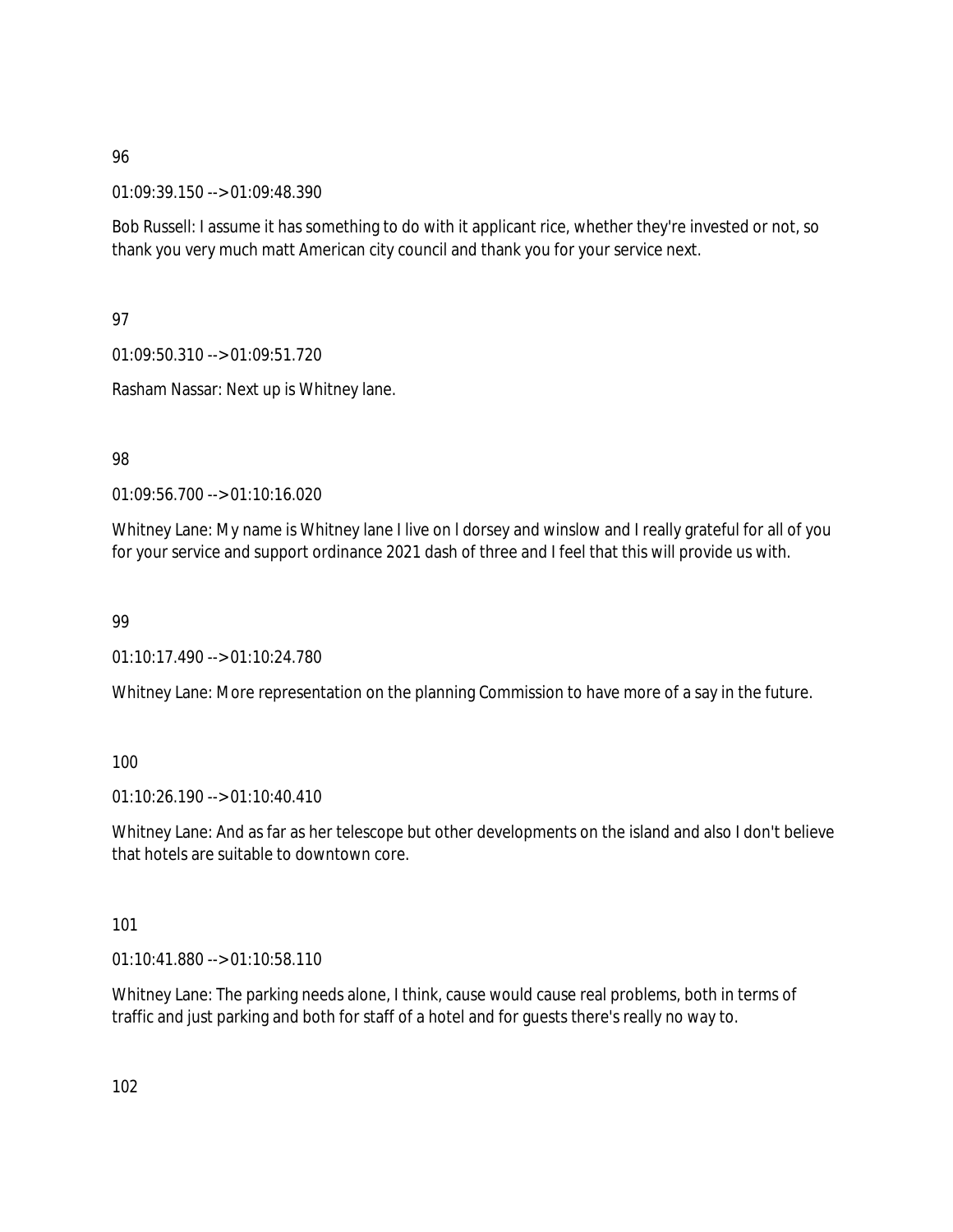01:10:59.430 --> 01:11:10.980

Whitney Lane: Make it so people only come there on foot and I suppose staff could park somewhere remotely and there'd be a bus, but that has its problems too.

103

01:11:12.180 --> 01:11:13.140

Whitney Lane: So I.

104

01:11:14.400 --> 01:11:15.450 Whitney Lane: urge you to.

105

01:11:16.590 --> 01:11:19.140

Whitney Lane: You know, to vote in favor of this.

106

01:11:20.520 --> 01:11:24.420

Whitney Lane: And I am opposed to the existing hotel.

107

01:11:26.310 --> 01:11:29.550

Whitney Lane: However, I do agree that that has its own problems.

### 108

01:11:30.810 --> 01:11:35.670

Whitney Lane: I wish that that hadn't been approved, I feel like it went against the.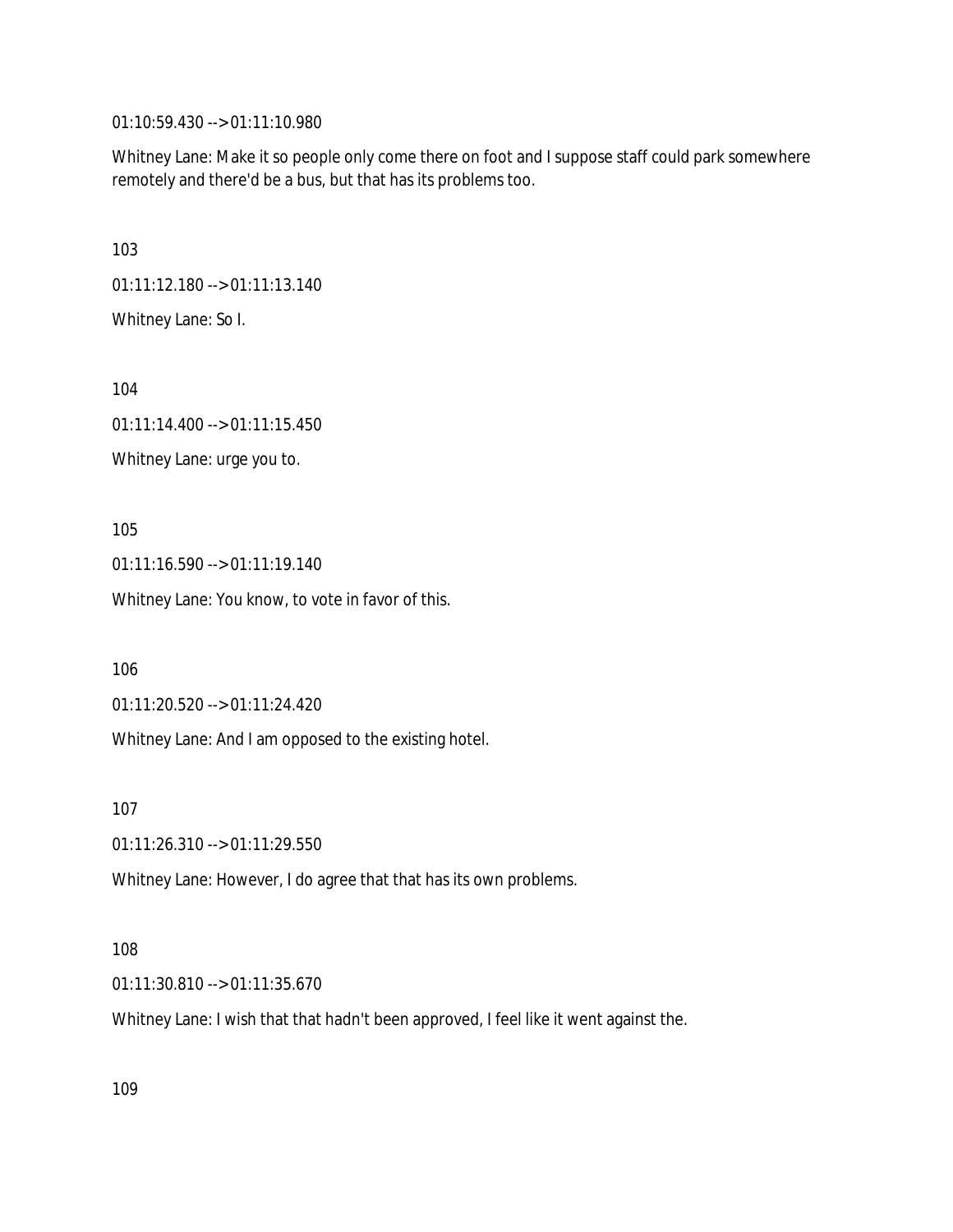01:11:37.140 --> 01:11:42.570

Whitney Lane: development plan that was designed for bainbridge island and.

110

01:11:43.590 --> 01:12:04.650

Whitney Lane: I wish that more attention had been paid to that process, and I hope that more attention is paid in the future, and part of the reason that I want the planning Commission more involved is that it's a group of people it's not just one person and so thanks again for your service and.

111

01:12:08.310 --> 01:12:08.850

Rasham Nassar: Thank you.

112

01:12:10.200 --> 01:12:14.520

Rasham Nassar: And looks like last up is Pascal shoe box.

### 113

01:12:29.640 --> 01:12:40.770

Pascal Schuback: Good evening everyone, thank you for your service this evening and I apologize that it's sunny outside and you guys are all behind a zoom call i'm sure we've all experienced that multiple times, I just wanted to.

114

01:12:42.630 --> 01:12:52.620

Pascal Schuback: I just wanted to share my thoughts about this decision for the ordinance, it is definitely a challenging experience, but one of the challenges that I see with it is your.

115

01:12:52.950 --> 01:13:01.560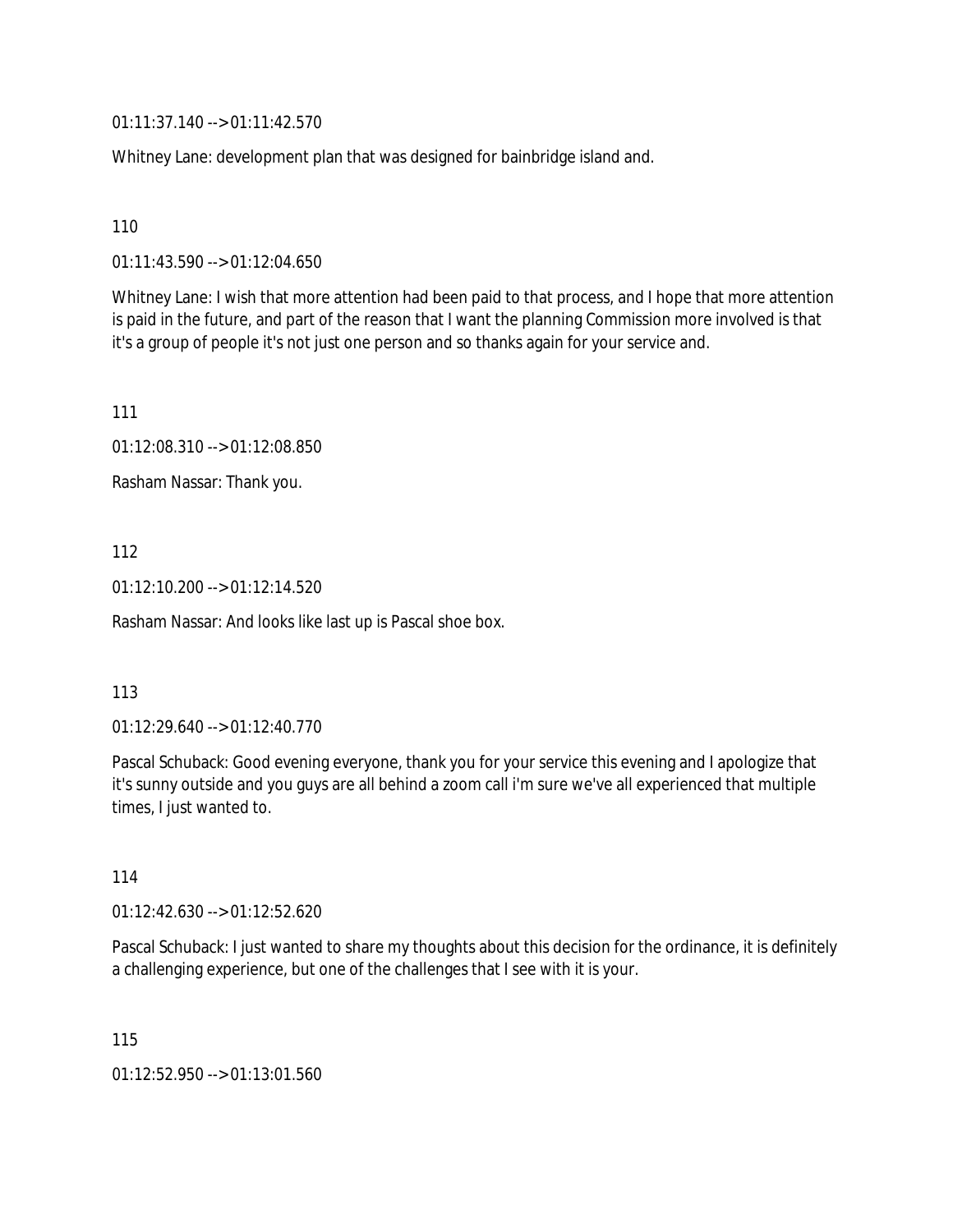Pascal Schuback: The process of moving the goalpost when people have already aimed for the goal resiliency to the city is an important thing in maintaining a good.

116

01:13:02.280 --> 01:13:13.410

Pascal Schuback: value of the city and equity of the city in the sense of providing services to the Community is very challenging and very emotional because there's a whole spectrum of that.

117

01:13:14.940 --> 01:13:20.730

Pascal Schuback: I think the hotel is a good idea, actually, because it can help strengthen the resiliency of our Community.

# 118

01:13:21.360 --> 01:13:28.680

Pascal Schuback: If you look at the Community which we've have now that has challenges and traveling fear of going farther places open spreading areas.

119

01:13:29.100 --> 01:13:34.320

Pascal Schuback: But even just having businesses in the neighborhood having that tourism in the core area where it's walkable.

120

01:13:35.130 --> 01:13:44.700

Pascal Schuback: has been met by the hotel, from what I see I don't know all of it, but I see progress being made, it has been approved, through an existing process that yes, there might be challenges to it.

121

01:13:45.120 --> 01:13:51.000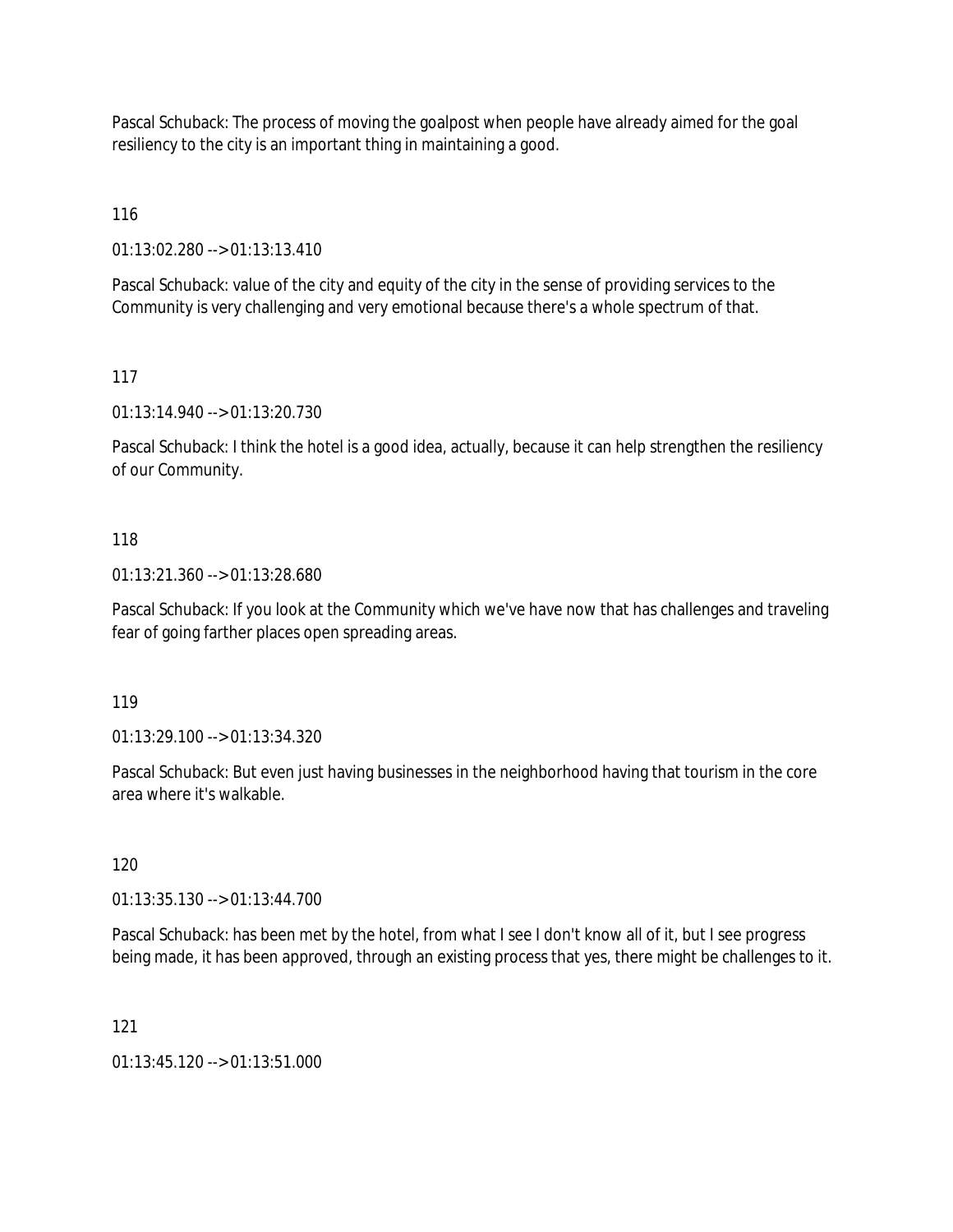Pascal Schuback: But they went through those steps at that time and changing the past is kind of an unfair advantage.

122

01:13:51.360 --> 01:13:58.050

Pascal Schuback: Now changing it for the future absolutely if it's something that goes to that needs to be done, that should be done in that you are doing that.

123

01:13:58.410 --> 01:14:07.680

Pascal Schuback: But moving the fence post backwards, is a little bit of a concern, because what else can we move and what else do we change in the reverse is can be unfair to a lot of.

124

01:14:08.130 --> 01:14:13.080

Pascal Schuback: People have taken a lot of necessary steps to accomplish their goals or objectives or projects.

125

01:14:13.740 --> 01:14:23.280

Pascal Schuback: So It just seems a little disconcerting that if we focus too much on trying to change things that have already been moved forward have been agreed upon have been approved and have gone through the steps.

126

01:14:24.150 --> 01:14:31.200

Pascal Schuback: That we're we should be focusing on changing the future from this moment forward and adapting projects that are not on the docket yet.

127

01:14:31.860 --> 01:14:38.550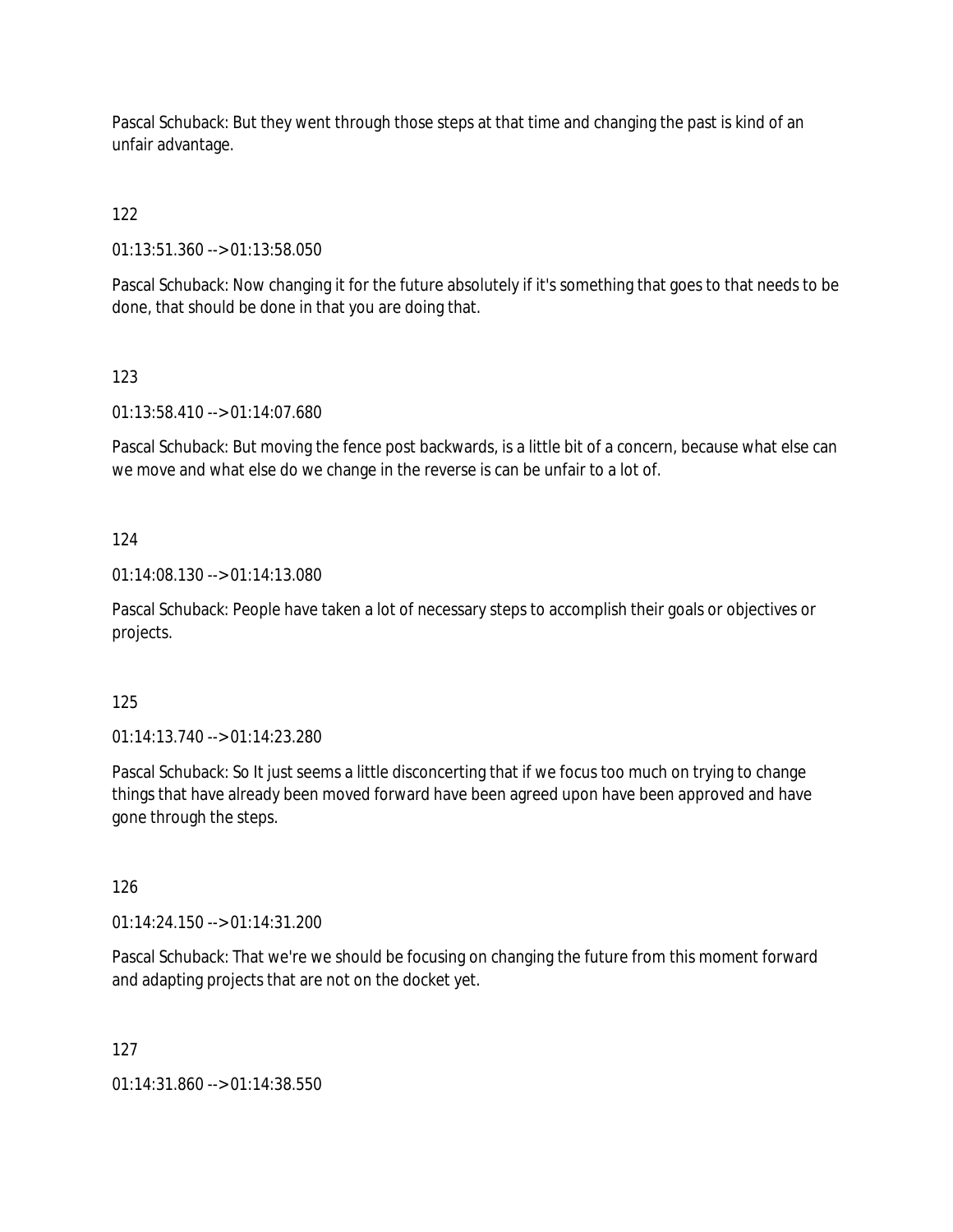Pascal Schuback: because those are the ones we can change, so I just wanted to share that with you and the importance of that because it, it is.

128

01:14:39.060 --> 01:14:47.160

Pascal Schuback: Concerning if we keep changing the goalpost every time we want to change something and it affects things that have already been in play for things in the future, yes, of course.

129

01:14:47.550 --> 01:14:58.830

Pascal Schuback: But I thought it was important for that, for our economy and our taxes and our our viability for resiliency of the island is a key step that I look forward in my profession and what I do and.

130

01:14:59.520 --> 01:15:08.850

Pascal Schuback: For my community that I live in servants so, but once again thank you again for your service and your hard work, I know it's long meetings I tend to enjoy every single one of them.

131

01:15:09.780 --> 01:15:14.730

Pascal Schuback: And I look forward to doing them in person, again, but thank you again for your time and for the opportunity to speak.

132

01:15:15.870 --> 01:15:18.810

Rasham Nassar: yeah and vicki creighton.

133

01:15:26.610 --> 01:15:35.280

Vicki Clayton: This is the key clayton a level avenue Southwest, I would like to second the ideas that the gentleman just before me spoke to as well as Bob Russell.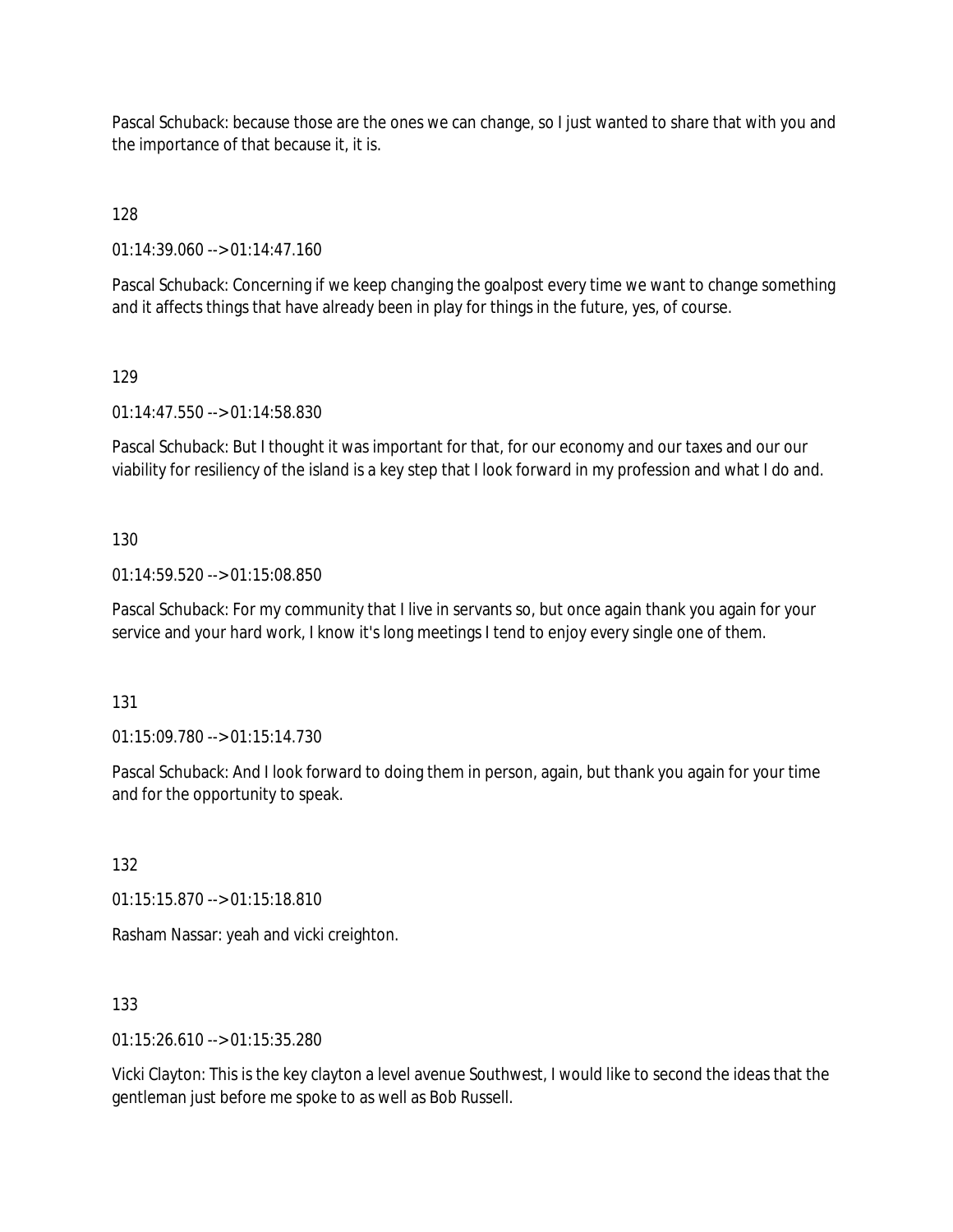01:15:36.060 --> 01:15:48.570

Vicki Clayton: As you folks who work so hard as their city city council members vote on this ordinance it would be really helpful for all of us as citizens, if you would very simply.

135

01:15:50.340 --> 01:15:54.270

Vicki Clayton: Say that you understand that this ordinance is.

136

01:15:55.320 --> 01:16:07.320

Vicki Clayton: too to change how downtown winslow will address hotel development that the current hotel on Wednesday away, where the old bargain boutique used to be.

137

01:16:07.830 --> 01:16:19.800

Vicki Clayton: Is is really a done deal that's over, and I applaud you for proactively thinking going forward, but we can't go backwards it's not productive.

138

01:16:20.130 --> 01:16:31.380

Vicki Clayton: And then the developer, whoever he is for that hotel, however, that was going to happen has done his job under the existing ordinances in it's not appropriate.

139

01:16:32.220 --> 01:16:40.500

Vicki Clayton: To reverse those after the fact, so thank you for considering that and I really look forward, as I listened to the rest of your meeting that.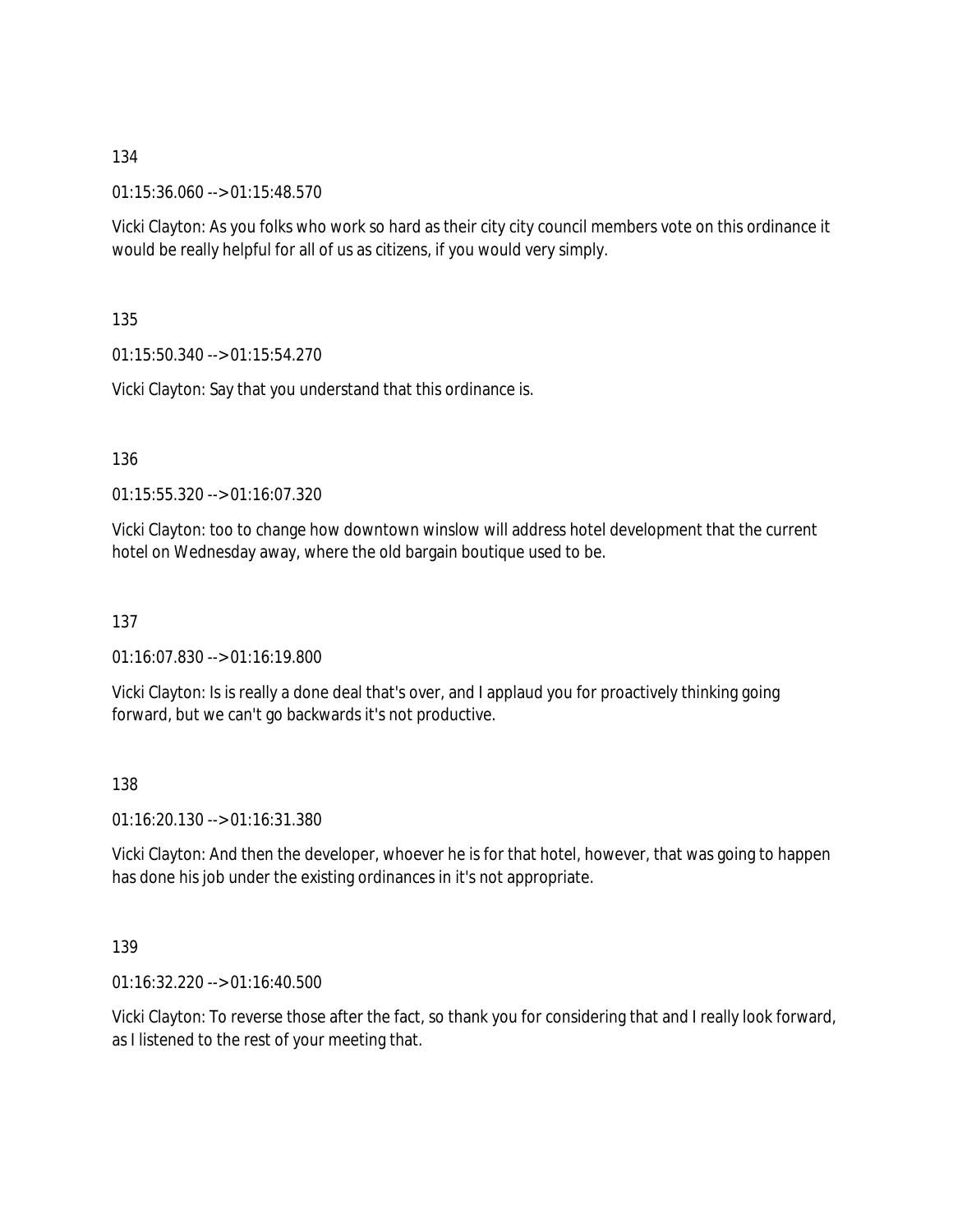$01:16:40.950 \rightarrow 01:16:59.670$ 

Vicki Clayton: It would really be helpful if each of you could explain to all of us as Community members, the fact that you all understand that's what's done is done and that really appropriately, you are looking to the future that hotel should be located elsewhere, thank you very much.

141

01:17:01.740 --> 01:17:13.110

Rasham Nassar: Thank you, I don't see any other hands raised, but I do want to pause for a moment, just in case remember the public would like to speak so has just not rate found their raise hand feature at the bottom of the screen.

142

01:17:17.490 --> 01:17:17.820

Rasham Nassar: Okay.

143

01:17:19.560 --> 01:17:21.360

Rasham Nassar: I think we can move on.

144

01:17:22.650 --> 01:17:31.140

Rasham Nassar: In our agenda Council so public comment period is closed, we are now moving on to item five the city managers report city manager.

145

01:17:31.860 --> 01:17:43.800

Ellen Schroer (she/her): A good evening Council, I hope you all got outside on a beautiful at least some part of this beautiful day and a couple of notes for the Community and for you, we are continuing with the covert vaccine response.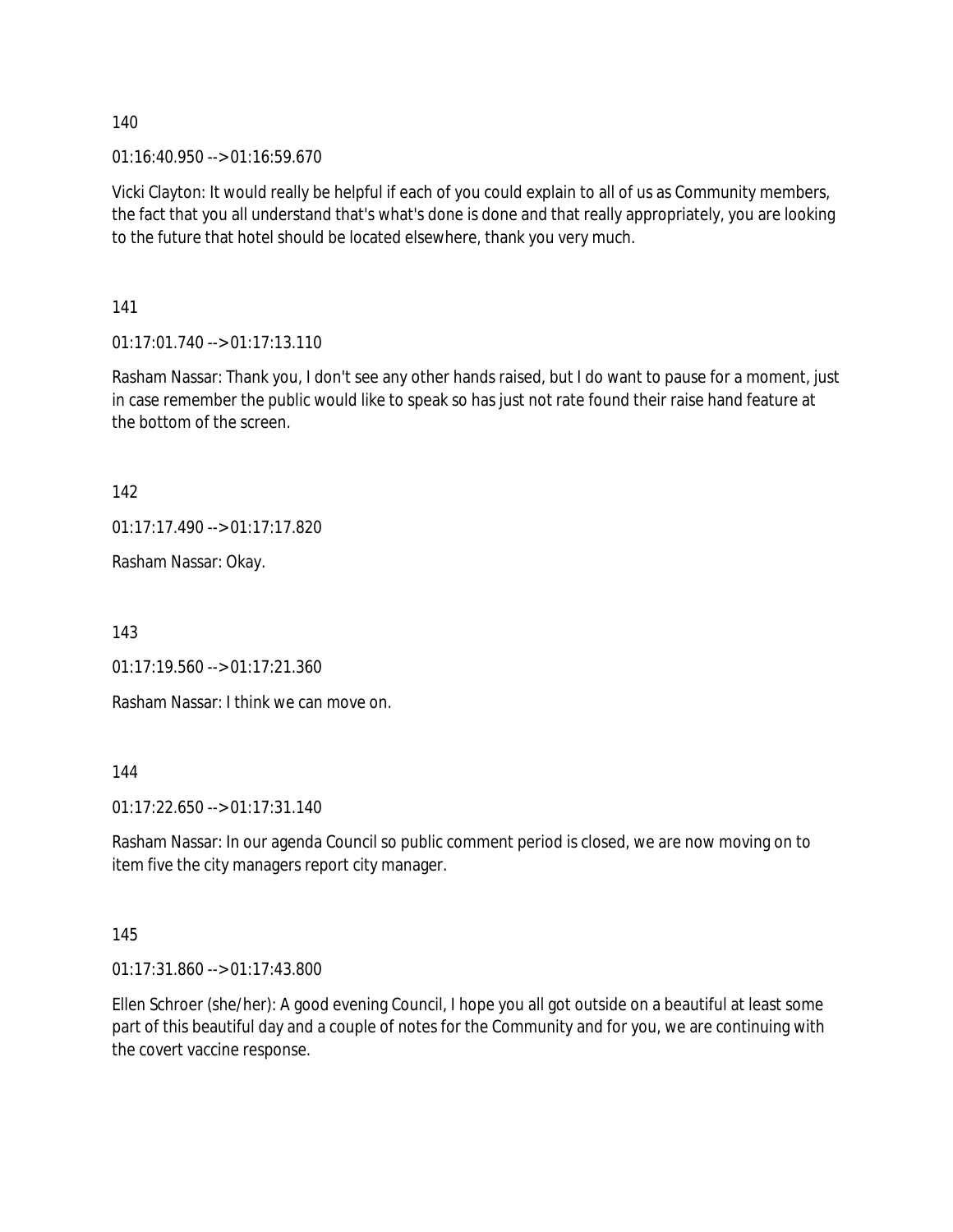01:17:44.250 --> 01:17:50.370

Ellen Schroer (she/her): We are partnering with some other Community organizations and we'll have the Pfizer vaccine available.

147

01:17:50.730 --> 01:17:58.590

Ellen Schroer (she/her): At the Commodore gym this weekend on Saturday and Sunday, you can make appointments starting tomorrow, and just as a reminder all.

148

01:17:59.160 --> 01:18:03.240

Ellen Schroer (she/her): Individual 16 and older are now eligible or will be starting tomorrow.

149

01:18:03.720 --> 01:18:16.500

Ellen Schroer (she/her): If you do have an appointment and you are either 16 or 17 years old, please have a parent or guardian come with you, or have the screaming form, signed in advance that's how we need to take care of those those books.

150

01:18:17.370 --> 01:18:25.800

Ellen Schroer (she/her): also wanted to remind everyone that the farmers market is now open each Saturday, so please join them on Saturday for local produce and other.

151

01:18:26.880 --> 01:18:37.740

Ellen Schroer (she/her): Other meetings of our Community where the public art committee is continuing to solicit votes on this something new programs, so please vote for the people's choice award.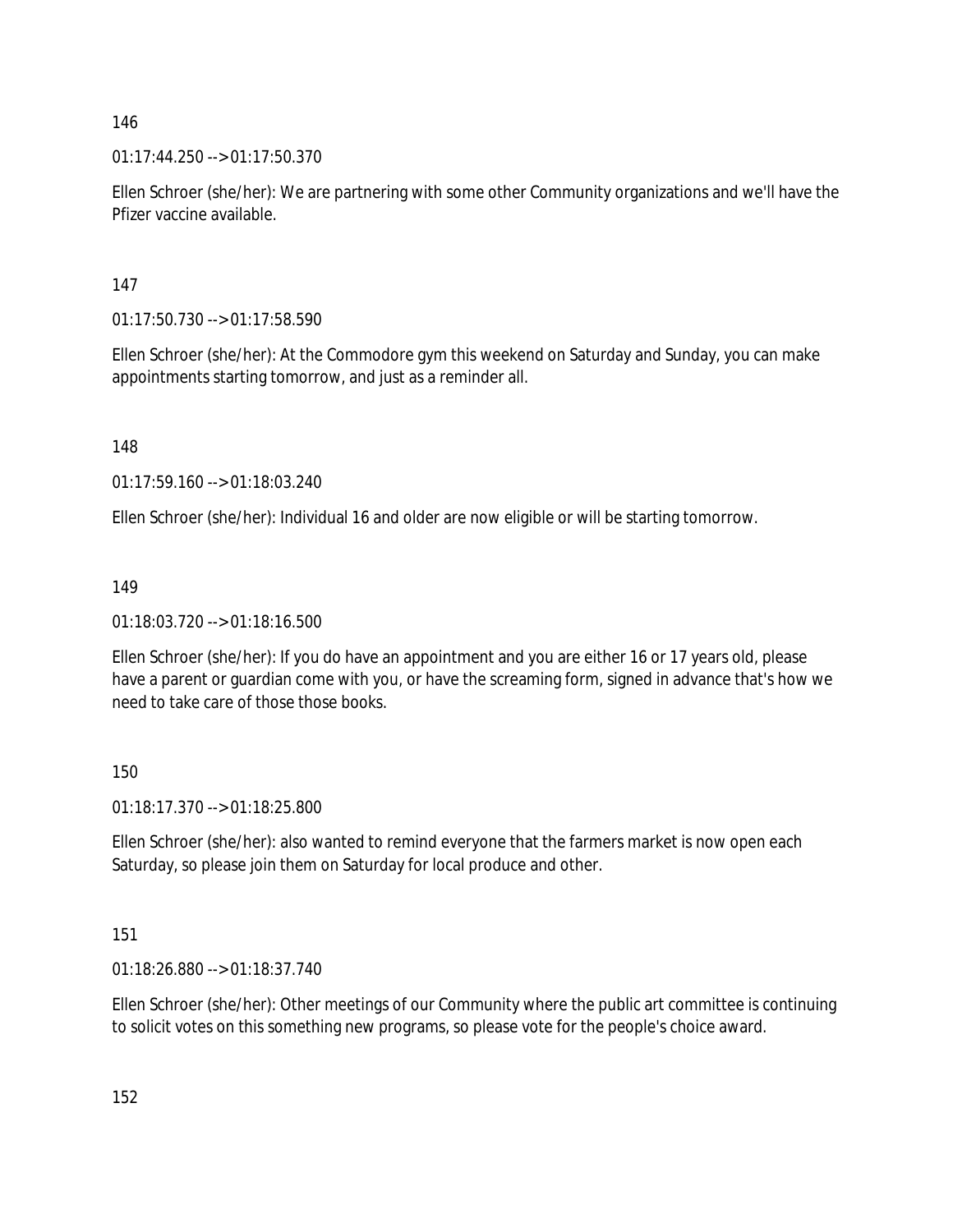01:18:38.370 --> 01:18:46.530

Ellen Schroer (she/her): And then, looking ahead at two projects that the city is working on that are coming up last week, last year we worked with you to.

153

01:18:47.490 --> 01:18:56.100

Ellen Schroer (she/her): Scope a buoy project in blakely harbor and I just wanted to report back that we continue to work on that and those buoys are expected to be installed in May.

154

01:18:56.820 --> 01:19:07.020

Ellen Schroer (she/her): Ahead of the voting season and then also in the next few weeks, we are preparing to do the second round of a safety project in waterfront park by removing.

155

01:19:07.650 --> 01:19:18.330

Ellen Schroer (she/her): Some hazardous trees This information was included in the city managers report, but I also wanted to take this opportunity to let you know, there are 24 hazard trees, which will be removed.

156

01:19:19.470 --> 01:19:31.860

Ellen Schroer (she/her): or pruned and this is done in conformance with our risk recommendations and there will also be some replanting and had a cat snakes made to continue the safety of that park that's all I have for tonight, thank you.

157

01:19:32.580 --> 01:19:34.200

Rasham Nassar: Thank you very much, in a room city manager.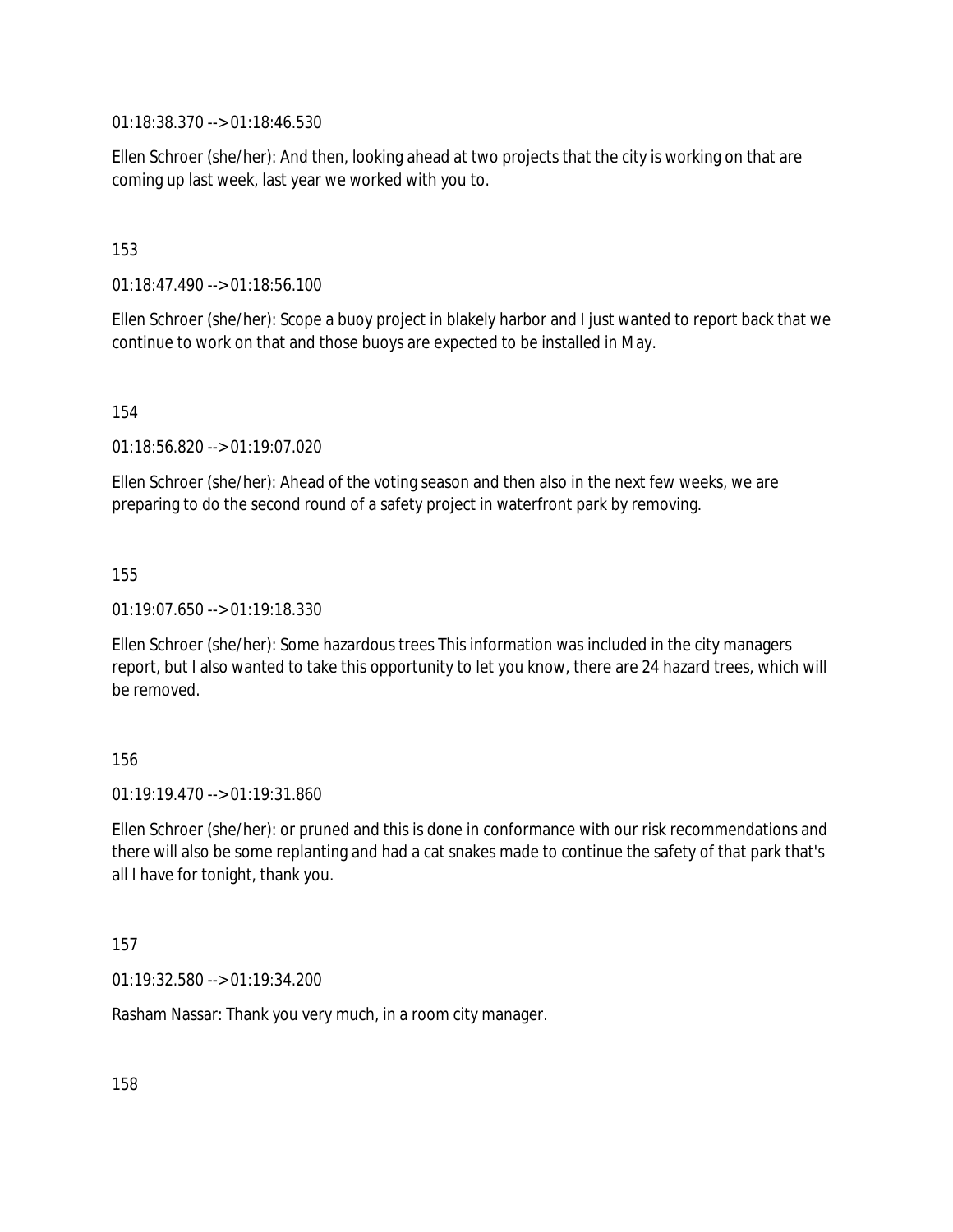01:19:35.370 --> 01:19:40.620

Rasham Nassar: Moving on, in our agenda, Council, we are now at item six consent agenda.

159

01:19:44.040 --> 01:19:46.290

Rasham Nassar: Switching back over the panelists here.

160

01:19:47.430 --> 01:19:48.270

Rasham Nassar: councilmember deets.

161

01:19:48.630 --> 01:19:52.320

Joe Deets: yeah Oh, thank you mayor, I moved to approve the consent agenda.

162

01:19:55.470 --> 01:19:59.580

Rasham Nassar: councilmember Schneider seconds that motion is there any discussion on the motion.

163

01:20:00.720 --> 01:20:02.310

Rasham Nassar: All those in favor please say Aye.

164 01:20:03.720 --> 01:20:04.650 Rasham Nassar: Any opposed.

165 01:20:06.120 --> 01:20:07.560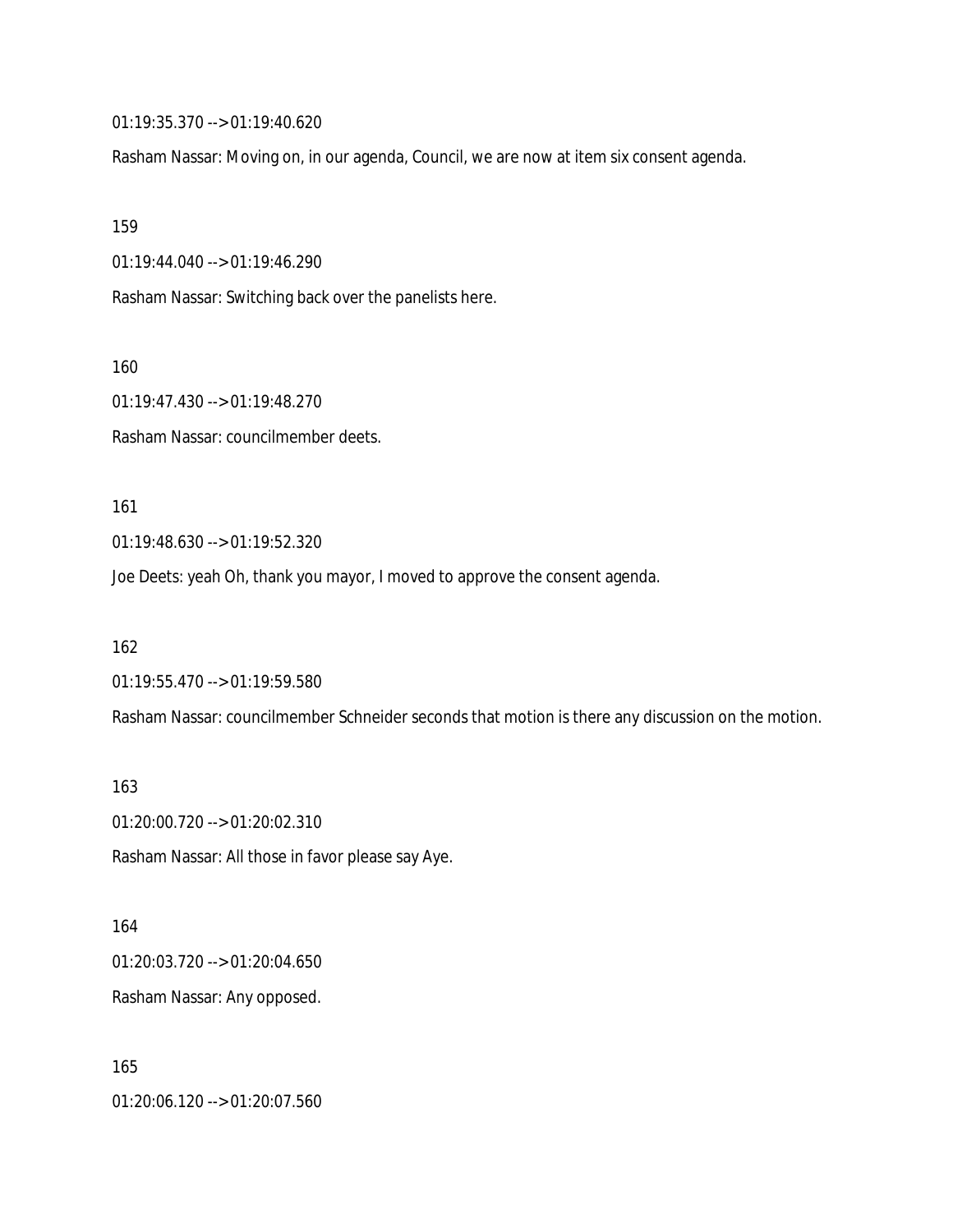Rasham Nassar: That motion passes unanimously.

166

01:20:08.850 --> 01:20:18.090

Rasham Nassar: Moving on to Item seven future Council agendas inner city manager, do you want to just point out a few things that are important for Council to be aware of.

# 167

01:20:18.480 --> 01:20:29.340

Ellen Schroer (she/her): Sure happy to do that, looking ahead at the meetings that are coming up for the balance of April and into me just as the mayor noted a couple of items to let you know about.

168

01:20:29.670 --> 01:20:39.180

Ellen Schroer (she/her): Next week we will be focusing on the work plan and also have some information for you about a project that is in this tip but the public works director wants to give you some.

169

01:20:39.570 --> 01:20:48.240

Ellen Schroer (she/her): Additional information and potentially get some feedback on a different approach, this is the eagle harbor phase one project and non motorized project on the South end of the island.

170

01:20:49.200 --> 01:20:56.340

Ellen Schroer (she/her): April 27 will have the tree and vegetation item, and also the attack will be coming to present their groundwater management pack sheet.

171

01:20:57.510 --> 01:21:07.050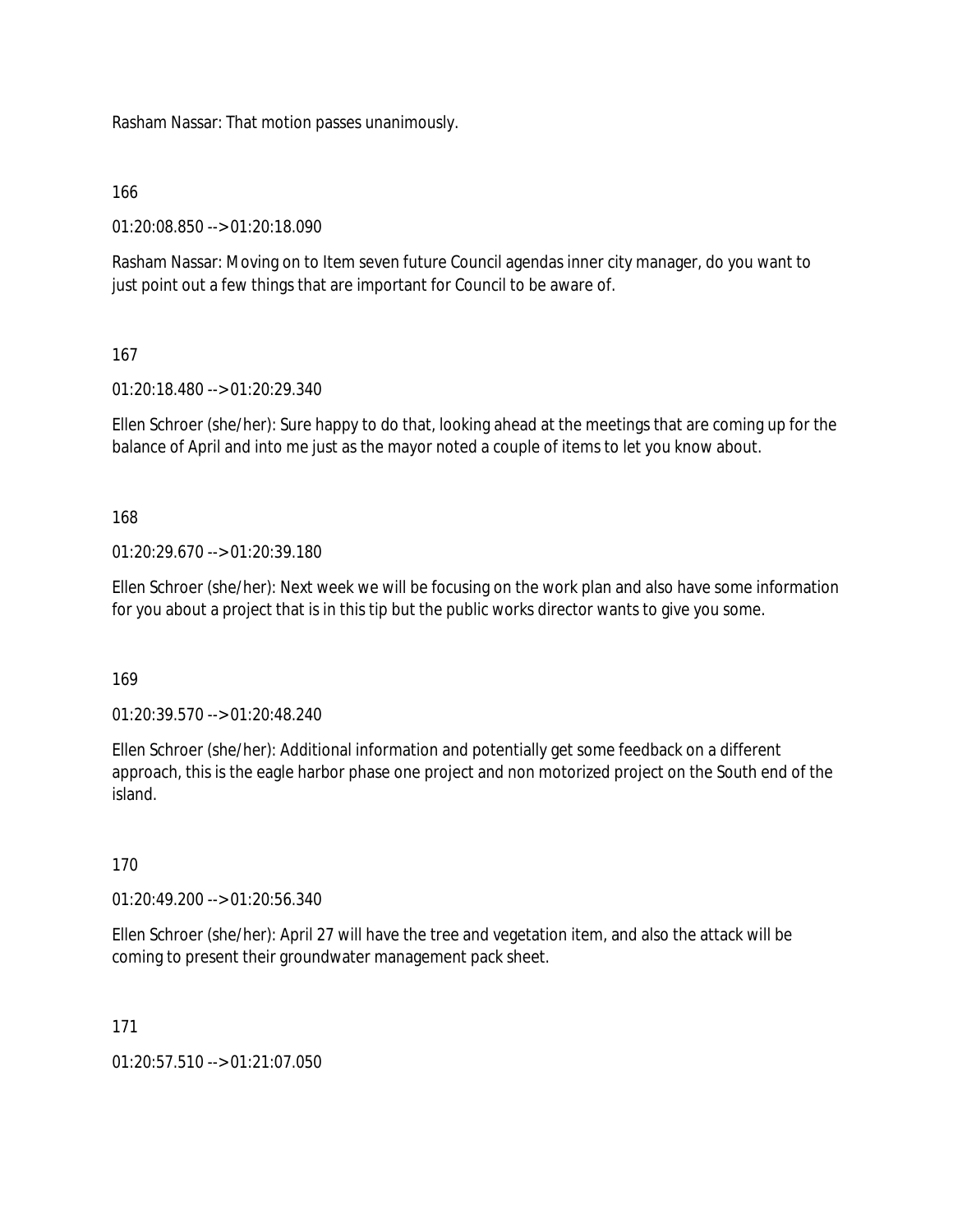Ellen Schroer (she/her): May 4 the two biggest items are a presentation on the shoreline master program approach and the multifamily housing tax exemption Program.

172

01:21:07.470 --> 01:21:18.120

Ellen Schroer (she/her): And also, we have moved the triangle property discussion from next week until May we are gathering some information from dnr and the Department of ecology and also.

# 173

01:21:18.360 --> 01:21:26.820

Ellen Schroer (she/her): Getting some new information just in the past couple of days from the site owner and operator, so I want to make sure that we have all of that information compiled for you and will provide that.

# 174

01:21:27.720 --> 01:21:36.810

Ellen Schroer (she/her): To you, at that time and then in on may 11 a discussion of the purchase of the island or home mobile home park far.

175

01:21:37.260 --> 01:21:52.980

Ellen Schroer (she/her): and also a report out on the economic recovery small business grants that you set up with the Community earlier this year, and so dwayne pitts our finance Director will be here to give you a report out on how that project went and you.

176

 $01:21:54.720 \rightarrow 01:22:01.710$ 

Ellen Schroer (she/her): So that's that's it for the items that are on future Council agendas that I wanted to draw your attention to okay.

# 177

01:22:01.830 --> 01:22:05.130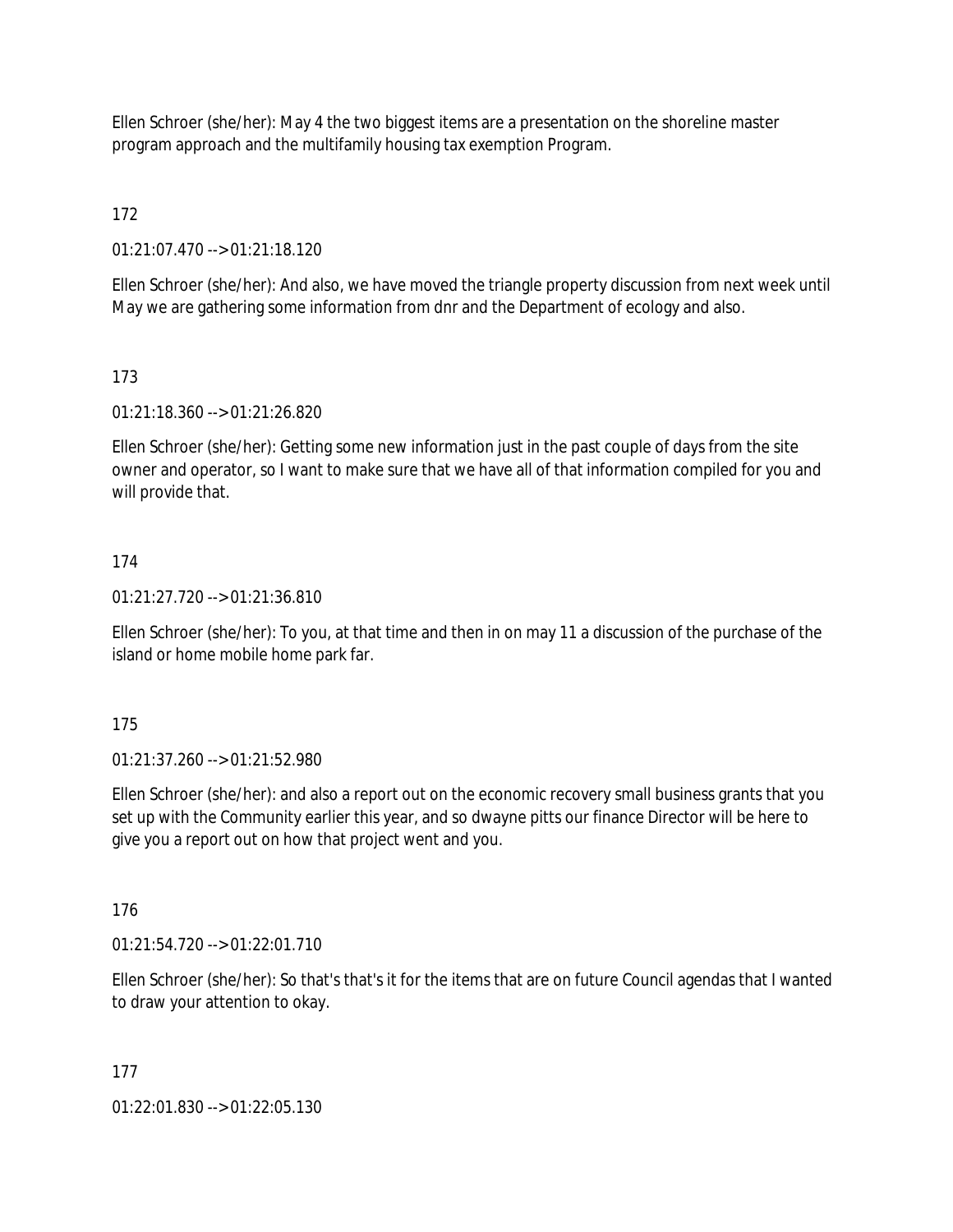Rasham Nassar: thanks for that brief introduction councilmember deeds yeah.

178

01:22:05.430 --> 01:22:11.880

Joe Deets: Thank you mayor and thank you interim city manager, I was going to ask you what was economic recovery report.

179

01:22:12.360 --> 01:22:24.930

Joe Deets: So you answered that is so it's you're going to report out or dwayne's going to report out on relating to the small business grants which that was another question, I had so you you answer two questions with one, so thank you.

180

01:22:25.680 --> 01:22:30.330

Ellen Schroer (she/her): Like I need to perhaps rephrase that I again i'm a little bit, but yes that's what it's.

181

01:22:30.630 --> 01:22:42.270

Joe Deets: A small business grants or something I you know something like that so i'm also, I do have a request for adding a new item to an agenda, this could be, perhaps next Tuesday or the following Tuesday.

182

01:22:43.440 --> 01:22:54.660

Joe Deets: At our business beating on march 23 colleagues, we approved a motion that I presented to direct the race equity advisory committee to come up with a resolution condemning.

183

01:22:56.430 --> 01:23:05.580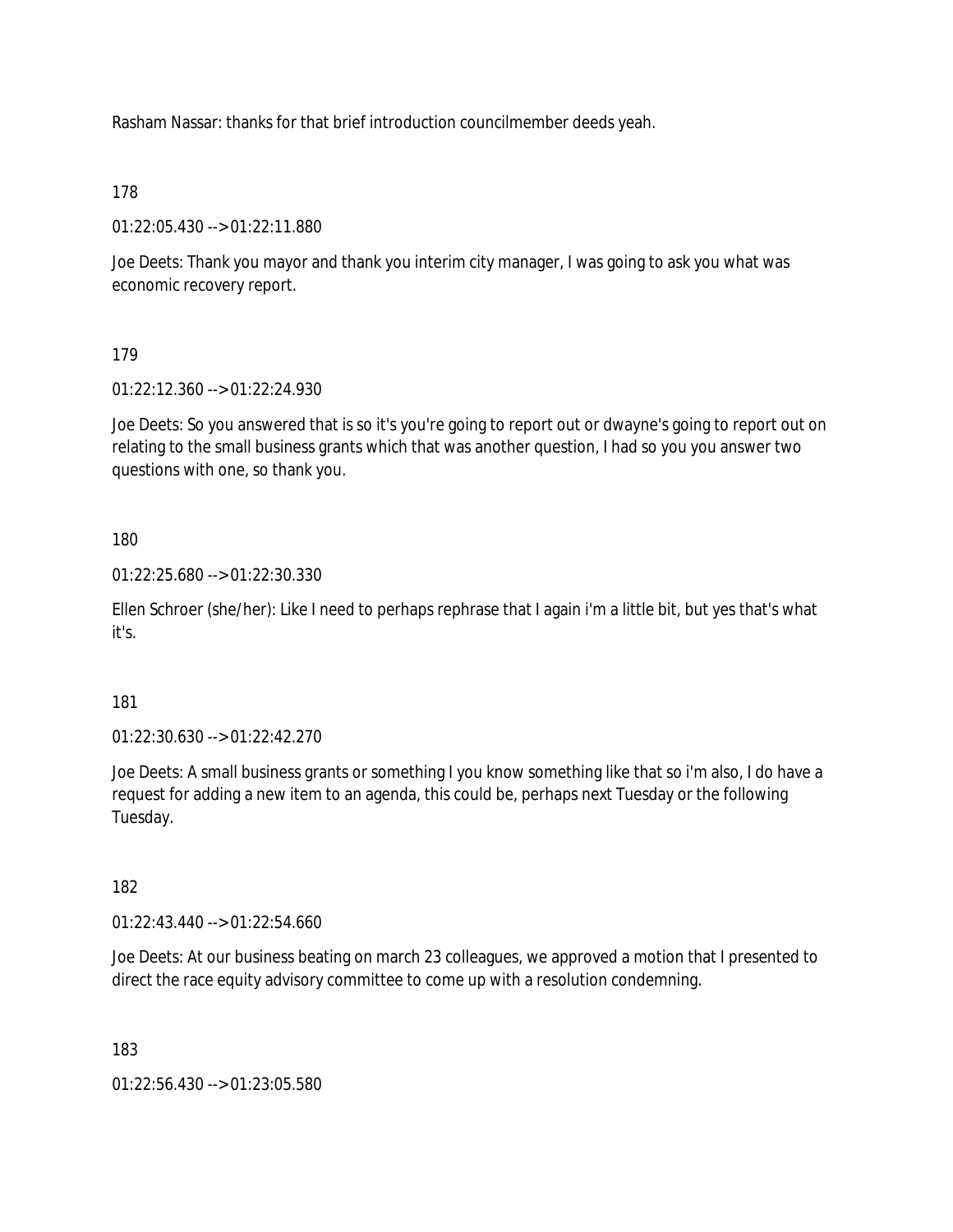Joe Deets: hate racism and tolerance so against agents and Pacific islanders and i've been working with a member of the race equity Advisory Committee and i'm.

184

01:23:06.330 --> 01:23:19.080

Joe Deets: pretty much done with my redrafting and and the plan is is there's a vigil on Saturday and a march on Sunday by the committee race equity advisory committee, and these are both noticed.

185

01:23:19.830 --> 01:23:29.700

Joe Deets: Events for them, and that i'm going to be presenting this resolution and reading it out, and while i'm there members of the committee are going to sign it.

186

01:23:30.270 --> 01:23:36.690

Joe Deets: And so, therefore, we will have the approval of the committee I miss i'm assuming this all works according to plan.

187

01:23:37.050 --> 01:23:42.840

Joe Deets: And so the reason i'm bringing this up, is that I now want to from that I want to bring it to counsel for Council approval.

188

01:23:43.320 --> 01:23:58.770

Joe Deets: i'm anticipating that all this works out this weekend might be some budget logistical staffers but i'm thinking positive so point being is, I would like to ask that we place this could be either next Tuesday or the following Tuesday.

189

01:24:01.440 --> 01:24:10.650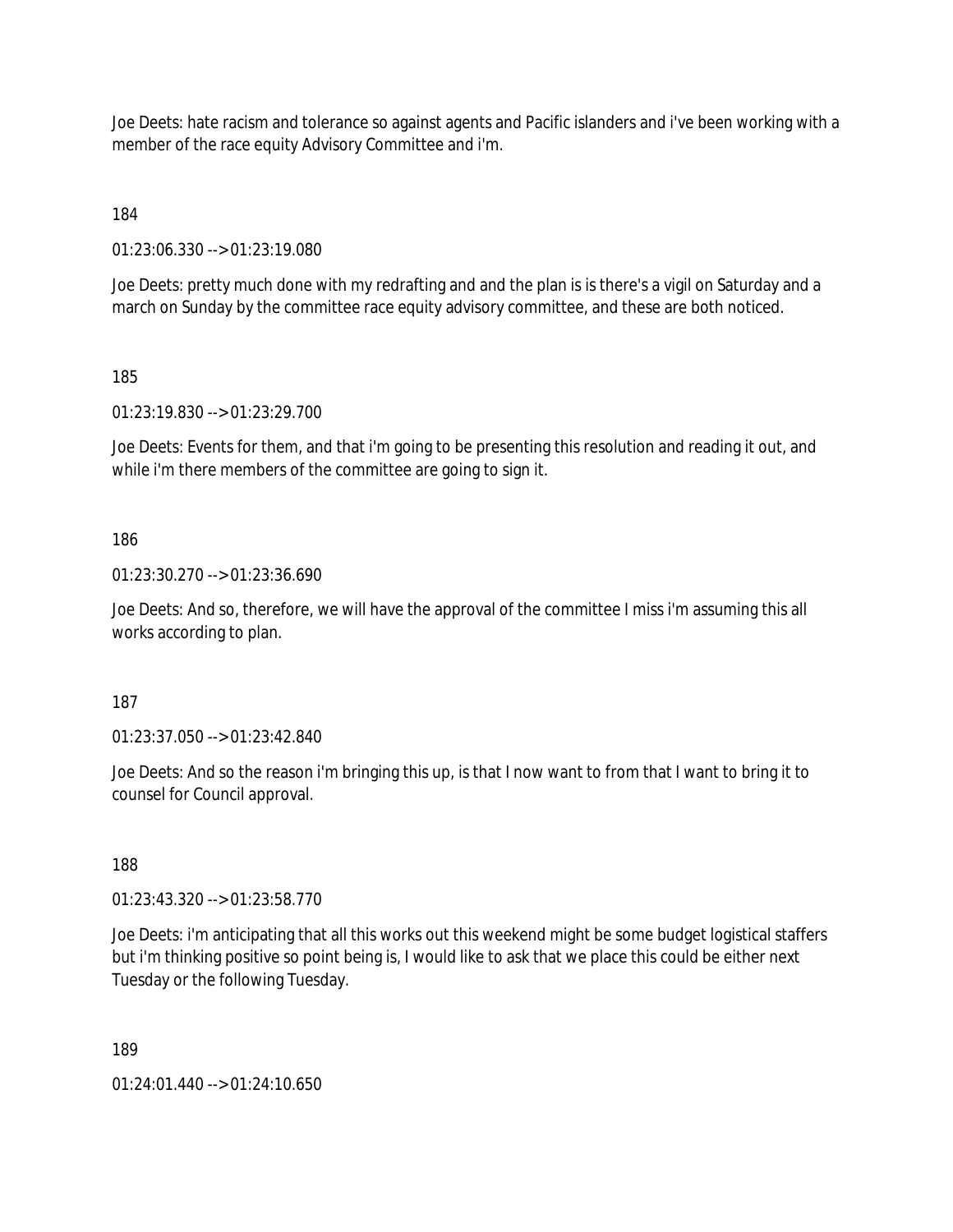Joe Deets: An agenda item for the resolution condemning hate racism and intolerance against Asians and Pacific islanders.

190

01:24:14.670 --> 01:24:16.110

Rasham Nassar: What meeting, did you propose that for.

191

01:24:16.740 --> 01:24:27.090

Joe Deets: Well, would it need to be I could even I could do it next Tuesday that's a study session or if we prefer, since we don't tend to approve things and study sessions, if we want to have it, the following Tuesday.

# 192

01:24:28.440 --> 01:24:31.830

Rasham Nassar: Okay, would that be okay at the following business meeting yeah.

193

01:24:32.010 --> 01:24:38.400

Joe Deets: I mean, I would like to do as soon as possible, but I understand you know that's how we, you know generally how we operate so.

194

01:24:39.090 --> 01:24:41.100

Rasham Nassar: We counsel be okay settling in on the 20th.

195

01:24:43.110 --> 01:24:44.910

Ellen Schroer (she/her): Next week i'm.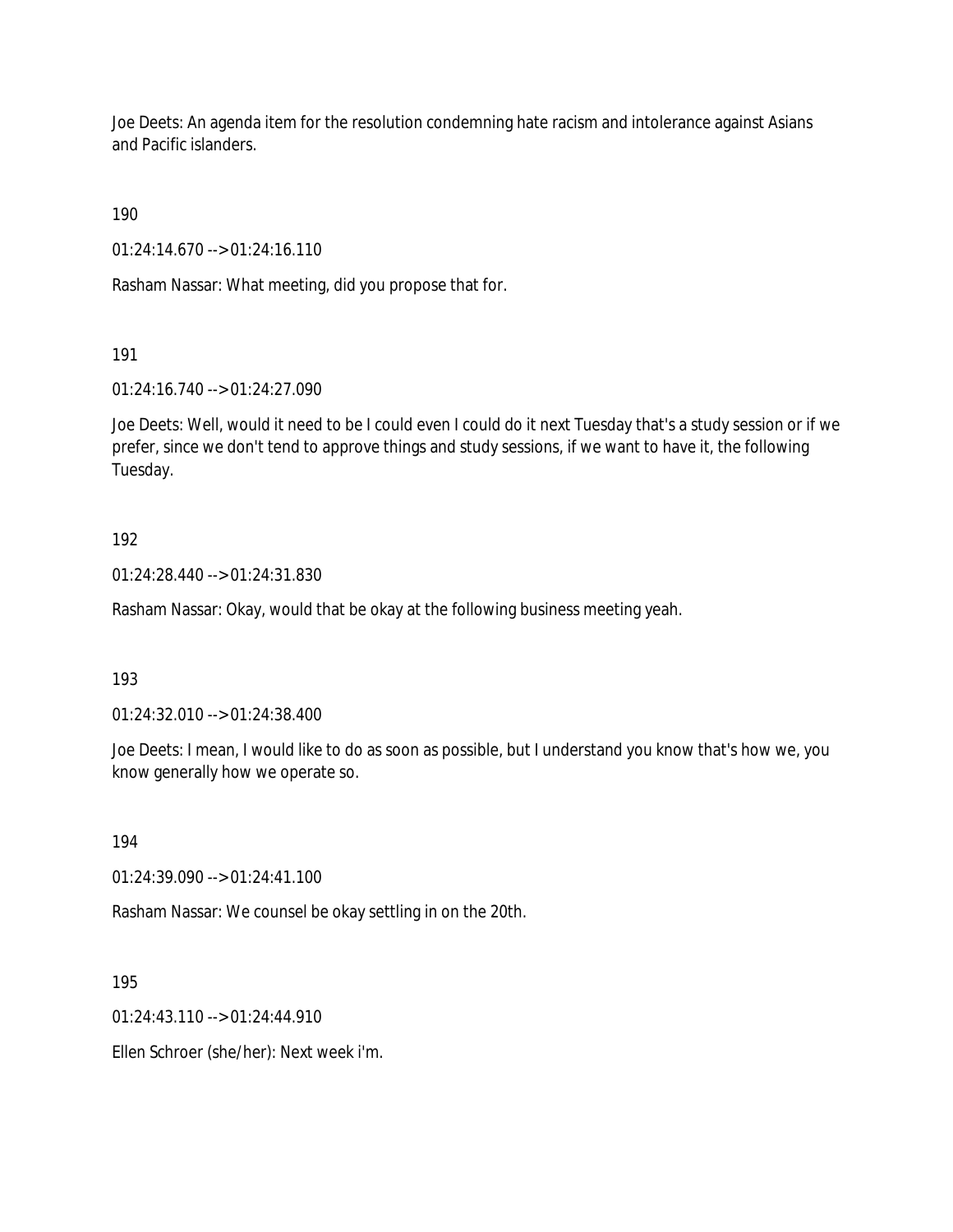01:24:46.410 --> 01:24:50.760

Ellen Schroer (she/her): Just in terms of being able to include it in the packet I think the 27th would be better.

197

01:24:52.380 --> 01:24:54.750

Ellen Schroer (she/her): Because if it's not going to be approved until.

198

01:24:55.860 --> 01:24:56.160

Joe Deets: You know.

199

01:24:56.340 --> 01:25:02.370

Ellen Schroer (she/her): And it would be challenging, to put it in the packet as an approved item so i'd recommend the 27th.

200

01:25:02.670 --> 01:25:12.450

Joe Deets: So what I was going to think is if, for some reason I could submit it for the packet and if, for some reason it's not approved for some unknown reason I could pull it.

201

01:25:12.840 --> 01:25:15.180

Joe Deets: Or we could just put it on the 27th.

202

01:25:15.180 --> 01:25:19.500

Joe Deets: I mean i'm good either way with that whatever whenever is I don't want to make this.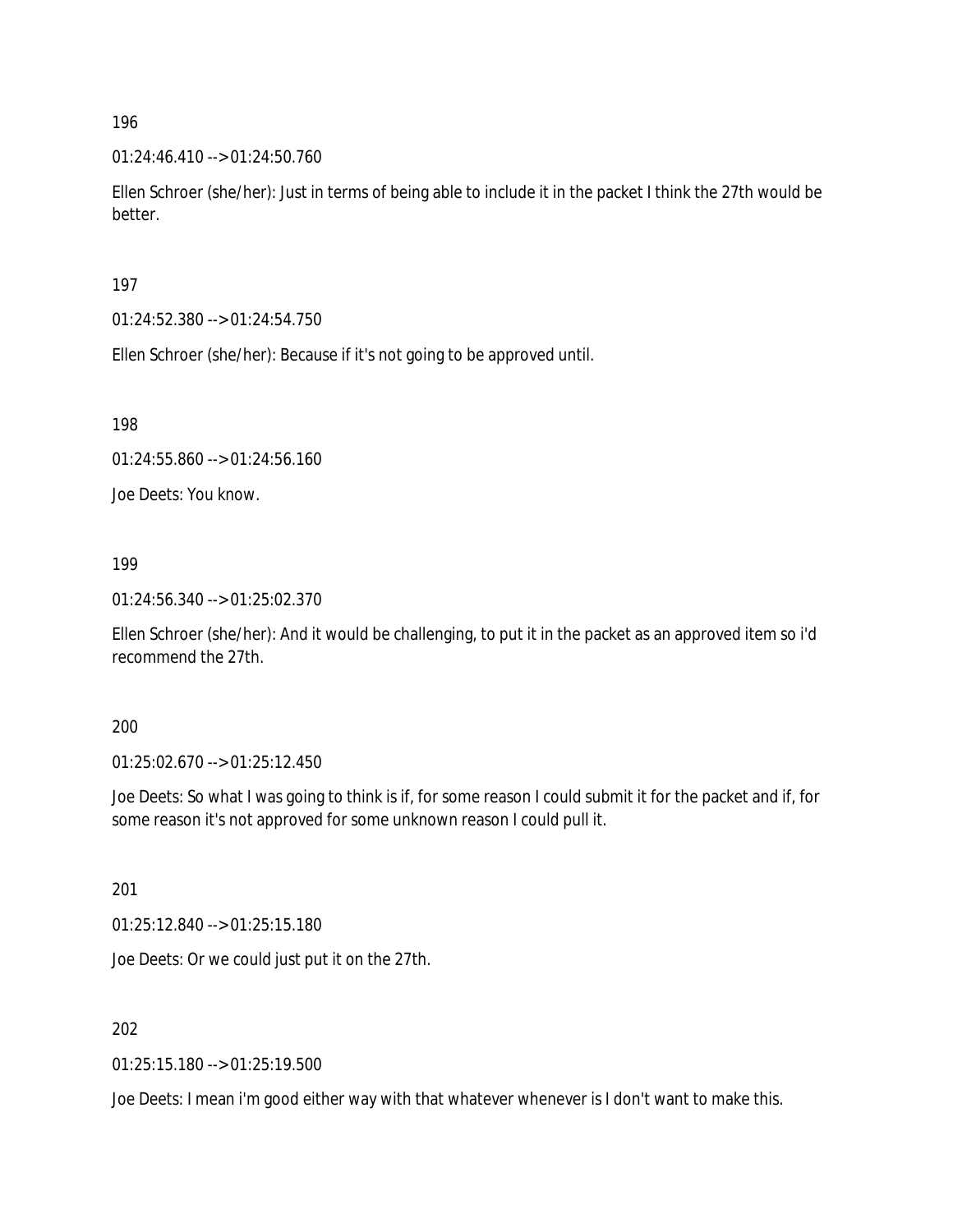01:25:20.850 --> 01:25:23.640

Joe Deets: A burden for staff or colleagues.

#### 204

01:25:25.230 --> 01:25:29.070

Joe Deets: Okay, so I was if we could do it the 27th and just call it done okay.

#### 205

01:25:29.490 --> 01:25:32.430

Rasham Nassar: sounds great anything else Mercedes.

#### 206

01:25:33.720 --> 01:25:35.880

Rasham Nassar: Is off Okay, thank you councilmember card.

207

01:25:37.800 --> 01:25:38.760

Christy Carr: Thanks I just had.

208

01:25:39.900 --> 01:25:43.200

Christy Carr: A clarification that I needed, and then I have a request.

209

01:25:44.010 --> 01:25:56.850

Christy Carr: web CT manager, you had provided some information about the shoreline master program may 4 agenda item, and I wanted to clarify that the agenda topic as previously presented.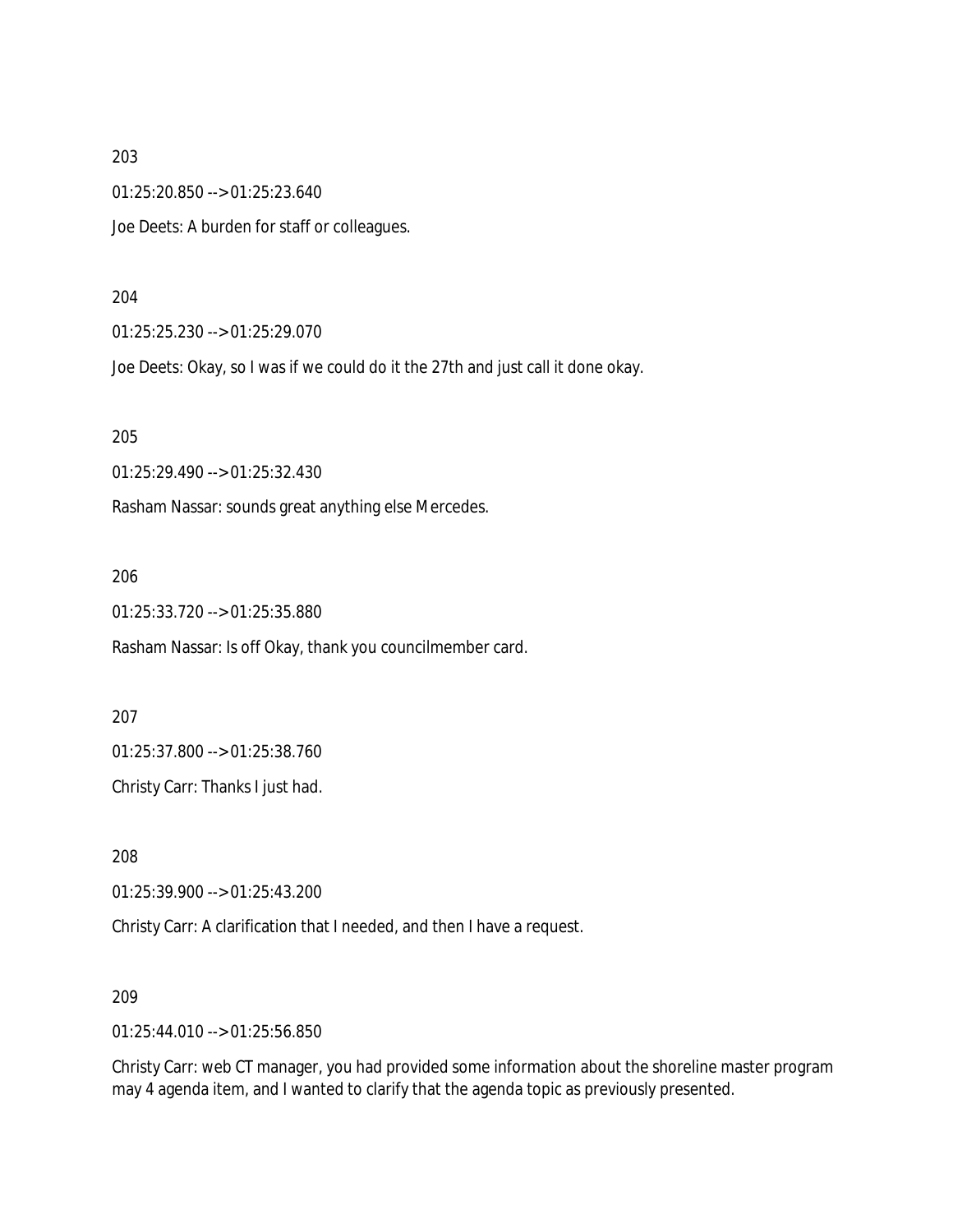01:25:57.690 --> 01:26:10.440

Christy Carr: In our agenda future agendas has changed, so the Council will not be endorsing a draft baseline SMP or being asked to do such at the May 4 Council meeting is that correct.

211

01:26:10.980 --> 01:26:11.730

Ellen Schroer (she/her): That is correct.

# 212

01:26:12.690 --> 01:26:28.770

Ellen Schroer (she/her): I sent you yeah I sent you some information um and, yes, for the folks who may not have had a chance to read that we have heard some questions and want to make sure that the staff and counsel are all on the same page and so would like to use that time to revisit the plan.

# 213

01:26:29.850 --> 01:26:37.890

Ellen Schroer (she/her): That was presented to you in September and then updated in February and take any other feedback that the Council and Community want to provide at that time.

### 214

01:26:38.820 --> 01:26:50.160

Ellen Schroer (she/her): So it will likely be less than 60 minutes, and there was 16 minutes set aside on the agenda originally so i'll work with the Mayor and Deputy Mayor to suggest perhaps 30 minutes for that discussion.

## 215

01:26:51.540 --> 01:26:57.960

Christy Carr: Great Thank you and thanks for regrouping with staff on that, I think that that is that's great.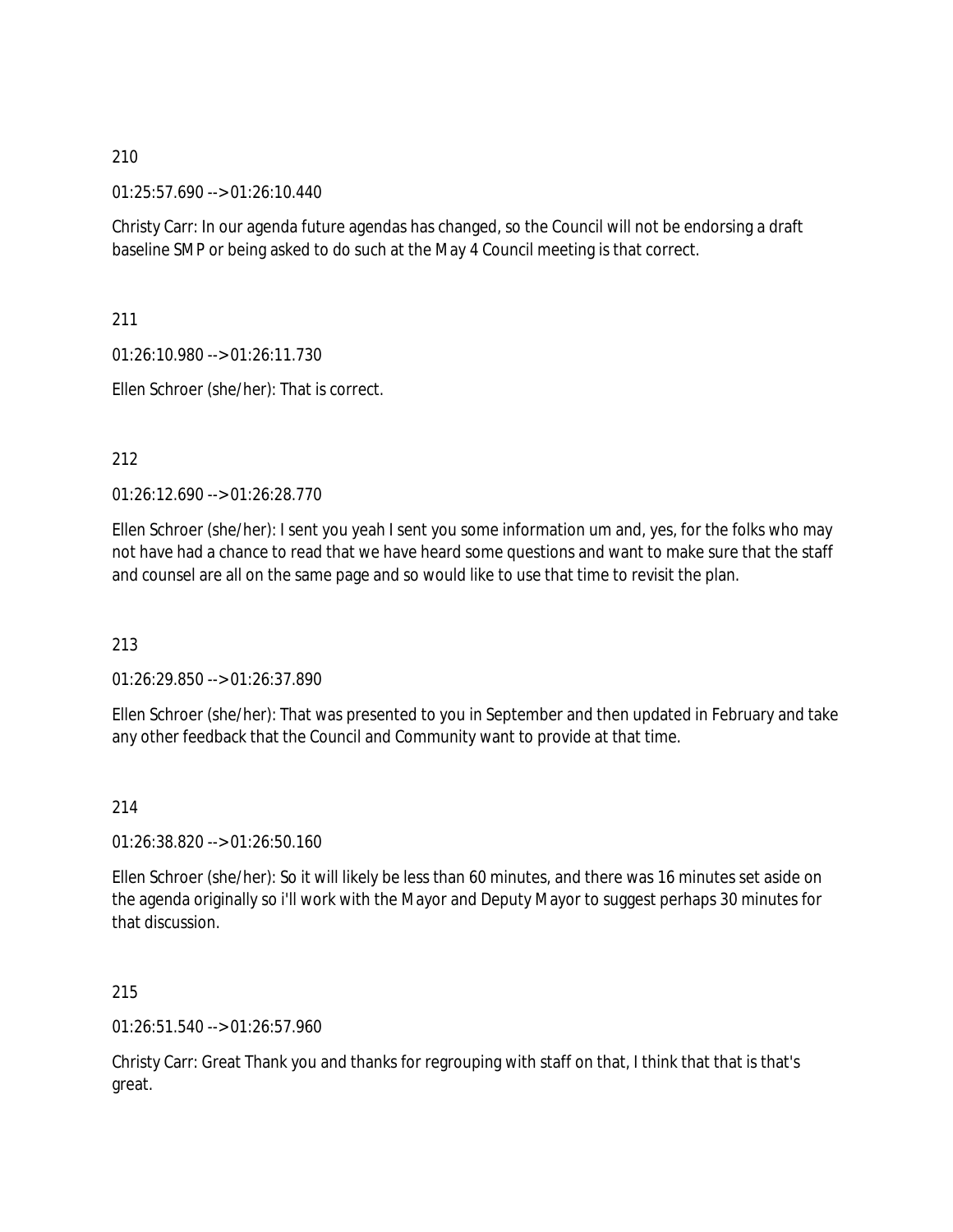01:26:59.580 --> 01:27:12.990

Christy Carr: And then my other my requests for counsel actually based on some legislation on plastics that's hopefully coming out of the State legislative session which has includes.

217

01:27:14.610 --> 01:27:19.260

Christy Carr: Basically, a deadline for a local jurisdictions to pass more restrictive.

# 218

01:27:20.490 --> 01:27:33.960

Christy Carr: Provisions specifically on single use food service products of July 21 2021, so I would like to request agenda time to see if the Council would like to consider.

# 219

01:27:34.740 --> 01:27:49.950

Christy Carr: adding an ordinance related to single use food service products and potentially other plastic related items that a number of members of the Community have contacted me, and I think other members of the Council about.

# 220

01:27:51.930 --> 01:28:06.720

Christy Carr: So i'm just curious i'd understand our work plan is full but it's a time timeliness issue, because the state does prohibit us from doing specific things after July 20 July 1 of this year so that could be just 10 minute conversation.

221

01:28:08.100 --> 01:28:12.900

Christy Carr: To discuss it, we would like to consider it further so.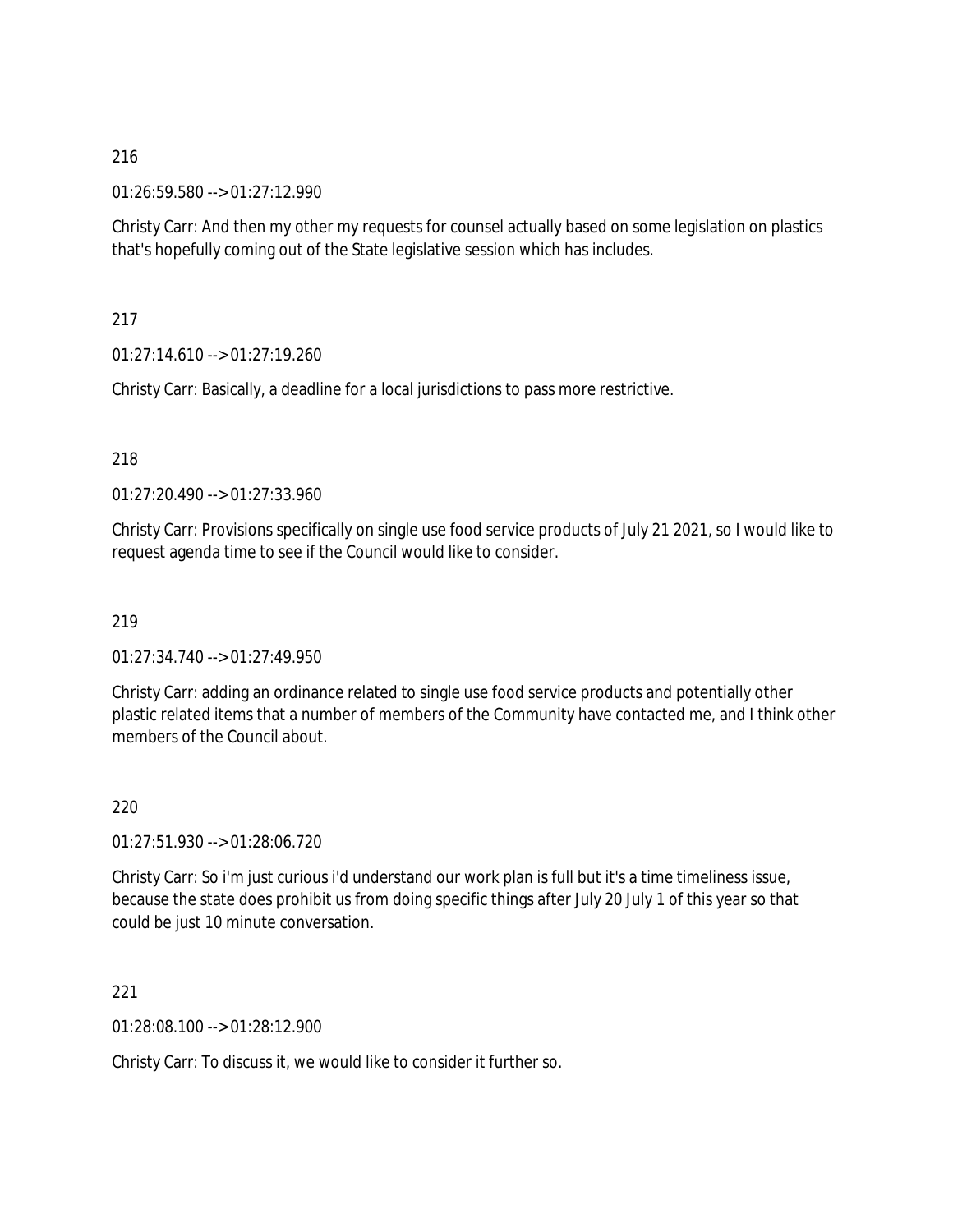01:28:13.110 --> 01:28:20.610

Rasham Nassar: i'm a city attorney did you want to comment, I have a comment quickly because and w mayor, you can help me with this.

# 223

01:28:21.810 --> 01:28:39.270

Rasham Nassar: I recall, working with former councilmember chairman on a on an ordinance that included prohibitions on single use plastic, we were items and it's primarily drafted if i'm correct I don't know, can I come from you're aware of that.

224

01:28:39.570 --> 01:28:40.350

Kirsten Hytopoulos: Well, there was.

225

01:28:40.440 --> 01:28:42.990

Kirsten Hytopoulos: This well there was there was up there.

# 226

01:28:42.990 --> 01:28:44.550

Kirsten Hytopoulos: Were efforts, but I mean that's.

# 227

01:28:45.090 --> 01:28:55.080

Kirsten Hytopoulos: I don't know if we're happy with it, I think people might want to have the people who are working on it and including myself and christy you've seen that and I think people might want something a little tougher and there are other.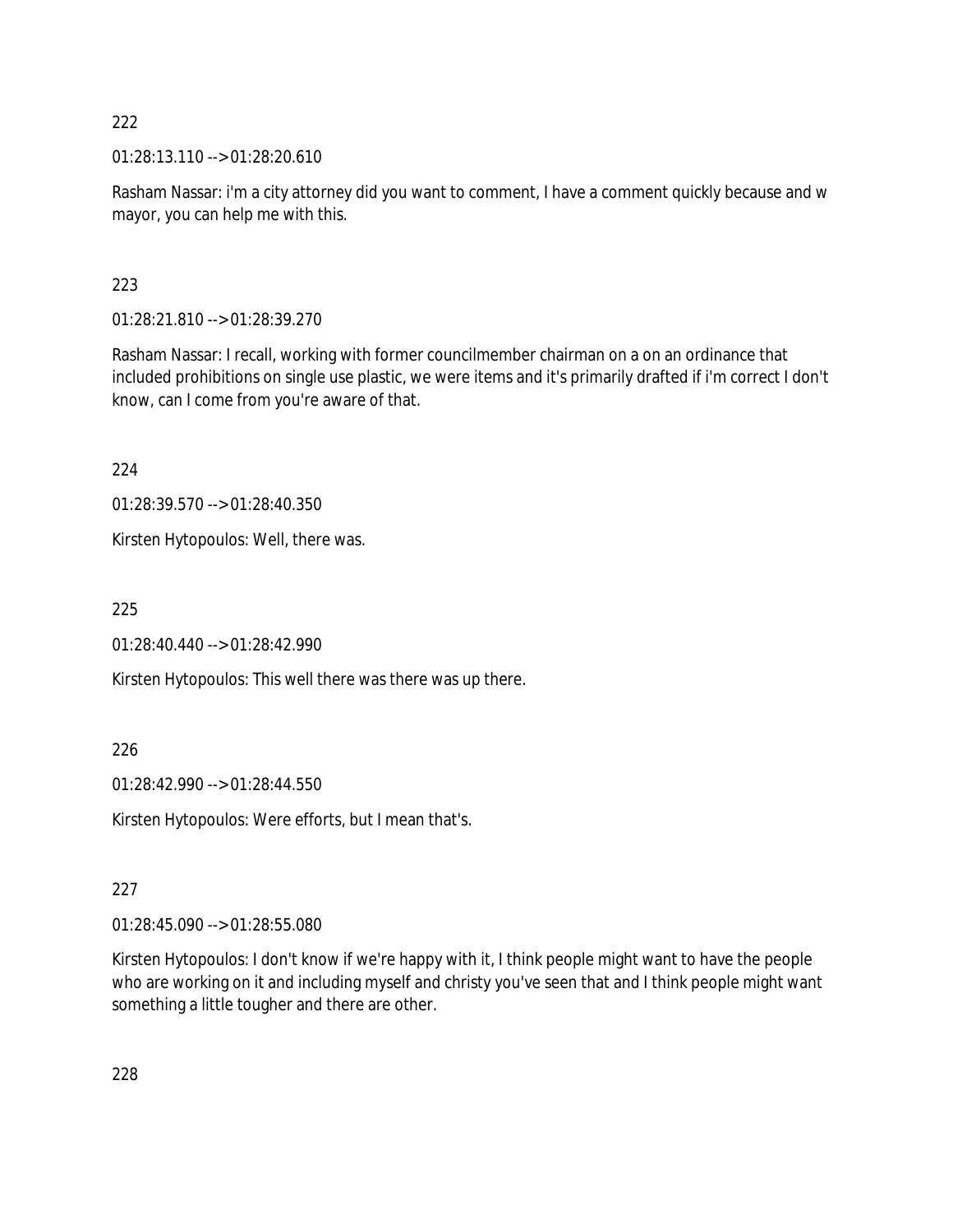01:28:55.800 --> 01:29:06.630

Kirsten Hytopoulos: There are other versions, I think people would like to make anybody who's touched, it would like to have it, make a bigger effort, and I think that that the lot of people, including myself, I think Christie.

229

01:29:07.860 --> 01:29:10.650

Kirsten Hytopoulos: Who would put the effort in and write.

230

01:29:13.560 --> 01:29:16.710

Kirsten Hytopoulos: produce something better and get it out there, so.

### 231

01:29:18.420 --> 01:29:26.940

Kirsten Hytopoulos: And i'm sure there are people on the CCA see who would help with this, so there's there's manpower here to to do something under the gun i'm sure there's a lot of motivation.

232

01:29:29.130 --> 01:29:30.840

Rasham Nassar: has no regard you can add anything else.

233

01:29:31.560 --> 01:29:41.520

Christy Carr: Yes, thank you and thank you mayor for the reminder of previous efforts there has been a lot of work done on this and there is a draft ordinance.

234

01:29:42.510 --> 01:29:52.200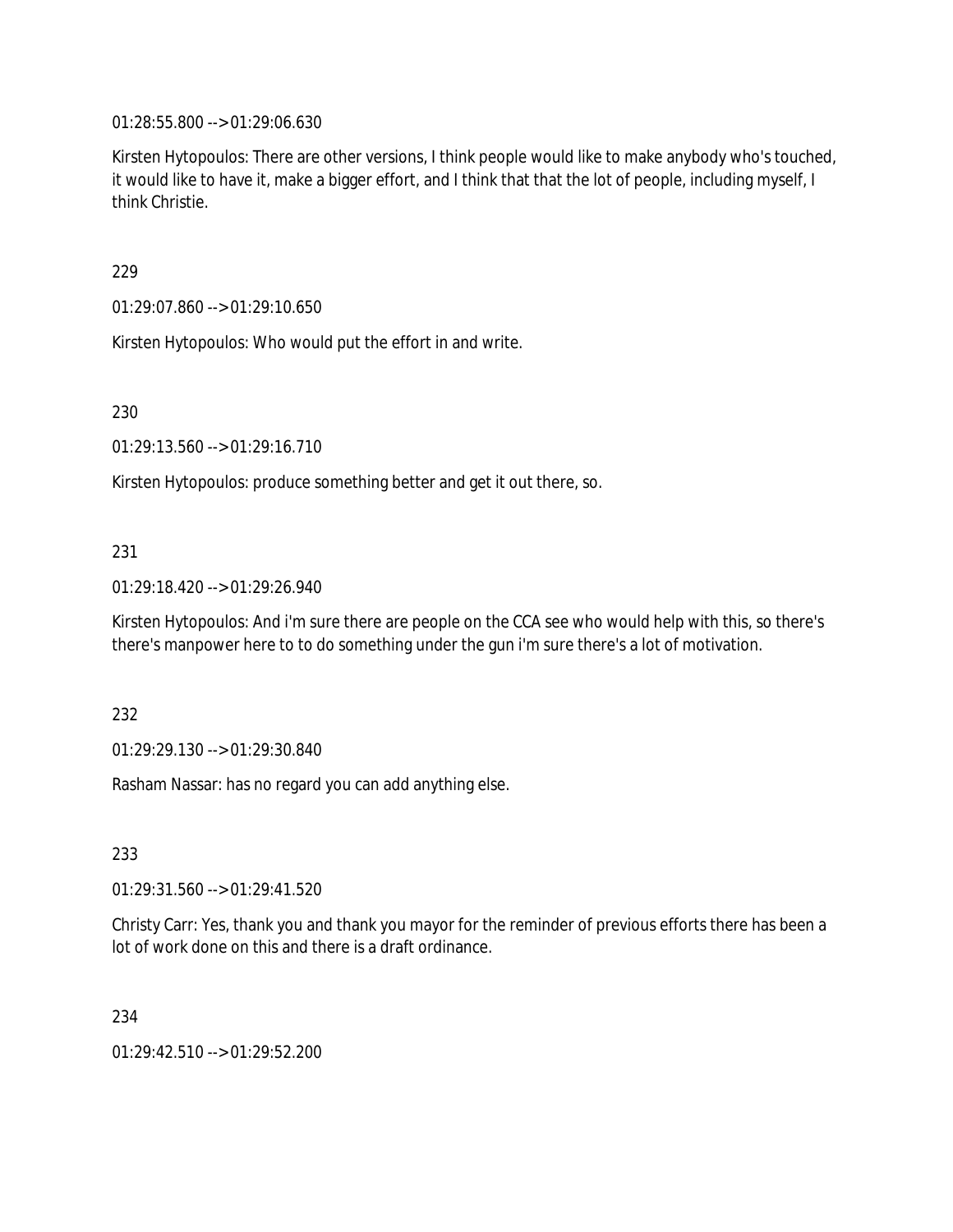Christy Carr: of sorts, I think, where we are now is that we have much a bit much better understanding of what's coming out of the State legislation wit and legislature.

235

01:29:52.860 --> 01:30:03.600

Christy Carr: that's kind of imminent and so to Deputy Mayor high topless this point there are a lot of folks in the Community who've been very closely tracking that and.

236

01:30:04.380 --> 01:30:14.910

Christy Carr: And would be able to help us basically thread the needle between what the State Law is going to be and what our Community might want to have, in addition to that.

# 237

01:30:17.010 --> 01:30:29.940

Rasham Nassar: Okay, well, I certainly support any news on an agenda sounds like we should talk about it sooner rather than later, so i'm willing to make room for it at the earliest possible date is there a majority accounts with that feels that way.

238

01:30:31.050 --> 01:30:41.040

Rasham Nassar: Now head nods and then Deputy Mayor and interesting manager and I will work to schedule that and then, if you wanted to provide any materials without a Council member car, you know what to do this, and that on.

239

01:30:42.360 --> 01:30:42.810

Christy Carr: Thank you.

240

01:30:43.740 --> 01:30:44.340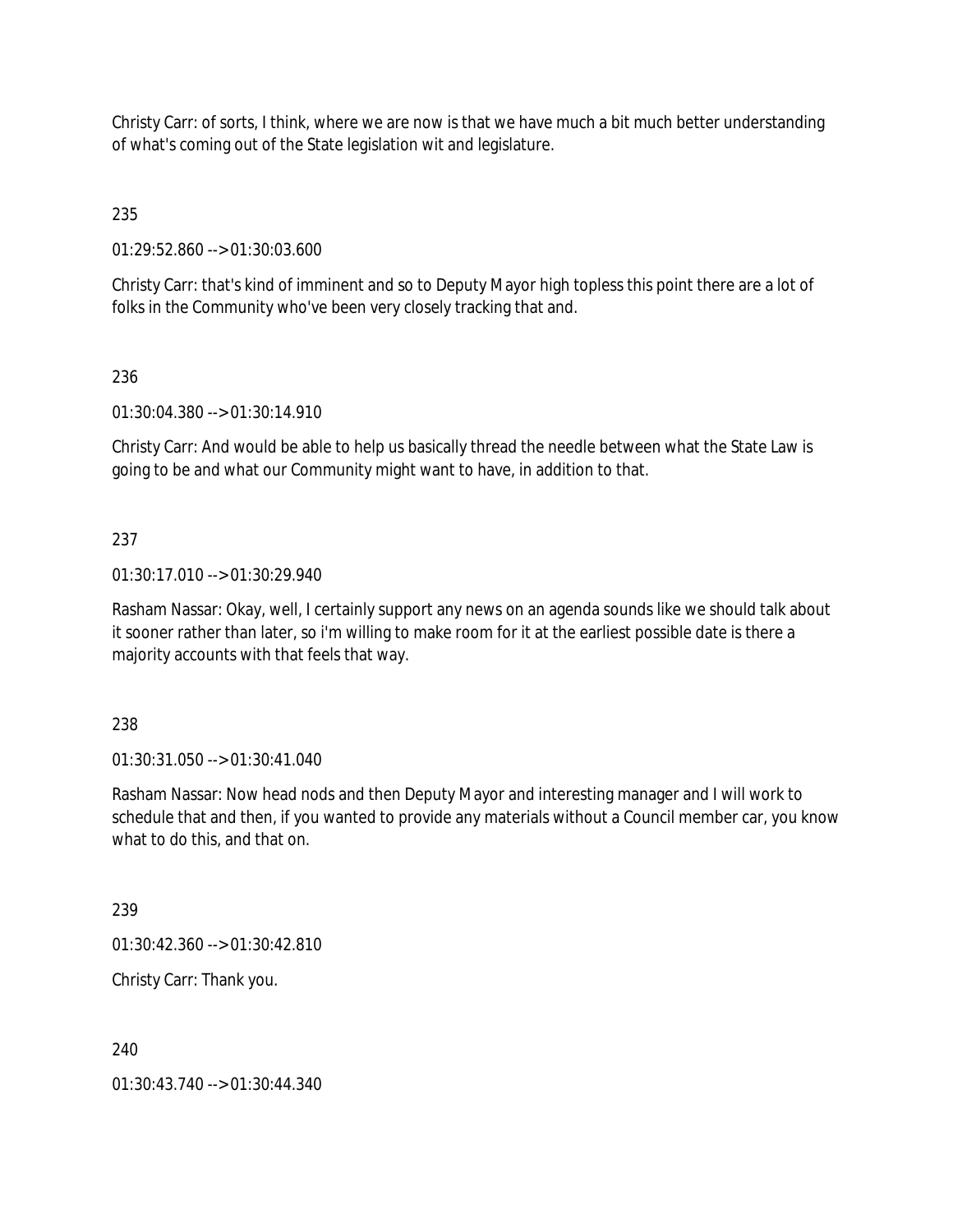Rasham Nassar: Anything else.

241

01:30:45.750 --> 01:30:47.670

Rasham Nassar: No anything else for future Dennis Council.

### 242

01:30:49.350 --> 01:30:58.320

Rasham Nassar: Okay, with that we're going to move on to Item eight in our agenda presentations I didn't as a proclamation declared the month of April 2021 is heritage stream as.

### 243

01:30:58.920 --> 01:31:08.580

Rasham Nassar: I understand that the city's arborist Nick snyder will be joining us this evening to read the proclamation inner city manager, do you know if he's on his way.

### 244

01:31:09.810 --> 01:31:16.890

Ellen Schroer (she/her): I know that he is anticipating coming and i'm looking at the participant list to see up there, yes, yes, yes, great.

# 245

01:31:18.750 --> 01:31:21.480

Nick Snyder (COBI Arborist): Sorry, my didn't really look at my background.

# 246

01:31:27.630 --> 01:31:28.110

Nick Snyder (COBI Arborist): All right, that's.

247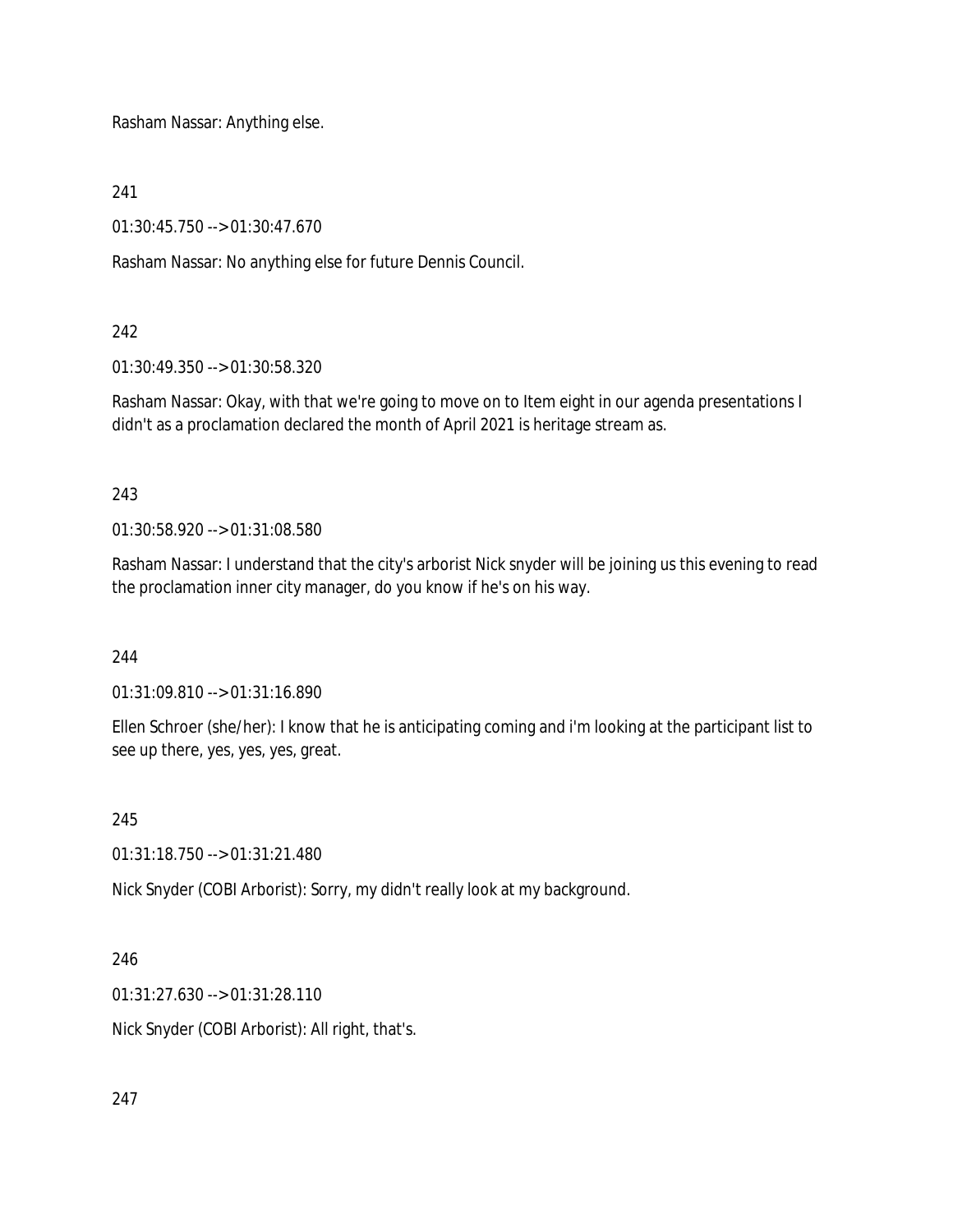01:31:29.310 --> 01:31:31.260

Nick Snyder (COBI Arborist): A team meeting earlier this month.

248

01:31:32.730 --> 01:31:34.860

Nick Snyder (COBI Arborist): Yes, i'll read the proclamation now.

249

01:31:35.520 --> 01:31:45.750

Nick Snyder (COBI Arborist): Proclamation by the city council of bainbridge island Washington declaring April as heritage tree month to recognize the heritage tree registry and any trees added to the registry from the previous year.

### 250

01:31:46.350 --> 01:31:56.940

Nick Snyder (COBI Arborist): Whereas the heritage tree program was established in 2006 and whereas the heritage tree program is a voluntary program established to enhance the community's awareness of the value of trees.

### 251

01:31:57.390 --> 01:32:06.720

Nick Snyder (COBI Arborist): And, whereas in September 2014 the City Council promoted the heritage tree program and transfer the review and approval authority to the historic preservation Commission.

252

01:32:07.230 --> 01:32:18.150

Nick Snyder (COBI Arborist): And, whereas the heritage tree program is designed to recognize trees that are remarkable in one of many ways, such as uncommon species or cult of our size or historical or cultural significance.

253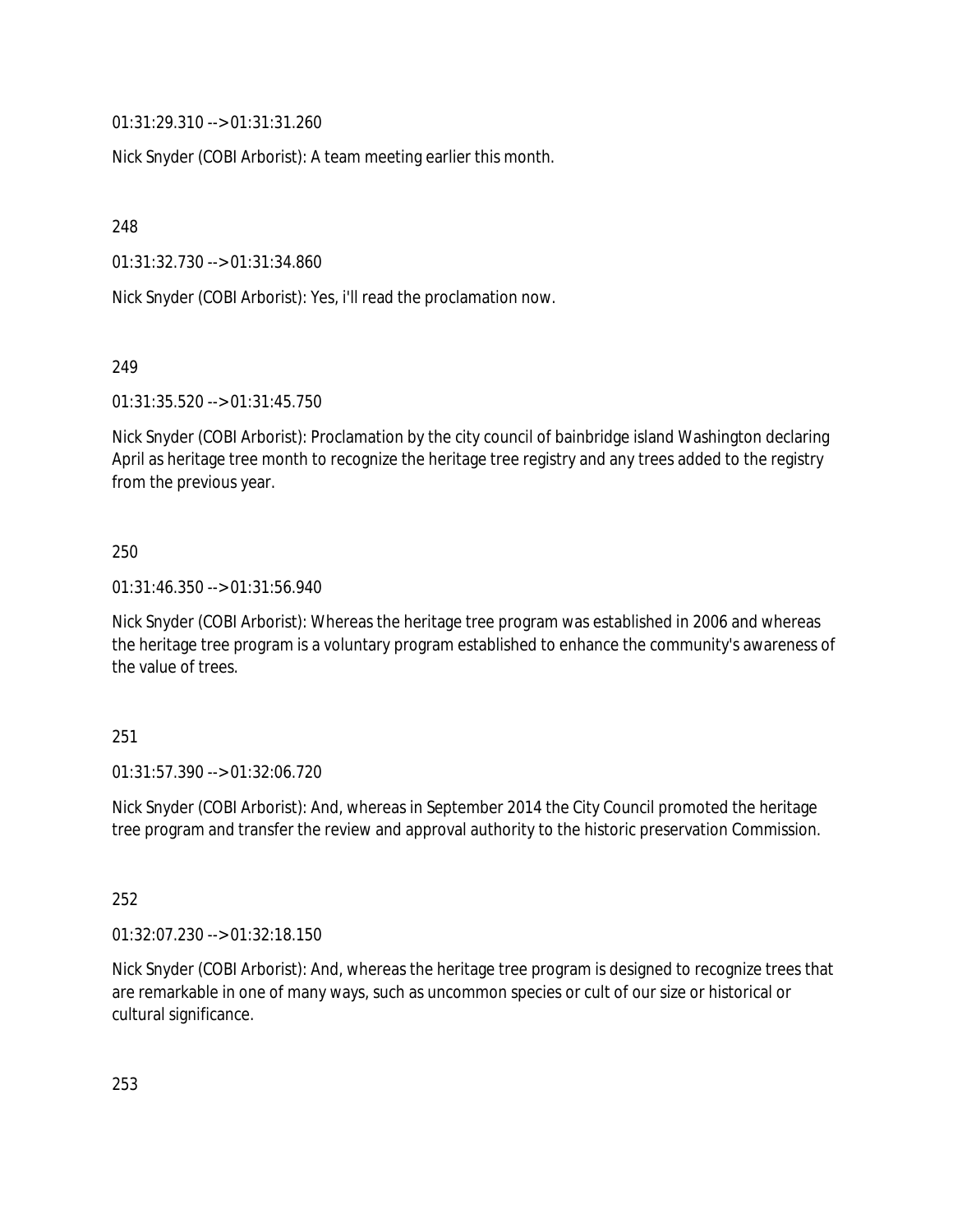01:32:18.540 --> 01:32:21.780

Nick Snyder (COBI Arborist): And, whereas there are three criteria for heritage tree status.

254

01:32:22.500 --> 01:32:37.380

Nick Snyder (COBI Arborist): Whereas the first criteria is that the trees nominated shall be a specimen tree that exhibits exceptional characteristics worthy of standards for such trees in the city, whereas the second criteria is that the tree nominated Shell exhibit unique features that are notable.

255

01:32:38.550 --> 01:32:44.790

Nick Snyder (COBI Arborist): Whereas the last criteria is that the owner of the tree of reason writing to the heritage tree designation.

256

01:32:45.090 --> 01:32:52.290

Nick Snyder (COBI Arborist): And, whereas the notice of all trees identified as heritage trees by the historic preservation Commission shall be forwarded to the mayor.

257

01:32:52.590 --> 01:32:59.730

Nick Snyder (COBI Arborist): All designated trees, including names of the nominator and the property owner will be then acknowledged in a mayoral proclamation at a city council meeting.

258

01:33:00.450 --> 01:33:05.430

Nick Snyder (COBI Arborist): Now, therefore, or sharpness our Mayor of the city of bainbridge island, on behalf of the city council.

259

01:33:06.090 --> 01:33:10.830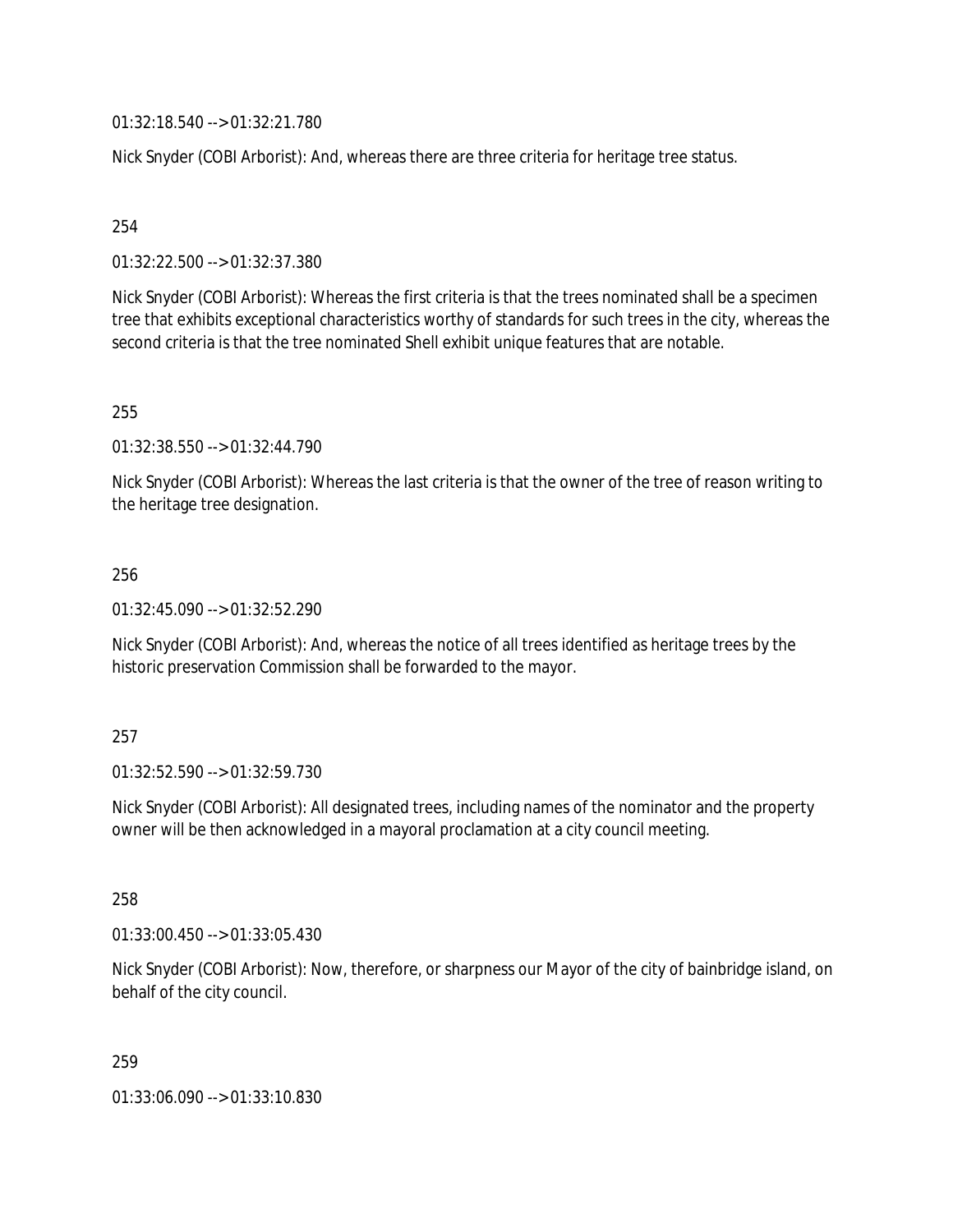Nick Snyder (COBI Arborist): Does hereby complaint proclaim April as heritage tree month in the city of bainbridge island.

# 260

01:33:11.310 --> 01:33:16.980

Nick Snyder (COBI Arborist): And they're just all citizens to celebrate heritage tree month and to support efforts to protect our heritage trees.

# 261

01:33:17.730 --> 01:33:28.590

Nick Snyder (COBI Arborist): Further urges all citizens to nominate and protect any heritage trees in order to encourage the preservation of these trees for future generations, they did this 13th day of April 2021.

### 262

01:33:31.500 --> 01:33:35.130

Rasham Nassar: Great Thank you very much for that patient arena and into the record.

### 263

01:33:36.450 --> 01:33:45.060

Rasham Nassar: Any Council member like to comment anything to discuss there's no motion in the packet these proclamations have been previously adopted so.

264

01:33:46.890 --> 01:33:49.920

Rasham Nassar: Okay, I think we're ready to move on, thanks again explainer.

265

01:33:49.980 --> 01:33:50.700

Video Council.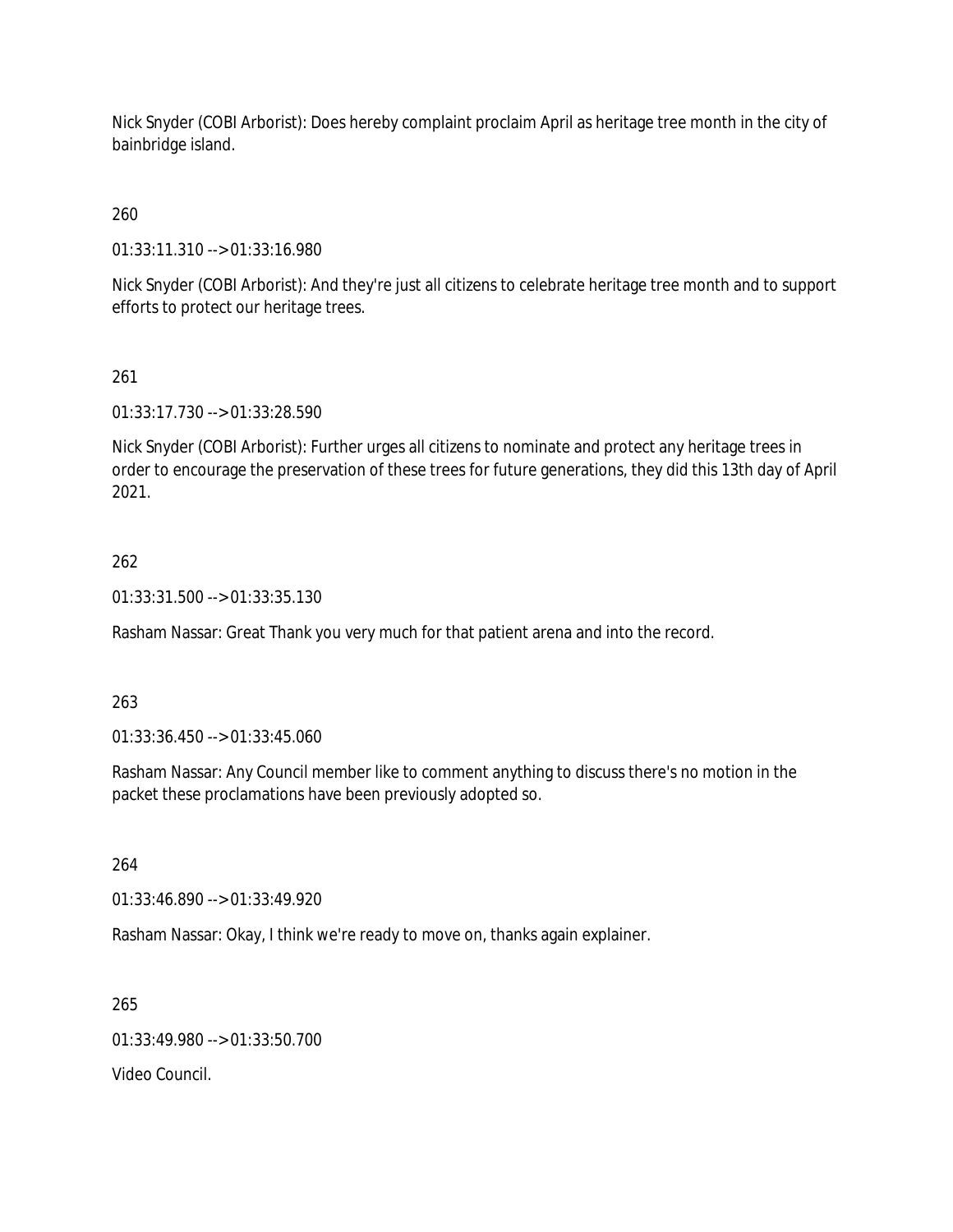01:33:54.690 --> 01:34:00.360

Rasham Nassar: Okay, we are moving on in our agenda now apologies i'm Internet is very slow tonight.

267

01:34:02.340 --> 01:34:03.060

pulling it back in.

268

01:34:04.680 --> 01:34:21.510

Rasham Nassar: Item eight be proclamation declaring April 22 2021 as bainbridge island Earth Day my name appears was behind this agenda item if there's another Council member that would like to volunteer to read it into the record I would look to someone to do that.

269

01:34:26.430 --> 01:34:27.630

Rasham Nassar: Okay, I.

270

01:34:29.610 --> 01:34:30.720

Rasham Nassar: would be happy to read it.

271

01:34:32.310 --> 01:34:39.510

Rasham Nassar: Proclamation by the city council, the city of bainbridge island Washington declaring April 22 2021 as Earth Day in the city of bainbridge island.

272

01:34:40.080 --> 01:34:46.980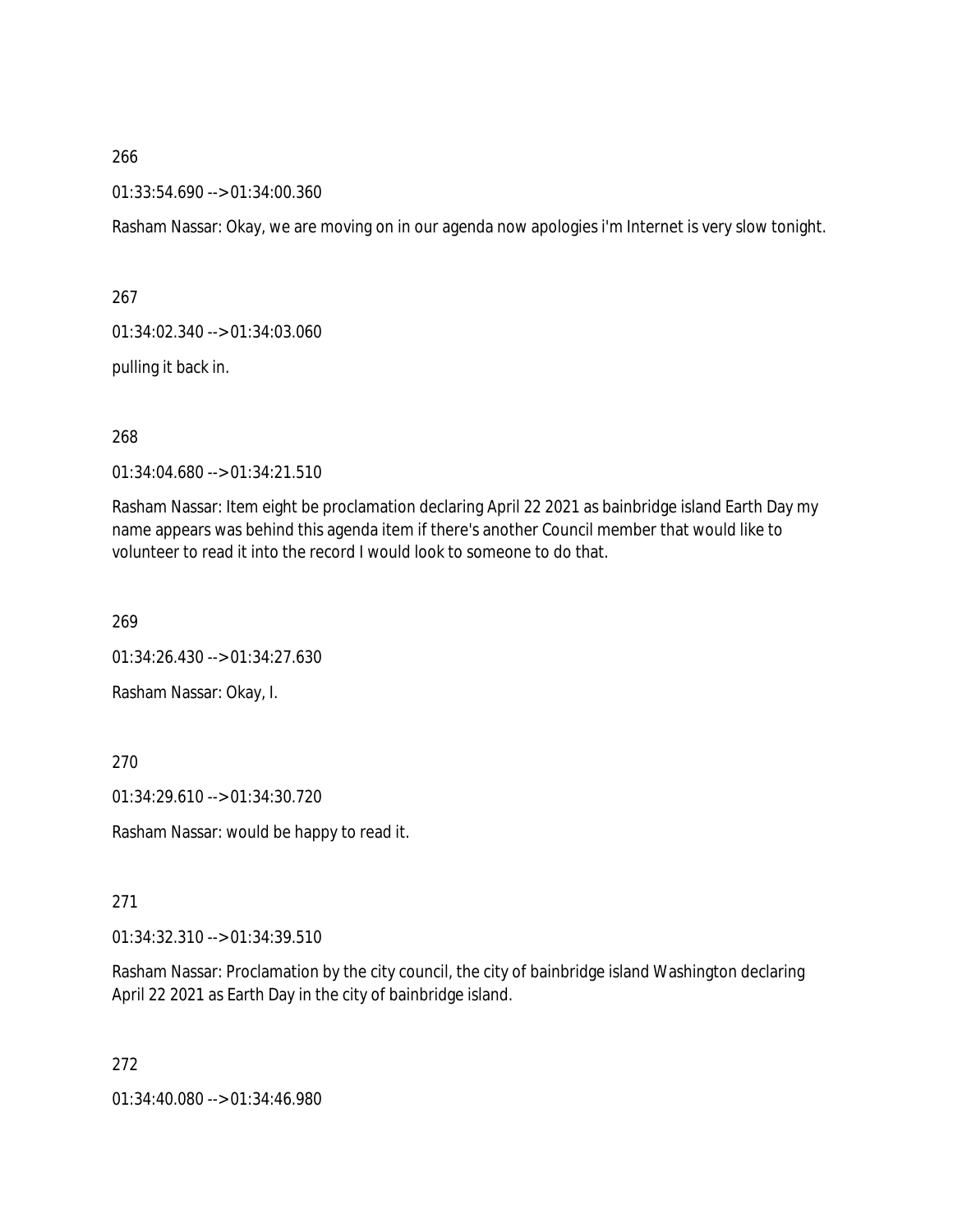Rasham Nassar: Whereas 2021 is the 51st anniversary birthday, and whereas the world continues to face extraordinary challenges to the environment.

273

01:34:47.460 --> 01:34:54.210

Rasham Nassar: And, whereas all people regardless of race, gender income or geography, have a moral right to a healthy sustainable environment.

# 274

01:34:54.720 --> 01:35:03.660

Rasham Nassar: And, whereas on march 28 2017 the City Council approved Resolution number 2017 dash 13 declaring the month of April to be celebrate trees earth month paintbrush island.

# 275

01:35:03.960 --> 01:35:09.270

Rasham Nassar: reaffirming the city's commitment to promote appreciation of and protections for bainbridge island trees and forests.

# 276

01:35:09.630 --> 01:35:15.090

Rasham Nassar: And the many cultural, economic, health and material benefits that trees and forests provide both the Community and the region.

# 277

01:35:15.630 --> 01:35:21.750

Rasham Nassar: and committing the city of bainbridge island to creating progressive regulations and encourage tree retention prevent inappropriate tree removal.

# 278

01:35:22.050 --> 01:35:30.060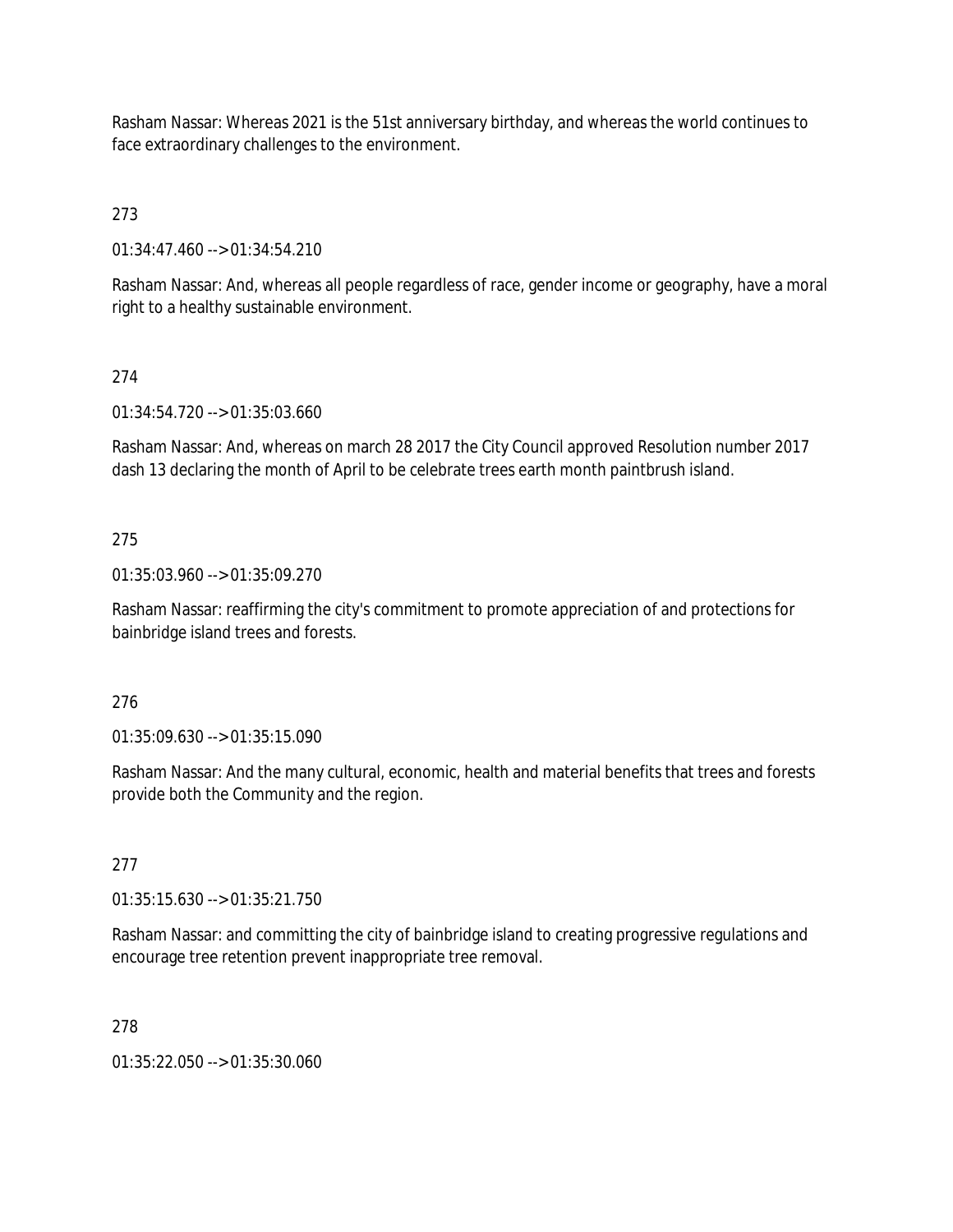Rasham Nassar: and support the islands natural landscape and ecology and, whereas it is understood that all people must afford and take action to protect the environment and.

279

01:35:30.300 --> 01:35:35.280

Rasham Nassar: Whereas the goal of a sustainable environment can be achieved through educational efforts public policy.

#### 280

01:35:35.610 --> 01:35:53.130

Rasham Nassar: and consumer activism campaigns now, therefore, I am this our Mayor of the city of Cambridge island Washington, on behalf of the City Council do hereby proclaim April 22 2021 as bainbridge island Earth Day 2021 and encourage all residents to join me in this special observance.

#### 281

01:36:05.310 --> 01:36:13.020

Rasham Nassar: Moving on, in our agenda, Council, we are on item eight see recognition of Community members Council member car.

282

01:36:14.220 --> 01:36:15.450

Rasham Nassar: Would you like to lead us off.

283

01:36:19.650 --> 01:36:20.010

Christy Carr: sure.

284 01:36:21.600 --> 01:36:23.100 Christy Carr: Thank you, I would be.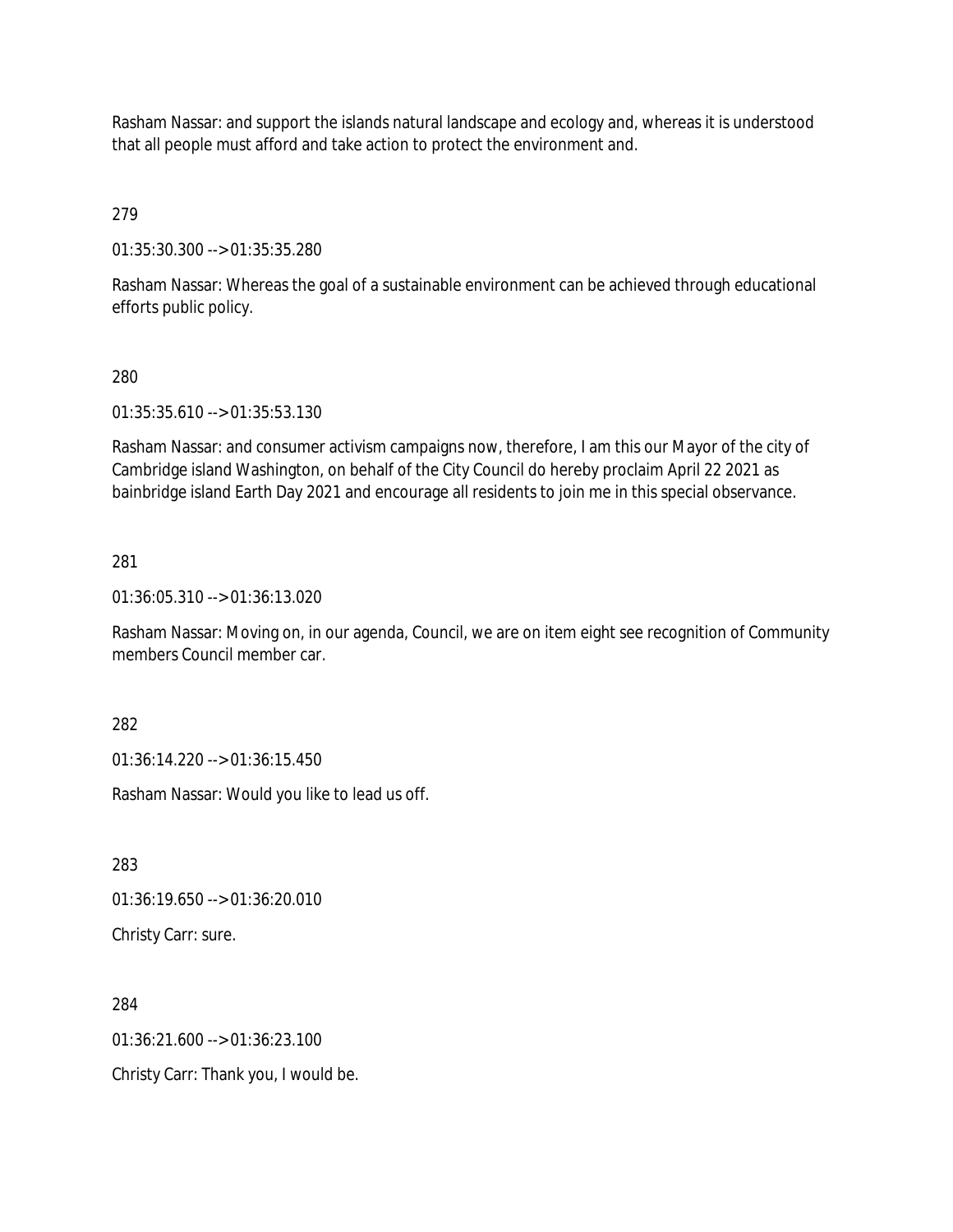01:36:24.270 --> 01:36:27.510

Christy Carr: happy to share with you mayor in the reading of these proclamations.

286

01:36:28.860 --> 01:36:31.140

Christy Carr: And I can start with the first one.

287

01:36:33.570 --> 01:36:42.210

Christy Carr: It is a proclamation in recognition of Charles and Linda Schmid bainbridge islands champions for the environment and it's actually pretty long.

288

01:36:43.020 --> 01:36:49.860

Christy Carr: And when I was thinking about this earlier today we're actually over the weekend I thought oh gosh that's.

### 289

01:36:50.430 --> 01:36:59.130

Christy Carr: that's a really long proclamation that I think I probably will need to read and initially I thought we have long meetings and it's a lot of words, but.

290

01:36:59.820 --> 01:37:10.080

Christy Carr: My goodness these two people have given so much to this Community, and the list of things that they've done is so long, so I think that it's important that we read it all and.

291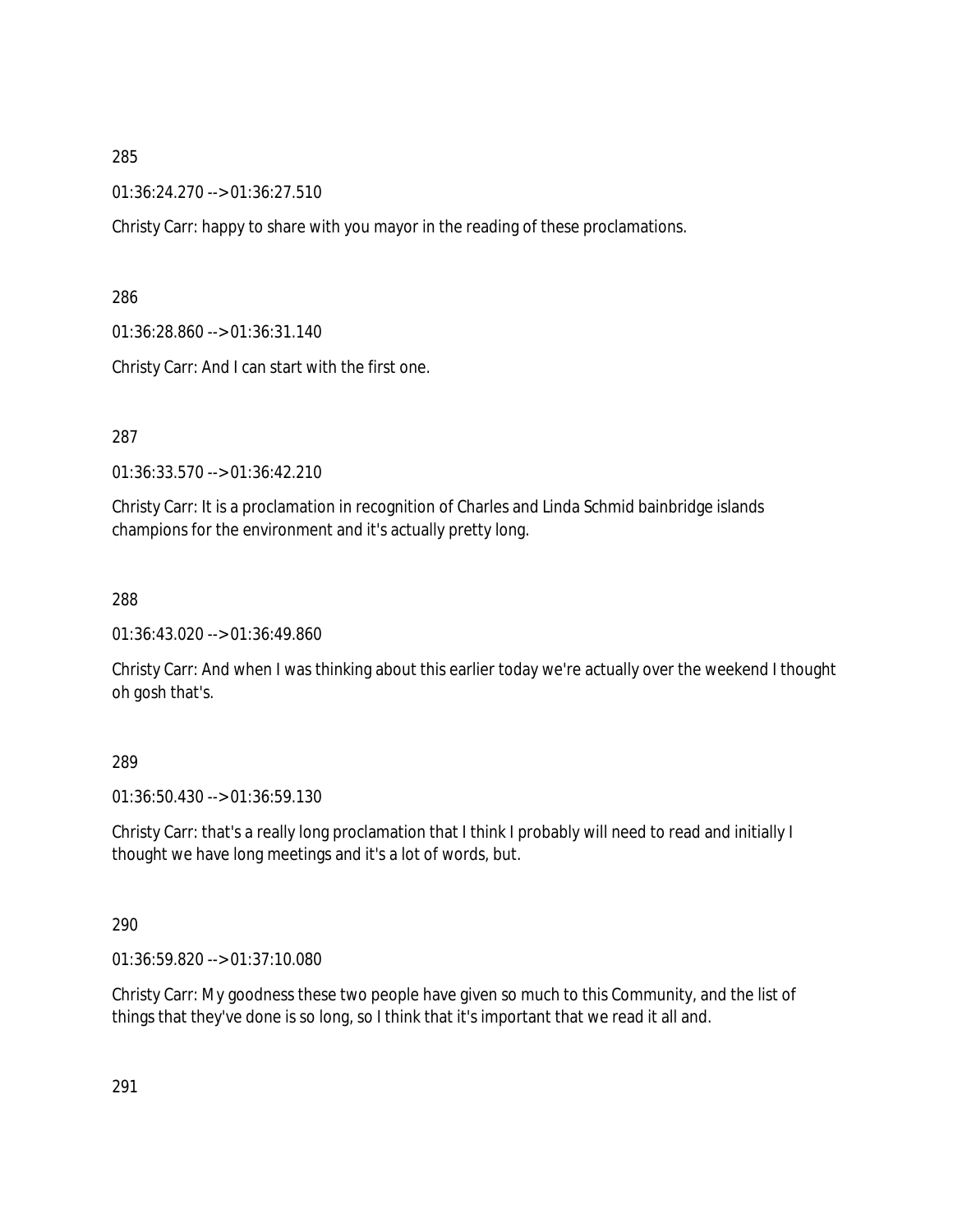01:37:11.100 --> 01:37:14.310

Christy Carr: just hear about all the things they've done.

292

01:37:16.530 --> 01:37:18.660

Christy Carr: So i'm happy to do that so stick with me.

293

01:37:20.700 --> 01:37:31.620

Christy Carr: A proclamation by the city council of the city of famer john Washington declaring June 18 host Charles and Linda Schmid champions for the Environment Day on bainbridge island.

### 294

01:37:32.280 --> 01:37:39.510

Christy Carr: and affirming the community's appreciation for their long and sustained contributions to environmental stewardship hold on.

295

01:37:47.580 --> 01:37:58.620

Christy Carr: and protection of the islands of special character, whereas in 1966 Charles and Linda moved to Seattle, where they would be involved in the transformation and Fort walton into discovery park.

### 296

01:37:58.980 --> 01:38:05.640

Christy Carr: Moving to bainbridge island in 1970 where they continue to work as advocates for environmental preservation and stewardship.

297

01:38:06.180 --> 01:38:16.650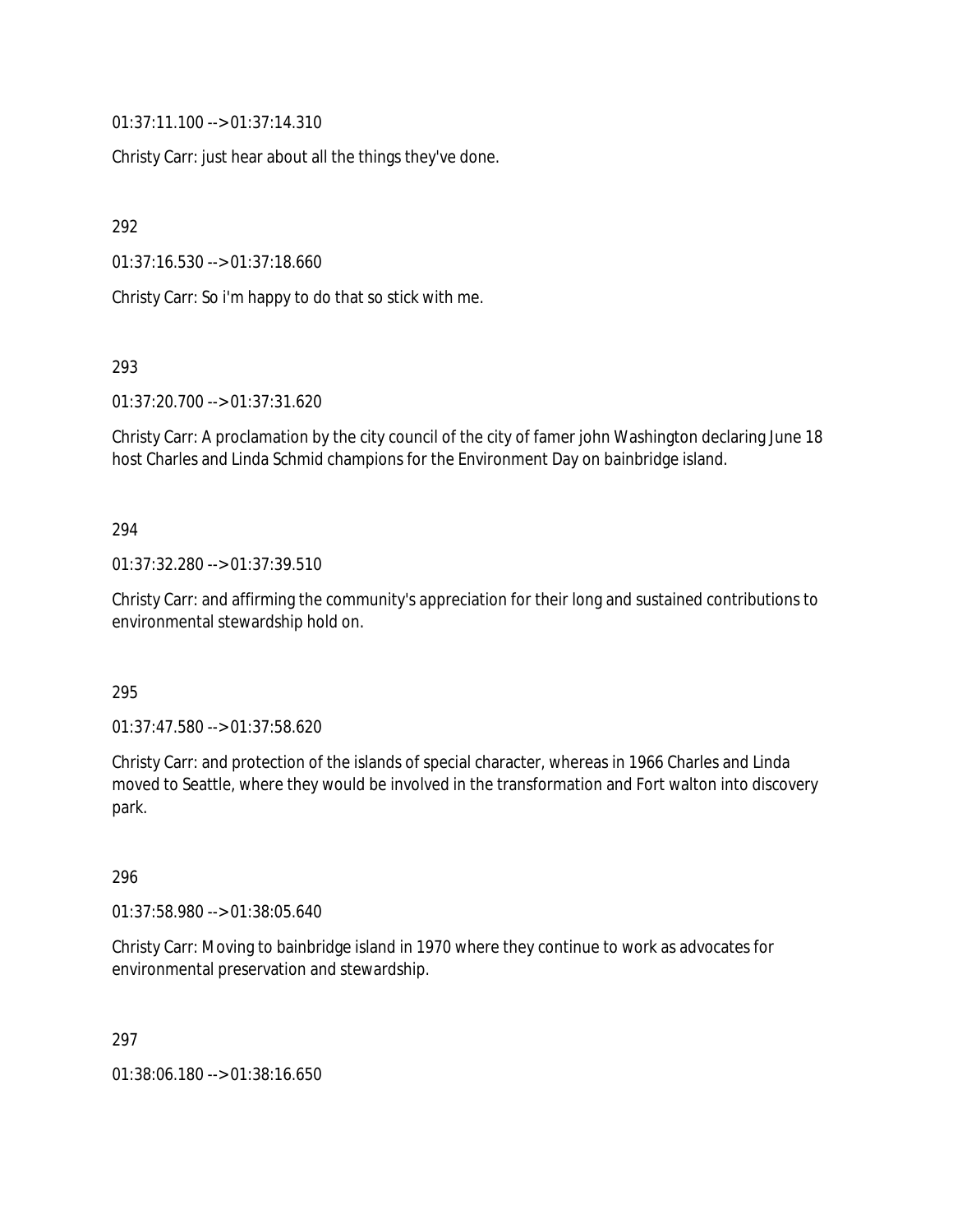Christy Carr: And, whereas in the early 70s, Charles and Linda helped create and operate bainbridge islands first volunteer recycling facility, the predecessor of the islands present day recycling facility.

298

01:38:17.280 --> 01:38:24.990

Christy Carr: And, whereas in 1978 Charles and Linda became founding members of ABC the Association of bainbridge communities.

### 299

01:38:25.380 --> 01:38:34.800

Christy Carr: Whose accomplishments include accomplishments include cleanup of the Vincent road landfill and recognition of the why cough eagle harbor as a superfund site.

### 300

01:38:35.130 --> 01:38:47.040

Christy Carr: Part of ABC work to build a network of effective citizen involvement from the ground up with each neighborhood empowered to shape their own environmental future as part of an island wide movement, and whereas from.

301

01:38:49.290 --> 01:38:57.840

Christy Carr: Charles and Linda contributed to in Polish the Scotch broom ABC monthly newsletter advocating for environmental protection on bainbridge island.

302

01:38:58.320 --> 01:39:09.600

Christy Carr: And, whereas Charles served as a 1985 86 Congressional science fellow in Washington DC selected by the American Association for the advancement of science.

303

01:39:10.050 --> 01:39:17.040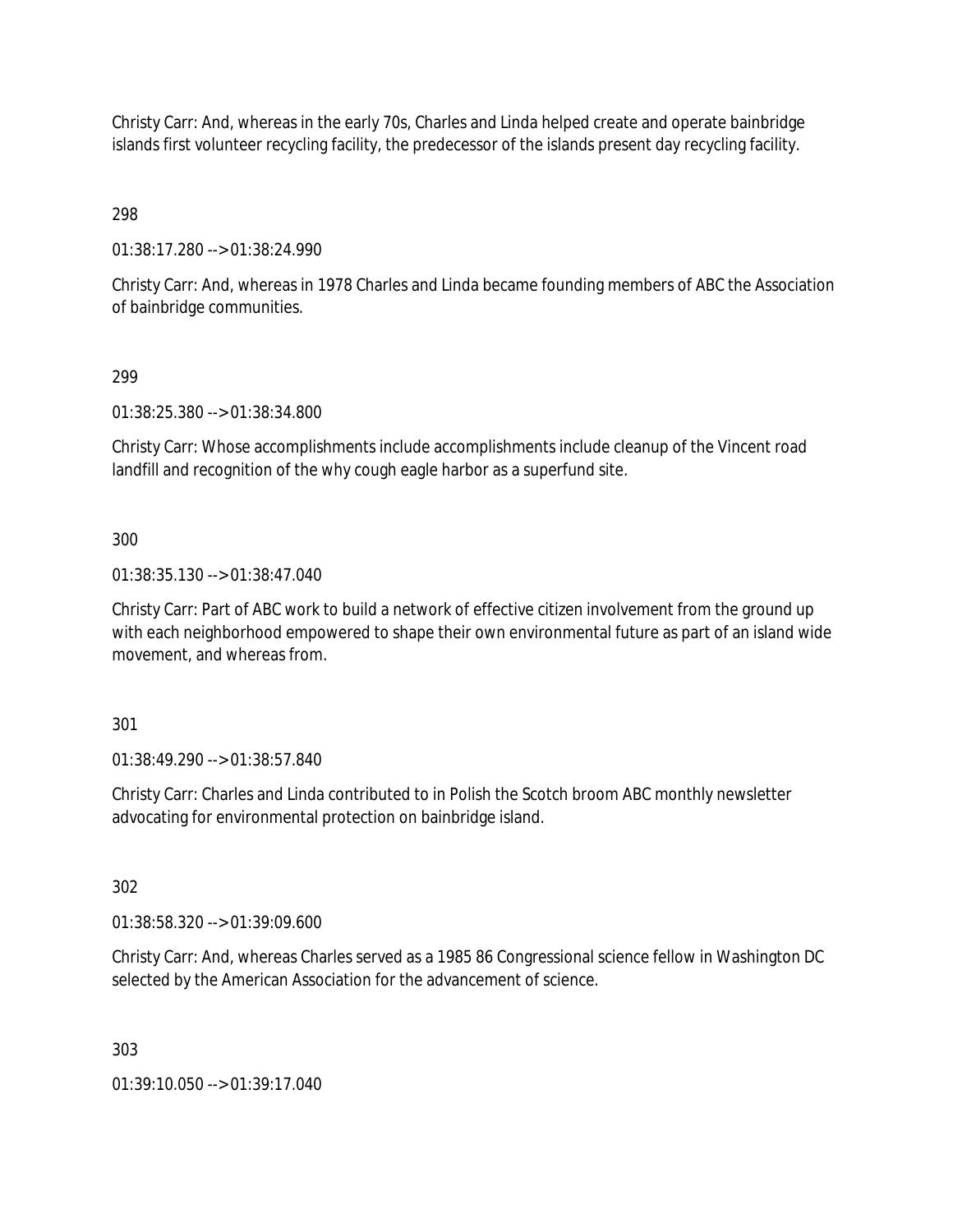Christy Carr: during which time Linda presented our congressional representative a petition with 2000 signatures of bainbridge citizens.

304

01:39:17.370 --> 01:39:25.860

Christy Carr: requesting that the kickoff creosote plant be cleaned up, I request that resulted years later, in my cough being added to the superfund site list.

305

01:39:26.490 --> 01:39:40.410

Christy Carr: And, whereas in 1990 Charles and Linda supported a vote of the people to incorporate all of bainbridge island as a city, a movement called Home Rule so that islanders could shape its feature in a way that preserves it's special character.

306

01:39:41.070 --> 01:39:50.910

Christy Carr: And, whereas Charles headed up the advisory committee that drafted the city of bainbridge islands first shrines master plan was instrumental in development of the city's first comprehensive plan.

307

01:39:51.210 --> 01:39:56.040

Christy Carr: And served on advisory committees for the cleanup a purchase and for design of project park.

308

01:39:56.880 --> 01:40:06.690

Christy Carr: And, whereas Charles and Linda would contribute to the following efforts permitting and construction of the waterfront trail and winslow purchase of a local wetland to protect it from development.

309

01:40:07.050 --> 01:40:17.610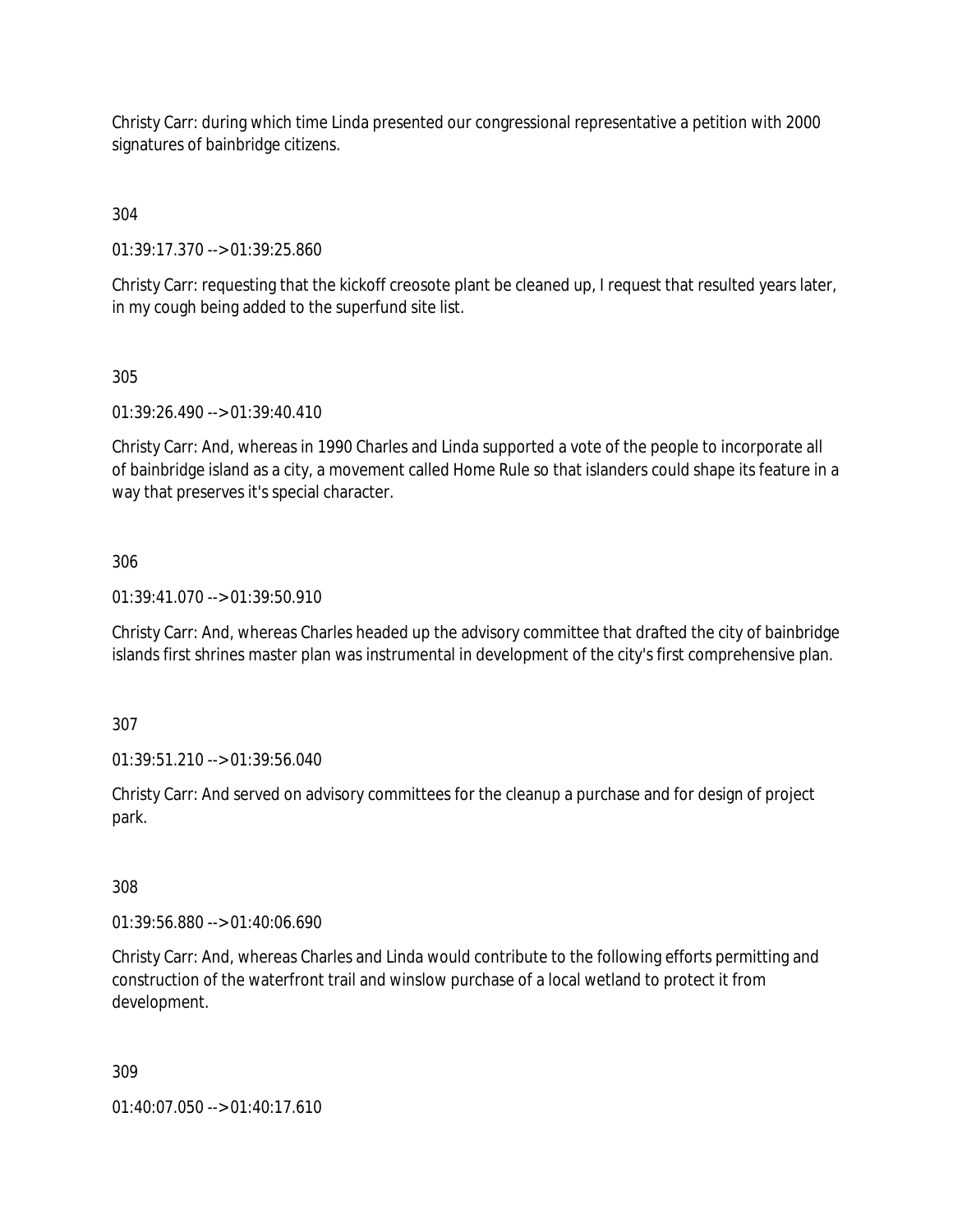Christy Carr: founding of the murden cove preservation association and preservation of ABC files and scott's groom newsletters with the bainbridge island historical society so others can research quote.

310

01:40:17.850 --> 01:40:22.140

Christy Carr: How does a Community protect its natural resources from the pressures of development.

311

01:40:22.920 --> 01:40:30.720

Christy Carr: And, whereas in 2002 Charles and Linda contributed to and were featured in bainbridge island or photograph photographer.

312

01:40:31.230 --> 01:40:37.920

Christy Carr: Joel sockets book in praise of violence stores, in which Charles Charles wrote on behalf of himself and Linda.

313

01:40:38.370 --> 01:40:46.800

Christy Carr: quote what our Community does with its land today affects inhabitants of bainbridge island for hundreds and, with luck even thousands of years to come.

314

01:40:47.220 --> 01:40:57.180

Christy Carr: Both of us worry about this, especially after seeing how past generations have unwittingly created contaminated sites on our island and how today's open space is rapidly disappearing.

315

 $01:41:04.080 \rightarrow 01:41:12.720$ 

Christy Carr: And, whereas for nearly five decades Charles and Linda have maintained a constant attention to the conduct of city government related to environmental issues.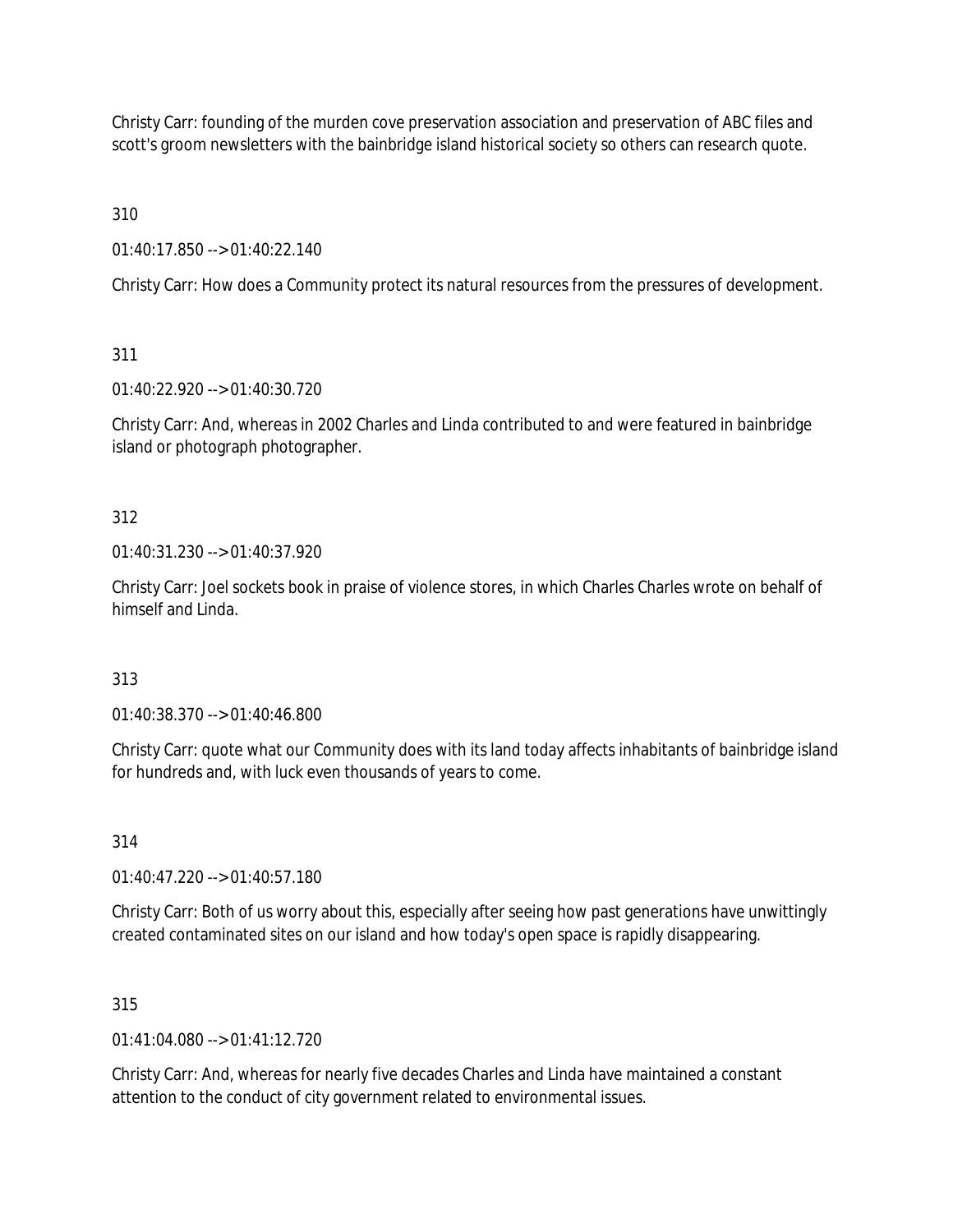01:41:13.050 --> 01:41:21.690

Christy Carr: attending and speaking at hundreds of county city and EPA meetings, and whereas when bainbridge island or eloquently honors Charles by saying.

317

01:41:22.020 --> 01:41:31.860

Christy Carr: Quote i've had the privilege of knowing Charles for only the past decade or so, but i'm simply an all of the innumerable things he has done to protect our islands, health and open spaces.

### 318

01:41:32.220 --> 01:41:45.870

Christy Carr: Charles is the embodiment of the term stewardship a man who clearly believes in his bones that people have a responsibility to care for the world around us a core belief demonstrated in his ongoing contributions to our Community.

### 319

01:41:46.620 --> 01:41:55.110

Christy Carr: And, whereas in 2020 Charles received the prestigious governor's Volunteer Service Award for his many contributions to protection of the environment.

320

01:41:55.980 --> 01:42:09.900

Christy Carr: With Senator Christine rufus saying quote, there is no doubt in my mind that your passion, dedication and vision have inspired thousands of other activists and elected leaders over the years and that you are the root of why bainbridge island is such a beautiful.

321

01:42:10.110 --> 01:42:13.830

Christy Carr: and remarkable place to live congratulations to you, Charles.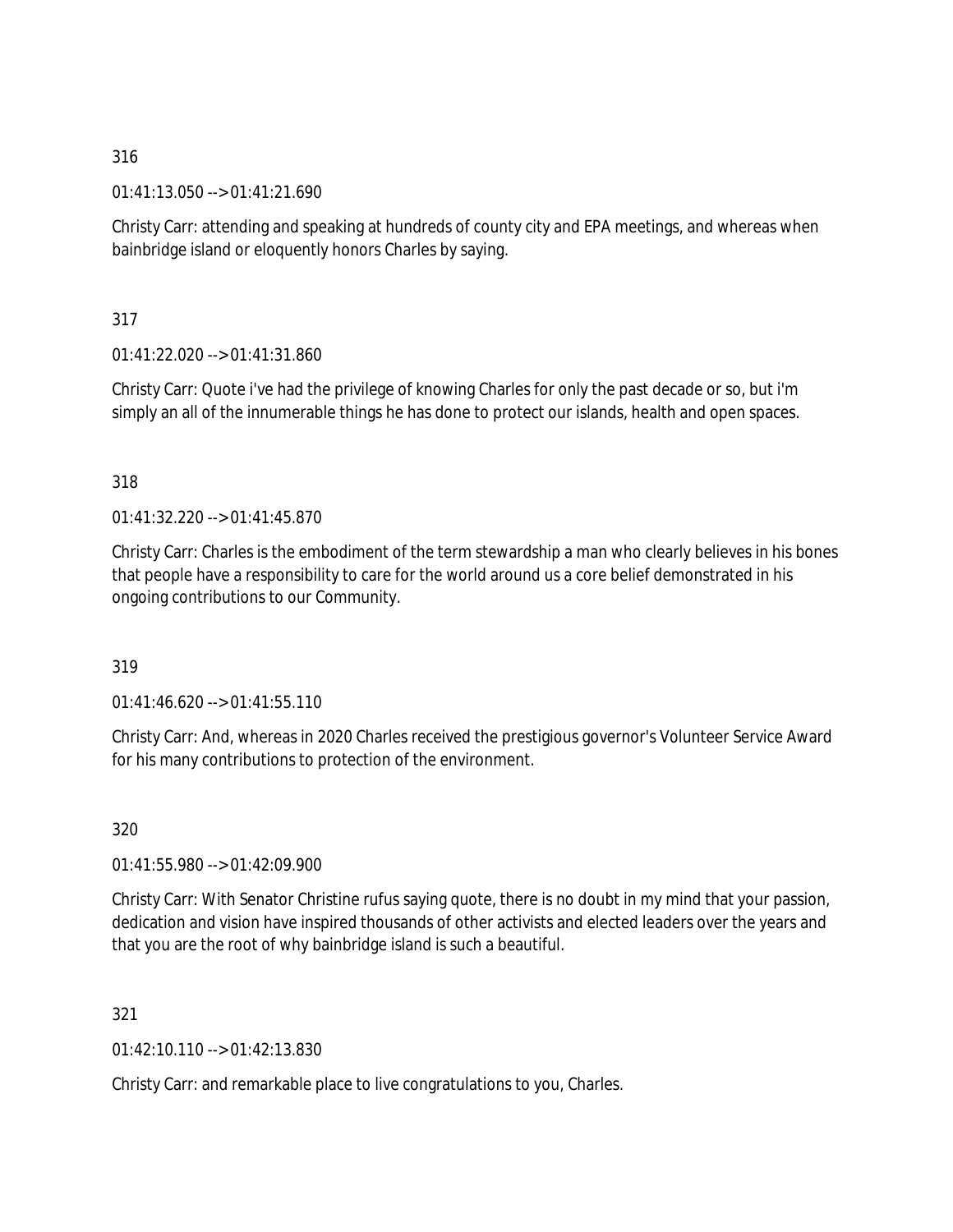01:42:14.280 --> 01:42:27.120

Christy Carr: I know that the work was not easy and entailed long hours much frustration and personal sacrifice this recognition from the governor so well deserved and I am proud to know you, thank you for everything you've done for all of us.

323

01:42:28.890 --> 01:42:29.790

Christy Carr: kind of emotional.

324

01:42:31.200 --> 01:42:44.700

Christy Carr: Now, therefore, Irish msr Mayor of the city of bainbridge island, on behalf of the City Council do hereby proclaim June 18 as Charles and Linda Schmid champions for the Environment Day in the city of bainbridge island.

325

01:42:49.320 --> 01:42:57.750

Rasham Nassar: Thank you for reading that councilmember car really appreciate that and also your work and help and support and bringing these two proclamations forward to city council.

326

01:42:58.890 --> 01:43:06.210

Rasham Nassar: Council there is emotion in the packet it looks like the the motions have separated the two proclamations out so we're taking them up, one by one.

327

01:43:07.290 --> 01:43:10.530

Rasham Nassar: So if there's a counselor that would like to put the motion on the floor and then we can.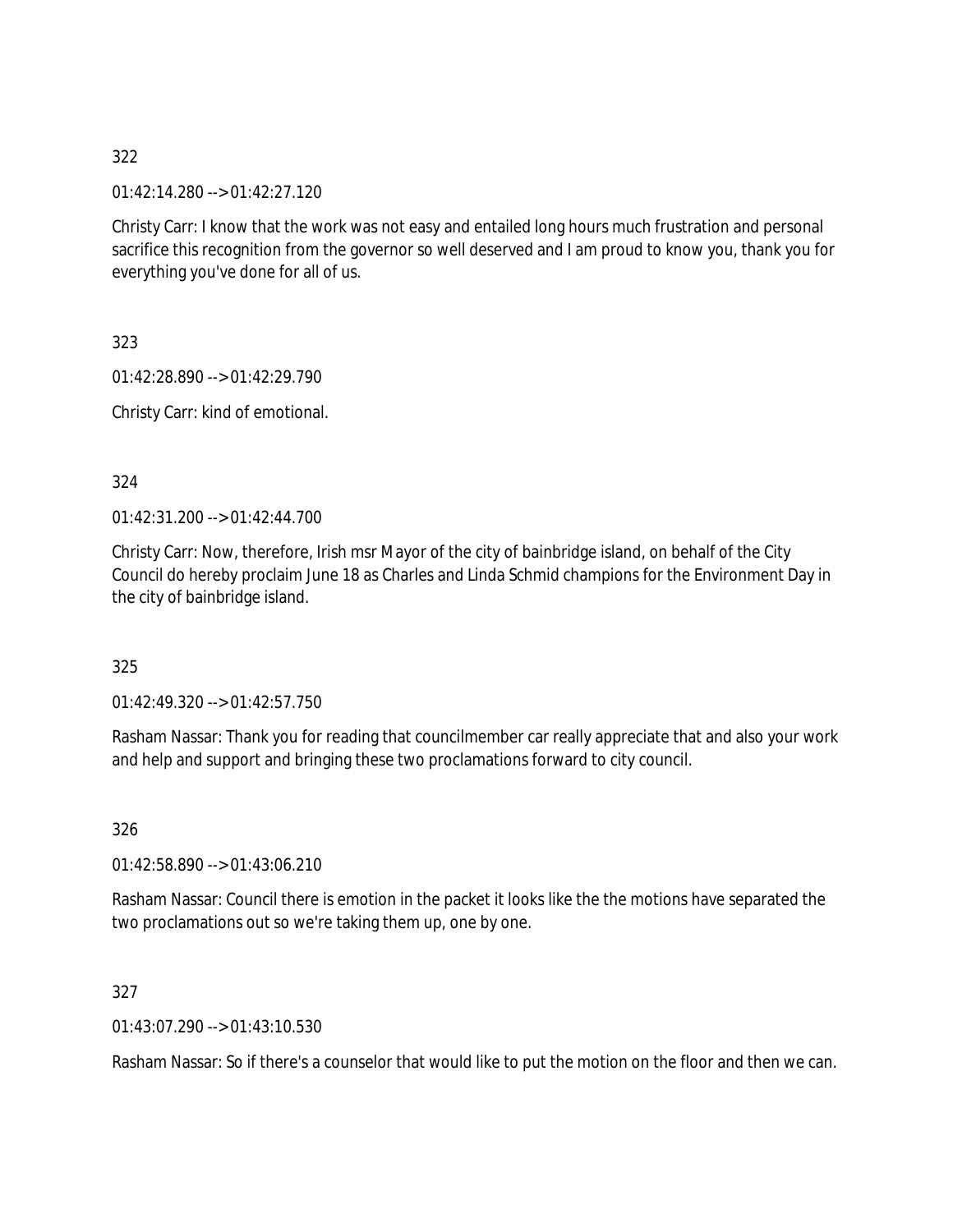01:43:12.480 --> 01:43:15.030

Rasham Nassar: Vote on this one and address the second proclamation next.

329

01:43:17.100 --> 01:43:18.060

Rasham Nassar: councilmember deeds.

330

01:43:18.750 --> 01:43:30.090

Joe Deets: Thank you mayor i'll do the first one, I moved to authorize the mayor to sign the proclamation declaring June 18 is Charles and Linda Schmidt champions of the Environment Day on bainbridge island.

331

01:43:31.980 --> 01:43:35.940

Rasham Nassar: Deputy Mayor had topple a second that motion is there any further discussion on the motion.

332

01:43:37.200 --> 01:43:37.980

Rasham Nassar: councilmember car.

333

01:43:39.090 --> 01:43:47.790

Christy Carr: yeah Thank you, I actually would be really remiss and not thinking all the Community Members who contributed to both of the proclamations our packet tonight, it was a real.

334

01:43:49.020 --> 01:44:01.620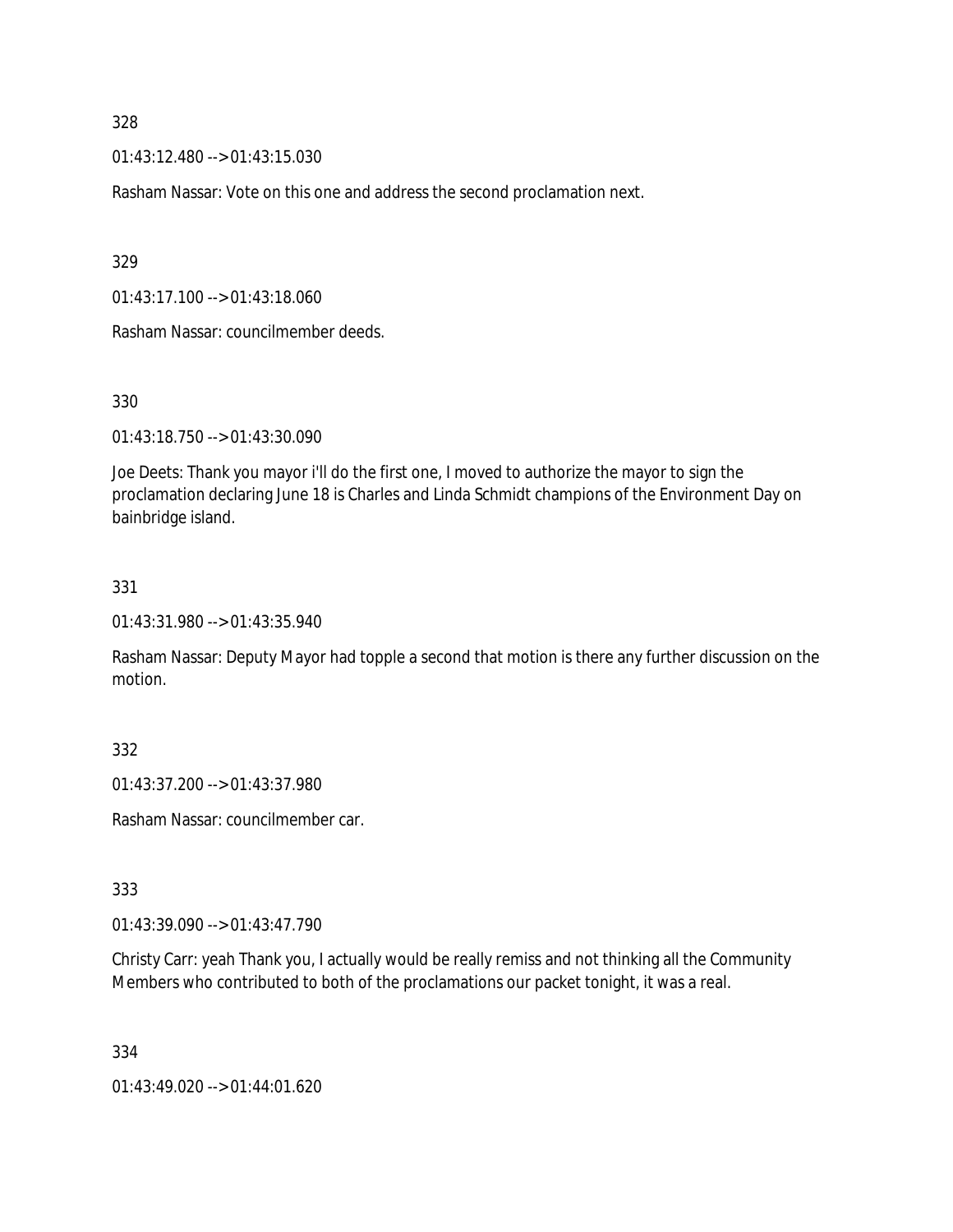Christy Carr: I think Community effort among several maybe a dozen people who clearly recognize the contributions of these three people to our Community, so thank you so much for your work on it and to you as well.

335

01:44:03.480 --> 01:44:05.100

Rasham Nassar: councilmember deeds yeah.

336

01:44:05.160 --> 01:44:13.890

Joe Deets: I think, thank you yeah I just I can't help it share, I mean bainbridge is a small town and both these.

### 337

01:44:15.540 --> 01:44:23.970

Joe Deets: People well to say Charles Smith, I i've known him as long as i've been on the island, which is seems like a long time now, and he was always just the perfect gentleman.

338

01:44:25.260 --> 01:44:44.310

Joe Deets: talking with me sharing his knowledge is sometimes we just happen to be at a coffee shop together or maybe on the ferry was or maybe just walking around, and it was you know just such a joy to get to know, Mr Smith and so i'm very thrilled that we're doing this.

339

01:44:46.050 --> 01:44:47.250

Rasham Nassar: Deputy Mayor hi topless.

340

01:44:48.180 --> 01:44:59.280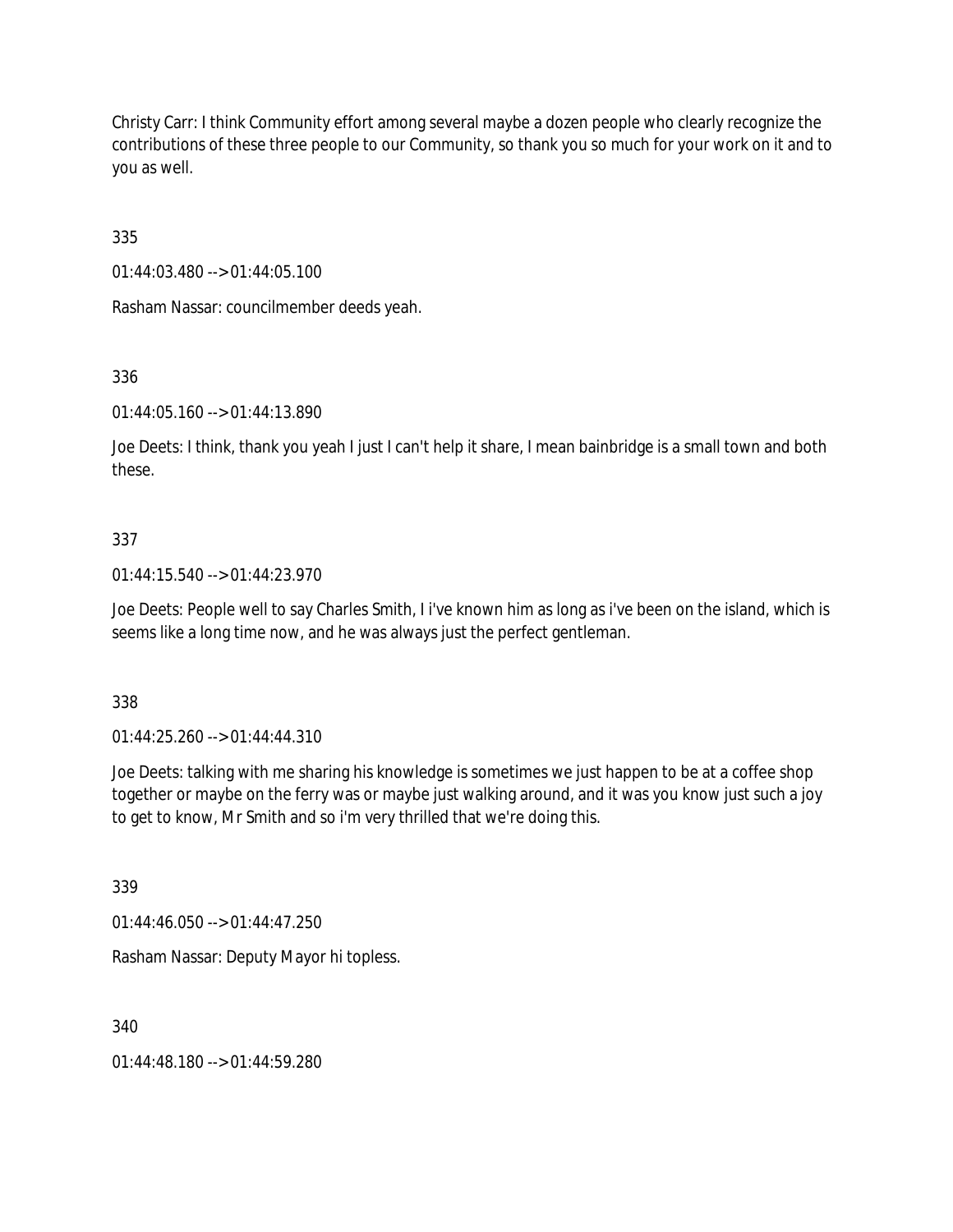Kirsten Hytopoulos: I just I just want to say, Charles has been an inspiration, since I first got here and my years as an activist i'm just very, very happy we're doing this as well, and I want to thank him personally, as well.

341

01:45:02.790 --> 01:45:04.020

Rasham Nassar: Any further discussion Council.

342

01:45:05.820 --> 01:45:11.910

Rasham Nassar: Okay well now vote on the motion on the floor all those in favor please say Aye Aye any opposed.

### 343

01:45:13.980 --> 01:45:25.890

Rasham Nassar: That motion passes unanimously Thank you again very much councilmember car and i'm going to turn to you and ask if you would like to read the introduce the second proclamation that's in your packet accompanying this agenda item.

344

01:45:29.220 --> 01:45:29.430

Rasham Nassar: Now.

345

01:45:30.540 --> 01:45:30.810

Rasham Nassar: What.

346

 $01:45:31:200 \rightarrow 01:45:32:790$ 

Rasham Nassar: Well okay.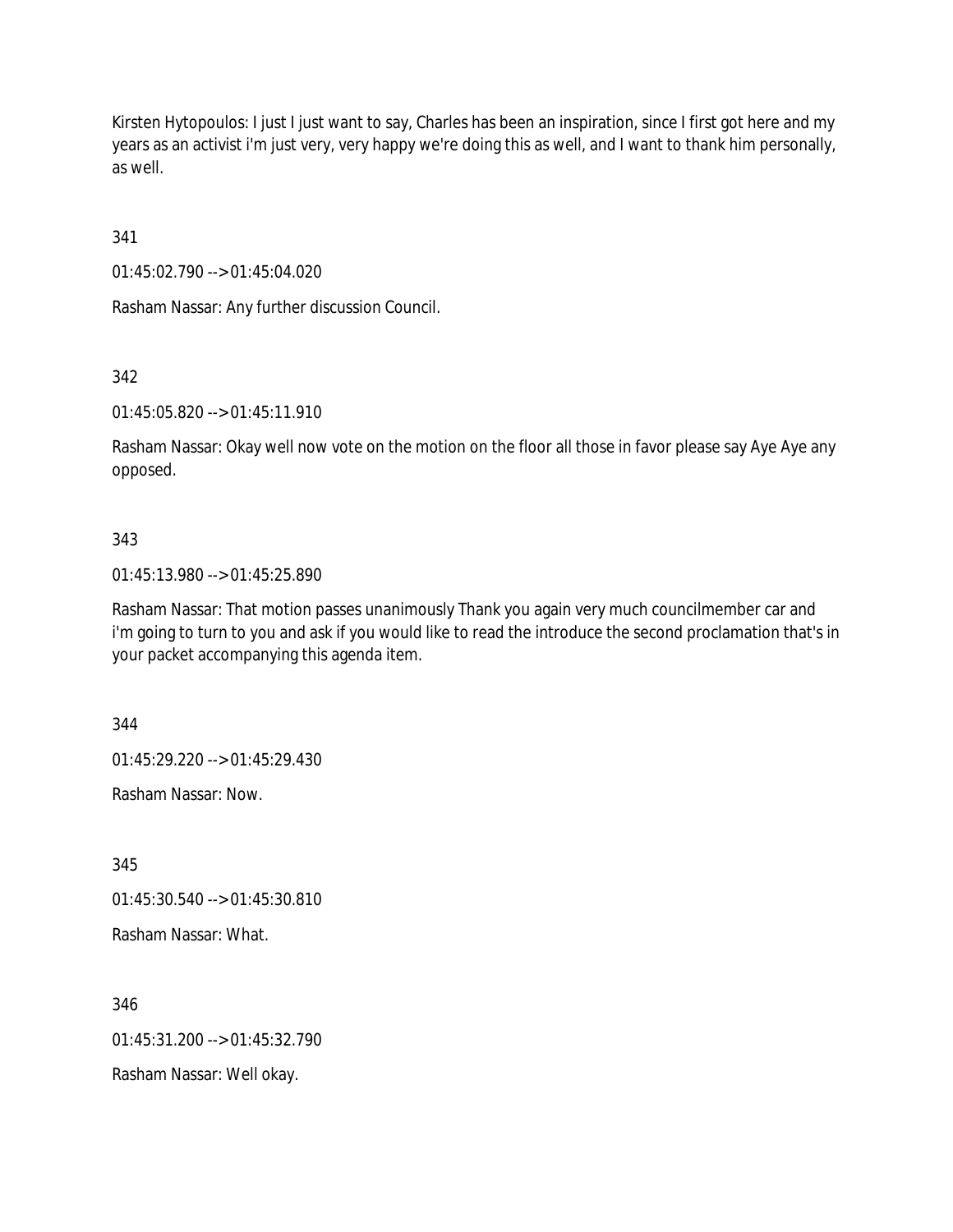01:45:33.180 --> 01:45:36.660

Christy Carr: I mean i'd love to give someone else a chance, but i'm also very happy to do it.

#### 348

01:45:37.800 --> 01:45:38.490 Christy Carr: Deputy Mayor.

349 01:45:41.550 --> 01:45:43.830 Kirsten Hytopoulos: I gotta pull it up sorry.

350 01:45:46.080 --> 01:45:46.590 Kirsten Hytopoulos: One second.

351 01:45:50.220 --> 01:45:50.670 Kirsten Hytopoulos: Okay.

352 01:45:53.190 --> 01:45:53.550 Kirsten Hytopoulos: Okay.

353 01:45:54.270 --> 01:45:55.560 Kirsten Hytopoulos: Proclamation in.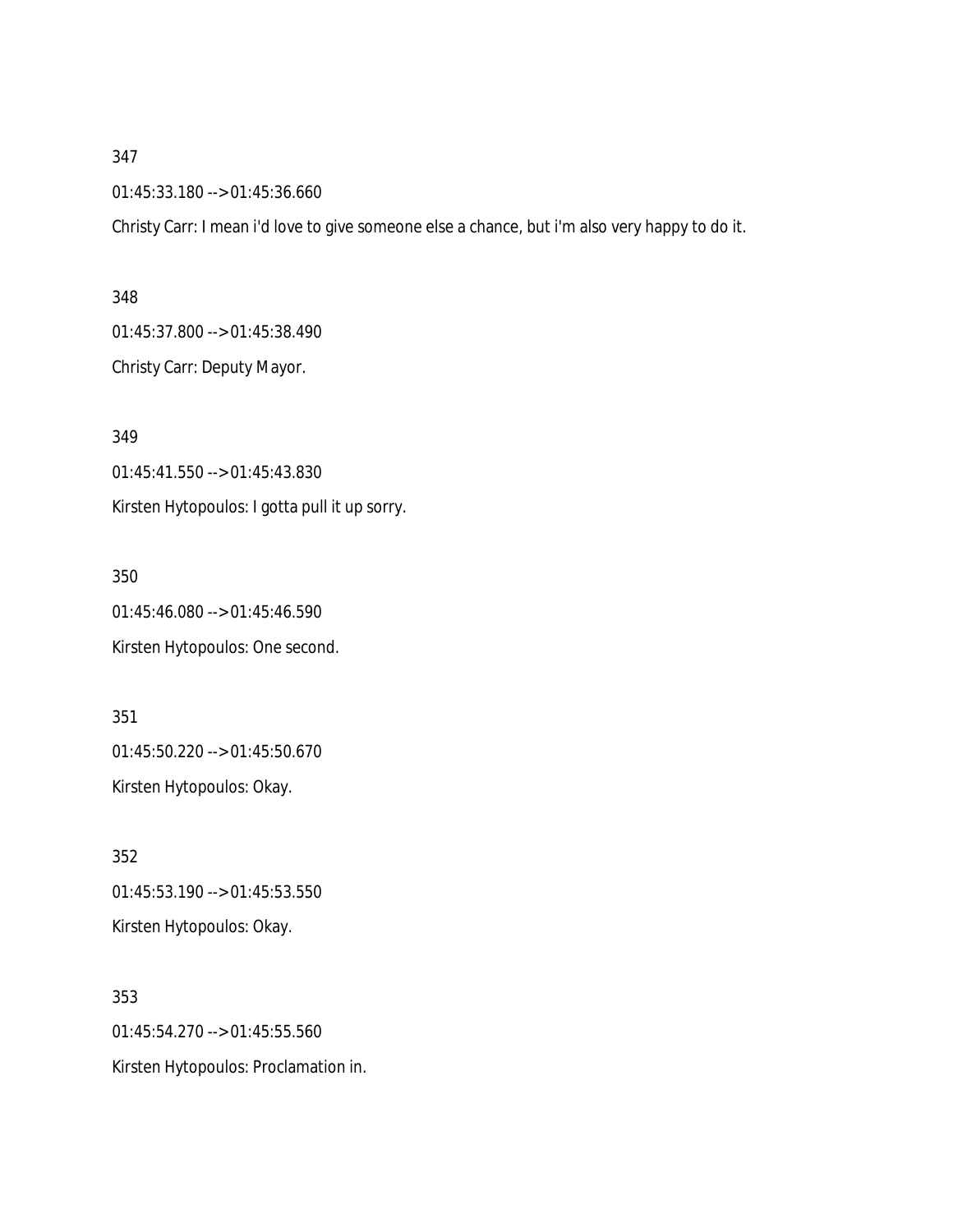01:45:55.680 --> 01:46:01.590

Kirsten Hytopoulos: Recognition of Dr orloff for bureau champion of trees, a proclamation by the city council.

355

01:46:02.250 --> 01:46:12.120

Kirsten Hytopoulos: Of the city of bainbridge island Washington declaring may 17 as Dr Ola for Barrow day on bainbridge island affirming the communities appreciation of Dr Ola for bureau.

356

01:46:12.810 --> 01:46:24.660

Kirsten Hytopoulos: champion of trees and his work on behalf of bainbridge island Community for us inspired by his profound knowledge of the many ecological cultural and economic benefits trees and forests provide to the Community.

357

01:46:24.990 --> 01:46:30.960

Kirsten Hytopoulos: The region and humans worldwide, whereas all off was first introduced to plants by his mother in Kenya.

358

01:46:31.500 --> 01:46:42.180

Kirsten Hytopoulos: He became curious about trees and how they managed to grow so big and survive so many years, growing up, he observed the universal appeal of trees, for their calming effect on people.

359

01:46:42.630 --> 01:46:51.930

Kirsten Hytopoulos: over years spent gaining advanced degrees implant pathology saw that there were few experts who possessed his expert knowledge and dedication to saving trees.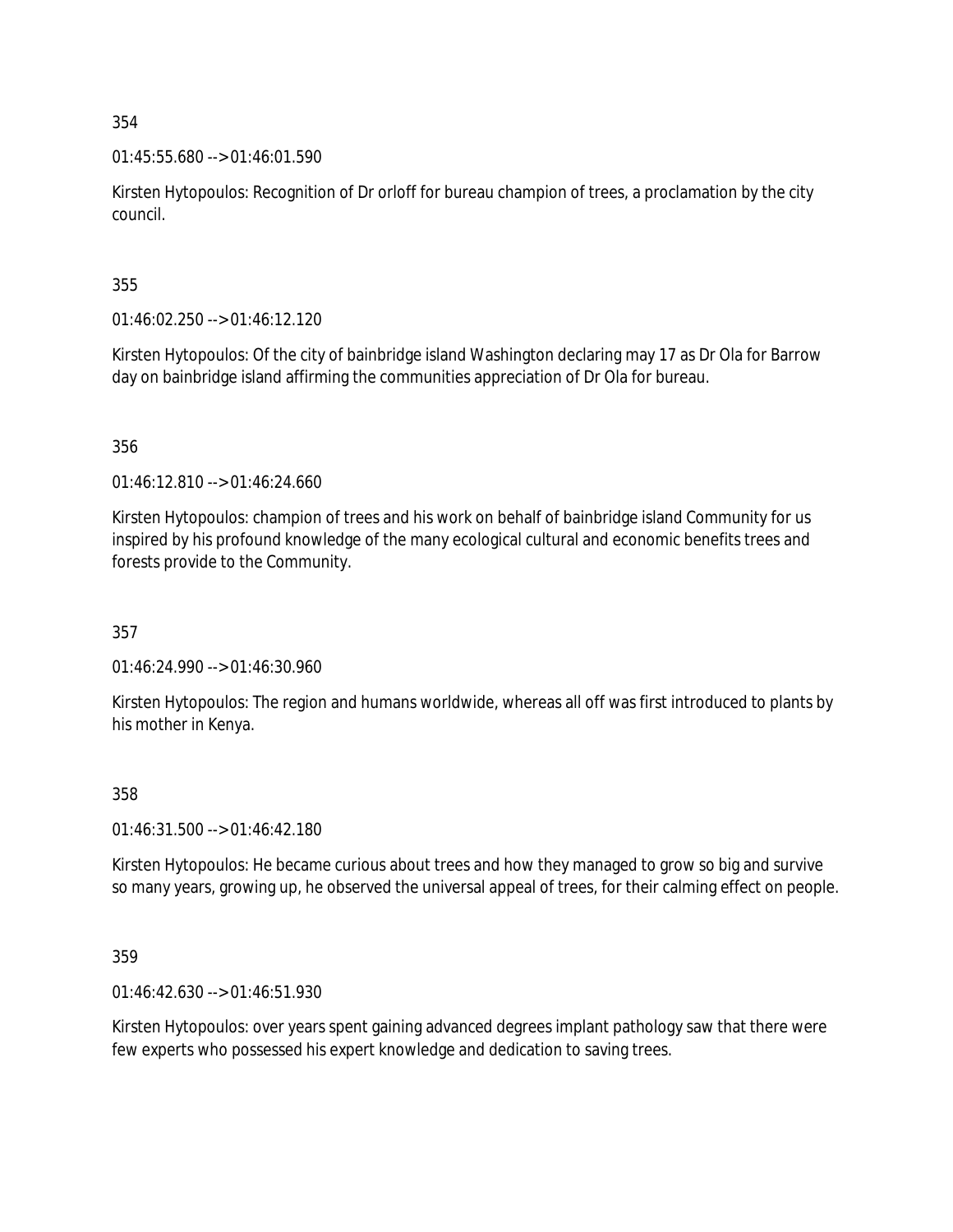01:46:52.380 --> 01:47:01.230

Kirsten Hytopoulos: And, whereas well Dr olafur barrows appreciation for trees is rooted in science, it also has aesthetic historical and spiritual dimensions.

361

 $01:47:01.890 \rightarrow 01:47:14.190$ 

Kirsten Hytopoulos: And, whereas all off was born in Nairobi Kenya in a family originally from goa India he attended the technical high school and they roby went to England to complete.

362

01:47:14.910 --> 01:47:23.490

Kirsten Hytopoulos: A pre college curriculum and return to egerton agricultural college in Kenya sponsored by an agency for International Development scholarship.

363

 $01:47:23.910 \rightarrow 01:47:36.120$ 

Kirsten Hytopoulos: He earned a master's and doctoral degrees implant pathology at West Virginia university between 1972 and 1981 he was a faculty research associate at the University of California riverside.

### 364

01:47:36.540 --> 01:47:50.670

Kirsten Hytopoulos: He became a world authority on the pathogen Fido puts Dora which in many different species of flux both food stocks and forests and, whereas in California focus first on diseases afflicting citrus and avocado crops.

365

01:47:51.240 --> 01:48:00.270

Kirsten Hytopoulos: All of interest gradually shifted to for us and the growth longevity and morbidity of trees, contributing to a decision to move to bainbridge island in 1981.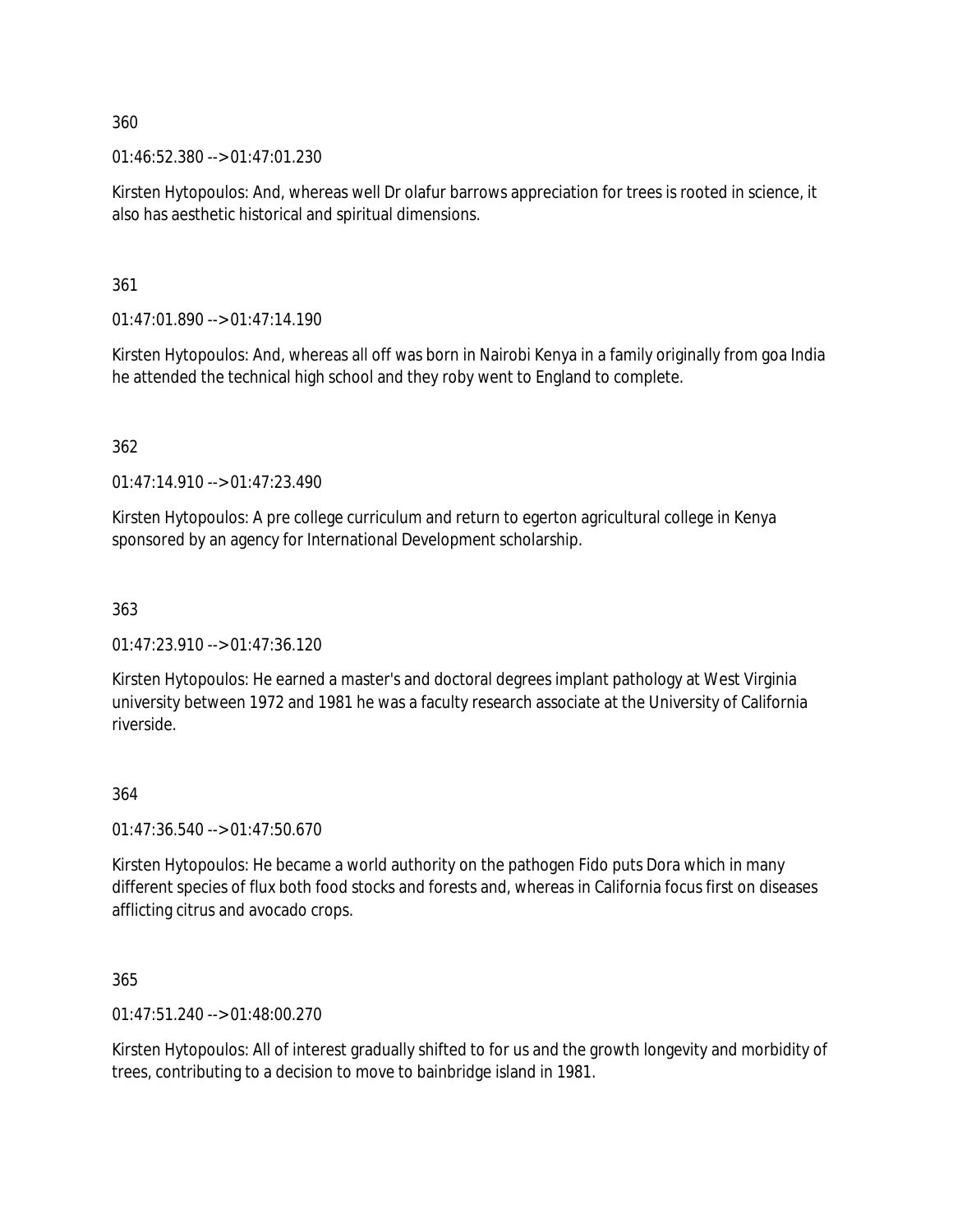01:48:00.870 --> 01:48:10.920

Kirsten Hytopoulos: And, whereas in 1991 bainbridge island would be incorporated as a city and embrace the stewardship principles promoted by all off and other islanders and whereas.

367

01:48:11.340 --> 01:48:16.830

Kirsten Hytopoulos: Over the years, or less devotion to protection of trees on bainbridge island would put him at odds with development interests.

368

01:48:17.130 --> 01:48:21.870

Kirsten Hytopoulos: He would continue to be an irrepressible defender of trees and all the remains of the natural environment.

### 369

01:48:22.410 --> 01:48:30.750

Kirsten Hytopoulos: And, whereas all off would work in the late 1990s to successfully advocate for the retention of the large red oak and chestnut trees harbor Square.

370

01:48:31.140 --> 01:48:42.330

Kirsten Hytopoulos: Both of which would be designated heritage trees by the city in 2000 and 2002 would rescue a large maple tree when the Martinique was demolished and eric's and avenue moving it to the bainbridge performing arts.

371

01:48:42.870 --> 01:48:51.030

Kirsten Hytopoulos: And, whereas awkward co found the burden co preservation association dedicated to environmental protection and was a member of the city's first forestry Commission.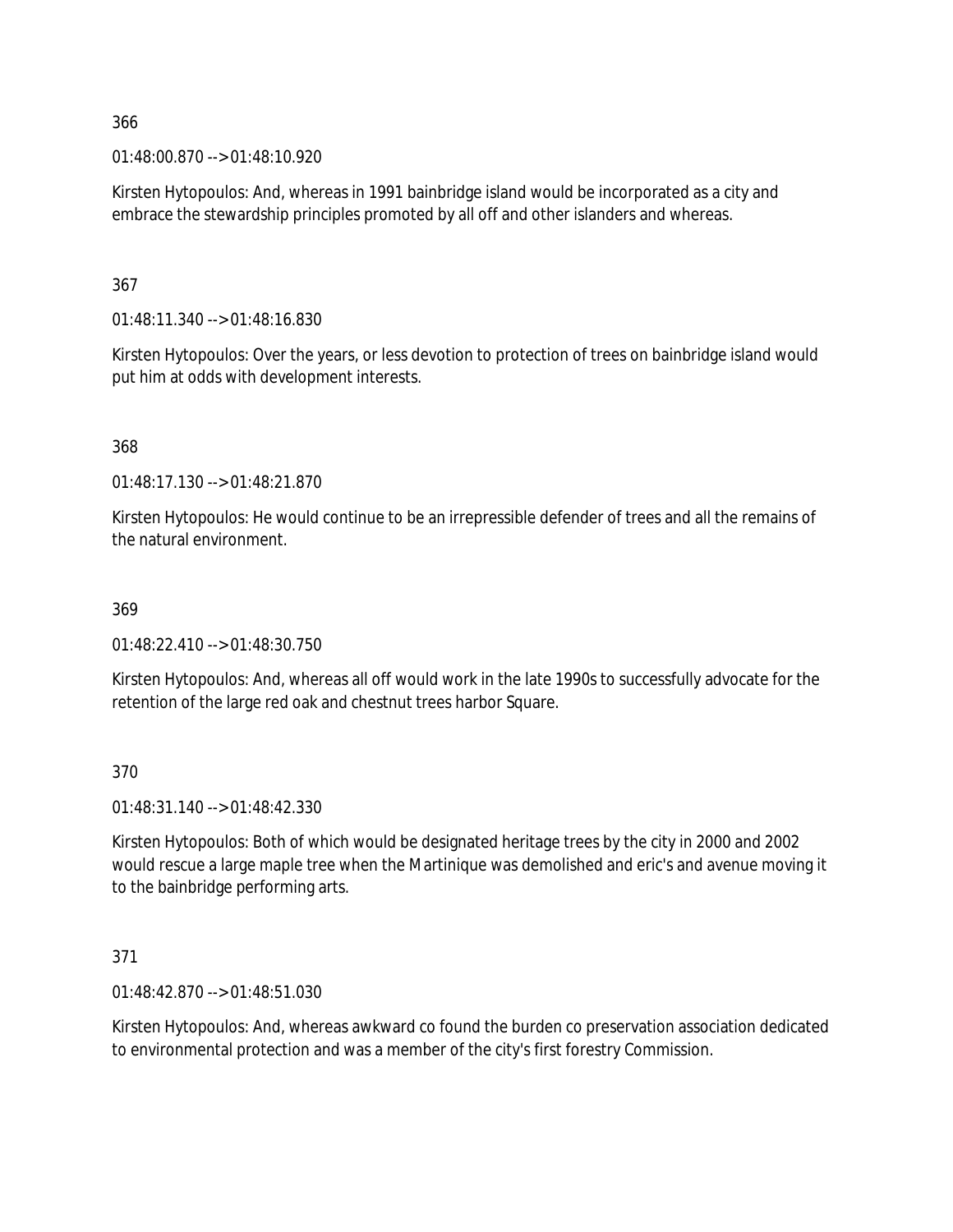01:48:51.630 --> 01:48:58.800

Kirsten Hytopoulos: And, whereas in 2002 Left will be featured and photographer Joe Joel sockets book and praise of islands stewards where he would say.

373

01:48:59.280 --> 01:49:10.920

Kirsten Hytopoulos: The rapid development of previously force it areas around the world is destroying our fragile ecosystems saving trees has become urgent and of paramount importance, being a tree store it is sometimes difficult.

374

01:49:11.490 --> 01:49:21.870

Kirsten Hytopoulos: As the recent decision to down the maples and winslow way East illustrates trees evoke strong emotions that each one of us, nevertheless, I continue to work to inform urban communities.

375

01:49:22.350 --> 01:49:27.720

Kirsten Hytopoulos: Along the west coast through lectures writings and on site visits on the need for trees in our lives.

376

01:49:28.710 --> 01:49:36.540

Kirsten Hytopoulos: Whereas on may 17 2007 off with help move historic cherry trees this place by construction bainbridge high school to.

377

01:49:37.050 --> 01:49:50.850

Kirsten Hytopoulos: descend Joyce son son de SAC high middle school the trees were planted 1933 by the islands Japanese American EC first generation to honor the first class of graduating nice a.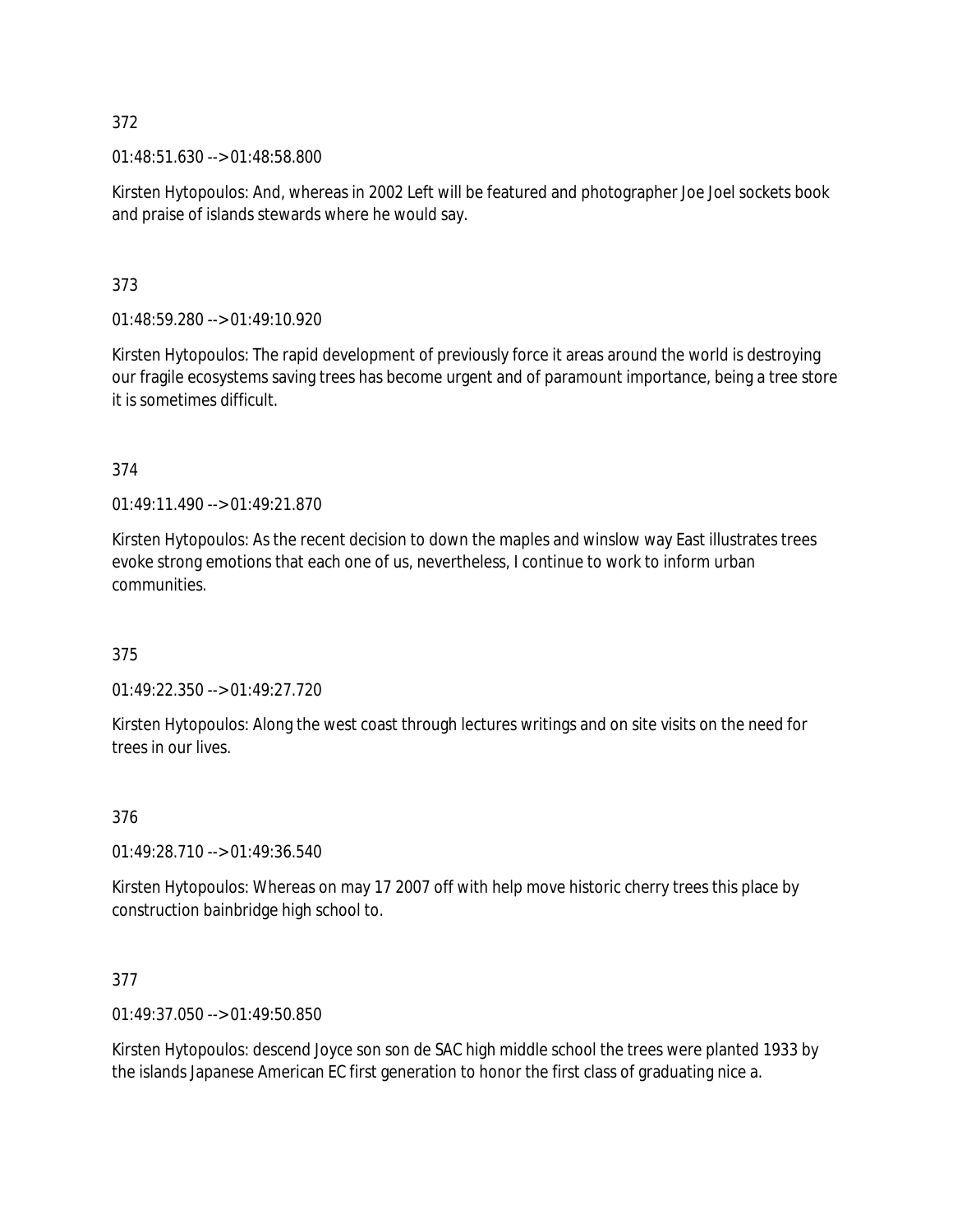01:49:51.450 --> 01:50:02.700

Kirsten Hytopoulos: Second Generation from bainbridge high school and now can be seeing the hillside of sekai middle school parking lot and whereas for several years, all off with lead.

379

01:50:03.120 --> 01:50:12.570

Kirsten Hytopoulos: heritage tree walks in winslow to share his knowledge appreciation of trees, with the Community, and whereas all off was an inspiration and contributor.

380

01:50:12.990 --> 01:50:21.630

Kirsten Hytopoulos: To the 2018 city of bainbridge island resolution celebrate trees earth month bainbridge island, which includes.

### 381

01:50:22.050 --> 01:50:29.640

Kirsten Hytopoulos: Whereas the citizens of bainbridge island recognize that the forests of bainbridge island have existed here for many thousands of years.

382

01:50:30.120 --> 01:50:43.800

Kirsten Hytopoulos: Providing habitat for a diverse community of plants and animals as well as for the area's first inhabitants purifying the air and water and supporting a rich diversity of life, and whereas in.

383

01:50:44.910 --> 01:50:52.200

Kirsten Hytopoulos: All have worked with the school district and Community members to save the Japanese maple at blakely elementary school from destruction.

384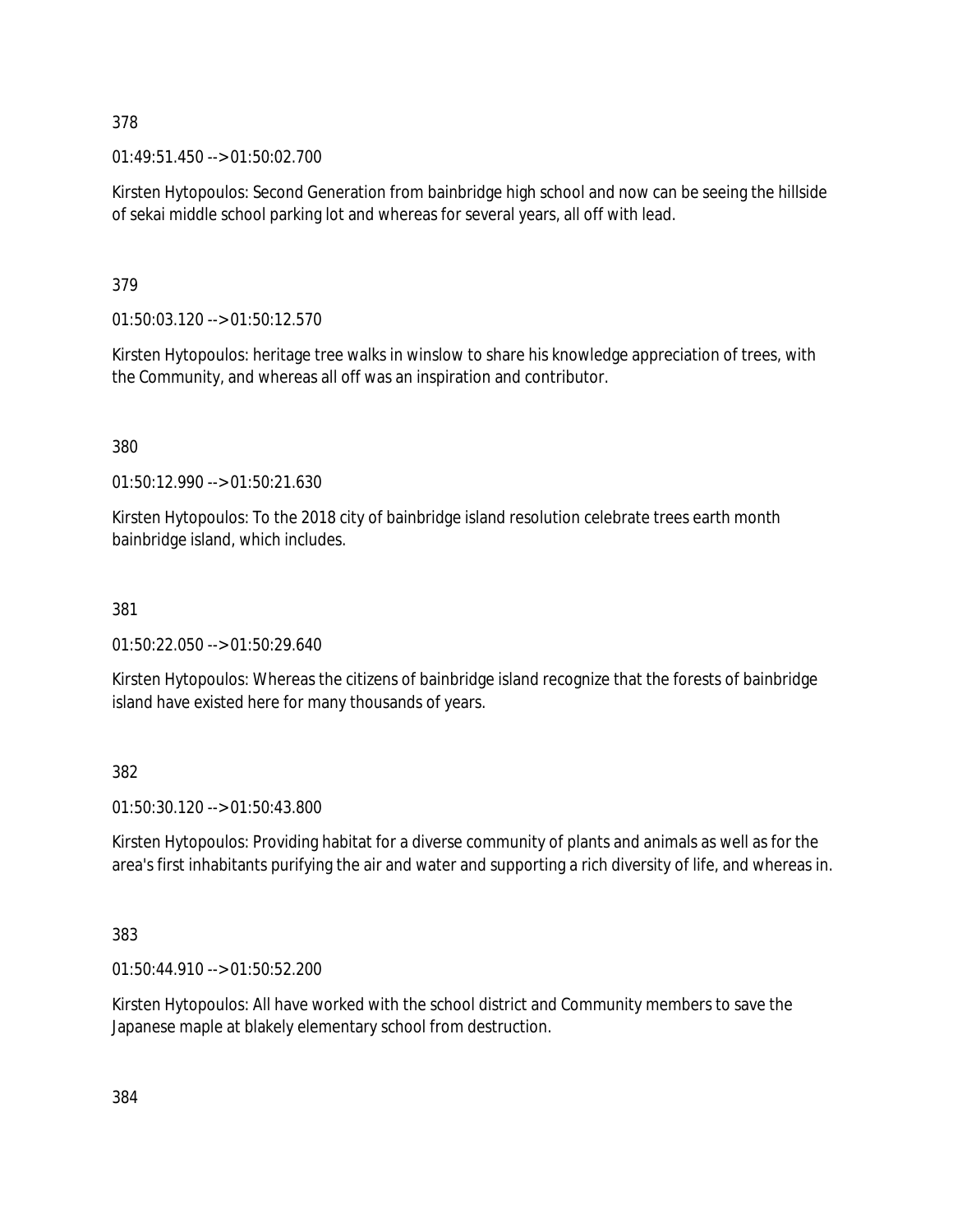01:50:52.770 --> 01:50:57.780

Kirsten Hytopoulos: By raising the funds and coordinating work to have the tree moved from the from the path of development.

385

01:50:58.320 --> 01:51:08.700

Kirsten Hytopoulos: and placed at the entrance to the new school where it is the centerpiece of the new landscaping and a joy to observe and every season, and whereas during a speech and recognition of.

386

01:51:12.060 --> 01:51:23.010

Kirsten Hytopoulos: At the bainbridge historical museum, the following with said, Dr Rivera walks his own talk every day, as he collaborates with groups and individuals to think about intentional growth.

387

01:51:23.610 --> 01:51:30.780

Kirsten Hytopoulos: lobby City Hall for stronger protection for trees plant saplings in our public parks and like a mad scientist mix up microbe.

388

01:51:31.140 --> 01:51:44.340

Kirsten Hytopoulos: mycelium cocktails to save heritage trees in downtown winslow by healing the root systems is generosity is bar none he gives him his heart he's tenacious and, most importantly, he loves bainbridge island.

389

01:51:44.670 --> 01:51:48.990

Kirsten Hytopoulos: his expertise generosity of spirit and humor inspires every day.

390

01:51:49.650 --> 01:52:01.050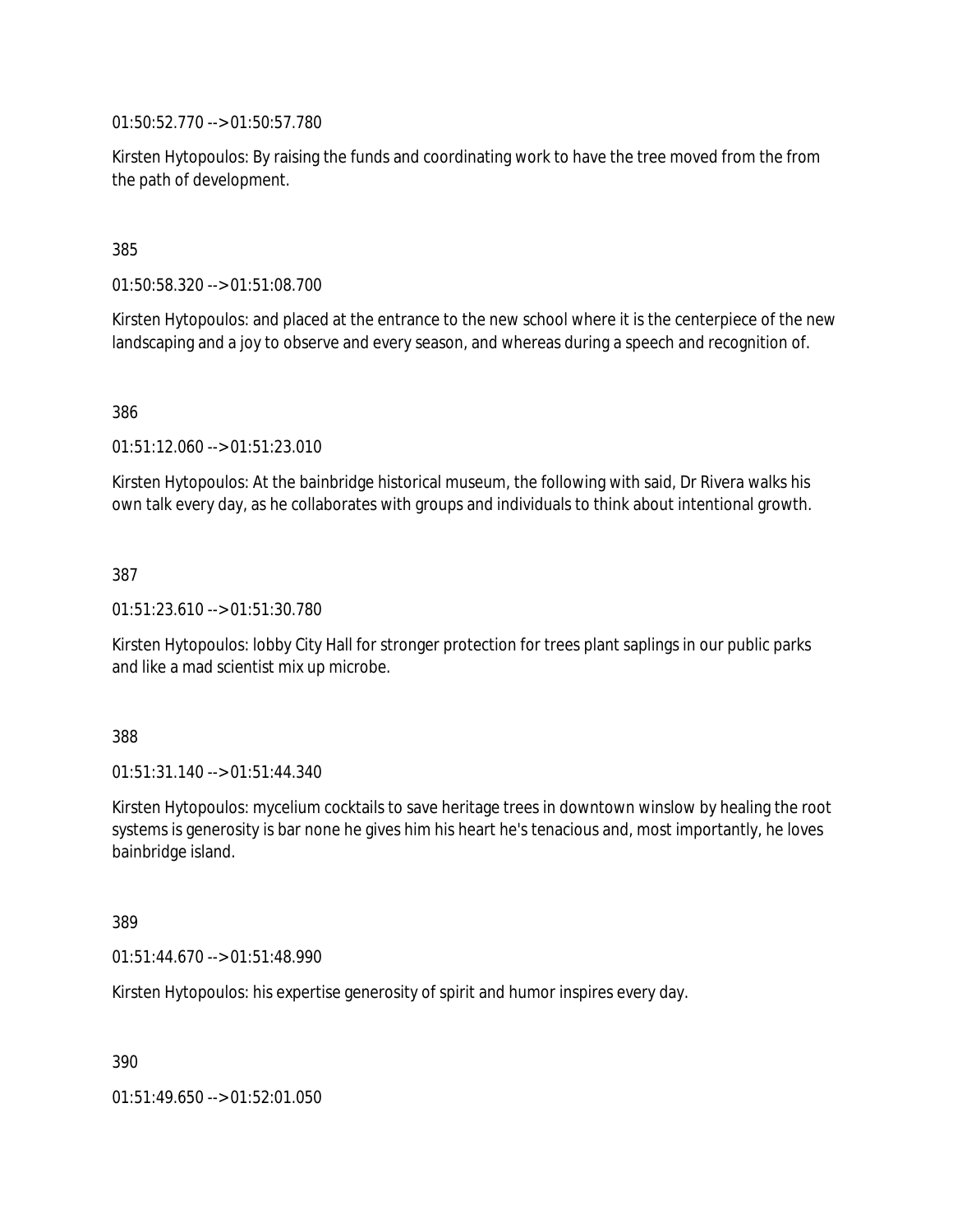Kirsten Hytopoulos: And, whereas for the past three decades, Dr OLAF Barrow has been a tireless inspiration to citizens and city officials alike saving and healing trees and sharing his love and knowledge of trees.

391

01:52:01.440 --> 01:52:11.250

Kirsten Hytopoulos: And, in so doing, contributing to the creation of progressive policies and regulations to protect trees and the natural environment, now, therefore, I were shamed us our.

### 392

01:52:12.030 --> 01:52:21.390

Kirsten Hytopoulos: Mayor of the city of bainbridge island, on behalf of the city council to hear hereby proclaim may 17 to be Dr orloff Ribeiro champion of trees down bainbridge island.

### 393

01:52:24.720 --> 01:52:27.780

Rasham Nassar: Thank you very much for reading that the beginner high topless.

394

01:52:28.800 --> 01:52:30.120

Rasham Nassar: councilmember family Johnson.

395

01:52:31.380 --> 01:52:39.690

Brenda Fantroy-Johnson: removed off authorize the mayor to sign a proclamation declared on may 17 is Dr all off for better all day on bainbridge island.

#### 396

 $01:52:41.910 \rightarrow 01:52:46.680$ 

Rasham Nassar: councilmember deeds second that motion councils or any further discussion cassavetes.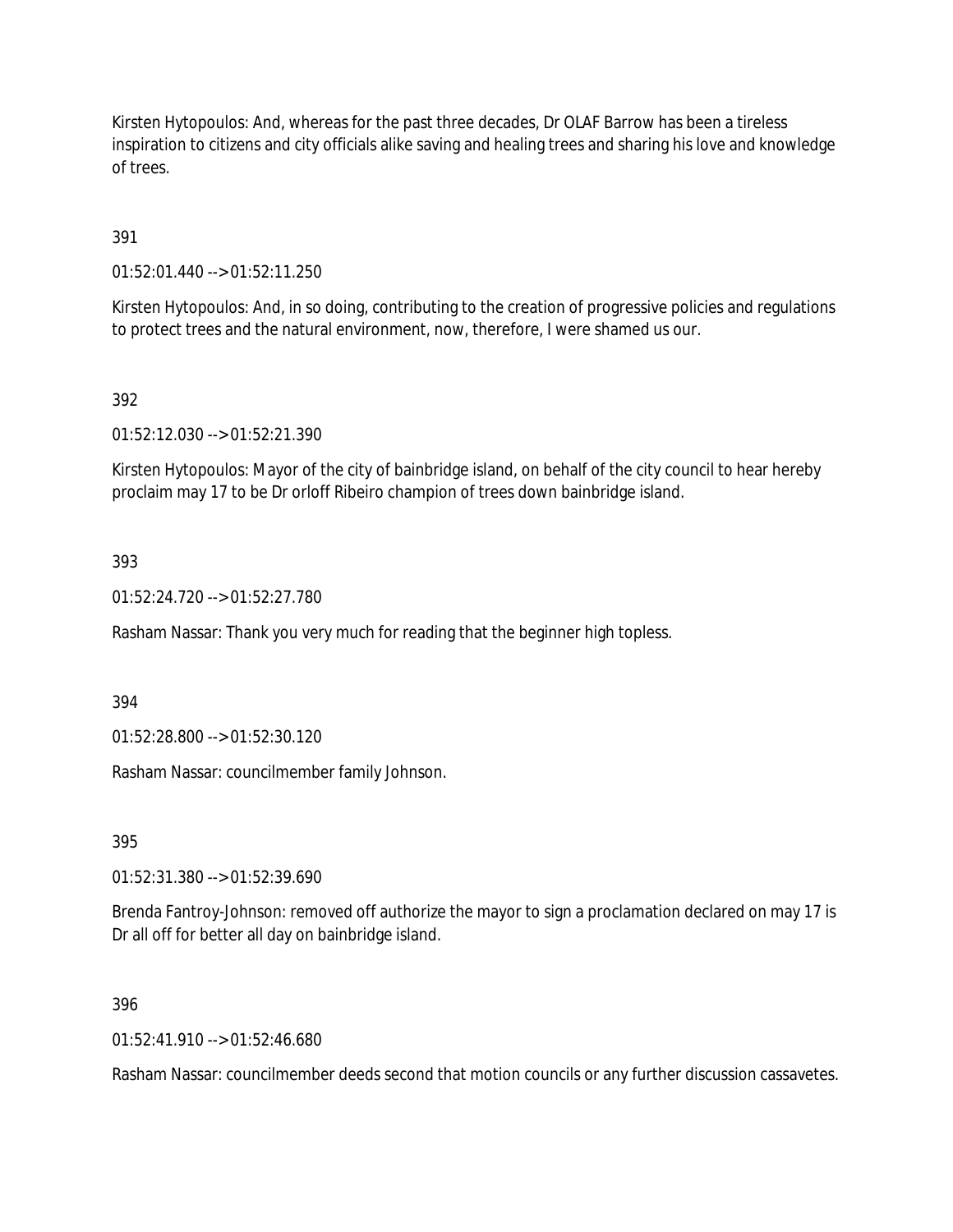01:52:46.950 --> 01:52:55.890

Joe Deets: yeah Thank you, I think it was it was harder to get into that second there was a quite a competition yeah oh another incredible island, gentlemen.

398

01:52:57.390 --> 01:53:04.650

Joe Deets: He could look at a tree and tell you things that you had no idea what was going on, I remember he came to our House and.

### 399

 $01:53:05.550 \rightarrow 01:53:21.960$ 

Joe Deets: pointed out some trees on like wow you know all that you're you're you're seeing all that that's happening and say he's just such a an absolute jewel to the Community, and you know I it's just really been a super pleasure to know him.

400

01:53:25.170 --> 01:53:26.490

Rasham Nassar: Any other Council members.

401

01:53:29.280 --> 01:53:38.820

Rasham Nassar: I just want to issue a few words of acknowledgement I didn't know I didn't have the pleasure of getting to know Charles that well, but I did interact with all off on a number of occasions.

### 402

01:53:39.270 --> 01:53:46.230

Rasham Nassar: The first time I met him was actually on the Suzuki property and it was in must have been 2016 or 2017 I think it was 2016.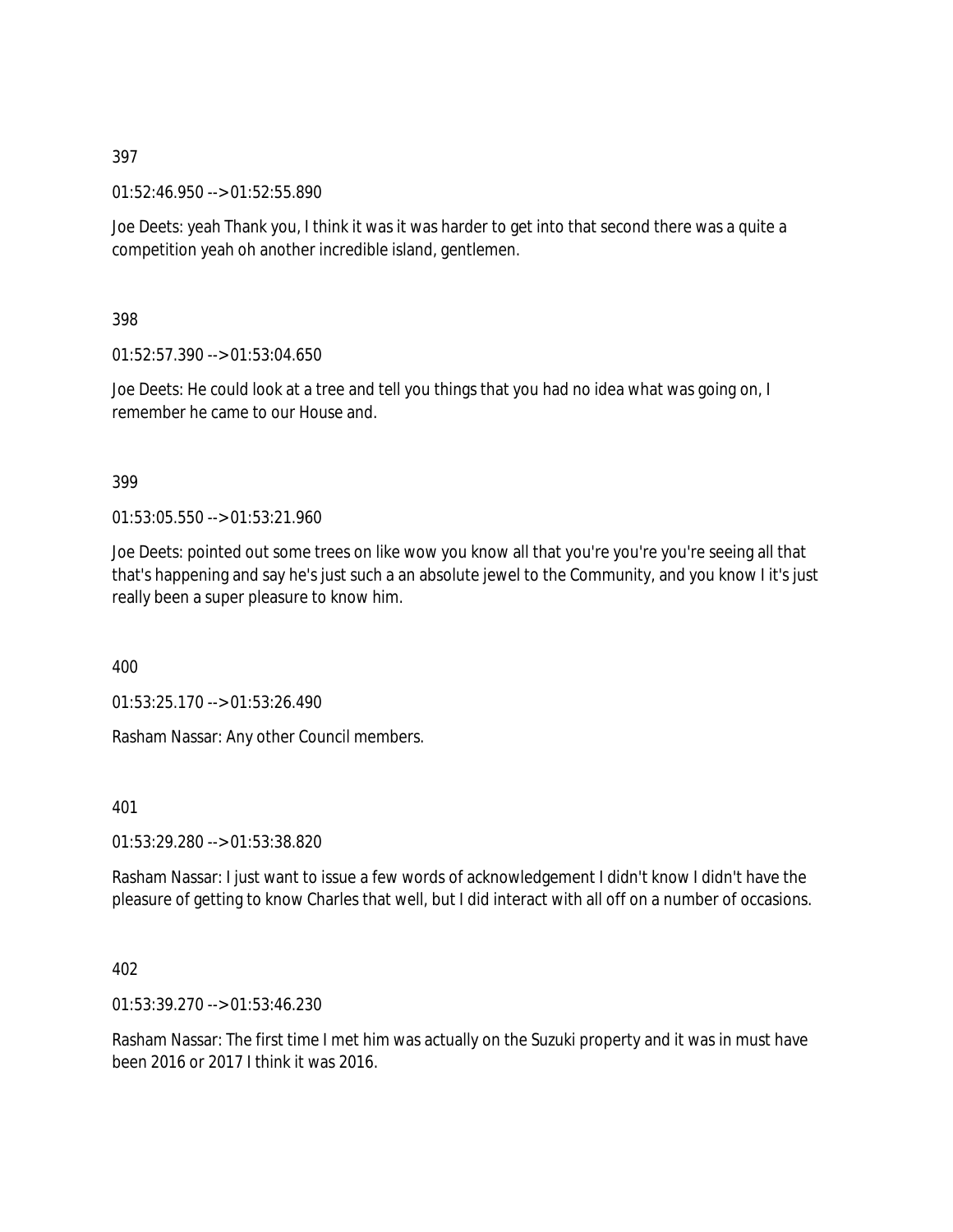01:53:46.890 --> 01:53:57.360

Rasham Nassar: And we were looking at the clump of significant trees that were on that law when, at the time the city council was moving to to clear cut and develop the entire 14 acres.

404

01:53:58.530 --> 01:54:08.370

Rasham Nassar: I learned more about trees in that our with all off, then I probably could taking a whole course on trees, he doesn't just know about trees, he feels them.

405

01:54:09.000 --> 01:54:23.790

Rasham Nassar: and his passion for the environment and the ecology of our forests on the island is infectious and so even just having a conversation with him, he makes change because he inspires people to care.

406

01:54:25.590 --> 01:54:30.150

Rasham Nassar: And that's just how do you say thank you to someone for that.

407

01:54:31.320 --> 01:54:31.800

Rasham Nassar: um.

408

01:54:34.110 --> 01:54:37.230

Rasham Nassar: there's emotion in our packet Council with someone like to put it on oh.

409

01:54:38.940 --> 01:54:39.570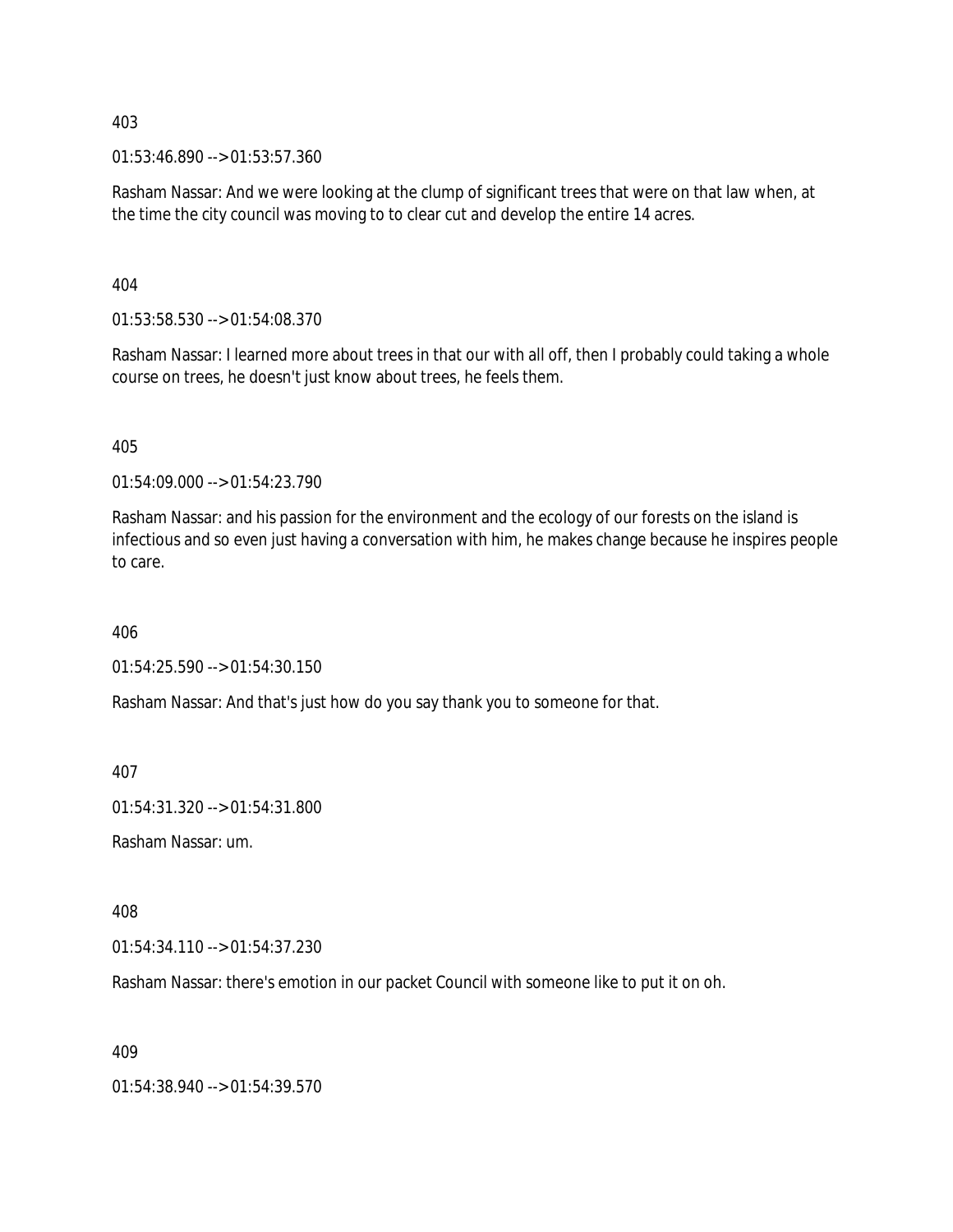Rasham Nassar: it's on the floor.

410

01:54:41.730 --> 01:54:42.690

Rasham Nassar: And it's been second did.

#### 411

01:54:43.980 --> 01:54:45.660

Rasham Nassar: you write Council member card, this is hard.

412

01:54:47.430 --> 01:54:48.570

Rasham Nassar: Council member pollick.

413

01:54:51.300 --> 01:54:52.560

Michael Pollock: yeah there's hard but.

#### 414

01:54:53.880 --> 01:54:59.190

Michael Pollock: i'm really some class people on the island and.

#### 415

01:55:00.270 --> 01:55:08.130

Michael Pollock: You know they know who they are, they know what they've accomplished, and now now everybody knows, and so I think it's really.

416

01:55:09.570 --> 01:55:15.540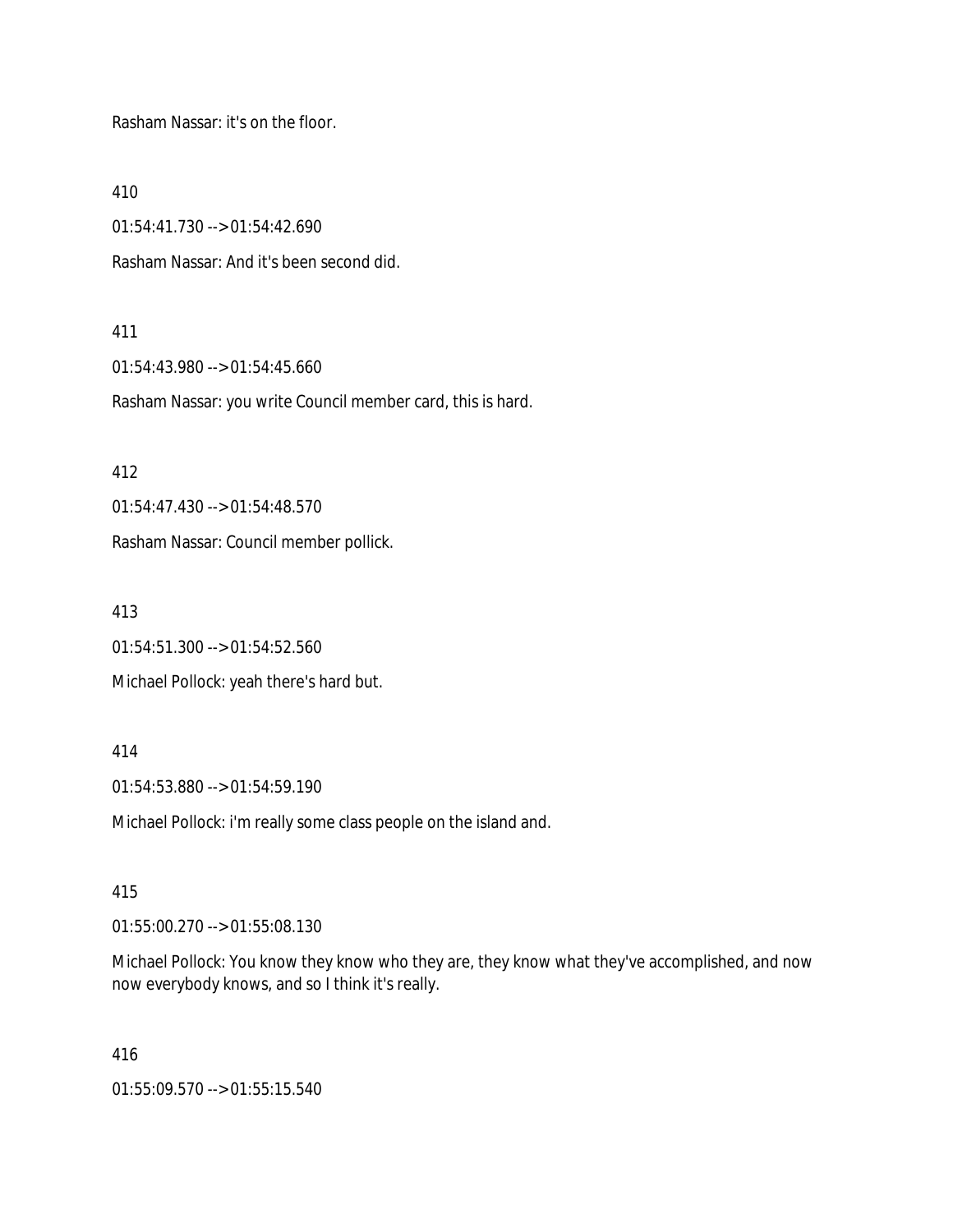Michael Pollock: Wonderful that we are taking the time publicly to acknowledge what amazing individuals they are.

417

01:55:17.190 --> 01:55:34.440

Michael Pollock: I have nothing but great things to say in Parliament and great memories and and so i'm really just so appreciative of what they've done and leadership on on environmental issues, so i'm just really happy that you've taken the time on this meeting to acknowledge.

418

01:55:35.910 --> 01:55:38.160

Michael Pollock: Good individuals that are so.

419

01:55:39.210 --> 01:55:39.720

Michael Pollock: Thanks.

420

01:55:41.760 --> 01:55:42.720

Michael Pollock: for putting this together.

421

01:55:46.500 --> 01:55:53.100

Rasham Nassar: Any other Council ever like to comment at this time are we ready to vote in the motion on the floor all those in favor please say Aye.

422

01:55:54.120 --> 01:56:00.930

Rasham Nassar: Aye any opposed that motion passes unanimously, thank you very much, Council, and thank you.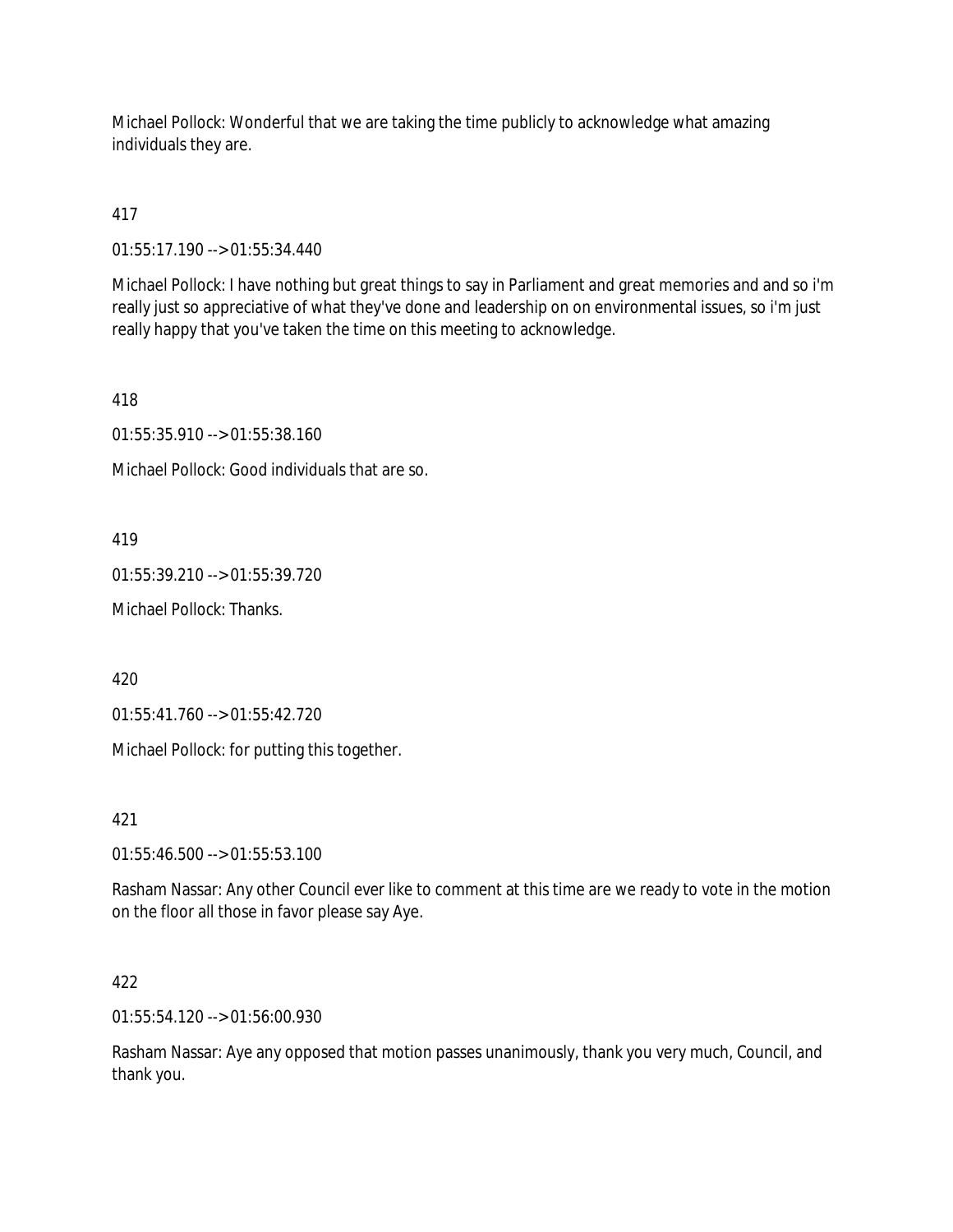01:56:02.250 --> 01:56:09.450

Rasham Nassar: To our Community, for helping bring these proclamations forward and again, thank you, mostly to left and Charles.

424

01:56:10.650 --> 01:56:30.060

Rasham Nassar: With that Council we're going to move on in our agenda to Item nine which is unfinished business, our first item under unfinished business is nine a ordinance number 2021 dash 03 joint City Council planning Commission land use subcommittee phase one triage code changes planning is.

425

01:56:31.500 --> 01:56:35.130

Rasham Nassar: arriving here with us a moment to provide a brief introduction.

426

01:56:36.240 --> 01:56:38.160

Rasham Nassar: Before we turn it over to counsel for debate.

427

01:56:39.390 --> 01:56:45.990

Rasham Nassar: And player satin are you with us, are you are hi nice to see you go ahead.

428

01:56:47.970 --> 01:56:58.590

Jennifer Sutton: Good evening Council before I start talking about the ordinance Can I also say that over the years, I have also enjoyed and learned a lot from both Charles and Aleph.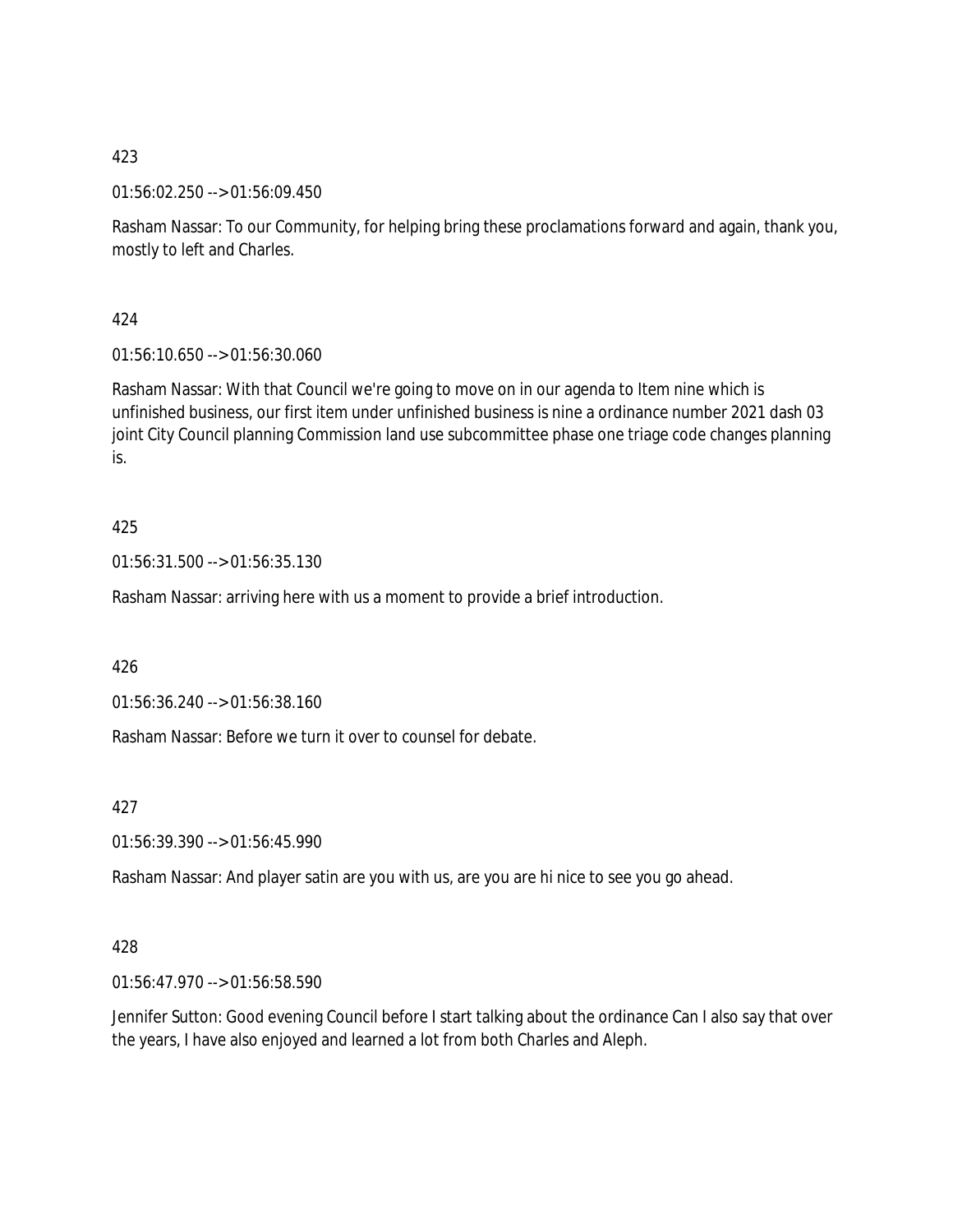01:56:59.640 --> 01:57:15.810

Jennifer Sutton: In many, many meetings or just talking at the counter or town and country i've really learned a lot from them over the years and deeply appreciate them and that you are recognizing their service tonight so moving on.

430

01:57:17.010 --> 01:57:20.340

Jennifer Sutton: i'm Jennifer Sutton senior planner we're bringing forward ordinance number.

### 431

01:57:21.900 --> 01:57:31.860

Jennifer Sutton: for your consideration for approval tonight this ordinance takes action on phase one of code changes that were recommended by the Joint Council planning Commission land you subcommittee.

### 432

01:57:32.340 --> 01:57:46.230

Jennifer Sutton: That method, the summer and fall of 2020 the Council indoors moving forward with the first phase of code changes from the subcommittee in October and the planning Commission subsequently began their review on that work ordinance.

### 433

01:57:47.850 --> 01:57:56.670

Jennifer Sutton: implements part one phase one of these changes, some of the code changes in tonight's ordinance can be described as housekeeping or clarifying in nature.

434

01:57:57.150 --> 01:58:00.090

Jennifer Sutton: But the more substantive changes fall into two categories.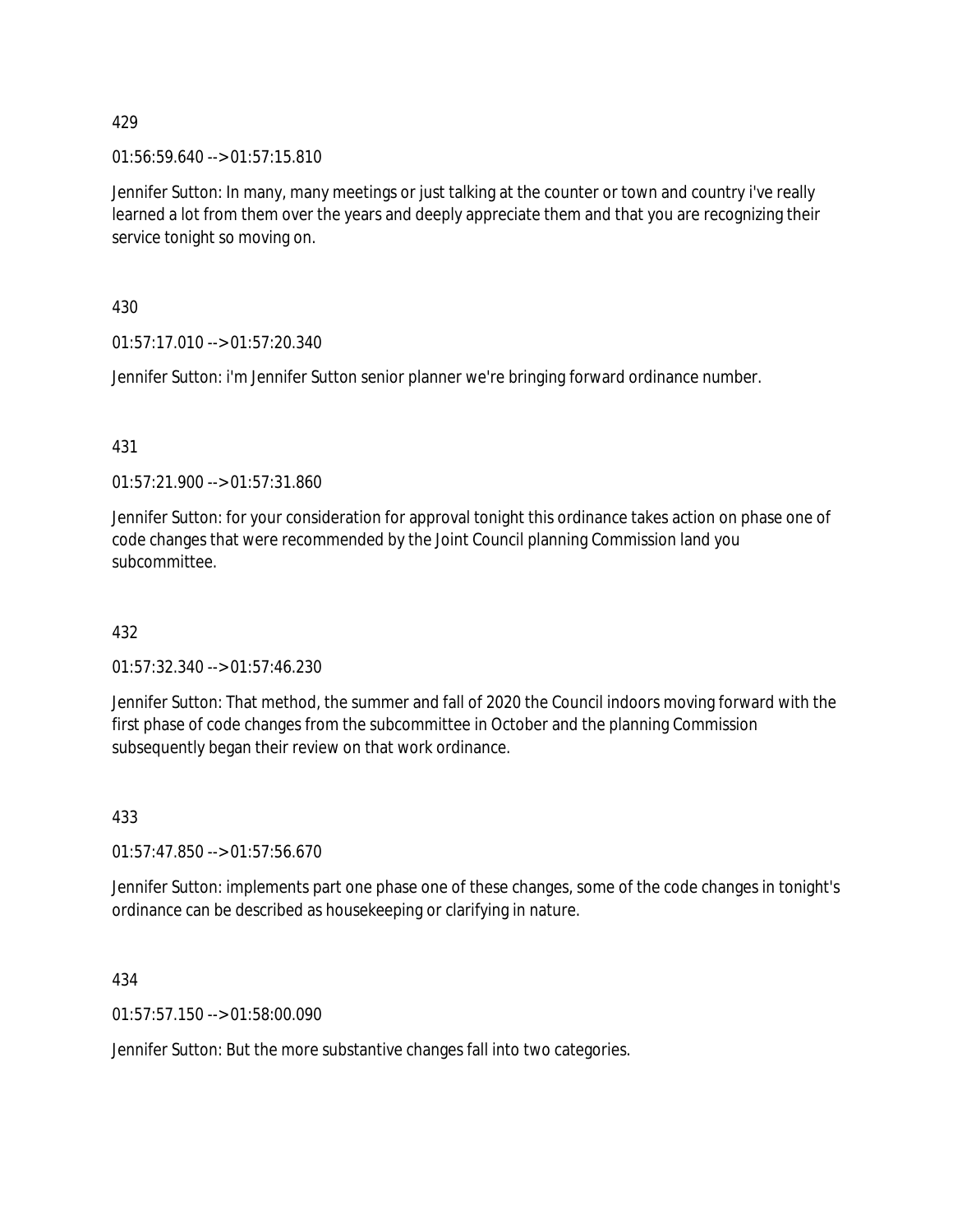01:58:00.480 --> 01:58:08.760

Jennifer Sutton: First, the ordinance clarifies that the planning director and hearing examiner should give substantial weight to the planning Commission recommendations on land use permits.

436

01:58:09.060 --> 01:58:19.680

Jennifer Sutton: Including recommendations of denial Second, it prohibits new hotels in the central core gateway and ferry terminal districts currently hotels, are a conditional use in these zones.

437

01:58:20.190 --> 01:58:28.350

Jennifer Sutton: The planning Commission discussed this body of work last fall and on December 10 held a public hearing and voted to recommend the ordinance to the city council.

438

01:58:28.950 --> 01:58:40.410

Jennifer Sutton: The Council last discuss this ordinance on march 23 and at that meeting approved emotion, to remove what was ordinance section 11 related to applying the ordinance prospectively related to.

### 439

01:58:40.860 --> 01:58:47.040

Jennifer Sutton: Prohibition of new hotels, the Council then forwarded the ordinance to tonight's meeting for consideration of approval.

440

01:58:47.700 --> 01:58:56.610

Jennifer Sutton: There are two versions of the ordinance in your packet tonight, first the version of the ordinance forwarded for approval at the March 23 meeting.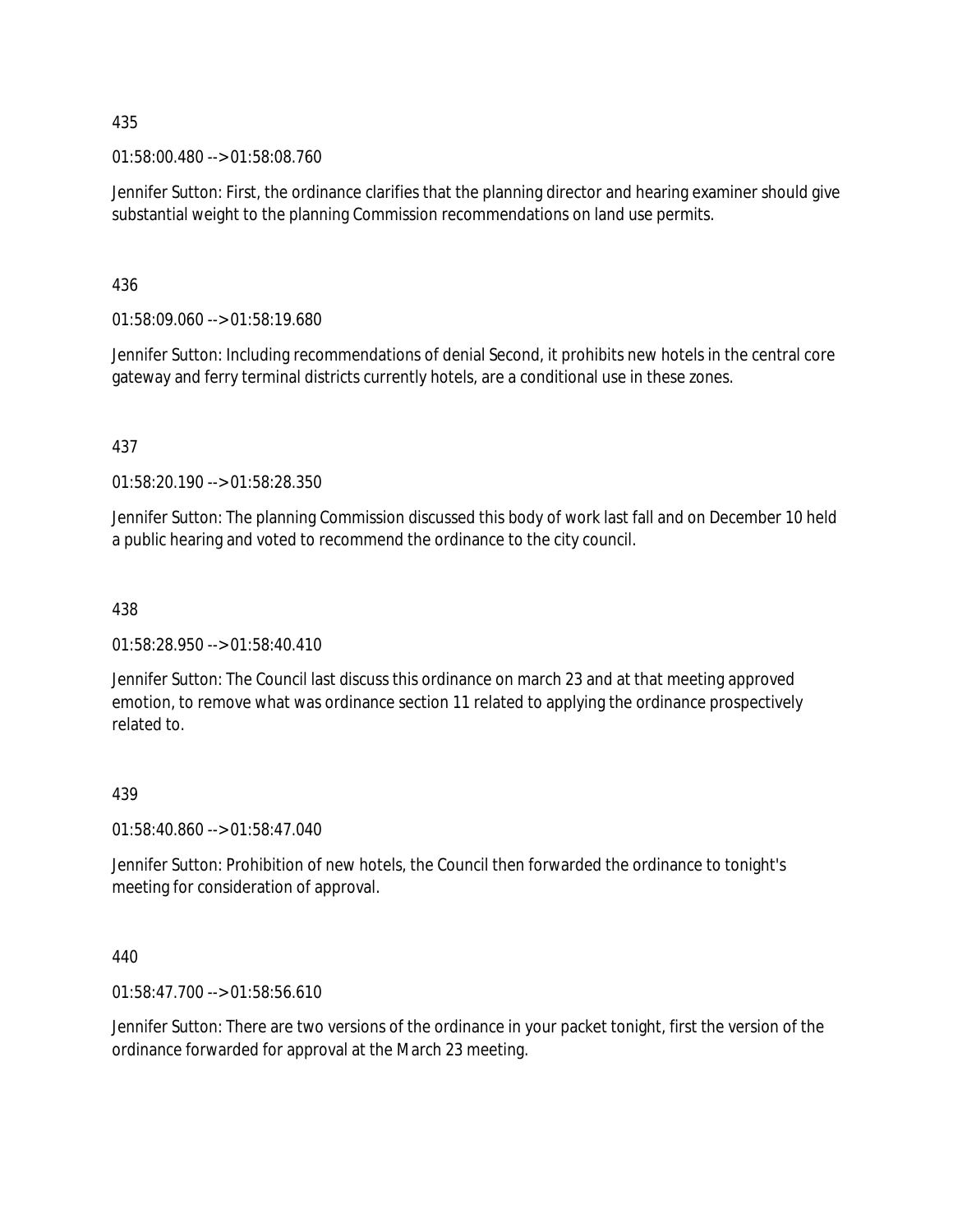01:58:57.240 --> 01:59:09.870

Jennifer Sutton: Second, there is another version of the ordinance titled longer version of the ordinance that's in the packet that includes the previously removed section 11, and this is on page 10 of that.

442

01:59:10.560 --> 01:59:18.450

Jennifer Sutton: version called longer version of the ordinance the the section 11 that was removed at the March 23 Council meeting.

443

01:59:19.080 --> 01:59:28.680

Jennifer Sutton: Planning director heather right, and I would be happy to answer any questions you might have or, to put any of the pack of materials on this screen to assist in your discussion tonight.

444

01:59:32.370 --> 01:59:37.860

Rasham Nassar: Thank you very much cleaner satin i'm see number of councilmember hands raise so i'll just start from.

445

01:59:38.850 --> 01:59:41.940

Rasham Nassar: A top Council member finra Johnson your hand is raised first.

446

01:59:42.300 --> 01:59:50.010

Brenda Fantroy-Johnson: yeah I make a motion we move to approve the ordinance 2021 of three can short for.

447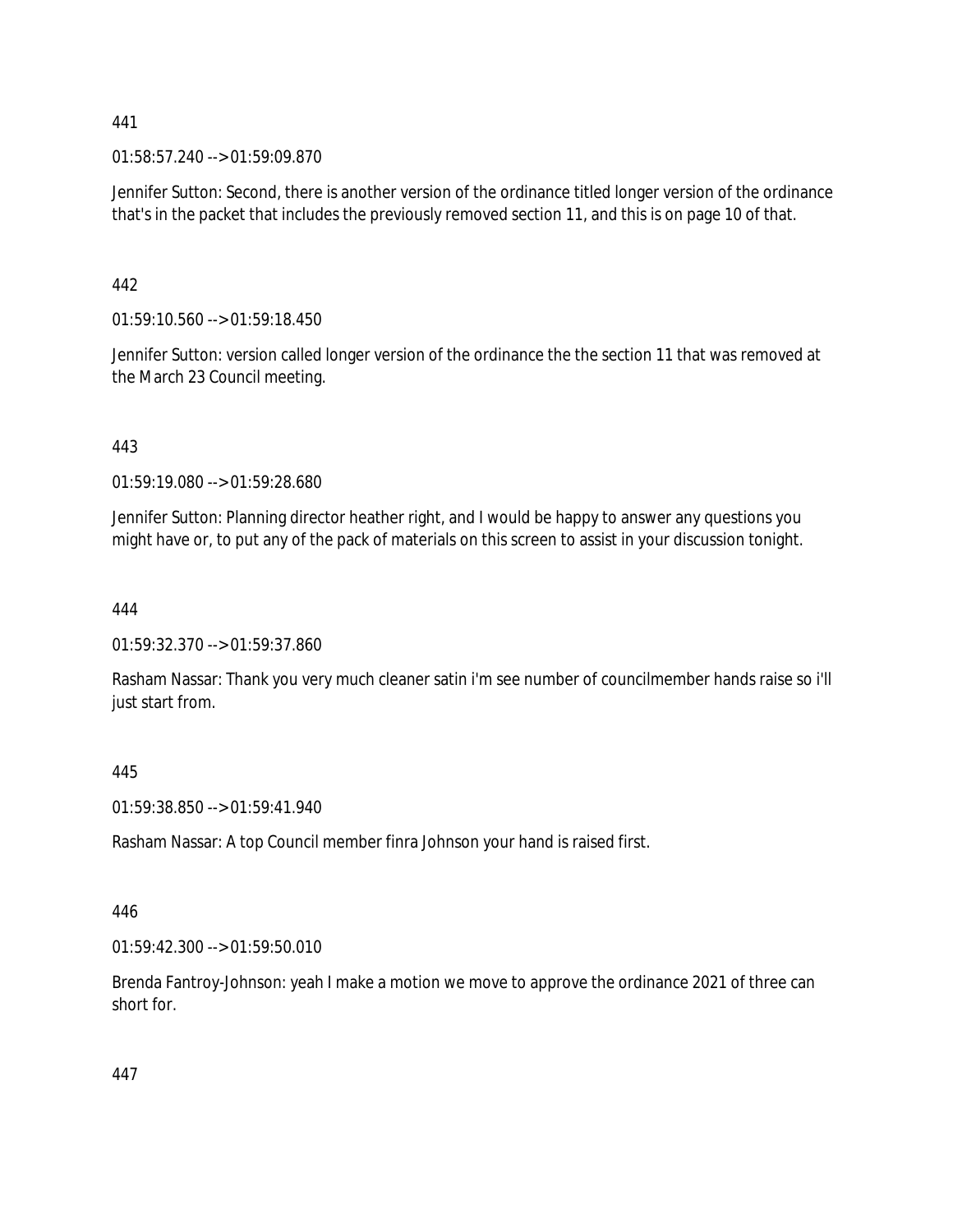01:59:53.130 --> 01:59:58.770

Rasham Nassar: A second for that motion counselor park second that motion is their discussion on that motion.

### 448

01:59:59.910 --> 02:00:04.320

Rasham Nassar: accounts my family Johnson, would you like to speak more we just put into motion on the floor.

449

02:00:05.130 --> 02:00:14.160

Brenda Fantroy-Johnson: let's put an emotional before I support this motion, I believe the Community supports this motion and so i'm supporting the Community.

450

02:00:15.960 --> 02:00:16.920

Rasham Nassar: councilmember pollock.

#### 451

02:00:19.170 --> 02:00:36.210

Michael Pollock: Thank you mirror um yeah as I just want to clarify a couple of things as as the sudden pointed out, this really is just a kind of housekeeping ordinance of addressing some items that the joint land use committee put together.

452

02:00:37.980 --> 02:00:40.770

Michael Pollock: And so it should be pretty pro forma.

453

02:00:41.940 --> 02:00:51.120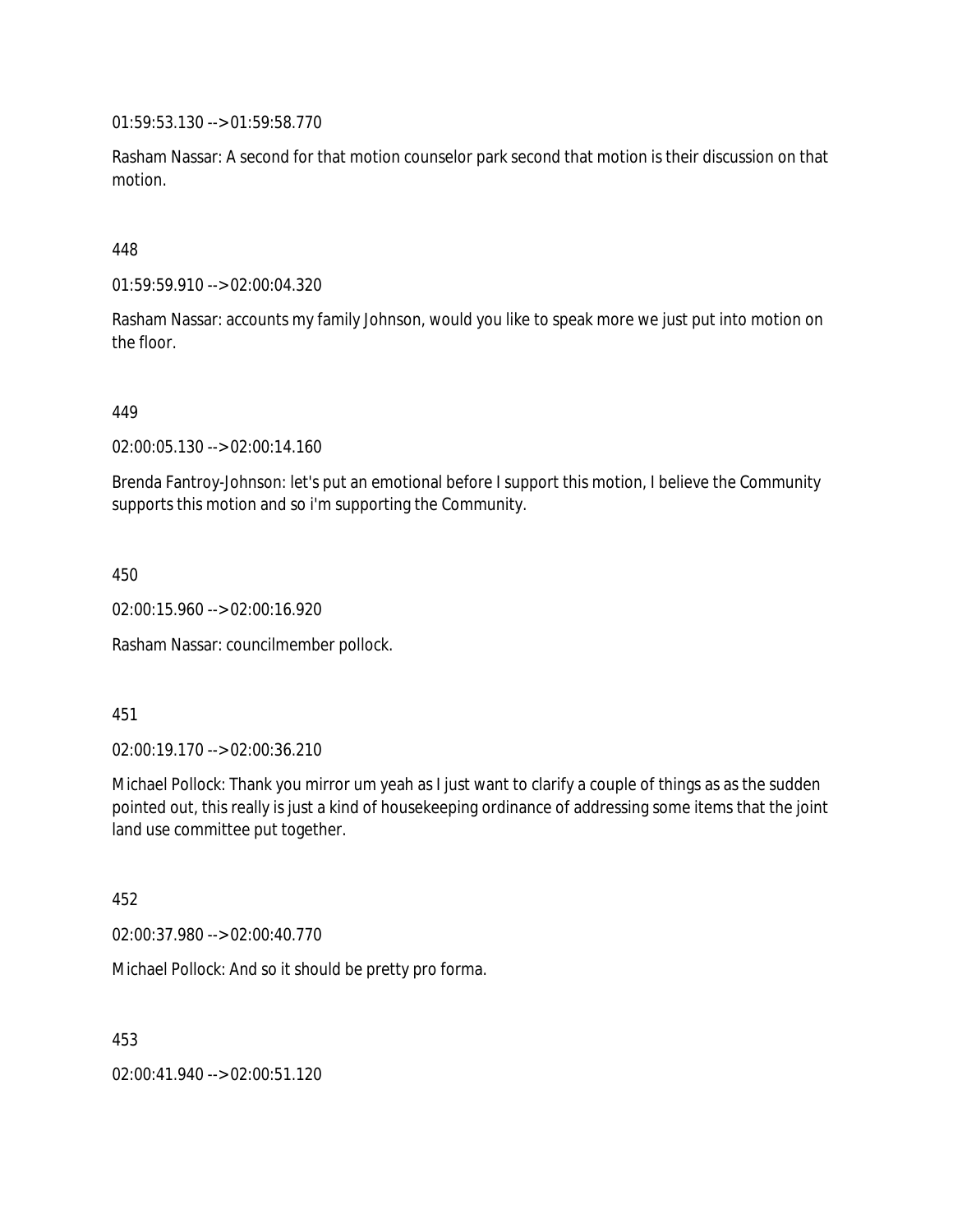Michael Pollock: However, there was something good and and just for reference myself and Council members.

454

02:00:52.200 --> 02:01:00.900

Michael Pollock: I topless and Carver on the committee, along with three planning Commission members and we wanted to move to.

455

02:01:04.170 --> 02:01:17.790

Michael Pollock: search hotels in the downtown area and specifically there's a number of things, but the one that's that's gotten the most public comment is is that one and we move forward with that recommendation and what happened in the process was that.

456

02:01:19.380 --> 02:01:39.000

Michael Pollock: We we move forward to apply it, but the hotel project was the winslow hotel, which had been approved, through a conditional use permit and failed to get a building permit, and so this or did not get one yet so this.

457

02:01:40.260 --> 02:01:41.070

Michael Pollock: ordinance.

458

02:01:42.210 --> 02:01:58.470

Michael Pollock: As written word apply to apparently to the wind slot hotel, that is, it would it would it would restrict their ability to get a building permit, so I just wanted to clarify, as I understand that I should say so, I just wanted to clarify that's what we're.

459

02:01:59.490 --> 02:02:08.040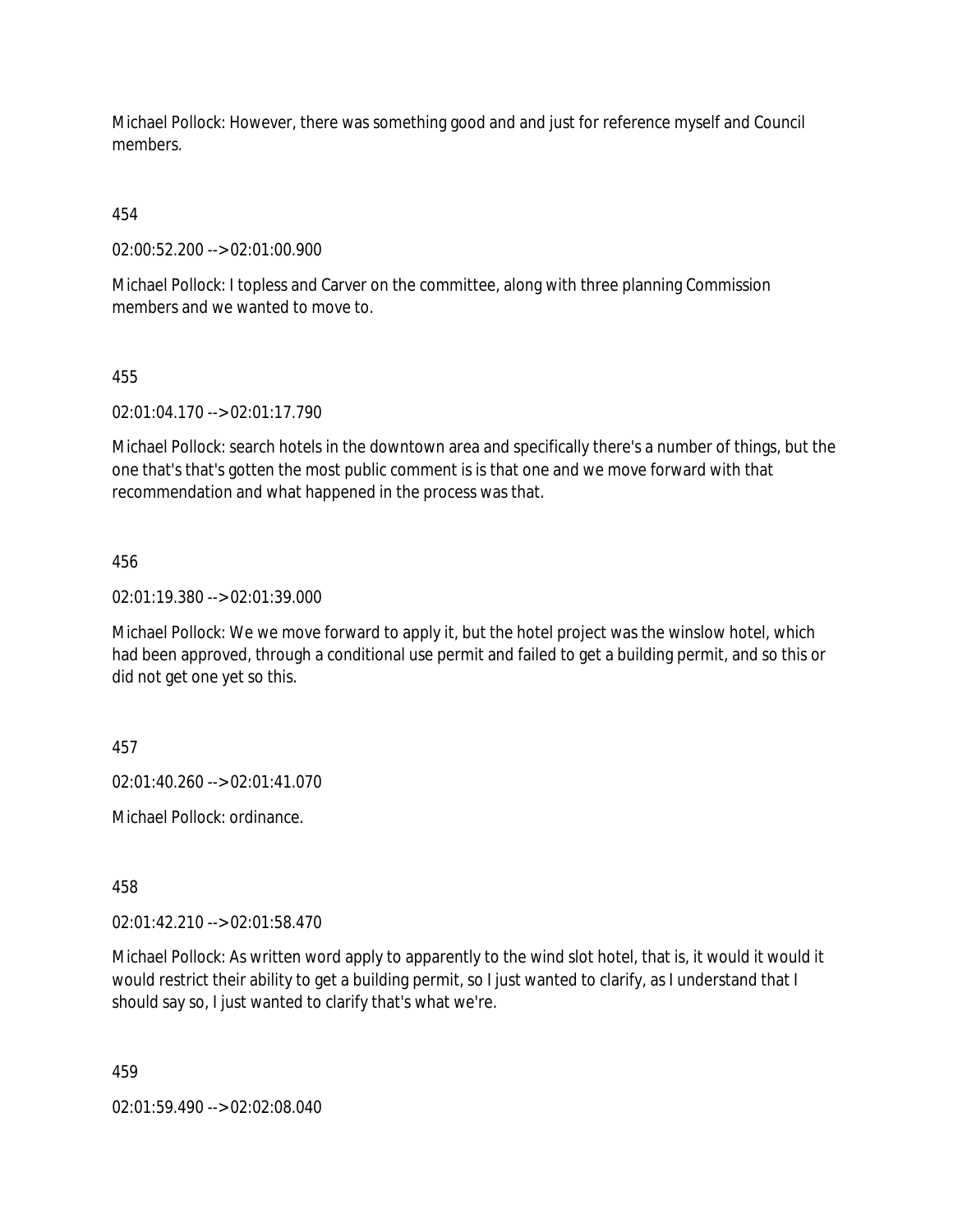Michael Pollock: Voting on and this motion that's on the floor is that it would apply this would apply to any.

# 460

02:02:09.570 --> 02:02:22.350

Michael Pollock: hotels that have not yet have got a building permit and that would include this, I understand that the winslow hotel and then the other hotel that has an application process that is not yet got a building permit.

### 461

02:02:23.400 --> 02:02:27.750

Michael Pollock: I just I would just offer the city attorney if they want, they want to.

### 462

02:02:29.010 --> 02:02:37.230

Michael Pollock: Correct that but I just want, I just want everyone to the public to understand what it is we're going on, but it impact it will have on hotels.

### 463

02:02:38.220 --> 02:02:53.040

Michael Pollock: That are that don't have building from that so I i'm asking now, at this point the Attorney to clarify that if I do have that correct or every five minutes but i'm just trying to give context to what it is we're doing.

# 464

02:02:54.540 --> 02:03:14.550

Joe Levan: One correction, there is it the Howard, and says written only plays to certain zones not not throughout the entire city only certain zones and if you're correct that as written it would prohibit current projects that are in the pipeline that have not submitted for a building permit.

465

02:03:20.130 --> 02:03:24.540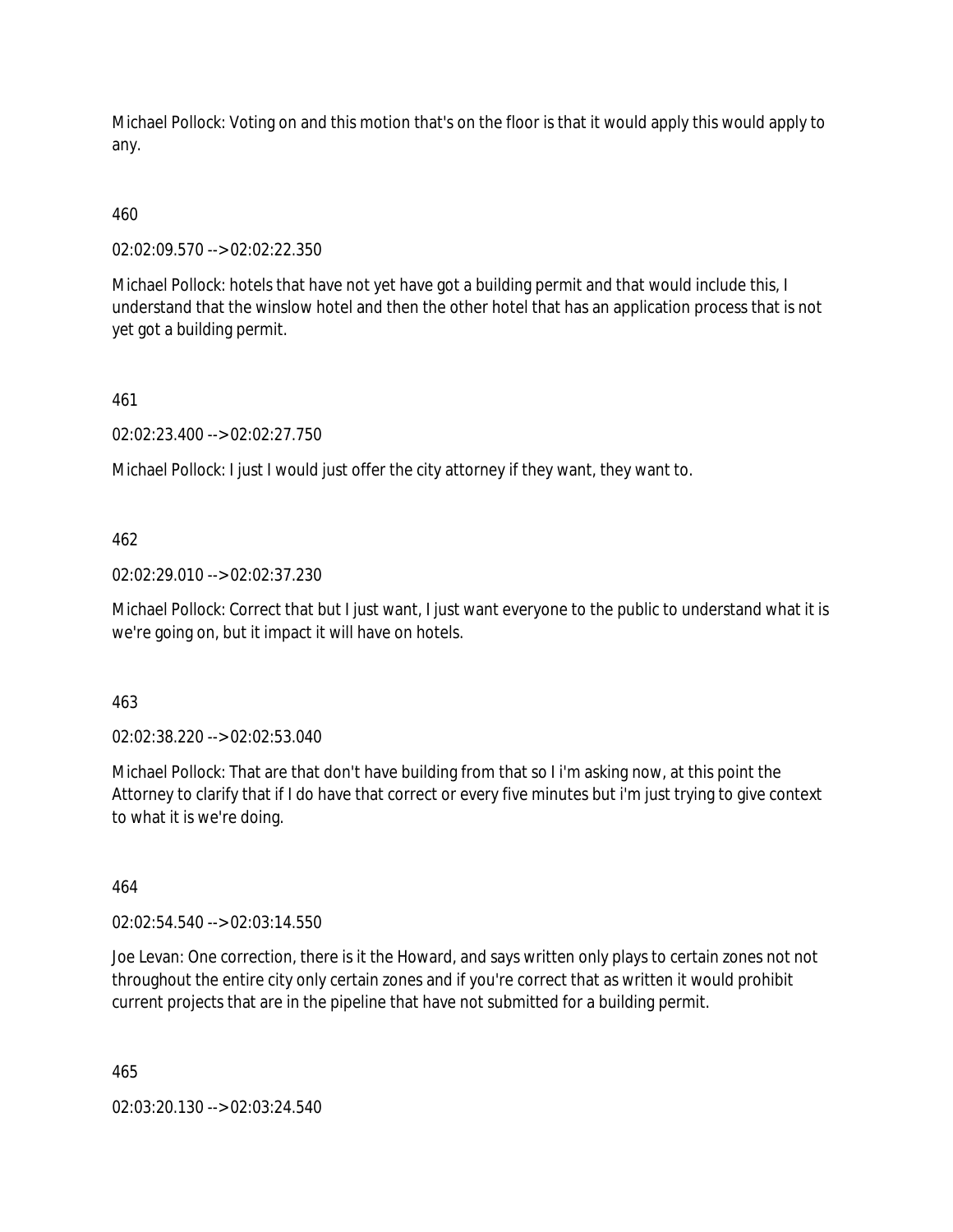Michael Pollock: And just, just to clarify that includes the one on one flight hotel.

### 466

02:03:25.560 --> 02:03:29.760

Michael Pollock: project that we were getting a lot of email on that, so I guess that's why i'm asking is that.

### 467

02:03:30.510 --> 02:03:31.950

Joe Levan: Yes, it would include that project.

### 468

02:03:32.250 --> 02:03:35.850

Michael Pollock: yeah man any others, but it doesn't okay okay good Thank you.

469

02:03:38.250 --> 02:03:39.810

Michael Pollock: Know perhaps that's a.

470

02:03:41.400 --> 02:03:42.660

Rasham Nassar: Deputy Mayor had topless.

## 471

02:03:44.280 --> 02:03:50.970

Kirsten Hytopoulos: yeah I think it's really important talk a little bit about how we got here because I was on the the joint subcommittee that.

472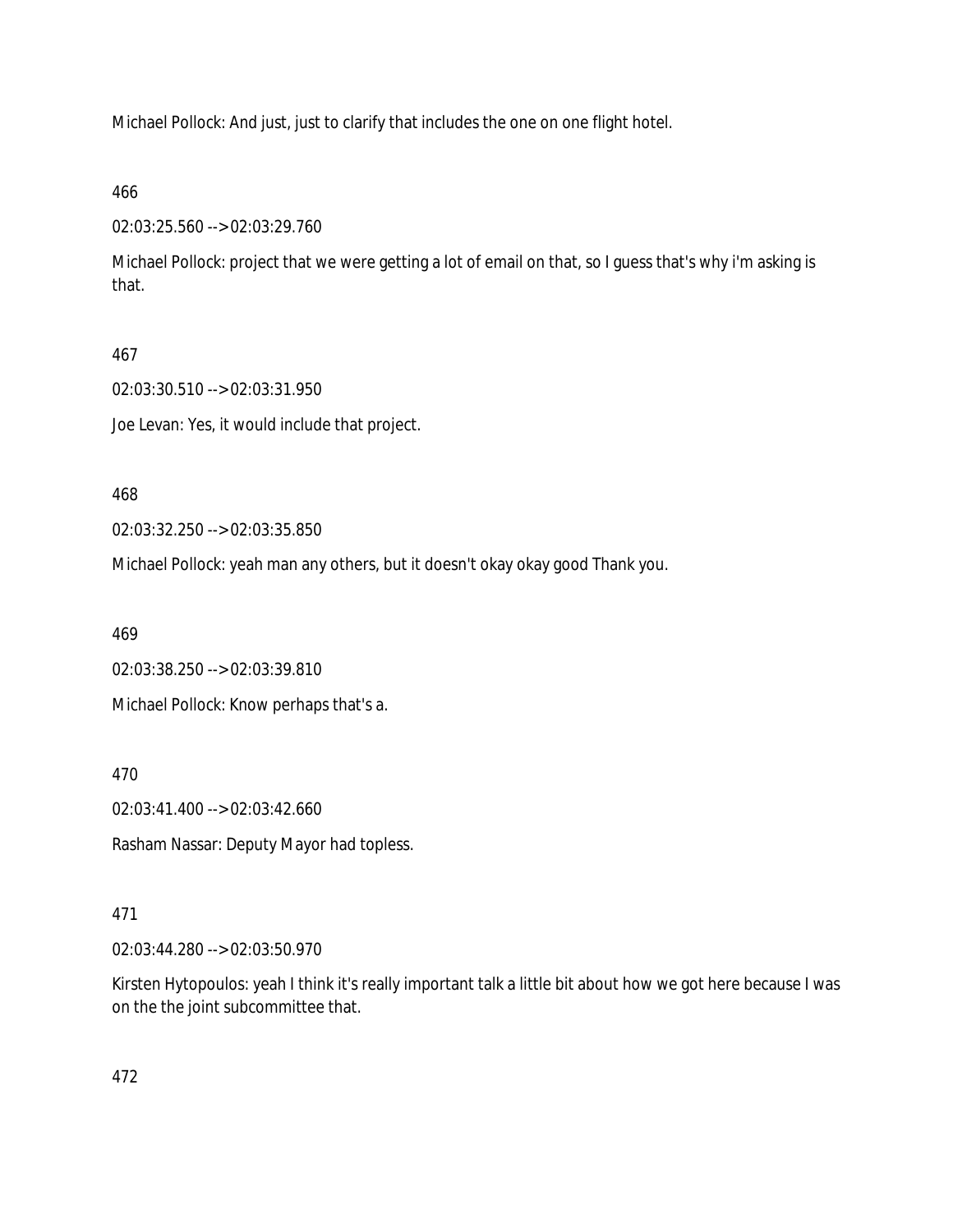02:03:51.510 --> 02:03:57.720

Kirsten Hytopoulos: That did the work that led to this ordinance that got us here and there's a lot of confusion clearly from the emails we've gotten.

### 473

02:03:58.470 --> 02:04:03.870

Kirsten Hytopoulos: Every time something comes up that touches the winslow hotel sadly we get emails that assume certain things that.

#### 474

02:04:04.290 --> 02:04:13.740

Kirsten Hytopoulos: Whatever we're doing is about stopping the hotel or promoting the hotel and so what's really important to know is that what what the what the task was.

#### 475

02:04:14.100 --> 02:04:21.780

Kirsten Hytopoulos: With a purpose what our aim was of the subcommittee that was formed by of was was made up of three Council members and three.

### 476

02:04:22.200 --> 02:04:35.460

Kirsten Hytopoulos: Planning commission's was to do some triage work, which was aimed at trying to sort of sort of stop or holds on or a plan B or make little changes which to triage to.

#### 477

02:04:36.270 --> 02:04:43.740

Kirsten Hytopoulos: fix things in the code that were that were causing problems pending us making bigger changes.

478

02:04:44.580 --> 02:04:53.730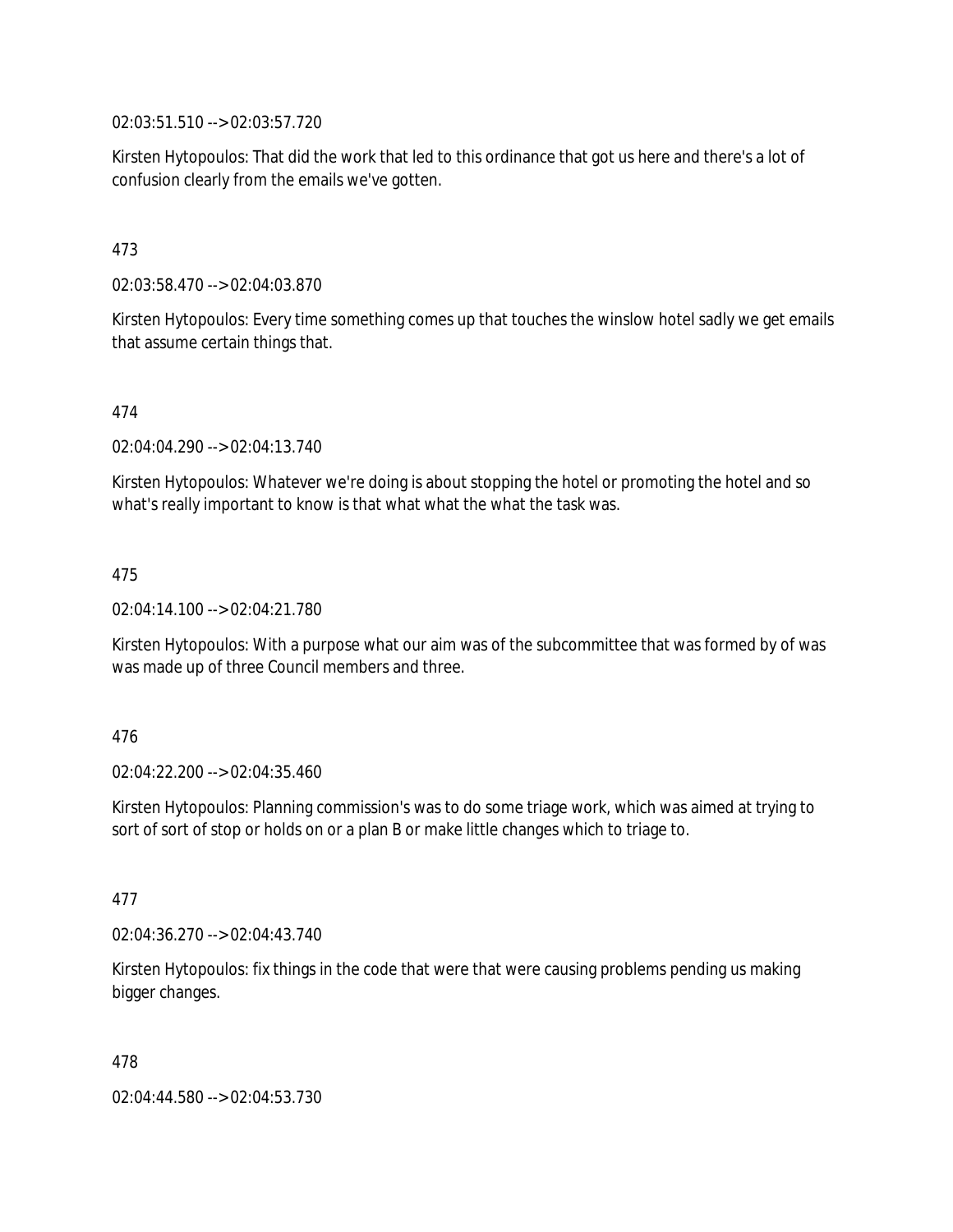Kirsten Hytopoulos: To get what we want, out of our code, so one of the things that we realized we weren't liking, that the code had recently done is that a lot of the Community hadn't liked.

479

02:04:54.360 --> 02:05:01.710

Kirsten Hytopoulos: What we got in the way of of the hotel that had been approved recently, and so there was conversation on the subcommittee about.

### 480

02:05:02.130 --> 02:05:13.320

Kirsten Hytopoulos: Do we want to prohibit for now hotels in the winds look for pending a determination of what we would like hotels, to look like where what should they look like on the floor.

### 481

02:05:13.770 --> 02:05:23.070

Kirsten Hytopoulos: And so we we put forward a recommendation that hotels, not be allowed in the core for now so i'm not there would be allowed.

482

02:05:23.490 --> 02:05:31.230

Kirsten Hytopoulos: With the idea that we're going to have a window master plan that we're in develop we're going to work on our development standards and we're going to decide what hotel should look like.

### 483

02:05:31.620 --> 02:05:37.830

Kirsten Hytopoulos: So that in the future we don't we aren't surprised by hotel project that we have as much backlash in the Community from.

484

02:05:38.430 --> 02:05:47.730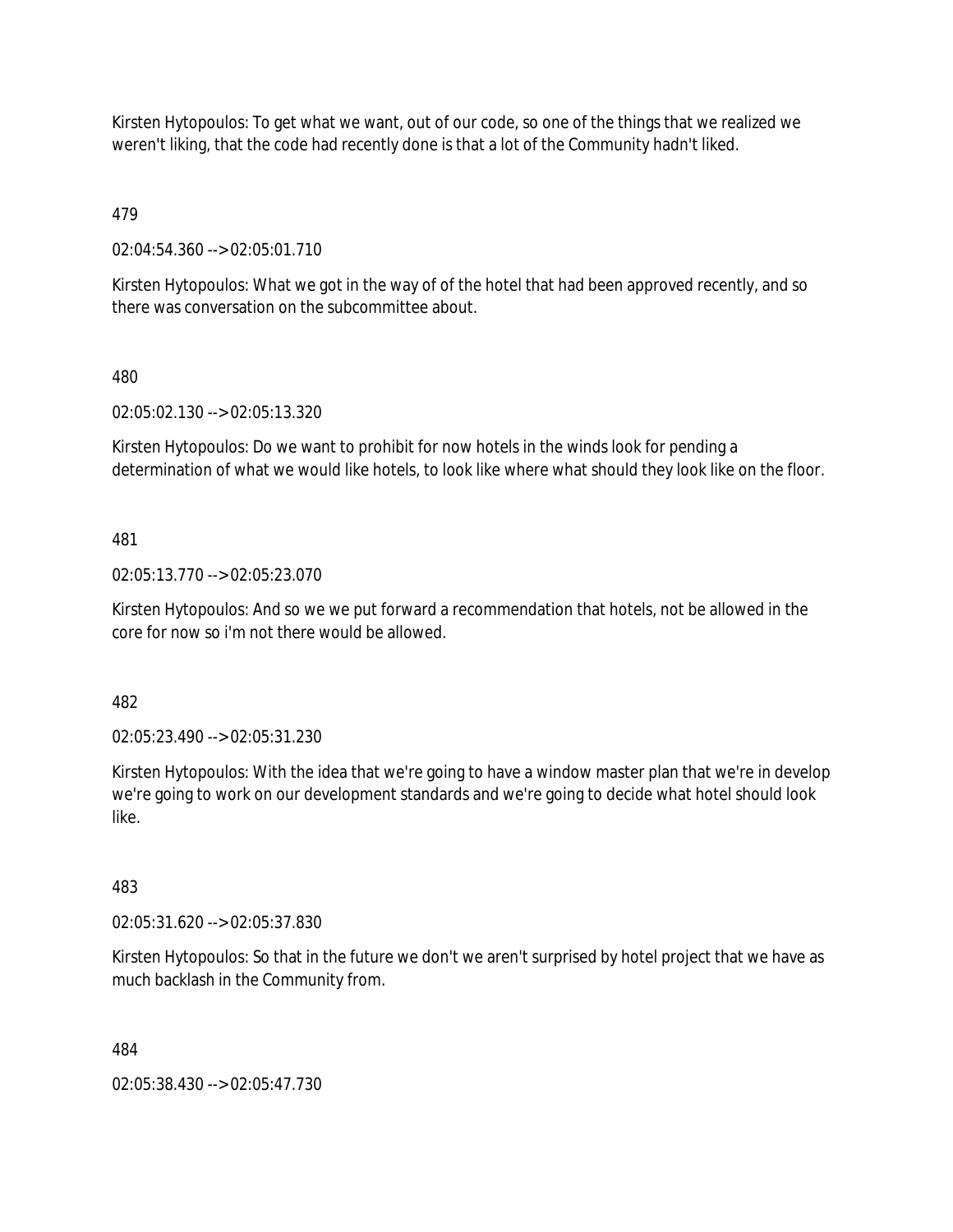Kirsten Hytopoulos: And so you now see this this the our triage recommendations that came forward and among them one was no hotels right now and then wins look for.

## 485

02:05:48.180 --> 02:05:58.740

Kirsten Hytopoulos: And when we discussed this, it was always going to be going forward, it was what do we, how do we avoid a project coming forward that we don't like what we figure out what we would like projects to look forward.

### 486

02:05:59.430 --> 02:06:15.870

Kirsten Hytopoulos: And so it has language this the longer version that we see that the language has been taken out was clear clear language that would say it would not include current projects which would reflect what the conversation in our Subcommittee was.

### 487

02:06:17.520 --> 02:06:25.560

Kirsten Hytopoulos: So if that language is taken out, it would be would that what the the ordinance that we would be passing today would in fact.

## 488

02:06:26.010 --> 02:06:35.070

Kirsten Hytopoulos: then apply to the current project that that has been that has been all previously approved by the planning Commission has been controversial, etc.

### 489

02:06:35.580 --> 02:06:42.150

Kirsten Hytopoulos: That as a city attorney said yes, if we take that language out it's an issue, it would apply, and so I guess what I want to clarify is.

### 490

02:06:42.510 --> 02:06:47.850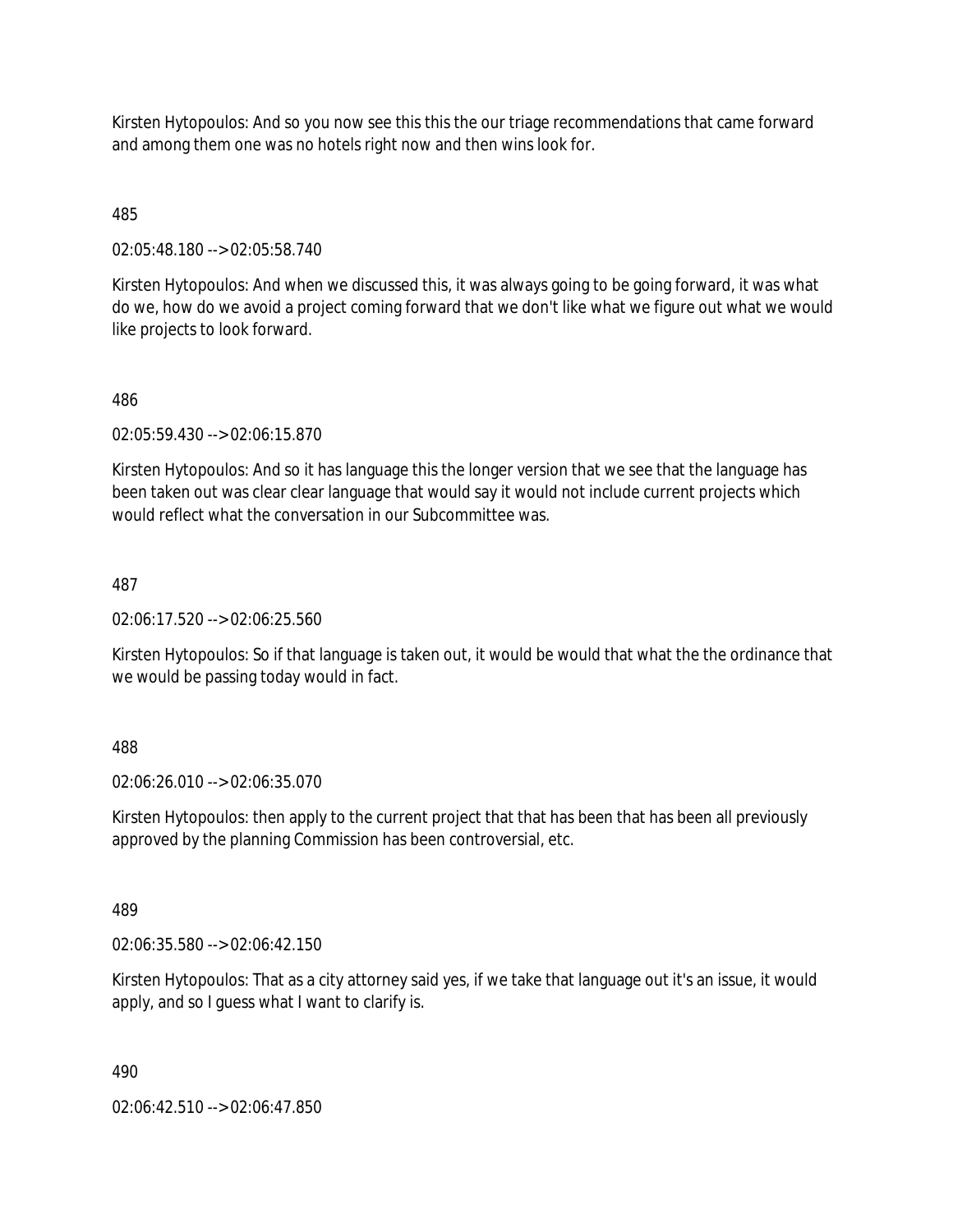Kirsten Hytopoulos: Unlike I think some of the public comment we've heard and some of the public comment we've received in in emails.

491

02:06:48.420 --> 02:06:56.880

Kirsten Hytopoulos: That was not that was not the recommendation of the of the of the Subcommittee, whether or not members, the Subcommittee, myself included, might not have.

### 492

02:06:57.240 --> 02:07:04.890

Kirsten Hytopoulos: preferred not to have the current project had we been able to make that decision at some point in the past that's not the issue that was not our recommendation.

### 493

02:07:05.490 --> 02:07:14.670

Kirsten Hytopoulos: I will not be voting to remove this language I don't believe that's the process, I agree with the public comment we've heard.

### 494

02:07:15.150 --> 02:07:30.750

Kirsten Hytopoulos: That the prod the pending project that we have that has been through various stages of decision making that has been as, as has been stated, has been previously approved at different stages What, however, we want to whatever want to call it as.

495

02:07:32.940 --> 02:07:34.380

Kirsten Hytopoulos: Men in the hearing examiner etc.

496

02:07:35.940 --> 02:07:40.890

Kirsten Hytopoulos: I don't believe that it's appropriate for us at this point to retro actively apply this.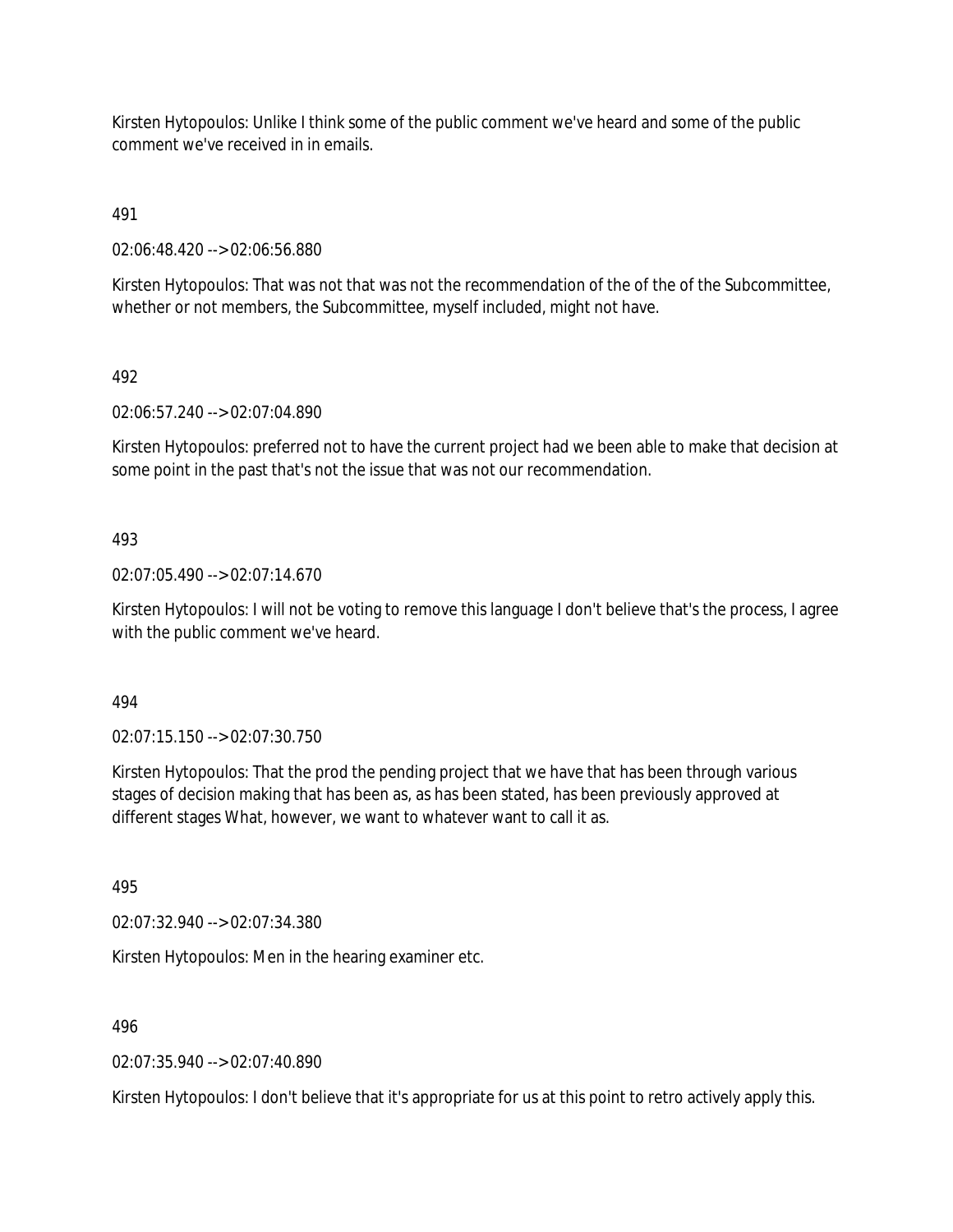02:07:41.880 --> 02:07:47.790

Kirsten Hytopoulos: You know, when we hear public comment saying the city is considering reversing the approval of the hotel.

498

02:07:48.390 --> 02:07:56.520

Kirsten Hytopoulos: That was not what came forward from the from the joint subcommittee and that is not what this triage ordinance was meant to be.

### 499

02:07:57.120 --> 02:08:08.400

Kirsten Hytopoulos: And to me, that is what, in a sense, we will be doing it for removed the subsection 11 or the section 11 here and I will not be voting to do that I don't believe that that is good process and I guess I want the Community to know.

500

02:08:10.560 --> 02:08:28.020

Kirsten Hytopoulos: We are hearing from not only people who would like us to do that because they don't like the hotel and we're hearing from people who love the hotel and would like us to keep section 11 we're hearing from people like me who feel like literally like the hotel necessarily.

501

02:08:29.070 --> 02:08:40.110

Kirsten Hytopoulos: But they don't think this is good process it's not good it's not good public policy it's not good code making our maintenance good governance to do that and that's where I lie i'm not a big fan of the hotel

502

02:08:40.740 --> 02:08:45.390

Kirsten Hytopoulos: But this isn't good governance, so I will not be voting for the motion on the floor.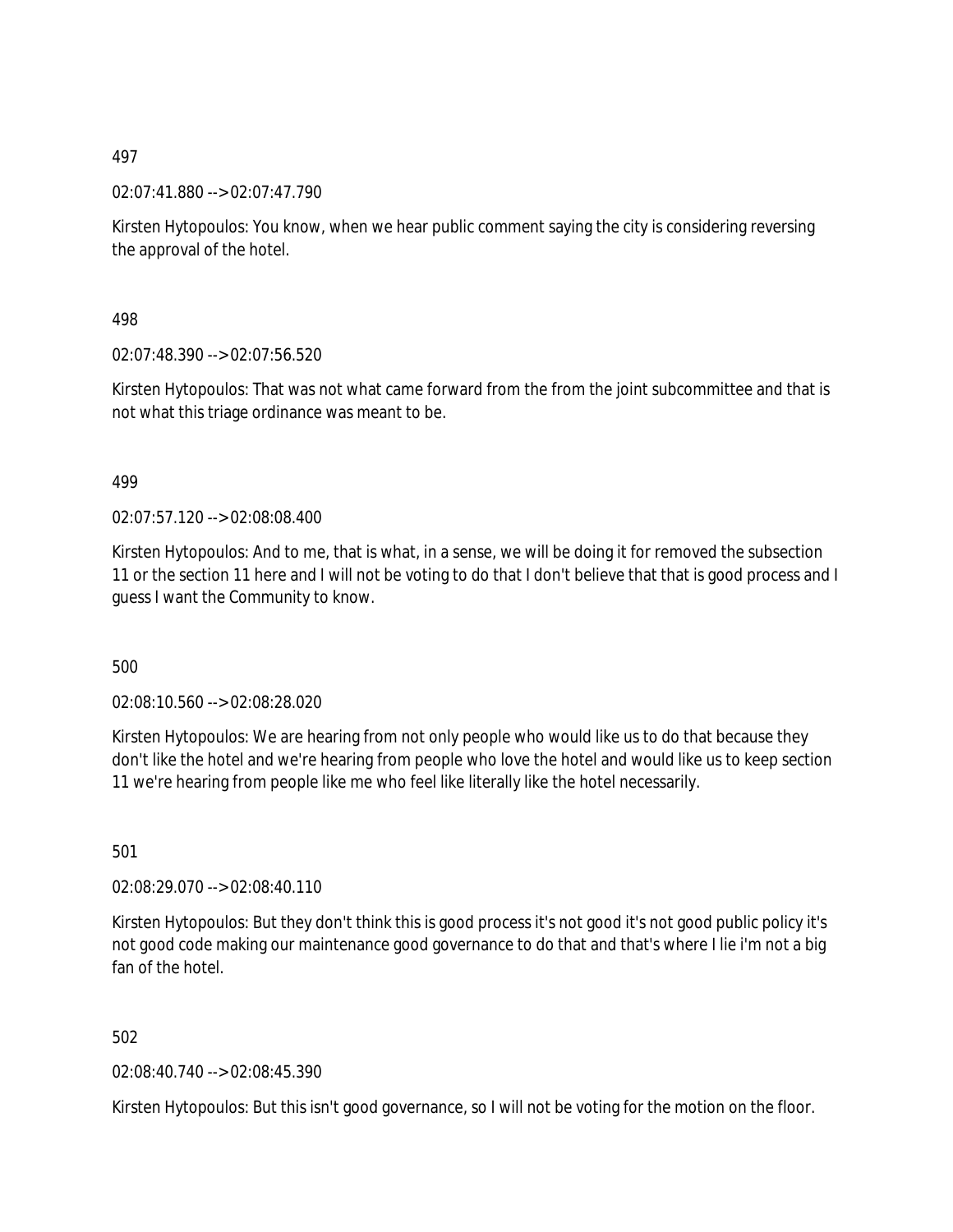02:08:47.670 --> 02:08:48.630

Rasham Nassar: councilmember Schneider.

#### 504

02:08:52.380 --> 02:08:53.010

Leslie Schneider: Thank you.

505

02:08:56.190 --> 02:09:02.280

Leslie Schneider: This is very hard um I know how important this issue is to the Community.

### 506

02:09:06.180 --> 02:09:13.800

Leslie Schneider: i've had people on both sides of the issue that I trust and admire and so.

507

02:09:15.990 --> 02:09:18.450

Leslie Schneider: Where I have to come down on this is.

508

02:09:19.980 --> 02:09:21.600

Leslie Schneider: People who play by the rules.

509

02:09:22.710 --> 02:09:30.660

Leslie Schneider: shouldn't have the rules changed at the last minute, and by last minute we're talking about a process that has taken years.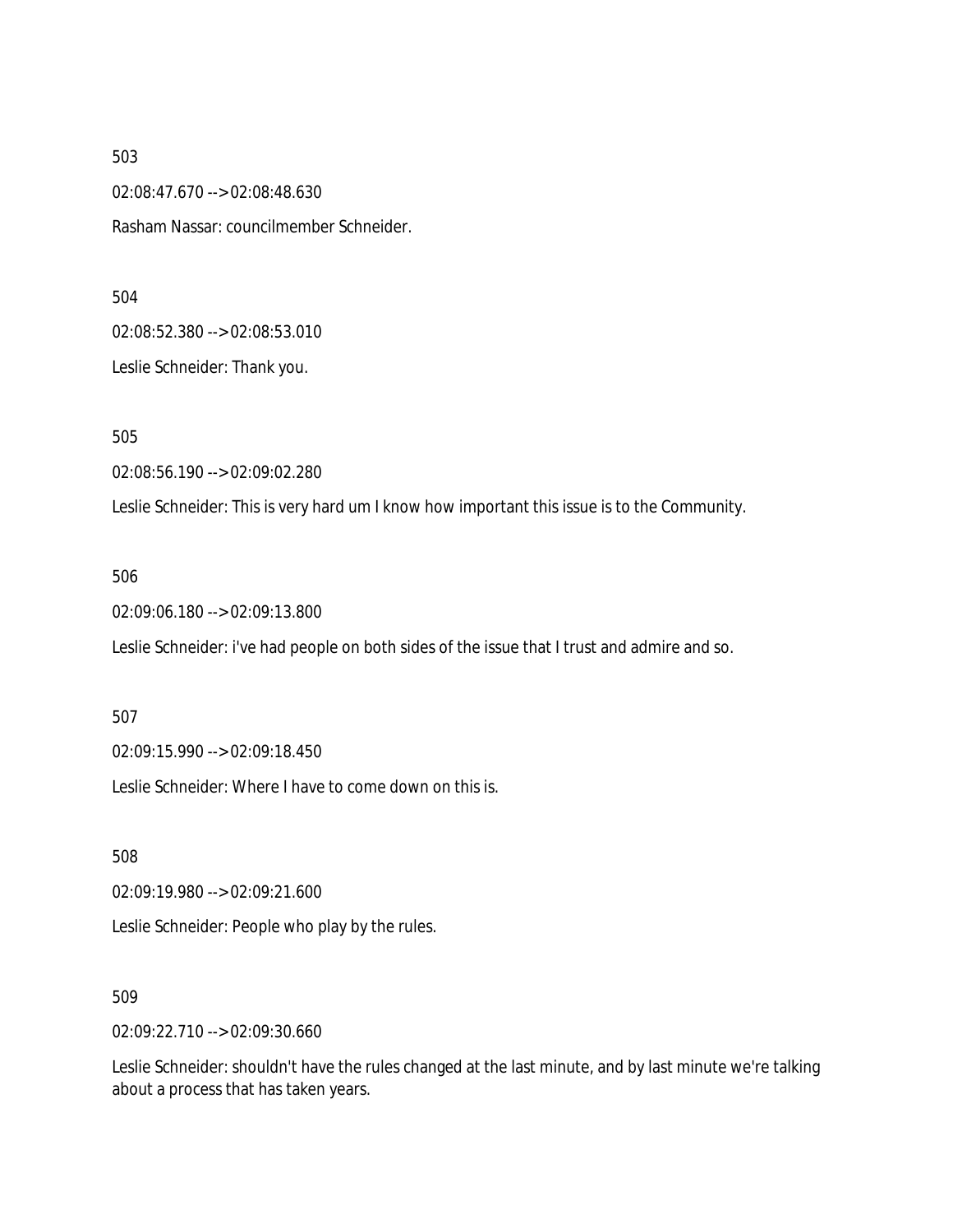510 02:09:34.290 --> 02:09:34.770 Leslie Schneider: So.

511

02:09:37.140 --> 02:09:48.510

Leslie Schneider: I know that the Community that as a strong voice in the Community is hurting a lot about feeling that this is not an appropriate.

512

02:09:50.190 --> 02:09:52.170

Leslie Schneider: type of hotel, for it to go in.

513

02:09:54.690 --> 02:10:01.710

Leslie Schneider: Council didn't have a role in making that back when it was approved by the hearing examiner.

514

02:10:02.160 --> 02:10:21.390

Leslie Schneider: And I really I just don't think that it's fair for Council to step in right now and and change the rules, this late in the game, if you know if the applicant for the winslow hotel had submitted for a building permit at any time in recent days or months.

515

02:10:22.710 --> 02:10:31.050

Leslie Schneider: You know, this would have been moot this has been a year of code, and so I just don't.

516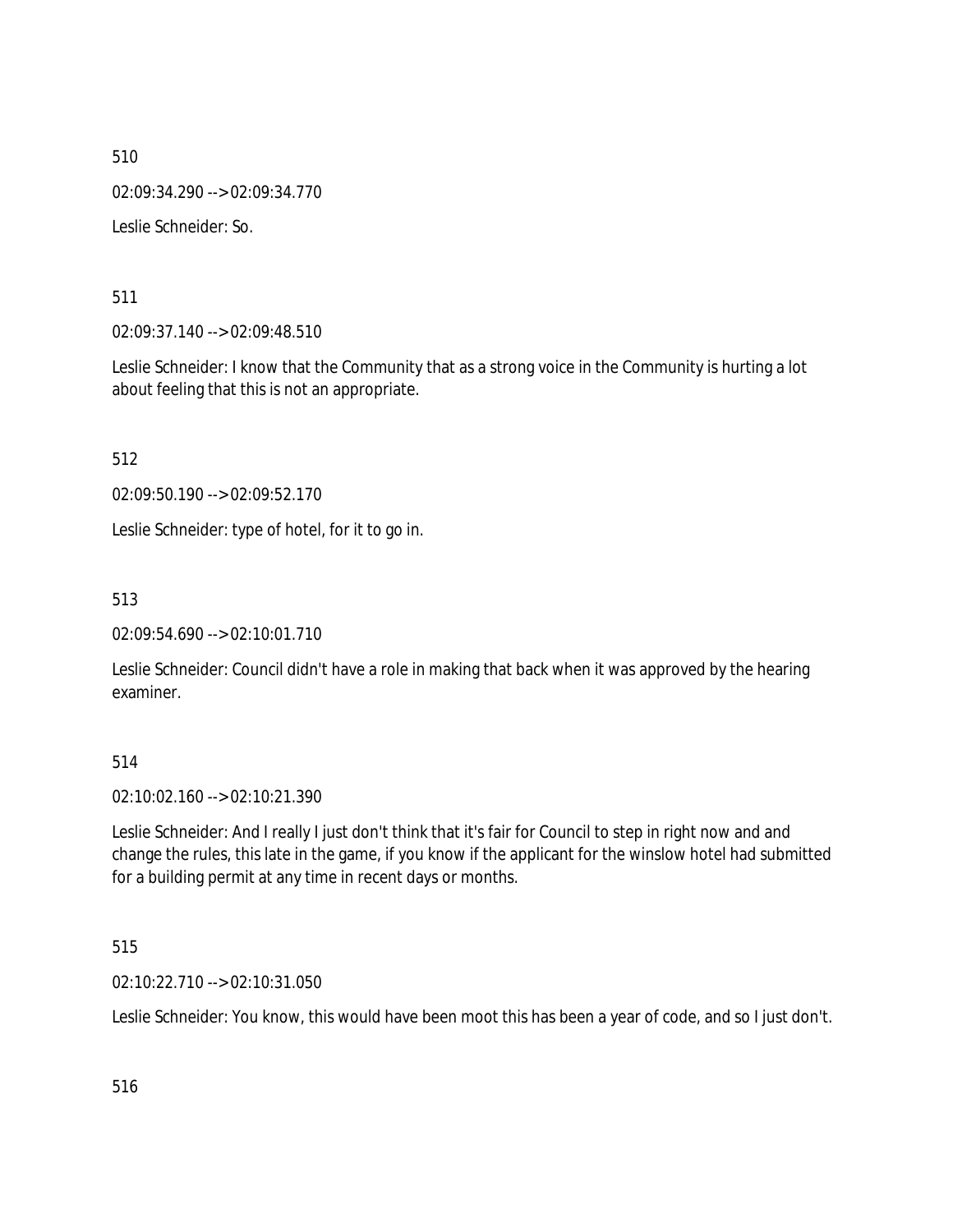02:10:33.810 --> 02:10:39.420

Leslie Schneider: Anyway, one of the public commenters earlier talked about moving the goalposts and.

517

02:10:40.140 --> 02:10:45.240

Leslie Schneider: To me that's what this is about it's about moving you know attempting to move the goalposts.

518

02:10:45.630 --> 02:11:03.810

Leslie Schneider: And I just feel that good government is that we have to create trust with all aspects of our Community, yes, we need to listen to the people who are activists and want to change the rules, and I believe in changing the rules that's that's why i'm here.

519

02:11:05.040 --> 02:11:17.910

Leslie Schneider: But not retroactively not moving the goalposts, so I am not able or willing to support this particular version of the ordinance I would support one that was forward looking Thank you.

520

02:11:25.980 --> 02:11:38.760

Michael Pollock: previous comments were sent for clarification, so I guess in terms of what this was and the significance of about so I just wanted to share my thoughts on on this, it is a bit challenging.

521

02:11:40.530 --> 02:11:40.950

Michael Pollock: But.

522

02:11:42.780 --> 02:11:48.690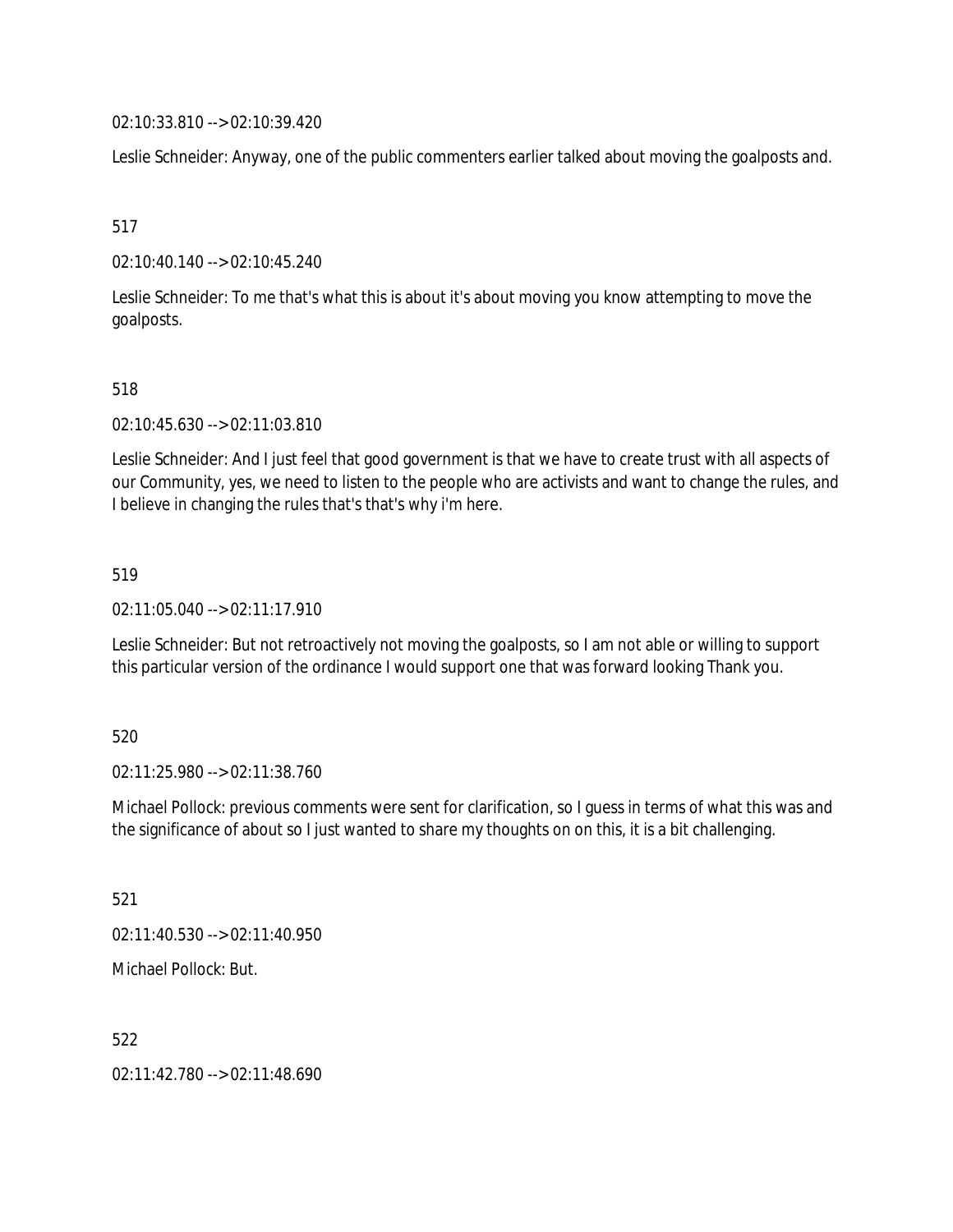Michael Pollock: And I really respect what councilmember Schneider said, I think that there is some difficulty to this.

523

02:11:49.890 --> 02:11:51.780

Michael Pollock: But at the end of the day.

524

02:11:54.000 --> 02:12:00.210

Michael Pollock: there's two things well, first of all there's two classifications, one is is that it's been stated that the city approved the hotel.

525

02:12:00.900 --> 02:12:17.880

Michael Pollock: that's not true, they approve a conditional use permit, so the hotel has not been approved and just for clarification it's a it's a two step process or multi step and in terms of the permits you get a conditional use permit, then you have to get a building permit and and.

526

02:12:19.260 --> 02:12:27.810

Michael Pollock: So I just want to be clear there and even after that there's there's more approval processes so there's a lot of approval, and they do not have an.

527

02:12:28.230 --> 02:12:42.510

Michael Pollock: My understanding so it's not going to apply for a building permit and you have to do that, after the conditional use permit and they'd had, I think the permit was the conditional use permit was approved, over a year ago, so there's been a year for the.

528

02:12:43.800 --> 02:12:55.830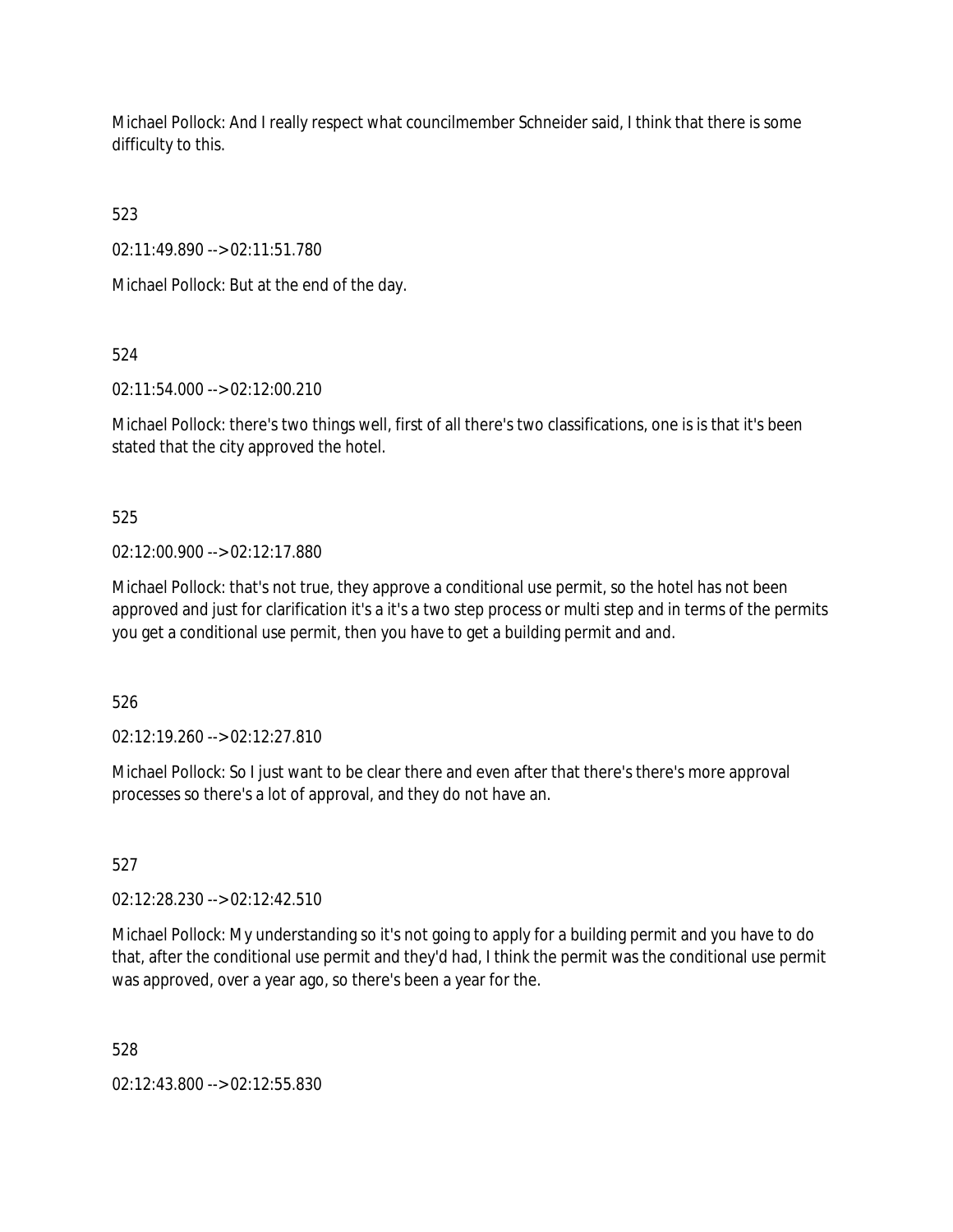Michael Pollock: One slot hotel to approve or apply for and get approved and building permit so it's not like we're coming in and and sort of sneaking in and trying to to do this.

529

02:12:56.820 --> 02:13:04.830

Michael Pollock: in some way to affect them it's just simply we've decided that this is what we think is in the best interest of the Community and the.

### 530

02:13:06.660 --> 02:13:11.910

Michael Pollock: them along with any other applicants it's failed to move forward with a building permit.

531

02:13:13.650 --> 02:13:28.110

Michael Pollock: It was going to be done and that's the nature of how the rules work is that you have something and the people that have kept the deadline before the end of their basket and the people that have not hit the deadline or not so good so.

532

02:13:29.190 --> 02:13:36.660

Michael Pollock: Again they've had a year to move and to do this and they've chosen not to I don't know why that's that's their business, not mine.

533

02:13:37.140 --> 02:13:47.790

Michael Pollock: But it is our business as Council members to adopt legislation that we think represents the will of the Community, and I do strongly think that the will of the Community is that they don't want.

534

02:13:48.720 --> 02:14:12.990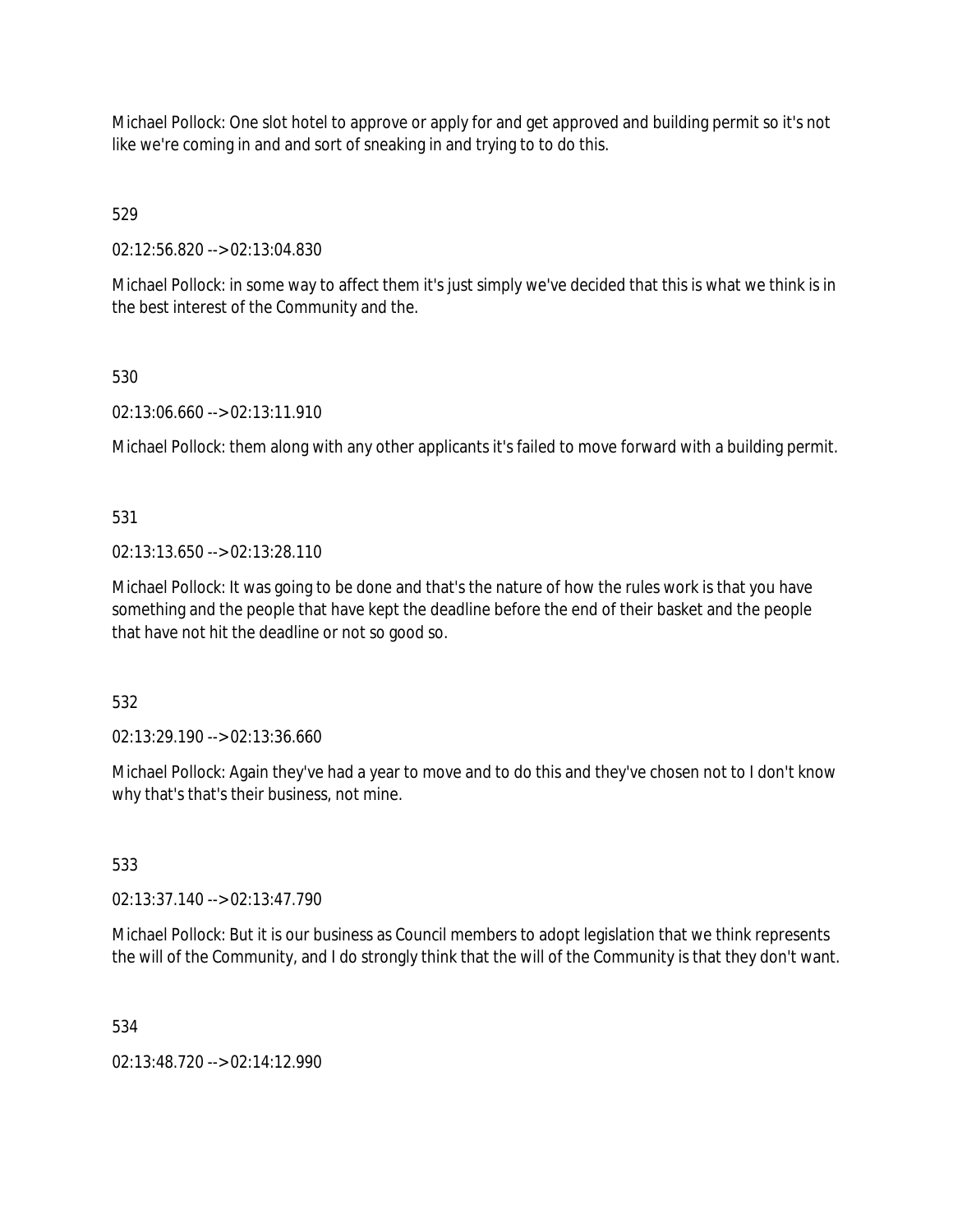Michael Pollock: hotels, especially large hotels in the downtown area, we can continue work on developing and revising enormous but for now I think it makes perfect sense to give them the concern about communities, but in the Community about large hotels in the downtown area to to put a pause on that.

# 535

02:14:14.010 --> 02:14:18.960

Michael Pollock: And then to work on developing legislation that kind of gets us the kind of hotels, that we want.

### 536

02:14:19.560 --> 02:14:31.050

Michael Pollock: In that area, so that's how i'm looking at i'm looking at this as the beginning and that we're going to have to move forward, and I would suggest that we do that expeditiously that we really put some focused energy and deciding.

### 537

02:14:32.220 --> 02:14:52.140

Michael Pollock: If we want to modify this from a Bam and into in this downtown area into something that does allow some hotel, so I would so i'm going to support this and i'm also going to encourage us to move forward with considering modifying it afterwards to to.

### 538

02:14:53.220 --> 02:15:10.170

Michael Pollock: take into account some of that good comments that we've heard from the public in terms of that they might, but there is interest in having some sort of hotel and he's just not the kind that are allowed under the current rules, so I think it's good policy that's why i'm supporting it.

539

02:15:11.460 --> 02:15:22.080

Michael Pollock: it's correct that the winslow's what seems to be the major concern if they had had they had applied for a permit they wouldn't be there, but they didn't and that's on them.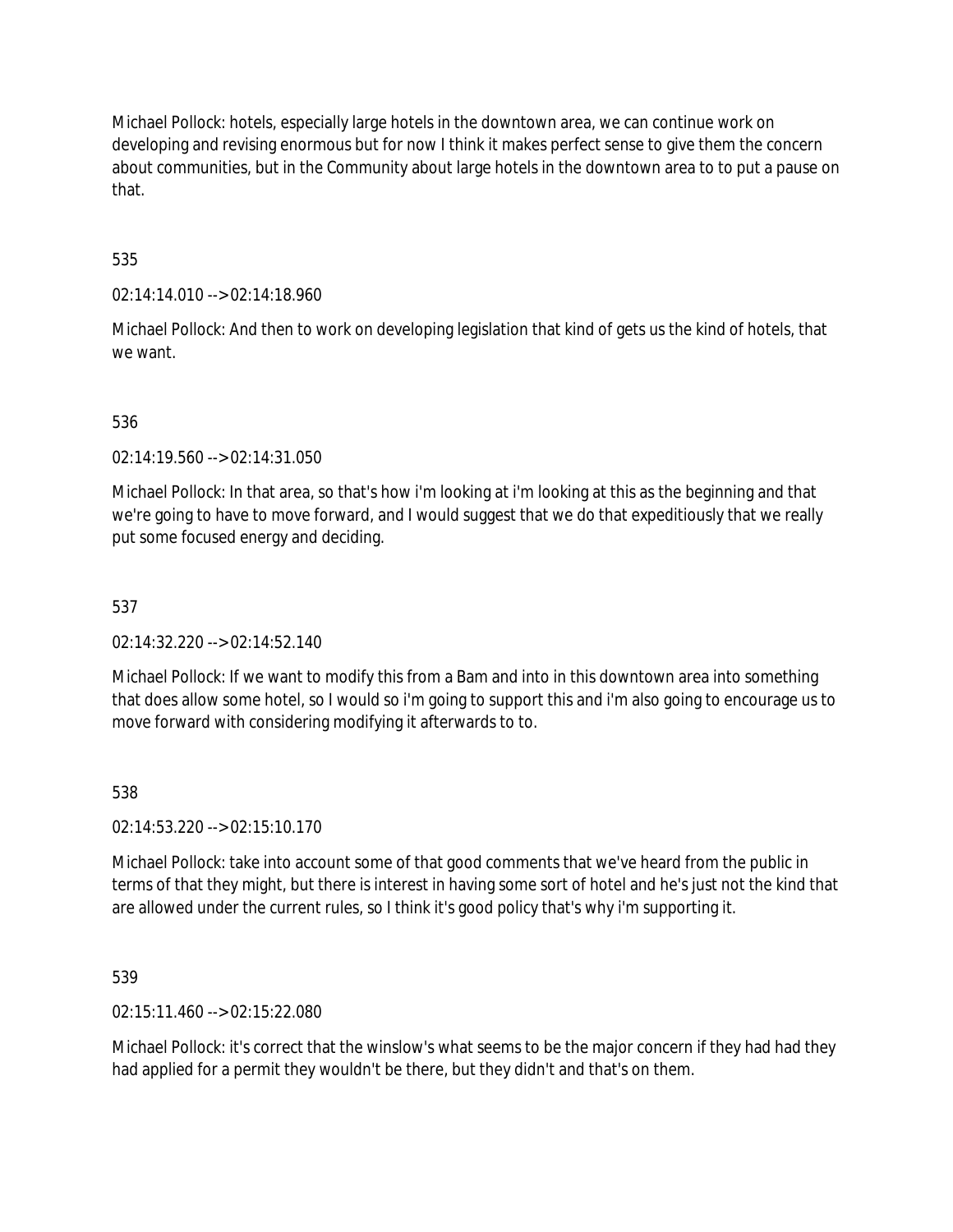02:15:23.190 --> 02:15:23.550  $So.$ 

541

02:15:25.320 --> 02:15:26.250

Rasham Nassar: councilmember beats.

542

02:15:27.780 --> 02:15:35.010

Joe Deets: Thank you mayor and thank you, colleagues, for your comments very insightful all of you, as well as the public comments.

### 543

02:15:35.550 --> 02:15:49.920

Joe Deets: And that we heard tonight and and the many comments that US Council members received via email, and sometimes phone well i'm i'm in favor of ordinance separate 20 2103 but not the one that's under discussion that's on.

### 544

02:15:51.090 --> 02:15:59.580

Joe Deets: The motion has been made, that is, the version that had section 11 taken out, and if you had is that this has nothing to do.

### 545

02:16:00.420 --> 02:16:18.600

Joe Deets: The winslow hotel To me, this is my views relating to the hotel maybe I don't like it, but, but this is, this is not how we do things if we don't like the result of a particular land use, it is us on us to city council to change it, and this is what we're doing with this ordinance.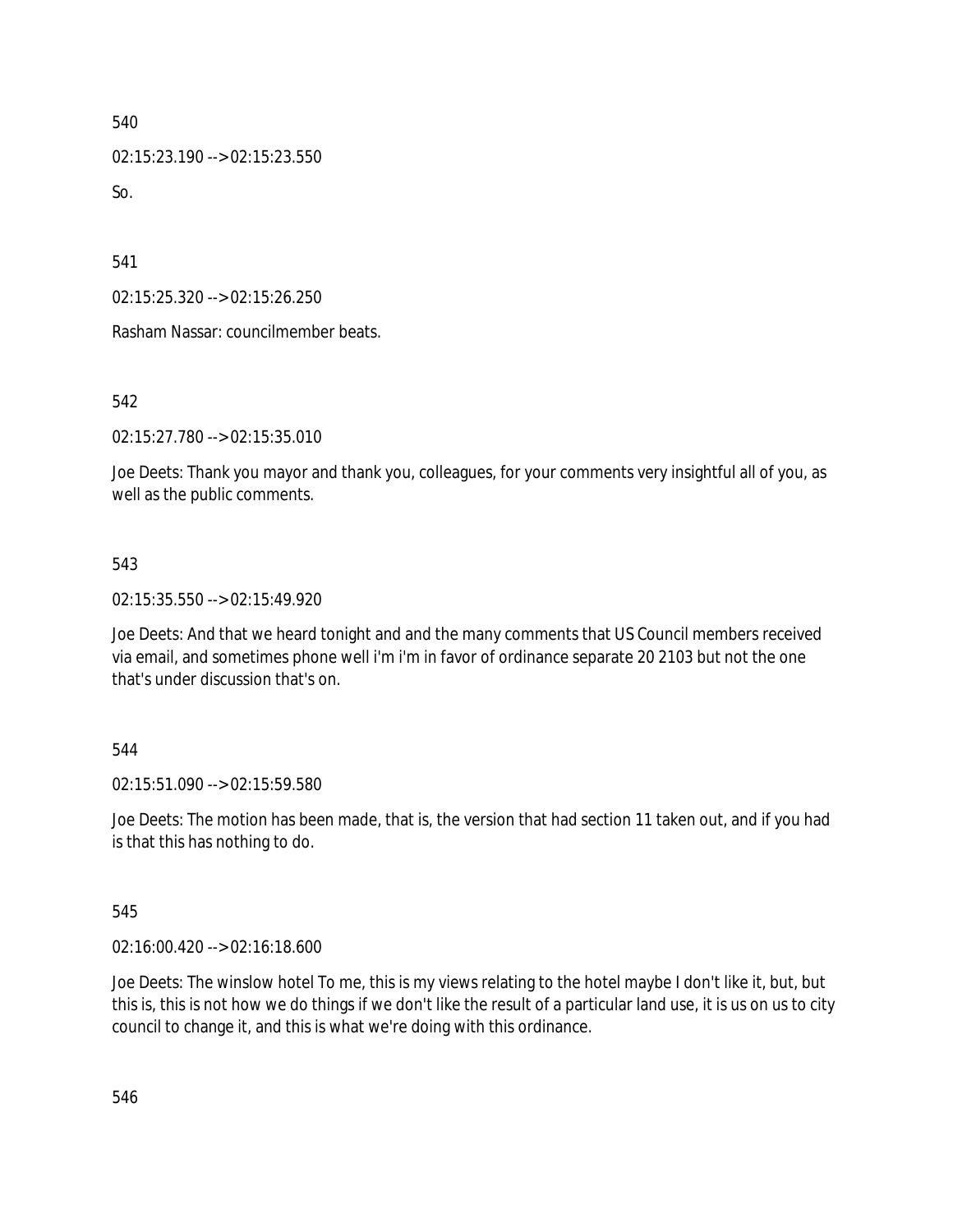02:16:20.250 --> 02:16:24.300

Joe Deets: It will bias needed time to adopt a new land use regulation as you've.

547

02:16:25.110 --> 02:16:33.720

Joe Deets: The public has heard, it is our intent it, even though it says prohibition, it is the intent of City Council not to make a prohibition of hotels permanent in the.

548

02:16:34.170 --> 02:16:48.000

Joe Deets: it's in the central core gateway and very district terminal districts, but the bias needed time to review the definitions and use standards to determine if and how hotels in these districts can be made consistent with a comprehensive plan.

549

02:16:48.990 --> 02:17:01.800

Joe Deets: Specifically, that means taking into account the character of the area affected my expectation is that we can find that consistency and I agree with my colleagues, saying let's expedite this review.

550

02:17:02.880 --> 02:17:08.400

Joe Deets: But getting back to where we are getting back to the the motion here that that's been made, I do not believe.

551

02:17:08.910 --> 02:17:19.440

Joe Deets: I do not believe it's good governance to effectively apply rent regulations retroactively to purposely regulate against a single applicant, which is what we're doing by taking section 11 out.

552

02:17:20.670 --> 02:17:27.420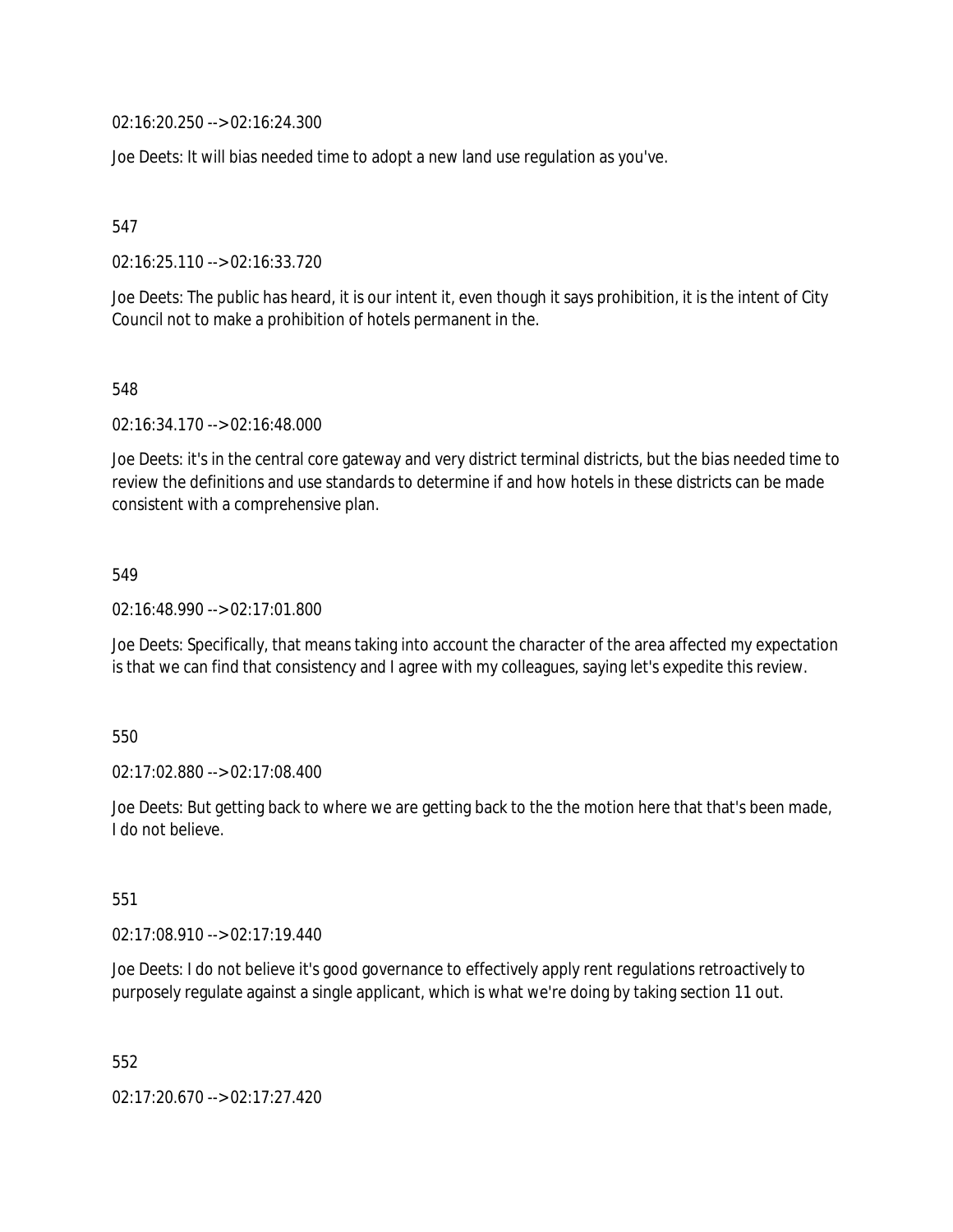Joe Deets: whom we can all agree, all of us can agree has followed the rules that we city created.

### 553

02:17:29.340 --> 02:17:33.960

Joe Deets: So why does this matter we are focused tonight on a single project.

554

02:17:35.100 --> 02:17:49.530

Joe Deets: But the future of our local business, it is the future of our local businesses that frankly concerned me for our local businesses are struggling the city tax revenues prove it, for it shows that, while sales tax revenues are up overall 8% compared 2022.

555

02:17:50.820 --> 02:17:58.950

Joe Deets: to share those sales tax revenues coming from local businesses, that is, with 9811 zip codes have gone down by 13%.

## 556

02:18:00.240 --> 02:18:11.670

Joe Deets: I was finally losers us islanders are spending more overall despite coven but our local businesses continue to lose the share of that spending this is significant.

557

02:18:12.690 --> 02:18:22.950

Joe Deets: Everything is connected and when I read the many emails decrying the loss of our island special character it's small town feel I couldn't agree more.

558

02:18:23.910 --> 02:18:34.950

Joe Deets: Making our local businesses ever weaker is not the solution and that's what i'm afraid what will happen potentially happen if this ordinance passes as it's been submitted.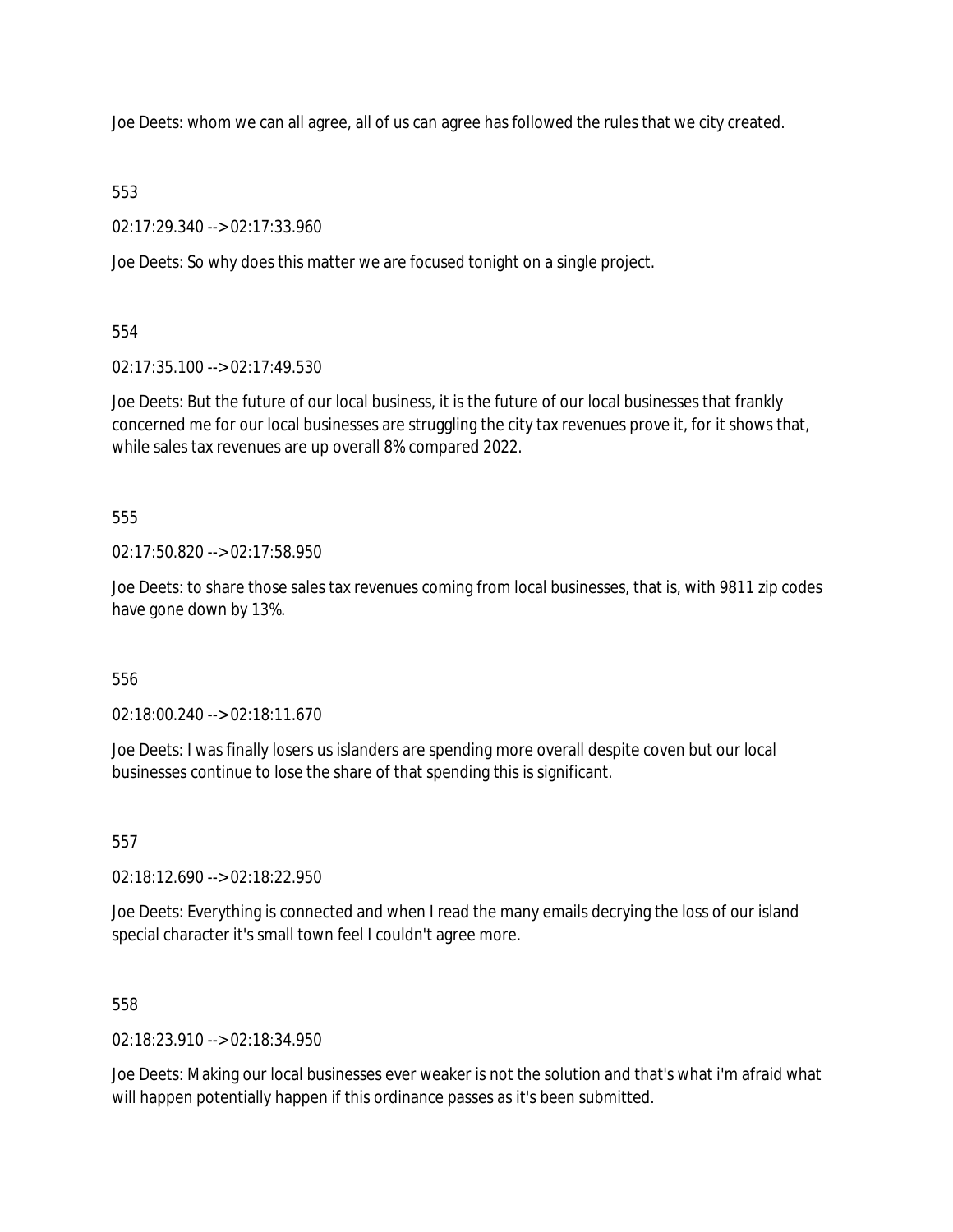02:18:37.380 --> 02:18:41.700

Joe Deets: If this if this now motion passes it may result in a Pyrrhic victory.

560

02:18:42.780 --> 02:18:47.730

Joe Deets: While instead of preserving island special character significant harm will instead be created.

561

02:18:52.140 --> 02:18:54.240

Rasham Nassar: Many other Council members like to speak at this time.

562

02:18:55.530 --> 02:19:06.360

Rasham Nassar: i'd like to go ahead and make a few comments myself just to put my thoughts on the matter on the record to share that with my colleagues and also members of the Community were watching tonight.

### 563

02:19:08.040 --> 02:19:14.820

Rasham Nassar: My support for this hasn't changed from the last time we discussed it, and our conversation was relatively brief.

564

02:19:15.150 --> 02:19:21.330

Rasham Nassar: Last time, when we were down to Council members so i'm going to give a little bit more debt per relevant more depth into my comments and reasoning tonight.

565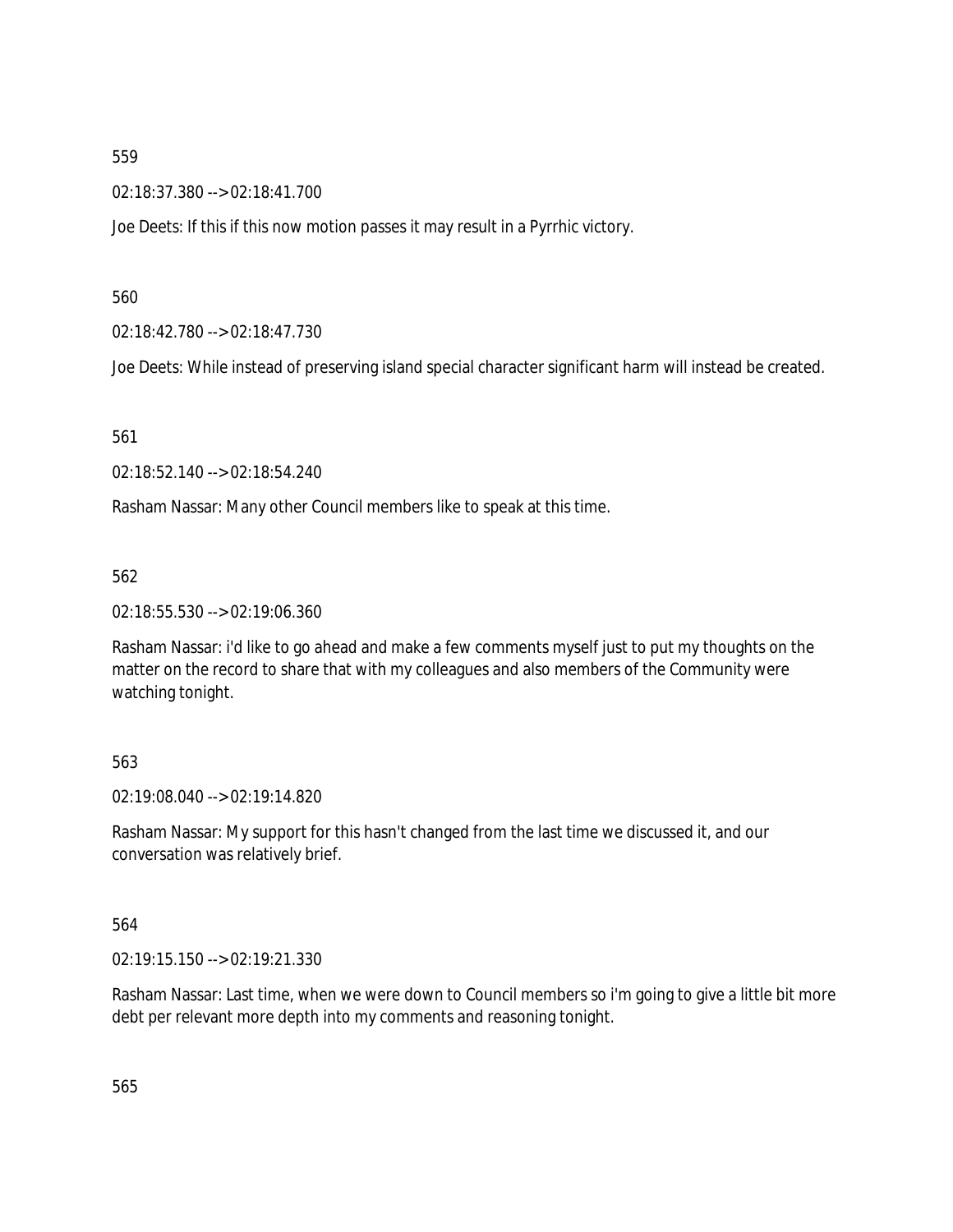02:19:22.170 --> 02:19:34.200

Rasham Nassar: But like Council Republic, I want to actually start by providing clarification because I have also read a lot in the emails some confusion or misinformation about what is what this ordinance is actually structured to do.

566

02:19:36.120 --> 02:19:44.910

Rasham Nassar: In terms of how it relates server whatever potential impacts, it has to the hotel project counselor pollock already touched on the the comment that we've heard it's been already approved.

567

02:19:45.930 --> 02:19:53.430

Rasham Nassar: Again that's not true Another thing I heard was at the city by passing this ordinance to be revoking a building permit.

568

02:19:54.390 --> 02:20:09.300

Rasham Nassar: They were not revoking a building permit they haven't applied for one so now we're building permit was was granted by the city to that project and then this retroactive application of an ordinance to a project I don't agree with that it's not how I see it.

569

02:20:10.470 --> 02:20:16.320

Rasham Nassar: it's really about it's a matter of law it's a matter of investing and those are very complicated conversations.

### 570

02:20:17.550 --> 02:20:23.790

Rasham Nassar: But this ordinance does not retro actively apply as in terms of how we understand the retroactive application of the law.

571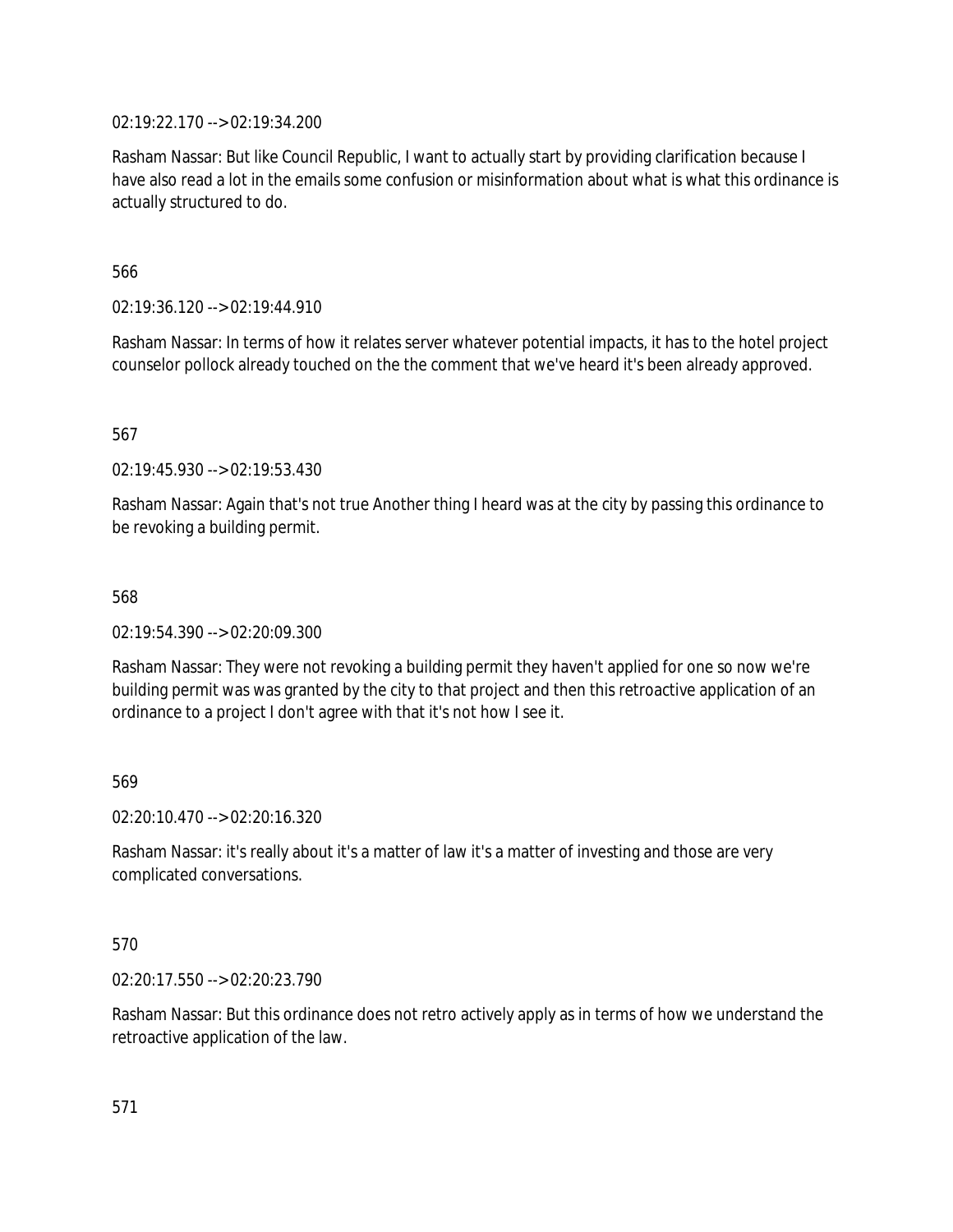02:20:24.150 --> 02:20:34.440

Rasham Nassar: It would go into effect, and it would have consequences on certain projects or in this case, just the one project that has submitted for and achieved some aspects of the permitting process.

### 572

02:20:35.610 --> 02:20:44.460

Rasham Nassar: But again, it doesn't go back in time and take anything away per se, in terms of how we understand retroactive application in other areas of the law and policy.

### 573

02:20:45.300 --> 02:20:53.730

Rasham Nassar: Council Republic already stated that this particular project which the section 11 in the in the previous draft specifically exempt.

### 574

02:20:54.180 --> 02:21:08.160

Rasham Nassar: has not had nearly a year to submit for a building permit i'm not sure the exact timing of that, but I think it's safe to say that it's probably at least 10 months to 12 months time that the product owners have had to submit for a building permit.

### 575

02:21:09.540 --> 02:21:18.120

Rasham Nassar: And I think for most for most everyone the Community having lost the challenge their legal challenge against that project just thought it was done.

### 576

02:21:19.740 --> 02:21:23.640

Rasham Nassar: But we move forward as a Council we took you know meanwhile.

577

02:21:24.960 --> 02:21:29.070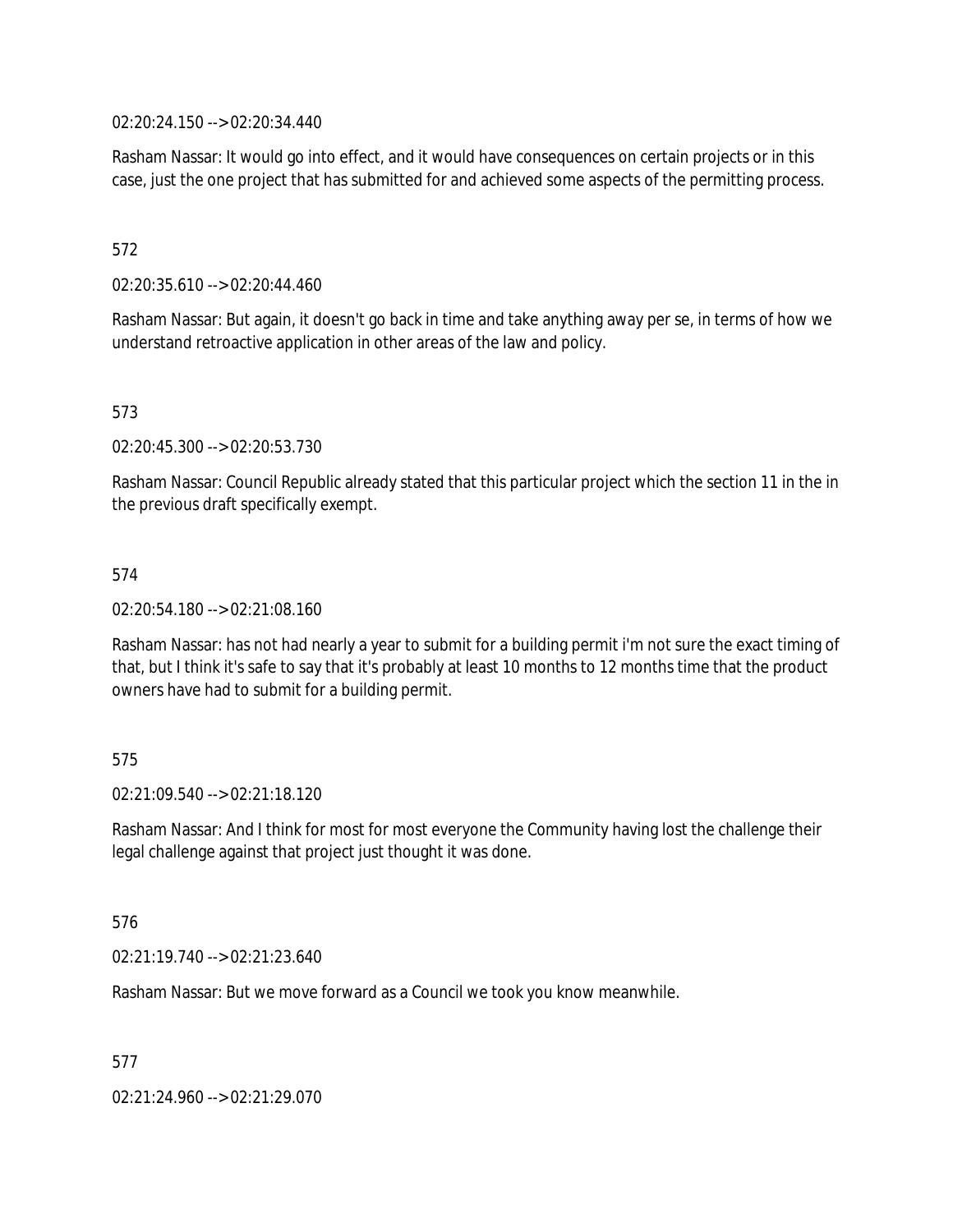Rasham Nassar: The Council took all the feedback and comments that were collected from the hundreds if not thousands.

578

02:21:29.460 --> 02:21:38.280

Rasham Nassar: of constituents that were involved in contesting that specific project and responded and responded really well and responded by recommending the changes that we see in the ordinance tonight.

579

02:21:39.420 --> 02:21:54.510

Rasham Nassar: So, this policy has nothing to do with the current proposed hotel product at all, it was drafted and created with the under the assumption that that project had had already achieved what it needed to in order to proceed, since it was on the appeal.

580

 $02.21:57.210 -502:22:03.720$ 

Rasham Nassar: It has everything to do and is a product of you might say, the lessons learned and the thoughts shared about the future of development and winslow.

581

02:22:04.470 --> 02:22:10.260

Rasham Nassar: That we've been hearing over the past couple of years, and I want to remind the Council I don't know if any of you attended the public hearing.

582

02:22:10.560 --> 02:22:23.400

Rasham Nassar: i've never seen so many people at city how people are pouring out on the streets, the sheer mass of show up from the public and the amount of time invested, financial and otherwise was Parallel to this currency.

583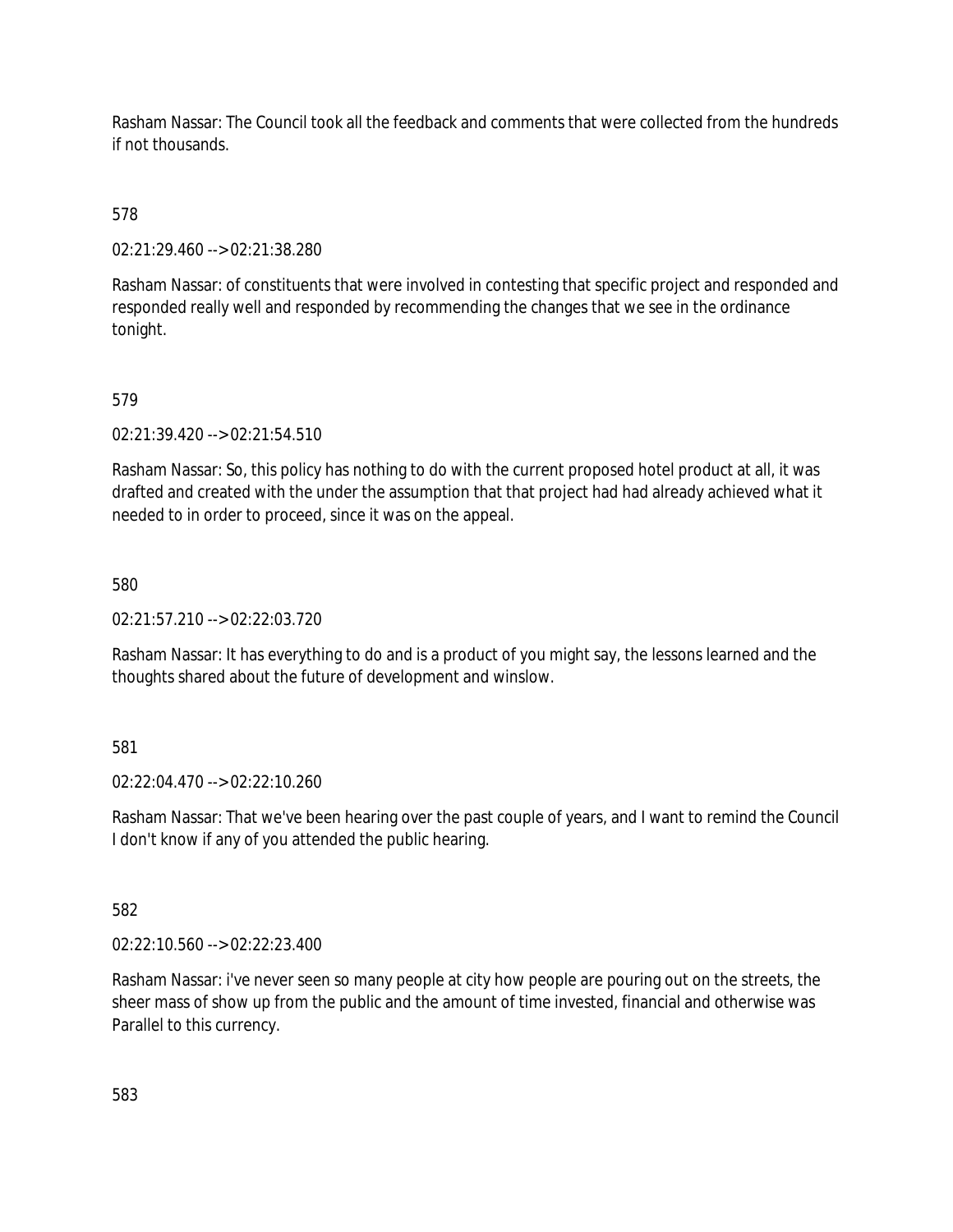02:22:24.570 --> 02:22:28.170

Rasham Nassar: So i'm a reader it again my support for this has nothing to do with the hotel.

584

02:22:28.680 --> 02:22:37.260

Rasham Nassar: But those that offered the exemption or offering special consideration to that project because provision 11 creates a carve out for one project to proceed.

585

02:22:38.070 --> 02:22:48.900

Rasham Nassar: My support is based on the thousands of people opposed to a large hotel in the downtown core just the general idea large hotels downtown core our Community does not want that.

#### 586

02:22:49.470 --> 02:22:56.670

Rasham Nassar: that's what this ordinance reflects though the comments of those members of the public are on the record those efforts.

587

02:22:57.750 --> 02:22:58.950

Rasham Nassar: And those opinions.

588

02:23:00.060 --> 02:23:02.190

Rasham Nassar: are well documented and very well known.

589

02:23:03.360 --> 02:23:13.290

Rasham Nassar: Now um is there a threat there a risk that the city might incur there's always one the critical or areas ordinance update.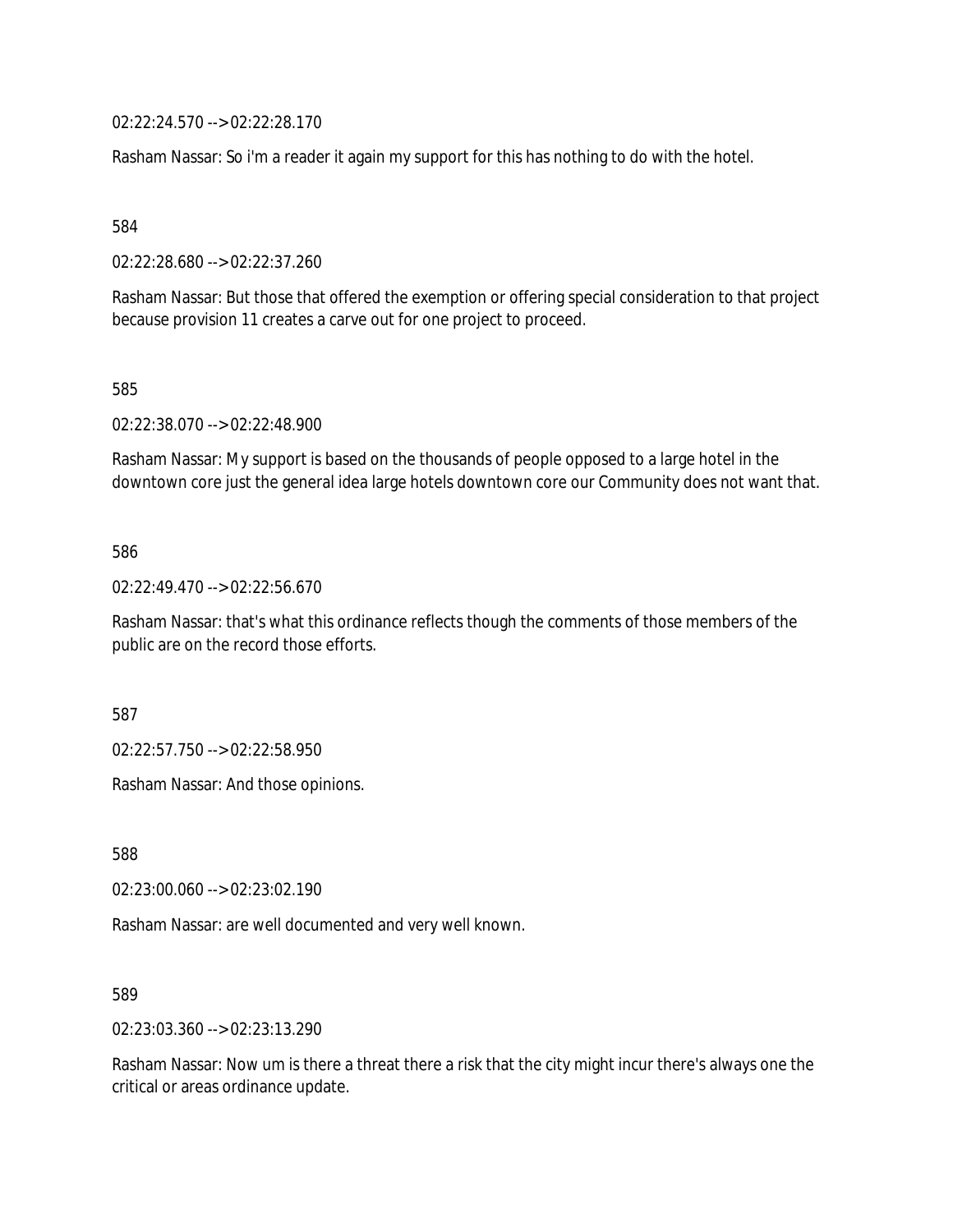02:23:15.030 --> 02:23:21.840

Rasham Nassar: If the Council surrendered, we would not have adopted what was one of the most significant and progressive land use code changes our city has ever made.

591

02:23:22.260 --> 02:23:28.320

Rasham Nassar: And we made that, in the interest of conserving our water resource if we bent to threats.

### 592

02:23:28.980 --> 02:23:37.710

Rasham Nassar: When adopting very recent changes to our affordable housing code we wouldn't have achieved our goal of development of affordable units that are affordable in perpetuity and the interest of providing affordable housing.

593

02:23:38.310 --> 02:23:42.360

Rasham Nassar: there's a risk and everything that this Council does and passing legislation and policy.

594

02:23:44.220 --> 02:23:52.380

Rasham Nassar: And and i'm talking just general stuff here too I mean we hear it all the time that we can't ever make everybody happy with the decision but.

### 595

02:23:52.860 --> 02:24:04.410

Rasham Nassar: My point is, is that we still if we want to take control of our future if we want to see the vision and the COMP plan realized, then we have to make these difficult decisions that we have to be willing to face the music.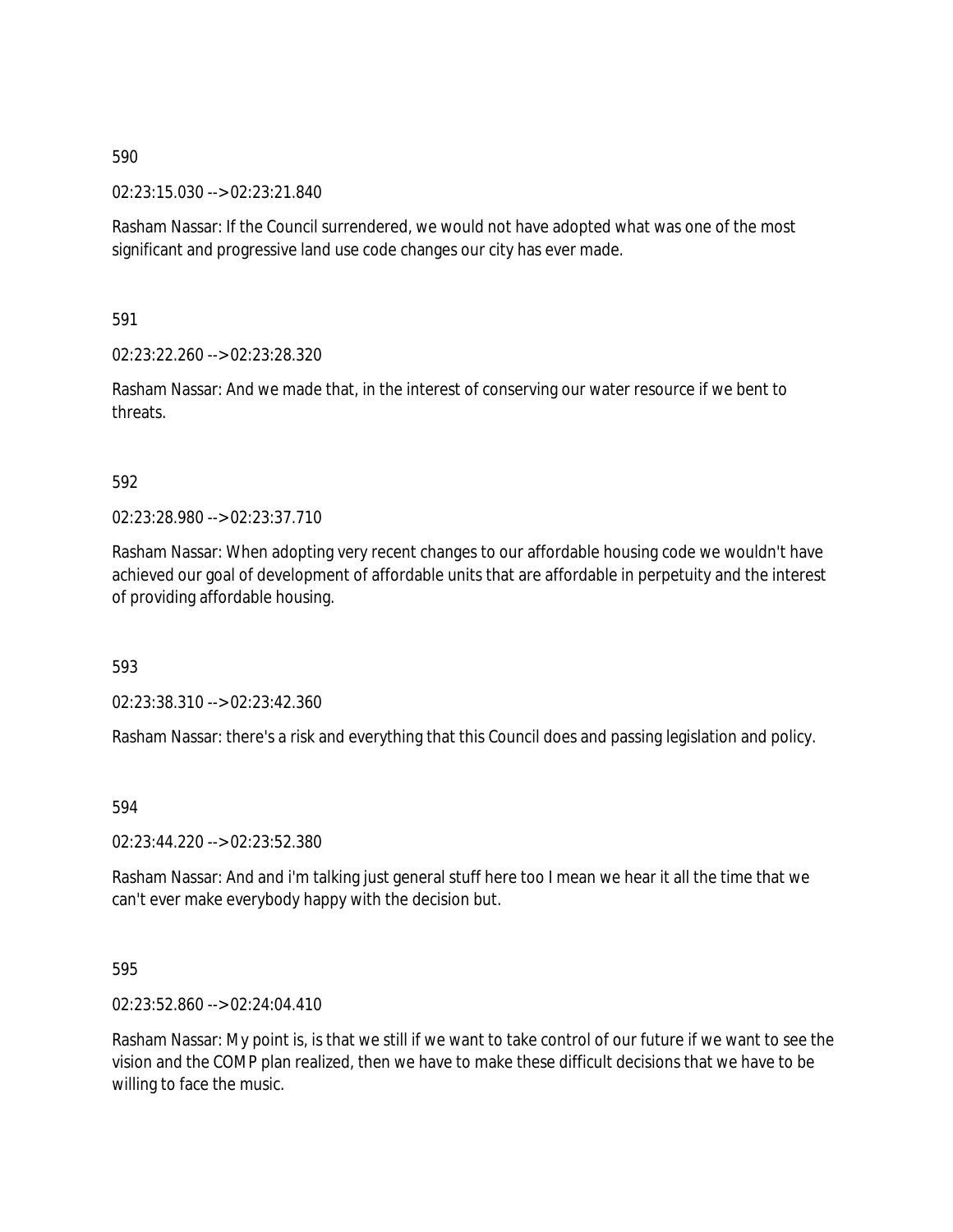02:24:05.310 --> 02:24:17.130

Rasham Nassar: And, in light of whatever situation we find ourselves in, we always have the ability to pause reflect adjust and adapt we never lose the opportunity to do that nothing is forever.

597

02:24:18.180 --> 02:24:26.760

Rasham Nassar: So I am in support of this I think it's good policy, I think, to do otherwise is bad policy, I think, to do otherwise is to.

598

02:24:28.830 --> 02:24:32.010

Rasham Nassar: absolve ourselves of our highest obligation, which is to the people.

599

02:24:33.960 --> 02:24:40.470

Rasham Nassar: in favor of performing in a capacity that serves the interests of one person.

600

02:24:42.510 --> 02:24:44.370

Rasham Nassar: Over the thousands, that we've heard.

601

02:24:45.630 --> 02:24:49.410

Rasham Nassar: Over the years, and on the record and some of his book tonight.

602

02:24:55.530 --> 02:24:56.310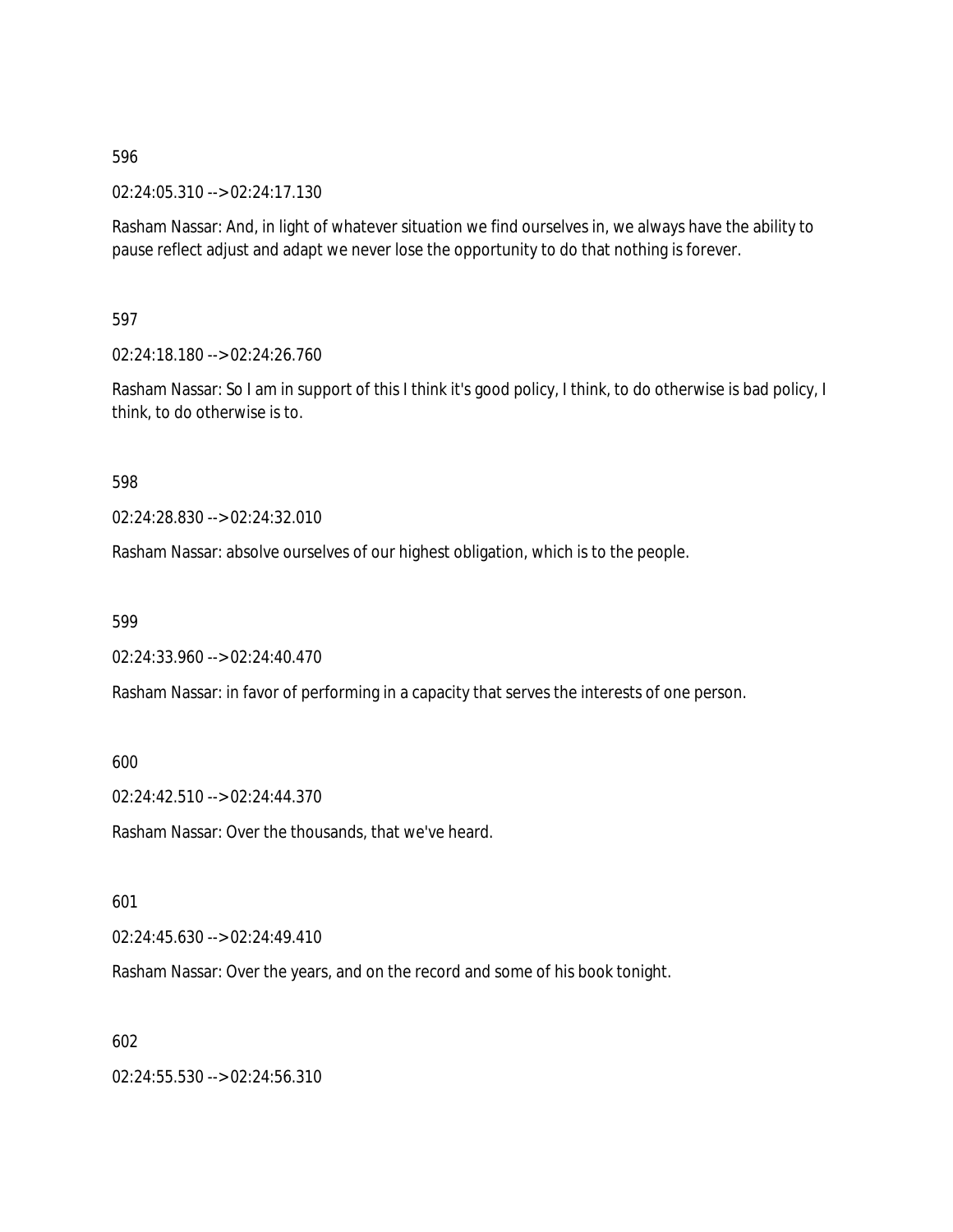Rasham Nassar: Those are my comments.

603

02:24:58.260 --> 02:24:59.940

Rasham Nassar: defeat America topless your hand is raised.

#### 604

02:25:02.760 --> 02:25:14.130

Kirsten Hytopoulos: Well, a couple of things, one I i'm not sure how i'm kind of caught on how we can be carving out an exception, when it was hard for me when I was involved in.

605

02:25:15.120 --> 02:25:30.540

Kirsten Hytopoulos: bringing this forward as a forward looking proposal that was meant to be forward looking from the hotel that exists that was already That was the this was the genesis the genesis was a hotel that I.

### 606

02:25:31.140 --> 02:25:38.190

Kirsten Hytopoulos: was among one of the people who is not happy with it as an outcome with our existing code, so we have a project, so we say hmm.

607

02:25:38.640 --> 02:25:50.310

Kirsten Hytopoulos: We don't like the fact that our code could create this hotel, so we went as a triage we want to not have hotels, we went to stop hotels under this code, while we fix the code.

608

02:25:50.820 --> 02:25:58.830

Kirsten Hytopoulos: So how am I asking for carve out if I was one of the people, bringing forward a pause on hotels, that are the code.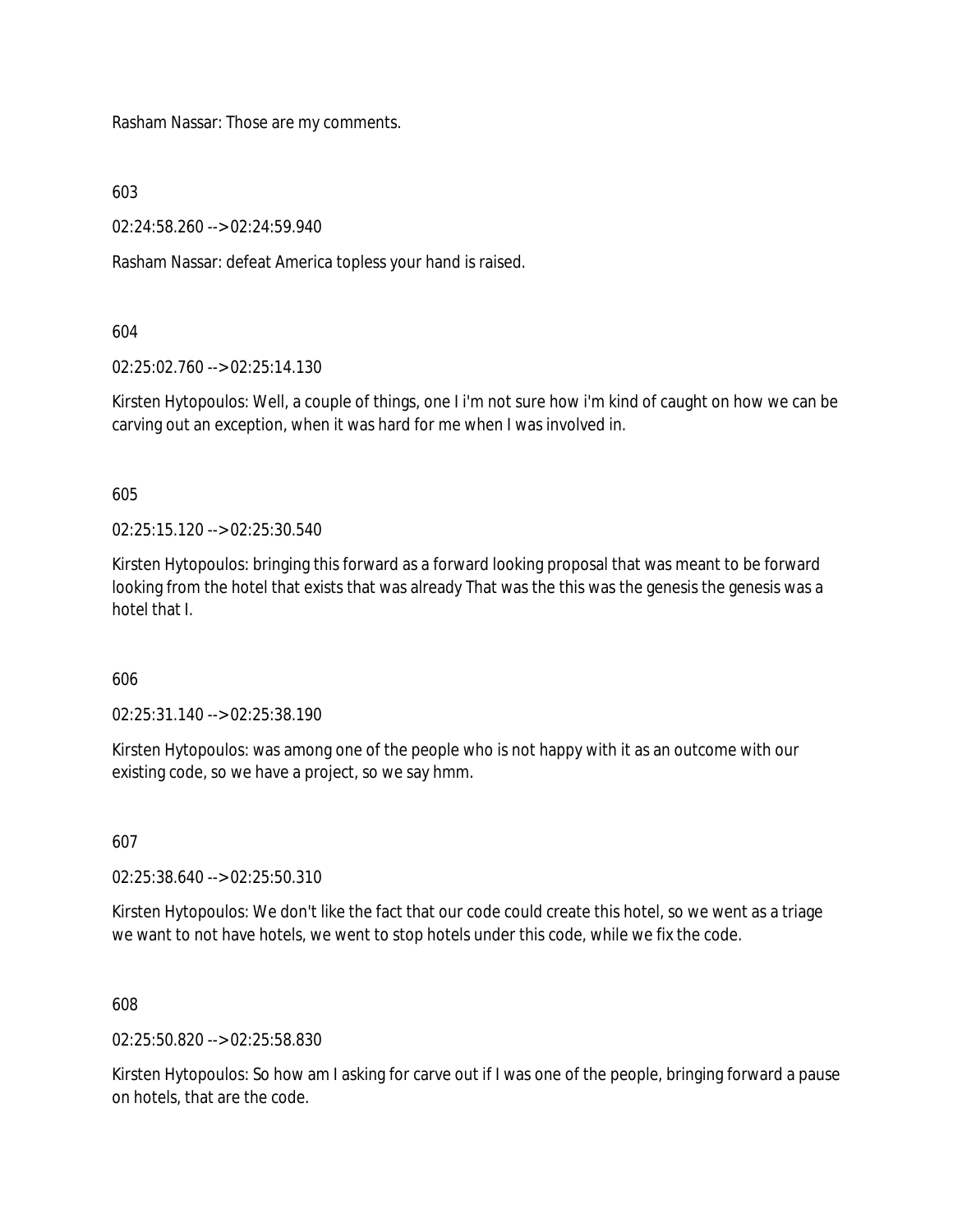02:25:59.280 --> 02:26:07.140

Kirsten Hytopoulos: Going forward from this project what's happened now is, it is a change to retro actively apply that.

610

02:26:07.710 --> 02:26:22.110

Kirsten Hytopoulos: Okay, and and this Council can decide to do that i'm not with that, but I am not carving out an exception for it what's happening as this Council is choosing to is to now retro actively apply it, so I want to be clear for the public that that's the case.

611

02:26:24.090 --> 02:26:29.910

Kirsten Hytopoulos: As far as this idea that we never lose the chance to pause just reflect and I think you another verb.

612

02:26:30.240 --> 02:26:37.050

Kirsten Hytopoulos: that's kind of dangerous I mean this goes back to again this is people do actually have that I can't believe i'm saying this as somebody who.

613

02:26:37.470 --> 02:26:43.650

Kirsten Hytopoulos: is like past was very much an activist, for you know, the environment and against development but I mean.

614

02:26:44.220 --> 02:26:53.610

Kirsten Hytopoulos: You know people do actually have land rights with regards to their land and there is a point where people do invest enough in the development their land that there do have to have certainty.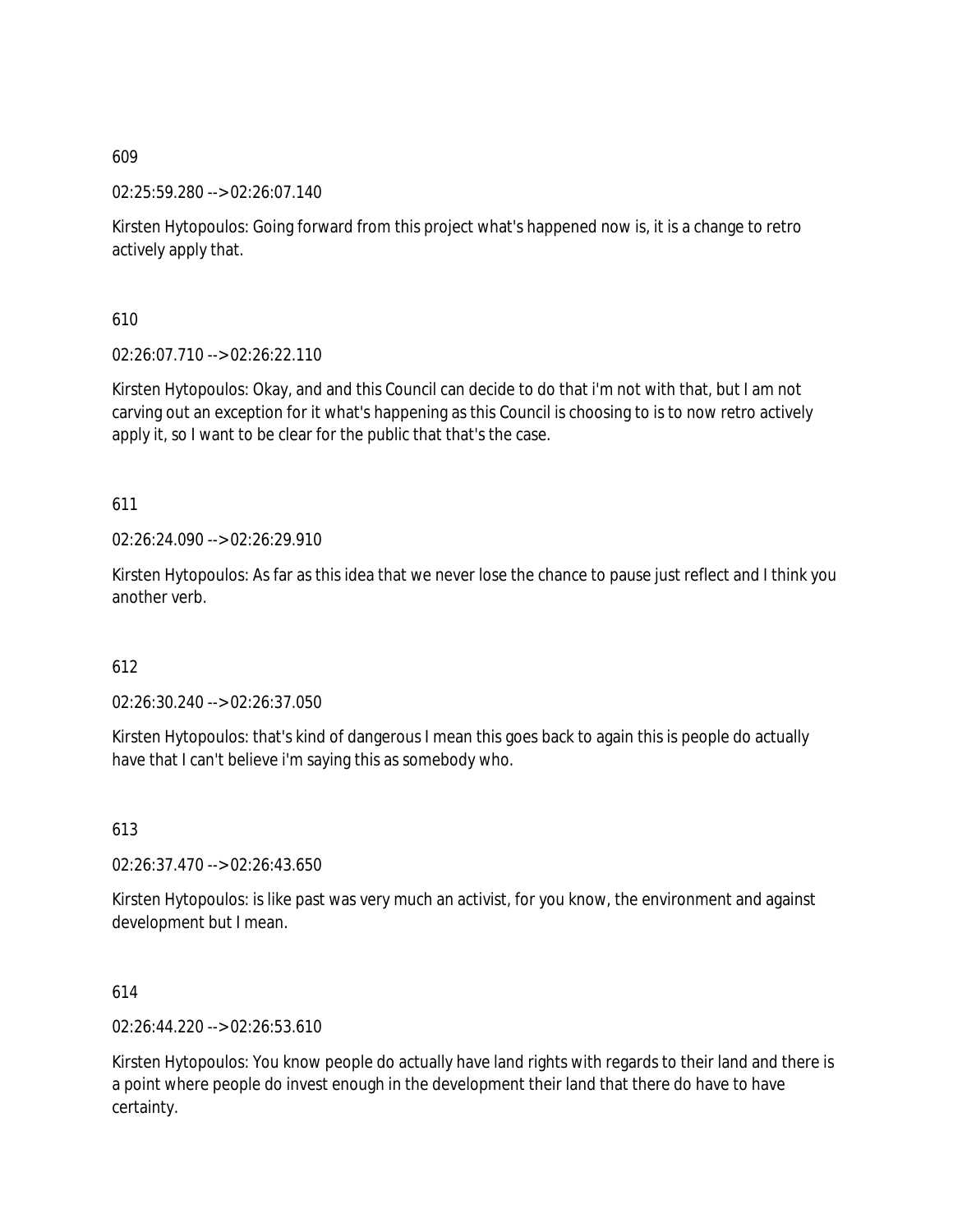02:26:54.030 --> 02:27:03.240

Kirsten Hytopoulos: And that's kind of the continuum we're on, and so, when we were when we were earlier in the process with this project, and when we are earlier in the process with other projects.

616

02:27:03.990 --> 02:27:11.760

Kirsten Hytopoulos: there's there's opportunities to do things, but people do at some point spend enough on a project and get deeply enough, and there are enough decisions.

617

 $02:27:12.060 \rightarrow 02:27:21.180$ 

Kirsten Hytopoulos: That it is too late and we are no more, there are no more pauses adjusting and reflecting in the city is no longer doing that sort of thing, so I disagree.

618

02:27:21.480 --> 02:27:33.270

Kirsten Hytopoulos: And this is not a matter of you know, this this idea that they've had a year to apply for a permit and they didn't so they're fair game i'm sorry that's not that that sound fair that sounds like gotcha.

619

02:27:33.750 --> 02:27:40.440

Kirsten Hytopoulos: Okay, I don't like the project i've been on the record, saying that I don't think this is going to be good for winslow way.

620

02:27:40.800 --> 02:27:44.760

Kirsten Hytopoulos: I think, Joe you may be saying I mean sorry counselor deeds may be saying he's gonna think it's good for the.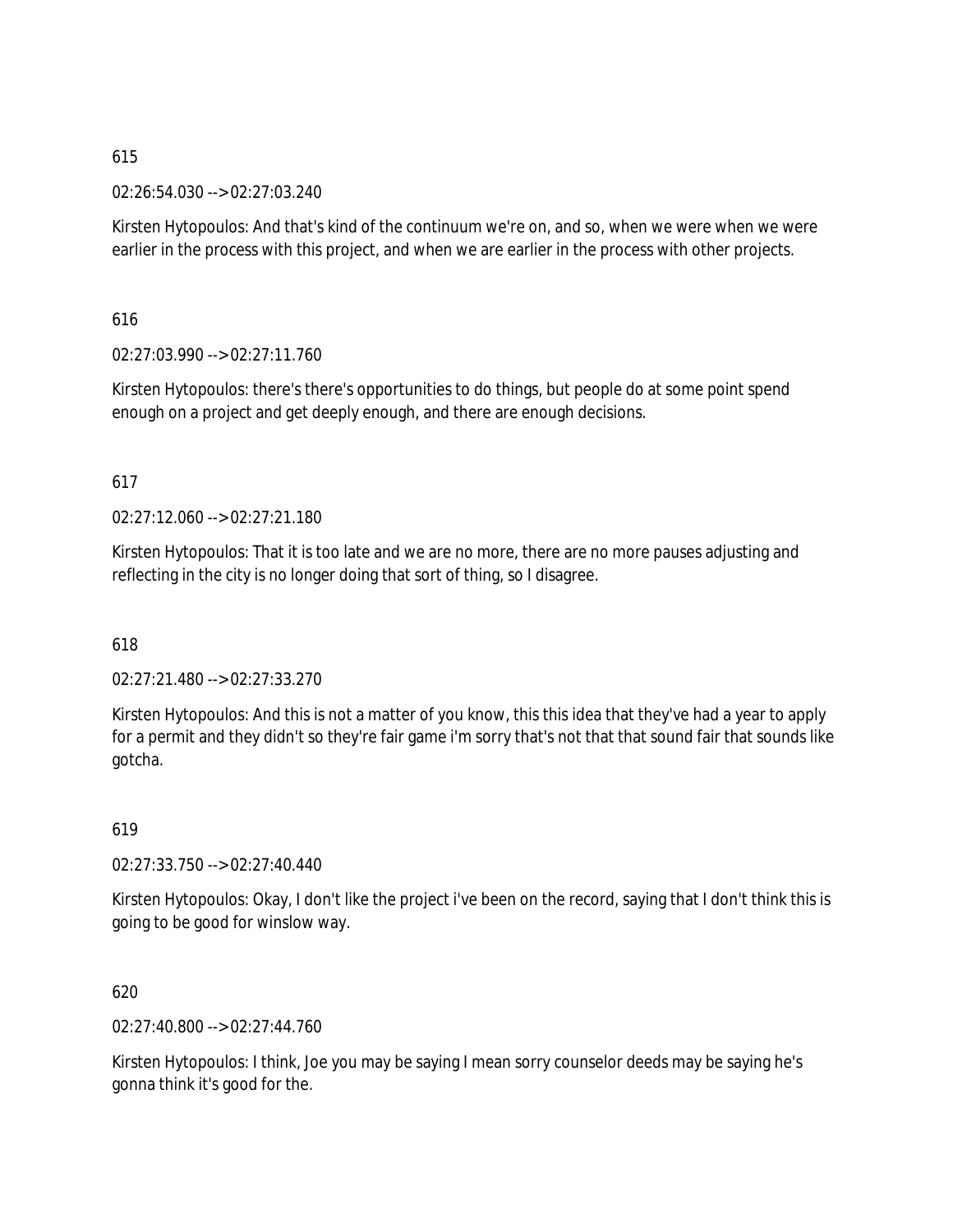02:27:45.150 --> 02:27:51.780

Kirsten Hytopoulos: i'm not sure if you're saying that's gonna be good for retail downtown I actually I actually think it's not going to be great for traffic or for Wenzel away.

622

02:27:52.140 --> 02:27:59.520

Kirsten Hytopoulos: But this project went through the process and it got through hearing examiner, and this is what we've got and and I hope it doesn't happen again.

623

02:28:00.180 --> 02:28:10.920

Kirsten Hytopoulos: But I don't want to play gotcha with it sorry, and you know, the fact that they didn't apply for the permit doesn't mean that now I get to say like Oh, I found a way to stop it.

624

02:28:11.610 --> 02:28:19.860

Kirsten Hytopoulos: I i'm not comfortable with that and I, and what we have to think about is next time you know it could be a project that we all really love.

625

02:28:20.250 --> 02:28:30.690

Kirsten Hytopoulos: And I want I want people who want to build an affordable housing project that i'm excited about or some sort of some sort of something that Community was really excited about.

626

02:28:31.140 --> 02:28:41.250

Kirsten Hytopoulos: I want, I want, whoever, that is to feel like they can trust us and our staff and the city council and whatever their perception is that they can actually.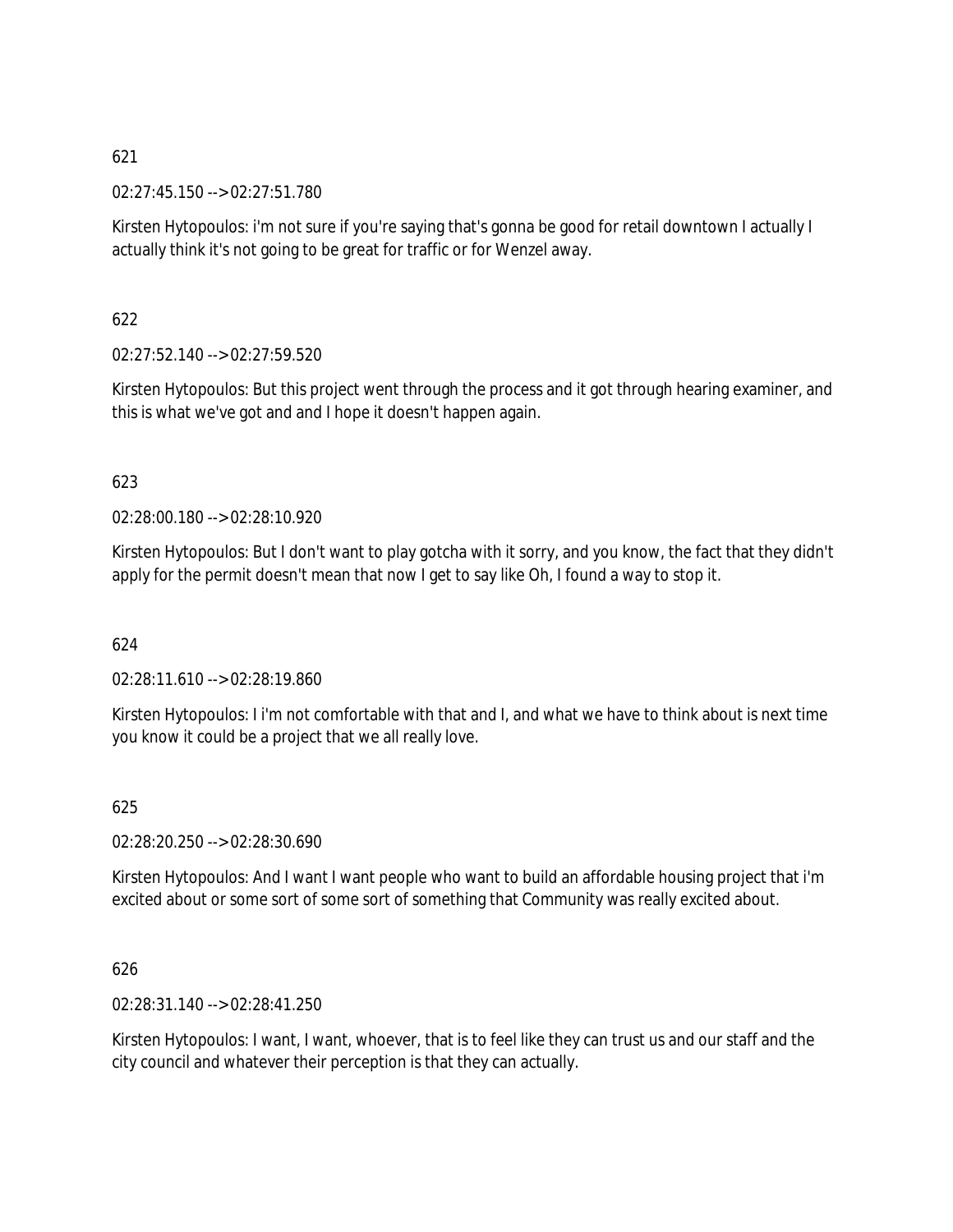02:28:41.790 --> 02:28:51.480

Kirsten Hytopoulos: Do something here and instead all we're doing is adding to the reputation of this city that you can't do anything on bainbridge island and you can't in the City Council never makes decisions in the city council's meddling or.

628

02:28:51.930 --> 02:28:58.650

Kirsten Hytopoulos: You know I mean, so this is a trust issue and we heard that from some of the public comment tonight we've heard that in public comment through the.

629

02:28:59.700 --> 02:29:00.810

Kirsten Hytopoulos: Through emails.

630

02:29:02.280 --> 02:29:13.830

Kirsten Hytopoulos: So again, this, I do not think this is, I absolutely am all for pushing back when we should push back on things that are about environment and good policy but that's not what this is.

631

02:29:15.510 --> 02:29:16.830

Kirsten Hytopoulos: This is not good policy.

632

02:29:22.890 --> 02:29:24.090

Rasham Nassar: Council matter of fact, my Johnson.

633

02:29:25.320 --> 02:29:29.610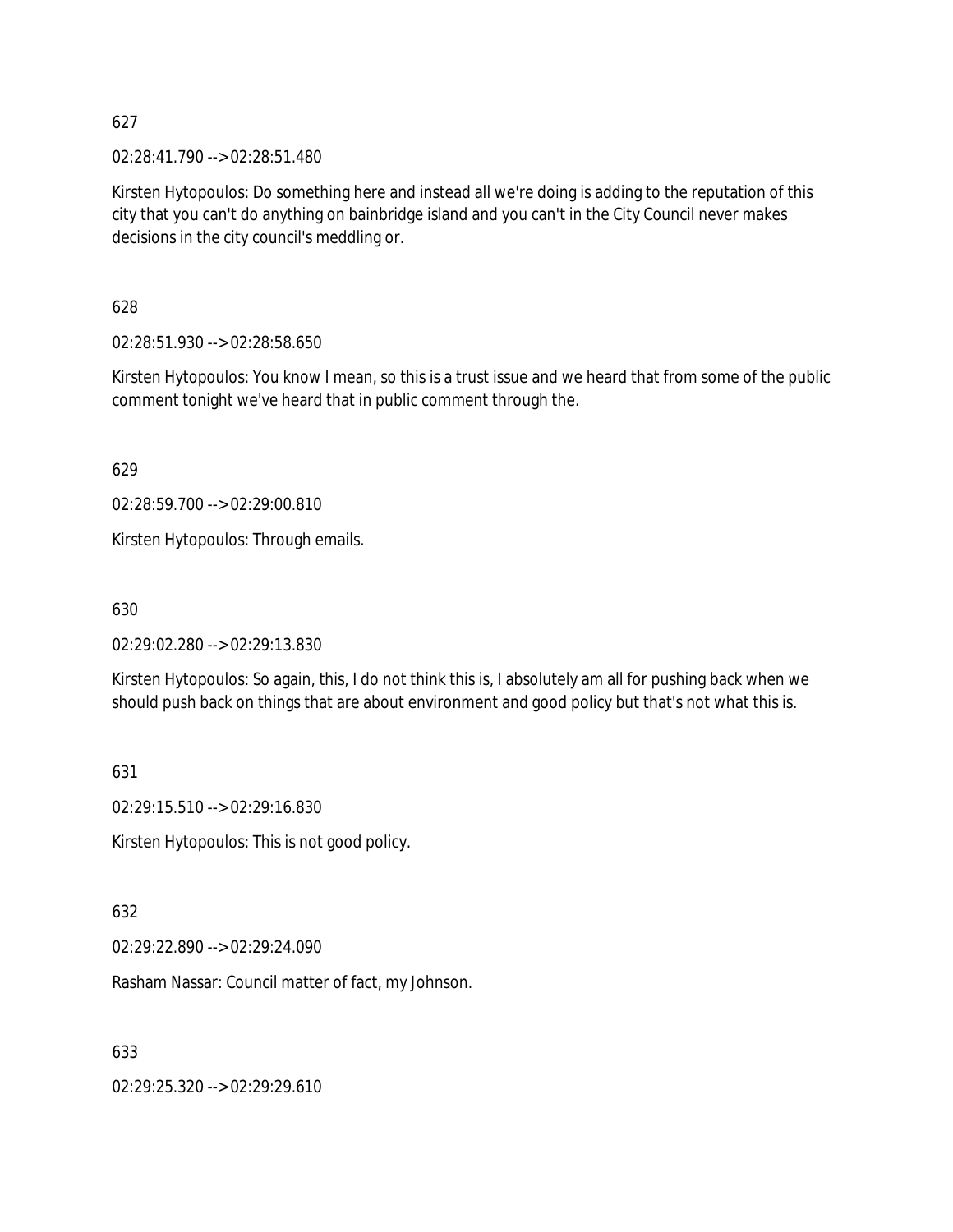Brenda Fantroy-Johnson: yeah I wanted to speak on this I I got a call from one of the.

# 634

02:29:30.840 --> 02:29:40.890

Brenda Fantroy-Johnson: commenters and it was really upsetting i'm in the middle of the store and i'm shopping and all of a sudden they're hollering in my ear.

# 635

02:29:42.390 --> 02:29:56.130

Brenda Fantroy-Johnson: About you know what do you what are you going to do about this, and so what I what I promised him what I would do would be to go back and research to the best of my ability.

## 636

02:29:57.450 --> 02:30:07.500

Brenda Fantroy-Johnson: Of the incidents that happened and what what the Council had decided what the hearing examiner had decided and how we got to where we are right now.

## 637

02:30:08.010 --> 02:30:12.960

Brenda Fantroy-Johnson: And I went back through some of the meetings and there were a lot of people at those meetings, who were.

## 638

02:30:13.770 --> 02:30:25.590

Brenda Fantroy-Johnson: Coming out to voice their opinion on not having a hotel, but what I think what's important more than any of that is what the ordinance was supposed to try to do.

## 639

02:30:26.070 --> 02:30:37.440

Brenda Fantroy-Johnson: And, and you know we can we can keep talking about it forever, but the whole idea was for it to put some triage put some space in between.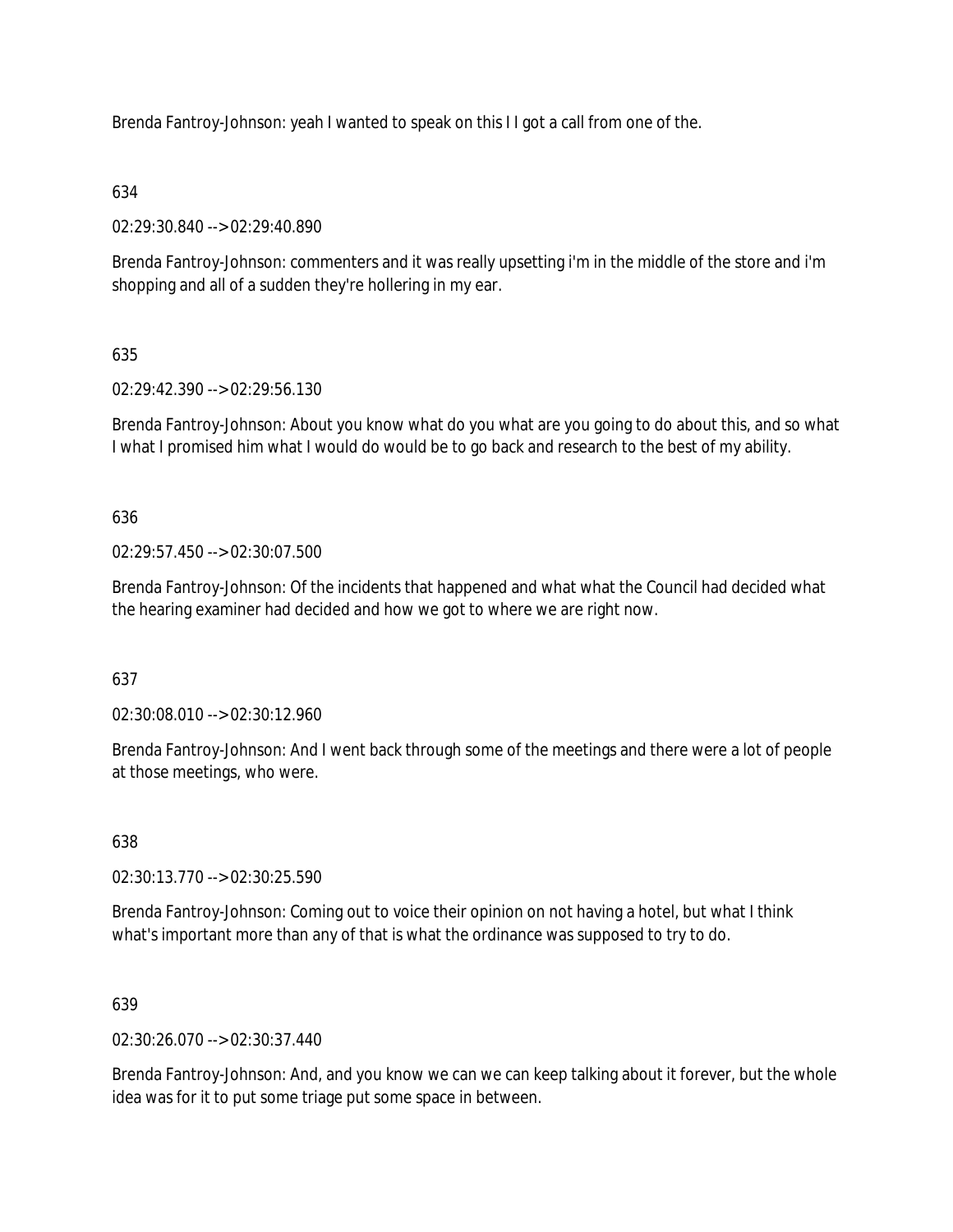02:30:39.180 --> 02:30:49.800

Brenda Fantroy-Johnson: New hotels being built in the core and we were you know we were looking for some time to try to react to the Community, so that we can.

641

02:30:50.910 --> 02:30:59.220

Brenda Fantroy-Johnson: come to some sort of compromise on what kind of hotel we want built there, and you know I don't.

### 642

02:31:00.000 --> 02:31:08.880

Brenda Fantroy-Johnson: believe that the whole idea around taking the the section out was meant to trap anybody or gotcha or get you.

643

02:31:09.360 --> 02:31:20.310

Brenda Fantroy-Johnson: It was more I mean, I think that, because we received information from them in less than a week after you know we voted on this.

644

02:31:21.030 --> 02:31:32.250

Brenda Fantroy-Johnson: says to me that they they they're watching us so, what was the problem with with submitting a permit I just don't understand that that we have to wait.

645

02:31:32.670 --> 02:31:43.140

Brenda Fantroy-Johnson: On the legislation that we're doing because somebody else hasn't submitted their permit that makes no sense to me why, why do, why does our schedule.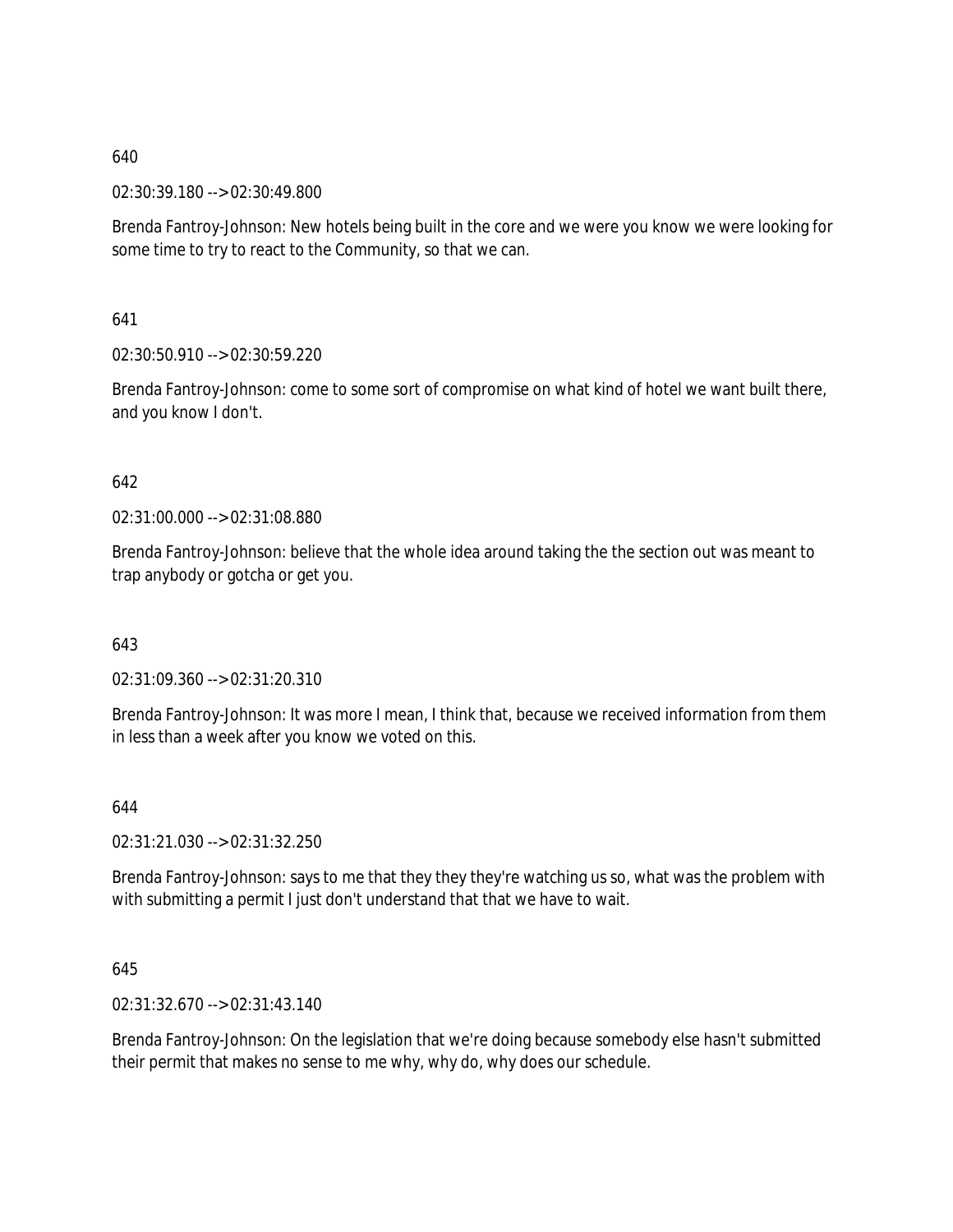02:31:43.560 --> 02:31:53.340

Brenda Fantroy-Johnson: have to you know at here to them and then it looks like we're we're saying Oh, we got them no we're not saying that we're moving along on a regular pace.

647

02:31:53.640 --> 02:32:04.200

Brenda Fantroy-Johnson: On what we're doing with this ordinance and if they didn't put in their permanent time you know we don't call up everybody and say hey hurry up get your permit and we got some legislation coming.

648

02:32:04.710 --> 02:32:08.640

Brenda Fantroy-Johnson: We don't do that that's that's that's not our concern what they're doing.

649

02:32:09.540 --> 02:32:16.200

Brenda Fantroy-Johnson: You know what's what's more important is that once they saw it, we hurried up and got an email from them saying hey wait a minute.

650

02:32:16.680 --> 02:32:25.950

Brenda Fantroy-Johnson: You know why couldn't they just put their permit in in that in that amount of time, so you know the emails that i've gotten and the people you know that have.

651

02:32:26.640 --> 02:32:36.390

Brenda Fantroy-Johnson: reached out to all of us and going back through the records to see what the Community really want it is really why I support this, we need to take some time.

652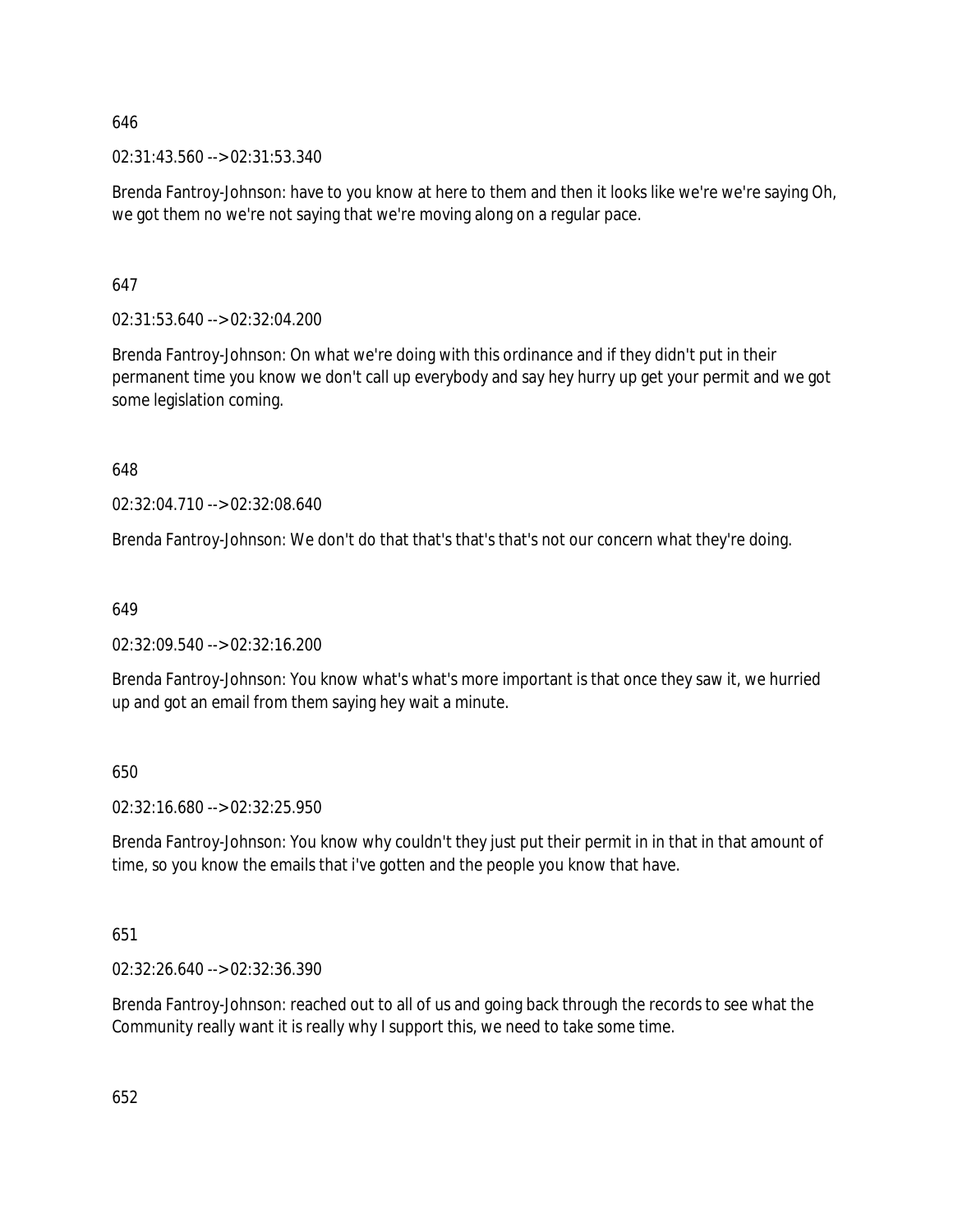02:32:36.870 --> 02:32:44.430

Brenda Fantroy-Johnson: We need to look at it, we need to try to compromise and we can do that, we we talked about that we can we can make an ordinance that.

### 653

02:32:45.120 --> 02:32:57.510

Brenda Fantroy-Johnson: Somehow benefits everybody, as long as we don't you know head head first into something that we know and even members on the Council know they don't want it, what what's the purpose of.

#### 654

02:32:58.800 --> 02:33:04.020

Brenda Fantroy-Johnson: Who are you serving if you know they don't want it Where are you doing it that's that's all I got.

655

02:33:06.690 --> 02:33:08.070

Rasham Nassar: Any other councilmember comments.

656

02:33:10.050 --> 02:33:12.150

Rasham Nassar: i'm gonna say I want a councilmember pollock.

657

02:33:13.770 --> 02:33:23.010

Michael Pollock: Well i'm just trying to clarify, because this keeps coming up, this is not a retroactive ordinance this isn't ordinance that apply to all built.

658

02:33:23.520 --> 02:33:44.550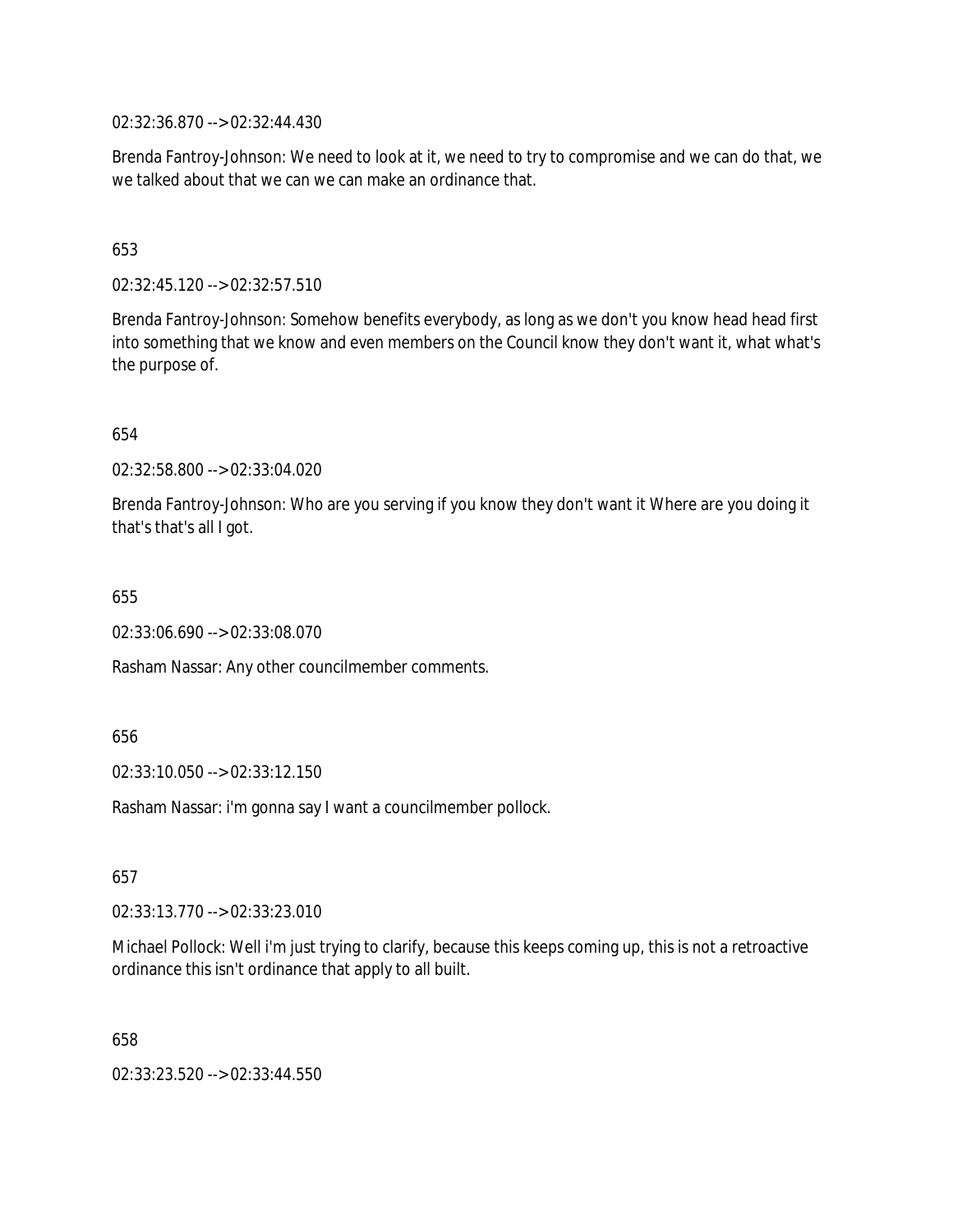Michael Pollock: On this and how else on this particular section going forward there's nothing retro after a while, so I just want to be clear as how we typically do ordinances we have we have them ask the legislation that takes for the management or.

659

02:33:46.050 --> 02:33:52.020

Michael Pollock: want to send after the data back man if you've got a vested building permit in your under.

660

02:33:53.070 --> 02:33:56.610

Michael Pollock: Your recovery, if you don't have a vested a building permit, that is.

661

02:33:58.230 --> 02:34:06.180

Michael Pollock: Complete building permit you're not covered we just did this with a recently on another ordinance.

662

02:34:06.690 --> 02:34:14.280

Michael Pollock: it's it's standard practice so there's nothing unusual about what we're doing it would be rather unusual to reach back into say.

663

02:34:14.760 --> 02:34:22.890

Michael Pollock: Somebody that has a project that they're moving through the process and we're going to give them an exemption.

664

02:34:23.460 --> 02:34:43.110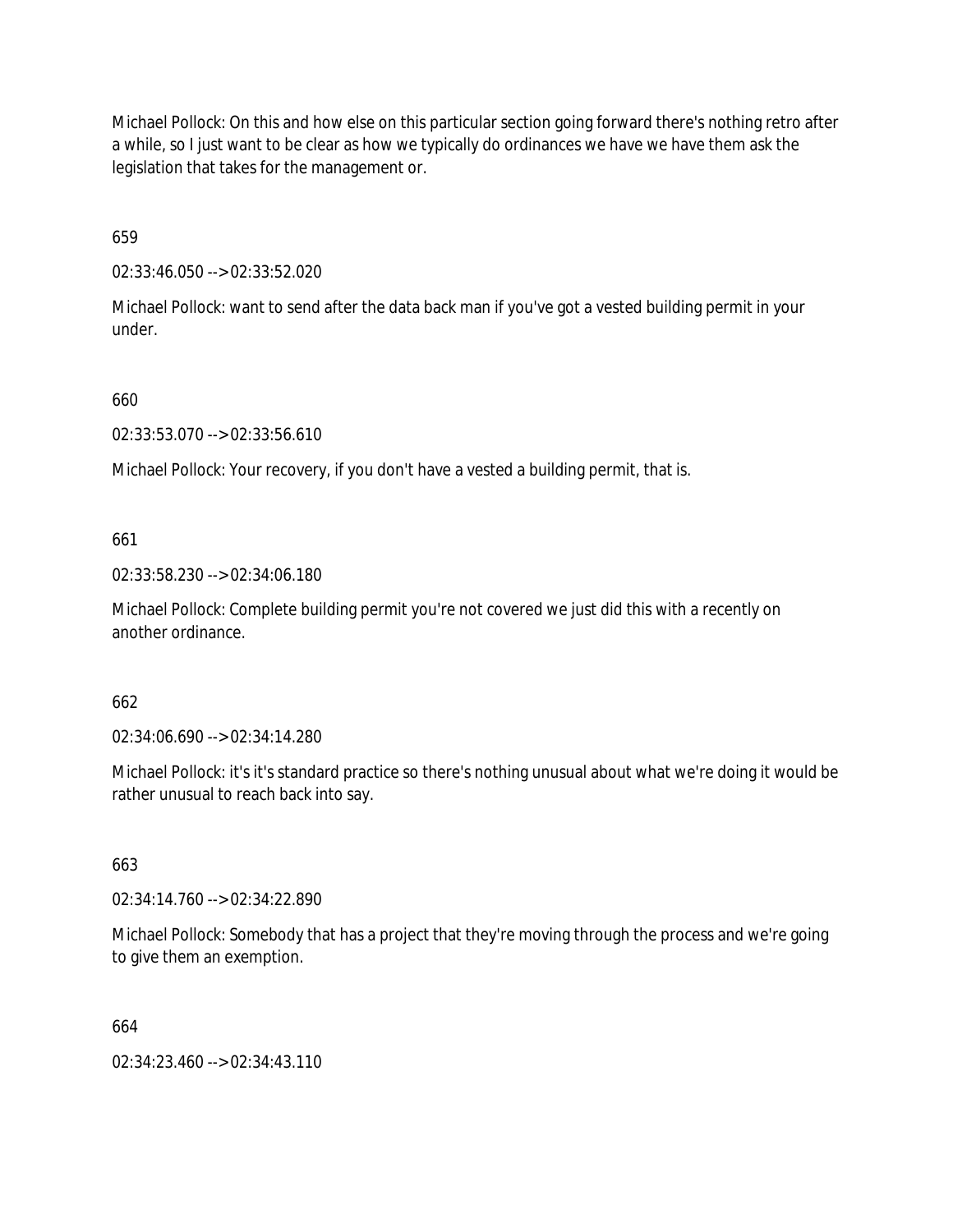Michael Pollock: so that they can get their project through that's what we would be doing if we if we include section 11 as as a whole, so it seems highly irregular it seems really favoritism, quite honestly, if we did that, so I don't support putting in that section It just seems like it's a.

665

02:34:44.610 --> 02:34:52.230

Michael Pollock: piece of Section target to a specific project, and I just think that's that's really i'm terrible policy so.

666

02:34:54.180 --> 02:34:58.650

Michael Pollock: yeah anyway just want to really talk about that retroactivity it's not a retroactive.

667

02:35:00.930 --> 02:35:07.140

Rasham Nassar: Okay, I want to say one very quick last thing and then, if there's no other Council number comments we can.

668

02:35:08.190 --> 02:35:16.890

Rasham Nassar: Bring the question back to the floor and take a vote and I just want to comment on what I hear about a trust issue, I agree that this is a trust issue.

669

02:35:17.490 --> 02:35:29.340

Rasham Nassar: From, from my perspective, it's an issue of trust of the broader public to trust their elected leaders to stand strong in the face of really difficult decisions listen and vote the communities values.

670

02:35:29.940 --> 02:35:40.260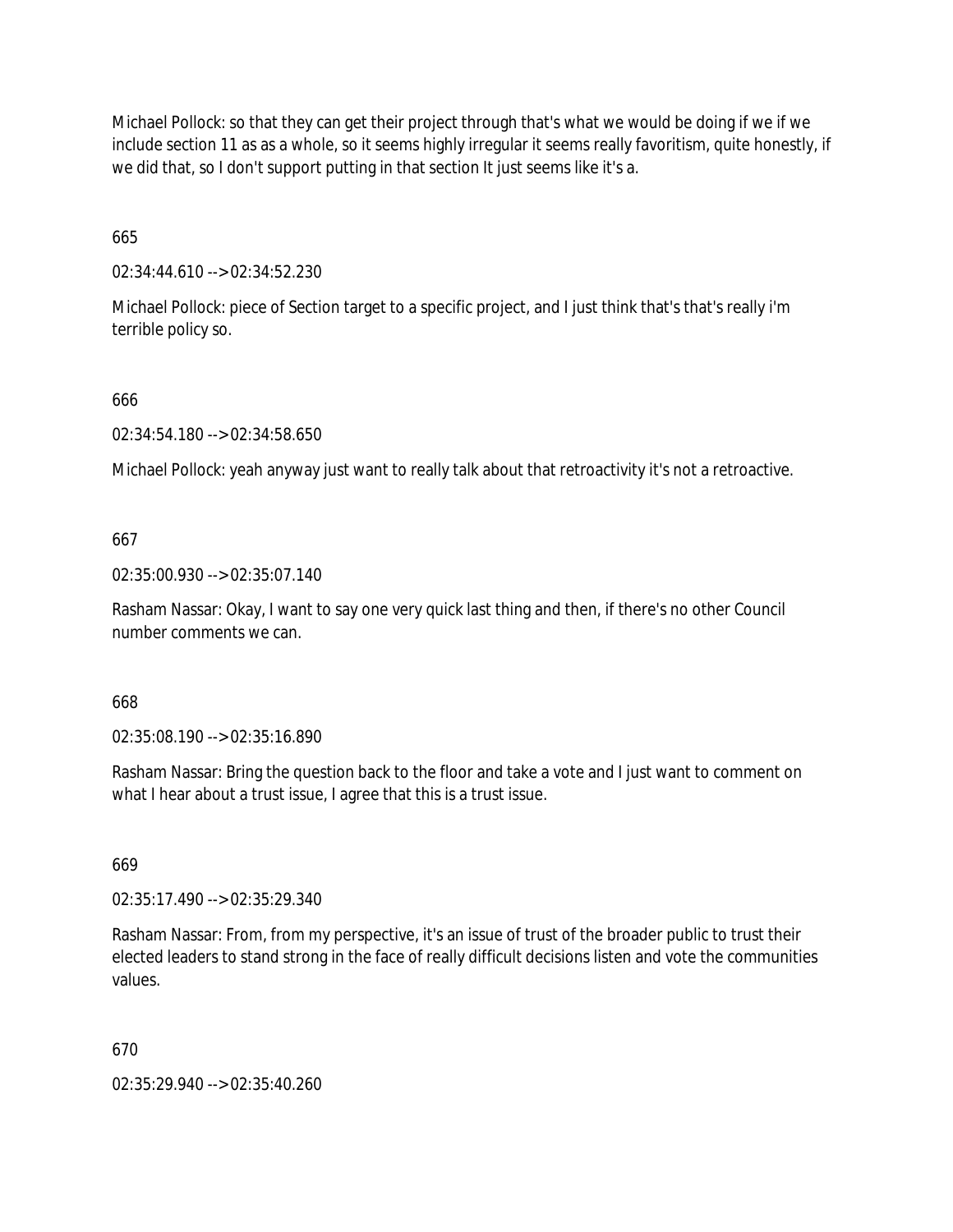Rasham Nassar: Not the fears the trust me stand to lose if we don't pass this is far greater than the trust we stand or sorry this the trust we stand to gain.

671

02:35:41.940 --> 02:35:46.260

Rasham Nassar: by passing this potentially is greater than the chat trust me we stand to lose.

672

02:35:49.890 --> 02:35:54.090

Rasham Nassar: Any other Council member comments counselor Cameron Johnson your hand is still raised was that just from before.

673

02:35:57.420 --> 02:36:00.030

Rasham Nassar: OK, so the motion on the floor.

674

02:36:01.050 --> 02:36:11.910

Rasham Nassar: Is the motion that's in the packet and that was to approve ordinance number 2021 dash oh three, and it was seconded, so we will now vote on that motion on the floor all those in favor please say Aye.

675

02:36:14.370 --> 02:36:15.150

Rasham Nassar: Any opposed.

676

02:36:17.550 --> 02:36:27.480

Rasham Nassar: So that motion passed four to three, with a councilman Deputy Mayor hi topless Council members Schneider and councilmember deets dissenting.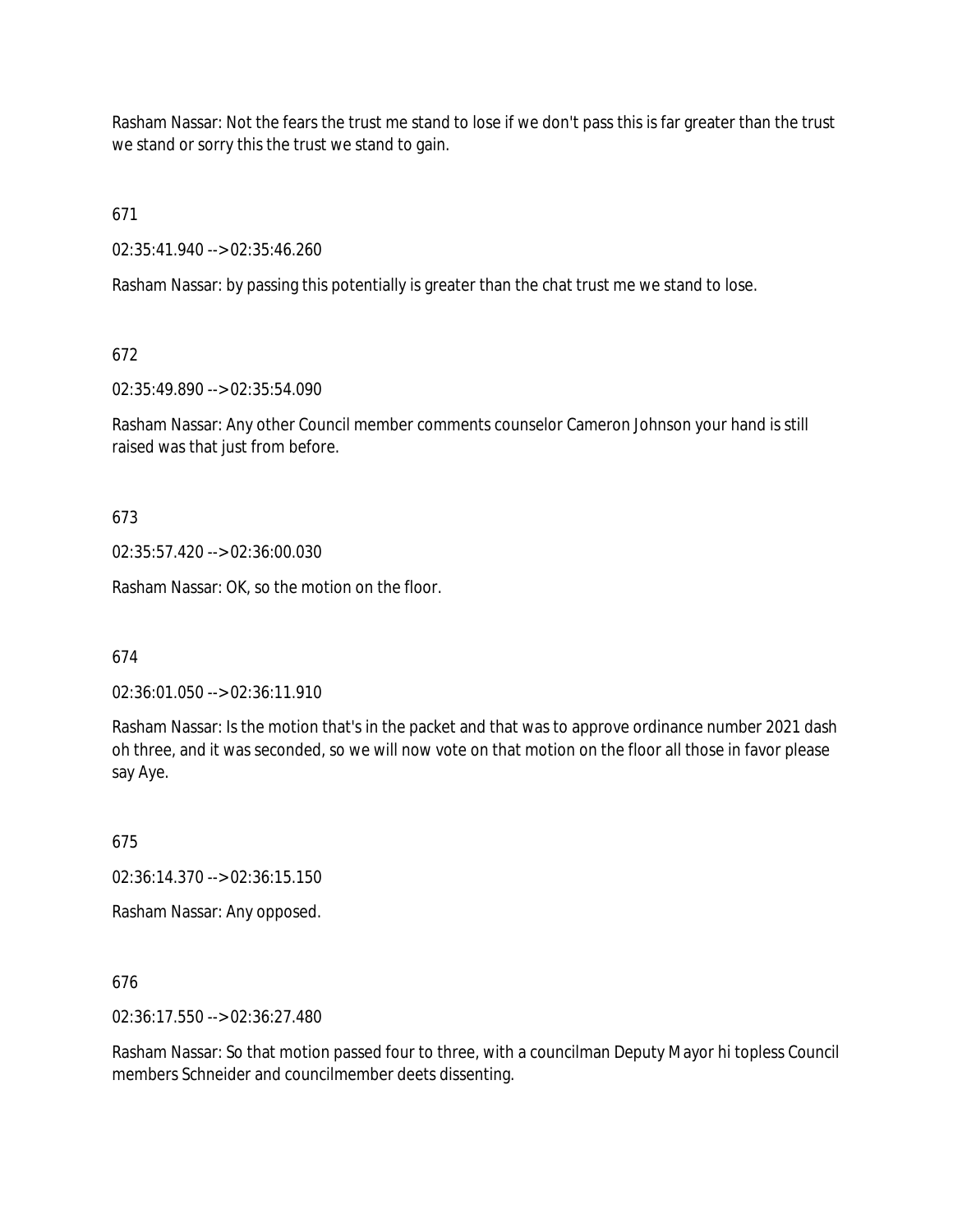02:36:33.210 --> 02:36:36.420

Rasham Nassar: And with that we will move on in our agenda to Item nine be.

## 678

02:36:38.100 --> 02:36:45.300

Rasham Nassar: scheduled public hearing on ordinance number 2021 dash 14 extending small wireless facilities design standards interim official control.

## 679

02:36:45.780 --> 02:36:51.600

Joe Deets: ternary do we feel like taking a short break because that was a long conversation I know we tend to wait till nine but.

680

02:36:52.980 --> 02:36:53.910

Joe Deets: Maybe a short break now.

## 681

02:36:56.130 --> 02:37:05.670

Rasham Nassar: I would, I would support that I go either way Council um how many I got one naughty head counts are pollock is I don't know head nod.

## 682

02:37:06.270 --> 02:37:10.680

Michael Pollock: know how long do we have to go, can we just knock it out yeah this one.

683

02:37:12.090 --> 02:37:20.040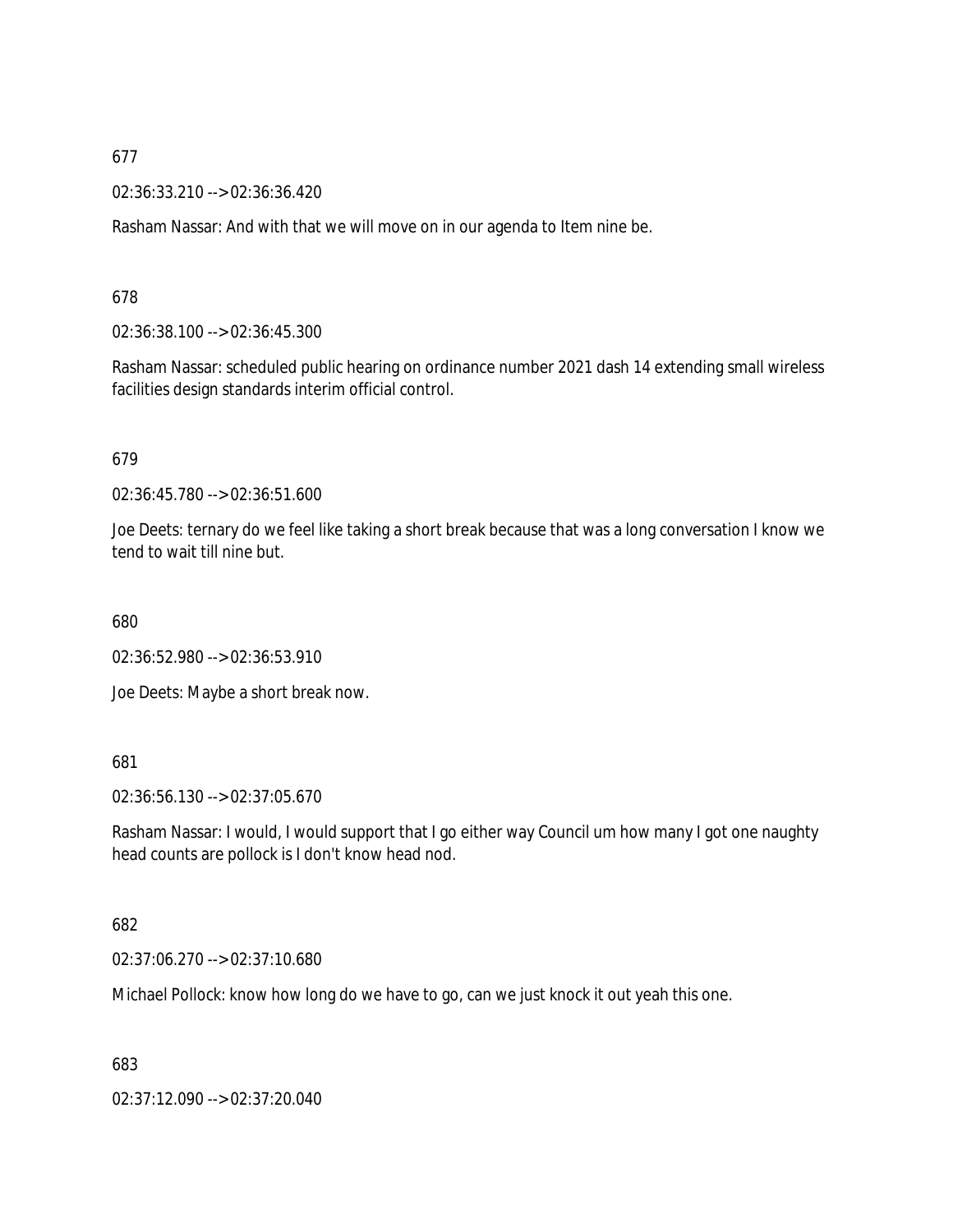Rasham Nassar: Well, we are approaching nine so it's we usually I don't I can't I don't know we, I mean how much time is left in our agenda, I can't predict that.

684

02:37:21.690 --> 02:37:22.110

Rasham Nassar: We have.

685

02:37:22.140 --> 02:37:23.070 Rasham Nassar: One few.

686

02:37:24.180 --> 02:37:24.780

Joe Deets: minutes.

687

02:37:25.080 --> 02:37:27.480

Rasham Nassar: It could be quick, but it could be another 3045 minutes.

688 02:37:28.290 --> 02:37:29.760 Michael Pollock: All right, right.

689 02:37:30.360 --> 02:37:30.870 Michael Pollock: I forgot.

690 02:37:31.260 --> 02:37:31.590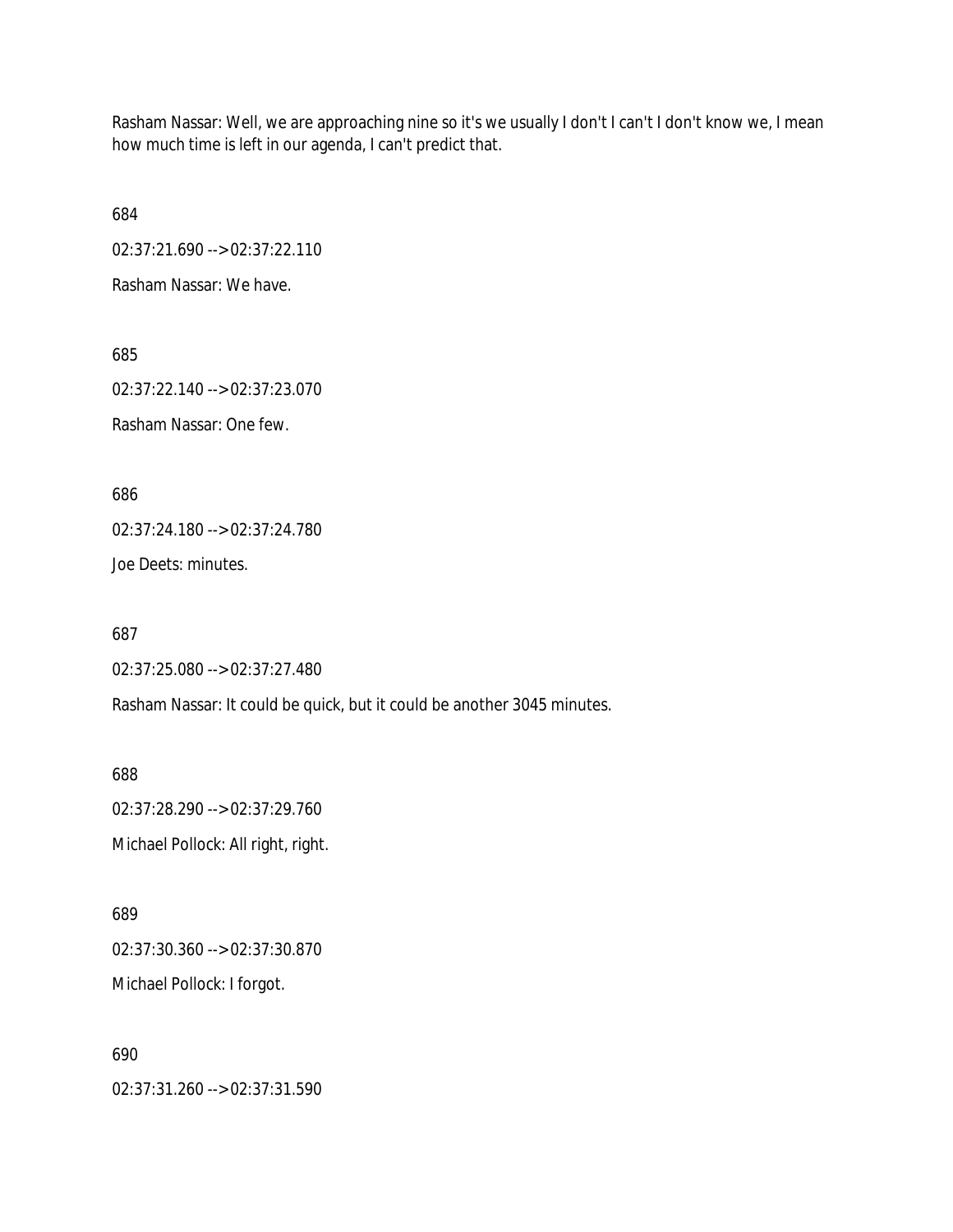Rasham Nassar: It was.

## 691

02:37:32.970 --> 02:37:46.140

Rasham Nassar: always a mystery okay so let's take five is that okay okay great so it's 838 right now we'll come back at about 843 that I did the math right on that, I think I did okay see y'all back and five.

## 692

02:44:29.310 --> 02:44:33.180

Rasham Nassar: We see most all Council members back customer okay great.

### 693

02:44:34.410 --> 02:44:38.400

Rasham Nassar: Okay we're all here so we're gonna pick up where we left off.

694

02:44:39.480 --> 02:44:40.620

Rasham Nassar: And that was an item.

695

02:44:42.240 --> 02:44:42.930

Rasham Nassar: 90.

## 696

02:44:43.980 --> 02:44:52.290

Rasham Nassar: scheduled public hearing on ordinance number 2002 one deaths 14 extending small wireless facilities design standards interim official control.

697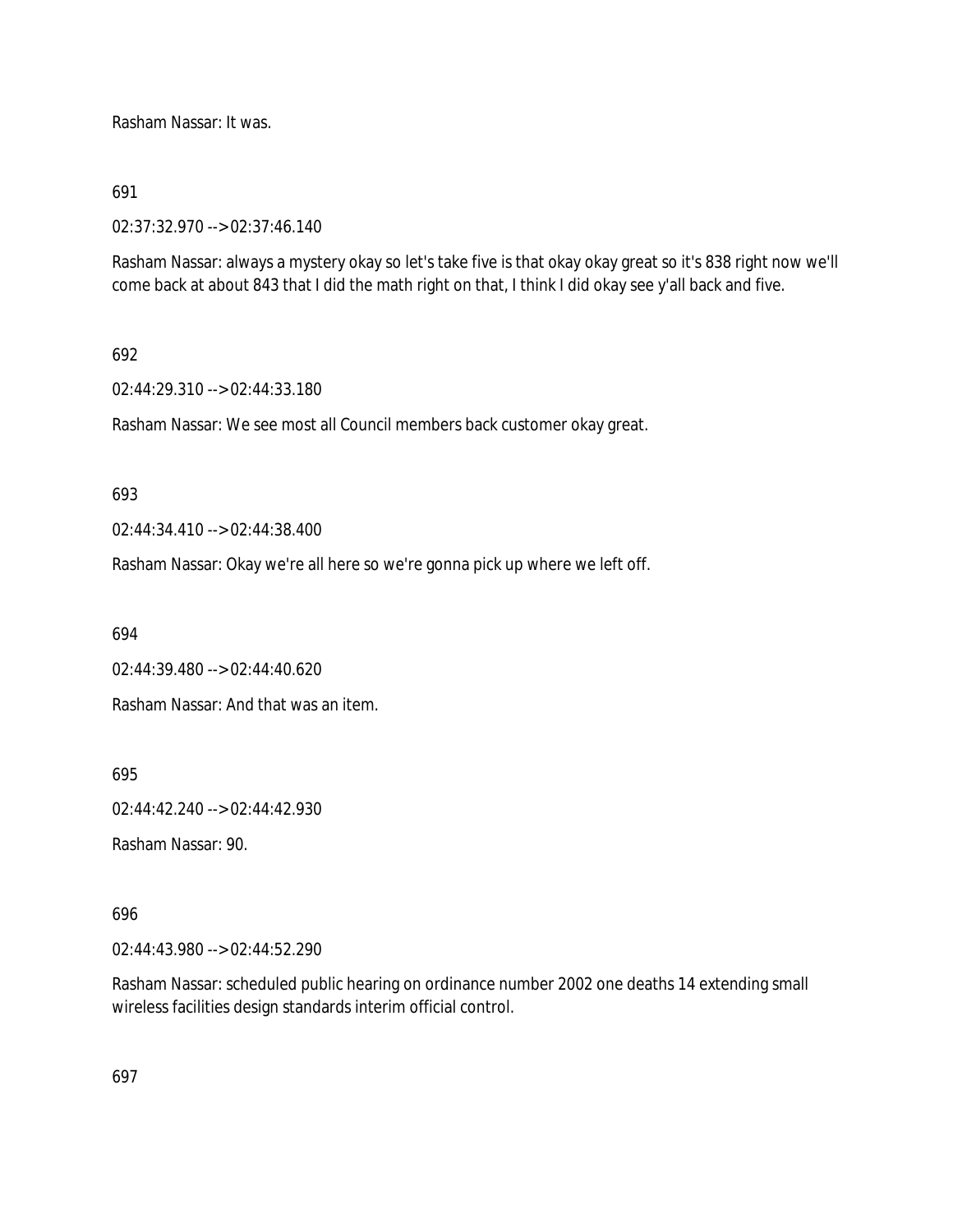02:44:53.520 --> 02:44:56.100

Rasham Nassar: Interesting manager, are you leading us off or is it director right.

698

02:44:57.240 --> 02:45:01.830

Heather Wright: After right i'll be leading this off Thank you Magnus are and good evening Council.

699

02:45:02.430 --> 02:45:09.960

Heather Wright: We are requesting, to set the public hearing to extend the small wireless and in control it's currently set to expire on may 14.

700

02:45:10.470 --> 02:45:16.410

Heather Wright: And we're asking for additional time to do our due diligence, to see if we can support the planning Commission recommendation.

701

02:45:16.980 --> 02:45:27.720

Heather Wright: And this extension would be until November 14 of 2021 or sooner for able to complete that legislative work, the hearing date that we're requesting is the 27th two weeks from tonight.

702

02:45:29.190 --> 02:45:33.300

Rasham Nassar: Okay Council there's emotion in our packet somebody like to put them on the floor.

703

02:45:38.100 --> 02:45:39.150

Brenda Fantroy-Johnson: Leslie you want to read it.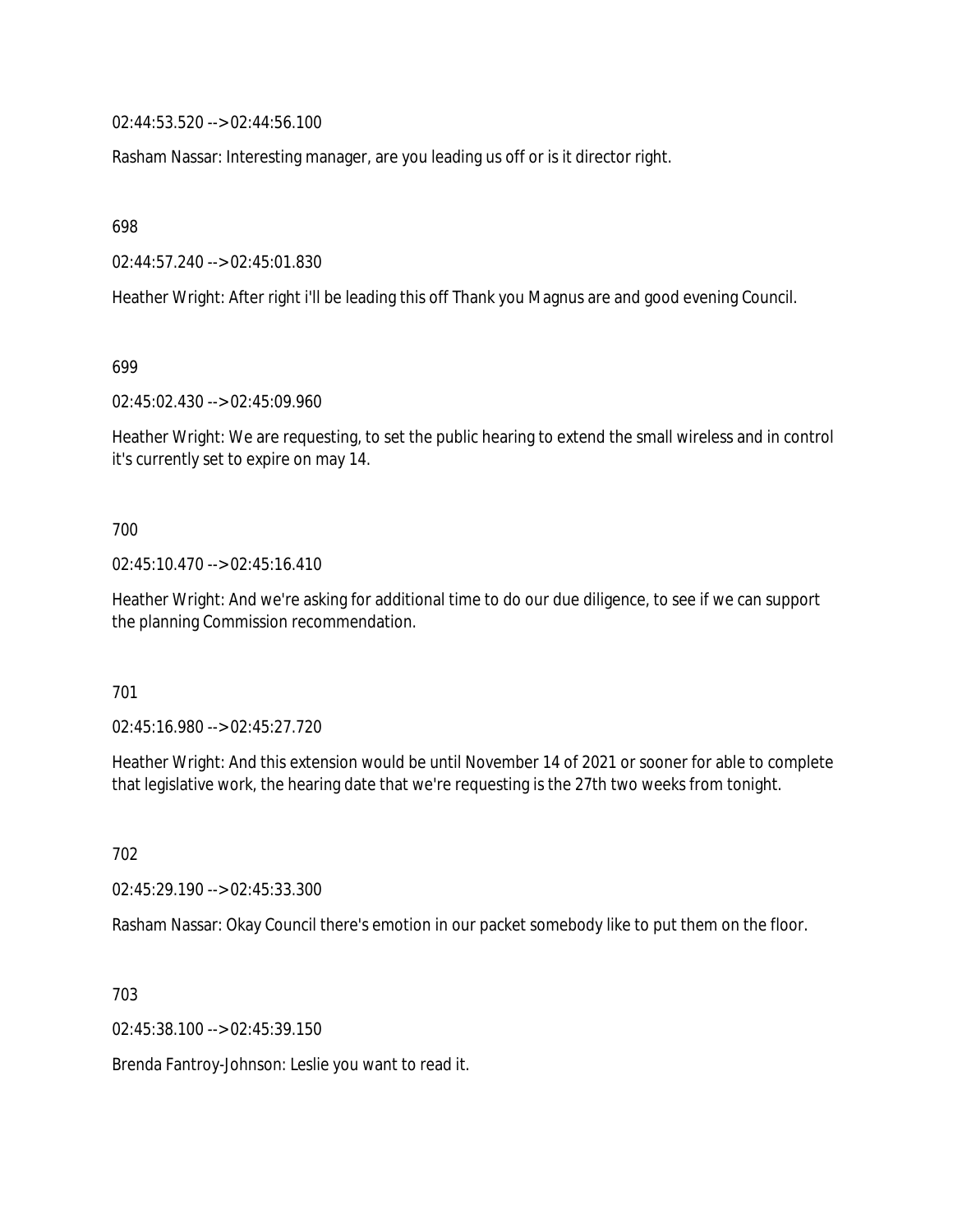02:45:41.040 --> 02:45:41.910

Leslie Schneider: Sure, thank you.

705

02:45:43.560 --> 02:45:46.440

Leslie Schneider: i'll make sure i'm reading the right one nope i'm not.

706

02:45:49.740 --> 02:46:00.090

Leslie Schneider: Okay, I moved to schedule a public hearing on ordinance number 2021 dash 14 as part of the agenda for the April 27 2021 business meeting.

## 707

02:46:01.800 --> 02:46:05.730

Rasham Nassar: It comes from Oregon and Johnson got the second on that motion during for the discussion Council.

708

02:46:07.980 --> 02:46:11.490

Rasham Nassar: casing none all those in favor of the motion, please say Aye.

709

02:46:13.290 --> 02:46:14.160

Rasham Nassar: Any opposed.

710

02:46:14.970 --> 02:46:17.880

Rasham Nassar: The motion passes unanimously, thank you very much, Director right.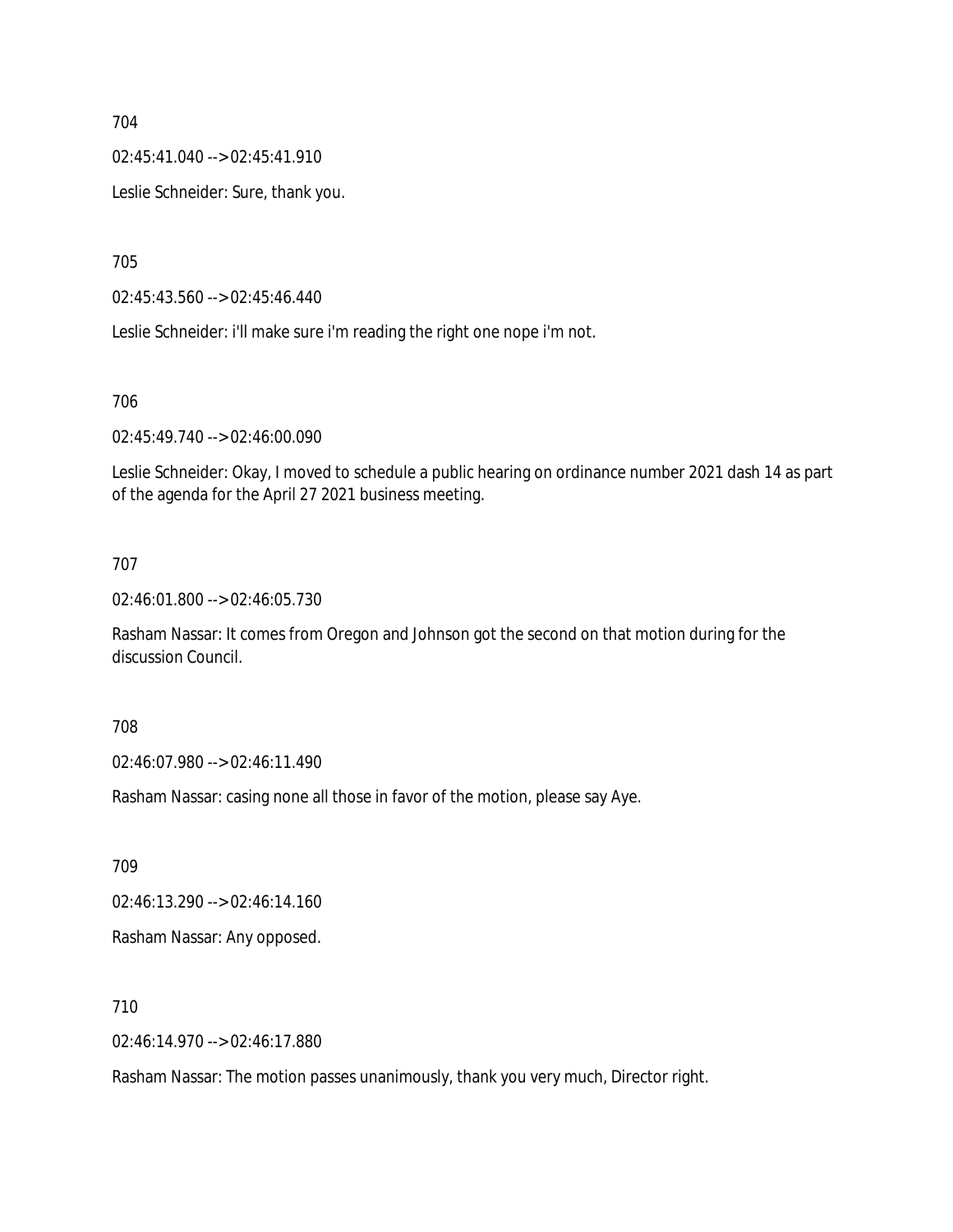02:46:18.240 --> 02:46:19.560

Heather Wright: Thank you counsel, good evening.

# 712

02:46:21.900 --> 02:46:30.270

Rasham Nassar: Moving on, in our agenda now, we are at item nine see sustainable transportation plan amendment number two to professional services agreement with budget amendment.

713

02:46:31.440 --> 02:46:33.270

Rasham Nassar: Public Works director where's vicki.

714

02:46:34.890 --> 02:46:35.850

Chris Wierzbicki: Even Council.

## 715

02:46:37.410 --> 02:46:44.460

Chris Wierzbicki: The item before you this evening is a contract and budget amendment for the sustainable transportation plan.

## 716

02:46:45.240 --> 02:46:57.810

Chris Wierzbicki: We have mark and I are both here to talk to you about this, we have about a couple of slides and just a couple of minutes of conversation to get you up to speed on this item i'll give you a brief introduction mark will give you a little bit of detail and then i'll.

717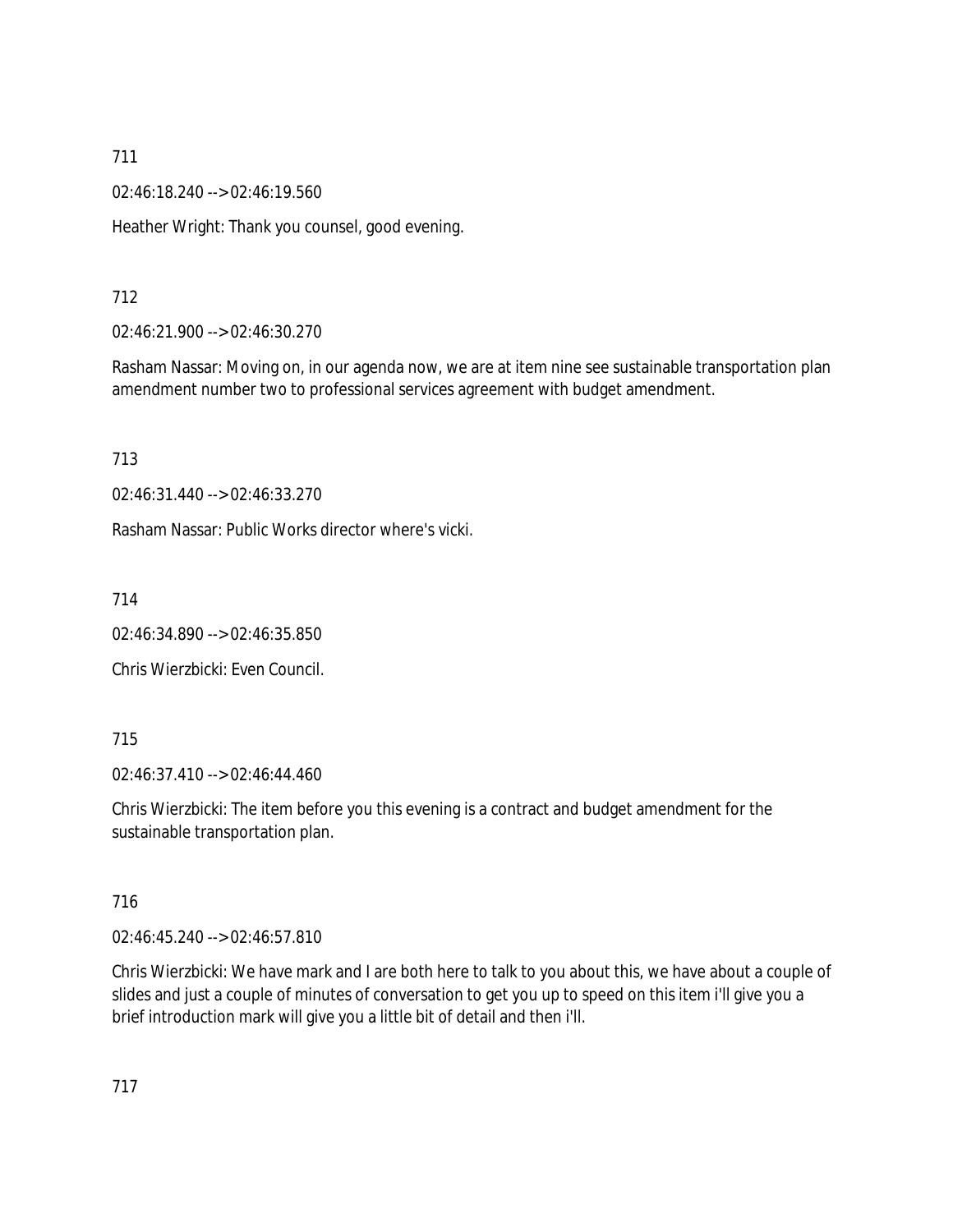02:46:59.160 --> 02:47:12.960

Chris Wierzbicki: CAP it off with a recommendation from the three Council liaisons to the sustainable transportation plan based on our discussion that we had last Friday before we get into the detail of it, I just like to let you know that.

718

02:47:14.400 --> 02:47:15.870

Chris Wierzbicki: You know, we take.

719

02:47:17.220 --> 02:47:23.610

Chris Wierzbicki: We take this very seriously the the request for additional funding for particularly an ongoing project.

## 720

02:47:24.210 --> 02:47:35.070

Chris Wierzbicki: This is not just our necessarily our consultants, saying that they need additional funds to complete a project, it is really an intentional effort on behalf of the Council, and both mark and myself.

# 721

 $02.47.36.240 -5.02.47.45.330$ 

Chris Wierzbicki: To look at this project after about a year's worth of work and determine where we're at and all of the things that have changed and the amount of input that we've gotten on the project and determine.

## 722

02:47:46.230 --> 02:47:57.480

Chris Wierzbicki: What we think we need to deliver the best product for all of you, and for the Community so with that mark, maybe you could share the slides and we can talk a little bit about the detail.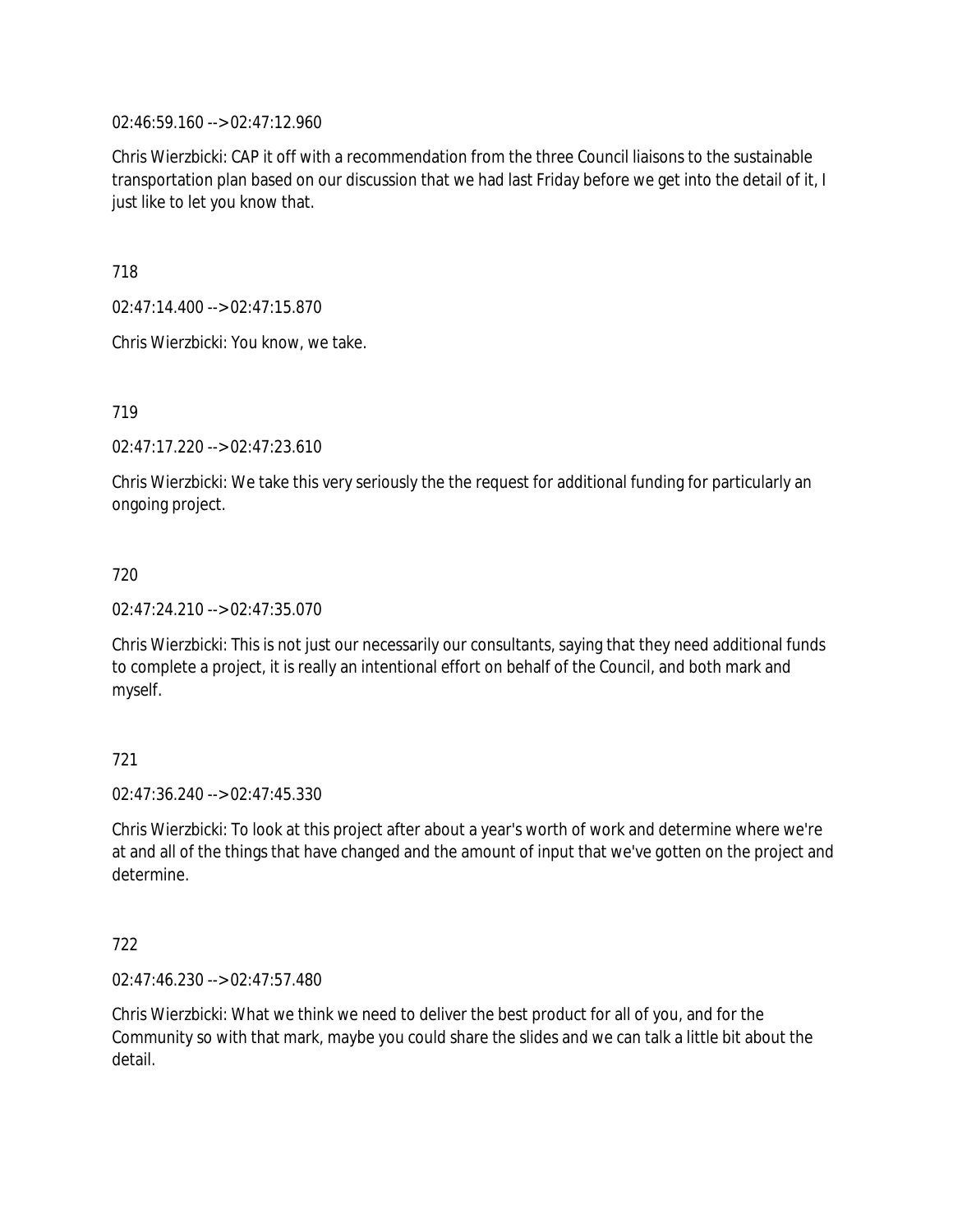02:47:59.640 --> 02:48:00.090 Chris Wierzbicki: Okay.

724

02:48:01.140 --> 02:48:08.310

Chris Wierzbicki: So the amendment that we're requesting is, at least at the moment, as described in your packet let's start let's start that way.

725

02:48:09.000 --> 02:48:17.580

Chris Wierzbicki: Is a \$48,500 amendment and it's broken up into two parts, the part you see in green here is everything that's new.

## 726

02:48:17.910 --> 02:48:27.420

Chris Wierzbicki: And things in blue or what we're calling backfill or things that were part of the original scope that we think we need some additional money to to complete in the with the original intent.

### 727

02:48:28.620 --> 02:48:42.810

Chris Wierzbicki: i'll talk about the new items quickly first a significant portion of this of the new items is driven by the the large green triangle down in the bottom of this pie chart which is project identification this this part of the project represents.

### 728

02:48:44.250 --> 02:48:58.260

Chris Wierzbicki: working more closely and continuing to work with the volunteer committees and Community Members on the test for us and some world who aren't on the task force, who have really volunteered a lot of time to.

723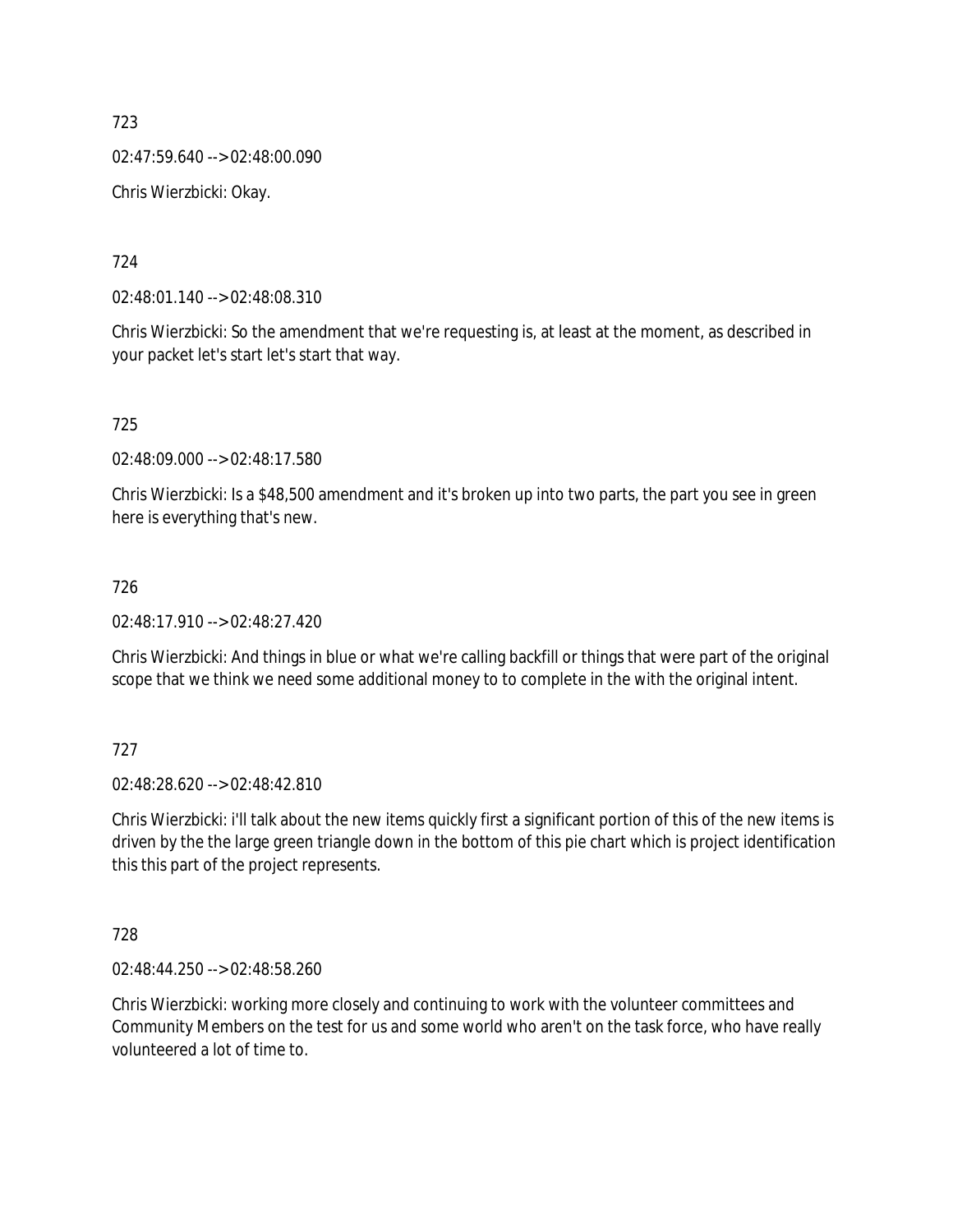02:48:59.010 --> 02:49:03.390

Chris Wierzbicki: Ensure that all of their projects are represented on the on the map that we're playing putting together.

730

02:49:04.140 --> 02:49:15.330

Chris Wierzbicki: To scope out the networks for that will be evaluating as part of this project, we had no idea when we got into this a year ago, how much engagement, we would have with members of the community who wanted to.

731

02:49:17.010 --> 02:49:23.700

Chris Wierzbicki: Give us spend their time helping us with this project and advancing it and we their contributions have really been valuable.

732

02:49:24.510 --> 02:49:29.400

Chris Wierzbicki: There is a number of outstanding efforts that they want to engage us in but we if we're going to do that.

733

02:49:30.120 --> 02:49:35.100

Chris Wierzbicki: We need more time and some more of our consultants time to helps to work on that.

734

02:49:35.580 --> 02:49:43.350

Chris Wierzbicki: And that, when you whenever you add a new scope item you automatically include more time or project management time additional meetings that sort of thing so that's what you see in green.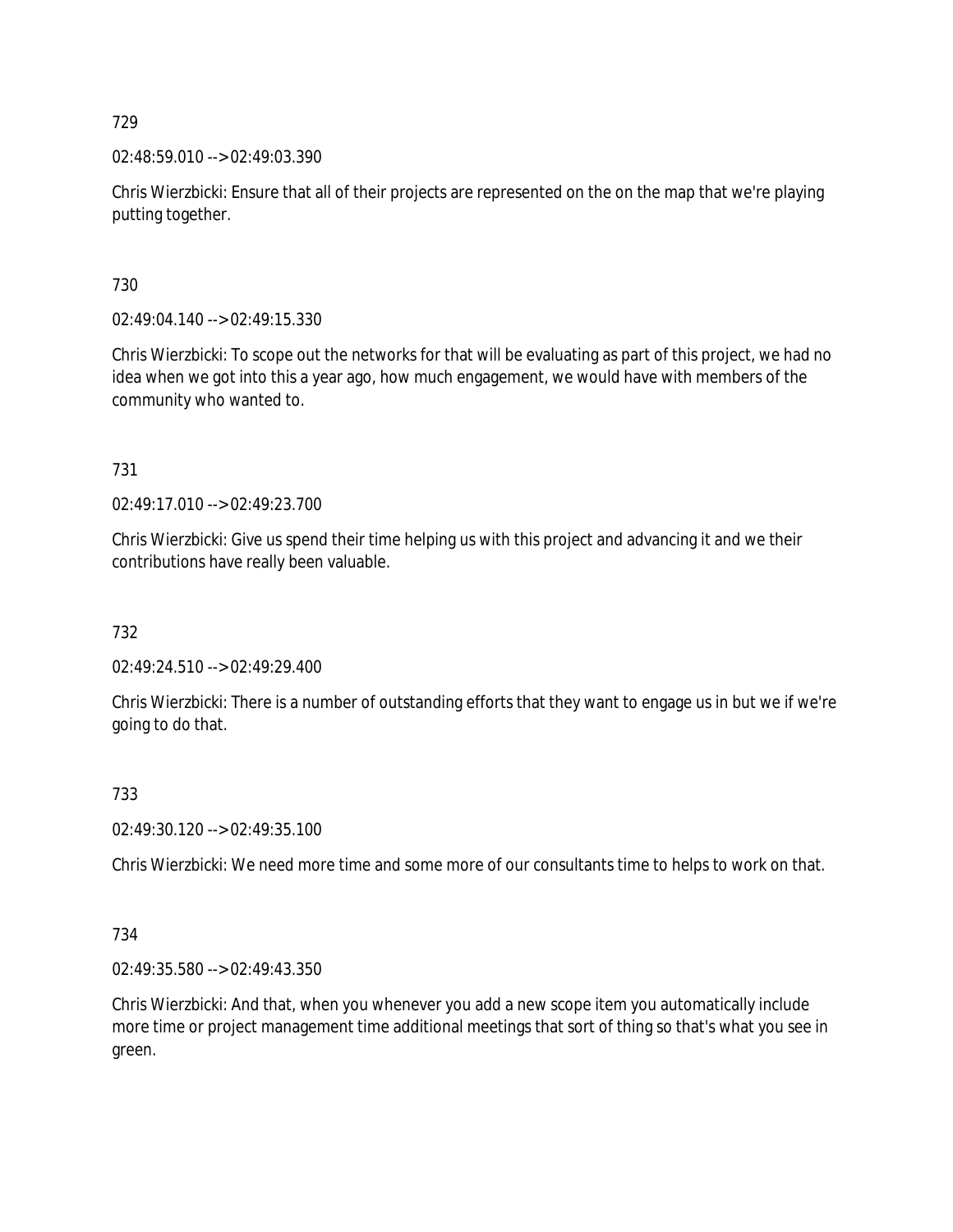02:49:43.860 --> 02:49:54.450

Chris Wierzbicki: The items in blue are items that are we think, very important to the overall nature, you know scope of the project, Michael Taylor bit more about them, but we are.

736

02:49:55.260 --> 02:50:02.670

Chris Wierzbicki: Seeking some additional funds to ensure that those elements of the project get completed, we have been spending more budget than we thought.

737

02:50:04.200 --> 02:50:18.720

Chris Wierzbicki: On engagement with the Community primarily today's more than we anticipated and we've been trying to accommodate that we're at the point now where we we think we need additional funds to continue that support and get the most from there from their input and their involvement.

738

02:50:20.430 --> 02:50:28.980

Chris Wierzbicki: So i'm gonna leave it that mark will tell you a little bit about the details and then i'll fill you in on that, on the liaisons perspective on us in just a minute, mark you want to take it away.

739

02:50:29.610 --> 02:50:44.160

Mark Epstein: Thanks Chris can even Council barked Epstein engineering project manager and the for the sustainable transportation plan, I have just five slides to present briefly, I think I can do it about three and a half minutes and we're happy to answer any questions.

740

02:50:46.050 --> 02:50:53.670

Mark Epstein: So this slide these are some of the tasks that comprise the blue sections of the pie chart that Chris just showed you a highlight just three of them.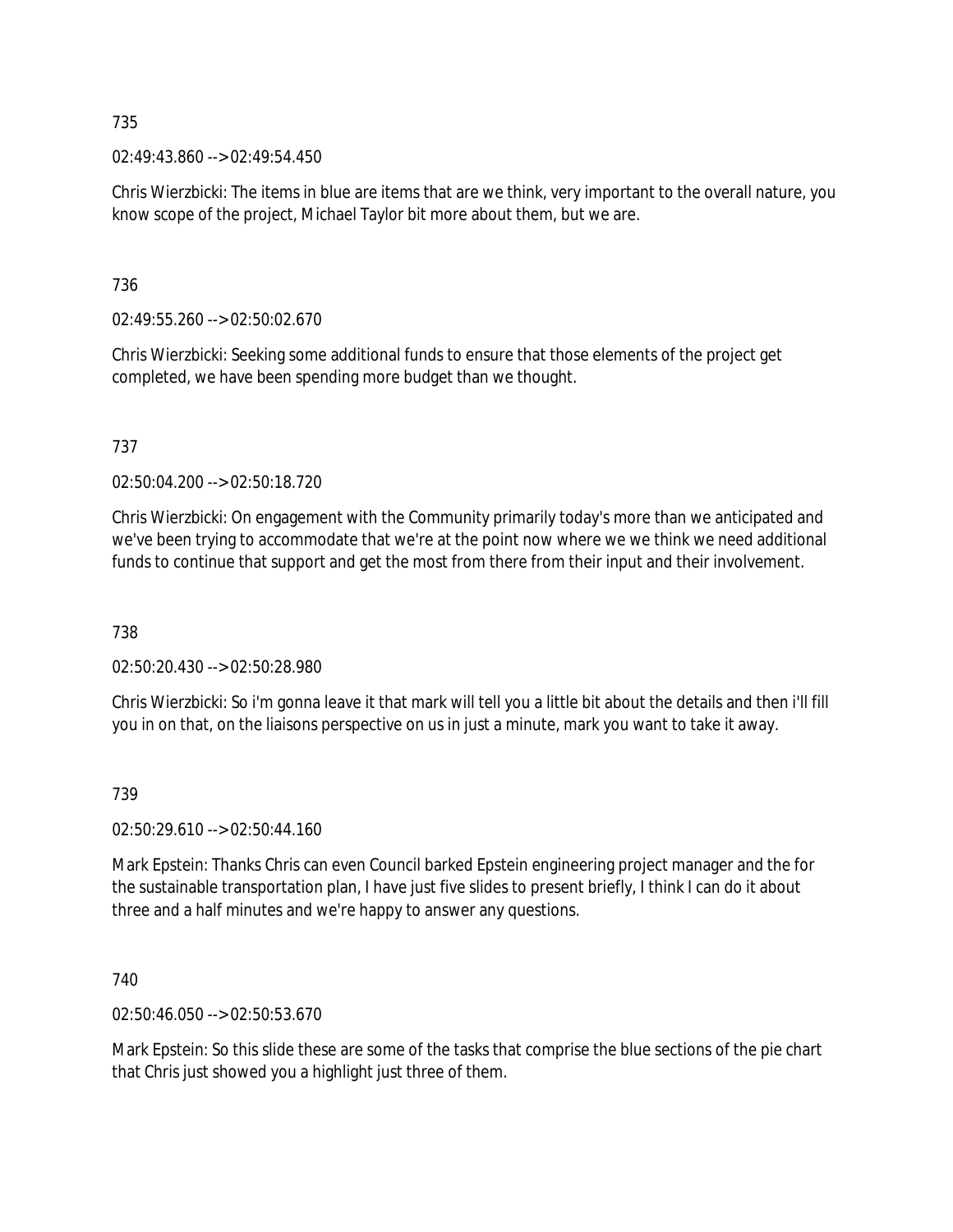02:50:54.480 --> 02:51:08.310

Mark Epstein: The first one was the covert delay and restart the so there was almost a three month pause in the project or the last about about a year ago now upgrade now and the project requires you've acquired additional work to restart.

742

02:51:09.780 --> 02:51:20.700

Mark Epstein: The public engagement strategies were retooled to for the covert conditions we had already started down the path of our public engagement and how to make some adjustments with it stream.

743

02:51:21.630 --> 02:51:33.300

Mark Epstein: And the original scope did not include the expanded Task Force meetings that we've had and support required for that North didn't include the original scope to not include any.

744

02:51:33.780 --> 02:51:46.020

Mark Epstein: Technical advisory team meeting so after we have the approved scope we thought it'd be pretty important to include our agency partners, including washed out the fairies parks.

745

02:51:47.250 --> 02:51:55.920

Mark Epstein: And kids up transit, in particular, so they have added a lot to the project and we're glad we did it but that's it was out of scope work.

746

02:51:58.440 --> 02:52:06.600

Mark Epstein: So the test second prize, the green sections, so the pie chart or new tasks, there was an extension of the project management.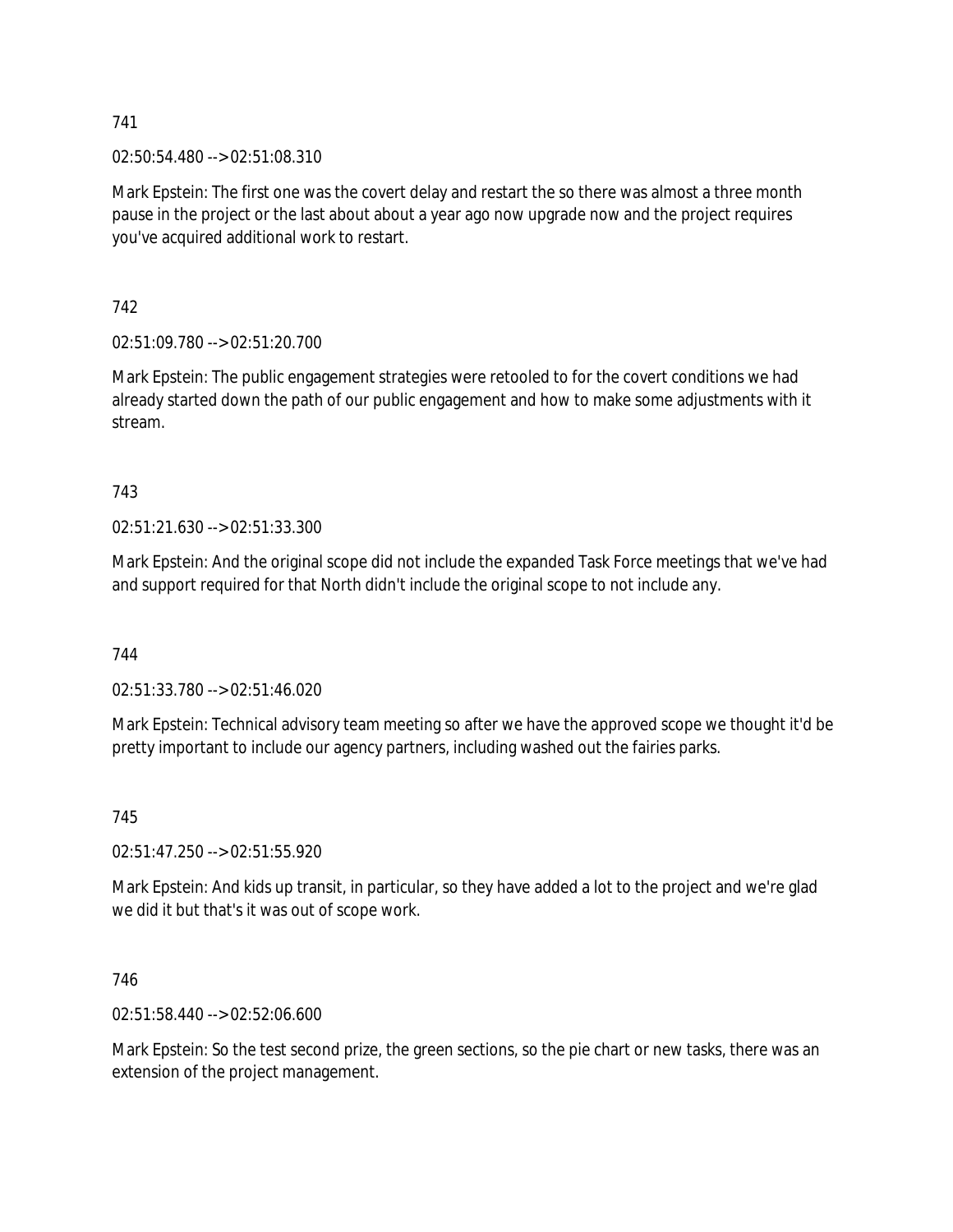02:52:07.050 --> 02:52:22.650

Mark Epstein: Through July of this year, you mostly stemming from the delay that occurred back last year, but also because of the increased in the project identification changes that were that were coming to the end of pretty shortly.

748

02:52:24.660 --> 02:52:36.840

Mark Epstein: We could have a couple more updates to Council right now we don't have any more updates to counsel in our scope, so we think it's important to touch base with you folks again at two more strategic points during the project.

749

02:52:38.070 --> 02:52:39.000

Mark Epstein: I would allow.

750

02:52:40.200 --> 02:52:47.280

Mark Epstein: Nelson nygaard to facilitate one more joint meeting of our task force in our technical advisory team.

### 751

02:52:48.840 --> 02:53:04.950

Mark Epstein: And it would also allow Nelson nygaard to spend a little extra time with our Subcommittee Members that have asked for for time with them, so the subcommittee's are particularly the URL all ages and abilities network and our micro mobility subcommittees.

752

02:53:07.110 --> 02:53:13.920

Mark Epstein: And a modified near term action plan, which will give you a little bit more detail in a second.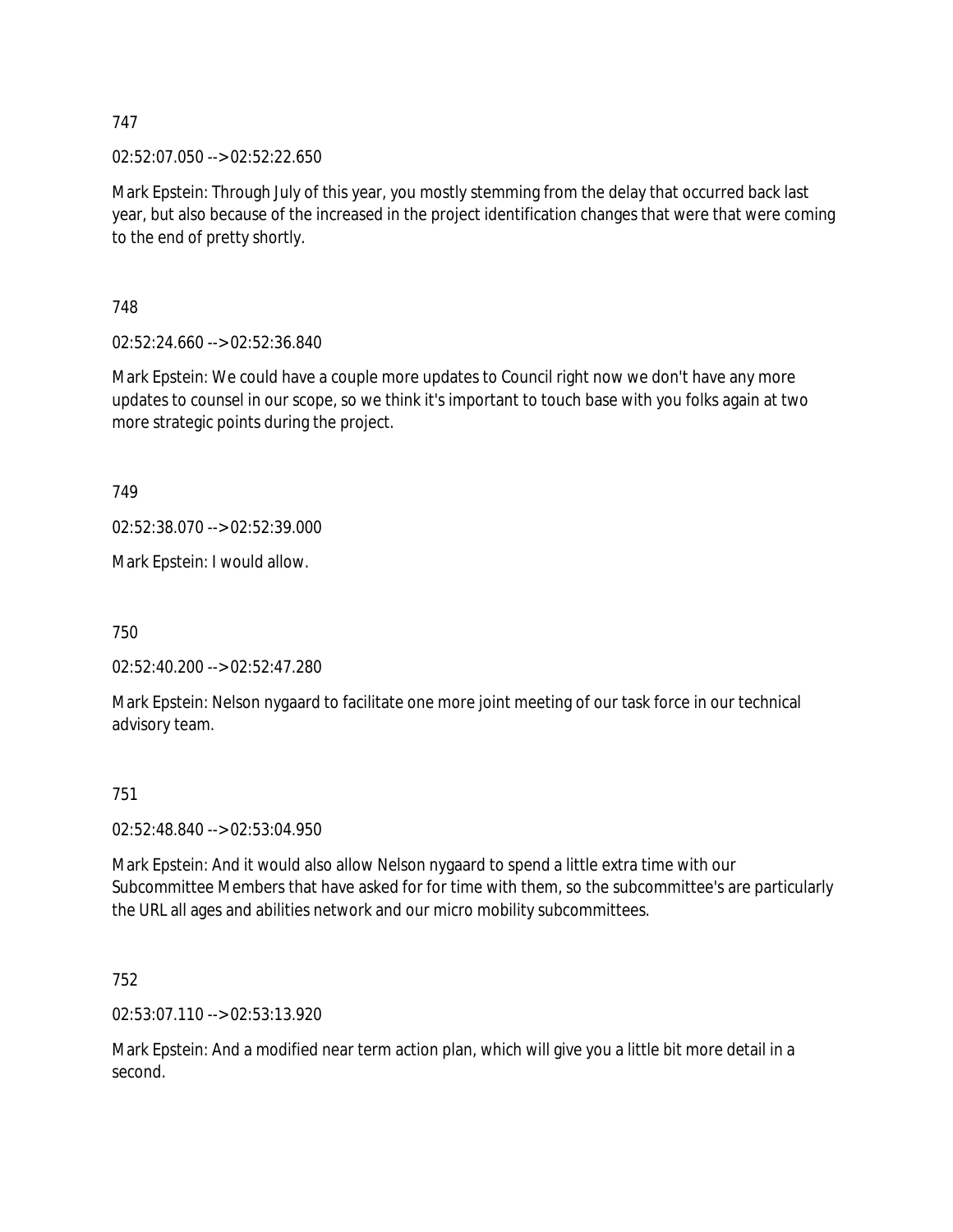02:53:16.170 --> 02:53:19.620

Mark Epstein: So how these changes benefited the project up to date.

754

02:53:21.690 --> 02:53:30.390

Mark Epstein: One there's been the participation by our partner agencies, they just discussed rehabbing expanded CAP analyses and project identification.

755

02:53:30.780 --> 02:53:38.970

Mark Epstein: which has led to this interactive map that I think we've showed you in the past it's it's becoming quite a useful tool for us.

## 756

02:53:39.510 --> 02:53:50.460

Mark Epstein: it's allowed us to include the community groups and individuals and we plan on employing this mapping written several sort of important ways it'll serve as a replacement for our current.

# 757

02:53:51.000 --> 02:53:59.670

Mark Epstein: Island wide transportation plan map which will have implications for development engineering folks as well as zone souls are see IP.

758

02:54:01.230 --> 02:54:10.830

Mark Epstein: it'll provide information for future funding financing decisions and it'll and driving concurrency and transportation benefit district updates in the future.

759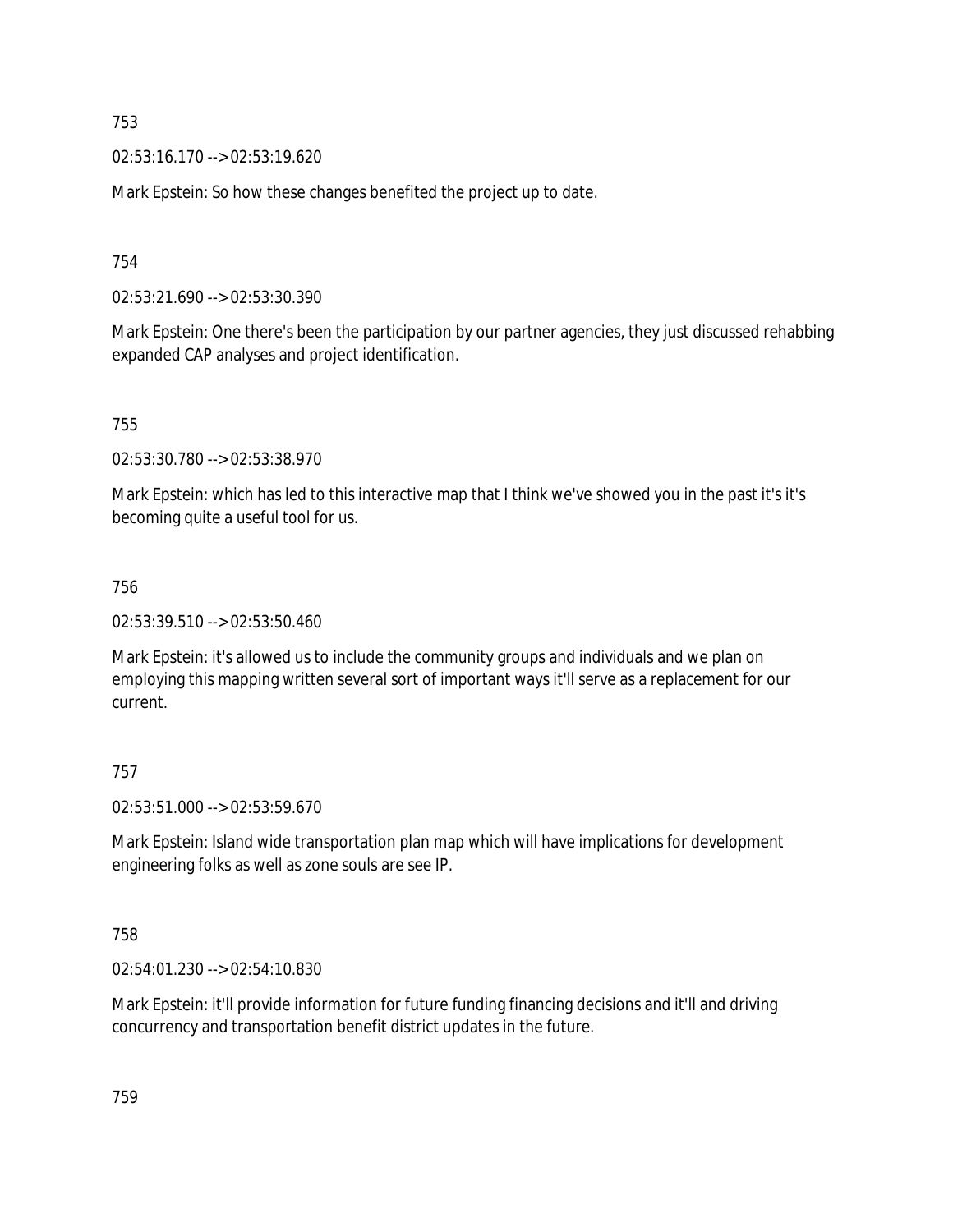02:54:11.430 --> 02:54:20.730

Mark Epstein: So it'll also be a way for us to monitor our progress toward our goals as we're moving forward, as we took off the capital projects that are going to come from this.

## 760

02:54:22.380 --> 02:54:40.650

Mark Epstein: So this is where we are currently in our deliverables we have we're we're almost to the end of test seven there our program identification program project program policy identification and we're anticipating starting our evaluation and there's two other deliverables after that.

### 761

02:54:43.800 --> 02:54:54.210

Mark Epstein: And here's our plan for moving ahead, so the digital budget with feels is really needed to get us where we want to end up and allow us to focus on the deliverables that are most useful to the city.

## 762

02:54:54.840 --> 02:55:07.440

Mark Epstein: And allow Nelson nygaard time to meet with our test for so many Members adjust our approach to develop a a recommended scenario, rather than the three scenarios originally scope, because we feel like.

## 763

02:55:09.180 --> 02:55:22.320

Mark Epstein: we're having a pretty in depth discussion, right now, at the project identification and we can continue that to the evaluation phase and we felt like our original scope was to come up with three scenarios and had the big.

764

02:55:23.730 --> 02:55:30.060

Mark Epstein: outreach phase to discuss those different scenarios and mix and match, and we really feel like we're having those discussions currently.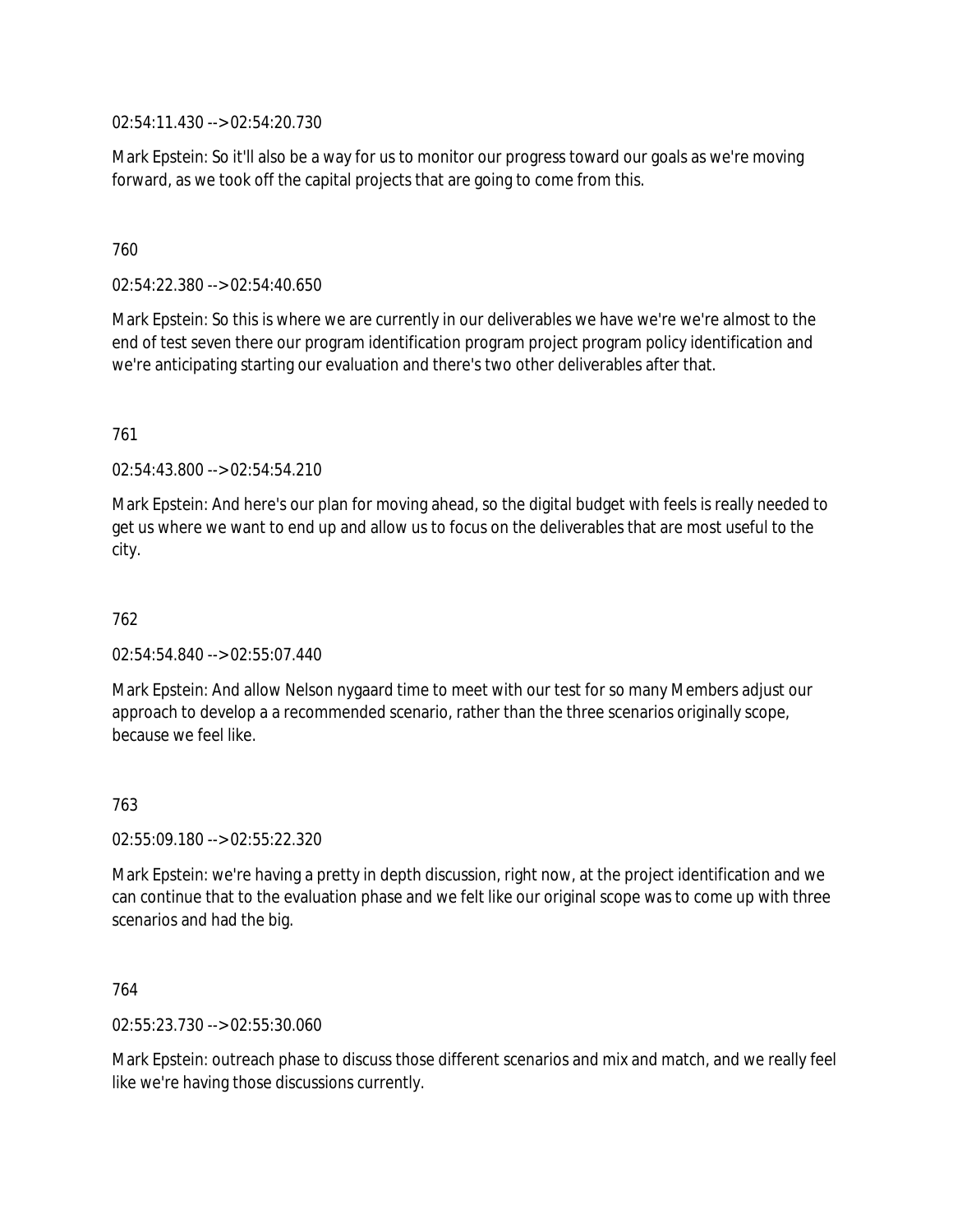02:55:31.290 --> 02:55:38.340

Mark Epstein: And then also we're proposing to modify the near term action plans over deliverable based on how we can best employee.

766

02:55:39.000 --> 02:55:44.790

Mark Epstein: After project completion, we feel like that'll be really useful as an outreach tool to our Community.

## 767

02:55:45.750 --> 02:56:04.890

Mark Epstein: So our budget request after our discussions for the liaisons is about \$10,000 less than what is in your packet after our discussion on Friday we made some tweaks and changes to that and all our public works director employees ons to talk more about that, if you wish.

768

02:56:06.600 --> 02:56:14.550

Chris Wierzbicki: yeah just real quickly i'll wrap this up mark thanks for covering that, as you saw we are actually recommending a slightly less.

769

02:56:15.090 --> 02:56:25.380

Chris Wierzbicki: lesser dollar value amendment debate after our conversations we tweak the some of the deliverables in the final product to get that number down to 3500.

770

02:56:26.040 --> 02:56:35.040

Chris Wierzbicki: So that is the request that's before you tonight, if you if you decide to make this amendment, we would ask that you swap the number out in the emotion for that for that amount.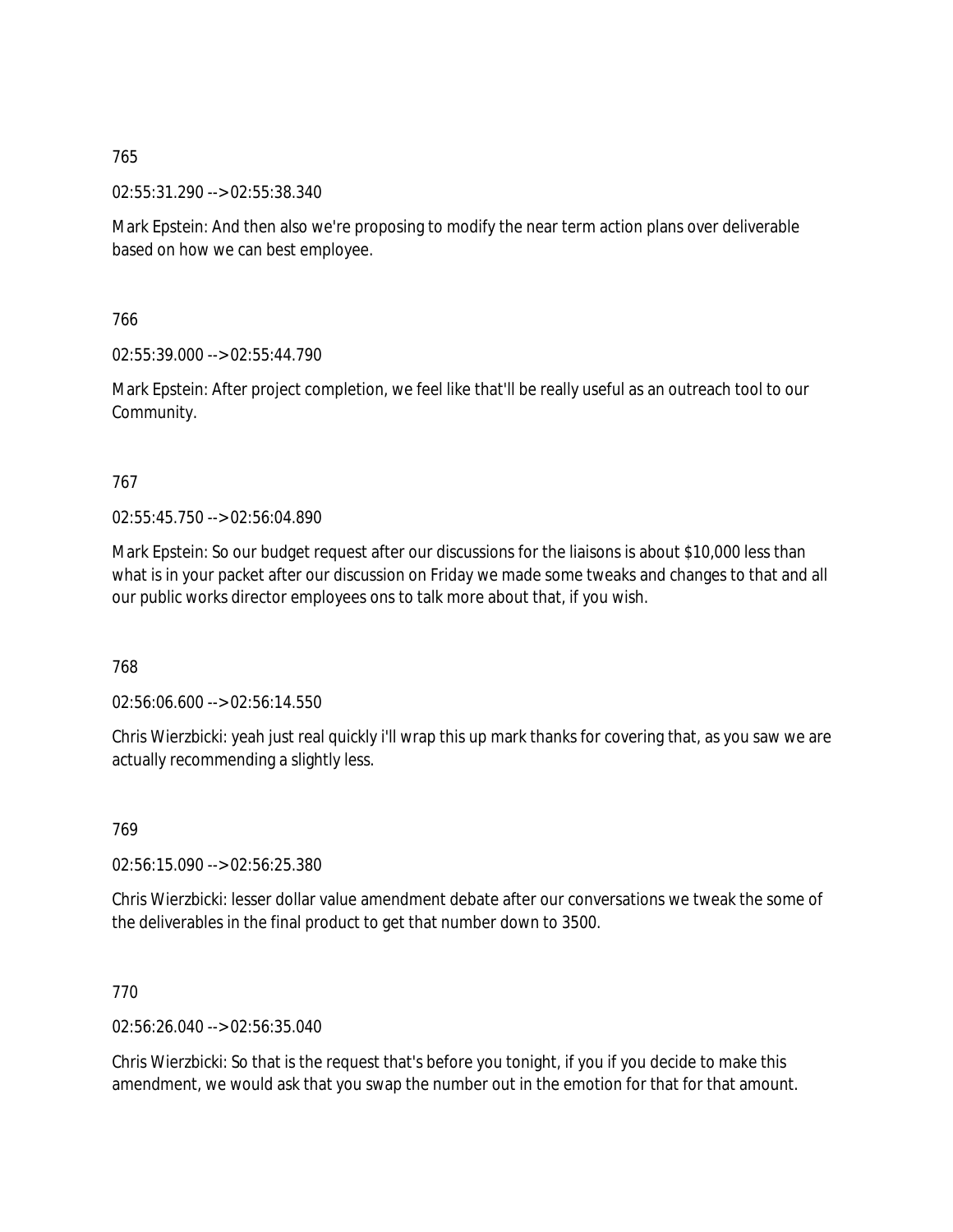02:56:35.760 --> 02:56:42.150

Chris Wierzbicki: Or consider the full amount if you'd like to know more about that the last thing i'll say before turning it over to the liaison is that.

772

02:56:42.960 --> 02:56:51.480

Chris Wierzbicki: I just want to reinforce how important the map component of this project has been and how important it will be to the efforts that we have on going forward.

# 773

02:56:52.410 --> 02:57:05.880

Chris Wierzbicki: This this interactive map which includes all of the potential future and existing pieces, the non motorized network is going to inform our updates to concurrency it could inform a replacement to the.

774

02:57:06.990 --> 02:57:11.520

Chris Wierzbicki: IWC P, which is our current non motorized plan that we use for.

775

02:57:14.190 --> 02:57:20.940

Chris Wierzbicki: shaping how private development contributes to two pieces of the network, it can potentially shape our transfer.

# 776

02:57:21.480 --> 02:57:26.100

Chris Wierzbicki: conversations and our traffic transportation impact fees so there's really a lot going into this product.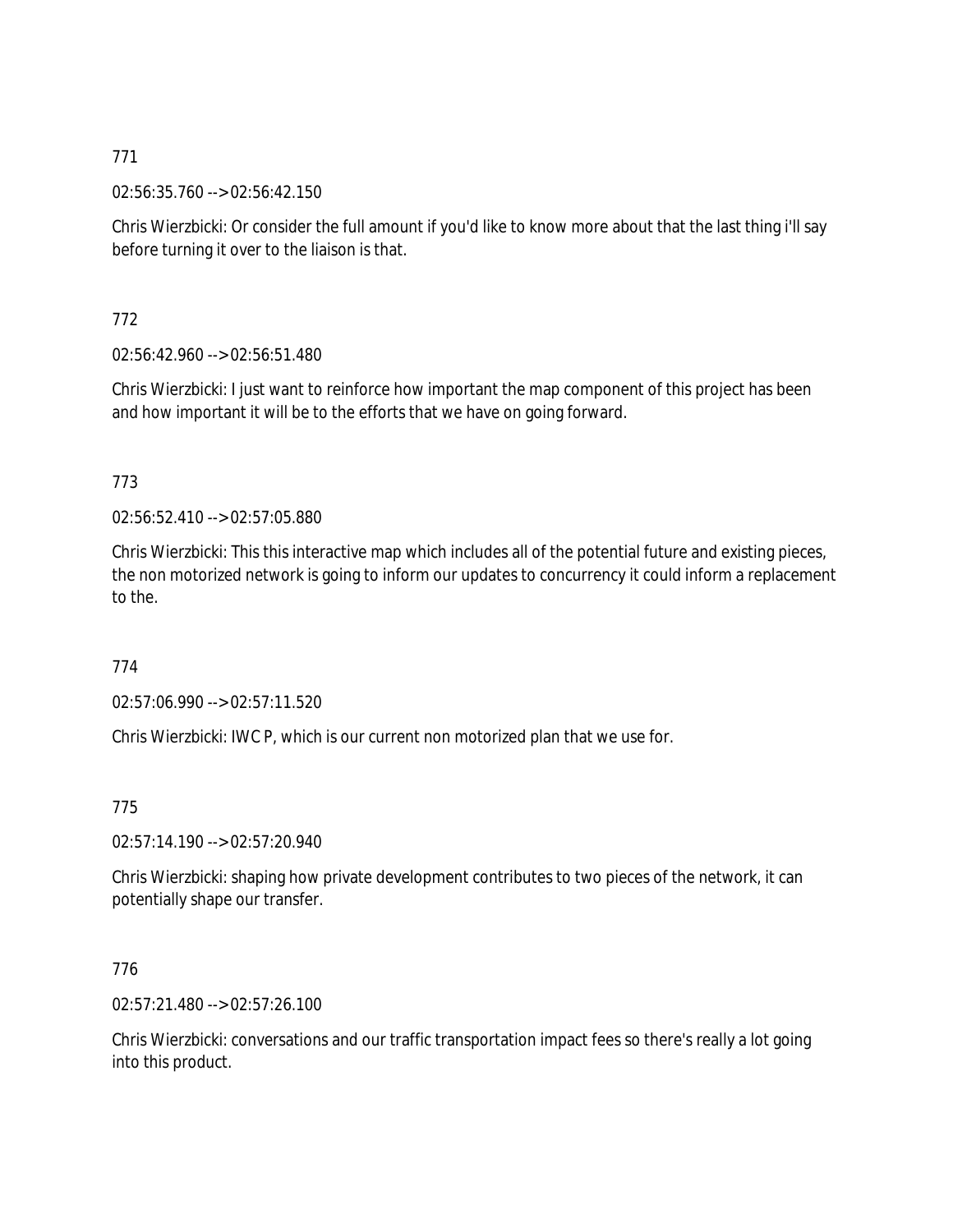02:57:26.610 --> 02:57:38.670

Chris Wierzbicki: That is going to inform the efforts that you've all expressed interest in or the next couple of years, so we want to be able to get the most out of it, and we really appreciate you hearing us out on now this.

778

02:57:39.810 --> 02:57:46.980

Chris Wierzbicki: This extra funding for this project so happy to turn over to the lazy liaison or anyone else for for questions about the.

779

02:57:48.480 --> 02:57:50.220

Rasham Nassar: Council Council member snyder.

780

02:57:54.600 --> 02:57:55.800

Leslie Schneider: Thank you very much.

781

02:57:57.030 --> 02:57:57.480

Leslie Schneider: and

782

02:57:58.680 --> 02:58:02.520

Leslie Schneider: Thank you, both Chris and mark for working hard to.

783

02:58:03.630 --> 02:58:15.660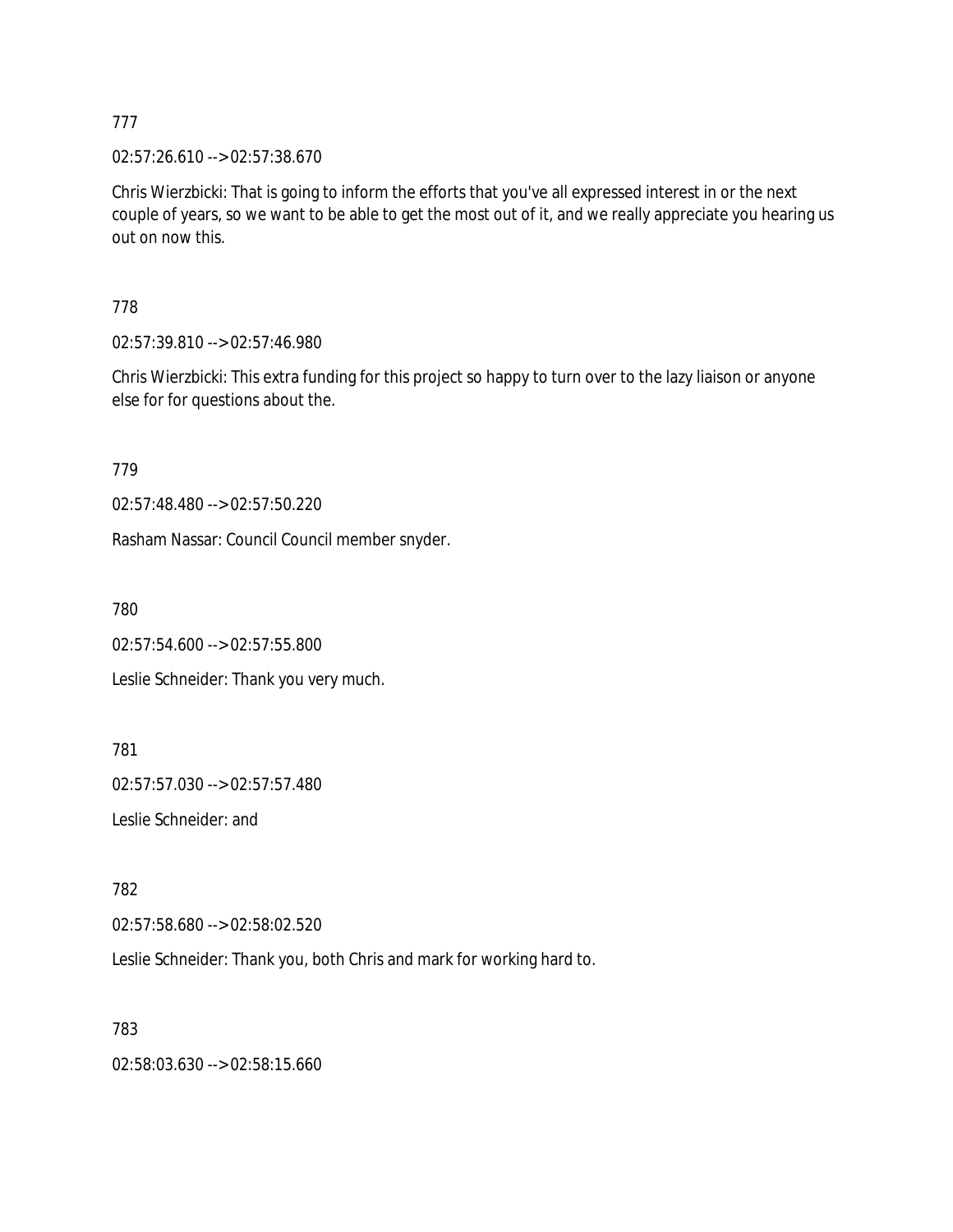Leslie Schneider: fine tune this recommendation and to trim it down, I know that i'm i'm hugely supportive of this sustainable transportation plan accomplishing its its goals.

# 784

02:58:16.470 --> 02:58:36.780

Leslie Schneider: But I do also feel that we've learned new things and had new opportunities come up that we weren't aware of and to to second what our public works director is saying about the mapping, I really encourage us as counsel to ask for.

## 785

02:58:39.060 --> 02:58:43.230

Leslie Schneider: A DEMO or just some training on this tool.

## 786

02:58:43.980 --> 02:58:51.030

Leslie Schneider: I mean what you saw in that slide was like there were two little boxes checked and it was showing a bunch of information on the map.

## 787

02:58:51.270 --> 02:59:03.810

Leslie Schneider: And then you saw the 25 or so boxes that were not checked and trust me if you had a chance to scroll down, you would have seen a whole lot of other boxes, so what it's given us the ability to do is layer

# 788

02:59:04.950 --> 02:59:15.390

Leslie Schneider: Tremendous amounts of data on the map and and what that means for stakeholders is that a stakeholder can say, well, I have my version of the truth.

789

02:59:15.780 --> 02:59:28.020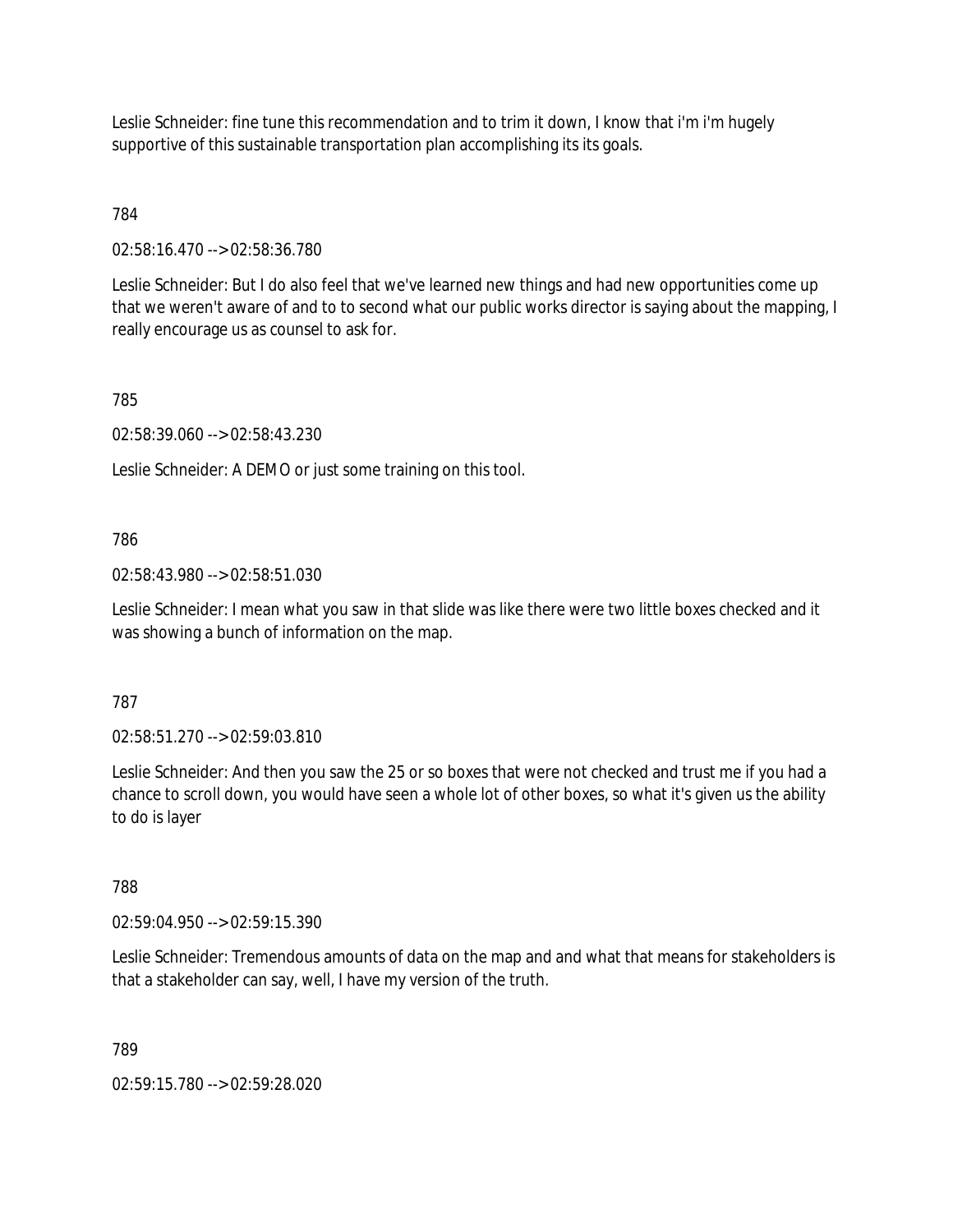Leslie Schneider: And then we can say okay let's make a layer of the map for you and and so having the ability to pull all of this information in from all these different perspectives.

790

02:59:28.470 --> 02:59:37.710

Leslie Schneider: is a way of getting all these different versions of the truth together so that now we can start to talk about the same thing so anyway, I.

## 791

02:59:38.730 --> 02:59:55.470

Leslie Schneider: I do believe that this map which I never imagined going into this project is huge and incredibly valuable for us as a communications tool as an outreach tool to the Community and as a way of.

## 792

02:59:56.310 --> 03:00:04.230

Leslie Schneider: Everything being in one place so um The other thing I want to emphasize just very briefly is the.

## 793

03:00:04.620 --> 03:00:13.530

Leslie Schneider: amazing the other surprise and other big surprise coming out of the sustainable transportation plan is the incredible generosity of.

## 794

03:00:14.100 --> 03:00:19.920

Leslie Schneider: Some of the subcommittees and particularly the all ages all abilities in terms of.

## 795

03:00:20.820 --> 03:00:36.180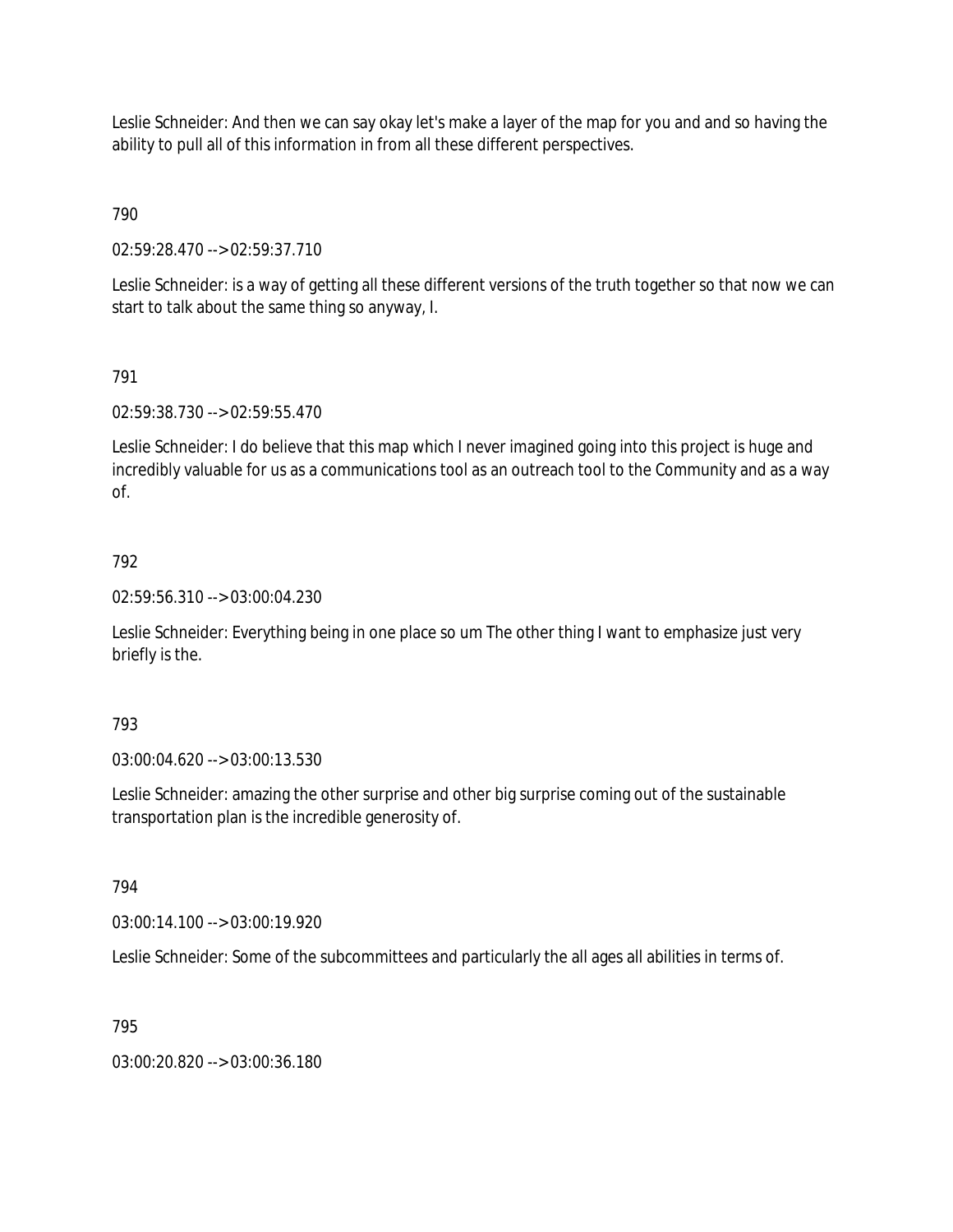Leslie Schneider: Providing boots on the ground, basically going out and getting information and and so you know our consultant Nelson nygaard has done an amazing job but it's it's never going to be in their scope to go out and observe all the different conditions that are.

796

03:00:38.190 --> 03:00:41.640

Leslie Schneider: That are true, and so we had a huge discussion about.

797

03:00:42.330 --> 03:00:53.820

Leslie Schneider: You know what do you sightlines mean for the the feeling of safety and so forth, so part of this money is going to this increase in scope and the extra funding is going to go towards.

798

03:00:54.240 --> 03:01:09.090

Leslie Schneider: making sure that all the information that these subgroups have pulled together they get the time and attention that they need not just to put their stuff on a map, but to actually have Nelson nygaard digested and making sure that.

799

03:01:10.860 --> 03:01:20.310

Leslie Schneider: That all the pieces are understood so anyway i'll stop now, but happy to answer any other questions if if it's appropriate Thank you.

800

03:01:21.840 --> 03:01:22.680

Rasham Nassar: councilmember card.

801

03:01:24.840 --> 03:01:25.500

Christy Carr: Thank you.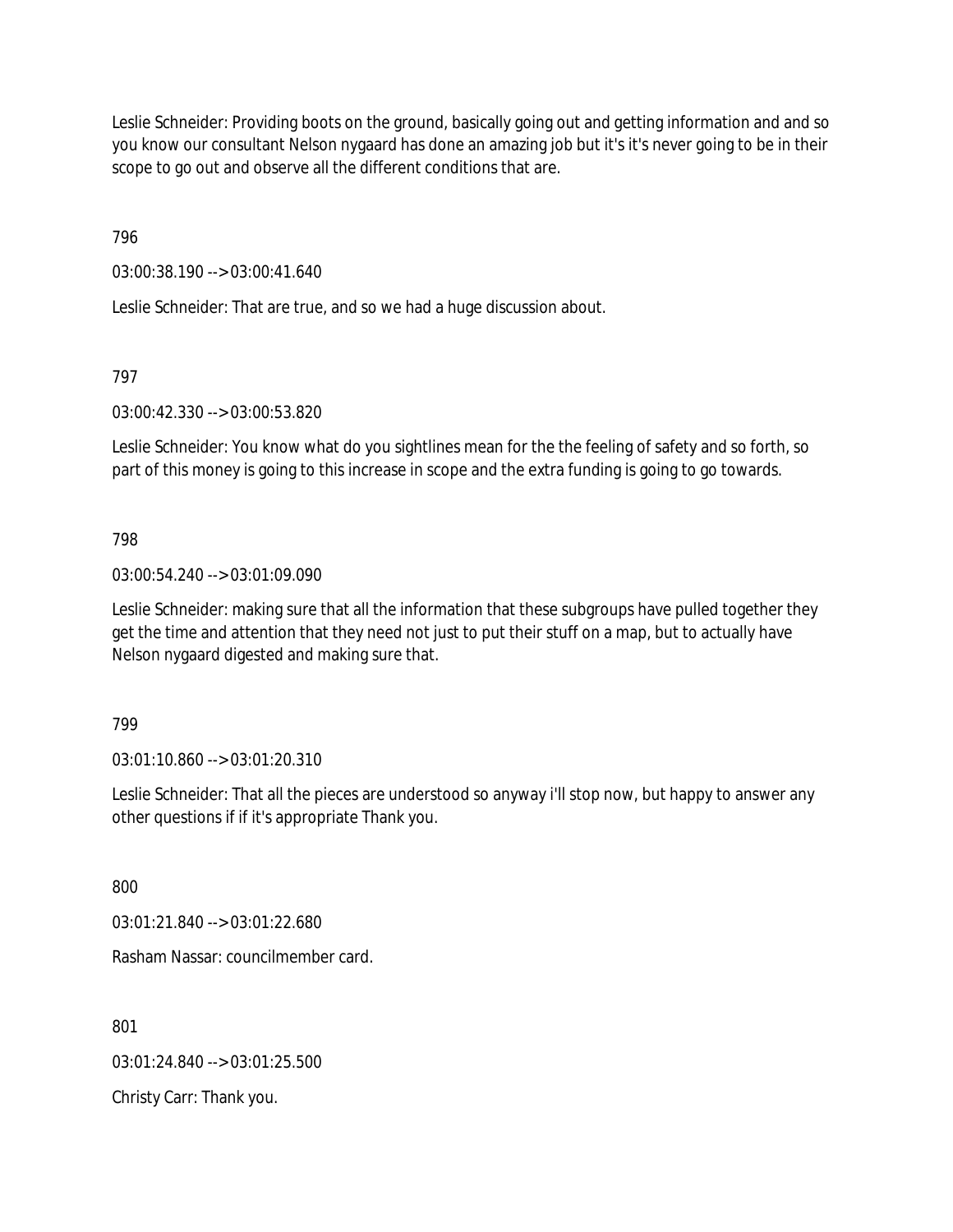03:01:26.670 --> 03:01:33.960

Christy Carr: i'm not incredibly enthusiastically, I will support this, I do support this and I encourage my colleagues all to support it.

803

03:01:34.680 --> 03:01:47.400

Christy Carr: I think we're in the homestretch of this project, and I think that the additional funds to the public works directors point it wasn't a matter of the consultant coming to us and saying they needed more money, it was really our staff.

804

03:01:48.840 --> 03:01:55.680

Christy Carr: working hard to make sure they had enough funding to get this project over the finish line as.

805

03:01:57.240 --> 03:02:04.710

Christy Carr: They think it should be done, based on what they've heard from the Community, as well as the Council, so I definitely appreciate appreciate their work on.

806

03:02:05.640 --> 03:02:17.730

Christy Carr: Getting it to a point that seems reasonable in terms of additional funding, my understanding is that it they had kind of a high medium and low, and this is sub low so.

807

03:02:18.540 --> 03:02:27.840

Christy Carr: I appreciate that and specifically again just to ECHO councilmember schneider's comments about and and staff as well, saying that.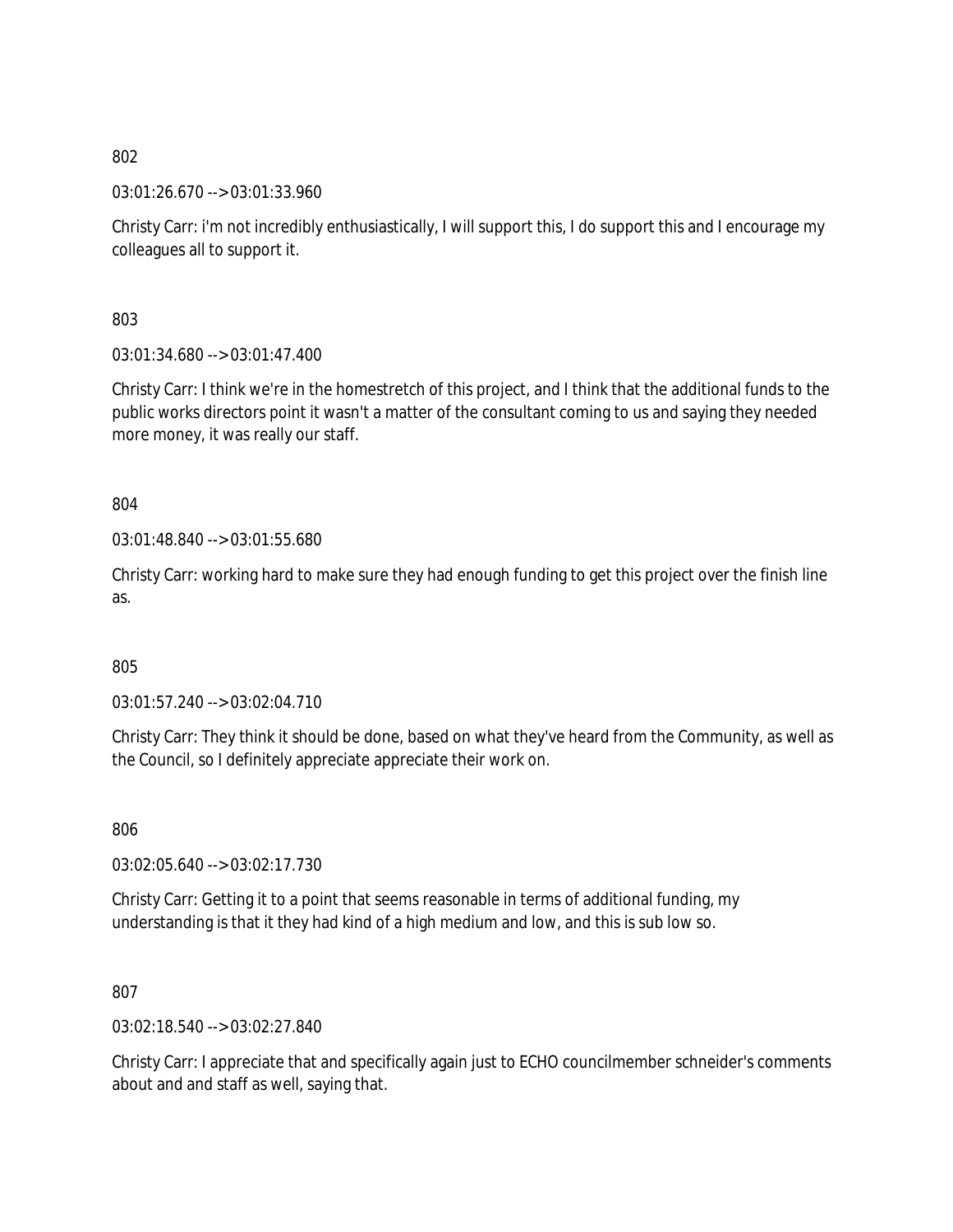03:02:28.410 --> 03:02:39.900

Christy Carr: This will allow us to continue to have really meaningful and deep public involvement, as well as involvement from our technical advisory committee and this project won't be successful if we don't have that so.

809

03:02:40.950 --> 03:02:45.570

Christy Carr: I encourage my colleagues to approve this extra funding.

810

03:02:48.780 --> 03:02:51.240

Rasham Nassar: councilmember fant right Johnson yeah.

811

03:02:51.270 --> 03:03:02.100

Brenda Fantroy-Johnson: I support this and I want to thank Chris and mark for going through all of the hard work to tell us the details that each you know each of the projects.

## 812

03:03:02.550 --> 03:03:08.520

Brenda Fantroy-Johnson: And what it all entails and why we actually need a little bit more to keep going.

## 813

03:03:09.420 --> 03:03:14.400

Brenda Fantroy-Johnson: I just think that is indicative of your hard work and working with the committee's and.

814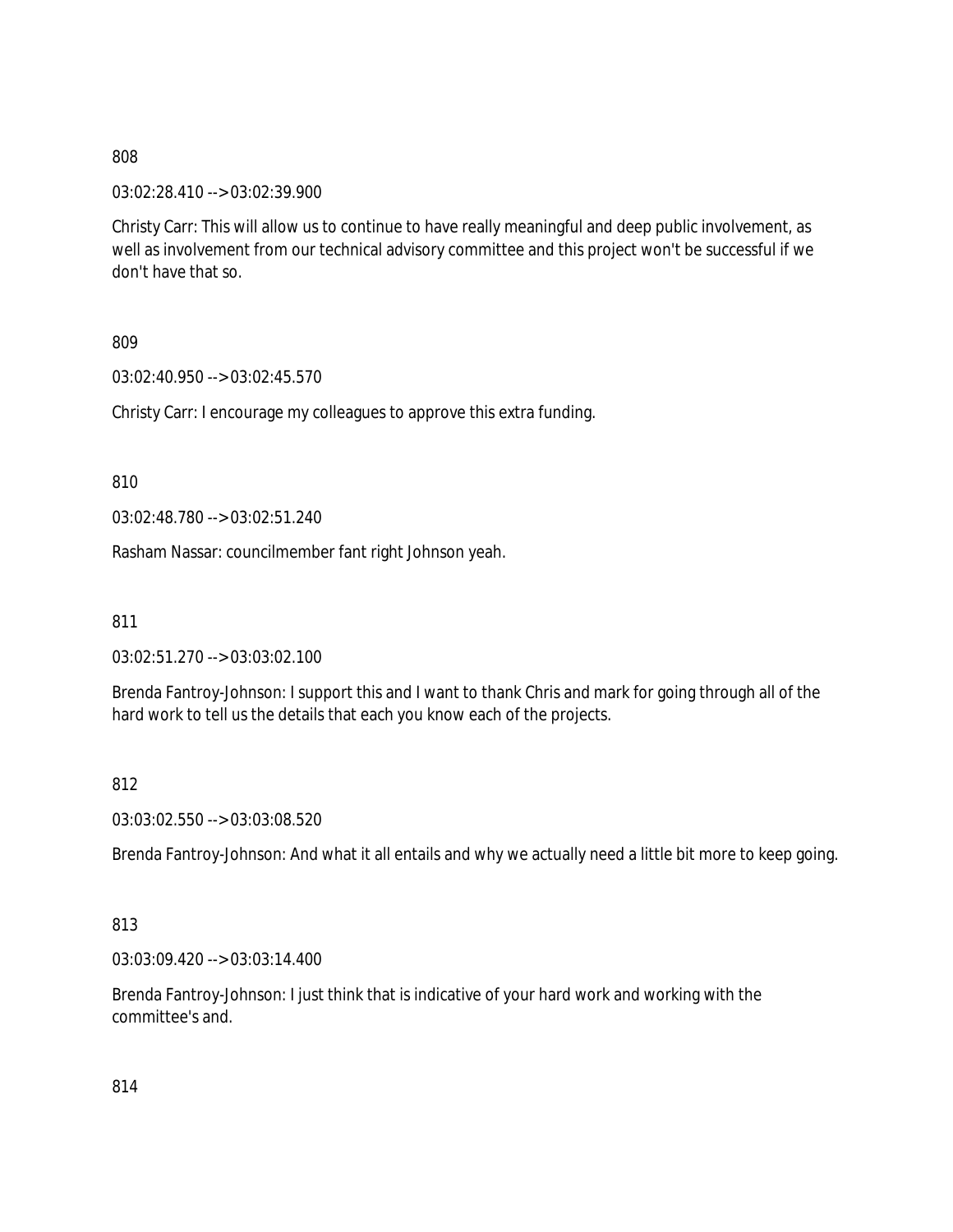03:03:14.850 --> 03:03:27.780

Brenda Fantroy-Johnson: And with us liaisons to to make sure that everybody knows exactly what's happening and which projects and programs we're looking at and the map is it's not just the map, I mean it's it's so much more than that.

815

03:03:28.770 --> 03:03:40.470

Brenda Fantroy-Johnson: And I do second leslie's idea that we get some training on it so that will be able to pull up our own metrics and then you can work for more than just transportation so.

816

03:03:43.140 --> 03:03:43.890

Rasham Nassar: Remember pollock.

817

03:03:46.290 --> 03:03:50.550

Michael Pollock: Thank you, and thanks to those who have spoken.

818

03:03:51.960 --> 03:03:55.830

Michael Pollock: i'm wearing whether the support this night I think i'm going to support it.

819

03:03:56.970 --> 03:04:03.240

Michael Pollock: somewhat reluctantly, simply because it's a large bill where we've spent.

820

03:04:04.410 --> 03:04:12.150

Michael Pollock: This book tip the scales, up to a little over 300,000 306,000 so I understand the reasons and.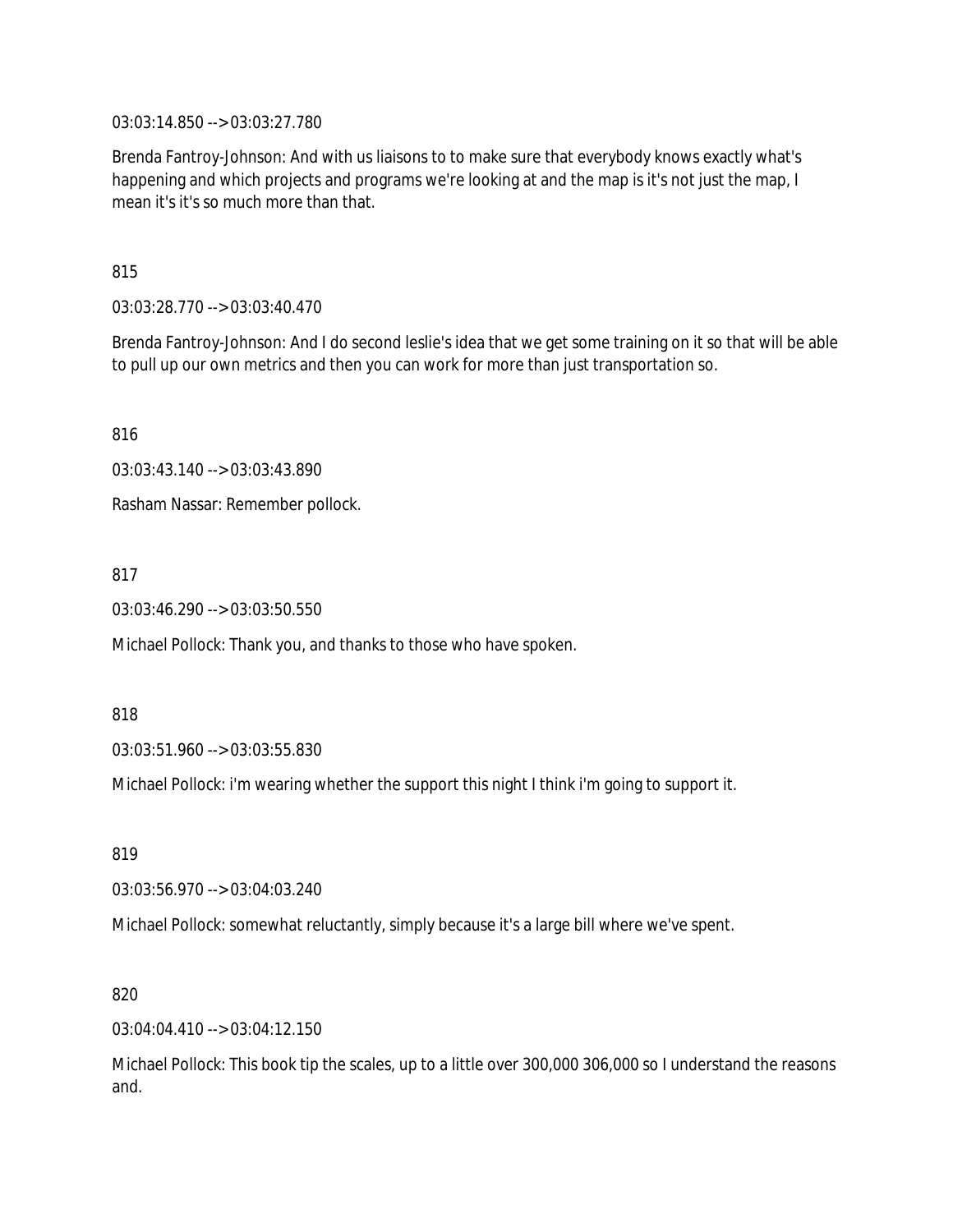03:04:13.530 --> 03:04:23.940

Michael Pollock: You know, six explained anyway, and as I said, I will support it, but, but having the cost creep up it's already a pretty high bill for a plan and I guess.

822

03:04:24.630 --> 03:04:39.480

Michael Pollock: I haven't seen the deliverables i'm not on the committee, but I guess I would feel better if we actually had them finished up and got deliverables and then just gotten all the deliverables for for the moment.

# 823

03:04:41.430 --> 03:04:55.770

Michael Pollock: And I understand that it's been explaining and I will support it, but I just I just kind of feel bad about having the costco up, I certainly hope this is the last one that there's not going to be another request forget planning.

824

03:04:57.270 --> 03:05:05.580

Michael Pollock: I would like to see this move forward and I do appreciate the work that the committee members to put into it and including my colleagues and I really.

825

03:05:06.150 --> 03:05:16.950

Michael Pollock: respect their opinion of my colleagues on the mountain I know they put around it so that's The primary reason i'm supporting it, but, but please you know, we need to be mindful of budgets and we need to be.

826

03:05:17.520 --> 03:05:34.800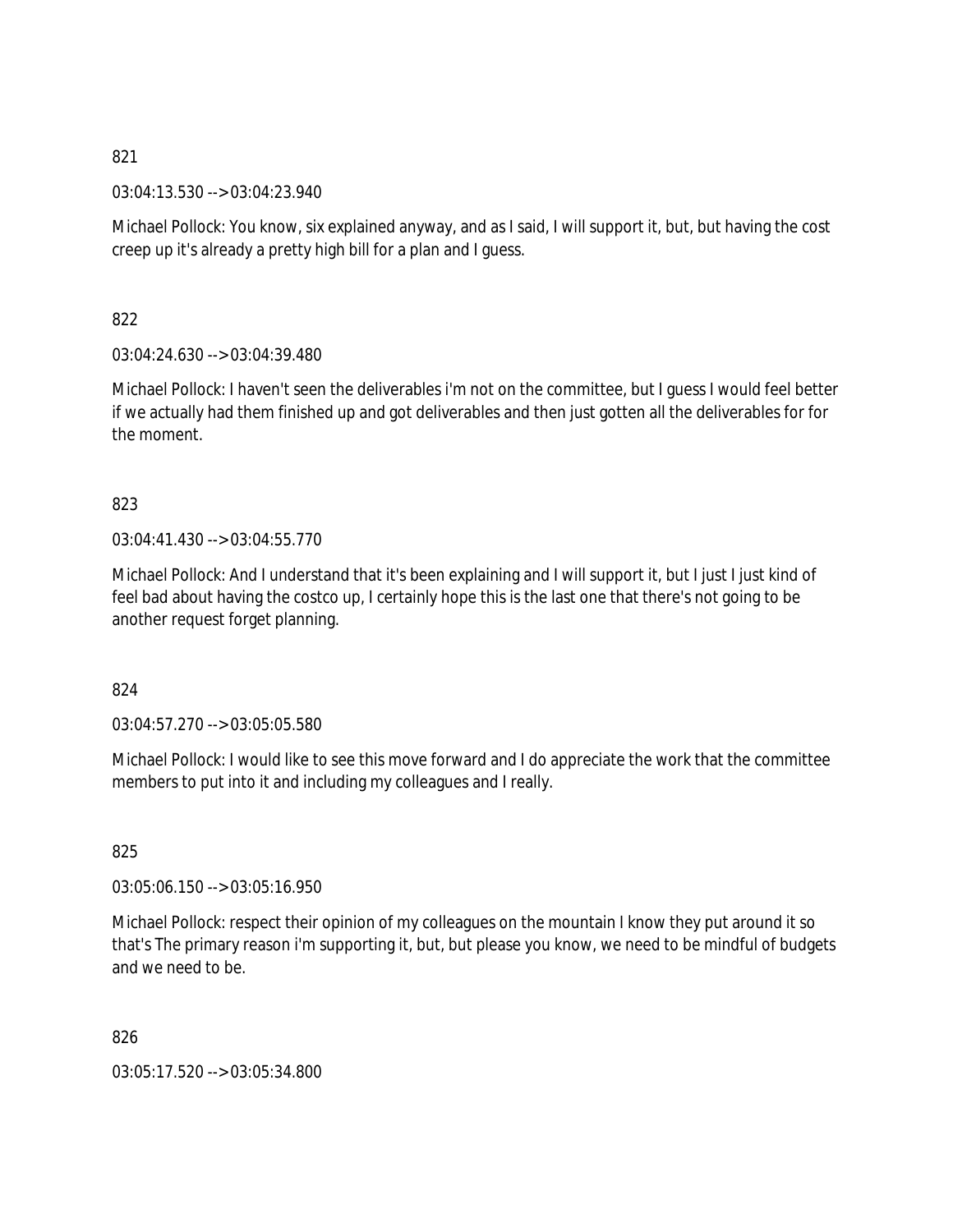Michael Pollock: responsible and I appreciate that you guys have really tried to cut the increased down to the bare minimum, and I am so again another reason to support it, but I am concerned to see a project of this magnitude, meaning a fairly significant increase in budget.

827

03:05:36.540 --> 03:05:36.810 So.

828

03:05:37.860 --> 03:05:43.710

Michael Pollock: let's just be a long as cautious as we can, in terms of spending spending taxpayer.

829

03:05:45.750 --> 03:05:47.160

Rasham Nassar: councilmember deeds yeah.

830

03:05:47.490 --> 03:05:56.880

Joe Deets: Thank you, Mary yes, I good comments tonight I echo what my colleagues have said, in a particularly comfortable for Paula cool i'll just say.

831

03:05:57.660 --> 03:06:04.080

Joe Deets: I share sort of that reluctance, you know when I first looked at this at all, more money for a plan.

832

03:06:04.620 --> 03:06:14.550

Joe Deets: But, again, I alternative comes from her car, who said, you know we're close to the finish line you know we're all our think of all our sports metaphors finished we're close to the finish line it's.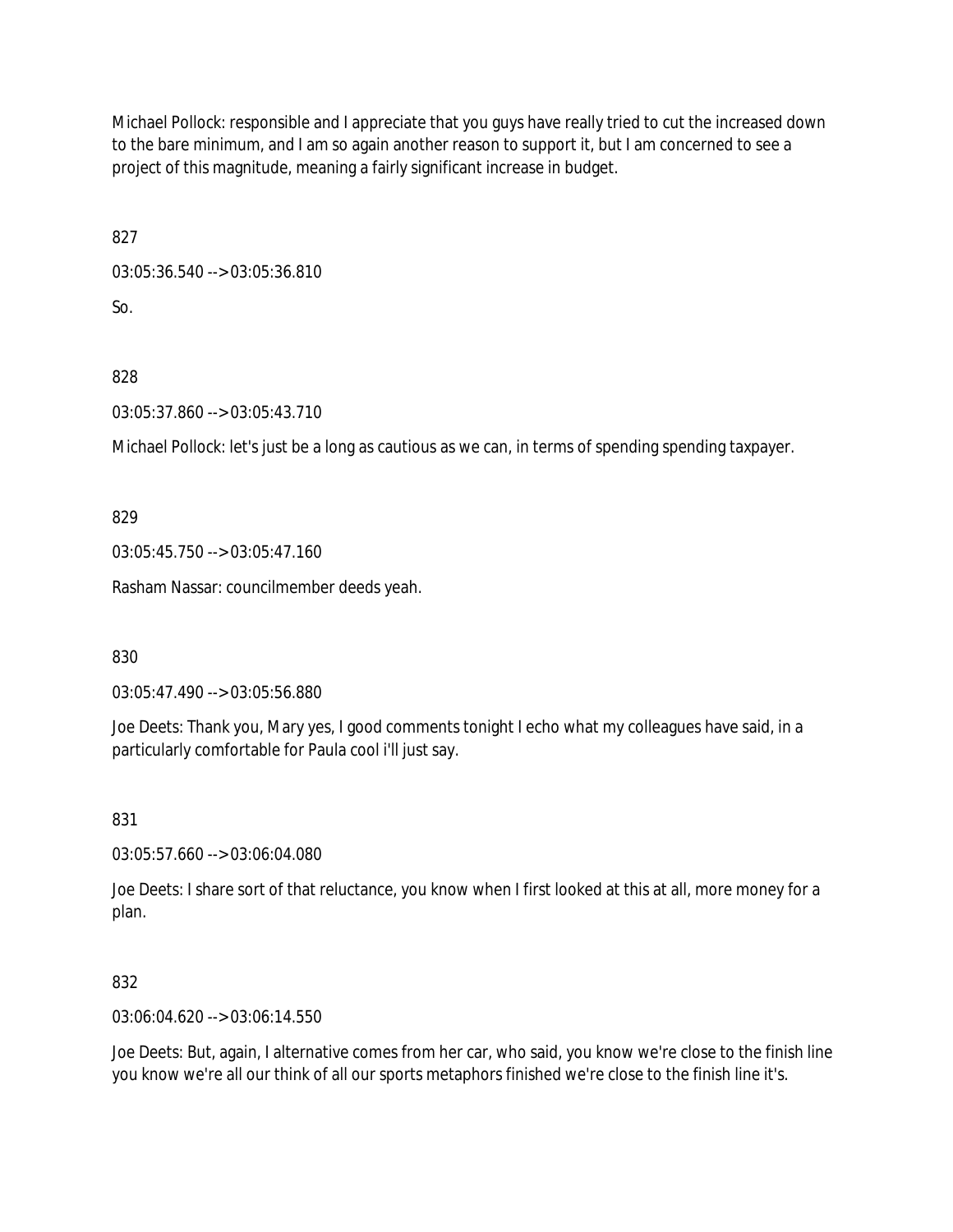03:06:16.980 --> 03:06:25.710

Joe Deets: we're on the homestretch etc so i'm willing let's go ahead and do this in fact i'll go ahead and make a motion if that's Okay, just to do this.

834

03:06:26.100 --> 03:06:39.030

Joe Deets: And, and I will support it, but I, I agree, I hope this is the last that we have to up this budget, but we will see, so I moved forward for approval, with the April 27 2021.

## 835

03:06:39.630 --> 03:06:52.590

Joe Deets: Consent agenda amendment number two to the sustainable transportation plan professional services agreement and approval of an associated general street fund budget amendment and the amount of 38,500.

836

03:06:54.450 --> 03:06:56.520

Rasham Nassar: counselor Cameron Johnson second that motion.

837

03:06:58.830 --> 03:07:00.840

Rasham Nassar: And as a further discussion councilmember car.

## 838

03:07:06.510 --> 03:07:18.600

Rasham Nassar: know you okay was strange your resume box located on the screen, so I couldn't see you for a moment i'm sorry about that okay it's no further discussion, we have a motion on the floor, and a second.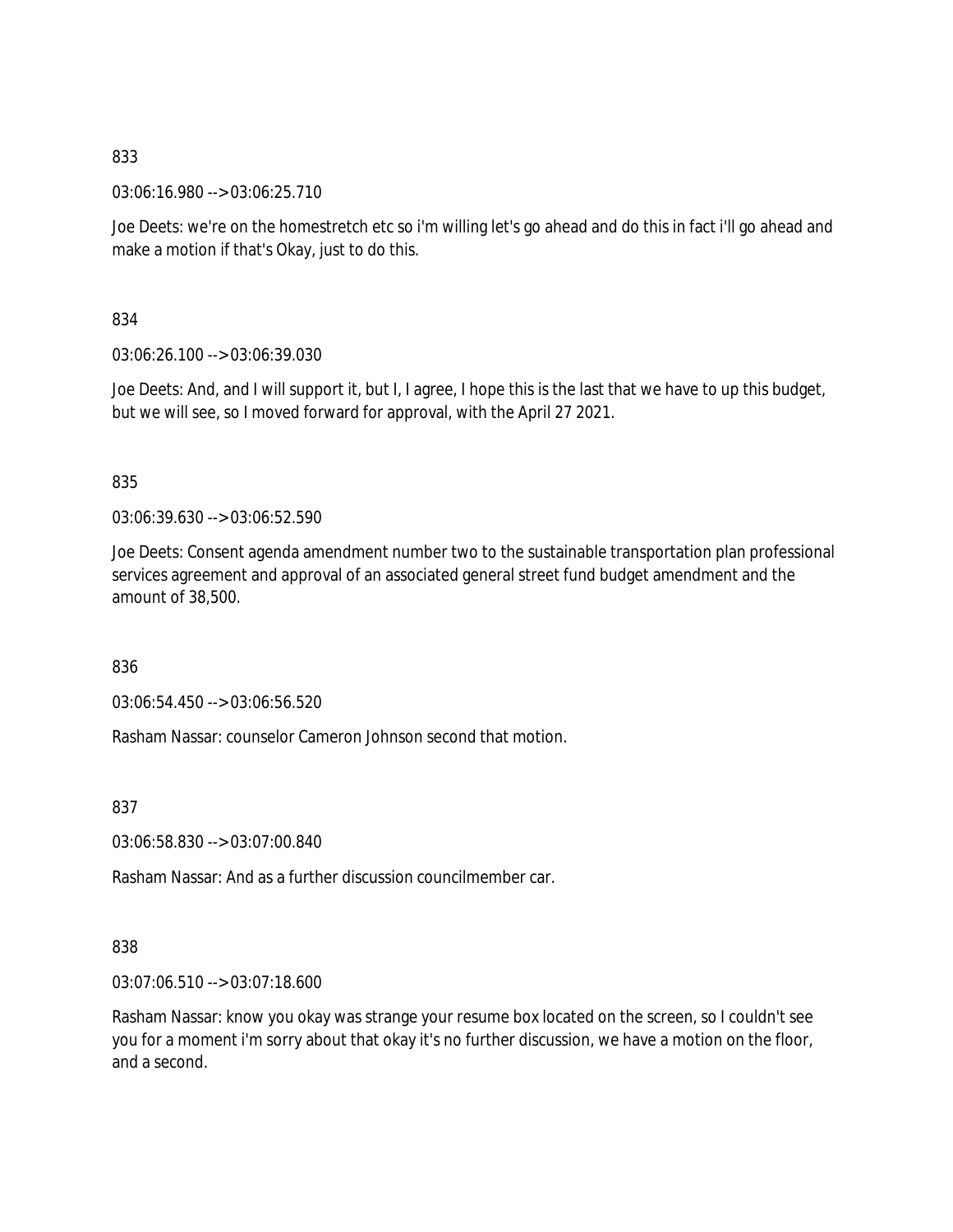03:07:19.740 --> 03:07:28.620

Rasham Nassar: All those in favor please say Aye Aye any opposed that motion passes unanimously, thank you very much.

840

03:07:31.980 --> 03:07:36.540

Chris Wierzbicki: you for being here tonight yeah, thank you for the kind words about our work on have to appreciate that very much.

841

03:07:40.170 --> 03:07:48.480

Rasham Nassar: And with that Council, we are moving on to item 10 and our agenda, new business first item is 10 eight appointments to the race equity advisory committee.

842

03:07:50.610 --> 03:07:52.350

Rasham Nassar: Someone would like to offer the motion.

843

03:07:55.440 --> 03:07:56.160

Brenda Fantroy-Johnson: motion.

844

03:07:57.450 --> 03:08:08.370

Brenda Fantroy-Johnson: I moved to confirm the mayor's appointment to the race equity advisory committee of when a bishop to position eight for a three year term expiring in June 2024.

845

03:08:11.430 --> 03:08:18.900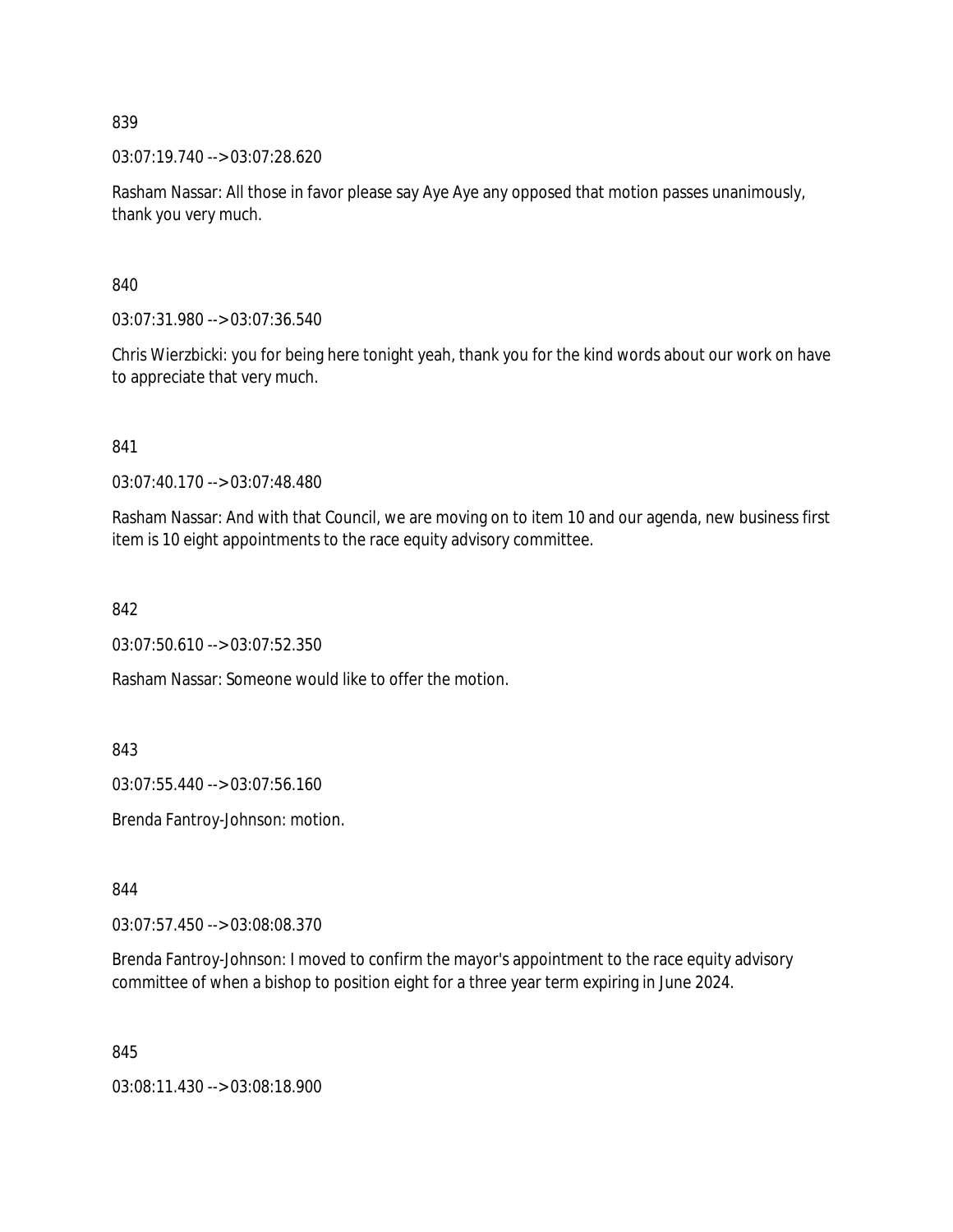Rasham Nassar: Okay yeah councilmember deet seconds that option is already for our discussion on that motion all those in favor please say Aye.

846

03:08:19.920 --> 03:08:23.790

Rasham Nassar: Any opposed passes unanimously go ahead with the second motion Council member.

847

03:08:24.540 --> 03:08:34.950

Brenda Fantroy-Johnson: or move to confirm the mayor's appointment to the race equity advisory committee of Jane fonda to position nine for three year term expiring in June 2024.

848

03:08:35.520 --> 03:08:39.300

Rasham Nassar: councilmember pollock second step motion there any discussion on that motion.

849

03:08:40.680 --> 03:08:41.580

Rasham Nassar: councilmember snyder.

850

03:08:42.870 --> 03:08:56.730

Leslie Schneider: Thank you, I just want to say that I went through the resumes or the applications for the two and I just was so impressed I mean this is exciting, this is just super exciting that we have this kind of talent on the island, so just had to throw that out there.

851

03:08:57.900 --> 03:08:58.770

Rasham Nassar: councilmember deeds.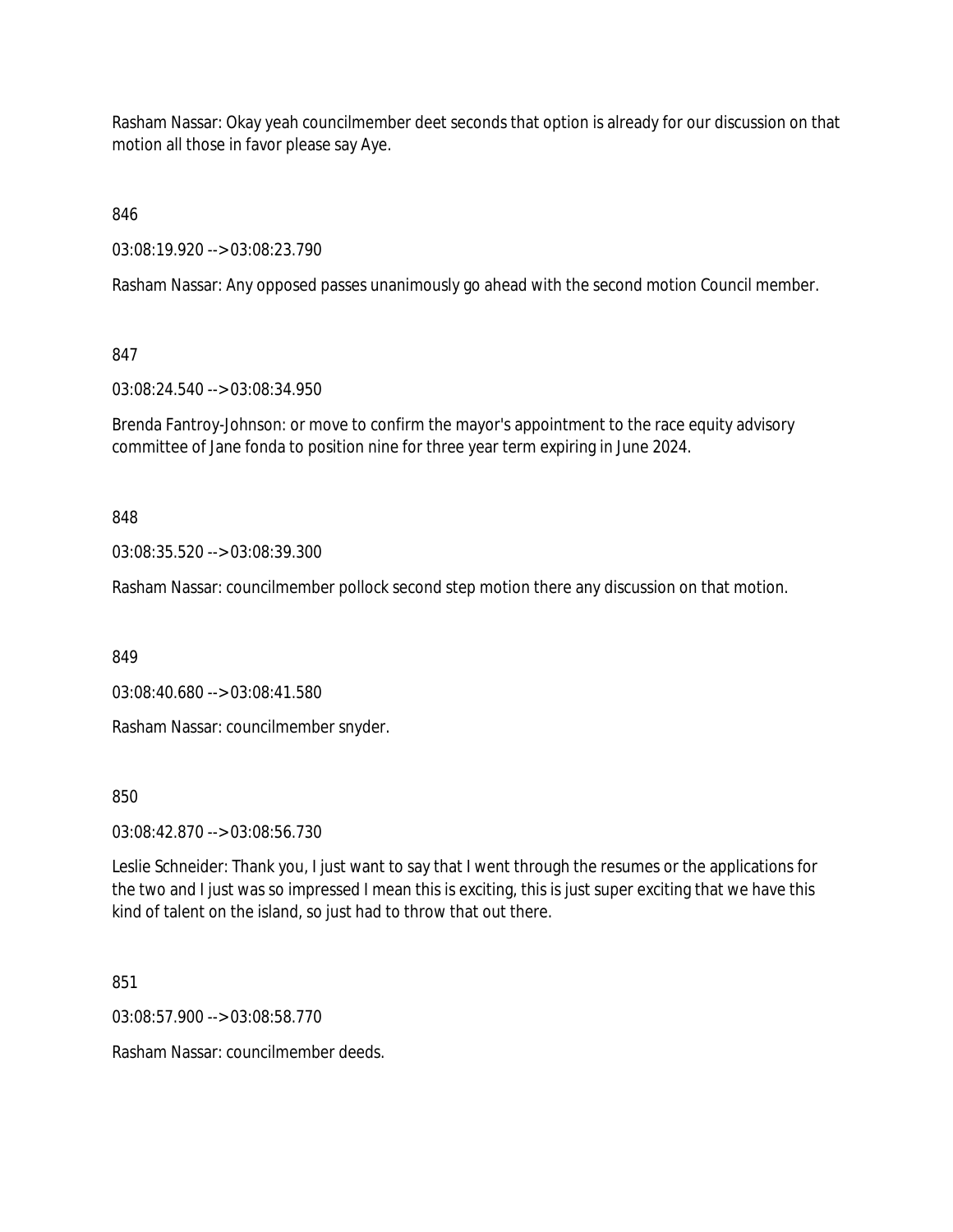03:08:59.100 --> 03:09:12.210

Joe Deets: yeah just a quick question, looking at the motions I I take it that these are effective immediately that so the because I don't see this going to a consent agenda, I mean, which is fine, I actually I think that's good get them approved, but just wanted to confirm.

853

03:09:13.770 --> 03:09:16.380

Joe Deets: They become members following tonight.

854

03:09:17.700 --> 03:09:21.420

Rasham Nassar: that's my understanding, and I see the interim as a manager in the city attorney nodding their heads.

855

03:09:22.410 --> 03:09:22.620

Joe Deets: yeah.

856

03:09:23.250 --> 03:09:27.510

Rasham Nassar: Thanks for pointing that out, is there any further discussion on the motion.

857

03:09:28.770 --> 03:09:35.280

Rasham Nassar: Okay, all those in favor please say Aye Aye any opposed that motion passes unanimously.

858

03:09:38.670 --> 03:09:41.160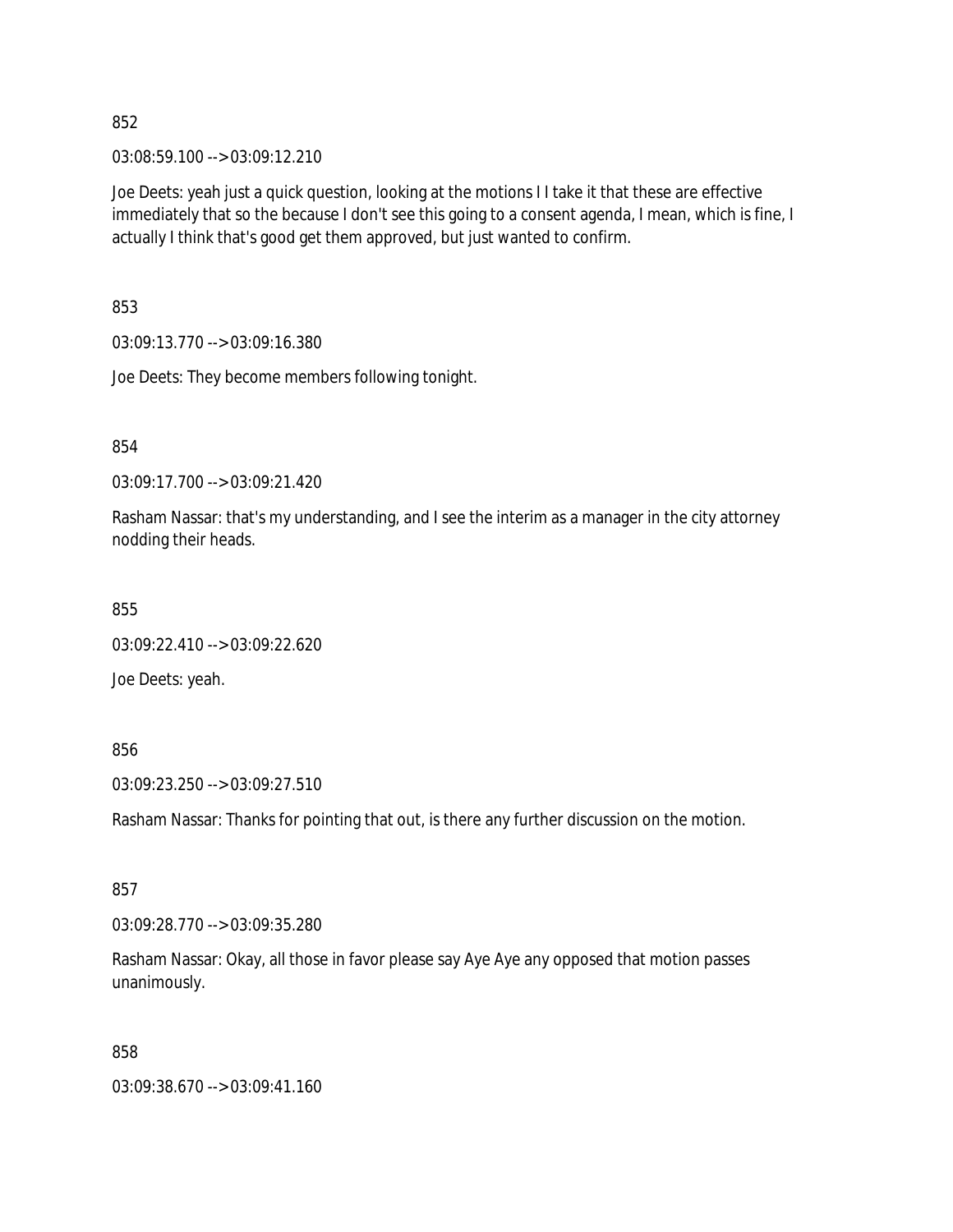Rasham Nassar: Moving on, in our agenda to.

859

03:09:43.620 --> 03:09:57.960

Rasham Nassar: Item 10 be City Hall repair project amendment number four to professional services agreement and budget amendment public works, we should have put this one first public works director say didn't have to pop in and out.

860

03:09:58.890 --> 03:10:01.650

Rasham Nassar: Okay, Sarah your next time.

861

03:10:02.760 --> 03:10:03.720

Rasham Nassar: Okay, good why don't you go ahead.

862

03:10:04.050 --> 03:10:16.920

Chris Wierzbicki: Sure, so this the order two items next to each other 10 be intensity that are related one and they're both amendments to the budget for the city or air project and.

863

03:10:17.850 --> 03:10:27.360

Chris Wierzbicki: I guess tonight is the night I get to tell you that things cost more every now every now couple of months, I have to have an evening like that i'm I apologize for it, I think we have a pretty good.

864

03:10:28.410 --> 03:10:31.380

Chris Wierzbicki: reasoning behind this one i'm going to share my screen with you briefly.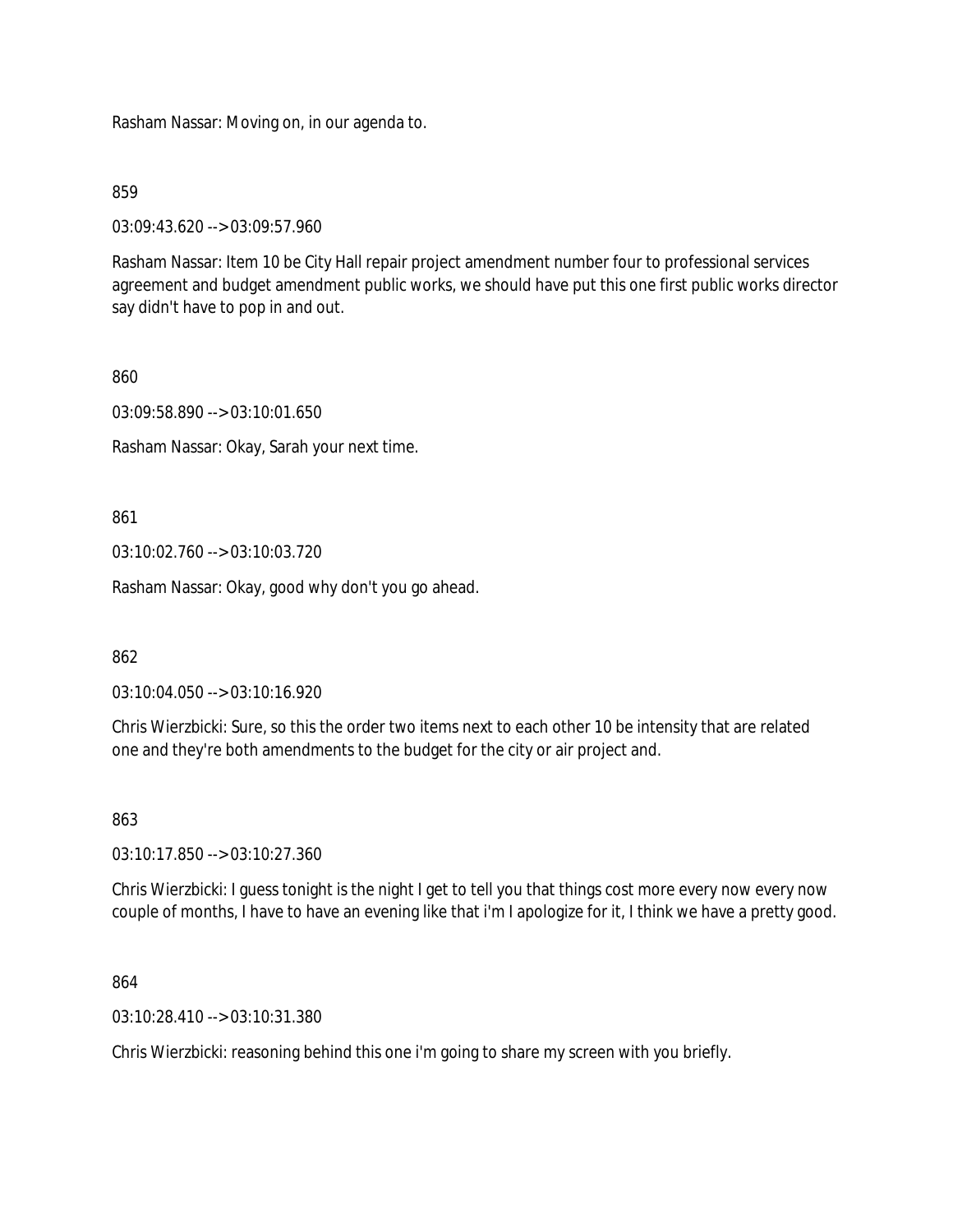03:10:34.740 --> 03:10:39.450

Chris Wierzbicki: Something is funny about how that is showing up, can you all see the picture, though.

866

03:10:40.590 --> 03:10:41.880

Chris Wierzbicki: yeah there it is okay.

867

03:10:43.260 --> 03:10:48.750

Chris Wierzbicki: So, as you know, the City Hall repair project has been going on for a number of months now we've done.

### 868

03:10:49.140 --> 03:10:57.120

Chris Wierzbicki: Significant upgrades to the Council Chamber windows and to the city managers our exterior side office, the Madison facing side of the building.

869

03:10:57.990 --> 03:11:05.010

Chris Wierzbicki: One element that we had in the original scope was the investigation of this lower roof, which is over the sidewalk portion.

870

03:11:05.760 --> 03:11:13.320

Chris Wierzbicki: On the south facing side of the building and if you don't if you can see my cursor but in the in the right hand picture about a third of the way up.

871

03:11:13.710 --> 03:11:19.680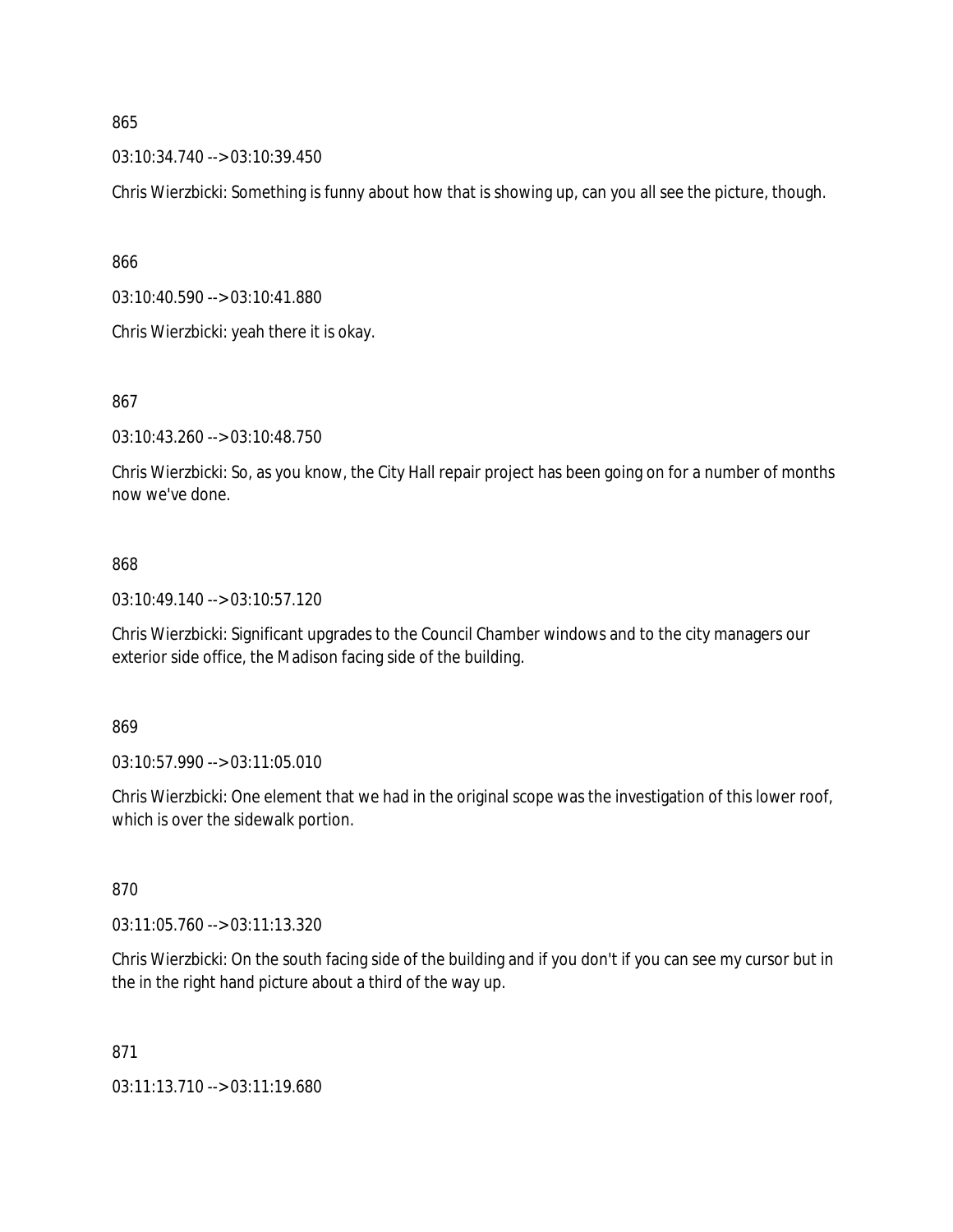Chris Wierzbicki: You can actually see through the roof on this section section of the roof and that's how we knew that there was a problem here.

# 872

03:11:20.160 --> 03:11:26.520

Chris Wierzbicki: However, we did not know how extensive that problem was, and still we started removing the roof material from that section.

## 873

03:11:27.480 --> 03:11:42.690

Chris Wierzbicki: There was a some issues between what's the upper roof, which is the section that you see in that top right and this lower portion where there is a drain between these two segments that was either not properly designed or flashed to prevent.

## 874

03:11:43.830 --> 03:11:52.200

Chris Wierzbicki: rainwater from from being exposed to the under portion of the roof there and, as you can see there's been significant damage underneath underneath the roofing.

875

03:11:53.280 --> 03:11:53.700

Chris Wierzbicki: So.

876

03:11:55.380 --> 03:12:02.040

Chris Wierzbicki: We, we would like to repair this, and so we are asking for two amendments i'll stop sharing briefly.

### 877

03:12:03.750 --> 03:12:05.820

Chris Wierzbicki: This first one is for our.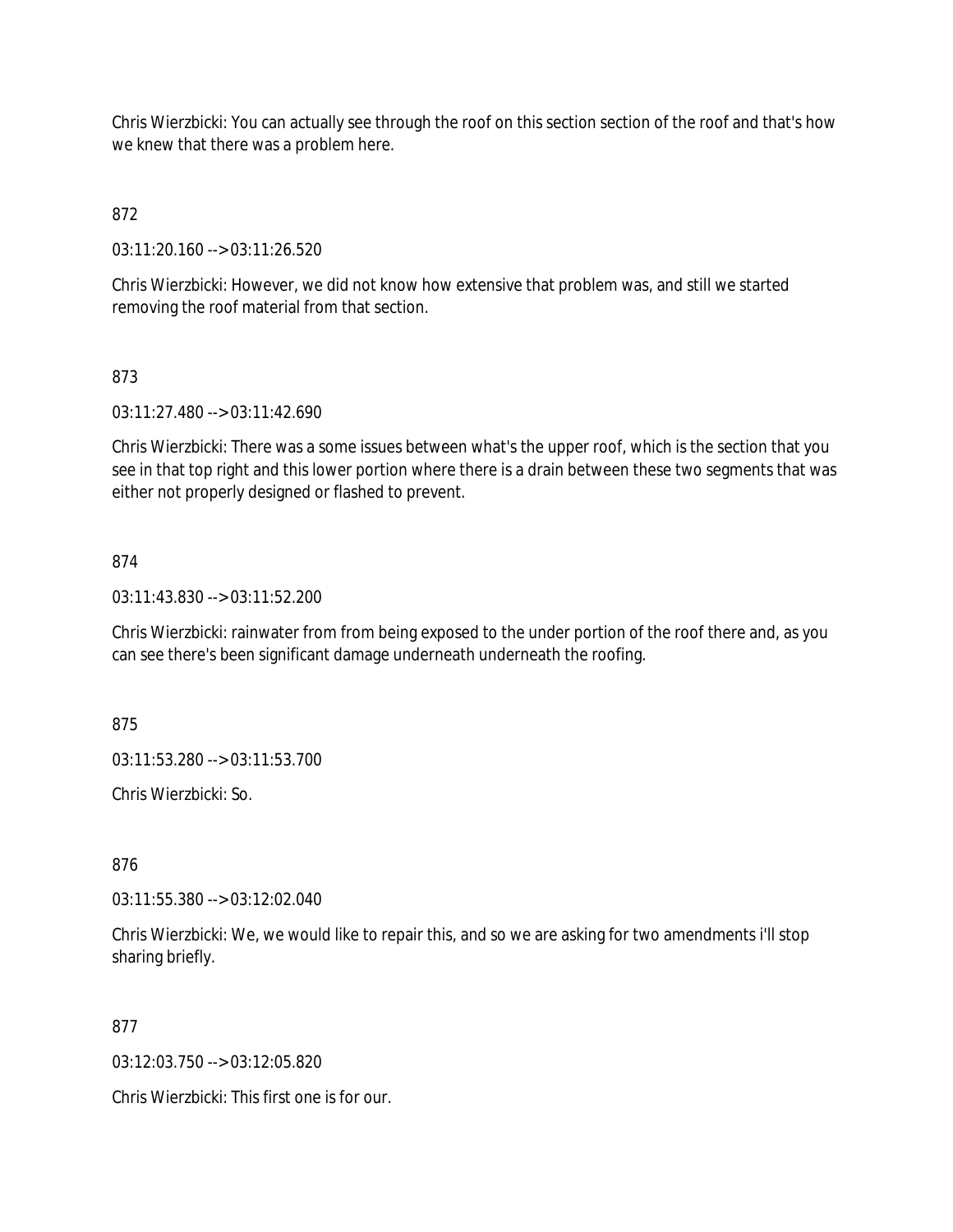03:12:06.960 --> 03:12:13.980

Chris Wierzbicki: \$20,000 it's for our professional services agreement with men analysis mang has been our kind of owners rip.

879

03:12:14.490 --> 03:12:28.230

Chris Wierzbicki: On this project helping us to estimate things as they come up and change orders and helping us to do design work on the fly that we do have expertise in House to do and they've been very valuable for us on a project, and we need their help and in.

880

03:12:29.250 --> 03:12:32.520

Chris Wierzbicki: for estimating and designing this this piece of the repair.

881

03:12:33.270 --> 03:12:46.590

Chris Wierzbicki: So that's the item that's before you in this first item and i'll just go ahead and quickly explain the second 110 see is a is a budget in them and to cover the actual cost of the construction and we were estimating that presently, at about \$70,000.

882

03:12:47.850 --> 03:12:57.450

Chris Wierzbicki: You will see a second item coming from us in the next couple of weeks that will reflect the actual change or and the exact cost of this work.

883

03:12:58.050 --> 03:13:12.720

Chris Wierzbicki: That we don't have a complete cost for you at this time, but we wanted to get the budget amendment squared away so that we recovered and we can proceed with the work and in a timely manner so Those are the two items for you happy to answer any questions.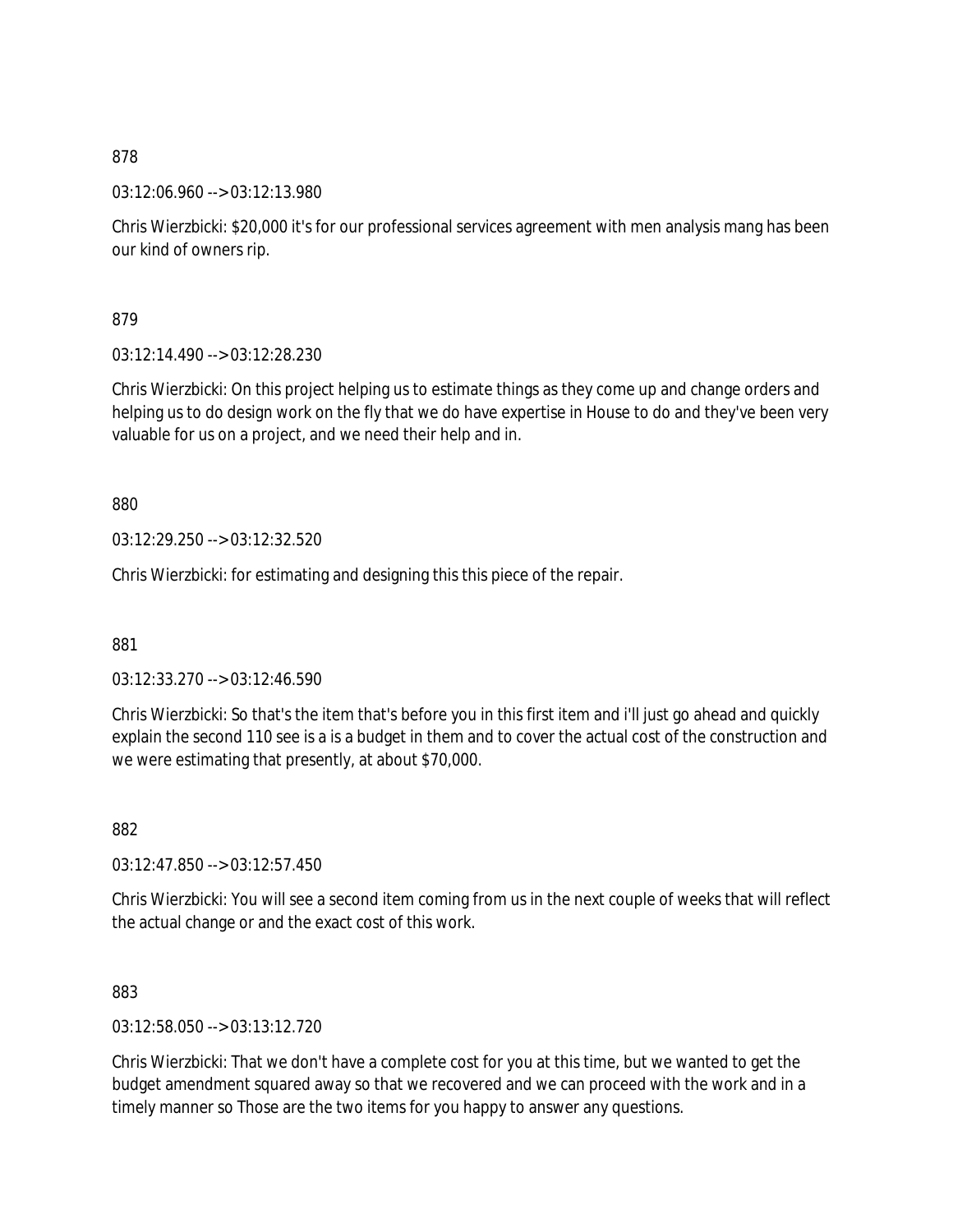03:13:13.980 --> 03:13:23.850

Rasham Nassar: So I see that we have we have one motion the packet accompanying that agenda, I know we're on, and then the other budget request to take it up in the subsequent agenda item kenzie.

885

03:13:25.080 --> 03:13:25.980

Chris Wierzbicki: Taking one, at a time.

886

03:13:27.390 --> 03:13:28.770

Rasham Nassar: And councilmember snyder.

887

03:13:30.210 --> 03:13:34.080

Leslie Schneider: Thank you, I moved to approve Amendment number four in.

888

03:13:34.530 --> 03:13:49.650

Leslie Schneider: To the City Hall repair project professional services agreement and an associated budget amendment any amount of \$20,601 and 60 cents and to authorize the city manager to include the funds in the first quarter budget amendment ordinance.

889

03:13:50.910 --> 03:13:52.500

Rasham Nassar: councilmember eight seconds that motion.

890

03:13:55.020 --> 03:13:57.750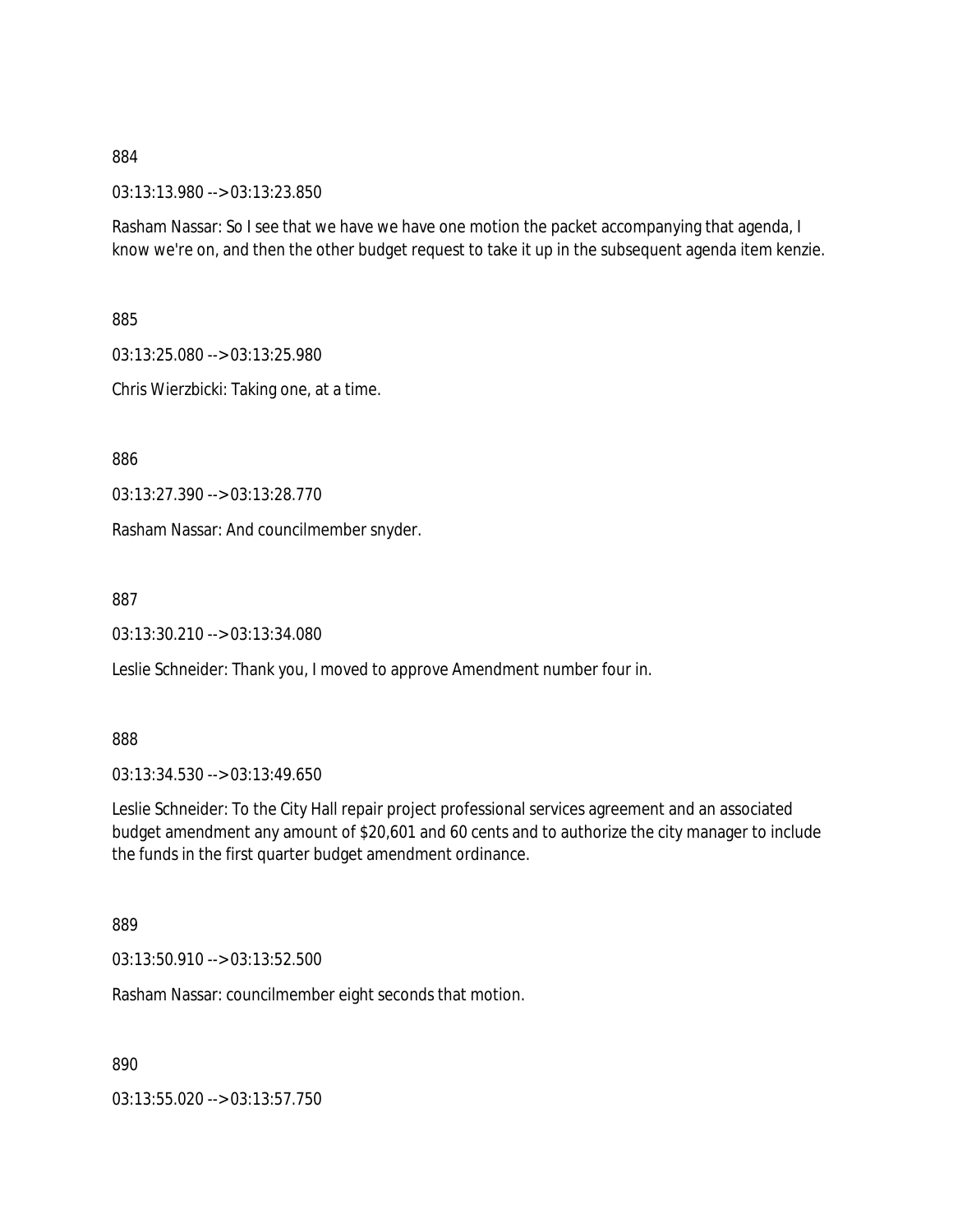Rasham Nassar: counselor Saturday you I speak more okay.

## 891

03:13:59.490 --> 03:14:04.590

Rasham Nassar: looks like there's Council members want to discuss so i'll go to councilmember deeds yeah.

## 892

03:14:04.860 --> 03:14:20.610

Joe Deets: Thank you there yeah i'm yeah I just a quick question I see you're taking some of that roofing off in the picture, hopefully this isn't affecting the city's new newly owned solar energy system.

893

03:14:22.530 --> 03:14:25.230

Chris Wierzbicki: No actually we did do some.

894

03:14:26.760 --> 03:14:36.270

Chris Wierzbicki: patrolling, so to speak, of that upper roof that also contains the city solar panels and did not discover any leak leaking under that section of the roof, so we think that.

895

03:14:36.870 --> 03:14:44.460

Chris Wierzbicki: This is probably the last portion of this project to be completed the rest of the work by the way, is is 90% done as well.

896

03:14:44.880 --> 03:14:45.600

Joe Deets: Okay, thank you.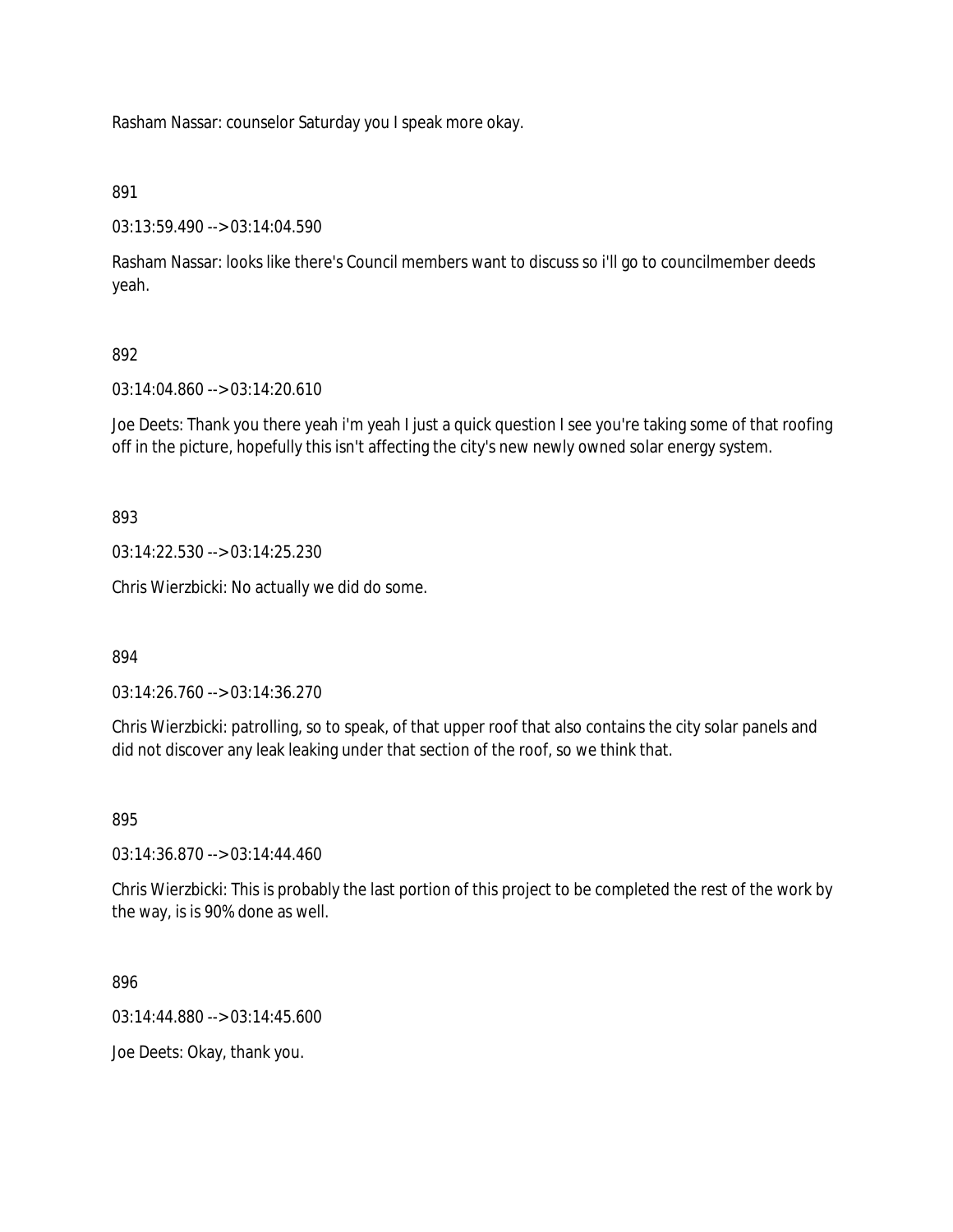03:14:46.860 --> 03:14:47.640 Rasham Nassar: councilmember far.

898

03:14:50.460 --> 03:14:51.090 Christy Carr: Thank you.

899

03:14:52.350 --> 03:14:53.520 Christy Carr: I think I heard you.

## 900

03:14:54.690 --> 03:14:57.960

Christy Carr: Public Works director in the beginning, saying you know, maybe we just can't.

## 901

03:14:58.290 --> 03:15:06.960

Christy Carr: avoid this sort of thing, but was there any way, we could have avoided this kind of surprise, because it seems like this budget item is almost three times the original estimate.

902

03:15:07.410 --> 03:15:17.880

Christy Carr: So I just I we just talked about spending a lot of taxpayer dollars and now here we are spending more I understand they're different because this is a capital expense, but.

### 903

03:15:18.360 --> 03:15:30.540

Christy Carr: Is there anything in terms of our process and pre project we're walkthrough or estimate, where we can avoid these sorts of surprises, or is it just that's the building that we have to deal with.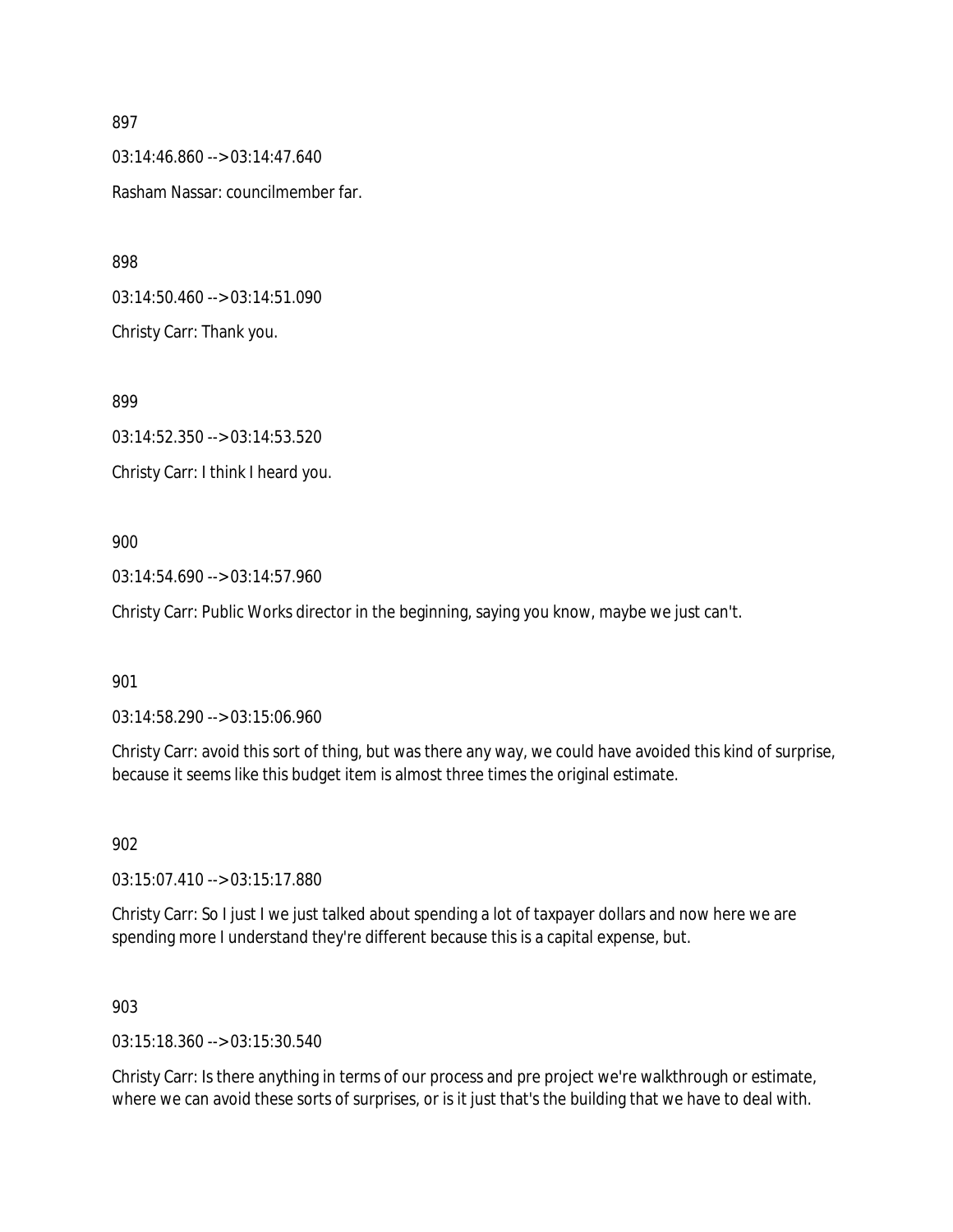03:15:31.050 --> 03:15:32.910

Chris Wierzbicki: yeah these are very difficult.

905

03:15:34.530 --> 03:15:44.700

Chris Wierzbicki: discoveries to make in advance of removing significant portions of flashing or exciting or roofing, as the case may be, and it was something I learned the Council about when we got into this is that.

906

03:15:45.450 --> 03:15:47.730

Chris Wierzbicki: There were a lot of on though it's potentially and.

907

03:15:48.630 --> 03:15:58.710

Chris Wierzbicki: It was so this roof is is one of those areas and the other area where we had some significant additional work to do was along the Madison facing side of the building where there was significant rot.

908

03:15:59.520 --> 03:16:05.580

Chris Wierzbicki: Beneath the window sills and the area that we just we could not have really found without removing all the sighting.

909

03:16:06.510 --> 03:16:17.160

Chris Wierzbicki: And once you get into a project of doing that's that amount of removal you already are talking about a pretty significant effort, so I wish I could say we could do a better job of.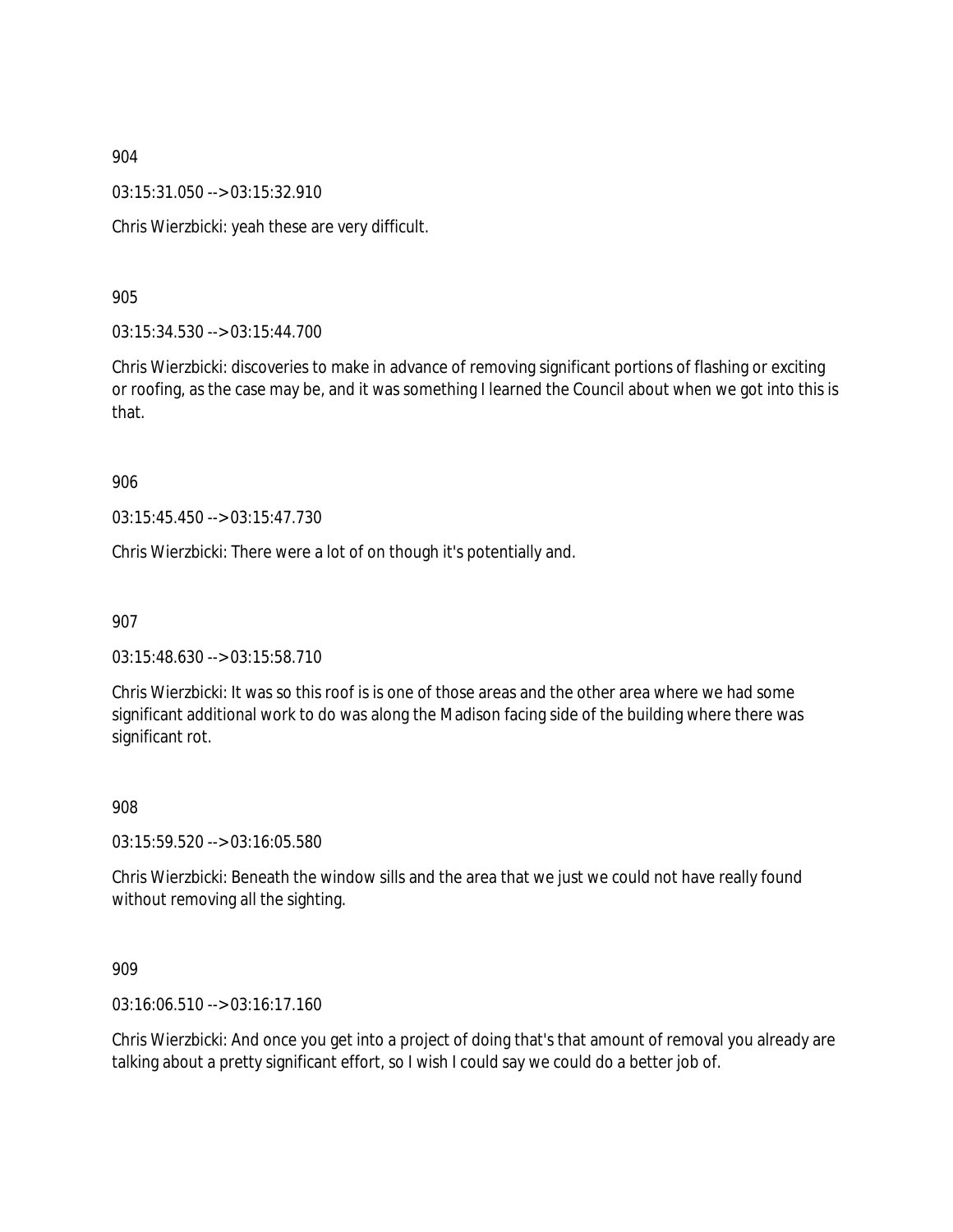03:16:18.240 --> 03:16:26.100

Chris Wierzbicki: kind of preparing us for what we might find but, hopefully, at least on the city whole building this is, this is the last of these types of.

911

03:16:27.120 --> 03:16:29.280

Chris Wierzbicki: repairs or discoveries for the near term here.

912

03:16:31.050 --> 03:16:32.070

Christy Carr: Thanks that's helpful.

## 913

03:16:34.380 --> 03:16:40.140

Rasham Nassar: So I heard you say it public works director that you don't anticipate there being any more surprises that.

914

03:16:40.380 --> 03:16:51.660

Chris Wierzbicki: would require you to go back this is the end of the scope to work for this project, and we do not have any other city all item maintenance and repair items like this identified presently so.

915

03:16:52.830 --> 03:16:54.600

Rasham Nassar: Okay well there's emotional for this group.

916

03:16:55.920 --> 03:17:02.490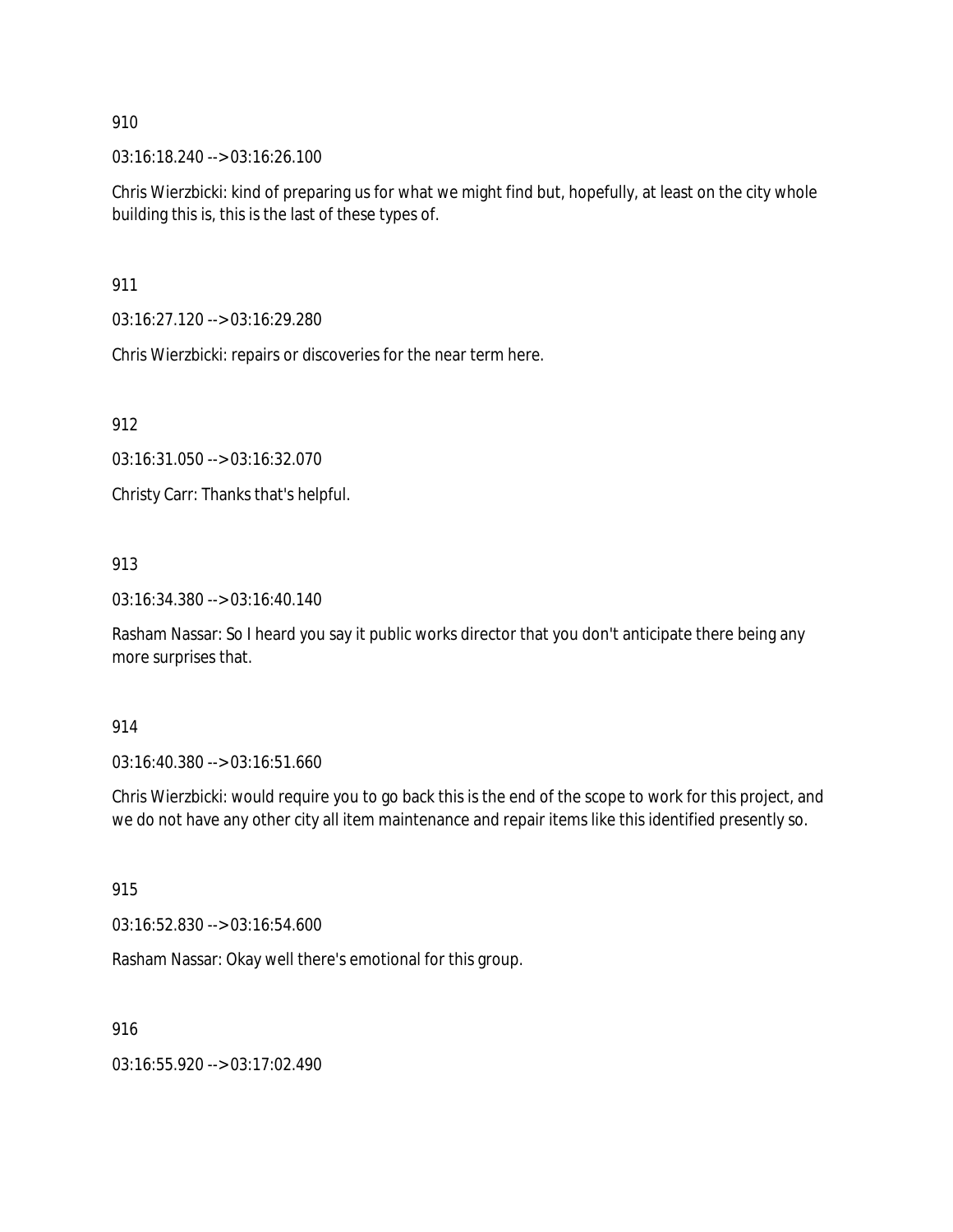Rasham Nassar: there's no brother Council discussion, we will not vote on the motion on the floor all those in favor say Aye.

# 917

03:17:04.140 --> 03:17:14.160

Rasham Nassar: Any opposed that motion passes unanimously and we're going to move right along to item Tennessee do you need to provide additional comment to that public works director, or you look to counsel to put emotion on the floor.

## 918

03:17:17.400 --> 03:17:20.250

Rasham Nassar: I Council would anyone like to volunteer.

## 919

03:17:23.160 --> 03:17:23.760

Brenda Fantroy-Johnson: move to a.

920

03:17:25.170 --> 03:17:26.550

Rasham Nassar: Good okay.

921

03:17:27.180 --> 03:17:39.150

Brenda Fantroy-Johnson: I moved to approve the City Hall repairs project budget amendment in the amount of \$70,000 and to authorize the city manager to include the phones in the first quarter budget amendment ordinance.

# 922

03:17:40.590 --> 03:17:45.390

Rasham Nassar: how's the matter Deputy Mayor high top of the second sentence listen Sir any further discussion on that motion.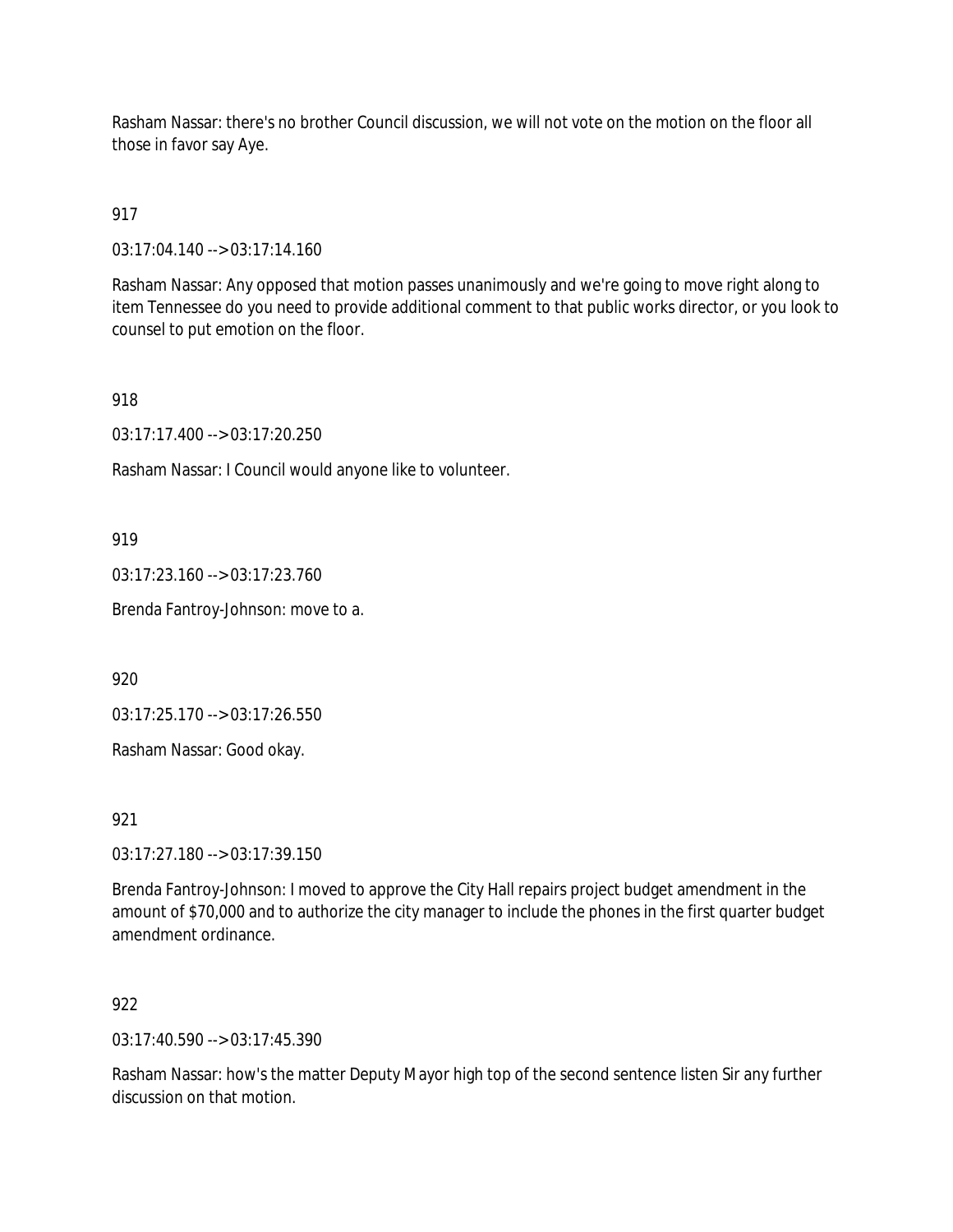03:17:47.460 --> 03:17:49.920

Rasham Nassar: casing then all those in favor please say Aye.

#### 924

03:17:51.060 --> 03:17:54.060

Rasham Nassar: Any opposed that motion also passes unanimously.

925

03:17:55.560 --> 03:17:58.500

Rasham Nassar: And we'll move along to item.

#### 926

03:17:59.940 --> 03:18:10.770

Rasham Nassar: 10 the water resource inventory area 1515 watershed restoration and enhancement plan again public works director was thinking.

#### 927

03:18:12.300 --> 03:18:12.930

Chris Wierzbicki: Thank you counsel.

928

03:18:14.790 --> 03:18:19.800

Chris Wierzbicki: This is a long and complicated topic the approval of this plan.

929

03:18:21.180 --> 03:18:38.430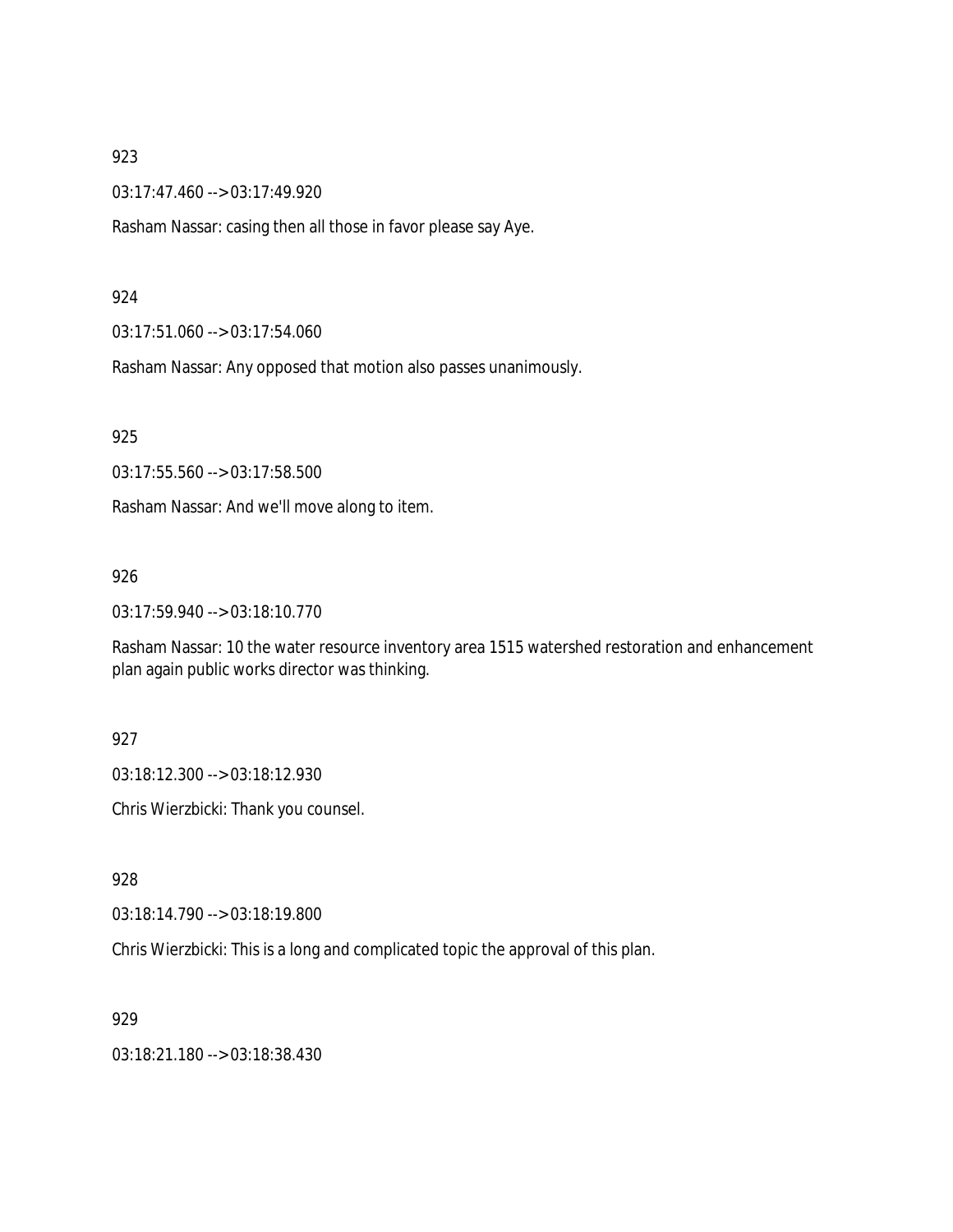Chris Wierzbicki: you'll be glad to know that the utility Advisory Committee and the environmental, technical advisory committee committee both spent a considerable amount of time in discussions with the staff about the plan and about the impacts on the plan and have recommended to you that you.

930

03:18:40.380 --> 03:18:47.160

Chris Wierzbicki: recommended that the Council recommend to approve this plan i'll give you a quick background on it and then happy to answer any questions.

931

03:18:48.030 --> 03:19:02.340

Chris Wierzbicki: The plan itself is being developed by that, what are we source inventory area 15 which includes all the jurisdictions tribal nations and agencies within an area, including kits up county and a portions of Jefferson county.

### 932

03:19:03.720 --> 03:19:12.150

Chris Wierzbicki: And we are together working on a plan, along with many other wireless areas throughout the state to respond to state legislation that.

### 933

03:19:13.620 --> 03:19:16.140

Chris Wierzbicki: asked that we create these plans to help.

934

03:19:17.910 --> 03:19:26.460

Chris Wierzbicki: Ensure that there is water in our rivers and streams that and that they are do not get impacted by something called permit exempt wells.

935

03:19:26.790 --> 03:19:33.780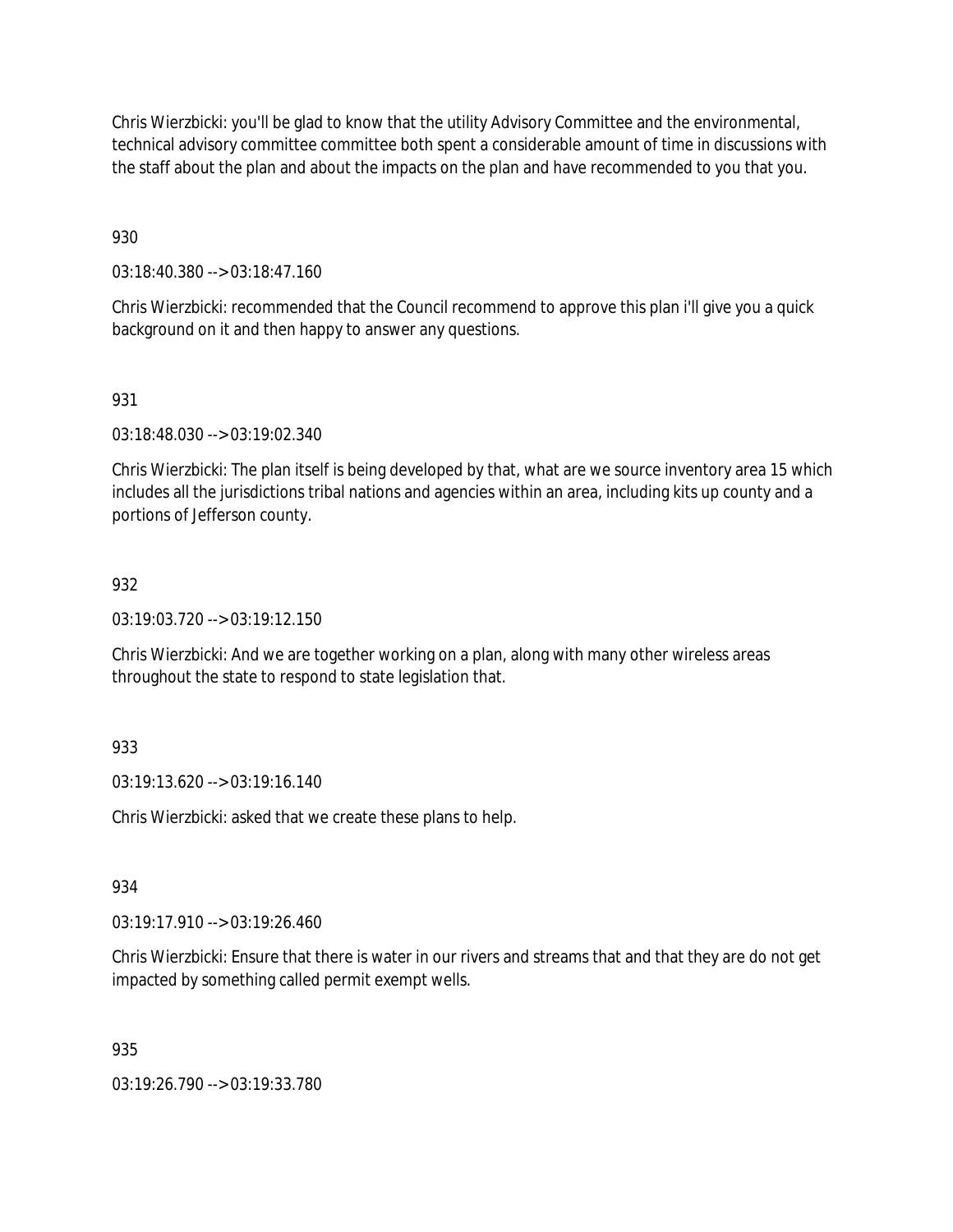Chris Wierzbicki: Which are wells that are typical use by single family homes or subdivisions, and of course whenever you take water out of the ground.

936

03:19:34.350 --> 03:19:40.200

Chris Wierzbicki: You potentially impact rivers and streams and the fish that are able to use them, and so the state that.

## 937

03:19:41.160 --> 03:19:52.380

Chris Wierzbicki: original state law was known as the hearse legislation, it was then known as the hearst fix legislation which resulted in the creation of these plans across the state to create mitigation.

## 938

03:19:52.800 --> 03:19:56.340

Chris Wierzbicki: For all of the graph for groundwater that ever moved through an example else.

### 939

03:19:57.090 --> 03:20:02.040

Chris Wierzbicki: So the plant so we've been participating in this process to create this plan for the probably about the last 18 months.

### 940

03:20:02.460 --> 03:20:17.880

Chris Wierzbicki: And the plan is ready for a vote of the of the group which will happen on April 26 all of the committee representatives will bring a vote from their individual boards and jurisdictions on this, and if there is a unanimous vote, then the plan will move forward.

### 941

03:20:20.370 --> 03:20:26.610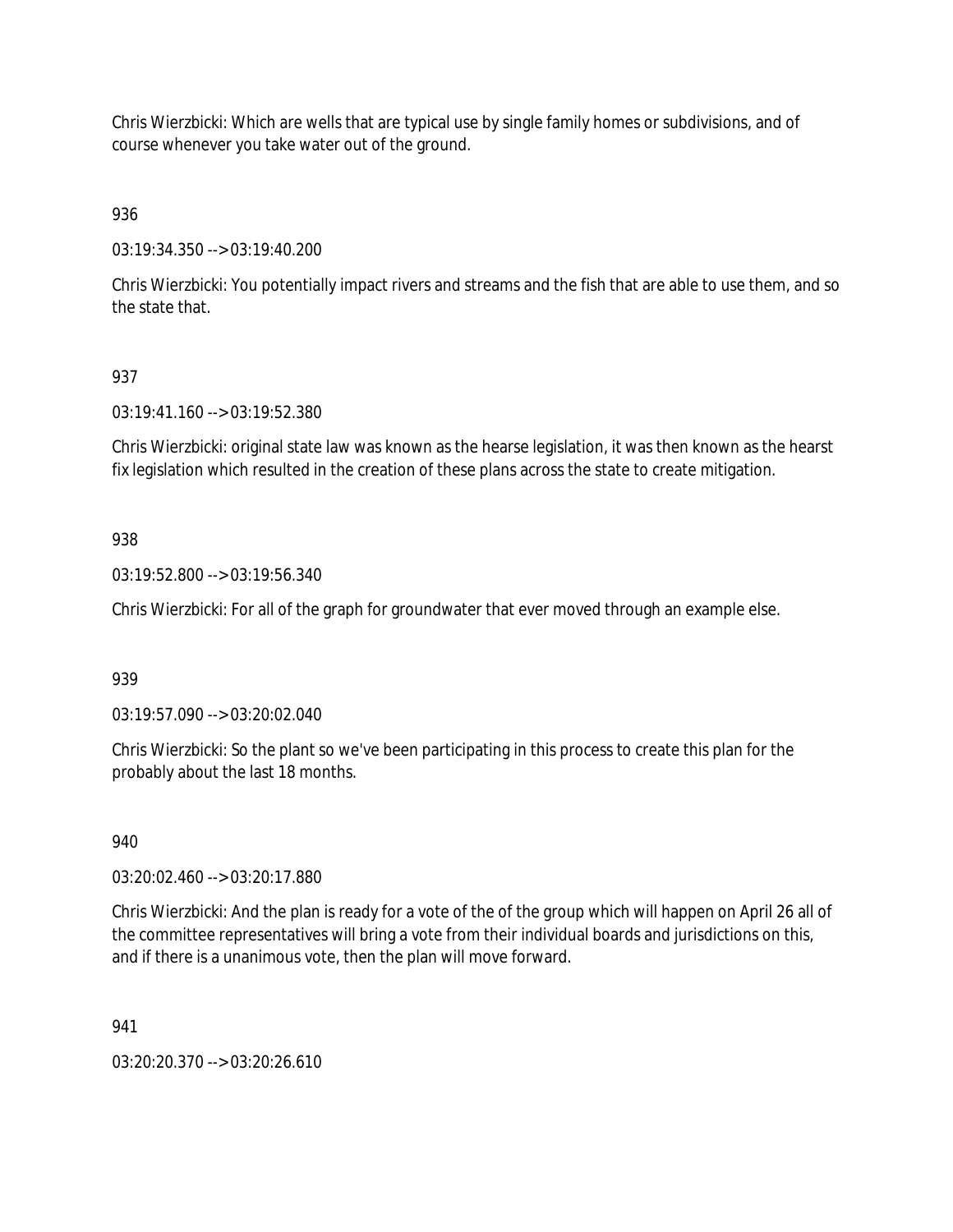Chris Wierzbicki: The both the usc and the tech, as I said, talked about this extensively and recommended that we approve it.

942

03:20:27.390 --> 03:20:32.100

Chris Wierzbicki: They also recommended that it'd be approved, along with a supplemental letter, which is included in the packet.

## 943

03:20:32.910 --> 03:20:43.830

Chris Wierzbicki: which states that we disagree with one element of data in the plan and we'd like to see that rectified over time that piece of data is related to how many.

## 944

03:20:44.550 --> 03:20:52.140

Chris Wierzbicki: Permit exempt wells or basically individual wells, we expect that the group expects to see on bainbridge island in the next 20 years.

945

03:20:52.950 --> 03:21:02.880

Chris Wierzbicki: The plan estimates that there will be about 500 of those wells on bainbridge island next 20 years and based on how many wells that we know get drilled.

### 946

03:21:03.390 --> 03:21:10.440

Chris Wierzbicki: In every year and on bainbridge island, we think that number is somewhere more in the two in the one to 200 range over the next 20 years.

### 947

03:21:10.980 --> 03:21:23.670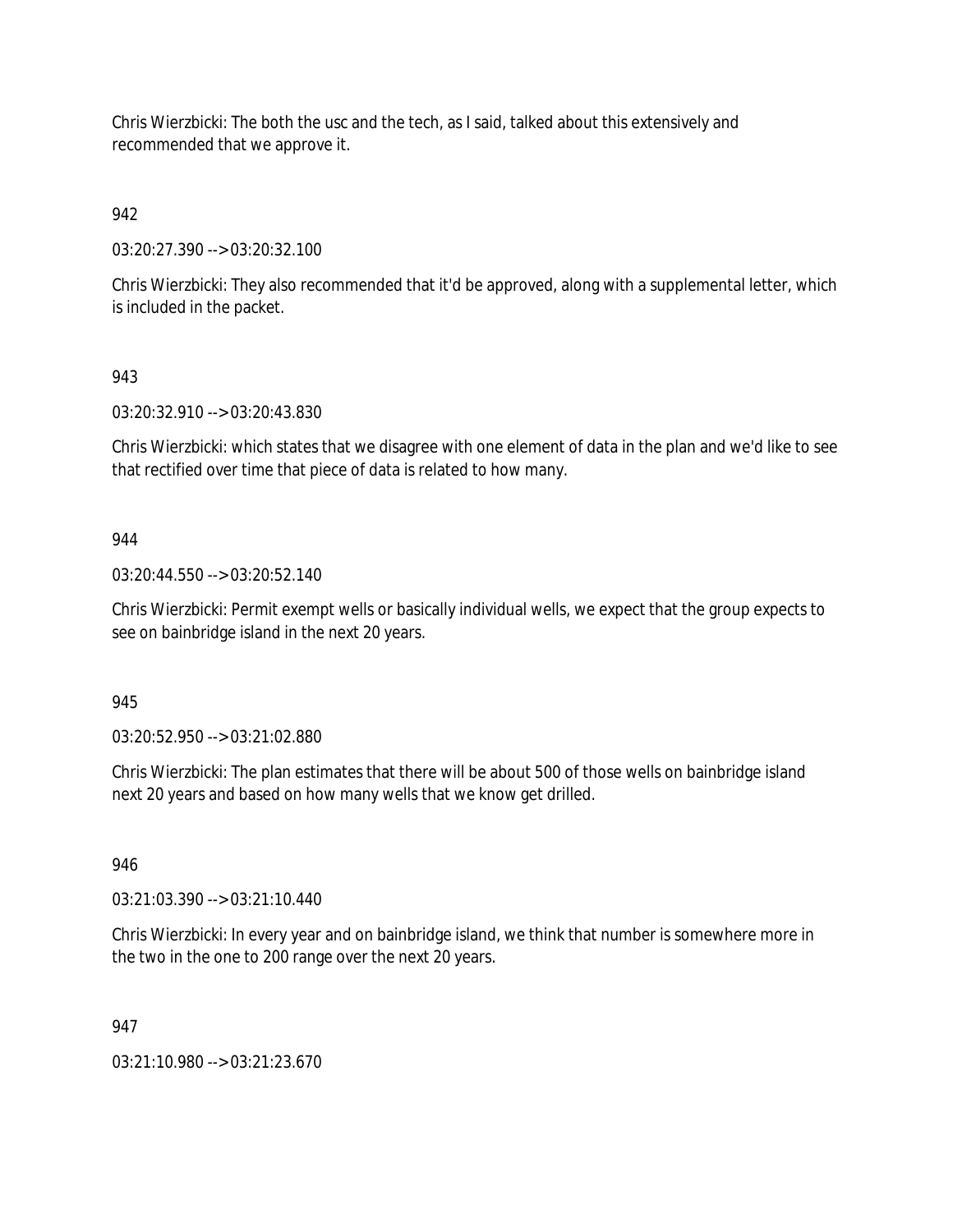Chris Wierzbicki: So the letter states that states or disagreement with that with that data point we've talked to the Department of ecology about submitting this letter related to this particular piece of data they assured us that.

## 948

03:21:24.690 --> 03:21:36.810

Chris Wierzbicki: We can use the next phase of the of the process, called the adaptive management phase to help address that number over time and if the number is significantly lower as as we're able to collect data on it.

## 949

03:21:37.170 --> 03:21:46.650

Chris Wierzbicki: Then, then the expectations and the plan and projects and the plan with potentially get adjusted as a result of of the real time information about those wells so.

### 950

03:21:47.340 --> 03:21:58.770

Chris Wierzbicki: The committee was supportive of the letter and help draft it, and it is before you tonight to allow us as representatives on the committee to go forward with a yes vote on improving the plan.

# 951

03:21:59.580 --> 03:22:05.310

Chris Wierzbicki: So there's obviously this is a dense topic, but i'm happy to try and address any questions you might have.

952

03:22:10.410 --> 03:22:11.010

Rasham Nassar: Remember far.

953

03:22:12.900 --> 03:22:15.510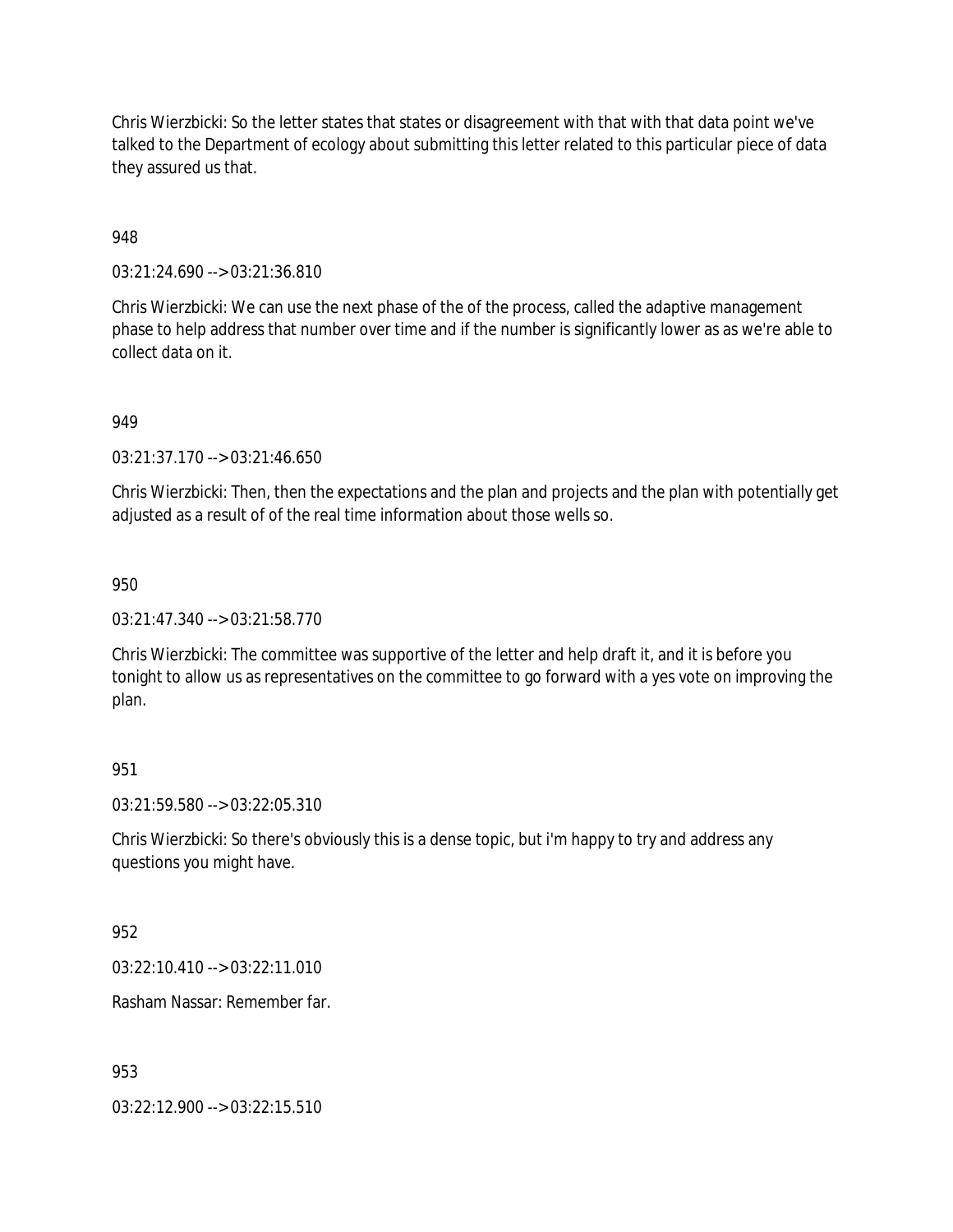Christy Carr: i'd like to put emotion on the floor great.

### 954

03:22:16.770 --> 03:22:22.710

Christy Carr: I moved to authorize the city manager to approve the water resources area inventory.

955

03:22:23.820 --> 03:22:25.650

Christy Carr: Water recently there's two areas.

956

03:22:26.580 --> 03:22:34.110

Christy Carr: i'm going to start over I moved to authorize the city manager to prove the water resource area inventory.

### 957

03:22:35.280 --> 03:22:46.800

Christy Carr: 15 watershed restoration and enhancement plan and to submit to the Department of ecology, a supplemental letter stating the city's position on the plans calculation of future permit exempt wells on bainbridge island.

958

03:22:48.150 --> 03:22:53.760

Rasham Nassar: councilmember pollock second that motion very discussion on this motion councilmember snyder.

959

03:22:54.630 --> 03:23:09.510

Leslie Schneider: Thank you, I just have a quick question, this is just interesting, so what kind of litigation would each region be expected to provide you know given some projection of these wealth.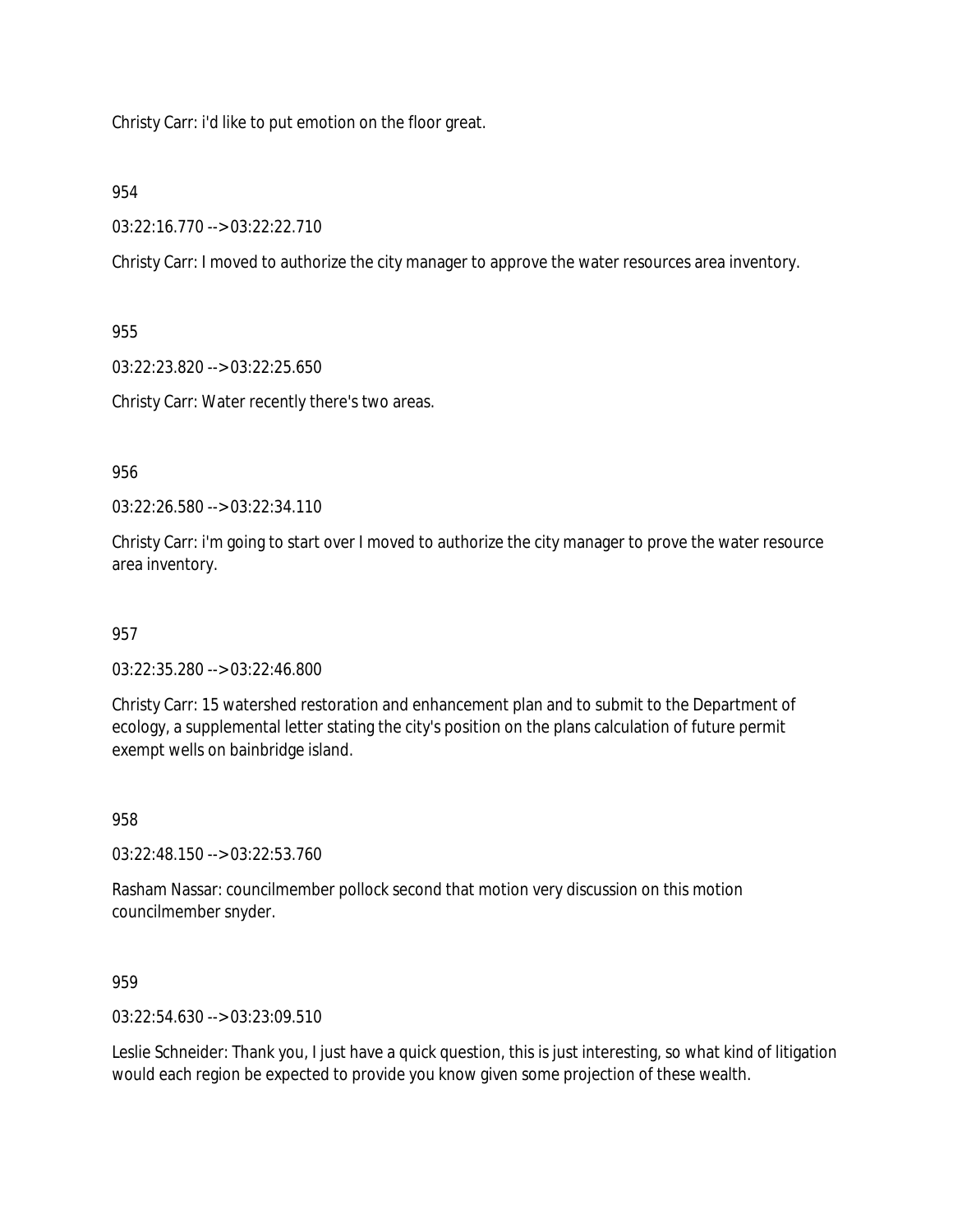03:23:10.950 --> 03:23:22.800

Chris Wierzbicki: main source of integration is groundwater recharge and that can be anything from you know it's kind of a spectrum of projects anything from a rain garden that potentially put surface water back into the ground.

961

03:23:23.640 --> 03:23:33.690

Chris Wierzbicki: To a larger water groundwater recharge project that such as you know that might come from like a reclaimed water from the wastewater treatment plant or something like that.

962

03:23:34.410 --> 03:23:40.830

Chris Wierzbicki: There are a couple of projects identified on bainbridge island where we have a good groundwater recharge.

963

03:23:41.250 --> 03:23:49.740

Chris Wierzbicki: And projects that could be potentially implemented to help with that process there's also a number of projects throughout the wire that would.

964

03:23:50.490 --> 03:23:57.480

Chris Wierzbicki: also benefit groundwater, the thing about the plan is that it's not it does not commit any of the agencies to.

965

03:23:58.110 --> 03:24:02.820

Chris Wierzbicki: To building those projects, some have committed to projects that they've kind of already on the books.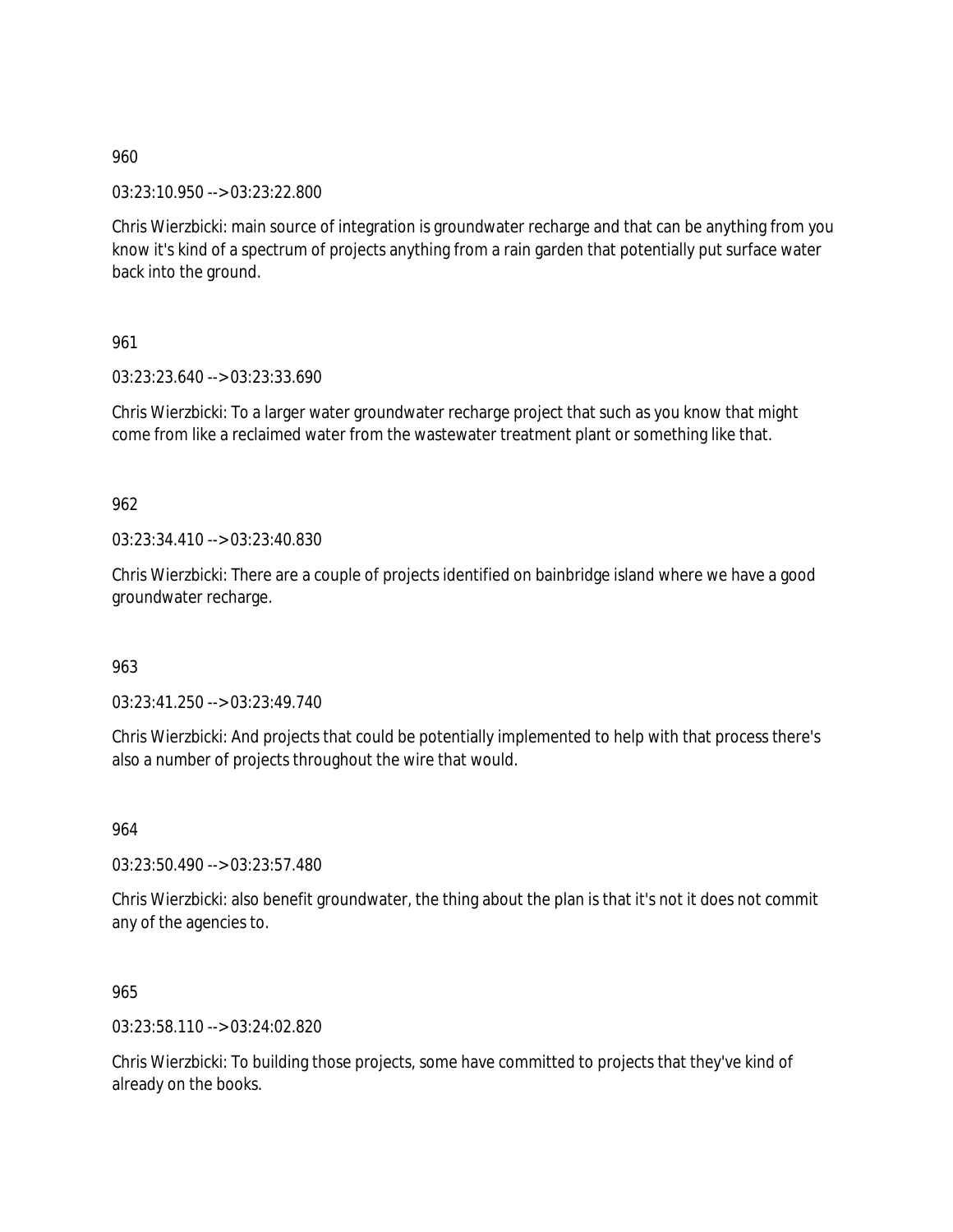03:24:03.300 --> 03:24:12.420

Chris Wierzbicki: But then the other jurisdictions, like us, are are not necessarily committed to doing them, however, the way this will work is that, ideally, ideally, the state legislature will make.

967

03:24:12.840 --> 03:24:28.890

Chris Wierzbicki: State grant funding available to prioritize projects and the different wires and get them built so over the next 20 years we could potentially see money through State grants to try and implement some of these projects, both on bainbridge and within the rest of the region.

968

03:24:30.060 --> 03:24:30.840

Great Thank you.

969

03:24:33.780 --> 03:24:37.260

Rasham Nassar: Any other councilmember comments questions councilmember pollock.

970

03:24:38.280 --> 03:24:44.670

Michael Pollock: I just learned director verse 5050 on the property, known as the triangle property had been.

### 971

03:24:45.780 --> 03:24:54.630

Michael Pollock: reviewed in any way as a potential groundwater recharge area and it just struck me that it's got highly permeable soils and might be ideal candidate and I just wondered.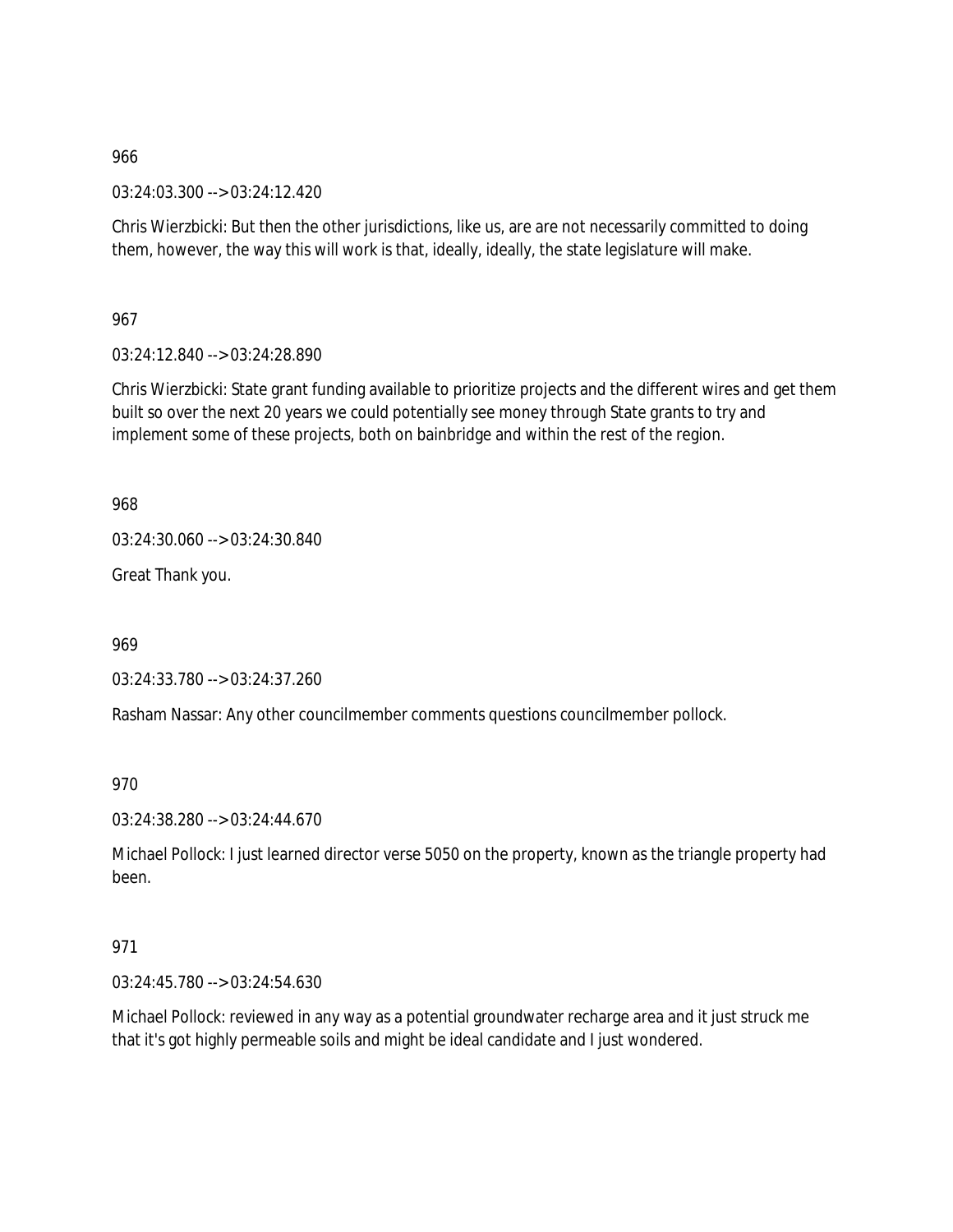03:24:56.250 --> 03:24:56.850

Chris Wierzbicki: yeah.

973

03:24:57.060 --> 03:25:06.960

Chris Wierzbicki: It was not considered as one of the projects on the list, but I think that that that project list will likely be fluid over the course of the implementation of the plan, particularly as.

974

03:25:07.710 --> 03:25:13.650

Chris Wierzbicki: You know more real time data about how wells impact groundwater and what real time conditions look like.

### 975

03:25:14.670 --> 03:25:19.350

Chris Wierzbicki: You know, are become known over the course of the plan so it's possible, it could be included in the future.

### 976

03:25:26.370 --> 03:25:28.710

Rasham Nassar: Okay, Council, we have a motion on the floor and it's been second.

## 977

03:25:29.850 --> 03:25:39.960

Rasham Nassar: derivative councilmember comment questions, we will now vote on the motion on the floor all those in favor say Aye Aye any opposed.

### 978

03:25:41.190 --> 03:25:45.210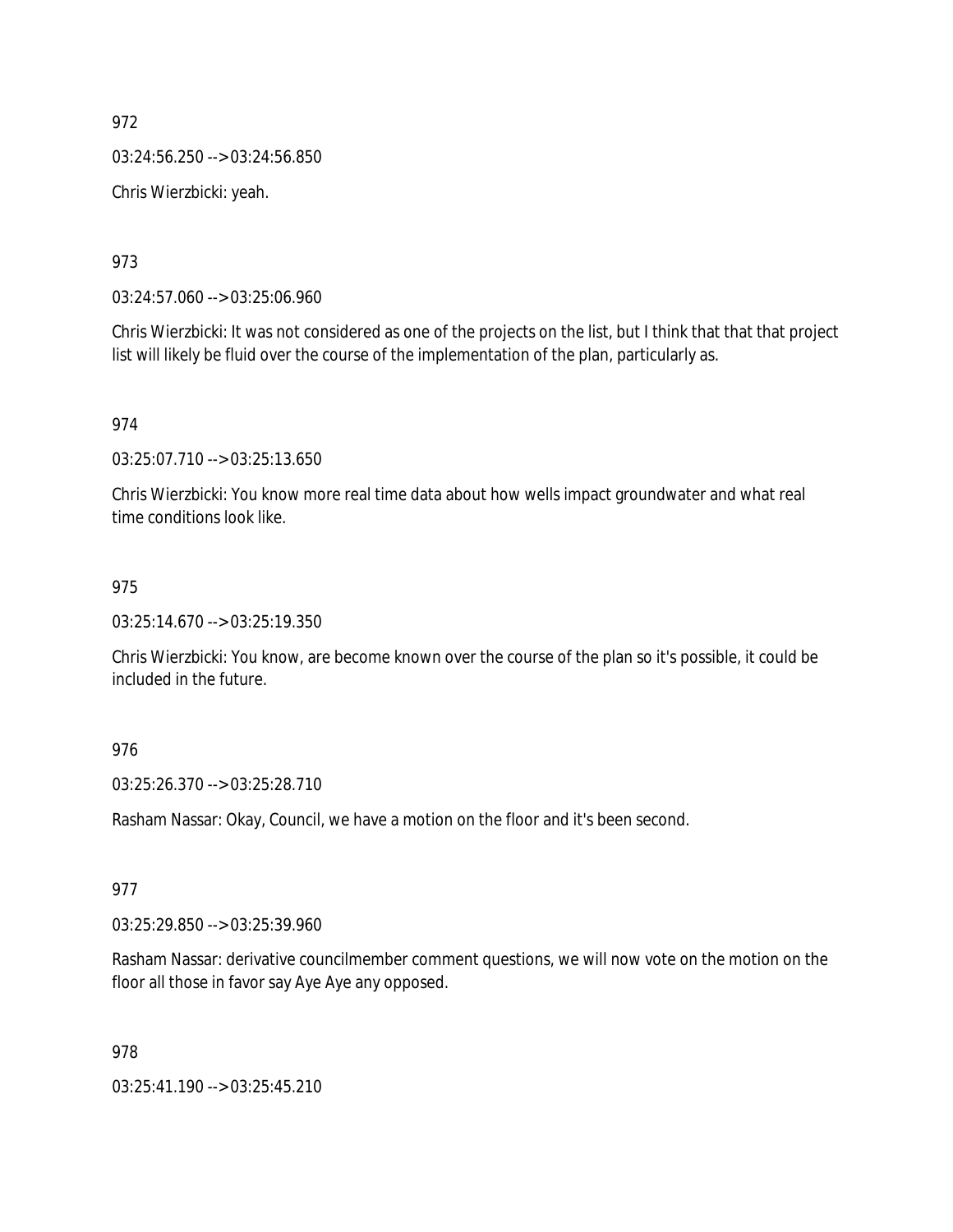Rasham Nassar: That motion passes unanimously, thank you, public works director where's vicki.

979

03:25:45.270 --> 03:25:47.490

Chris Wierzbicki: Thank you so much Council everything we do.

980

03:25:48.960 --> 03:26:03.330

Rasham Nassar: we're moving on in our agenda Council to item 11 Council discussion, our only item hundred that agenda topic is item 11 a input on scope of work for senior natural resources planner position interim city manager, are you leading us off.

981

03:26:03.660 --> 03:26:08.490

Ellen Schroer (she/her): I think I just have a couple of brief brief comments at the beginning and then i'll turn it over to you.

982

03:26:08.790 --> 03:26:15.300

Ellen Schroer (she/her): This is a position that Council added in the 2020 budget process for 21 and ongoing.

983

03:26:15.570 --> 03:26:23.760

Ellen Schroer (she/her): it's a new position to the city, so we are glad to have your input on the scope of work and the type of deliverables that you're hoping to see from this position.

984

03:26:24.180 --> 03:26:35.400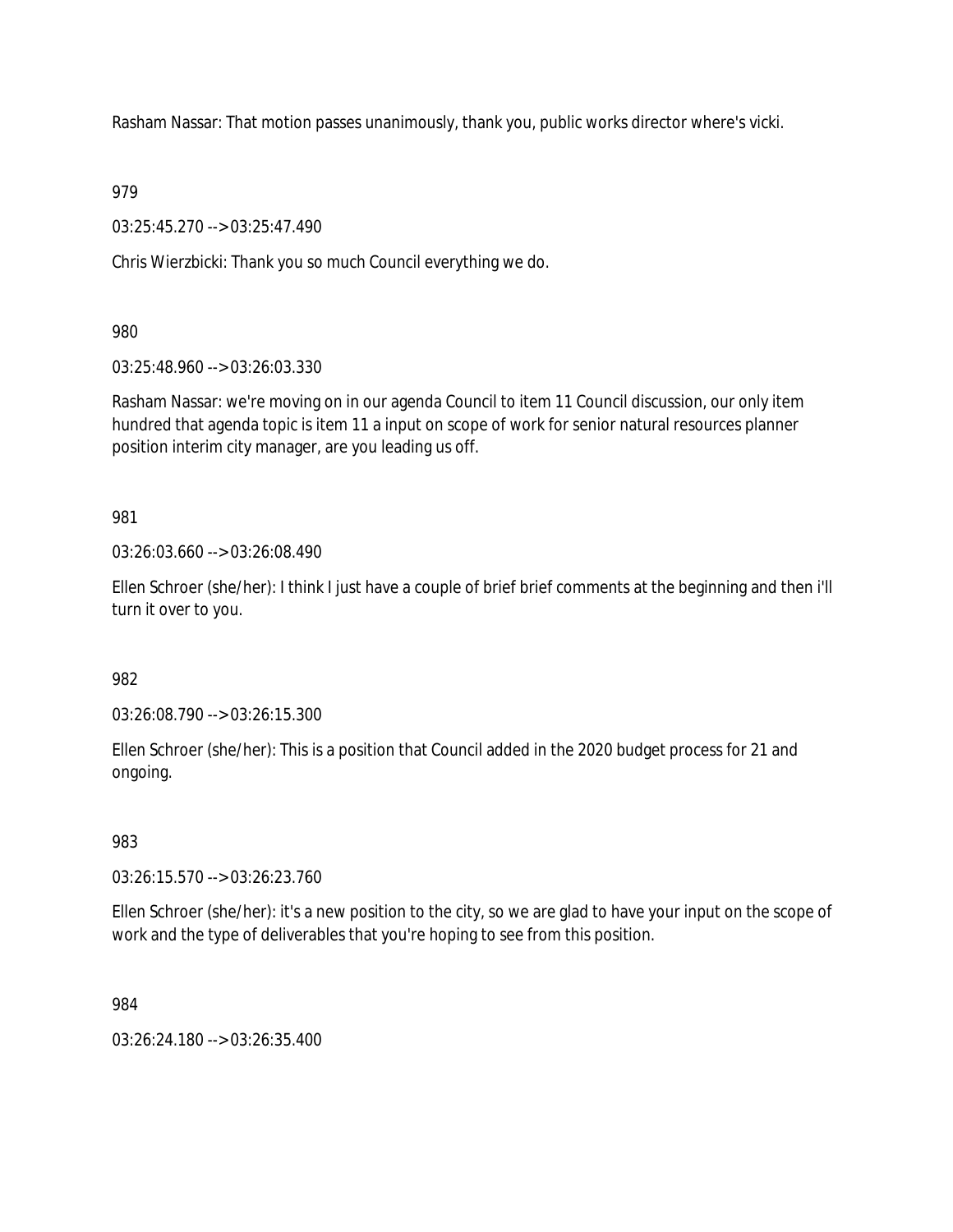Ellen Schroer (she/her): i've included the draft job description in the packet for your review, but i'm really hoping that tonight we can hear from you what kind of policy you're hoping that this person will support.

985

03:26:35.730 --> 03:26:49.260

Ellen Schroer (she/her): And what sort of work product that you're hoping this edition of this position will put the city in the state to to deliver so with that i'll turn it over to you and be happy to take any questions.

986

03:26:50.760 --> 03:26:51.390

Ellen Schroer (she/her): At this time.

987

03:26:55.290 --> 03:26:56.220

Rasham Nassar: councilmember car.

988

03:27:02.970 --> 03:27:06.600

Rasham Nassar: councilmember pollock has his hand raised, we cannot allow him to go first or.

989

03:27:06.660 --> 03:27:06.960

Rasham Nassar: I want to.

990

03:27:07.590 --> 03:27:09.420

Michael Pollock: buy my colleagues.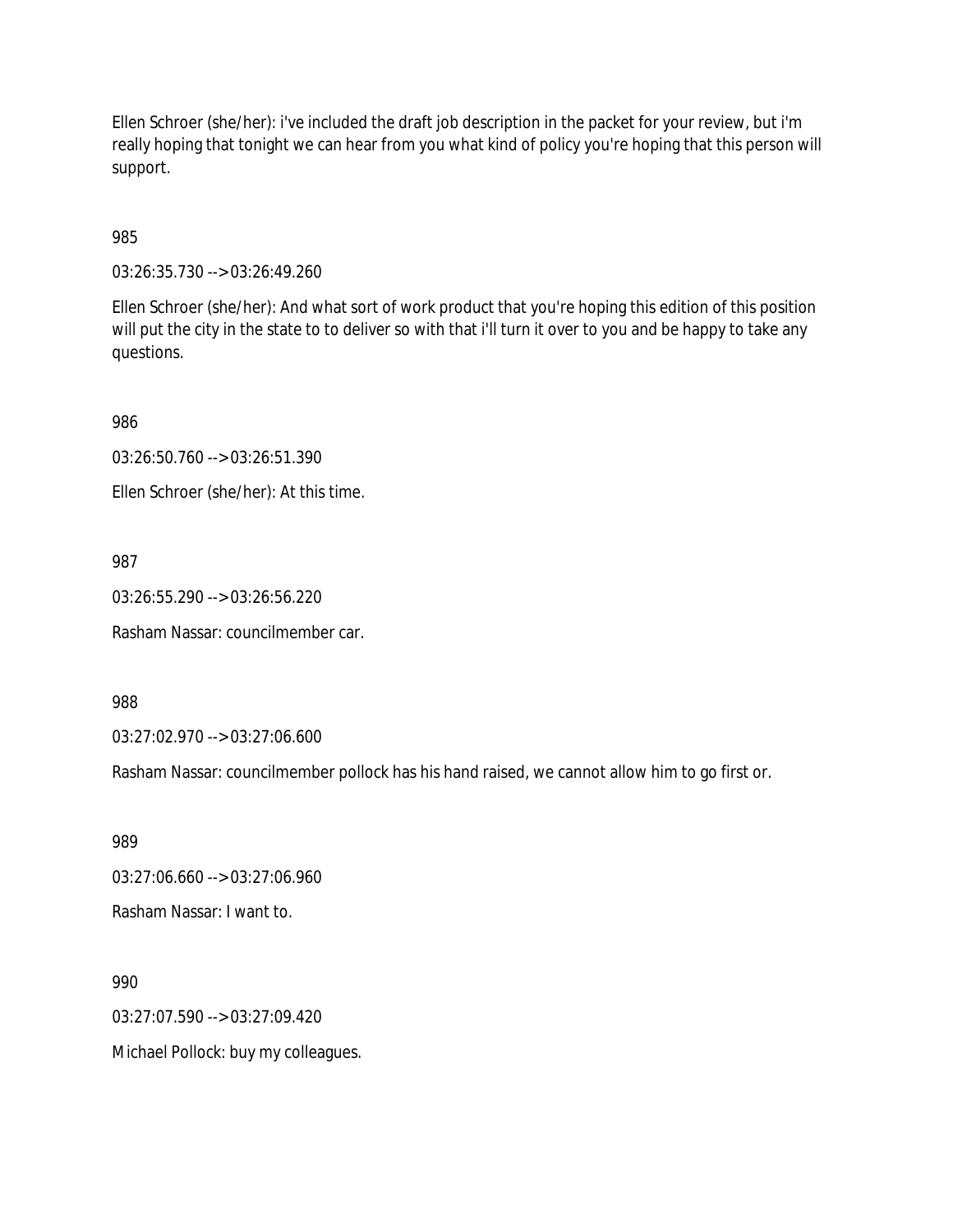03:27:11.580 --> 03:27:12.750

Christy Carr: I didn't have my hand up.

992

03:27:15.390 --> 03:27:22.530

Michael Pollock: So so first of all thank you and again the Council put money into the budget for this.

993

03:27:23.580 --> 03:27:35.730

Michael Pollock: I think that the policy in my mind, the policy question, for we want this person to do and i'm just kind of take a stab for people throw darts at but, but you know, in the COMP plan we have a lot of environmental.

#### 994

03:27:37.080 --> 03:27:54.630

Michael Pollock: And, and I think that a useful function that would be to get somebody on board that can tell us how to take that somehow they sounding language in terms of natural resource protection and and and put it into an employment essentially convert that into.

995

03:27:56.040 --> 03:28:01.530

Michael Pollock: Land Use codes are the key object oh it doesn't need to be the only thing that they do, but I think that that is.

996

03:28:02.730 --> 03:28:05.520

Michael Pollock: extremely useful function, so that these.

997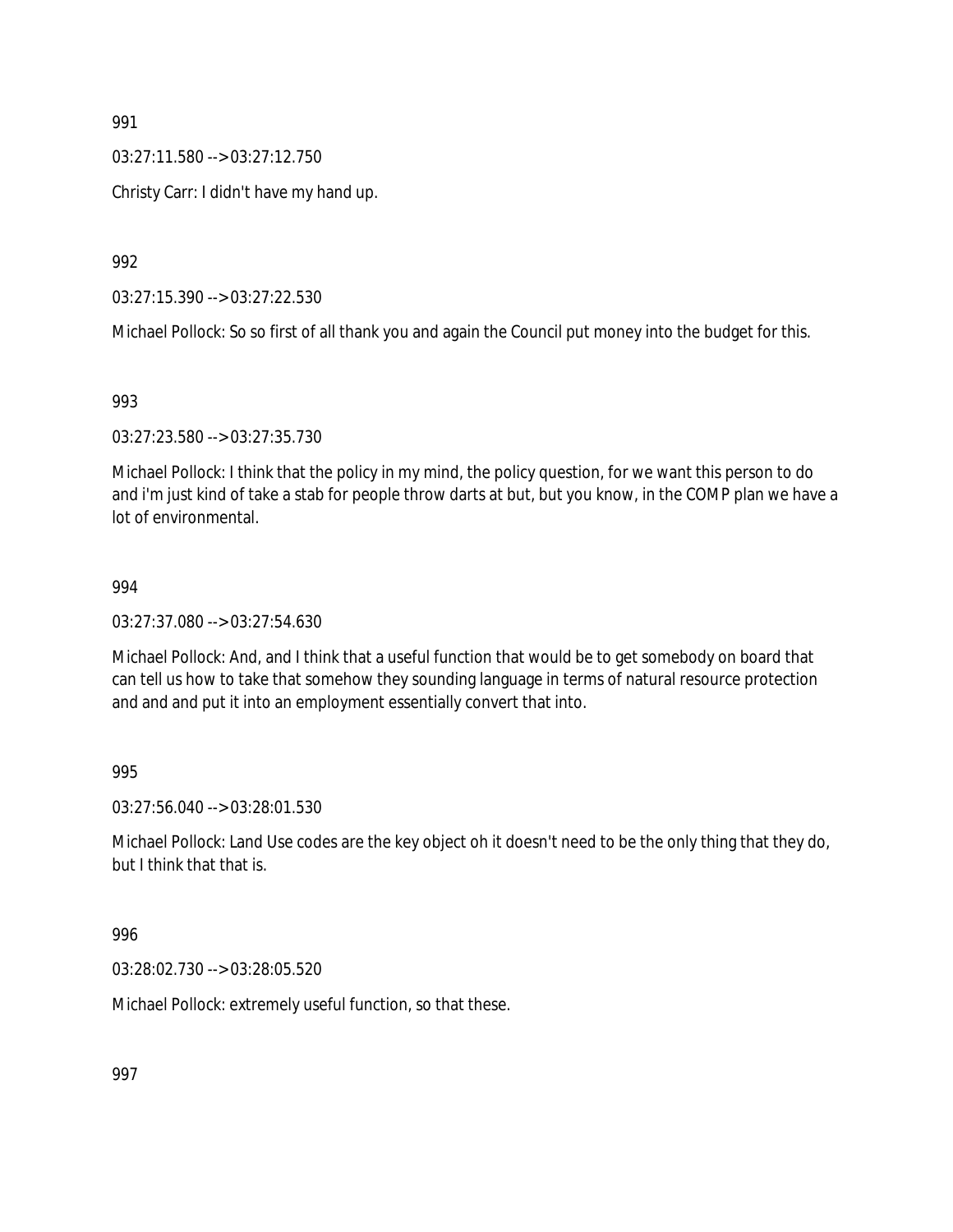03:28:07.440 --> 03:28:20.790

Michael Pollock: These high minded and great sounding parts of the company on the planet, we all agree on can actually be converted into into a reality, so that that's just one one aspect of it but.

998

03:28:22.050 --> 03:28:29.310

Michael Pollock: I see I bought councilmember car enough time so i'm going to stop talking and I thought I have some other.

999

03:28:32.040 --> 03:28:32.880

Rasham Nassar: councilmember car.

1000

03:28:35.190 --> 03:28:35.670

Christy Carr: Thanks.

1001

03:28:37.770 --> 03:28:50.550

Christy Carr: yeah thanks for giving the Council the opportunity to provide some input I think it's maybe worth clarifying that it's not a new position it's an existing position that was sort of re categorize from.

1002

03:28:51.210 --> 03:29:00.900

Christy Carr: To a to a specific skill set in terms of natural resources, planning and deputy city manager if i've got that wrong, please correct me.

1003

03:29:02.490 --> 03:29:21.990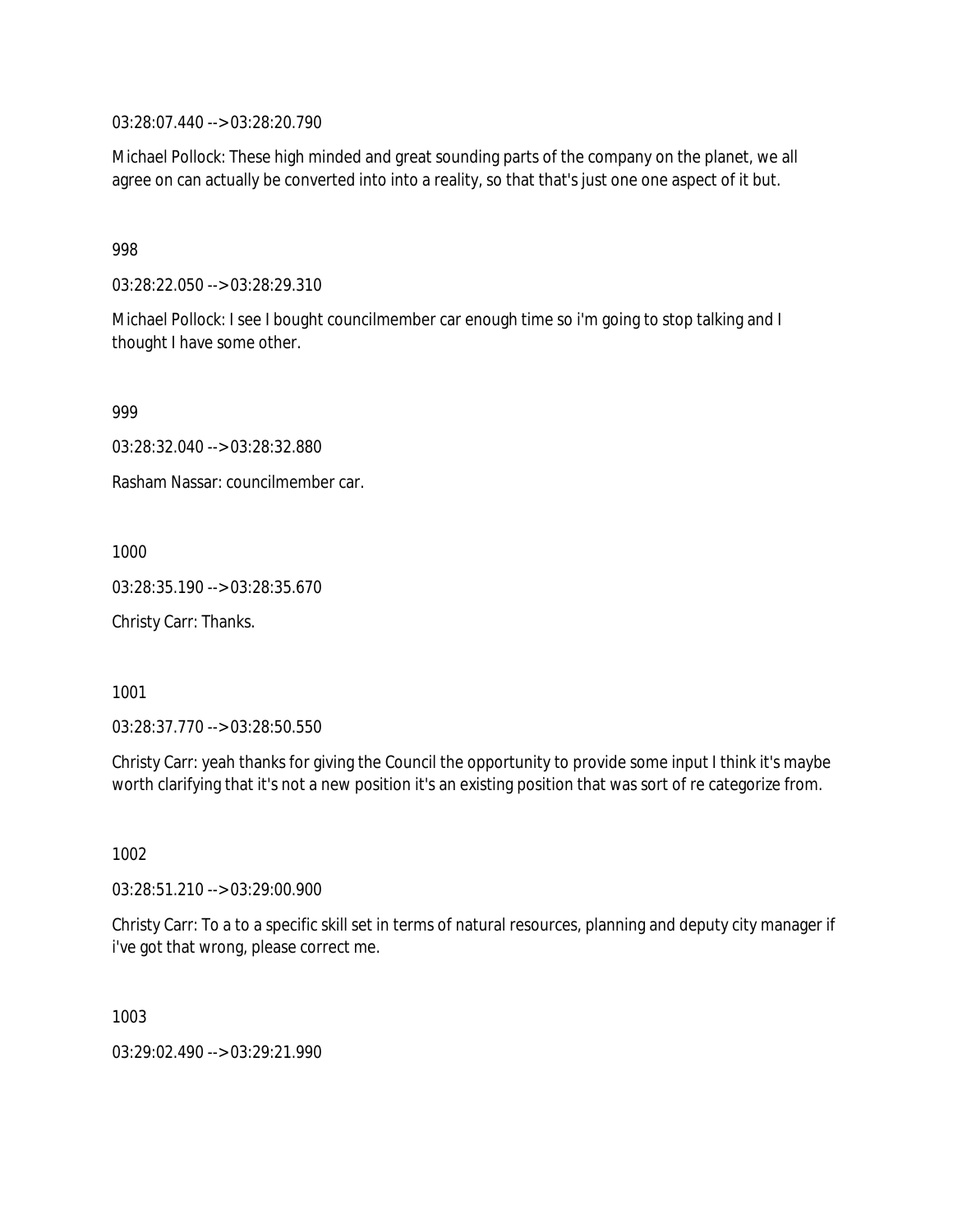Christy Carr: So to Council member politics point, I think that our comprehensive plan talks a lot about natural resources, I think that our Community expects a high level of planning and technical expertise related to natural resources, and I think we owe it to them to deliver in terms of the.

1004

03:29:23.220 --> 03:29:33.810

Christy Carr: job description itself, I do have a few comments on a high level kind of policy level or business practice Level one is that I, I see this.

1005

03:29:34.980 --> 03:29:44.790

Christy Carr: As a as a community asset and a staff asset, and I would like to see the job description be broaden to include being a technical resource to other departments.

1006

03:29:45.240 --> 03:30:01.590

Christy Carr: I think it's really important that are our public works department has resource have an in house natural resource planner I think that can be really helpful when they're starting in their early planning phases of projects like the US to Miller road Linda drive.

1007

03:30:02.820 --> 03:30:11.730

Christy Carr: shoreline road ends, I think there are a number of capital projects that have natural resource says that this position could support in some way.

1008

03:30:13.530 --> 03:30:17.940

Christy Carr: Including permit assistance and as well as SEPA review.

1009

03:30:19.170 --> 03:30:35.850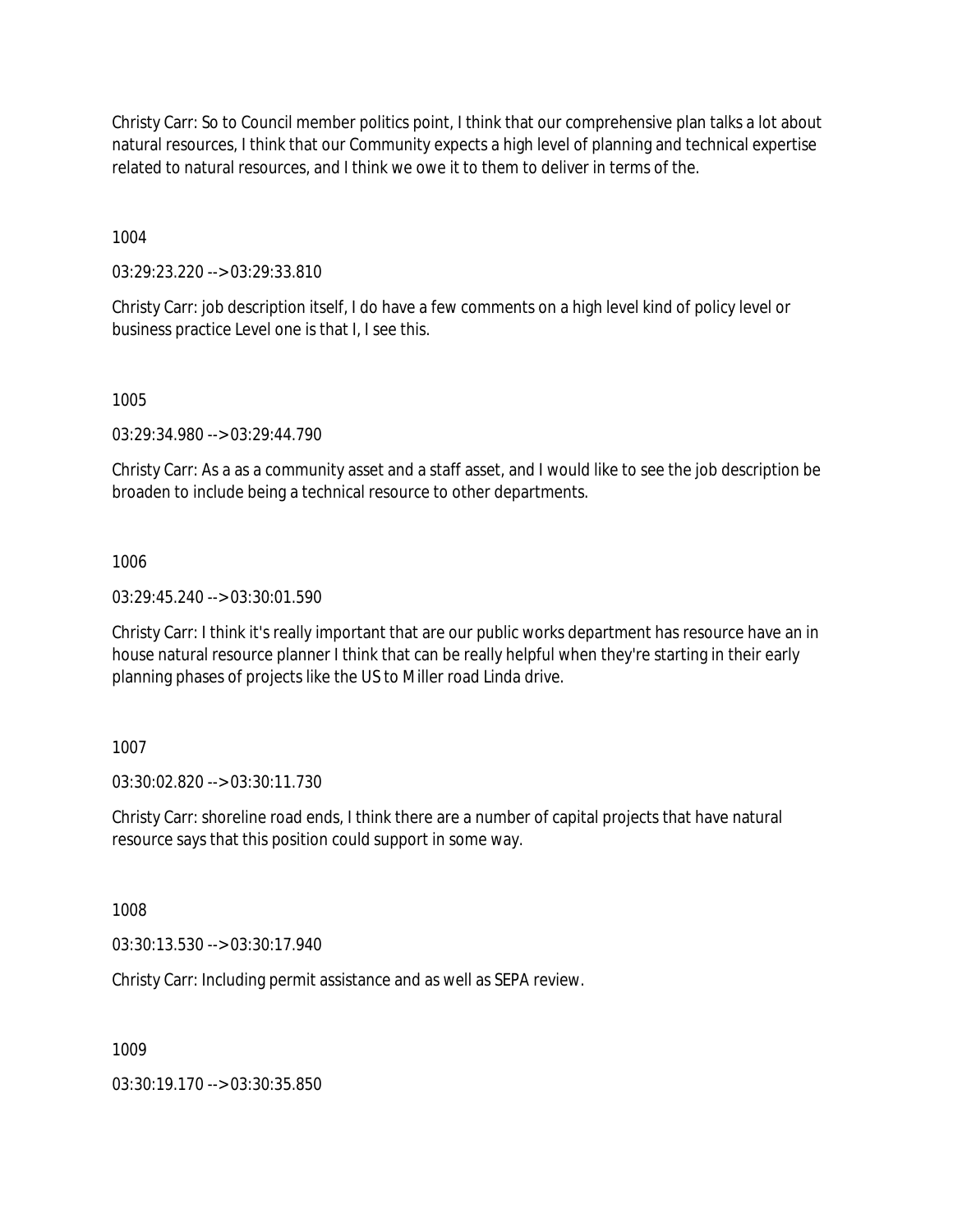Christy Carr: i'd also like to see that it does mention mitigation banking I don't know that we're ever going to get to a mitigation bank on a silent, but I do from a policy standpoint and conceptually think that our island can shift toward an off site mitigation strategy that may involve.

1010

03:30:36.870 --> 03:30:47.070

Christy Carr: may involve a bank, but I kind of doubt it i'd like to be specified that we really are going to make an effort to monitor our Charlotte master program and our critical areas ordinance.

1011

03:30:47.910 --> 03:30:52.110

Christy Carr: Staff got to start in that, but I think it's really important to be able to report back.

# 1012

03:30:53.070 --> 03:31:00.060

Christy Carr: Maybe not to state agencies, because I don't think they're really requiring it anymore, but I think to our Community, we need to know if our roles are working.

1013

03:31:00.390 --> 03:31:03.660

Christy Carr: And in order to do that we need to have an effective monitoring Program.

1014

03:31:04.350 --> 03:31:16.380

Christy Carr: I also would like to see the position work with landowners I don't think we always need to be regulators, I think we can provide technical and administrative guidance to to land owners, whether or not they have an application.

1015

03:31:18.150 --> 03:31:19.170

Christy Carr: In with the city.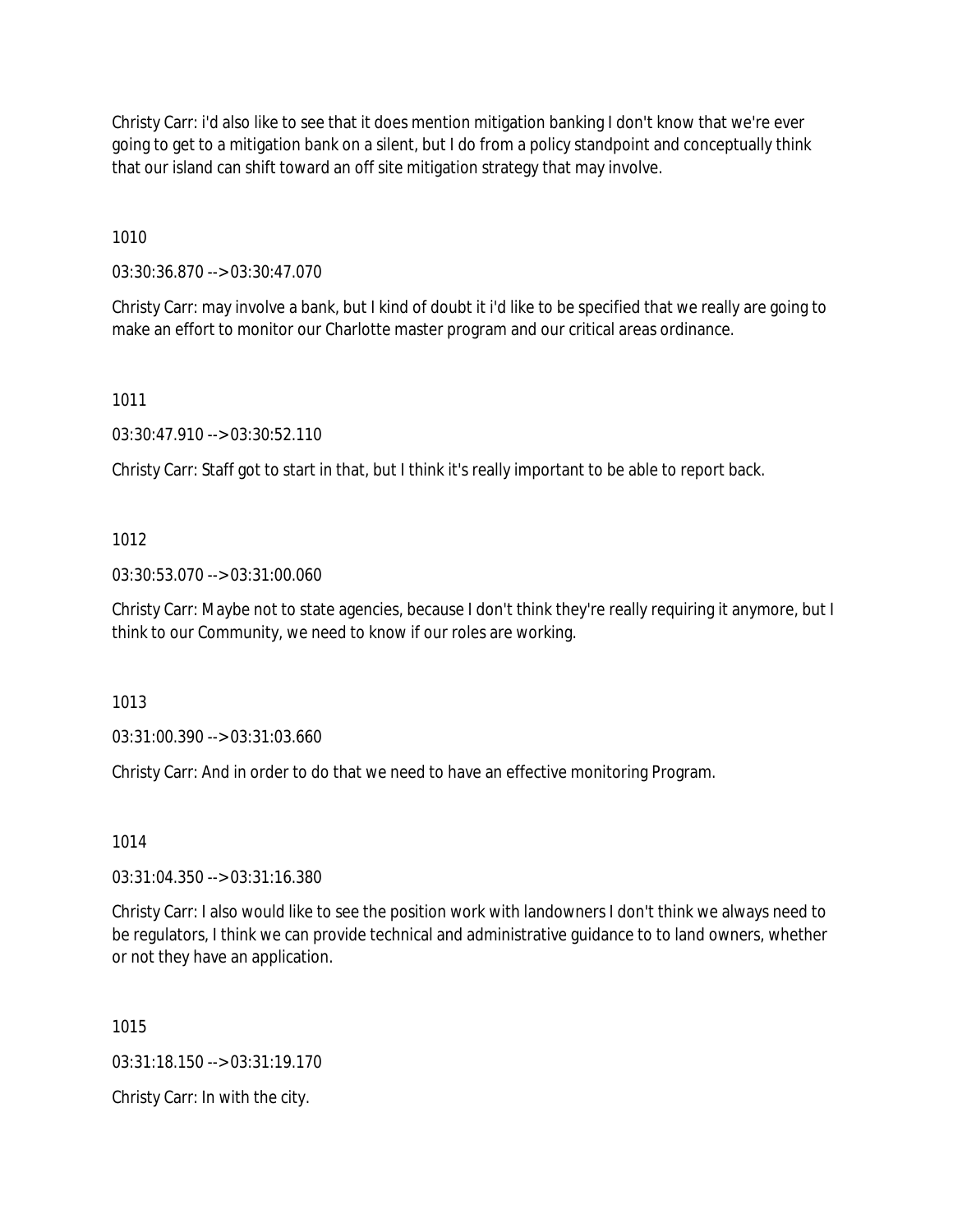1016 03:31:20.460 --> 03:31:21.120 Christy Carr: I think.

1017

03:31:22.260 --> 03:31:38.580

Christy Carr: It would also be great to have demonstrated experience and SEPA administration, particularly related to the use of substances authority and whether or not they can recommend any city specific thresholds or SEPA policies.

1018

03:31:39.630 --> 03:31:53.490

Christy Carr: um I think that it would be great if this position were charged with implementing some sort of invasive lead management program I know there's a Community effort underway, and I think the city should play a role in that.

1019

03:31:54.630 --> 03:32:12.000

Christy Carr: um let's see i'm a little bit curious about the six years of progressively responsible planning experience but it doesn't pass for any type of progressive experience in natural resources, so I think that's a key.

1020

03:32:13.620 --> 03:32:14.850

Christy Carr: Item to include.

1021

03:32:15.990 --> 03:32:23.550

Christy Carr: I would really like to see a requirement of some sort in terms of natural resources, I understand that's an issue that.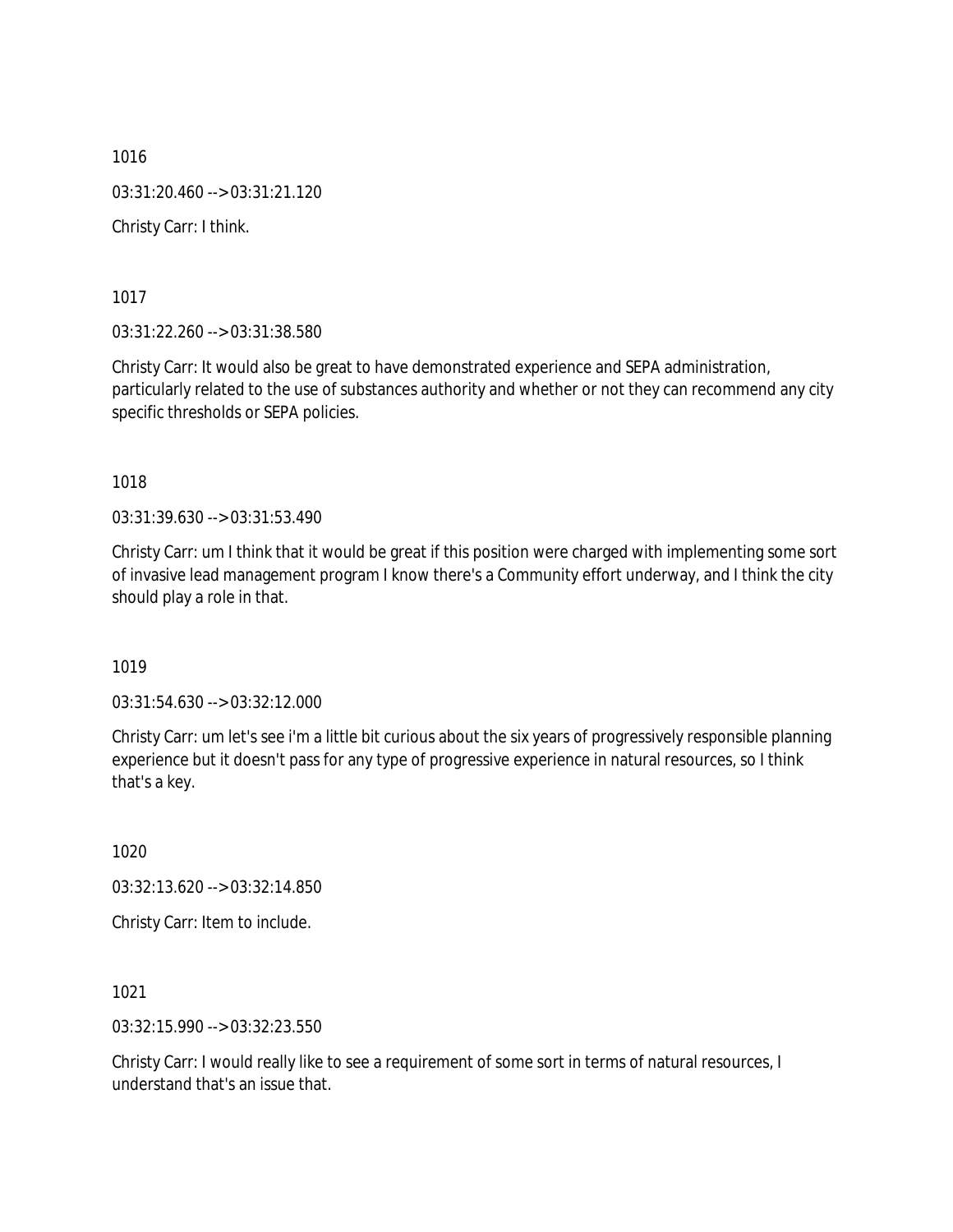03:32:24.030 --> 03:32:36.420

Christy Carr: Maybe staff deals with with the Union in terms of preferred versus required, but this is a technical position and I think we really need to know if they have the technical chops to do this job because it's really important.

1023

03:32:37.770 --> 03:32:55.980

Christy Carr: So i'd like to see something something required not preferred, but I understand that there could be administrative issues with that, and then I think otherwise i've sort of did this job and I don't understand many of the bullet points so i'm not sure if the point was just to.

1024

03:32:57.000 --> 03:33:11.580

Christy Carr: throw everything in or some someone was just confusing to me, so I guess, I would just sort of encourage staff to take another look at it and if if it doesn't need to be in there just to take it out, and I would really like to see some sort of.

1025

03:33:15.330 --> 03:33:26.970

Christy Carr: Written exam as part of the job application, because you can't just sort of, say, you know this stuff you have to know this stuff and you know, have to know how to apply it.

1026

03:33:27.450 --> 03:33:34.290

Christy Carr: I think in terms of the type of person that we're looking for, and so, hopefully, we will be able to kind of tease that out.

1027

03:33:35.490 --> 03:33:41.010

Christy Carr: Among applicants and then just in terms of specifics, it mentions forest practices and.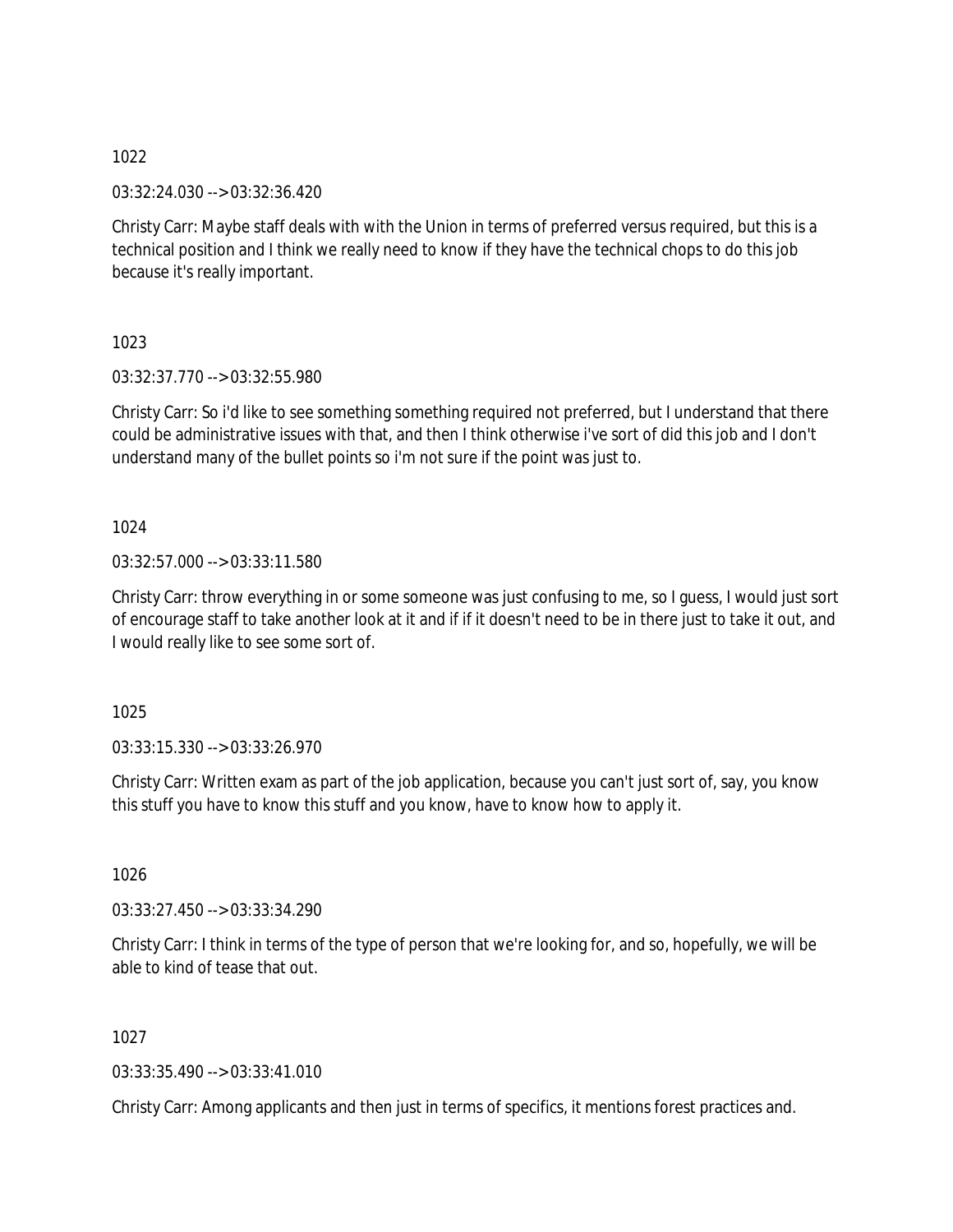03:33:41.490 --> 03:33:49.530

Christy Carr: I don't think anybody here or anybody on the island in the planning department deals with that maybe or it could reference our tree and vegetation regulations.

1029

03:33:50.220 --> 03:33:54.960

Christy Carr: And it talks about shoreline impacts assessments and we don't do those that's not what they're called so.

1030

03:33:55.800 --> 03:34:02.370

Christy Carr: I would just encourage the words to be accurate to our specific code if we're going to bother including that.

1031

03:34:03.120 --> 03:34:16.770

Christy Carr: So I know I have a lot of ideas about this, but I think it's important to the Community and the Council, and I really want to get the right person here, and I think it starts with the job description, so thank you again for the opportunity to provide comments.

1032

03:34:19.860 --> 03:34:20.520

Rasham Nassar: Under politic.

1033

03:34:23.130 --> 03:34:29.610

Michael Pollock: i'm councilmember hypothesis has an opportunity to speak, so I would defer to her, she she'd like to go ahead.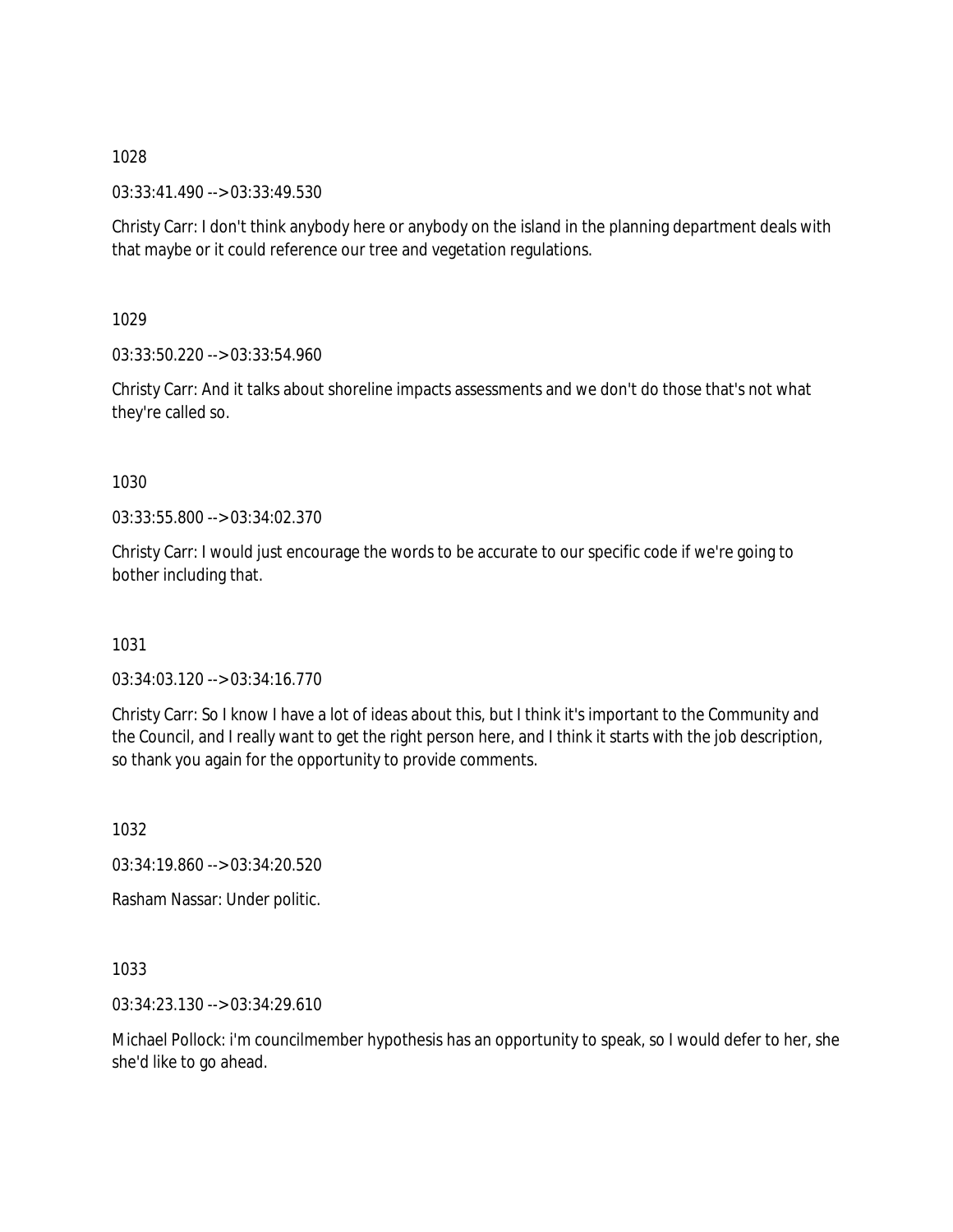03:34:30.330 --> 03:34:31.500

Rasham Nassar: w Mayra Davos.

1035

03:34:32.910 --> 03:34:51.000

Kirsten Hytopoulos: hesitate to say anything, because I am no expert, and I know we've got a fine line here between administration and counsel, but I felt a bit of saying anything i'll be sorry, so my my wish has always been that that there was if I had had a magic wand and was in administration.

1036

03:34:52.170 --> 03:34:58.110

Kirsten Hytopoulos: That there was some way to have the staff member that was overseeing the analysis of.

#### 1037

03:34:58.470 --> 03:35:08.370

Kirsten Hytopoulos: super regulations was a different individual than the the assigned planners to different projects so i'm just gonna throw that out there, and nobody has to listen to me.

1038

03:35:08.640 --> 03:35:17.250

Kirsten Hytopoulos: But because i've never had a chance to be heard in this context i'm saying that, so no one has listened to me, but I have to say that because I have this moment to say that.

1039

03:35:19.410 --> 03:35:20.430

Rasham Nassar: councilmember pollick.

1040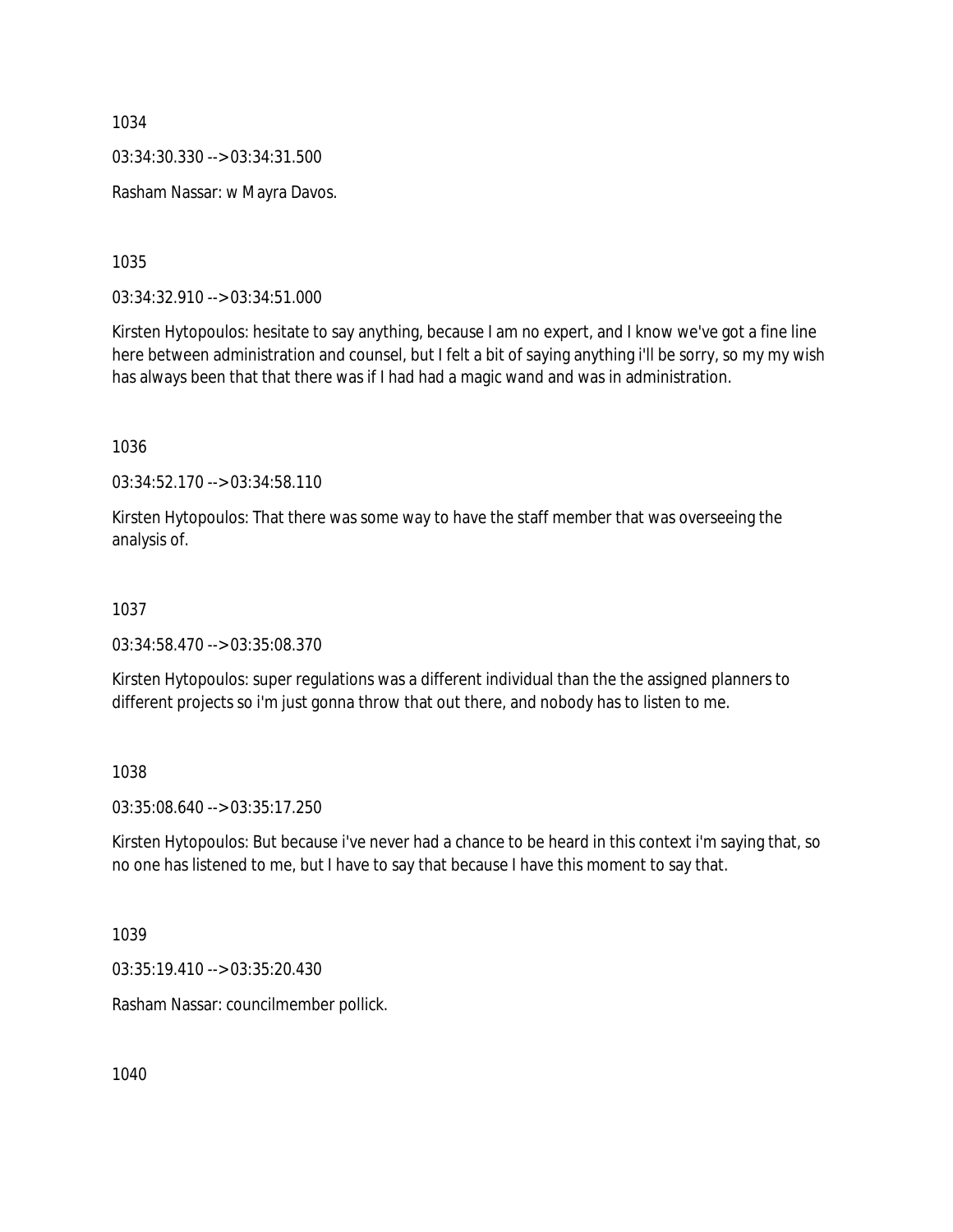03:35:26.100 --> 03:35:26.490

Michael Pollock: For for.

1041

03:35:27.510 --> 03:35:30.360

Michael Pollock: Taking input um I do.

1042

03:35:31.740 --> 03:35:35.520

Michael Pollock: I do feel that I agree with my colleague that this does need.

### 1043

03:35:37.590 --> 03:35:44.310

Michael Pollock: A little bit more work to really make sure that we get the person that we really want, and I think we need to.

### 1044

03:35:45.240 --> 03:35:55.680

Michael Pollock: Think about what person we do what I and what the role is going to be and what they're actually going to do, and then make sure that we described that and we get somebody with the background that.

1045

03:35:56.220 --> 03:36:12.390

Michael Pollock: skill, so it seems a little squishy right now um I guess this from a high level comments I have at this time our do we want this person in the planning department or do we want them to be someone that works across departments and maybe across.

1046

03:36:13.980 --> 03:36:24.720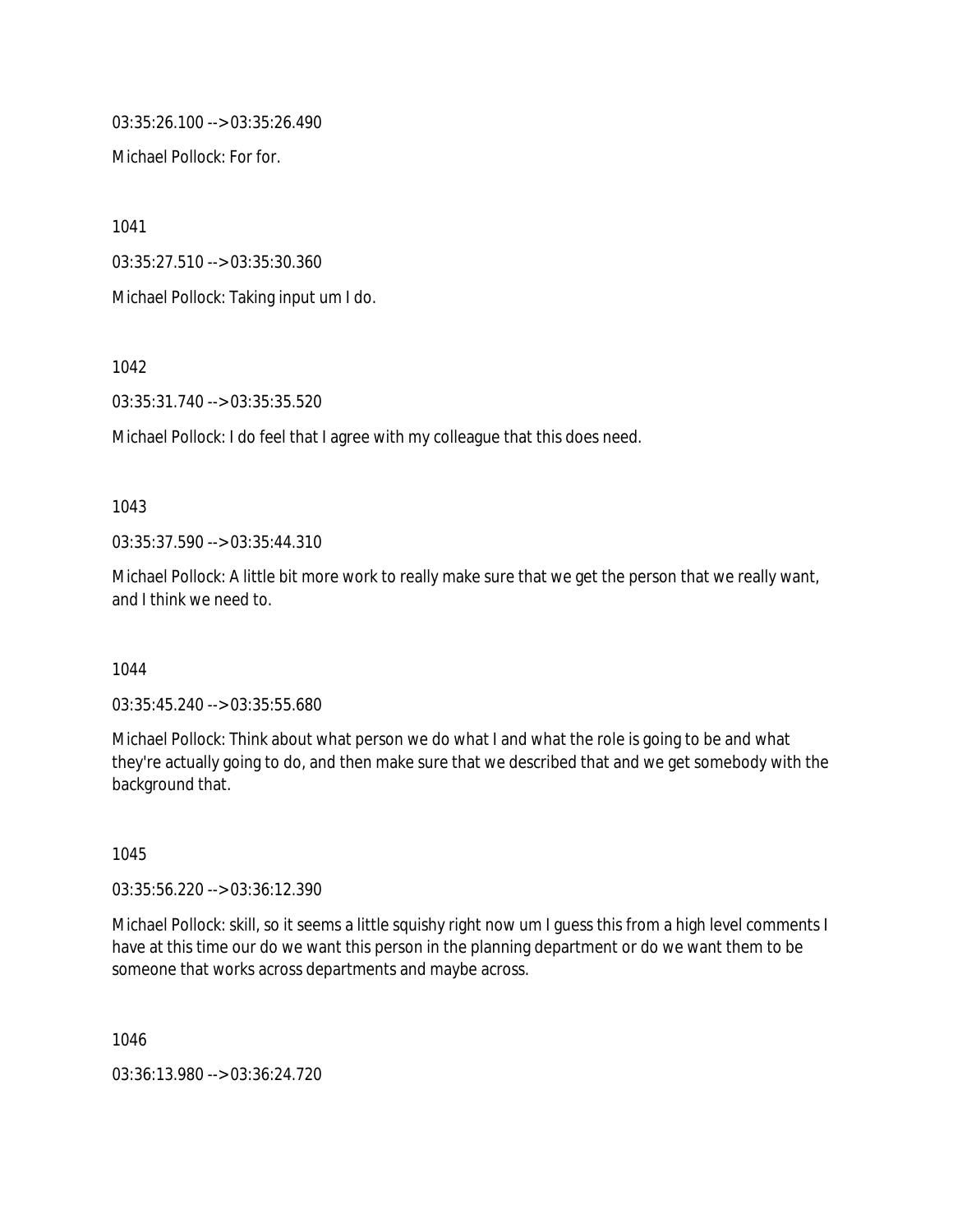Michael Pollock: jurisdictions, that is, that is working with parks and work in the school district etc so some of this may be higher level and working directly under the city administrator.

1047

03:36:25.860 --> 03:36:34.080

Michael Pollock: So that we really get that synthesis we get a systems level thinker, we get something that really can integrate things together so that that's a that's a.

# 1048

03:36:35.910 --> 03:36:55.620

Michael Pollock: Consideration for the Council and to to figure out is what level do you want this person I don't know what the right answers there but it just I see consistently that we have a number of jurisdictions and the policies and goals of those of our sister agencies times are necessarily.

# 1049

03:36:57.270 --> 03:37:02.400

Michael Pollock: Very well, matched with others, and then, and then a lot of you know we're really.

1050

03:37:02.940 --> 03:37:12.900

Michael Pollock: sort of society we're really evolving our our concepts of how to manage for natural resources, especially in the context of climate change, and so I think at the very least, we need to have somebody that.

1051

03:37:13.740 --> 03:37:16.710

Michael Pollock: understands climate change issues and how plan.

1052

03:37:17.700 --> 03:37:29.280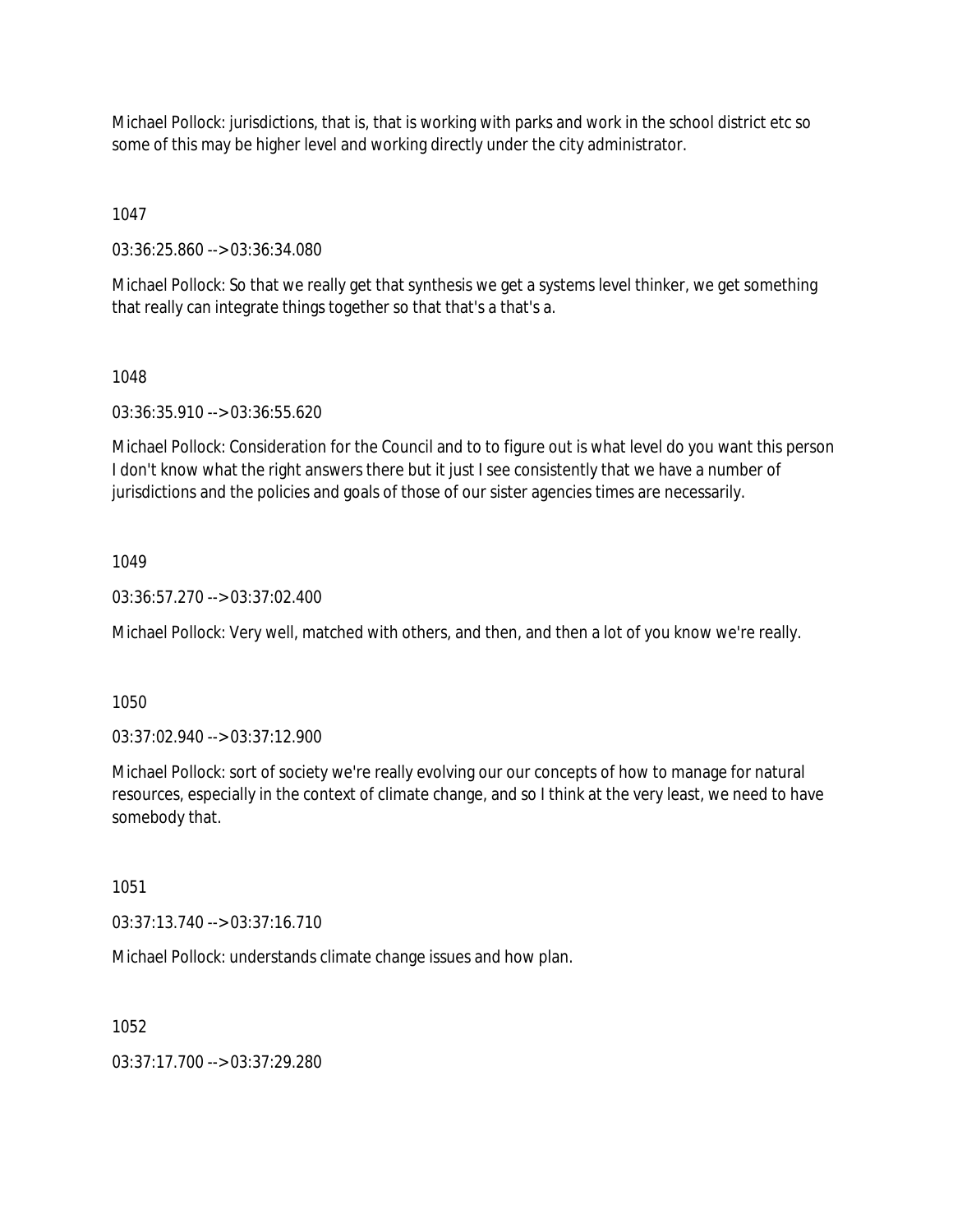Michael Pollock: For what things are going to look like and if it's a planning position and then level and that needs to be plan for in the context of our clients likely to look like and how that's going to impact our shorelines.

1053

03:37:29.940 --> 03:37:36.570

Michael Pollock: of rainfall patterns on education, etc, so I think that would be really important how something with that background.

1054

03:37:38.490 --> 03:37:38.940

Michael Pollock: and

1055

03:37:40.710 --> 03:37:53.280

Michael Pollock: Again, getting because of the changing environmental regulations, the need for restoration, a lot of times on environmental protection and the need to address climate change.

1056

03:37:53.670 --> 03:37:57.720

Michael Pollock: I think it's really important that they understand and are well versed in.

1057

03:37:58.380 --> 03:38:06.960

Michael Pollock: and Steve rules and how those environmental rules are changing and then federal so really somebody that has a really comprehensive understanding.

1058

03:38:07.470 --> 03:38:13.170

Michael Pollock: Of the environmental regulatory framework within between this I think would be important, so.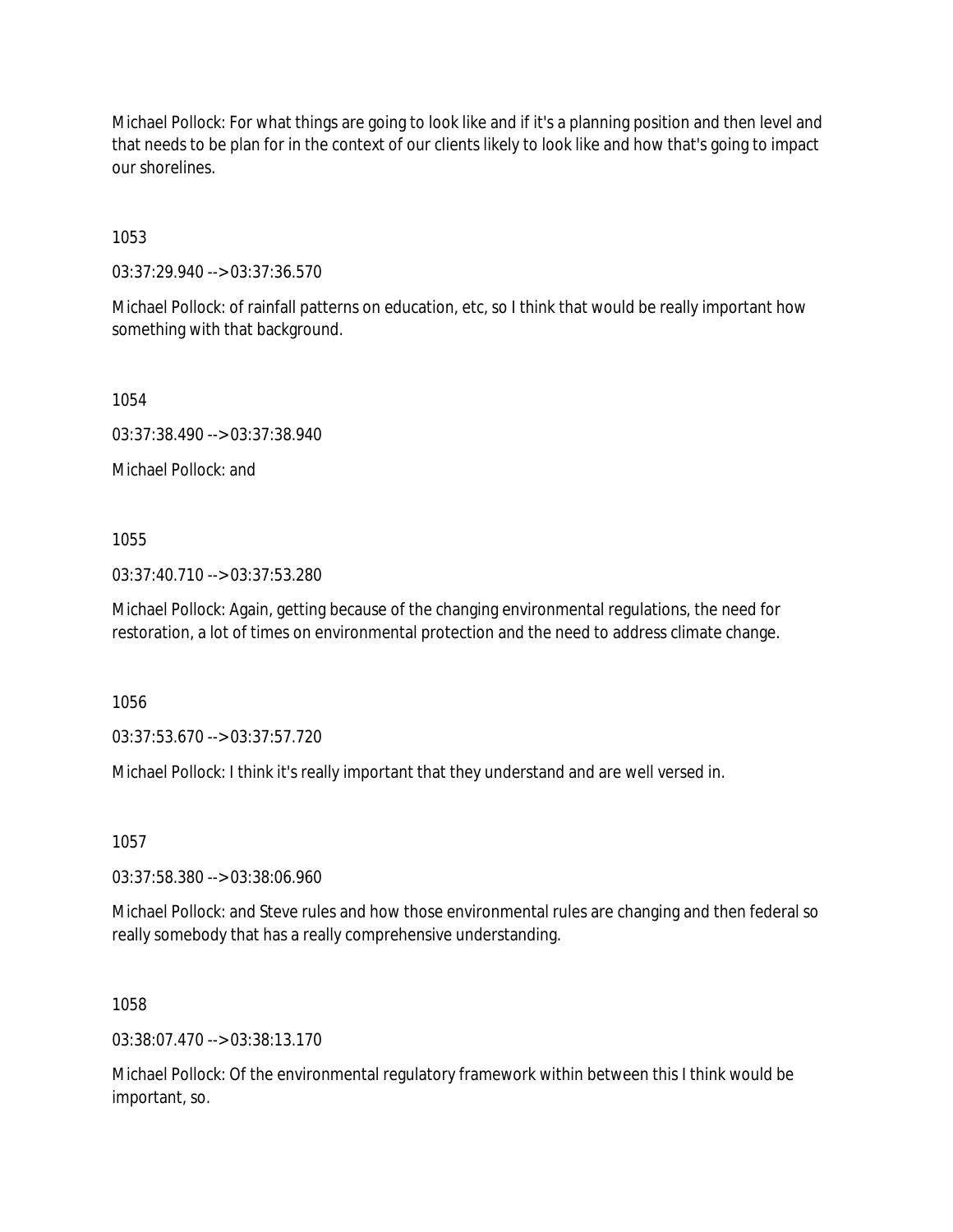03:38:13.950 --> 03:38:30.000

Michael Pollock: I would like to get somebody just as top notch as possible, and some of this going to be a leader and really, really work closely with the city manager at that level, I think that we would benefit, but that's Those are just my thoughts right now i'd like to.

1060

03:38:31.170 --> 03:38:36.450

Michael Pollock: A little more thinking on this, and maybe circle Africans in recorded.

1061

03:38:37.710 --> 03:38:40.650

Michael Pollock: You can get a better.

1062

03:38:42.120 --> 03:38:43.800

Michael Pollock: More description.

1063

03:38:48.480 --> 03:38:58.530

Rasham Nassar: Well, how to turn it into the interim city manager for a second light of everything that you've heard, I know that counselor pollock is just suggested, something that might actually change substantially changed how the city's been approaching.

1064

03:38:58.980 --> 03:39:07.110

Rasham Nassar: hiring for this position, which is that it's a position with within the planning department and if we bumped it or hands that to be a position and executive what, what are the.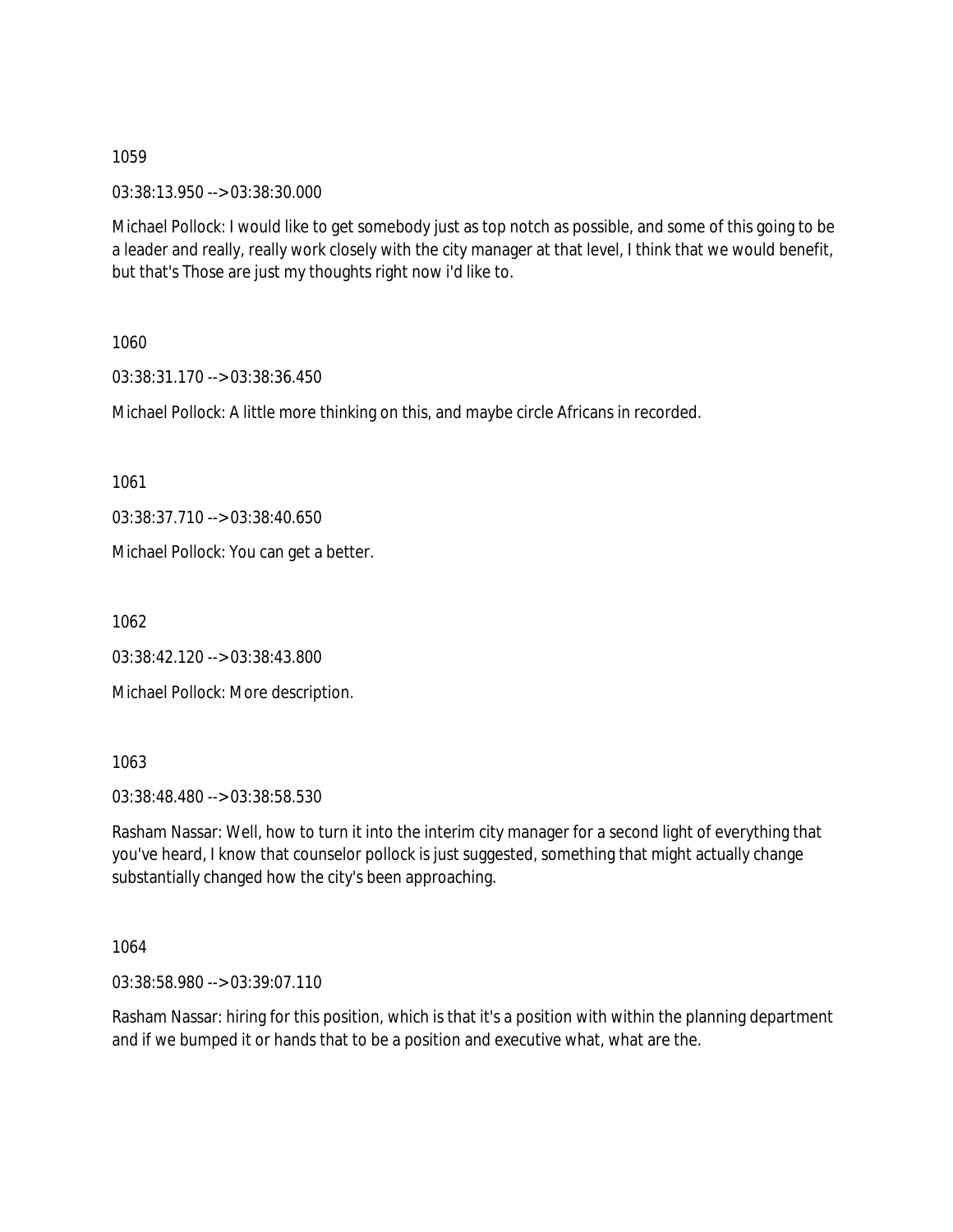03:39:07.980 --> 03:39:13.050

Rasham Nassar: implications of that or what you want to hear your thoughts on that and then, of course, on the feedback that you heard.

1066

03:39:13.860 --> 03:39:22.920

Ellen Schroer (she/her): yeah so I really appreciate your feedback part of the budget processes that we don't get a chance to have this kind of sort of full conversation about changes that were made.

1067

03:39:23.940 --> 03:39:30.090

Ellen Schroer (she/her): I would go back to one thing that councilmember car said, which was that this wasn't a new position.

1068

03:39:30.750 --> 03:39:37.860

Ellen Schroer (she/her): From the staff perspective, it is a new position in that it has a new title and a new associated body of work and we.

1069

03:39:38.370 --> 03:39:44.730

Ellen Schroer (she/her): abrogated or removed and existing plan our position that position with addition a different title and added this one.

1070

03:39:45.180 --> 03:39:53.940

Ellen Schroer (she/her): But regardless the what i'm hearing i'm at least what I heard at the beginning was describing a body of work inside the planning department.

1071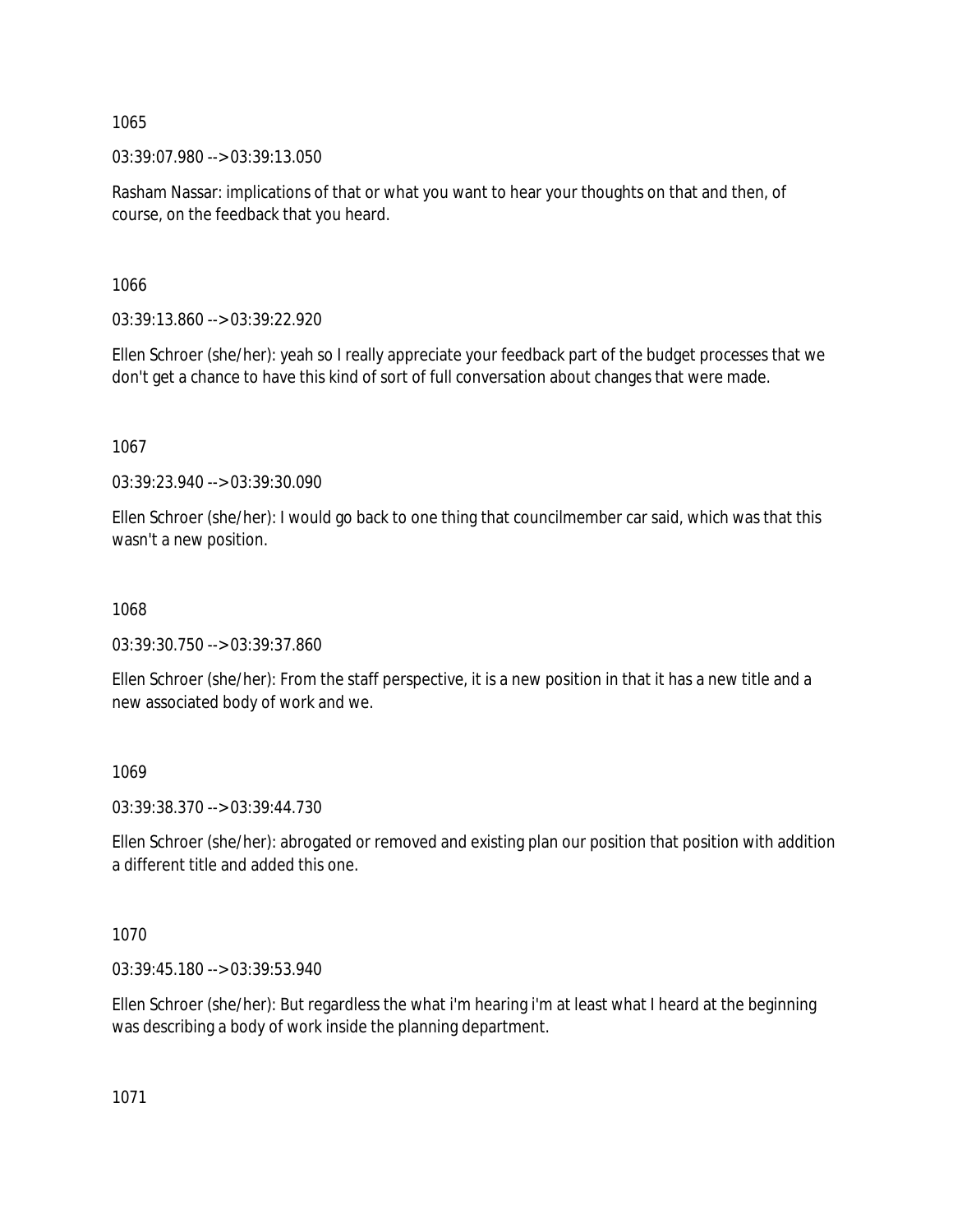03:39:54.600 --> 03:40:05.340

Ellen Schroer (she/her): And with the ability to be a resource to other departments and then to do some specific some specific things with councilmember car then listed out.

1072

03:40:06.120 --> 03:40:11.100

Ellen Schroer (she/her): Including monitoring the shorelines working with landowners and implementing weed management.

1073

03:40:11.580 --> 03:40:18.900

Ellen Schroer (she/her): i'm councilmember pollock's idea of having this position, I think, in the executive department would, in my mind, be a different body of work.

1074

03:40:19.110 --> 03:40:27.960

Ellen Schroer (she/her): And so we would want to understand with you, which body of work, you were describing or hoping for, when you added this position to the budget and.

1075

03:40:28.680 --> 03:40:36.900

Ellen Schroer (she/her): And maybe this was just an initial idea from councilmember pollock and we're going to need to have another set of conversations about that um.

1076

03:40:40.470 --> 03:40:48.360

Ellen Schroer (she/her): I also um I think I heard some some feedback on different kinds of experience that you're looking for, and then the importance.

1077

03:40:48.990 --> 03:41:03.360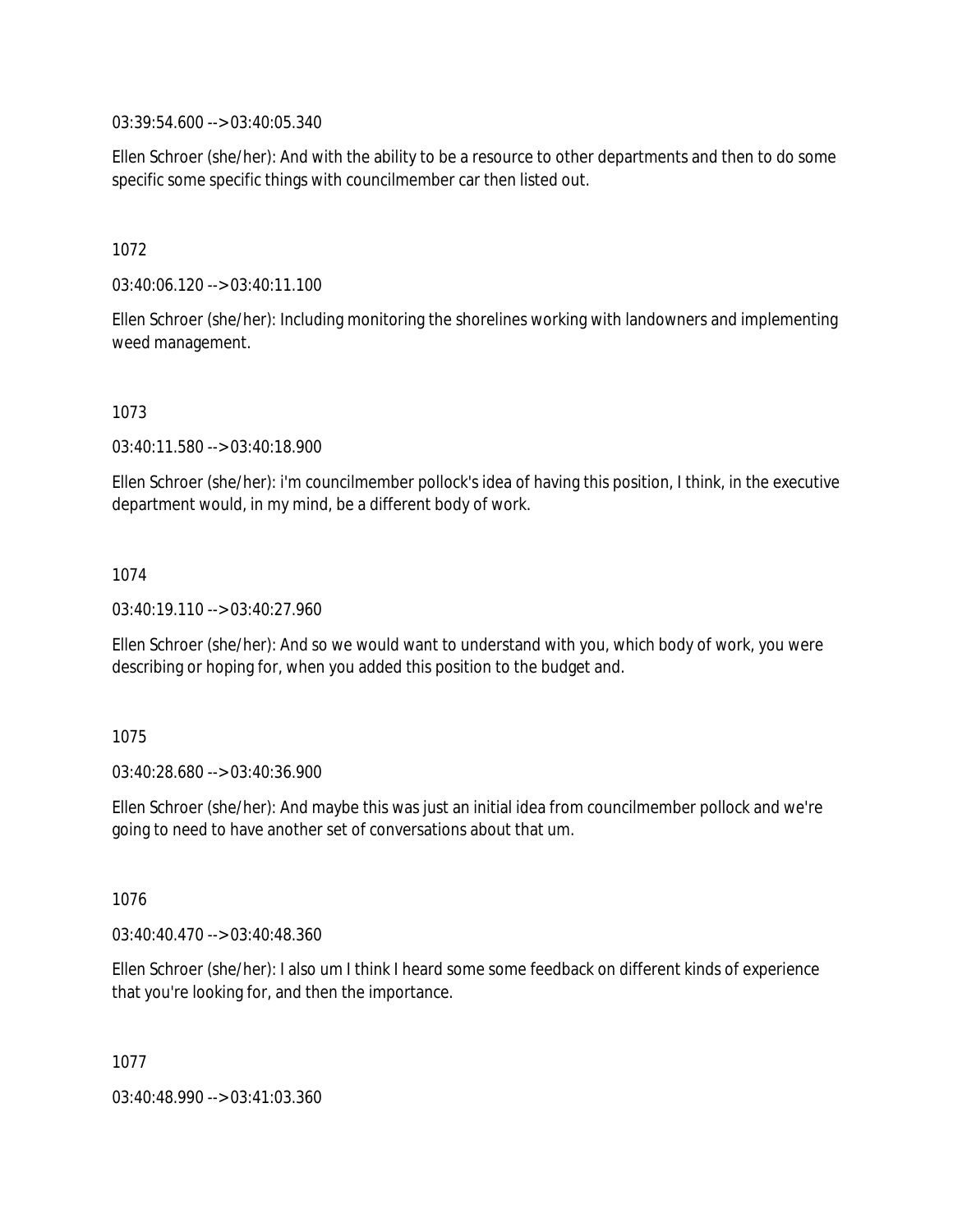Ellen Schroer (she/her): Or at least the consideration of a written exam and we do at times with the city use written exercises as part of our hiring process, so I think that that could be something that would be used, we also at times.

1078

03:41:05.940 --> 03:41:14.340

Ellen Schroer (she/her): choose to use desired rather than required to help us in our our efforts to use.

1079

03:41:15.780 --> 03:41:23.820

Ellen Schroer (she/her): To use a broad strategy to allow us to really recruit from the broadest pool and most diverse pool of applicants that's possible and available to us.

1080

03:41:24.240 --> 03:41:40.590

Ellen Schroer (she/her): And then from that pool, we do want to hire the person who is best qualified for the job and so that's why this conversation where you're helping me understand what you really want those that person to be able to do is then going to allow us to look for and select for that person.

1081

03:41:42.030 --> 03:41:45.630

Ellen Schroer (she/her): So i'll conclude my comments there but happy to hear more from you.

1082

03:41:47.070 --> 03:41:56.940

Rasham Nassar: counsel we're pollock your your hand is raised, but if you could also in your comments, propose a path forward from this conversation tonight, just to get us moving along, because we are approaching 10.

1083

 $03:41:57.510 \rightarrow 03:42:02.160$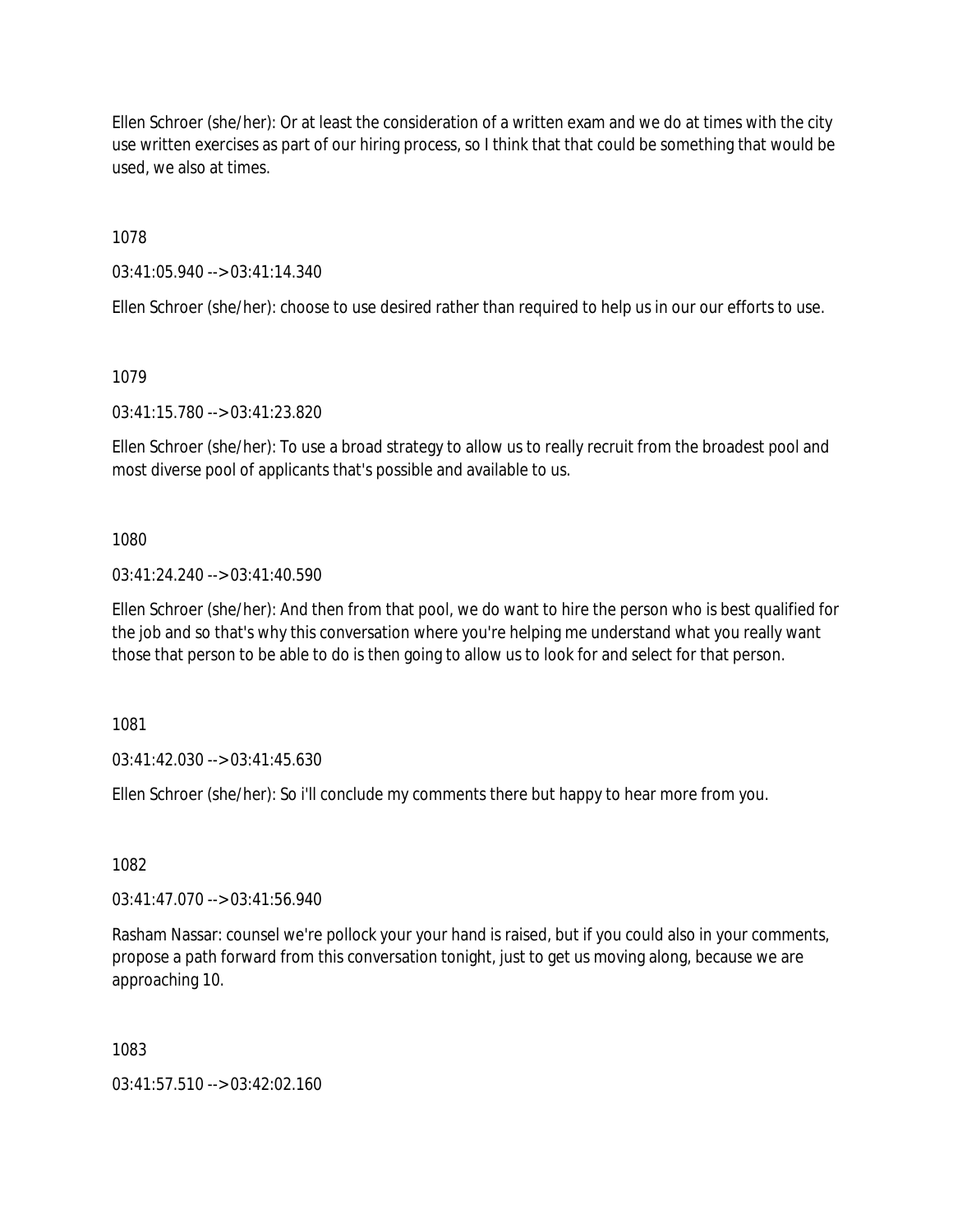Michael Pollock: or no that's good point i'm just real quick clarification on in terms of.

## 1084

03:42:03.870 --> 03:42:17.340

Michael Pollock: How we structured things and other organizations by having a person record directly to the city manager, but it does is prevent that person from getting co opted by other planning department.

## 1085

03:42:18.000 --> 03:42:24.450

Michael Pollock: So it's you know it's a natural thing that that the Pope is directly, because to me more.

1086

03:42:25.440 --> 03:42:38.940

Michael Pollock: stuff like that that's my thinking in terms of inoculated that the task is different it's just a way to report it to the top person in the organization is such that they don't have the work flow diversion.

1087

03:42:42.030 --> 03:42:43.530

Michael Pollock: Past so um.

1088

03:42:44.730 --> 03:42:46.650

Michael Pollock: yeah and then to get to the marriage point.

1089

03:42:47.970 --> 03:42:49.380

Michael Pollock: I guess I i'm i'm.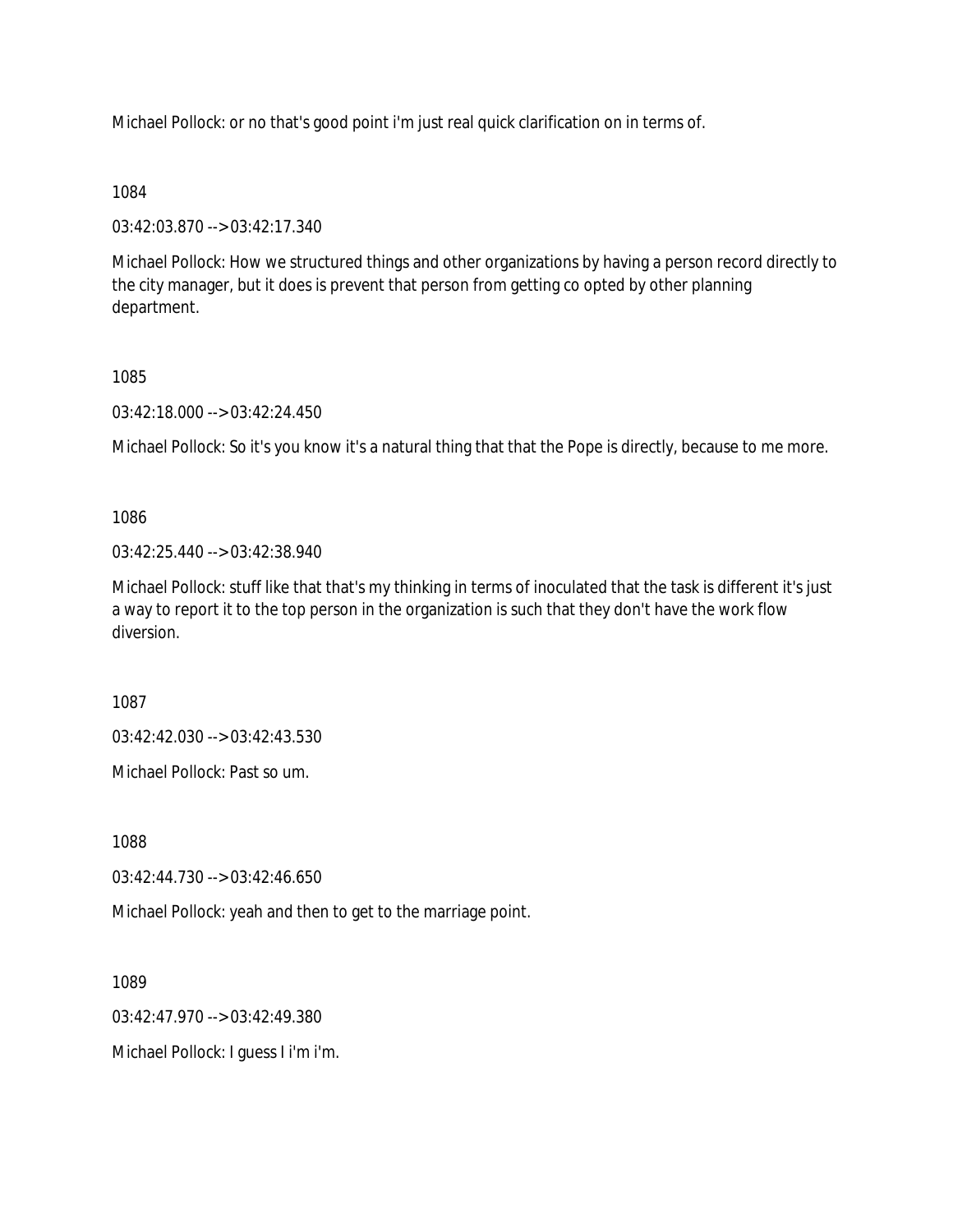03:42:50.670 --> 03:43:01.980

Michael Pollock: I haven't provided written comments I can go ahead and provide some of the comments I would offer to meet with counsel on the car to discuss this further shoot extended that invitation via email and I guess, I will follow up on that.

1091

03:43:03.030 --> 03:43:04.830

Michael Pollock: and see if we can hammer out something.

1092

03:43:07.170 --> 03:43:14.760

Michael Pollock: My colleague is interested in doing that I will offer that up and down this path forward and you could come back with something future.

1093

03:43:18.870 --> 03:43:21.240

Michael Pollock: that's why I suggest and happy for other suggestions as well.

1094

03:43:21.810 --> 03:43:23.010

Rasham Nassar: debbie America topless.

1095

03:43:24.360 --> 03:43:34.980

Kirsten Hytopoulos: yeah well, I mean I think there's and maybe this isn't what comes our blog saying I now when i'm hearing more there's plenty of work in the planning department right for this person.

1096

03:43:36.150 --> 03:43:42.810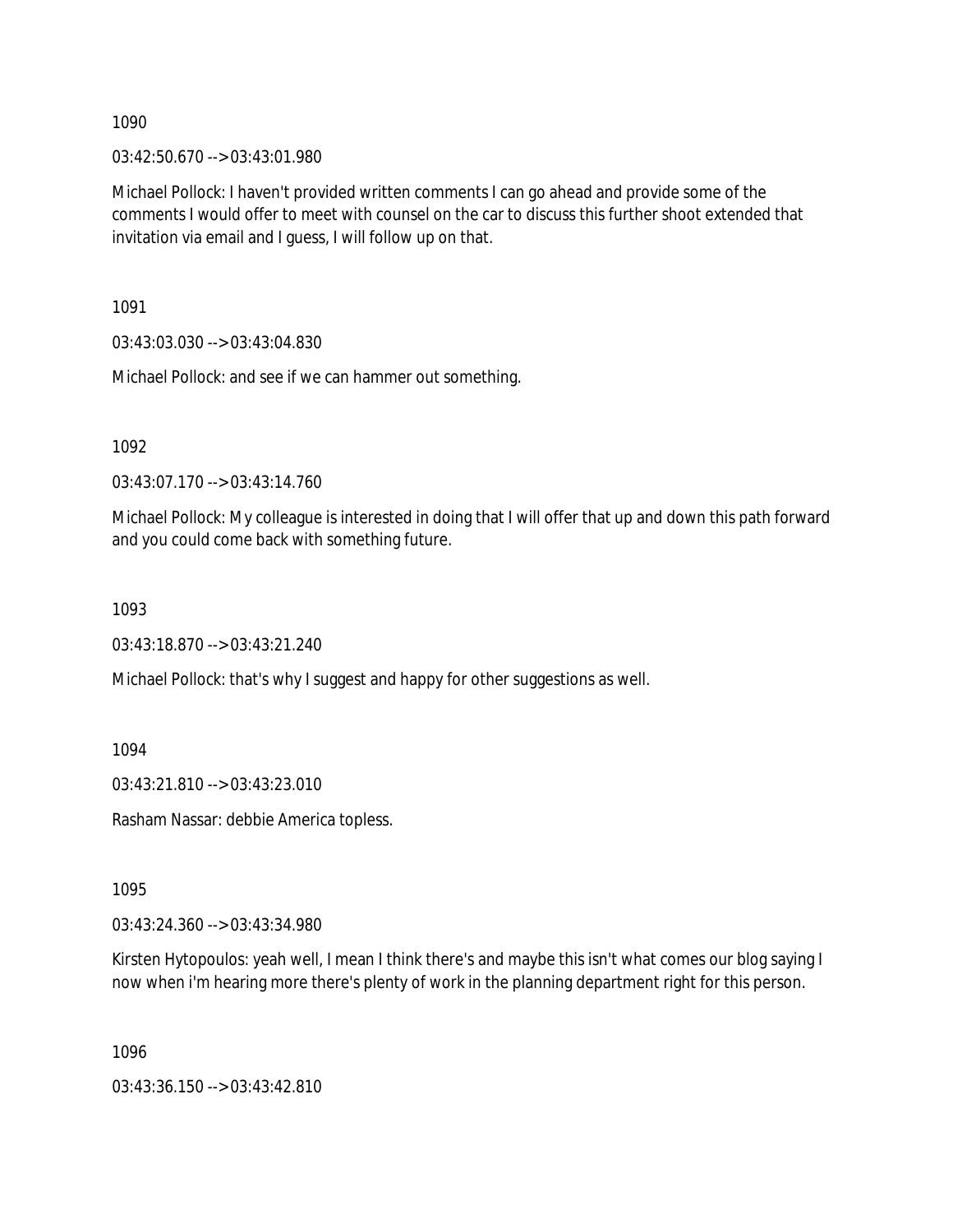Kirsten Hytopoulos: And so maybe you're saying that the work would all happen pretty much in the planning department you're just saying the person would report directly to the city.

1097

03:43:43.230 --> 03:43:58.350

Kirsten Hytopoulos: manager I think it's fine for this person person to report to the city I to the director, but I do see this person as someone independent, which is kind of where I was going with what I was talking about SEPA i've always wanted to see the.

## 1098

03:43:59.370 --> 03:44:07.530

Kirsten Hytopoulos: What I want is to see what i'm saying at CBC but being sort of pulled away from that other planning work, you know that the natural resources, work is its own.

## 1099

03:44:08.040 --> 03:44:15.810

Kirsten Hytopoulos: voice and activity in the planning planning department that is kind of different than that other code work, you know so.

1100

03:44:16.620 --> 03:44:19.620

Kirsten Hytopoulos: there's some independence, and I see in this description.

1101

03:44:20.610 --> 03:44:28.770

Kirsten Hytopoulos: You know review of an issuing of SEPA determinations and I don't know if that means like in every case, or of all the CP determinations get run by.

1102

03:44:29.070 --> 03:44:35.580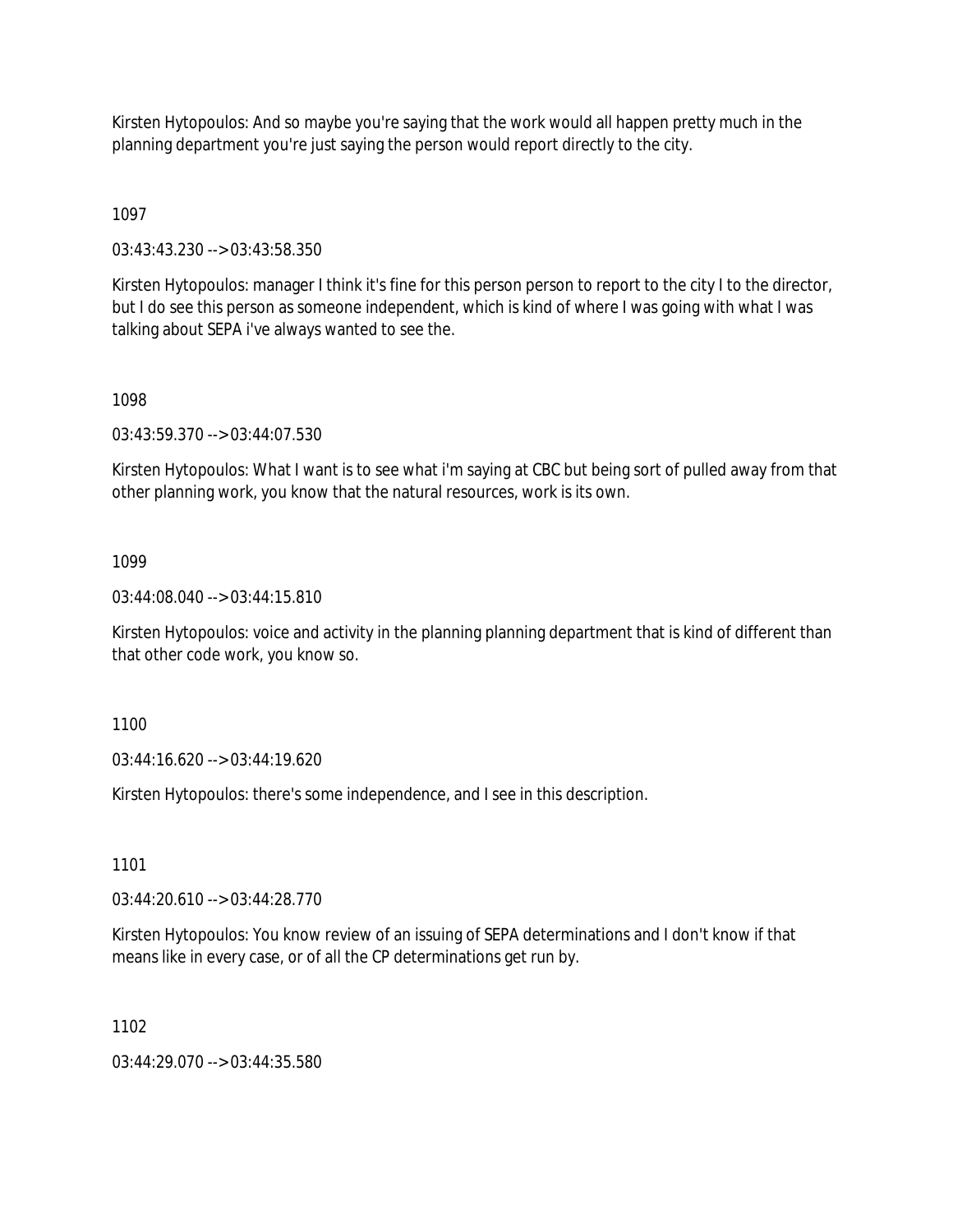Kirsten Hytopoulos: This person that sounds like it's kind of going in the direction that i'd like to see that we have an authority that is a well trained.

1103

03:44:36.150 --> 03:44:41.790

Kirsten Hytopoulos: An expert who, at least, is always reviewing these so we don't have to worry about the.

### 1104

03:44:42.330 --> 03:44:54.180

Kirsten Hytopoulos: All the all the planning staffing experts, but there is somebody who's kind of like the buck stops with this person there's a reviewing person who's going to be sure that there are expert eyes on those determinations.

1105

03:44:55.350 --> 03:44:55.980

Kirsten Hytopoulos: That anyway.

1106

03:44:57.990 --> 03:44:59.040

Rasham Nassar: councilmember Schneider.

1107

03:45:00.300 --> 03:45:00.900

Leslie Schneider: Thank you.

1108

03:45:03.810 --> 03:45:08.160

Leslie Schneider: So take what i'm going to say with a grain of salt, because you know I.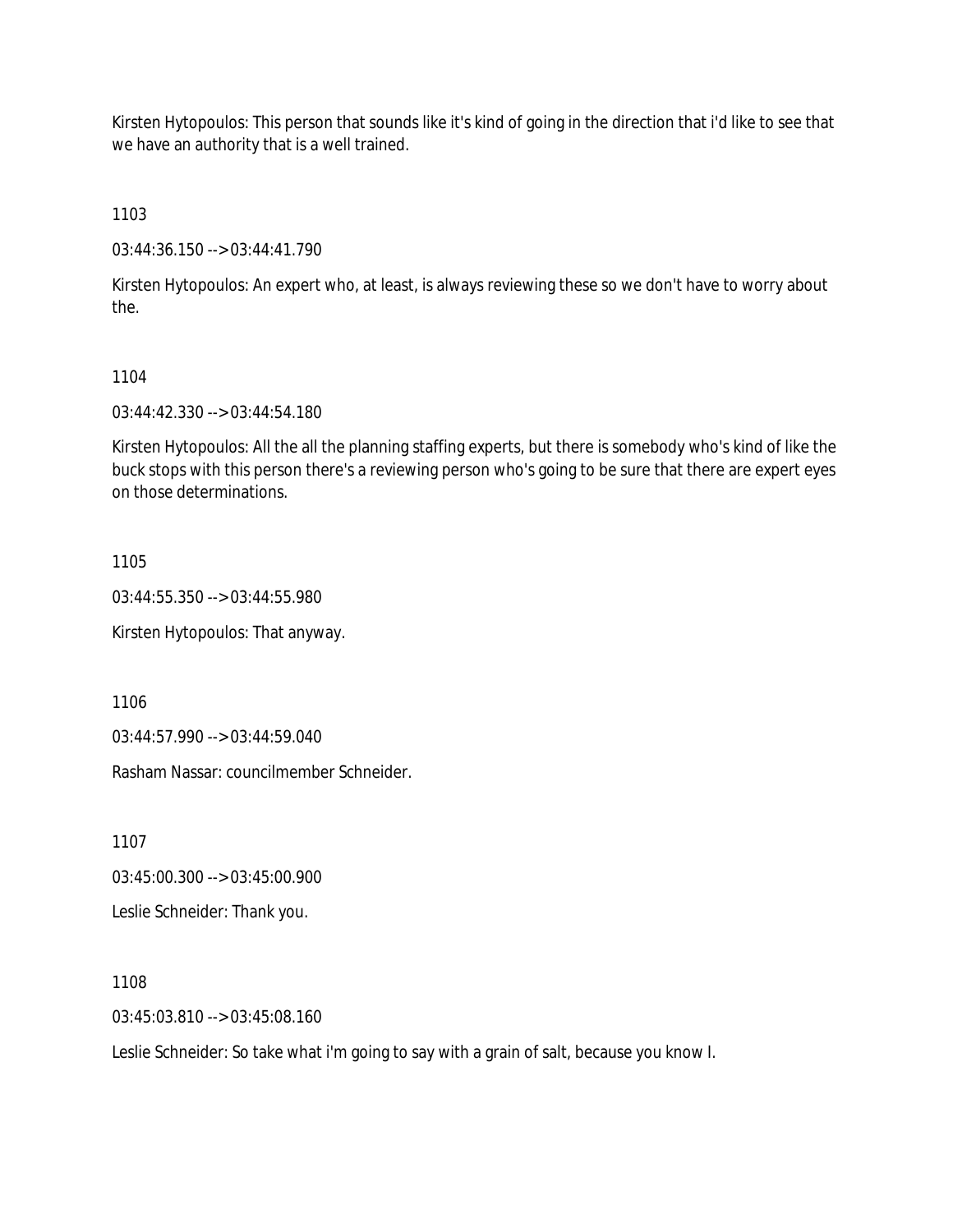03:45:09.780 --> 03:45:22.920

Leslie Schneider: What what I guess I would love i'm sure that this person is going to be in high demand and get slipped up for a lot of various needs, so I would just like to put in my vote that.

1110

03:45:23.940 --> 03:45:38.160

Leslie Schneider: We get someone that is also able to keep a very high level of vision for the city and by vision, I don't think we have one, yet we have aspirations and and.

1111

03:45:40.140 --> 03:45:56.070

Leslie Schneider: I guess all of you know that i've been following ECO city builders for a while and eco city builders was sort of the steward organization for doing the Eco city World Summit that I went to in Vancouver so ECO city builders has an eco city framework that you know.

1112

03:45:57.240 --> 03:45:58.470

Leslie Schneider: Basically, is a.

1113

03:46:00.210 --> 03:46:16.920

Leslie Schneider: checklist or it kind of puts you on the map for where you are on the road to being an eco city and i'm not suggesting that we pick that framework, but I am suggesting that we pick someone who has an idea of.

1114

03:46:18.210 --> 03:46:25.050

Leslie Schneider: A framework, a roadmap that would get us to some some fairly.

1115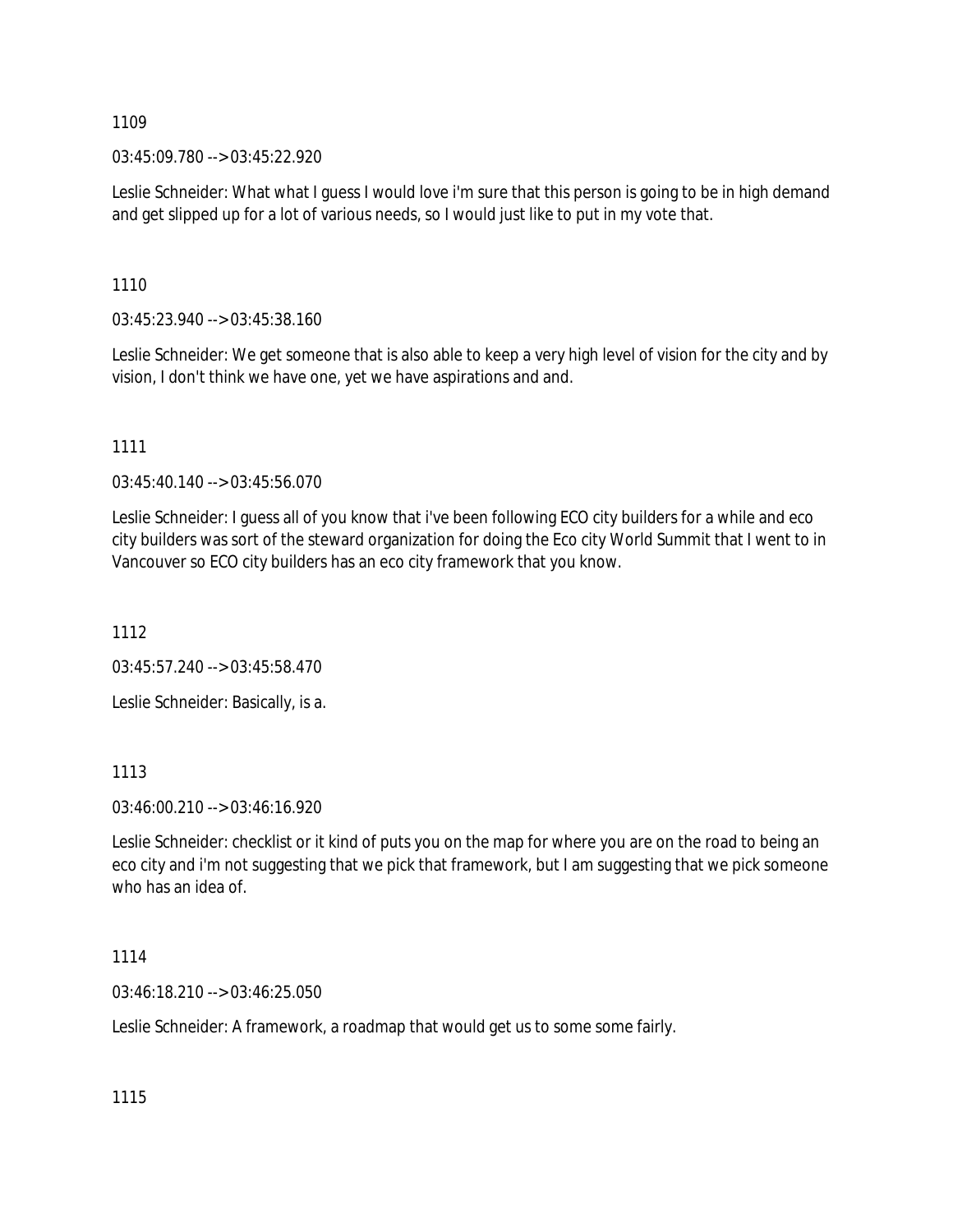03:46:26.220 --> 03:46:35.850

Leslie Schneider: boundary pushing goals as an eco city, and I say this, I mean, in part, you know I would love for bainbridge island to just sort of.

## 1116

03:46:38.640 --> 03:46:52.020

Leslie Schneider: push boundaries on what cities can become and even in even in downtown's and all that it doesn't you know our natural resources don't have to all, be it off in the forests and whatnot we can incorporate you know.

### 1117

03:46:52.410 --> 03:47:01.470

Leslie Schneider: The natural world into our into our city um, but I also feel it really strongly from a place of resilience and.

### 1118

03:47:02.970 --> 03:47:19.200

Leslie Schneider: So I don't even really know what i'm talking about i'm not the right person to advocate for this, this is not my strength, but I know that it's out there, and so I would just advocate for this person being a vision holder, a vision creator in a vision holder, thank you.

1119

03:47:20.280 --> 03:47:21.270

Rasham Nassar: councilmember car.

### 1120

03:47:23.370 --> 03:47:30.840

Christy Carr: thinks maybe I can try to wrap it up for us and I appreciate all my colleagues comments and input from the interim city manager.

1121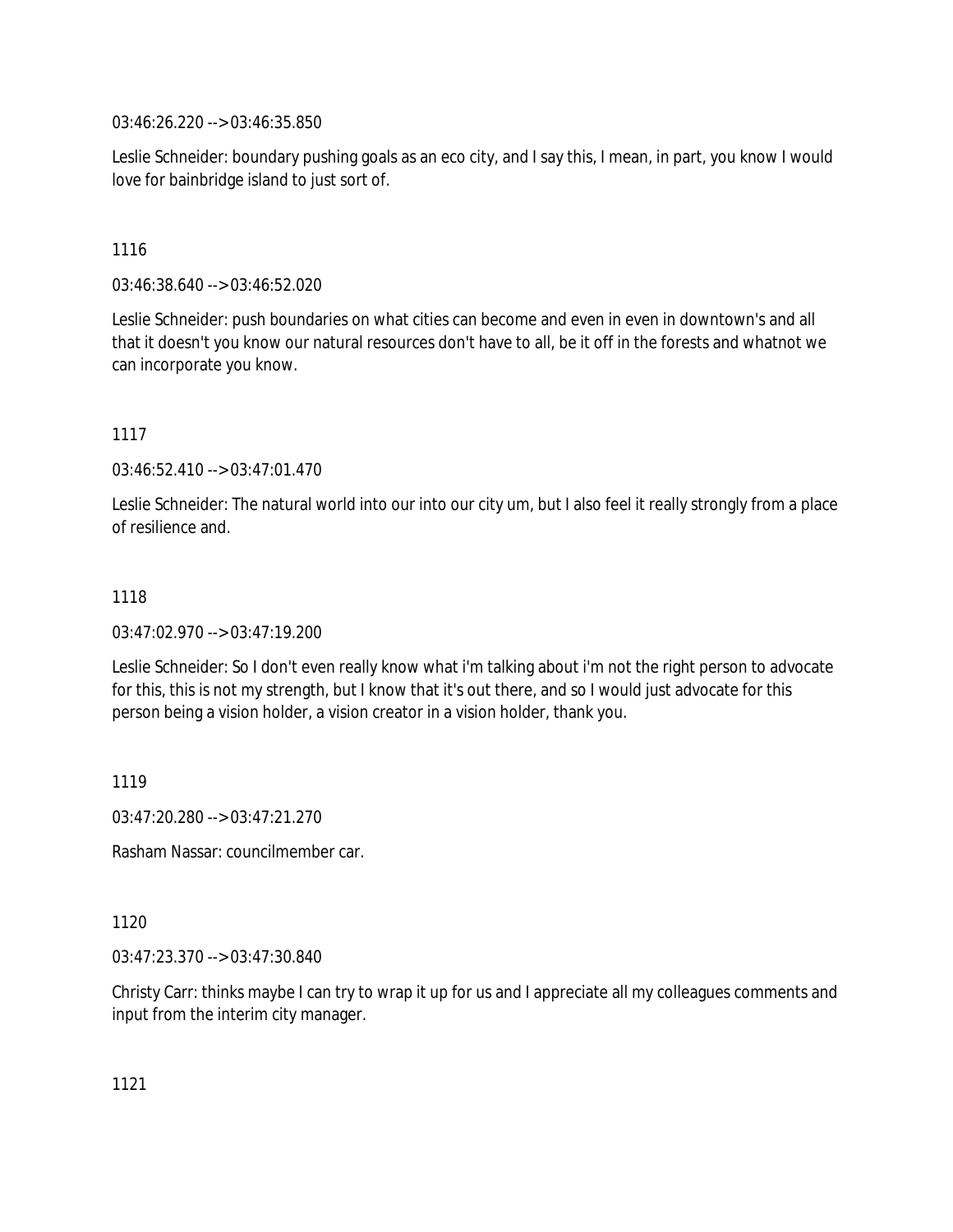03:47:31.980 --> 03:47:35.490

Christy Carr: I know that maybe we're pushing boundaries here, but I just want to.

1122

03:47:36.840 --> 03:47:44.250

Christy Carr: Reference our our governance manual which I did when requesting this agenda item which states in section 2.21.

### 1123

03:47:45.270 --> 03:47:52.650

Christy Carr: But Council establishes budgetary authority for departments and positions and may determine the duties and compensation of each.

### 1124

03:47:53.100 --> 03:48:03.090

Christy Carr: And it does say but does not interfere with the city managers management of city employees, so what I read there's that this is our chance because we may determine the duties in.

1125

03:48:03.870 --> 03:48:16.110

Christy Carr: of employees and so that's what I feel like we're doing here and I appreciate the interim city managers request about what we want this position to be in terms of policy, and I also actually.

1126

03:48:16.650 --> 03:48:31.740

Christy Carr: Like that she corrected my perception that this wasn't a new position because I think that that actually opens my mind to the opportunities that this position can be, and I think with the with the interim city managers.

1127

03:48:32.910 --> 03:48:38.970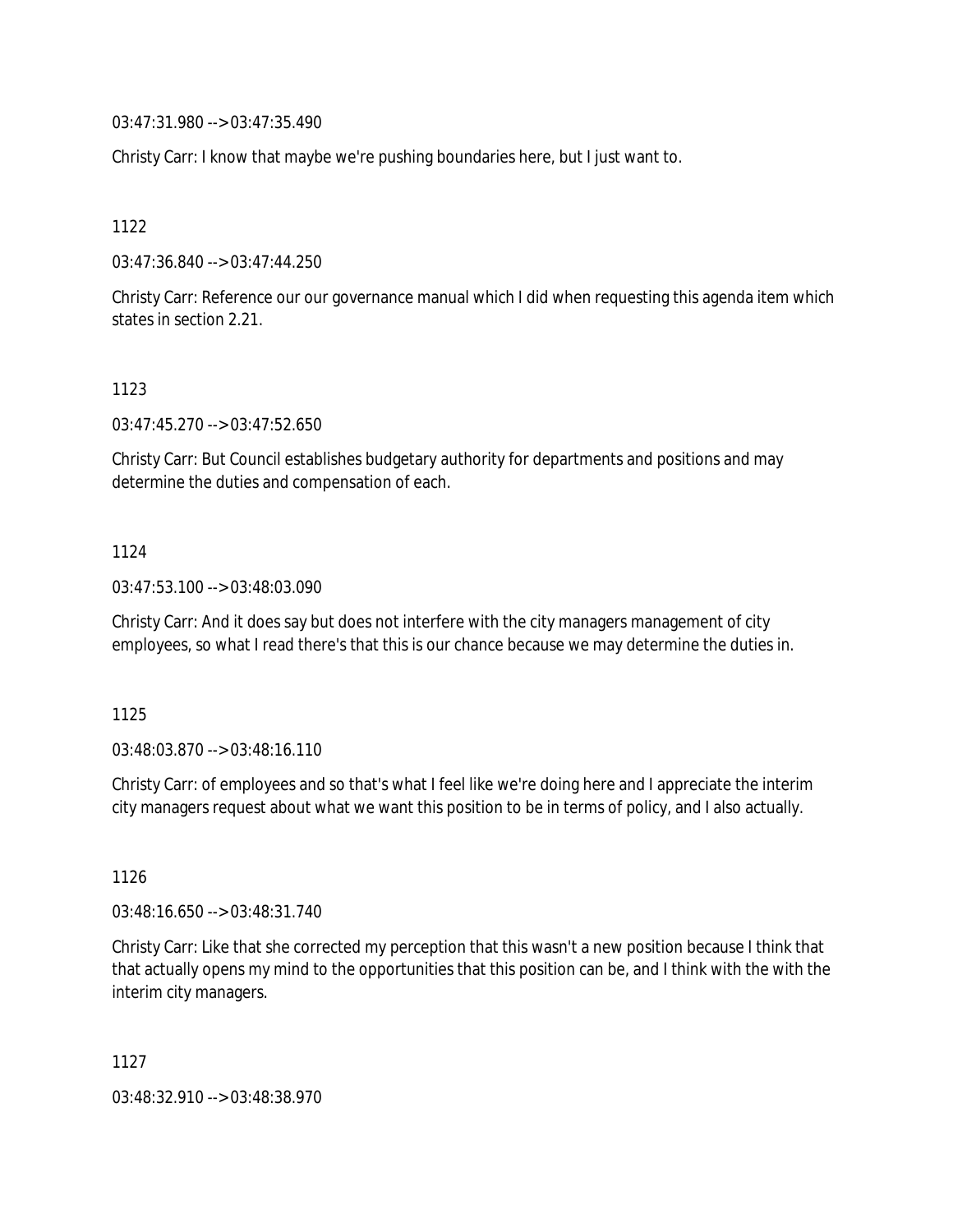Christy Carr: permission, if you will i'd like a little bit more time to to think about that and talk with councilmember pollock.

1128

03:48:39.390 --> 03:48:51.270

Christy Carr: And, and even though councilmember Schneider doesn't think she's qualified I like those words about vision holder I think that's what this position could be and I think that.

1129

03:48:52.320 --> 03:48:55.110

Christy Carr: I don't necessarily know or think that.

1130

 $03:48:56.160 \rightarrow 03:49:15.720$ 

Christy Carr: there's a one point of F t of natural resource current planning work in the planning department, I do know that we need a qualified staff person to be reviewing shoreline permits and one permits and natural resource permits that needs to be done well, but I think that.

1131

03:49:16.860 --> 03:49:23.730

Christy Carr: This position could be a lot more than that, and if it's a new position, then I guess from a Council policy level, and this.

1132

03:49:24.900 --> 03:49:33.360

Christy Carr: authority, if you will, from the governance manual that we do have I I would, if possible, just like to have a little bit more time to think about it and provide.

1133

03:49:35.070 --> 03:49:44.910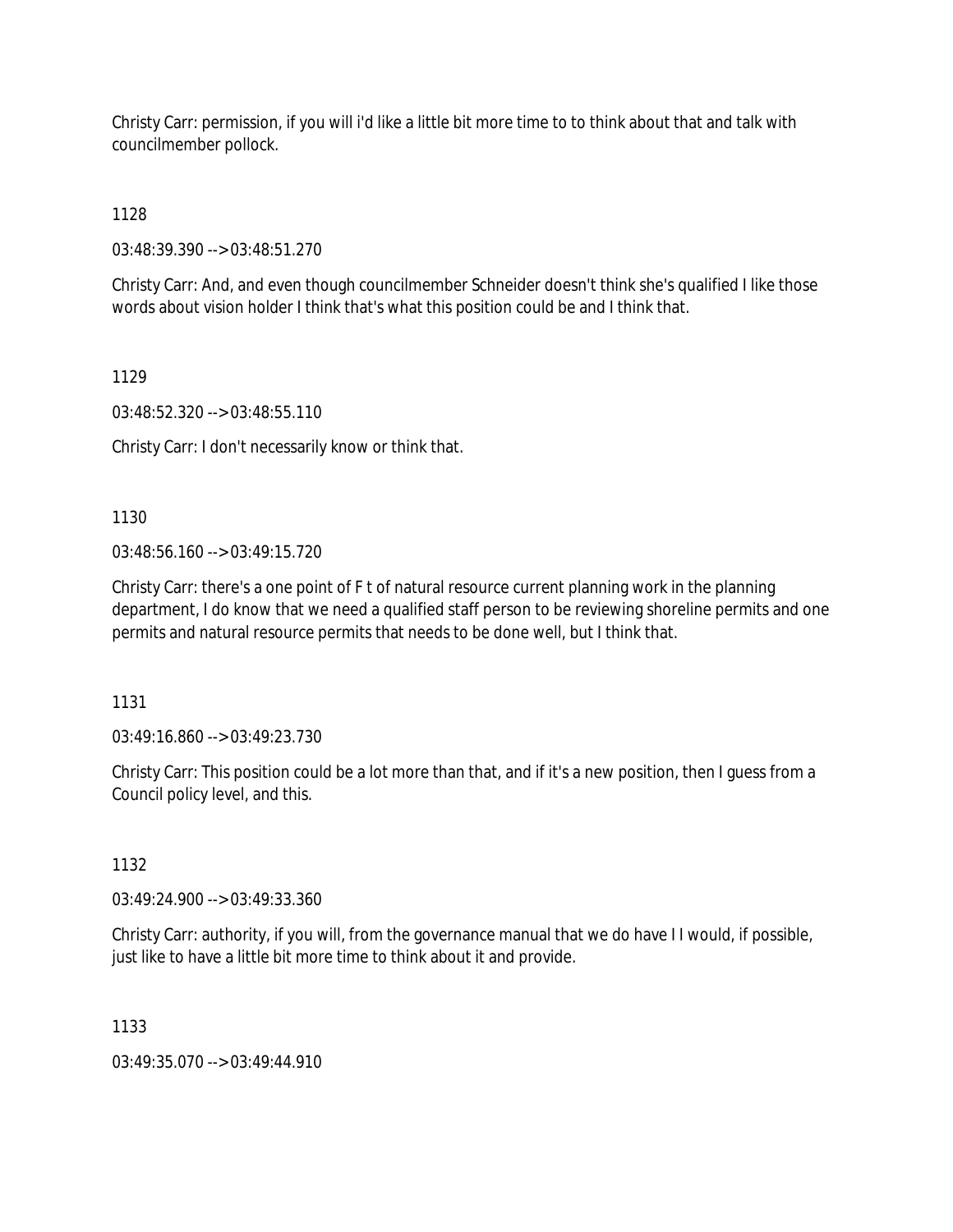Christy Carr: More input to staff so i'm willing to do that, and if we could reschedule this on a future agenda doesn't need to be in a long time, but.

1134

03:49:46.470 --> 03:49:49.740

Christy Carr: That would be a path forward to that, I would suggest.

1135

03:49:51.180 --> 03:49:52.830

Rasham Nassar: Interesting manager does that sound okay.

1136

03:49:53.460 --> 03:50:11.670

Ellen Schroer (she/her): yeah I was just kind of, say, the exact same thing so Christie beat me to it, and I am happy to look for some time on a future agenda and either speak with people offline in preparation for the item or just bring it back for your review and likely in a couple weeks out.

1137

03:50:12.900 --> 03:50:20.670

Ellen Schroer (she/her): But thanks for your input This, I think this was really helpful and we'll do it one more time amy before we get ready to post position.

1138

03:50:22.020 --> 03:50:31.560

Rasham Nassar: yeah I think instead of just having to adapt take the feedback, the first night and bring something back in May I think what I heard is that they want current customers Karma Paula collaborate with you.

1139

03:50:32.100 --> 03:50:35.280

Ellen Schroer (she/her): Yes, I agree, I heard that also and i'm ready to do that.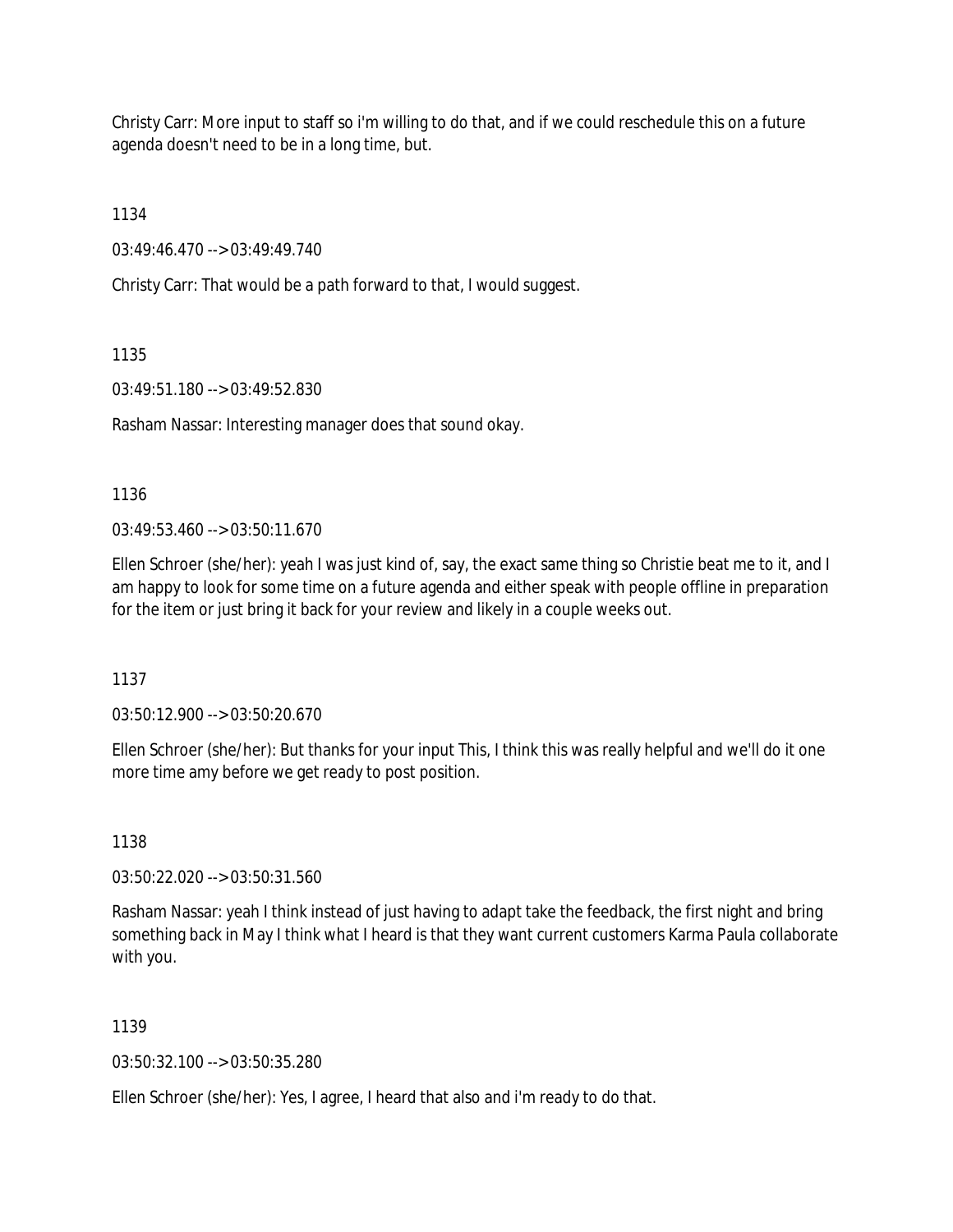03:50:35.730 --> 03:50:39.510

Rasham Nassar: Get getting up all the same excellent anything else on this item.

1141

03:50:41.220 --> 03:50:41.520

Ellen Schroer (she/her): Okay.

1142

03:50:41.640 --> 03:50:44.190

Rasham Nassar: So we're going to move on, I involve committee reports.

1143

03:50:45.270 --> 03:50:47.580

Rasham Nassar: an hour and a half behind schedule, all right.

1144

03:50:48.660 --> 03:50:52.350

Rasham Nassar: Anyone have anything for committee reports councilmember deeds, not tonight.

1145 03:50:55.020 --> 03:50:55.650 Joe Deets: Good of your.

1146 03:50:56.250 --> 03:51:00.060

Rasham Nassar: Okay, then we'll move on item 13 for the good of the order.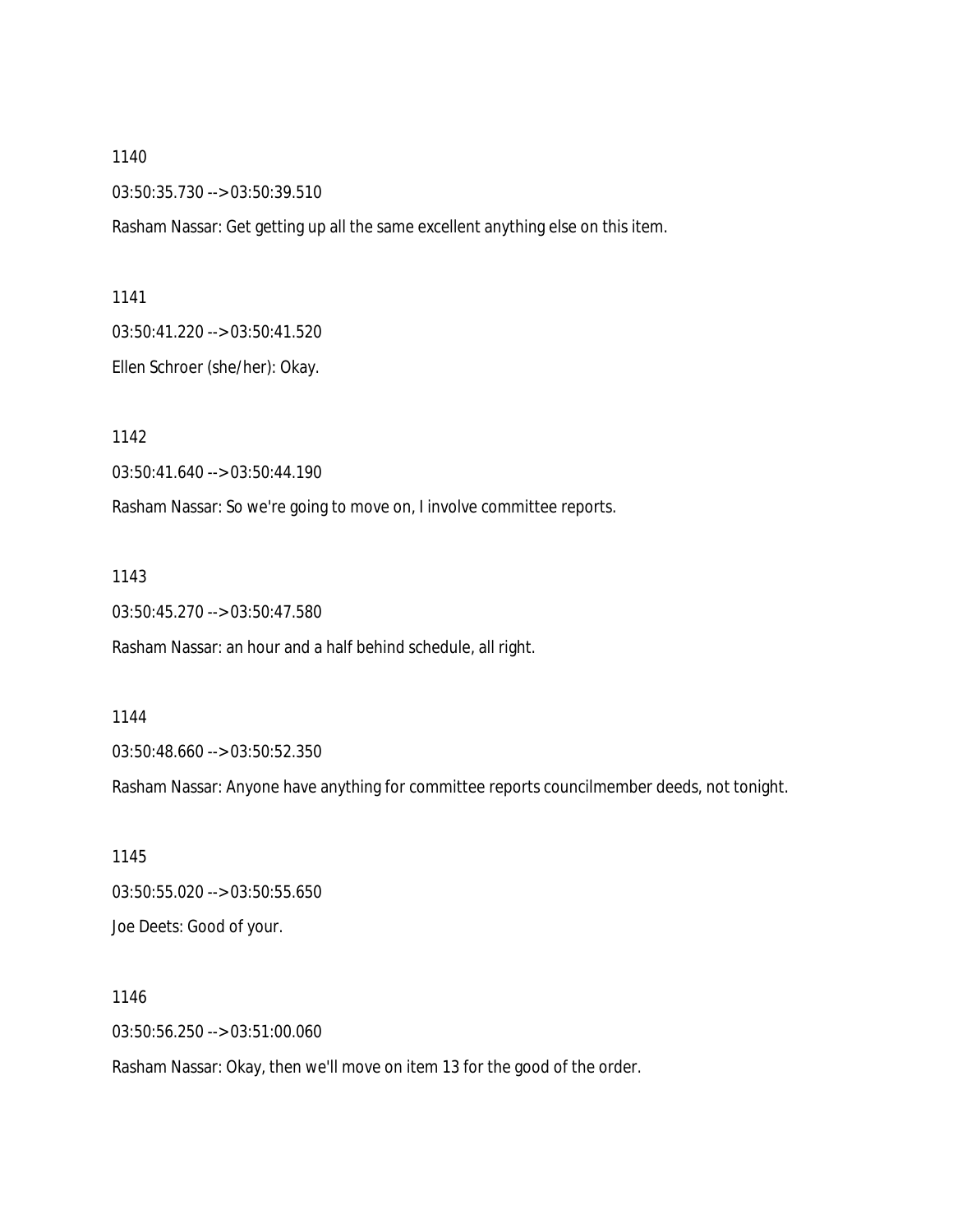03:51:02.220 --> 03:51:03.000

Rasham Nassar: councilmember do.

1148

03:51:03.510 --> 03:51:12.960

Joe Deets: Well, I was going to mention one for committee report but it's late, so I wanted to give my colleagues a break, but I do have a couple things to to bring up for good of the order one is vaccines.

1149

03:51:14.760 --> 03:51:28.560

Joe Deets: really appreciate LM you brought that up in your report, so we now have opened up the vaccines to anyone who's 16 and over, and our group here on bainbridge is really stepping up.

1150

03:51:29.640 --> 03:51:31.530

Joe Deets: And let's say just send us the message.

1151

03:51:32.880 --> 03:51:44.850

Joe Deets: we've our previous high for one day at Commodore was 904 people got vaccinated we're going to up the ante this coming weekend to 1300 people.

1152

03:51:45.180 --> 03:51:59.430

Joe Deets: That each day Saturday and Sunday that's a over a 40% increase so that is really, really significant so i'll be there Saturday morning, and anyway it's all good work, the second thing I wanted to bring up.

1153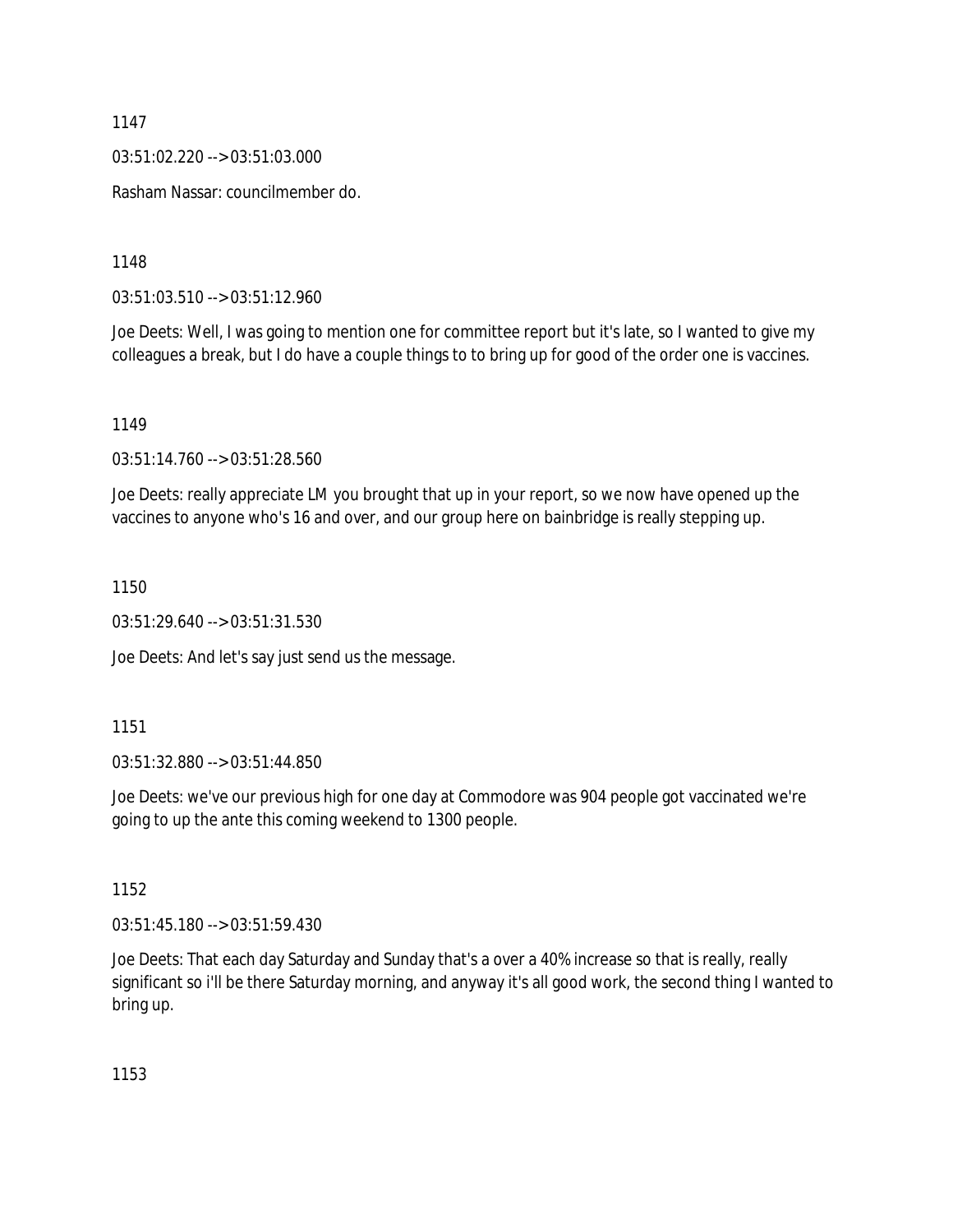03:52:01.800 --> 03:52:18.960

Joe Deets: I was in port Angeles, the other day and I noticed one of their streets had you know, had a native indigenous name on it on the street and it struck me that why don't we do that here, why don't we.

1154

03:52:20.190 --> 03:52:34.020

Joe Deets: rename we're not necessarily even rename but include have a indigenous tribal name to a street say once the way I mean we can still keep going to the way the name but have an.

1155

03:52:34.590 --> 03:52:44.190

Joe Deets: Invite to squamish tribe to have to have its own happening so I don't know if this issues ever been brought up for discussion, but.

1156

03:52:45.300 --> 03:52:50.670

Joe Deets: i'm inspired by what I saw in port Angeles, and they did it a couple years ago, it turns out, so.

1157

03:52:51.570 --> 03:53:09.450

Joe Deets: If anyone knows about this, but I just want to throw that out, I think that would be a really, really cool gesture, because once you start using indigenous names that is a significant step to dismantle colonialism so just want to get your ideas colleagues.

1158

03:53:11.010 --> 03:53:11.430

Rasham Nassar: In.

1159

03:53:13.710 --> 03:53:18.330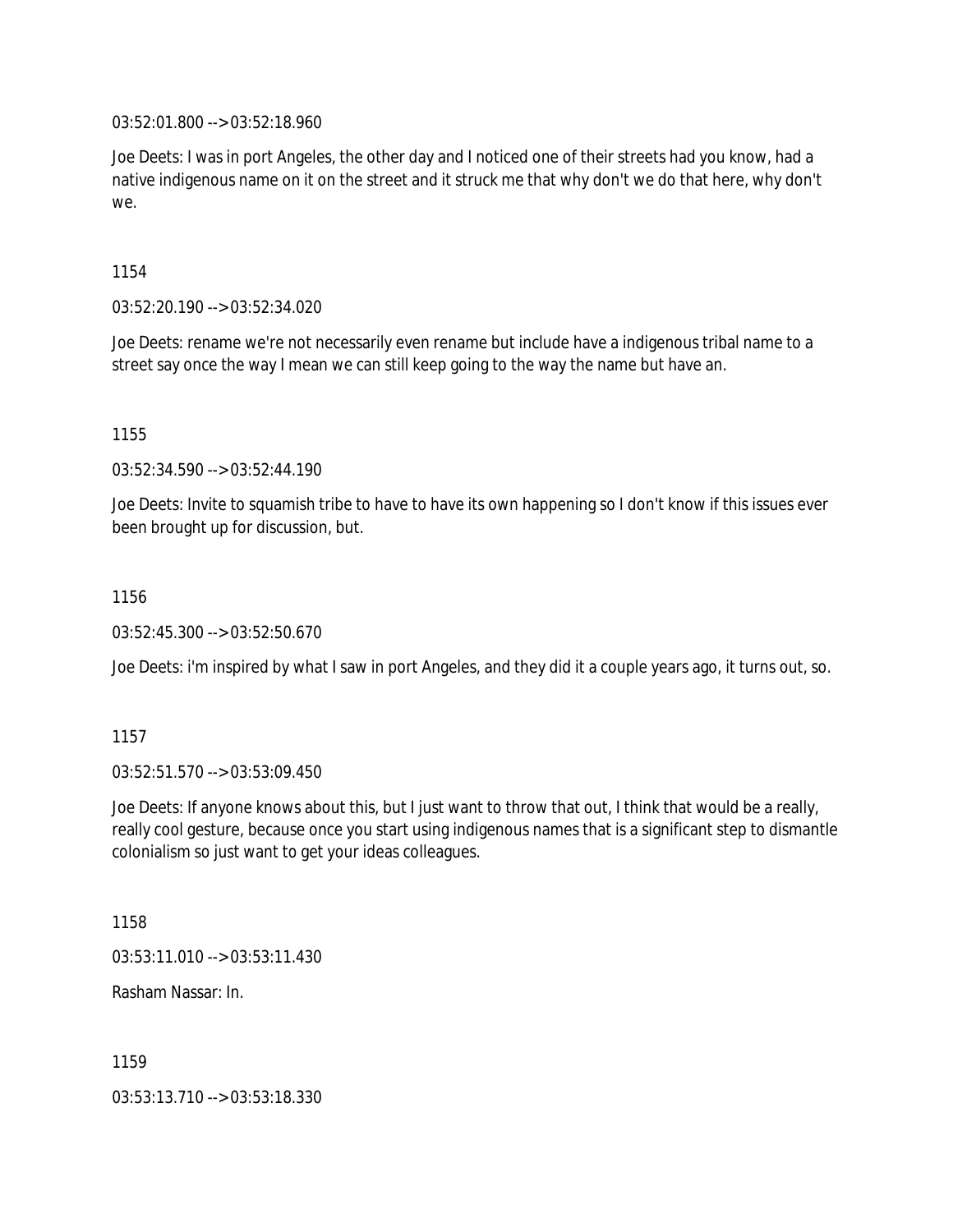Rasham Nassar: Does anyone want to comment on that idea, sometimes Member needs councilmember pollock.

1160

03:53:19.110 --> 03:53:20.310

Michael Pollock: yeah um.

1161

03:53:21.930 --> 03:53:31.500

Michael Pollock: Well, I appreciate that and there's a cup a couple of things, one is that I think it's really important to talk to the squamish and get their.

1162

03:53:32.970 --> 03:53:39.030

Michael Pollock: input because there's also the issue of cultural appropriation, we want to listen to.

1163

03:53:40.170 --> 03:53:48.510

Michael Pollock: But in general in other communities there's been a lot of support for that and Canada and particular first condition to be very realistic.

1164

03:53:50.130 --> 03:53:56.370

Michael Pollock: And then there is in terms of colonial ization and as mark our the way we name things.

1165

03:53:57.360 --> 03:54:15.390

Michael Pollock: there's actually a system and a protocol and and there is a sort of racial issue with regards sort of naming because, in general we named things the first person that provides it a name that's that's the name, so you registered the name and said, well, obviously the the.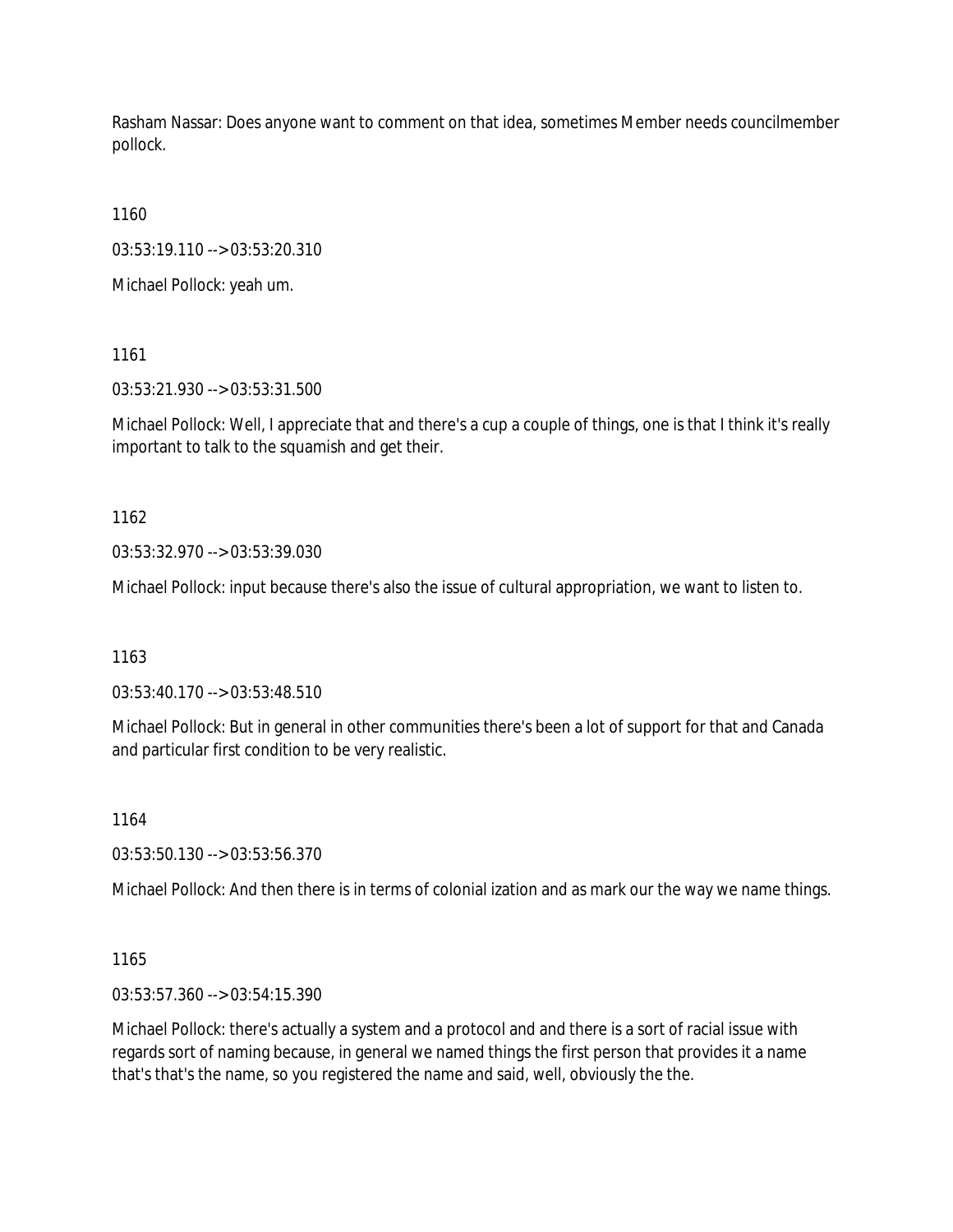03:54:16.590 --> 03:54:33.360

Michael Pollock: The Americans were over here, long before us and they named things and that we don't we don't recognize them as as having the the authority or the the standing to be the first person to have name something.

1167

03:54:34.440 --> 03:54:43.500

Michael Pollock: Geographic In particular, I mean there's there's the whole G and I asked a geographic information system that has a whole protocol for naming and so.

1168

03:54:44.850 --> 03:54:57.900

Michael Pollock: Now is an important issue, I appreciate that you brought it up it's late and I don't want to get into it, but but, but I have thought about it, and I think it's something that's worth worth moving forward and seeing if we get a little faction I think it's long overdue.

1169

03:54:58.500 --> 03:55:10.590

Joe Deets: Thank you, and let me just just be very, very clear at the story of the port Angeles, as they worked very closely with the wall tribe, of course, we would do that, I mean please i'm not suggesting we come up with the name.

1170  $03:55:11.610 \rightarrow 03:55:11.940$ Joe Deets: This is.

1171 03:55:12.030 --> 03:55:12.540

Michael Pollock: working on.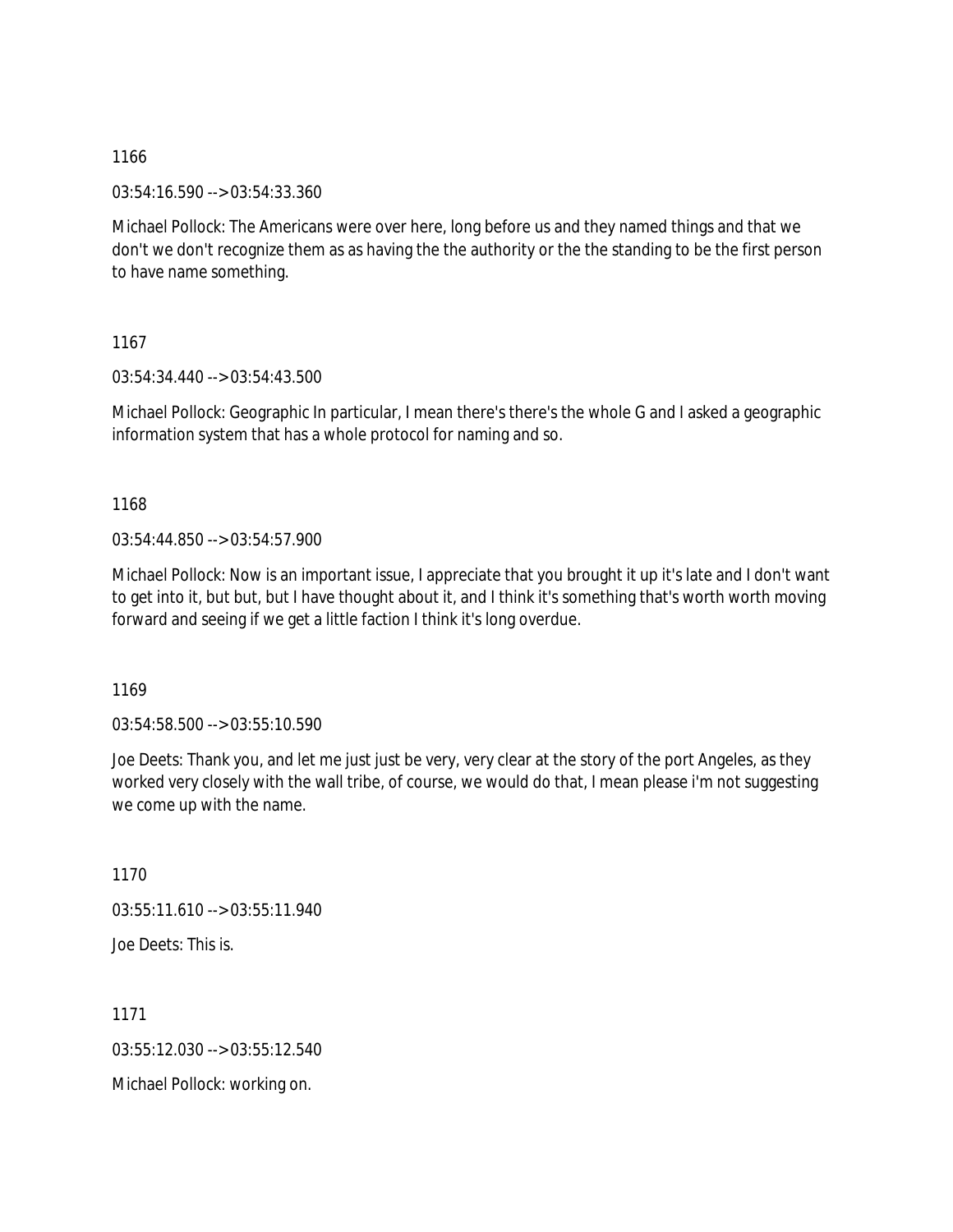03:55:12.570 --> 03:55:18.900

Joe Deets: profit, but I think this would be a really significant gesture, so I just want to see is their interest.

1173

03:55:21.660 --> 03:55:26.910

Joe Deets: In, how do we want to approach that so I just want to throw that out, but thank you customer Republic for your comments.

1174

03:55:30.150 --> 03:55:37.320

Rasham Nassar: Well, I don't see that anybody is not interested, so I think if you wanted to invest a little bit of time researching that councilmember dates that.

1175

03:55:38.520 --> 03:55:40.920

Rasham Nassar: Majority a Council would be interested in hearing what you learn.

1176

03:55:43.560 --> 03:55:47.550

Rasham Nassar: Anything else come from release there was at it okay councilman I can't my Johnson.

1177

03:55:49.350 --> 03:55:51.900

Brenda Fantroy-Johnson: do have one thing for going to the order.

1178

03:55:53.310 --> 03:56:09.720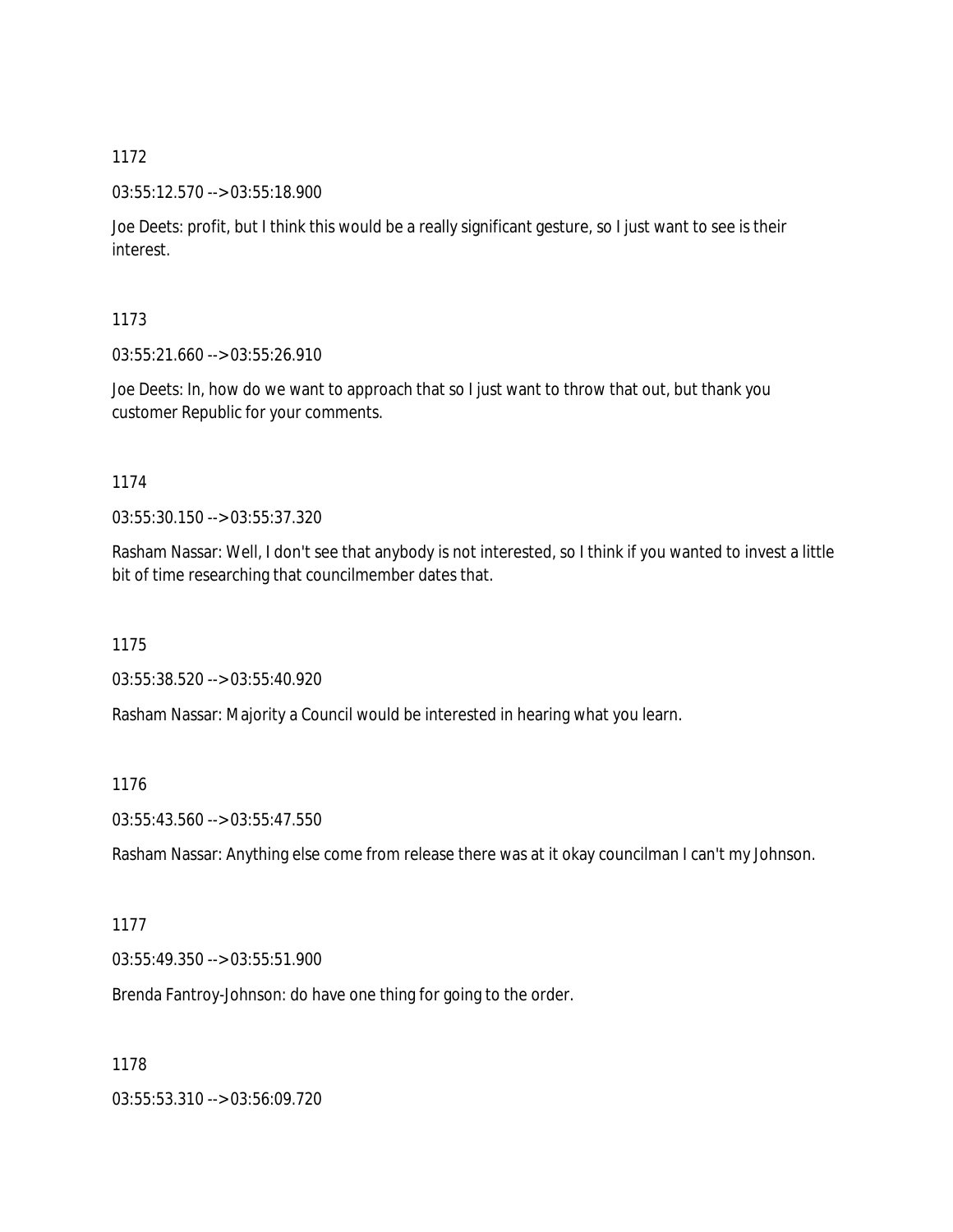Brenda Fantroy-Johnson: This being heritage tree month now, and with Earth Day, and then the the proclamations, we did to recognize all of and Charles and Linda I would kind of be remiss if I didn't bring up the ADAS will tree.

1179

03:56:11.220 --> 03:56:20.430

Brenda Fantroy-Johnson: We got some information from the public works director in response to the questions that we asked about the 305 round about.

1180

03:56:21.360 --> 03:56:36.960

Brenda Fantroy-Johnson: And, and one of those answers, one of the questions that I have we have a very large tree that right now is slated to be removed it's 64 inches in diameter and we we.

1181

03:56:38.760 --> 03:56:48.030

Brenda Fantroy-Johnson: You know, Chris had sent this out to wash dot and they decided, the only way to resolve it is a \$39,000 retaining wall.

1182

03:56:49.260 --> 03:57:06.420

Brenda Fantroy-Johnson: And, of course, you know that's quite a bit of money for a tree, but I wanted to try to give my colleagues to give me, maybe some suggestions or some input into actions that.

1183

03:57:07.710 --> 03:57:21.780

Brenda Fantroy-Johnson: I might be able to take to preserve this tree I recognize that I could apply for it to become a heritage tree, but that in itself would not protect it from.

1184

03:57:22.890 --> 03:57:33.240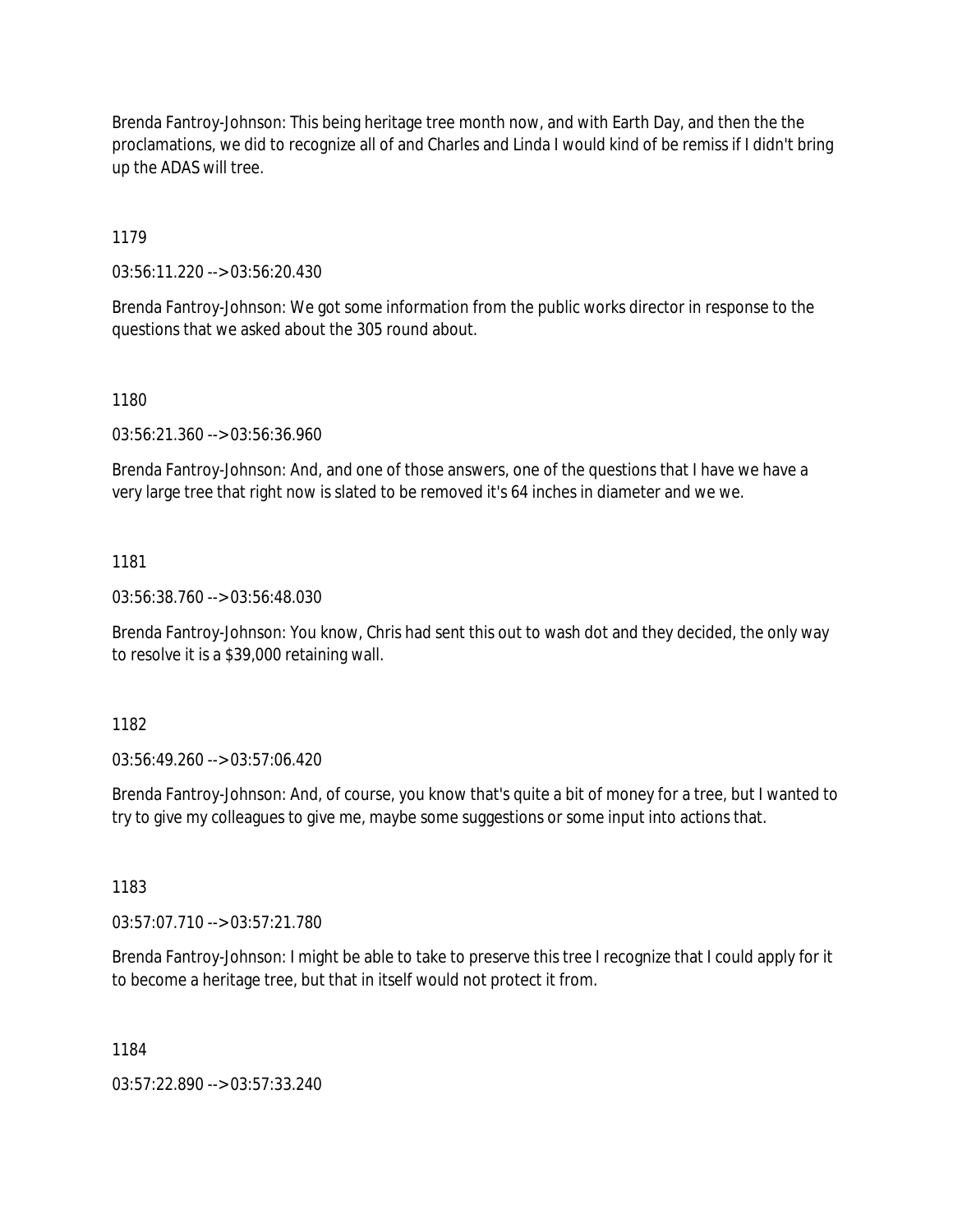Brenda Fantroy-Johnson: being taken down so being a newbie at this i'm looking to you to maybe give me some more constructive.

1185

03:57:34.320 --> 03:57:37.140

Brenda Fantroy-Johnson: Solutions to try and save this tree.

1186

03:57:38.790 --> 03:57:42.630

Brenda Fantroy-Johnson: You know, other than me climbing it and call it news.

1187

03:57:44.250 --> 03:57:45.240

Brenda Fantroy-Johnson: The news people.

1188

03:57:48.780 --> 03:57:50.850

Rasham Nassar: councilmember pollock did you want to comment on that.

1189

03:57:52.050 --> 03:57:53.640

Michael Pollock: now add something else.

1190 03:57:56.460 --> 03:57:56.910 Rasham Nassar: Well, I.

1191 03:57:58.260 --> 03:58:07.680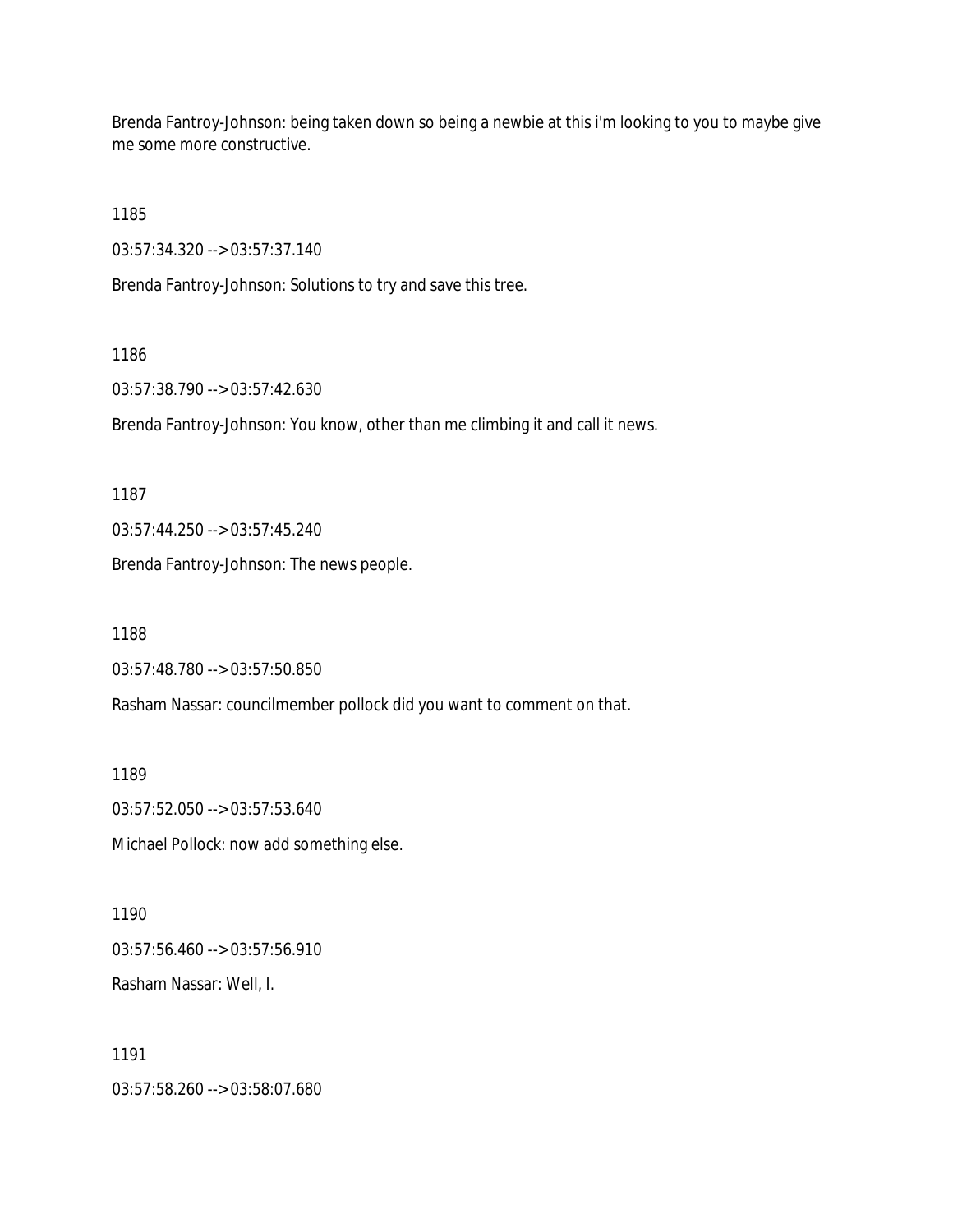Rasham Nassar: I hear I hear you a Council member centenary Johnson, and I think all Council members here, you and I think we're thinking about it, and we will be thinking about it, I know I will.

1192

03:58:08.970 --> 03:58:21.120

Rasham Nassar: So i'm happy to have a call with you and to brainstorm ideas and wanted to add a third Council member to those efforts that are pretty was particularly interested in meeting and getting involved, but.

1193

03:58:23.490 --> 03:58:27.090

Rasham Nassar: I can certainly commit to doing that, with your Council member pollock are you volunteering.

1194

03:58:28.410 --> 03:58:29.850

Rasham Nassar: councilmember Schneider did you want to.

1195

03:58:31.980 --> 03:58:35.010

Leslie Schneider: Just wanted councilmember fat Ray Johnson to.

1196

03:58:36.720 --> 03:58:38.640

Leslie Schneider: suggest a name for that tree.

1197

03:58:40.080 --> 03:58:42.120

Brenda Fantroy-Johnson: yeah we did this is Ada.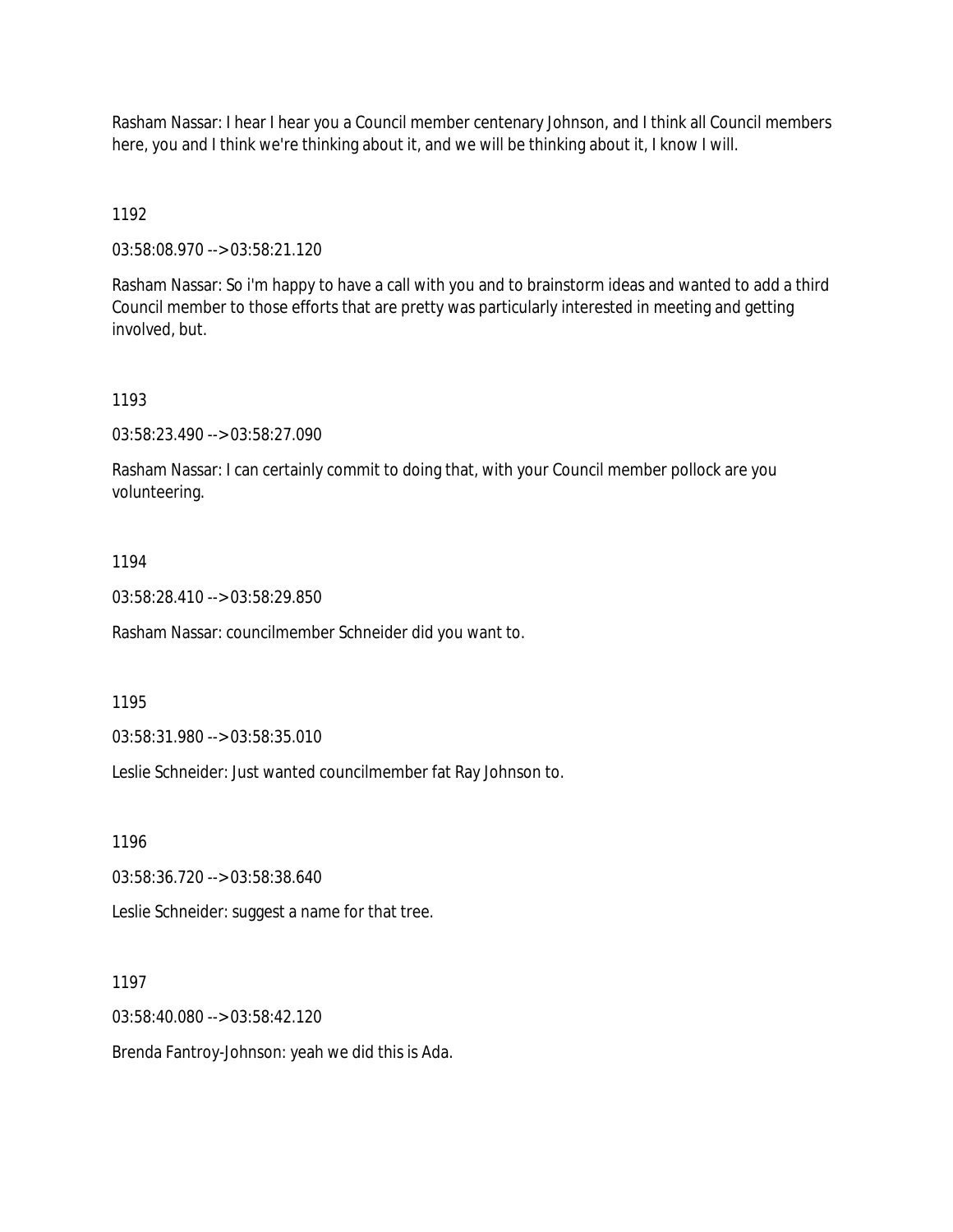03:58:44.100 --> 03:58:52.290

Brenda Fantroy-Johnson: Donations will it's a this tree and i'm looking for anybody who may have information as to some historical.

1199

03:58:53.310 --> 03:58:55.110

Brenda Fantroy-Johnson: You know reason to.

1200

03:58:56.430 --> 03:59:08.940

Brenda Fantroy-Johnson: Try to preserve it so i'm looking to the neighbors in the neighborhood but I may give them a stole off a call and see if what he's got to say about the personality of this tree.

1201

03:59:12.600 --> 03:59:15.360

Rasham Nassar: So we'll follow up offline counselor i've written or Johnson.

1202

03:59:16.500 --> 03:59:20.370

Rasham Nassar: And it sounds like councilmember pollock would be interested in London has support as well.

1203

03:59:21.780 --> 03:59:23.100

Rasham Nassar: Did you have anything else for good of the order.

1204

03:59:24.210 --> 03:59:25.170

Brenda Fantroy-Johnson: That was it Thank you.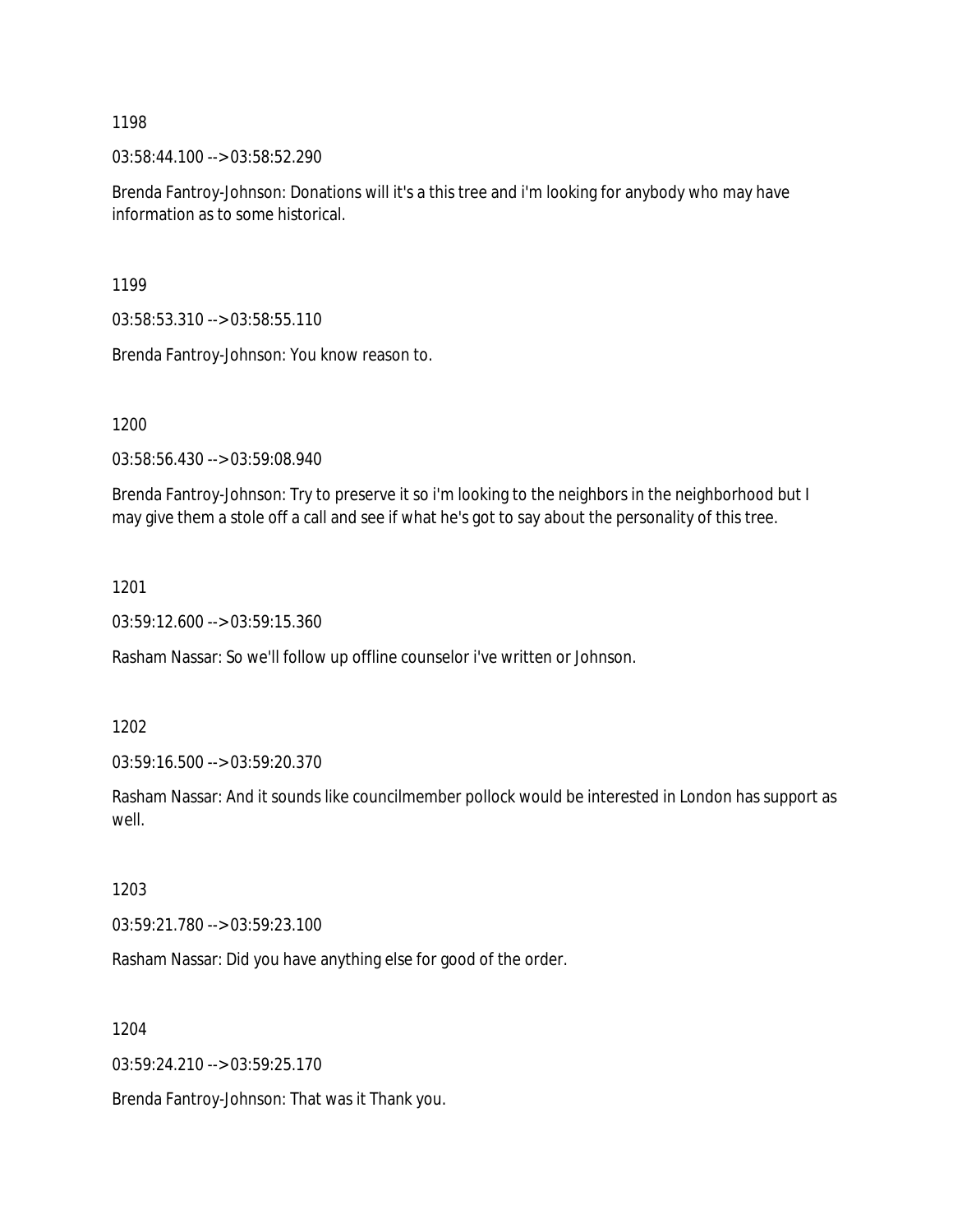03:59:25.560 --> 03:59:28.320

Rasham Nassar: Okay Kevin pollak is your hand raise you have something for good of the order.

1206

03:59:28.890 --> 03:59:30.540

Michael Pollock: I do okay.

1207

03:59:31.920 --> 03:59:35.490

Michael Pollock: Good of the order thing I haven't lagging behind.

1208

03:59:36.510 --> 03:59:40.080

Michael Pollock: comes from number jeeps among others um I just want to do I.

1209 03:59:41.400 --> 03:59:42.300 Michael Pollock: got a good of the order.

1210 03:59:43.410 --> 03:59:43.770 Michael Pollock: I.

1211 03:59:45.690 --> 03:59:58.770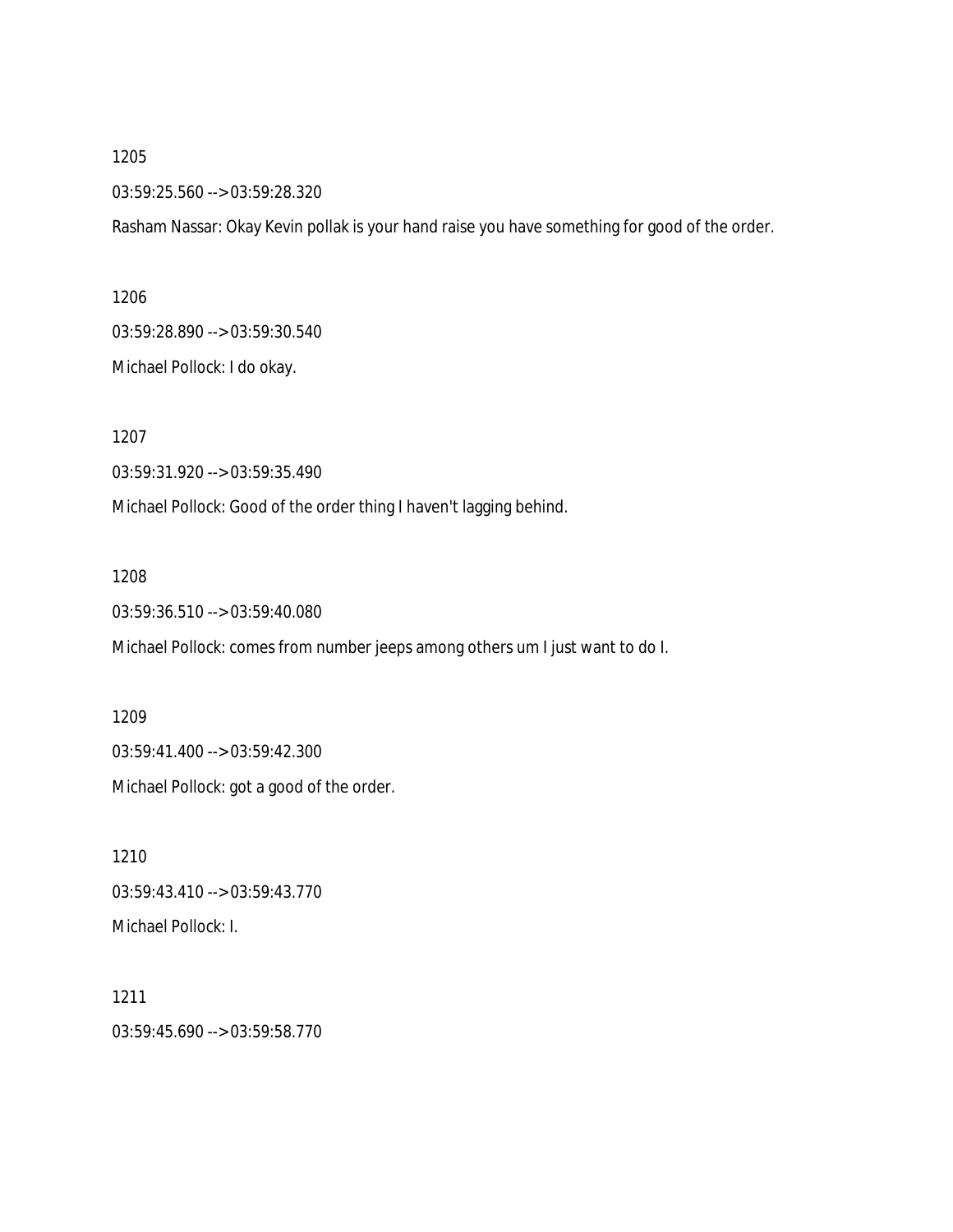Michael Pollock: just wanted to let people know this group called the crystal springs safety club, so I just wanted to announce that I mean it's a group that's that's really kind of focused on safety on the streets for is quite.

# 1212

04:00:00.000 --> 04:00:15.330

Michael Pollock: recreation of horror, is, I would call it, especially been encoded there's really been a lot of increase and pedestrian and bicycle in fact that and i'm far more I think people walking hiking ours, though.

# 1213

04:00:17.130 --> 04:00:30.660

Michael Pollock: And there's this group of his former is kind of Nice interest in this organic group I was going to read this email that they wrote in the interest of time i'm not it's rather long, but I just want to make people aware of it, and then the fact that there's.

# 1214

04:00:33.840 --> 04:00:42.330

Michael Pollock: A underground project going on, but by puget sound energy for all the utility Poles or as well, and so there's a thought that maybe when that's going on.

## 1215

04:00:43.050 --> 04:00:52.260

Michael Pollock: And Paul relocation another round that that might provide an opportunity to to work with them so they're looking at that that's really it just.

## 1216

04:00:52.770 --> 04:01:00.780

Michael Pollock: I know not everybody lives down there, or even goes down there, but it really is becoming kind of a big thing, especially with the development of the Center.

1217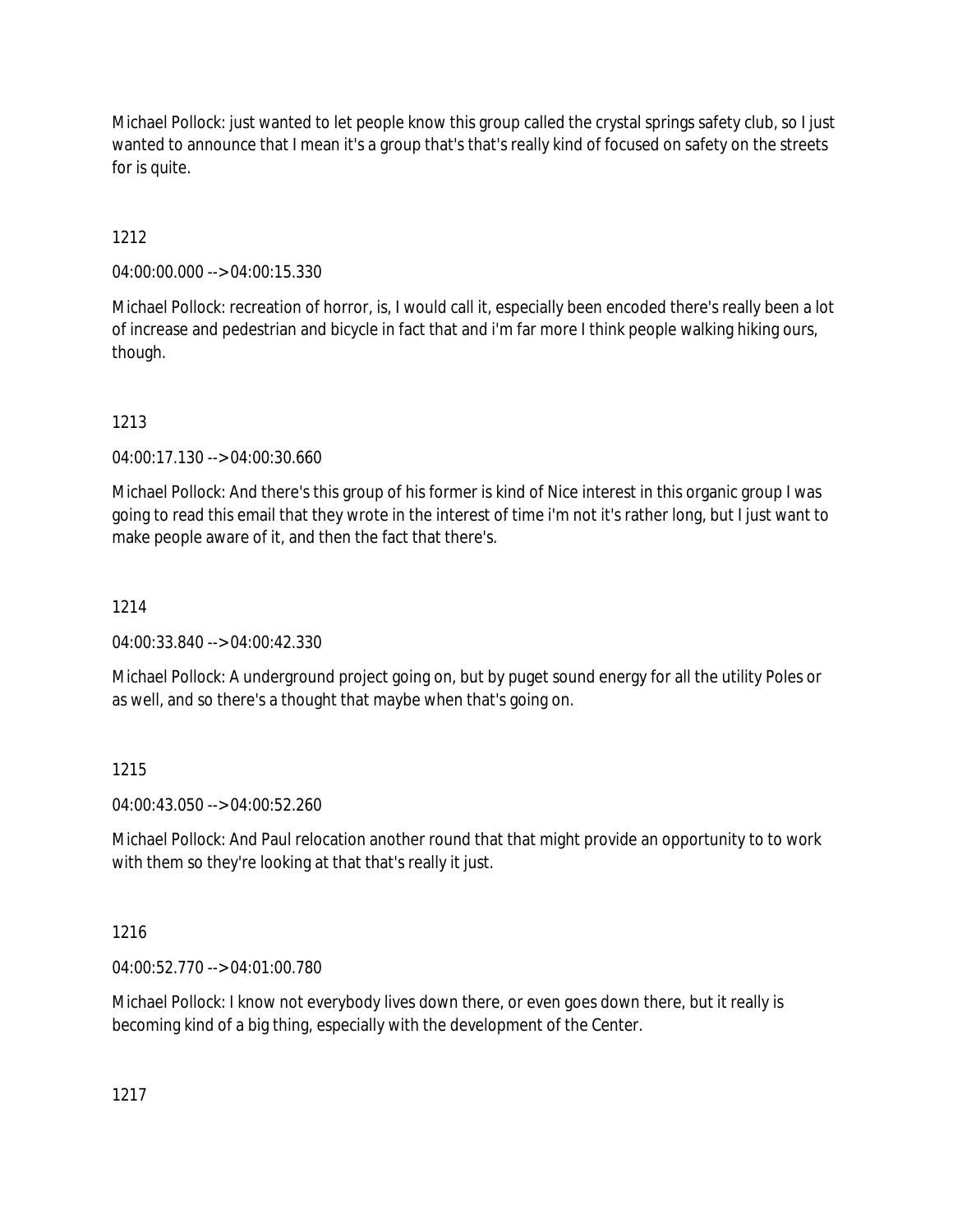04:01:01.830 --> 04:01:05.340

Michael Pollock: And just some of the parks and trails that are around there there's a lot of.

1218

04:01:07.140 --> 04:01:11.100

Michael Pollock: That walking trails and stuff so.

1219

04:01:12.420 --> 04:01:14.820

Michael Pollock: something to think about their some some.

#### 1220

04:01:15.900 --> 04:01:19.830

Michael Pollock: director we're expecting mentioned that there's some potential projects on.

1221

04:01:21.210 --> 04:01:32.460

Michael Pollock: the middle of a project request for the kind of traffic calming you see anything I think they'll be pursuing that but I just wanted to share with the Council that I think there's gonna be some movement there the

1222

04:01:33.450 --> 04:01:50.220

Michael Pollock: The home y'all less like the advisory advisory lanes, is that the thing that that was the one yeah so something like that might work so we'll see anyway, just a little little heads up of maybe something coming there, and a lot of Community enthusiasts and for for some sort of safety.

1223

04:01:51.840 --> 04:01:54.330

Safety project on that corner.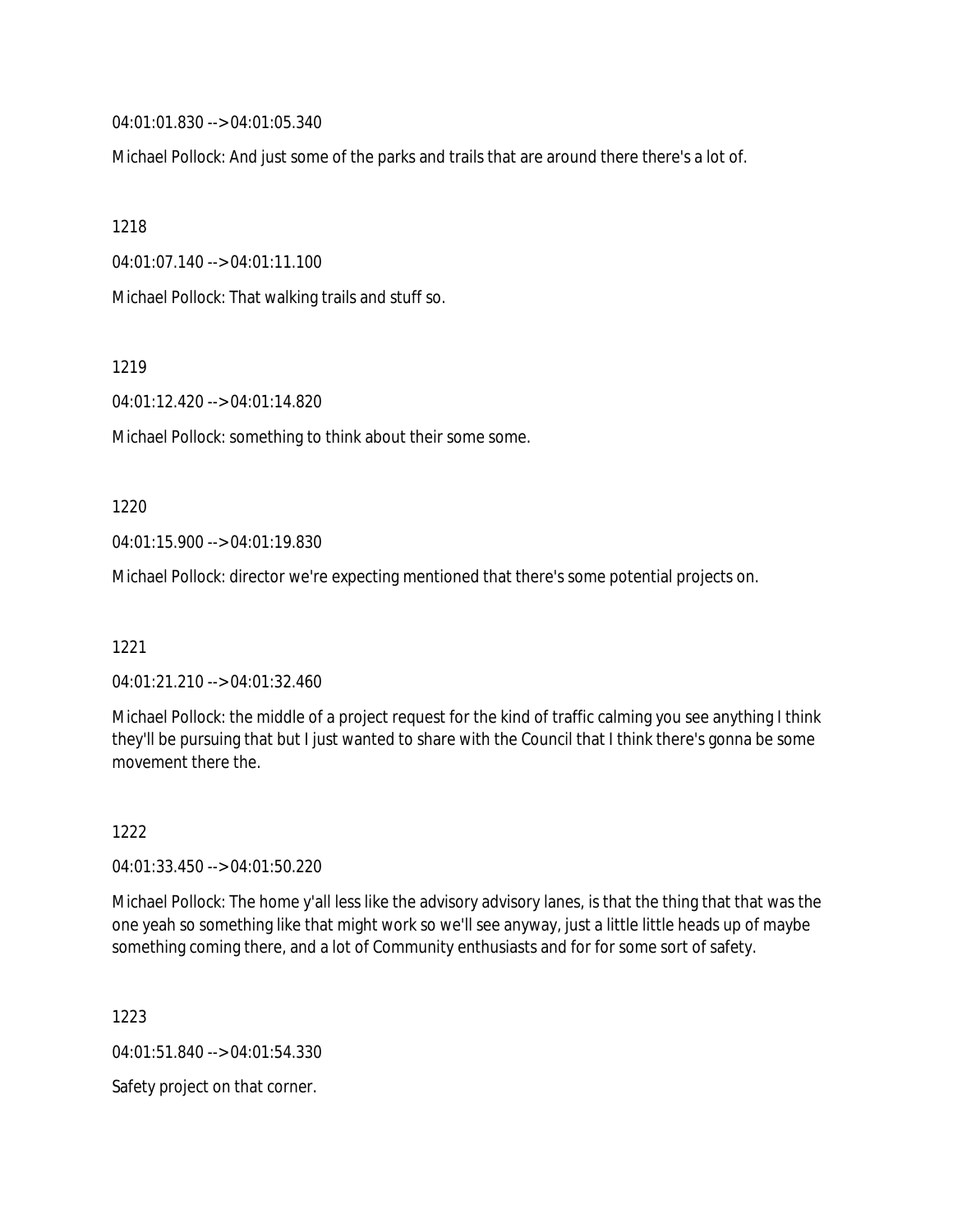#### 04:01:56.550 --> 04:01:59.910

Rasham Nassar: Okay, thanks for that um any anything else for good of the order.

#### 1225

#### 04:02:02.310 --> 04:02:06.030

Rasham Nassar: Interim see me I do, are you gonna remind me of the things that i'm supposed to raise.

### 1226

04:02:08.220 --> 04:02:16.410

Rasham Nassar: That the just the fact of your hand going up was enough of a reminder, so I have one really brief thing for Council i'm looking to see if a.

### 1227

04:02:17.070 --> 04:02:24.660

Rasham Nassar: If a quorum of City Council might be interested in attending the two events that the race equity Advisory Committee has scheduled for this weekend.

### 1228

04:02:25.080 --> 04:02:36.240

Rasham Nassar: Saturday April 10 at 7pm there's a candlelight vigil waterfront park and then Sunday April 18 at 2pm there's a march from three to five in winslow way to City Hall.

### 1229

04:02:37.260 --> 04:02:39.330

Rasham Nassar: The rally is in solidarity with.

1230

04:02:40.590 --> 04:02:44.160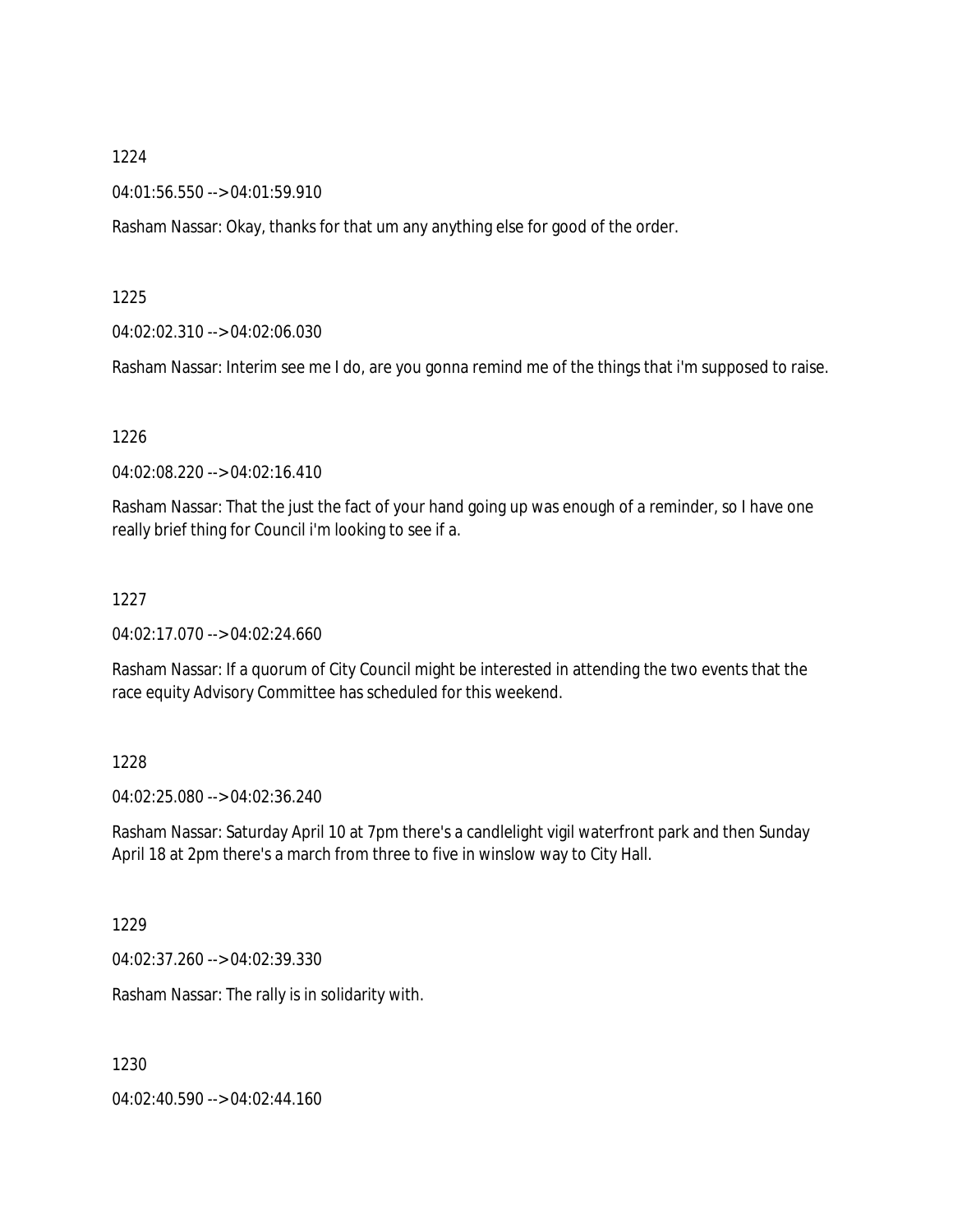Rasham Nassar: The islands Asian community and all other people of color and.

### 1231

04:02:44.910 --> 04:02:52.020

Rasham Nassar: The city and react kept in advertising and noticing properly noticing for these events so just alerting the Council and.

## 1232

04:02:52.410 --> 04:03:02.100

Rasham Nassar: With a show of hands if there's a majority that would like to attend, we would notice them for a forum, so I see councilmember deets counselor fan right Johnson anybody else.

### 1233

04:03:03.690 --> 04:03:08.610

Rasham Nassar: planning to attend, maybe councilmember snyder so that's three.

1234

04:03:10.020 --> 04:03:10.590

Rasham Nassar: um.

### 1235

04:03:11.250 --> 04:03:25.440

Ellen Schroer (she/her): that's fine We just need to check in and in ahead of the weekend, so thank you for that, and thanks mayor for reading those I overlooked the chance to share that information at the beginning of the meeting, so thank you for that.

1236

04:03:26.790 --> 04:03:27.480

Rasham Nassar: announcement.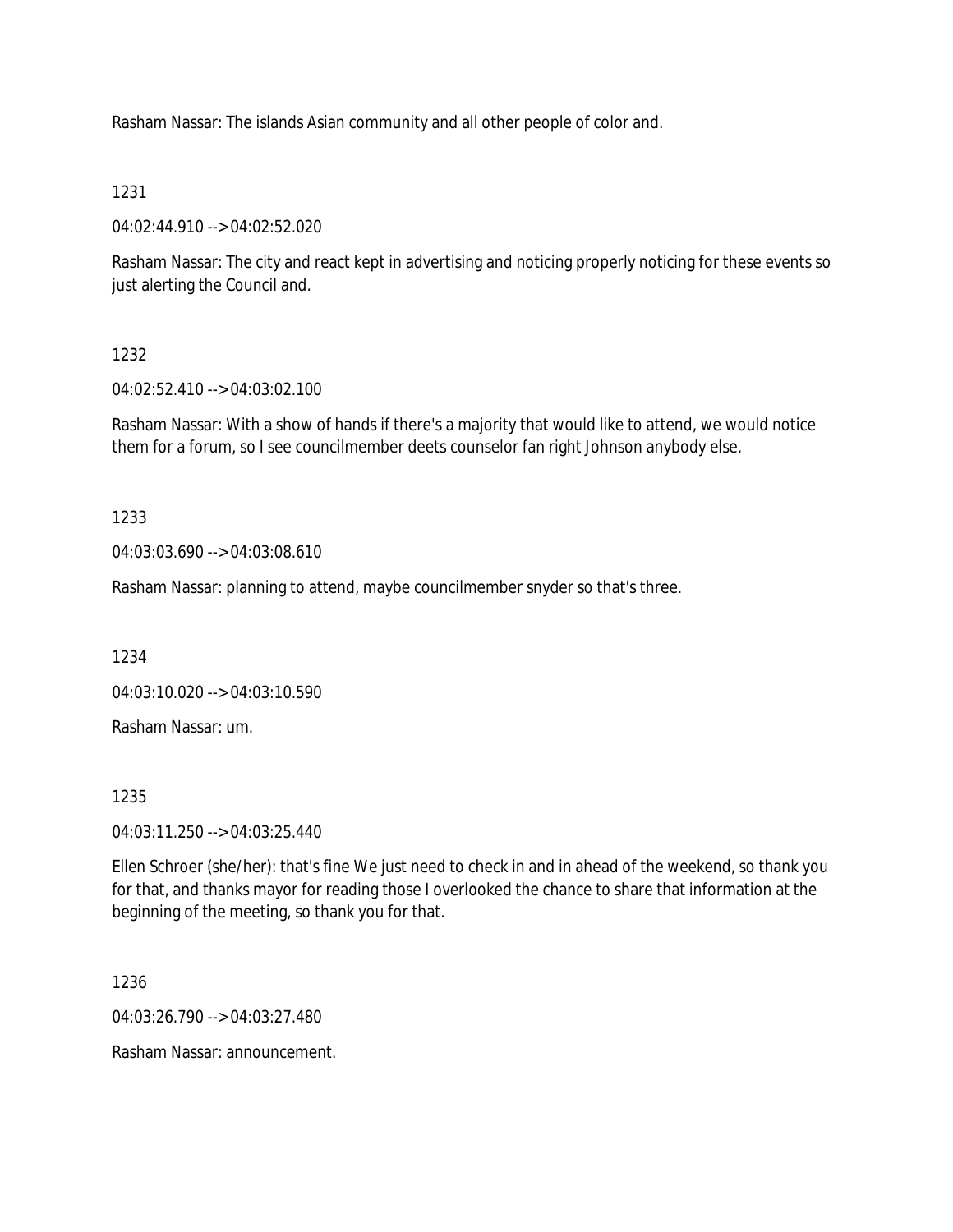04:03:28.980 --> 04:03:34.710

Leslie Schneider: So thank you um I just wonder about needing to notice.

1238

04:03:36.540 --> 04:03:50.130

Leslie Schneider: A big gathering like that, I mean couldn't we just commit to not talking to each other if we happen, I mean we could wave from afar, you know I mean I just sort of wonder if it's overkill for something like that that has to be noticed.

1239

04:03:51.600 --> 04:03:56.970

Michael Pollock: i'm glad you guys thought I just i'm sorry justice too much, we know.

1240

04:03:58.320 --> 04:03:59.310

Michael Pollock: Something like that in mind.

1241

04:04:01.500 --> 04:04:07.680

Leslie Schneider: I mean, I agree we we bear some responsibility right for not congregating.

1242

04:04:09.000 --> 04:04:19.290

Leslie Schneider: But if we are willing to take responsibility for that ourselves does it matter that we show up in the same region of of winslow or something anyway it's just a thought.

1243

04:04:21.510 --> 04:04:26.520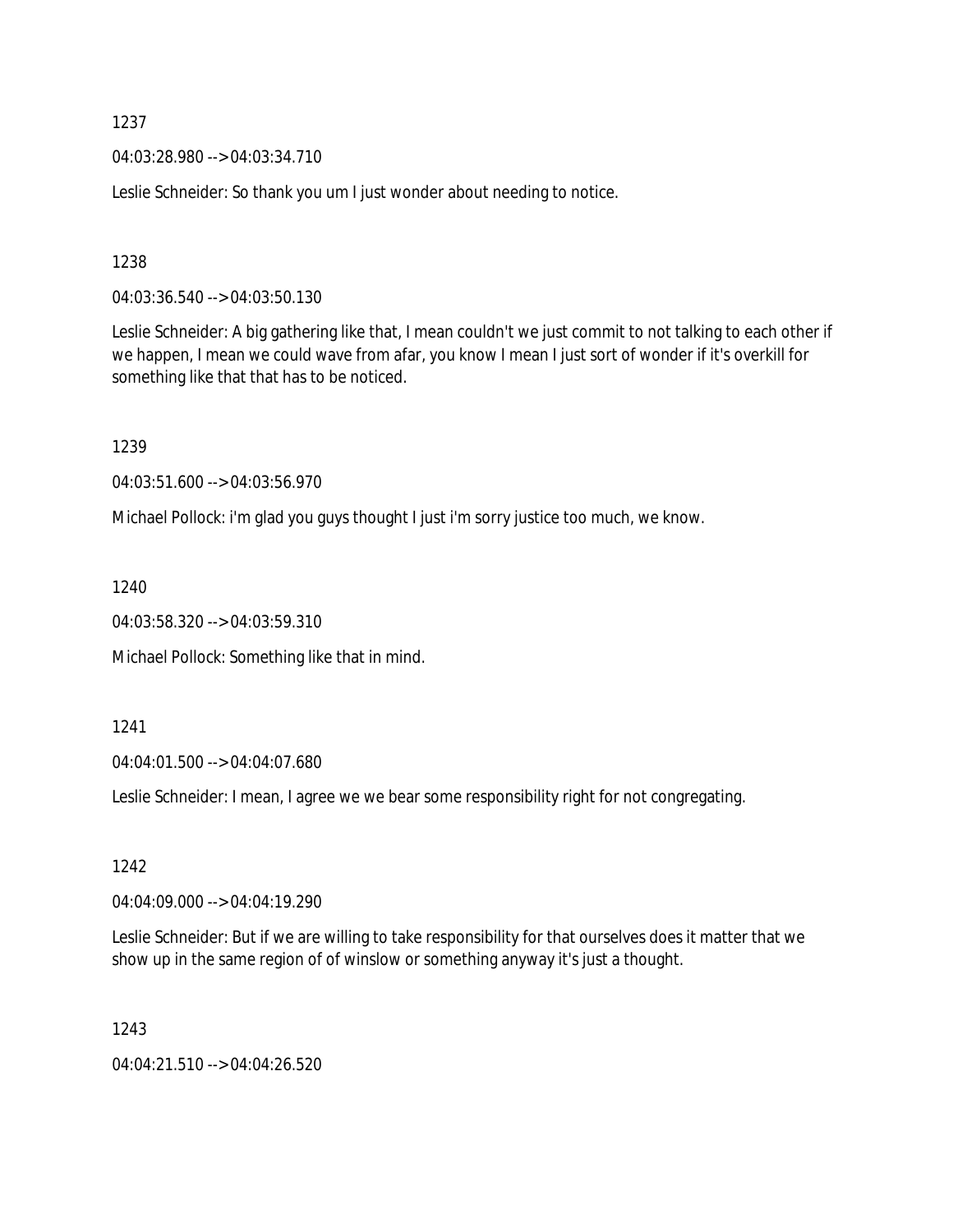Rasham Nassar: it's really, really interesting point i'm glad you raised that counselors later i'm comfortable card, you may comment on that.

1244

04:04:27.720 --> 04:04:37.830

Christy Carr: yeah I do actually because and i'm glad you brought it up to councilmember Schneider because i've thought about it on for several of the events that we've been asked about if we're attending or not and.

### 1245

04:04:38.580 --> 04:04:44.730

Christy Carr: This one if it's sponsored by a Council Committee, maybe makes a little bit more sense, but other Community events.

### 1246

04:04:47.400 --> 04:04:52.710

Christy Carr: I think if we're attending not as a Council person, you know and i'm thinking.

### 1247

04:04:54.720 --> 04:05:07.830

Christy Carr: You know, and that might just be that there could be a reason why we'd want to go representing our Council or community but there could be a reason we want to go personally and I I so i've struggled with that.

1248

04:05:09.120 --> 04:05:14.100

Christy Carr: Whether or not, you know it's really anyone's business if i'm attending an event and.

### 1249

04:05:15.270 --> 04:05:28.590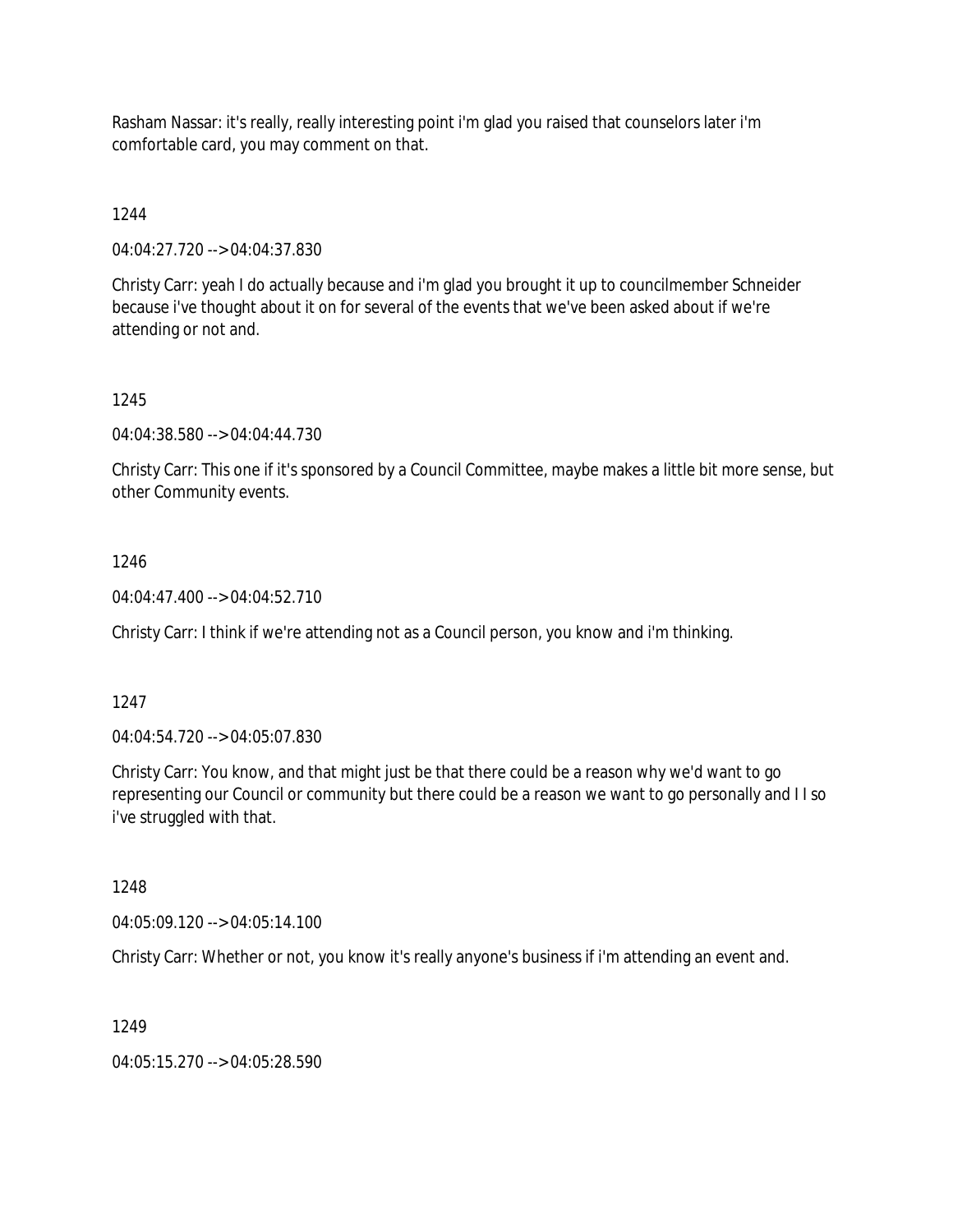Christy Carr: So I so i'm glad you brought it up, I don't have a solution, but maybe we can think about it more and i'm sure the city attorney would have something to say about it, and of course I want to do things properly, but it has kind of given me pause.

1250

04:05:29.640 --> 04:05:34.170

Christy Carr: So would be happy to chat more about it, if there are other options so thanks.

1251

04:05:35.400 --> 04:05:48.660

Rasham Nassar: Well, it sounds it sounds like enough of us are interested in in having the question answered, is it really a requirement, or is it enough that Council members, you know, especially for events that are large events that are gathering out doors in public places.

### 1252

04:05:49.800 --> 04:05:53.220

Rasham Nassar: If those really need to be noticed record them a city council members attending.

1253

04:05:54.030 --> 04:05:59.400

Rasham Nassar: Is that something that we can maybe direct the interim city manager, to have the city attorney provide.

1254

04:05:59.820 --> 04:06:10.050

Rasham Nassar: Some feedback on and but for the meanwhile, it does not, it does not sound like there's going to be a quorum and attendance at either of this weekend's events so we just don't notice it.

1255

04:06:11.340 --> 04:06:16.140

Rasham Nassar: And then we'll wait to hear from the city attorney what your devices city attorney.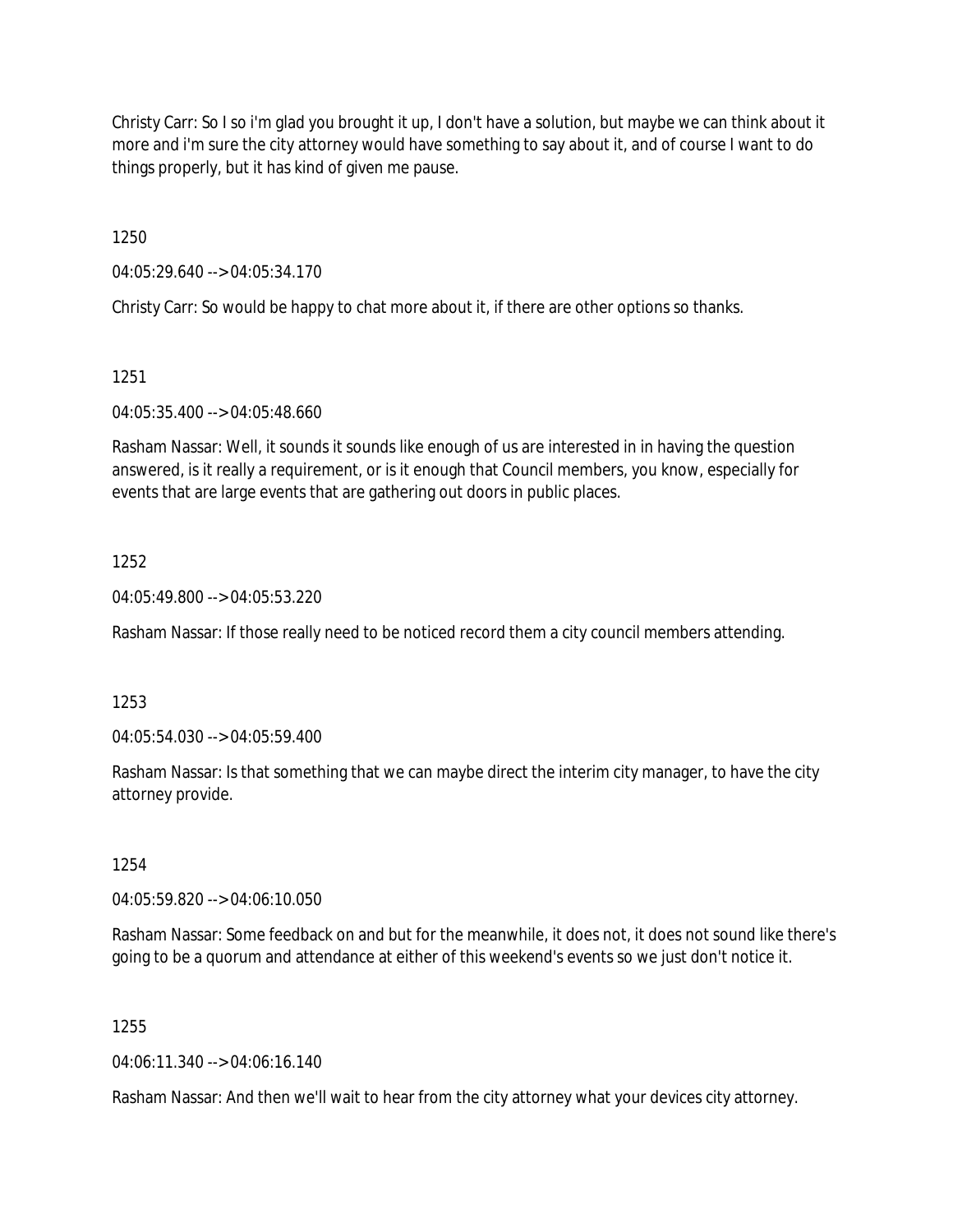04:06:16.470 --> 04:06:25.890

Joe Levan: Yes, I can I can do that part of this is a an abundance of caution and from maybe some experiences in the past that city had.

1257

04:06:26.700 --> 04:06:39.030

Joe Levan: And just trying to make sure there's not even an appearance of the potential violation of the opm a open public meetings so there's there's likely some more flexibility that can be provided.

1258

04:06:40.560 --> 04:06:45.840

Joe Levan: Spent with what the counseling want to do, but I think that's been the the goal in the past, is not to have.

1259

04:06:47.010 --> 04:06:52.890

Joe Levan: Questions raise that that there that there is a potential violation of the open public meetings I.

## 1260

04:06:53.700 --> 04:07:00.150

Rasham Nassar: Have a quick question will we have our holiday gatherings City Council we've had to seven months city council have we noticed those.

1261

04:07:01.770 --> 04:07:02.310

Joe Levan: Excellent yeah.